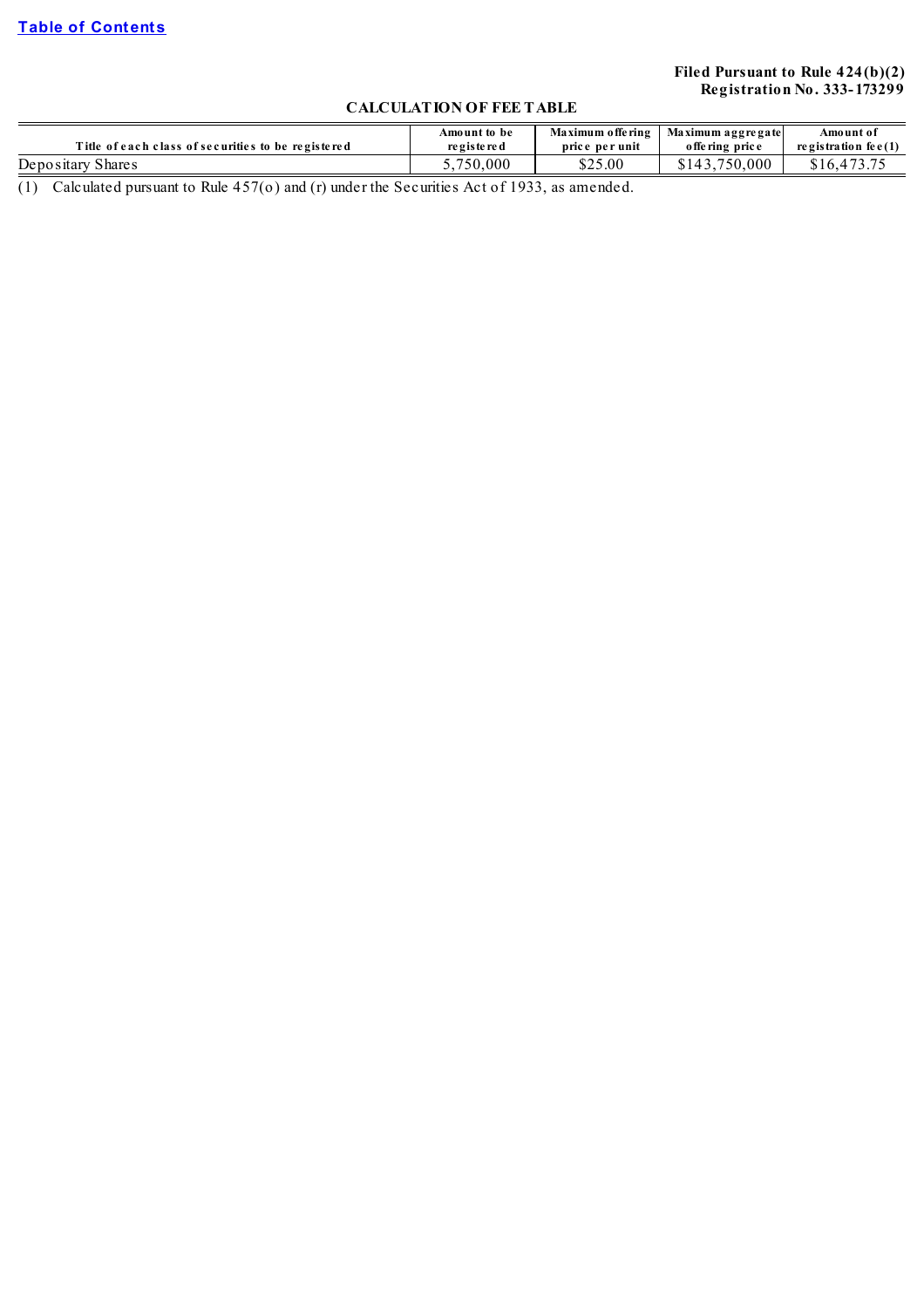**Prospectus Supplement to Prospectus dated April 4, 2011.**

# **Zions Bancorporation**

# **5,750,000 Depositary Shares Each Representing a 1/40th Interest in a Share of Series F Fixed-Rate Non-Cumulative Perpetual Preferred Stock**

Zions Banc orporation is offering to sell 5,750,000 depositary shares, each representing a 1/40th ownership interest in a share of Series F Fixed-Rate Non-Cumulative Perpetual Preferred Stock, with a liquidation preference of \$1,000 per share (equivalent to \$25 per depositary share) (the "Series F Preferred Stock"). The depositary shares are represented by depositary receipts. As a holder of depositary shares, you will be entitled to all proportional rights and preferences of the Series F Preferred Stock (including dividend, voting, redemption and liquidation rights). You must exercise such rights through the de positary.

Dividends on the Series F Preferred Stock will be payable quarterly in arrears when, as and if declared by our board of directors or a duly authorized committee of the board at a rate per annum equal to 7.90%. The dividend payment dates will be the 15th day of March, June, September and December, commencing on June 15, 2012 or the next business day if any such date is not a business day.

Dividends on the Series F Preferred Stock will be non-cumulative. If our board of directors or a duly authorized committee of the board does not declare a dividend on the Series F Preferred Stock for any dividend period, such dividend will not accrue or be payable, and we will have no obligation to pay dividends for such dividend period, whether or not dividends on the Series F Preferred Stock are declared for any future dividend period.

The Series F Preferred Stock may be redeemed in whole, or in part, on and after June 15, 2017. The Series F Preferred Stock may be redeemed in whole, but not in part, prior to June 15, 2017, upon the occurrence of a "regulatory capital treatment event," as described herein. The Series F Preferred Stock will not have any voting rights, except as set forth under "Description of Series F Preferred Stock—Voting Rights" on page S-30.

We expect the depositary shares to be approved for listing on the New York Stock Exchange, subject to official notice of issuance, under the symbol "ZBPRF".

The public offering price and the allocation of the depositary shares in this offering will be determined by an online auction process. During the auction period, potential bidders will be able to place bids at any price at or above the minimum bid price of \$23.50 per depositary share and up to and including the maximum bid price of \$25.00 per depositary share. Bids below the minimum bid price or above the maximum bid price will not be accepted. The minimum size for any bid is one depositary share (equivalent to \$25 liquidation preference). There is no maximum bid size. If we decide to sell the depositary shares being offered, the public offering price of the depositary shares will equal the market-clearing price. If the number of depositary shares for which valid bids are received is equal to or greater than 5.750,000 depositary shares (\$143,750,000 aggregate liquidation preference), or the auction amount, the marketclearing price will be equal to the highest price at which 100% of the offered depositary shares can be sold in the auction. If the number of depositary shares for which valid bids are received is 50% or more of the auction amount but less than 100% of the auction amount, the market-clearing price will be equal to the minimum bid price and we may (but are not required to) sell the number of depositary shares subject to bids received in the auction. If the number of depositary shares for which valid bids are received is less than 50% of the auction amount, then the offering will be cancelled and we will not issue any depositary shares in this offering. Even if bids are received for the entire auction amount, we may decide not to sell any depositary shares, regardless of the market-clearing price set in the auction process. The method for submitting bids and a more detailed description of this auction process are described in "The Auction Process" in this prospectus supplement.

You must meet minimum suitability standards in order to purchase the depositary shares. You must be able to understand and bear the risk of an inve stment in the depositary shares. You should reach an investment decision only after careful consideration, with your advisers, of the suitability of the de positary shares in light of your particular financial circumstances and the information in this prospectus supplement.

#### Investing in the depositary shares involves certain risks. See "Risk [Factors](#page-17-0)" beginning on page S-11 of this prospectus **supplement to read about certain factors you should consider before buying the depositary shares.**

The depositary shares are not savings accounts, deposits or other obligations of any of our banks or non-bank subsidiaries and are not insured by the Federal Deposit Insurance Corporation, the Board of Governors of the Federal Reserve System or any other government agency.

Neither the Securities and Exchange Commission nor any other regulatory body has approved or disapproved of these securities or passed upon the accuracy or adequacy of this prospectus supplement or the accompanying prospectus. Any representation to the contrary is a criminal offense.

|                                        | Per depositary share | Total         |
|----------------------------------------|----------------------|---------------|
| Public offering price                  | 25.00                | \$143,750,000 |
| Underwriting discounts and commissions | 0.375                | \$2.156.250   |
| Proceeds, before expenses, to $us(1)$  | 24.625               | \$141,593,750 |

(1) The underwriter has agreed to pay a fee of \$150,000 to our affiliate, Zions Direct, Inc., in its capacity as the auction agent in connection with this offering. See "Underwriting (Conflicts of Interest)" in this prospectus supplement.

The underwriter expects to deliver the depositary shares in book-entry form only through the facilities of The Depository Trust Company ("DTC") against payment in New York, New York on May 7, 2012.

*Sole Book-Running Manager*

# **Deutsche Bank Securities**

*Auction Agent*

**Zions Direct, Inc.**

Prospectus Supplement dated May 1, 2012.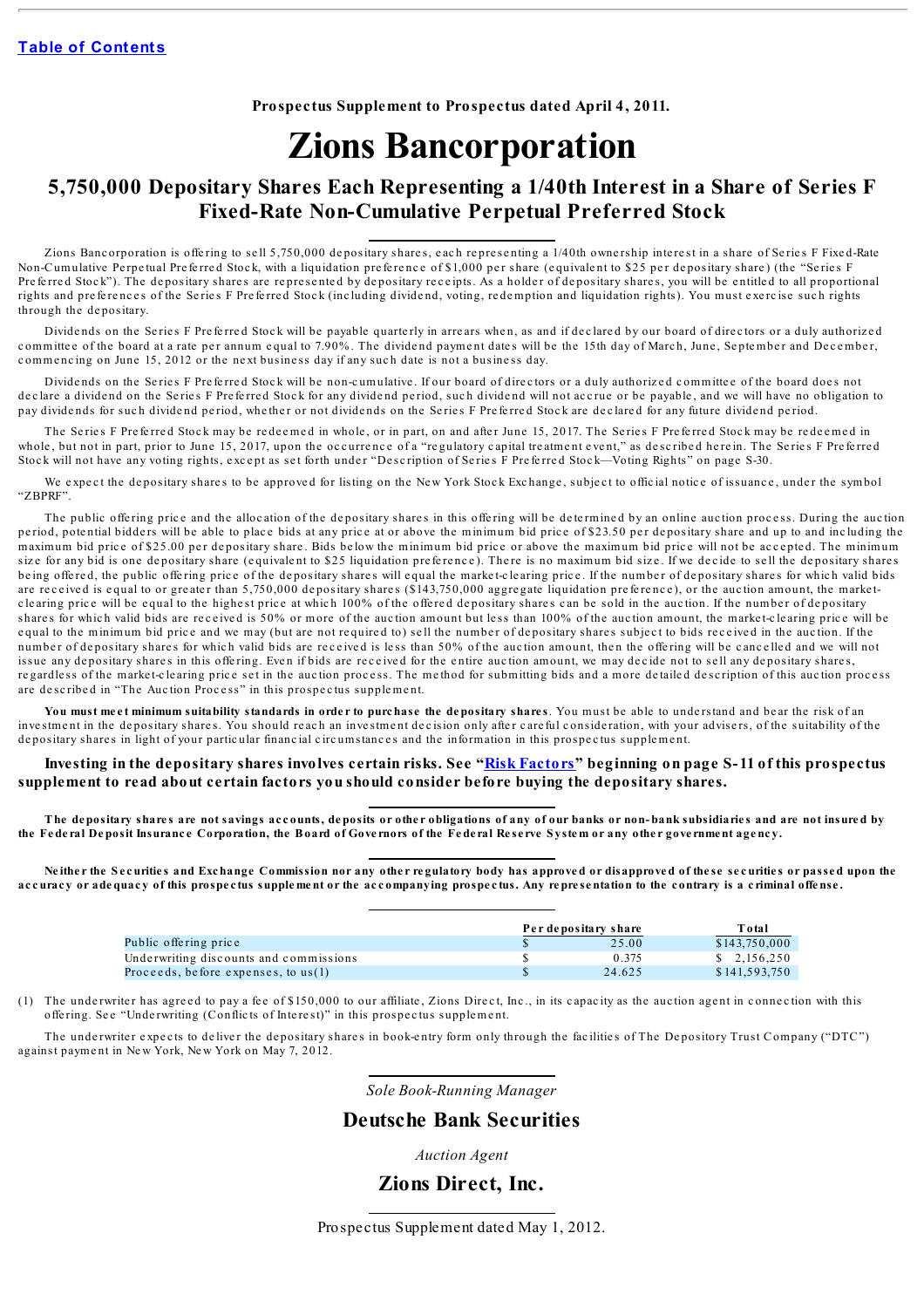# **TABLE OF CONTENTS**

#### Prospectus Supplement

<span id="page-2-0"></span>

| About This Prospectus Supplement                                                            | $S - ii$                 |
|---------------------------------------------------------------------------------------------|--------------------------|
| Disclosure Regarding Forward Looking Statements                                             | S-iii                    |
| Incorporation by Reference                                                                  | $S-v$                    |
| <b>Summary</b>                                                                              | $S-1$                    |
| The Offering                                                                                | $S-3$                    |
| Selected Consolidated Financial Data                                                        | $S-9$                    |
| <b>Risk Factors</b>                                                                         | $S-11$                   |
| Use of Proceeds                                                                             | $S-24$                   |
| Capitalization                                                                              | $S-24$                   |
| Ratio of Earnings to Fixed Charges and Combined Fixed Charges and Preferred Stock Dividends | $S-25$                   |
| Description of Series F Preferred Stock                                                     | $S-26$                   |
| Description of Depositary Shares                                                            | $S-33$                   |
| Book-Entry Issuance                                                                         | $S-35$                   |
| Material U.S. Federal Income Tax Considerations                                             | $S-37$                   |
| The Auction Process                                                                         | $S-42$                   |
| Underwriting (Conflicts of Interest)                                                        | $S-51$                   |
| <b>Validity of Depositary Shares</b>                                                        | $S-55$                   |
|                                                                                             | $S-55$                   |
| <b>Experts</b>                                                                              | $A-1$                    |
| Appendix                                                                                    |                          |
| Prospectus                                                                                  |                          |
| <b>About This Prospectus</b>                                                                | 1                        |
| Where You Can Find More Information                                                         | $\boldsymbol{2}$         |
| Disclosure Regarding Forward-Looking Statements                                             | $\overline{\mathcal{A}}$ |
| <b>Risk Factors</b>                                                                         | 6                        |
| Use of Proceeds                                                                             | $\boldsymbol{7}$         |
| Description of Debt Securities We May Offer                                                 | $\,$ 8 $\,$              |
| Description of Warrants or Other Rights We May Offer                                        | 30                       |
| Description of Stock Purchase Contracts We May Offer                                        | 35                       |
| Description of Units We May Offer                                                           | 36                       |
| Description of Our Capital Stock                                                            | 40                       |
| Description of Preferred Stock We May Offer                                                 | 51                       |
|                                                                                             | 54                       |
| Description of Depositary Shares We May Offer                                               |                          |
| The Issuer Trusts                                                                           | 58                       |
| Description of Capital Securities and Related Instruments                                   | 60                       |
| Description of Junior Subordinated Debentures                                               | 73                       |
| Description of Guarantees                                                                   | 86                       |
| Relationship Among the Capital Securities and the Related Instruments                       | 90                       |
| Legal Ownership and Book-Entry Issuance                                                     | 93                       |
| Securities Issued in Bearer Form                                                            | 98                       |
| Considerations Relating to Indexed Securities                                               | 102                      |
| <b>United States Taxation</b>                                                               | 105                      |
| Plan of Distribution                                                                        | 129                      |
| Benefit Plan Investor Considerations                                                        | 133                      |
| Validity of the Securities                                                                  | 135                      |
| <b>Experts</b>                                                                              | 135                      |
|                                                                                             |                          |

No dealer, salesperson or other person is authorized to give any information or to represent anything not contained in this prospectus supplement and the accompanying prospectus. You must not rely on any unauthorized information or representations. This prospectus supplement and the accompanying prospectus are an offer to sell only the depositary shares offered hereby, but only under circumstances and in jurisdictions where it is lawful to do so. The information contained in this prospectus supplement and the accompanying prospectus is current only as of the date of this prospectus supplement.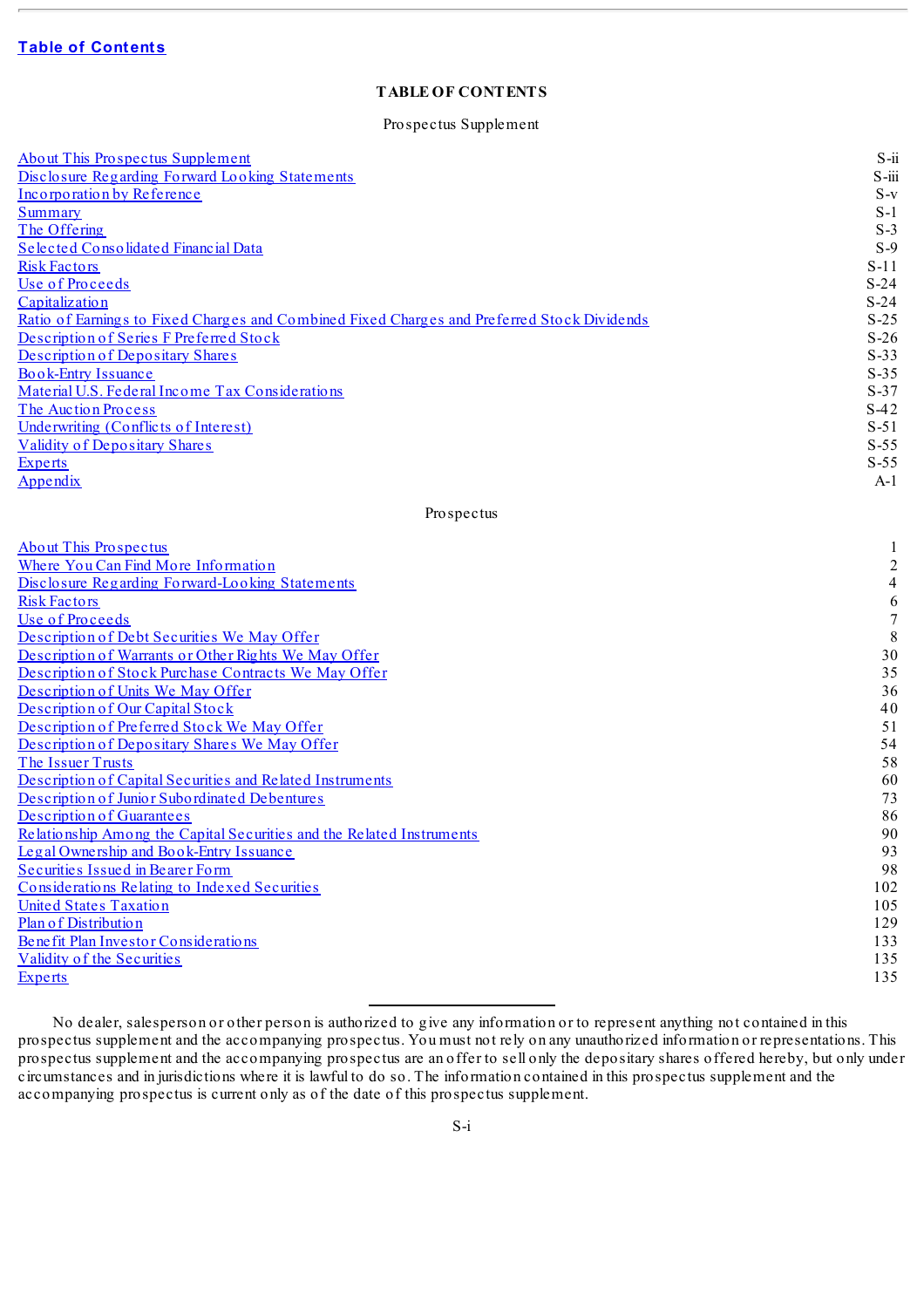#### **ABOUT THIS PROSPECTUS SUPPLEMENT**

<span id="page-3-0"></span>This document is in two parts. The first is this prospectus supplement, which describes the specific terms of this offering. The second part, the accompanying prospectus, gives more general information, some of which may not apply to this offering. This prospectus supplement also adds to, updates and changes information contained in the accompanying prospectus. If the description of the offering varies between this prospectus supplement and the accompanying prospectus, you should rely on the information in this prospectus supplement. The accompanying prospectus is part of a registration statement that we filed with the Securities and Exchange Commission, or SEC, using a shelf registration statement. Under the shelf registration process, from time to time, we may offer and sell debt securities, warrants or other rights, stock purchase contracts, units, common stock, preferred stock or depositary shares, or any combination thereof, in one or more offerings.

It is important that you read and consider all of the information contained in this prospectus supplement and the accompanying prospectus in making your investment decision. You should also read and consider the information in the documents to which we have referred you in "Incorporation by Reference" on page S-v of this prospectus supplement and "Where You Can Find More Information" on page 2 of the accompanying prospectus.

The distribution of this prospectus supplement and the accompanying prospectus and the offering of the depositary shares in certain jurisdictions may be restricted by law. Persons into whose possession this prospectus supplement and the accompanying prospectus come should inform themselves about and observe any such restrictions. This prospectus supplement and the accompanying prospectus do not constitute, and may not be used in connection with, an offer or solicitation by anyone in any jurisdiction in which such offer or solicitation is not authorized or in which the person making such offer or solicitation is not qualified to do so or to any person to whom it is unlawful to make such offer or solicitation. See the "Underwriting (Conflicts of Interest)" section of this prospectus supplement beginning on page S-51.

References herein to "\$" and "dollars" are to the currency of the United States. Unless otherwise mentioned or unless the context requires otherwise, all references in this prospectus supplement and the accompanying prospectus to the "Company," "Zions," "we," "us," "our" or similar references mean Zions Bancorporation and its subsidiaries.

Zions<sup>®</sup> and Zions Bank<sup>®</sup> are registered service marks of Zions Bancorporation. All other service marks, trademarks and trade names referred to in this prospectus supplement and the accompanying prospectus are the property of their respective owners.

S-ii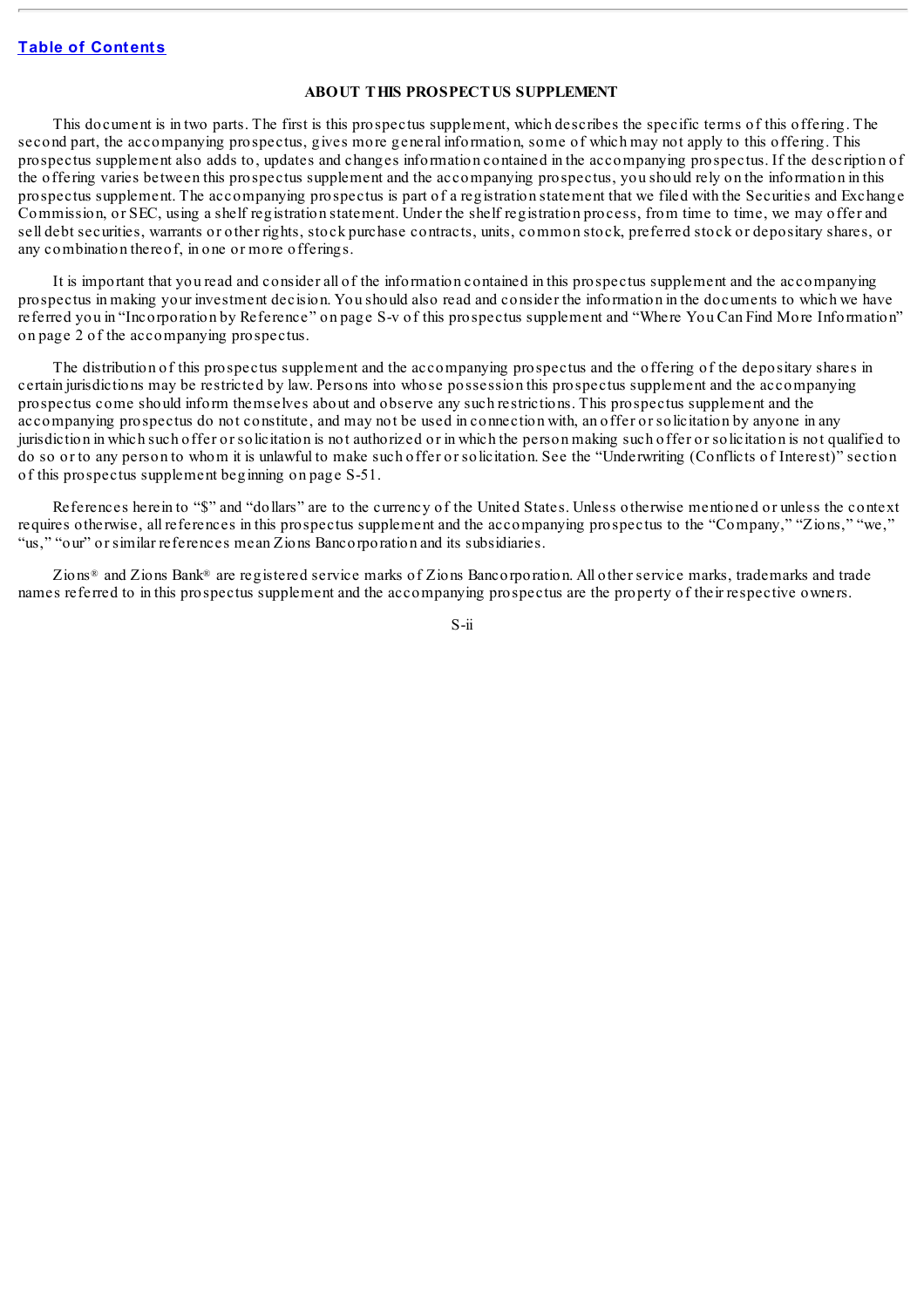# **DISCLOSURE REGARDING FORWARD LOOKING STATEMENTS**

<span id="page-4-0"></span>Statements in this prospectus supplement that are based on other than historical data are forward-looking within the meaning of the Private Securities Litigation Reform Act of 1995. Forward-looking statements provide current expectations or forecasts of future events and include, among others:

- statements with respect to the beliefs, plans, objectives, goals, guidelines, expectations, anticipations and future financial condition, results of operations and performance of Zions Bancorporation and its subsidiaries; and
- statements preceded by, followed by or that include the words "may," "could," "should," "would," "believe," "anticipate," "estimate," "expect," "intend," "plan," "projects," or similar expressions.

These forward-looking statements are not guarantees of future performance, nor should they be relied upon as representing management's views as of any subsequent date. Forward-looking statements involve significant risks and uncertainties and actual results may differ materially from those presented, either expressed or implied, in this prospectus supplement. Factors that might cause such differences include, but are not limited to:

- the Company's ability to successfully execute its business plans, manage its risks and achieve its objectives;
- changes in local, national and international political and economic conditions, including without limitation the political and economic effects of the recent economic crisis, delay of recovery from that crisis, economic conditions and fiscal imbalances in the United States and other countries, potential or actual downgrades in rating of sovereign debt issued by the United States and other countries, and other major developments, including wars, military actions, and terrorist attacks;
- changes in financial market conditions, either internationally, nationally or locally in areas in which the Company conducts its operations, including without limitation reduced rates of business formation and growth, commercial and residential real estate development and real estate prices;
- fluctuations in markets for equity, fixed-income, commercial paper and other securities, including availability, market liquidity levels and pricing;
- changes in interest rates, the quality and composition of the loan and securities portfolios, demand for loan products, deposit flows and competition;
- acquisitions and integration of acquired businesses;
- increases in the levels of losses, customer bankruptcies, bank failures, claims and assessments;
- changes in fiscal, monetary, regulatory, trade and tax policies and laws and regulatory assessments and fees, including policies of the U.S. Department of Treasury (the "U.S. Treasury"), the Office of the Comptroller of the Currency (the "OCC"), the Board of Governors of the Federal Reserve Board System (the "Federal Reserve Board") and the Federal Deposit Insurance Corporation (the "FDIC");
- the Company's participation in and exit from governmental programs implemented under the Emergency Economic Stabilization Act of 2008, as amended ("EESA"), and the American Recovery and Reinvestment Act ("ARRA"), including the Troubled Asset Relief Program ("TARP") and the Capital Purchase Program ("CPP") and the impact of such programs and related regulations on the Company;
- the Company's ability to achieve the elements of our capital plan, or the Capital Plan, described in this prospectus supplement;
- the impact of executive compensation rules under the Dodd-Frank Wall Street Reform and Consumer Protection Act (the "Dodd-Frank Act"), the EESA and the ARRA, which may impact the ability of the Company and other American financial institutions to retain and recruit executives and other personnel necessary for their businesses and competitiveness;

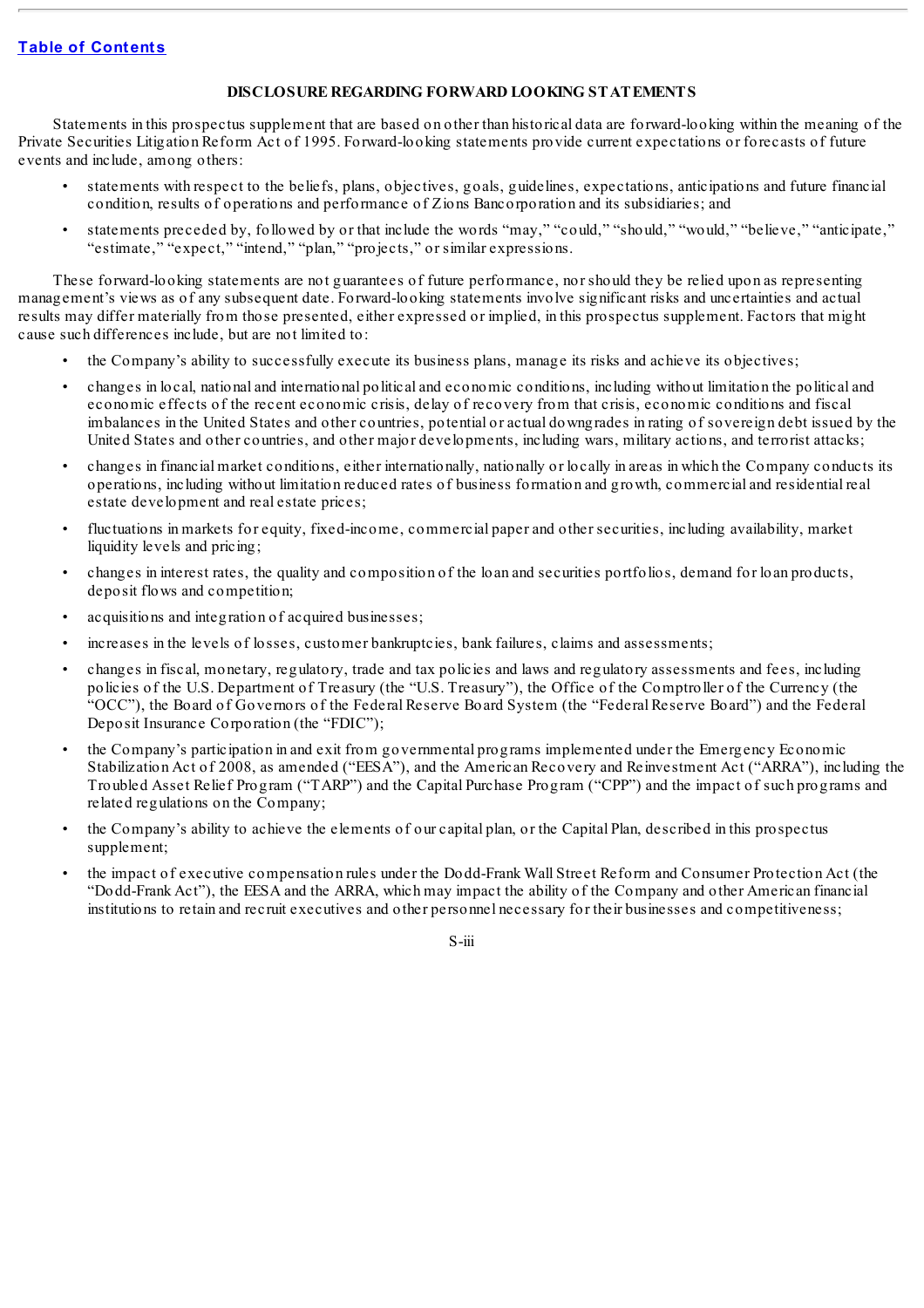- the impact of the Dodd-Frank Act and of new internationalstandards known as Basel III, and rules and regulations thereunder, many of which have not yet been promulgated, on our required regulatory capital and liquidity levels, governmental assessments on us, the scope of business activities in which we may engage, the manner in which we engage in such activities, the fees we may charge for certain products and services, and other matters affected by the Dodd-Frank Act and these international standards;
- continuing consolidation in the financialservices industry;
- new legal claims against the Company, including litigation, arbitration and proceedings brought by governmental or selfregulatory agencies, or changes in existing legal matters;
- success in gaining regulatory approvals, when required;
- changes in consumer spending and savings habits;
- increased competitive challenges and expanding product and pricing pressures among financial institutions;
- inflation and deflation:
- technological changes and the Company's implementation of new technologies;
- the Company's ability to develop and maintain secure and reliable information technology systems;
- legislation or regulatory changes which adversely affect the Company's operations or business;
- the Company's ability to comply with applicable laws and regulations;
- changes in accounting policies or procedures as may be required by the Financial Accounting Standards Board or regulatory agencies; and
- increased costs of deposit insurance and changes with respect to FDIC insurance coverage levels.

We have identified some additional important factors that could cause future events to differ from our current expectations and they are described in this prospectus supplement under the caption "Risk Factors," as well as in our most recent Annual Report on Form 10-K for the year ended December 31, 2011, including without limitation under the captions "Risk Factors," "Management's Discussion and Analysis of Financial Condition and Results of Operations" and "Quantitative and Qualitative Disclosures About Market Risk" and in other documents that we may file with the SEC, all of which you should review carefully.

Except to the extent required by law, we specifically disclaim any obligation to update any factors or to publicly announce the result of revisions to any of the forward-looking statements included herein to reflect future events or developments.

S-iv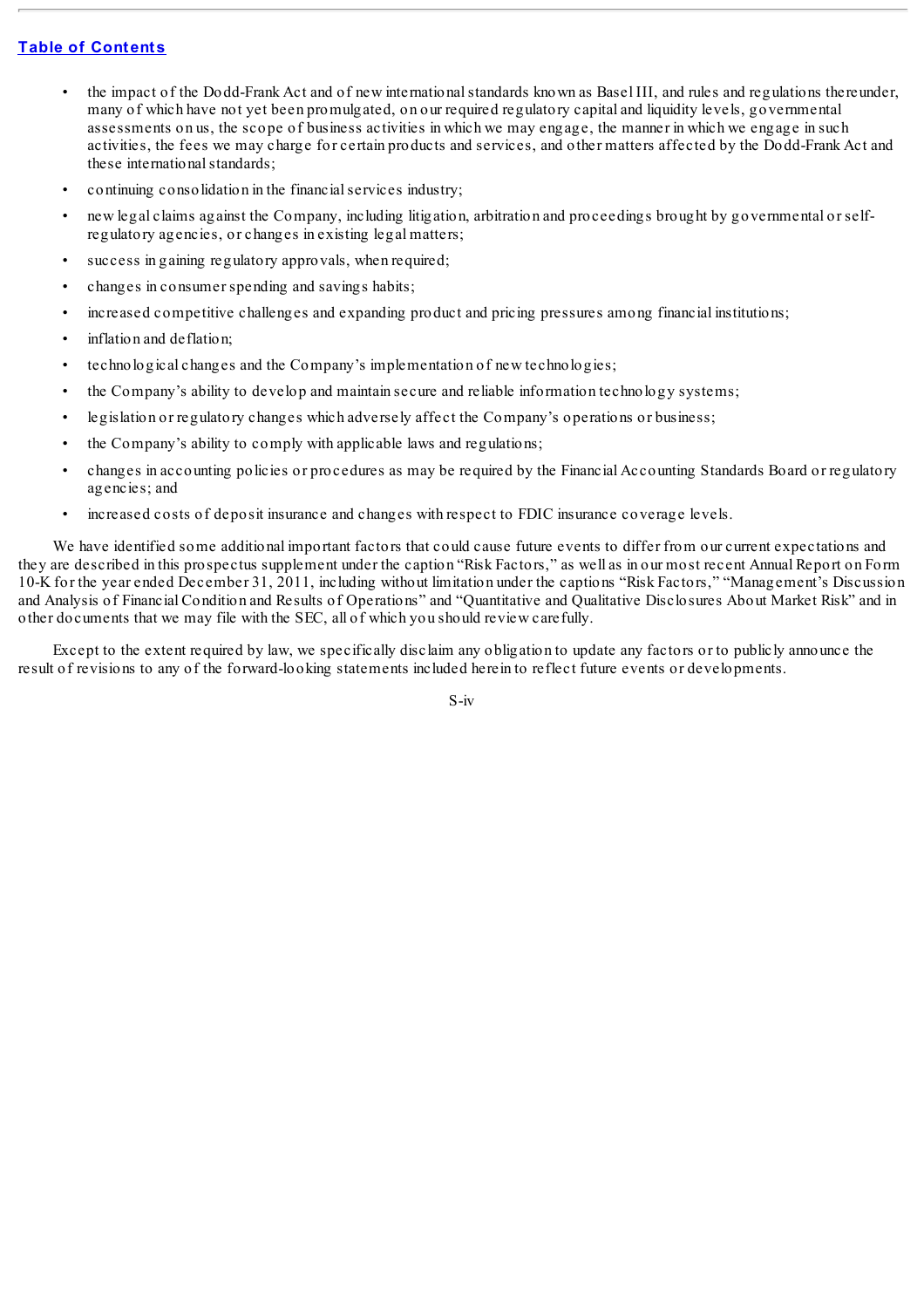### **INCORPORATION BY REFERENCE**

<span id="page-6-0"></span>The SEC allows us to "incorporate by reference" information into this prospectus supplement and the accompanying prospectus. This means that we can disclose important information to you by referring you to another document that Zions Bancorporation has filed separately with the SEC that contains that information. The information incorporated by reference is considered to be part of this prospectus supplement and the accompanying prospectus. We incorporate by reference into this prospectus supplement:

- our Annual Report on Form 10-K for the fiscal year ended December 31, 2011; and
- our Current Reports on Form 8-K filed on January 23, 2012, February 16, 2012, March 5, 2012, March 27, 2012, March 29, 2012, April 19, 2012, April 23, 2012 and May 1, 2012 (except in each case, any information that has been deemed "furnished" and not filed, and any exhibits related thereto).

In addition, all reports and other documents we subsequently file pursuant to Sections  $13(a)$ ,  $13(c)$ ,  $14$  or  $15(d)$  of the Securities Exchange Act of 1934, as amended (the "Exchange Act"), after the date of this prospectus supplement and the accompanying prospectus until we sell all of the depositary shares offered by this prospectus supplement (other than any information furnished pursuant to Item 2.02 or Item 7.01 of any Current Report on Form 8-K unless we specifically state in such Current Report that such information is to be considered "filed" under the Exchange Act or we incorporate it by reference into a filing under the Securities Act of 1933, as amended (the "Securities Act"), or the Exchange Act) will be deemed to be incorporated by reference in this prospectus supplement and the accompanying prospectus and to be part of this prospectus supplement and the accompanying prospectus from the date of the filing of such reports and documents. Any statement contained in this prospectus supplement, the accompanying prospectus or in a document incorporated or deemed to be incorporated by reference herein shall be deemed to be modified or superseded for purposes of this prospectus supplement and the accompanying prospectus to the extent that a statement contained in any subsequently filed document which is or is deemed to be incorporated by reference herein modifies or supersedes such statement. Any such statement so modified or superseded shall not be deemed, except as so modified or superseded, to constitute a part of this prospectus supplement and the accompanying prospectus.

You may request a copy of these filings, other than an exhibit to a filing unless that exhibit is specifically incorporated by reference into that filing, at no cost, by writing to or telephoning us at the following address:

> Investor Relations Zions Bancorporation One South Main Street, 15th Floor Salt Lake City, Utah 84133 (801) 524-4787

In addition, these filings are available on our web site at www.zionsbancorporation.com. For additional information concerning the offering, the web site www.auctions.zionsdirect.com, or the auction process, you may contact Zions Direct, Inc. ("Zions Direct"):

- by telephone at  $(800)$  524-8875; or
- by e-mail at auctions  $(a)$ zionsdirect.com.

Please note that these web sites do not form a part of this prospectus supplement or the accompanying prospectus.

S-v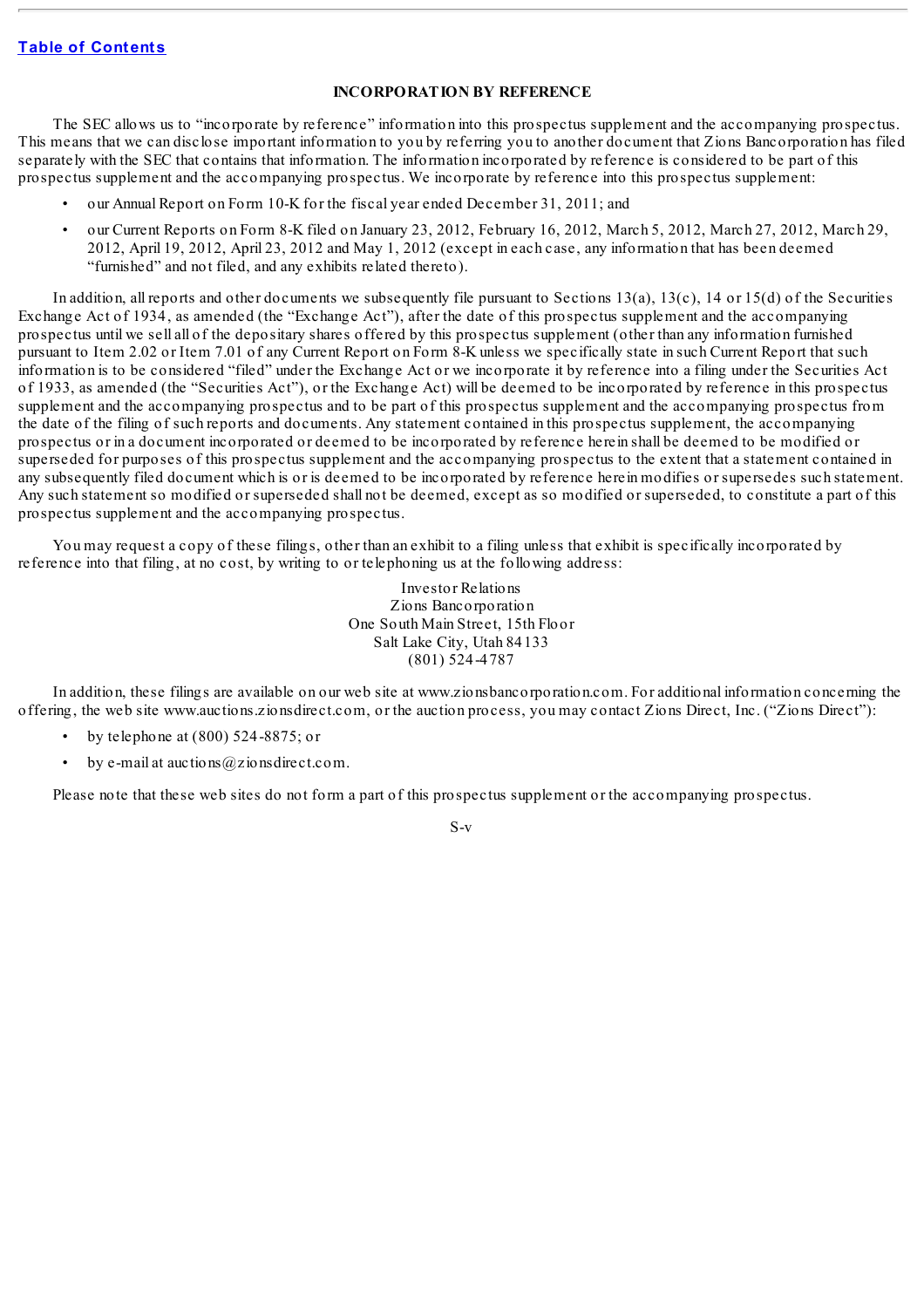#### **SUMMARY**

<span id="page-7-0"></span>The following summary should be read together with the information contained in other parts of this prospectus supplement and in the accompanying prospectus. It may not contain all the information that is important to you. You should carefully read this prospectus supplement and the accompanying prospectus in their entirety to understand fully the terms of the depositary shares, as well as the other considerations that are important to you in making a decision about whether to invest in the depositary shares.

#### **Zions Bancorporation**

Zions Bancorporation is a financial holding company organized under the laws of the State of Utah in 1955, and registered under the Bank Holding Company Act of 1956, as amended. Zions Bancorporation and its subsidiaries own and operate eight commercial banks with a total of 486 domestic branches at year-end 2011. We provide a full range of banking and related services through our banking and other subsidiaries, primarily in Utah, California, Texas, Arizona, Nevada, Colorado, Idaho, Washington and Oregon. Full-time equivalent employees totaled 10,606 at year-end 2011.

We focus on providing community banking services by continuously strengthening our core business lines of 1) small and medium-sized business and corporate banking; 2) commercial and residential development, construction and term lending; 3) retail banking; 4) treasury cash management and related products and services; 5) residential mortgage; 6) trust and wealth management; and 7) investment activities. We operate eight different banks in ten Western and Southwestern states with each bank operating under a different name and each having its own board of directors, chief executive officer and management team. The banks provide a wide variety of commercial and retail banking and mortgage lending products and services. They also provide a wide range of personal banking services to individuals, including home mortgages, bankcard, other installment loans, home equity lines of credit, checking accounts, savings accounts, time certificates of deposits of various types and maturities, trust services, safe deposit facilities, direct deposit and 24-hour ATM access. In addition, certain banking subsidiaries provide services to key market segments through their Women's Financial, Private Client Services and Executive Banking Groups. We also offer wealth management services through various subsidiaries, including Contango Capital Advisors, Inc., Western National Trust Company, and online and traditional brokerage services through Zions Direct and Amegy Investments.

In addition to these core businesses, we have built specialized lines of business in capital markets and public finance, and we are also a leader in Small Business Administration ("SBA") lending. Through our eight banking subsidiaries, we provide SBA 7(a) loans to small businesses throughout the United States and are also one of the largest providers of SBA 504 financing in the nation. We own an equity interest in the Federal Agricultural Mortgage Corporation ("Farmer Mac") and are one of the nation's top originators of secondary market agricultural real estate mortgage loans through Farmer Mac. We are a leader in municipal finance advisory and underwriting services.

Our principal executive offices are located at One South Main, 15th Floor, Salt Lake City, Utah 84133, and our telephone number is (801) 524-4787. Our common stock is traded on Nasdaq under the symbol "ZION." Our website address is www.zionsbancorporation.com. This website address is not intended to be an active link and information on our website is not incorporated in, and should not be construed to be part of, this prospectus supplement.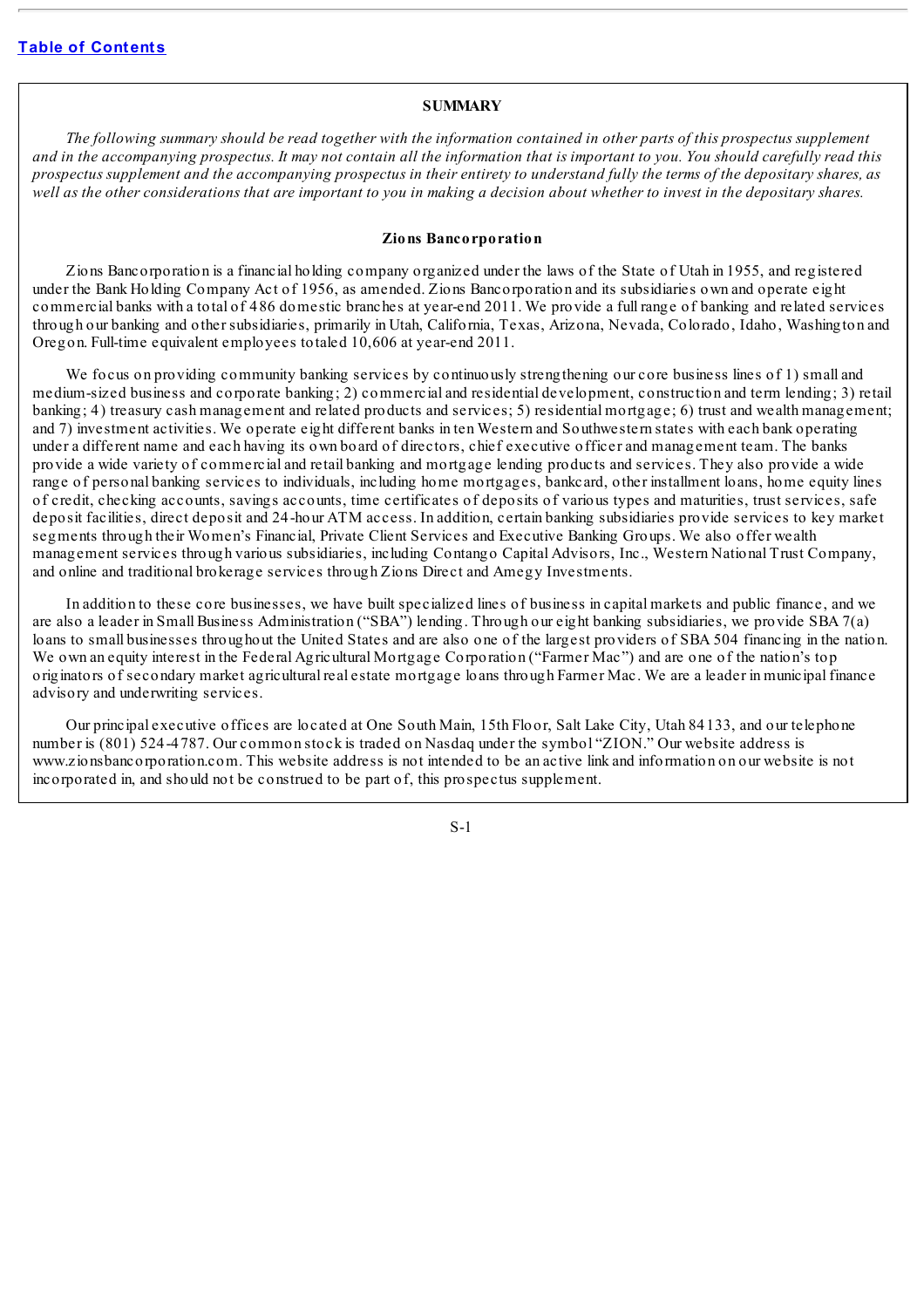# **Recent Developments**

On March 13, 2012, the Federal Reserve Board formally notified us that it does not object to the capital actions contained in the Capital Plan, submitted pursuant to the Federal Reserve Board's 2012 Capital Plan and Review. Key capital actions included in that Capital Plan are as follows:

- Redemption in 2012 in its entirety (\$1.4 billion) of our Series D Preferred Stock held by the U.S. Treasury. We redeemed 50% of the outstanding Series D Preferred Stock on March 28, 2012.
- Total cumulative issuance of approximately \$600 million of senior debt. As of May 1, 2012, we will have issued approximately \$400 million aggregate principal amount of senior debt in 2012.
- Timely redemption upon their maturity of \$255 million of our senior floating rate notes due June 21, 2012, which are guaranteed under the FDIC's Temporary Liquidity Guarantee Program.
- No change to the current common stock dividend of \$0.01/share per quarter through 2012.

The proposed capital actions did not include the issuance of any common or preferred equity or the redemption of our Series E Preferred Stock in 2012.

The Capital Plan submitted by the Company also included certain other provisions designed to assure that Zions Bancorporation (the parent entity) has adequate liquidity at all times, including:

- Not making the first installment of the Series D Preferred Stock redemption unless at least \$250 million of senior debt had been issued, which condition was satisfied pursuant to our issuance of \$300 million of our 4.50% Senior Notes on March 27, 2012;
- Not making the second installment of the Series D Preferred Stock redemption until a total of \$600 million of senior debt had been issued, including the \$250 million referred to above; and
- Not making the second installment of the Series D Preferred Stock redemption unless at least \$500 million of capital and dividends had been returned to Zions Bancorporation (the parent entity) by its affiliate banks in 2012, which requires approval of the banks' applicable primary regulators.

The Capital Plan submitted by the Company also included certain other provisions designed to assure that the Company's overall condition had not materially deteriorated, as measured by the Company's required semi-annualstress test in mid-2012 using the Company's stress scenario.

On April 24, 2012, we announced that our Board of Directors approved the issuance via an auction of up to \$150,000,000 of a new series of Tier 1 Capital qualifying perpetual preferred stock, the proceeds of which we expect to use to redeem all outstanding shares of our Series E Preferred Stock. As described under "Use of Proceeds," we intend to use the net cash proceeds from this offering to redeem all outstanding shares of our Series E Preferred Stock.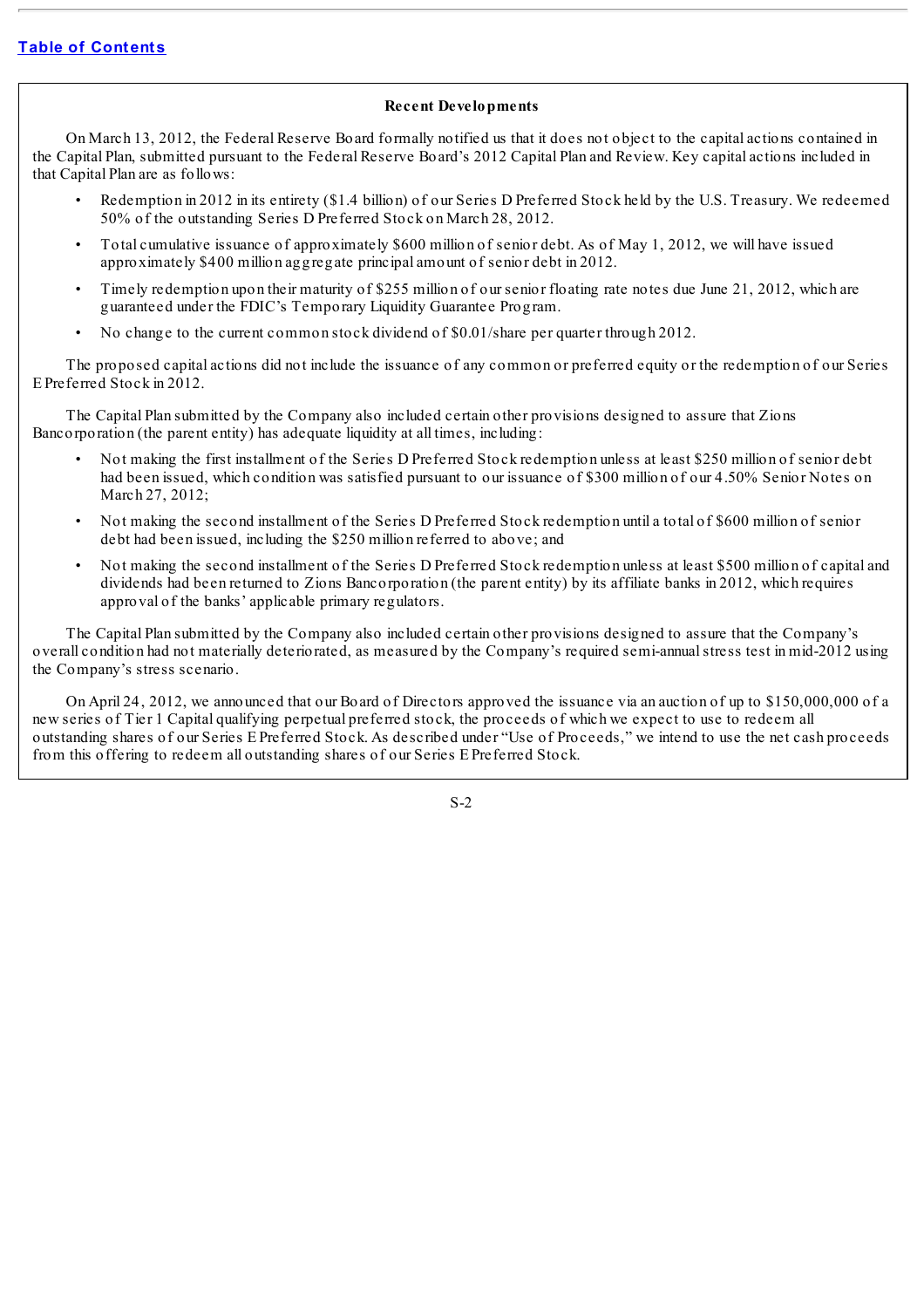<span id="page-9-0"></span>

| <b>THE OFFERING</b>    |                                                                                                                                                                                                                                                                                                                                                                                                                                                                                                                                                                                                                                                                                         |  |  |
|------------------------|-----------------------------------------------------------------------------------------------------------------------------------------------------------------------------------------------------------------------------------------------------------------------------------------------------------------------------------------------------------------------------------------------------------------------------------------------------------------------------------------------------------------------------------------------------------------------------------------------------------------------------------------------------------------------------------------|--|--|
| Issuer                 | Zions Bancorporation.                                                                                                                                                                                                                                                                                                                                                                                                                                                                                                                                                                                                                                                                   |  |  |
| Securities Offered     | Depositary shares each representing a 1/40th ownership interest in a share of<br>Series F Fixed-Rate Non-Cumulative Perpetual Preferred Stock, with a liquidation<br>preference of \$1,000 per share (equivalent to \$25 per depositary share) of Zions<br>(the "Series F Preferred Stock"). Each holder of a depositary share will be<br>entitled, through the depositary, in proportion to the applicable fraction of a share<br>of Series F Preferred Stock represented by such depositary share, to all the rights<br>and preferences of the Series F Preferred Stock represented thereby (including<br>dividend, voting, redemption and liquidation rights).                       |  |  |
|                        | We may from time to time elect to issue additional depositary shares<br>representing shares of the Series F Preferred Stock, and all the additional shares<br>would be deemed to form a single series with the Series F Preferred Stock<br>offered hereby.                                                                                                                                                                                                                                                                                                                                                                                                                              |  |  |
| Dividends              | Dividends on the Series F Preferred Stock will be payable quarterly in arrears<br>when, as and if declared by our board of directors or a duly authorized<br>committee of the board at a rate per annum equal to 7.90%. Any such dividends<br>will be distributed to holders of depositary shares in the manner described under<br>"Description of Depositary Shares—Dividends and Other Distributions" below.                                                                                                                                                                                                                                                                          |  |  |
|                        | Dividends on the Series F Preferred Stock are non-cumulative. Accordingly, if<br>our board of directors or a duly authorized committee of the board does not<br>declare a dividend on the Series F Preferred Stock for any dividend period, such<br>dividend will not accrue or be payable, and we will have no obligation to pay<br>dividends for such dividend period, whether or not dividends on the Series F<br>Preferred Stock are declared for any future dividend period. Our ability to declare<br>and pay dividends is also limited by certain federal regulatory considerations,<br>including the guidelines of the Federal Reserve applicable to bank holding<br>companies. |  |  |
| Dividend Payment Dates | The 15th day of March, June, September, and December of each year,<br>commencing on June 15, 2012. If any date on which dividends would otherwise<br>be payable is not a business day, then the dividend payment date will be the next<br>succeeding business day.                                                                                                                                                                                                                                                                                                                                                                                                                      |  |  |
| Redemption             | The Series F Preferred Stock may be redeemed at our option, in whole or in part,<br>on and after June 15, 2017 at a redemption price equal to \$1,000 per share<br>(equivalent to \$25 per depositary share), plus any declared and unpaid dividends,<br>without accumulation of any undeclared dividends. The Series F Preferred Stock<br>may be redeemed at our option in whole prior to June 15, 2017 upon the<br>occurrence of a "regulatory capital treatment event," as described below under<br>"Description of Series F Preferred Stock-Redemption," at a                                                                                                                       |  |  |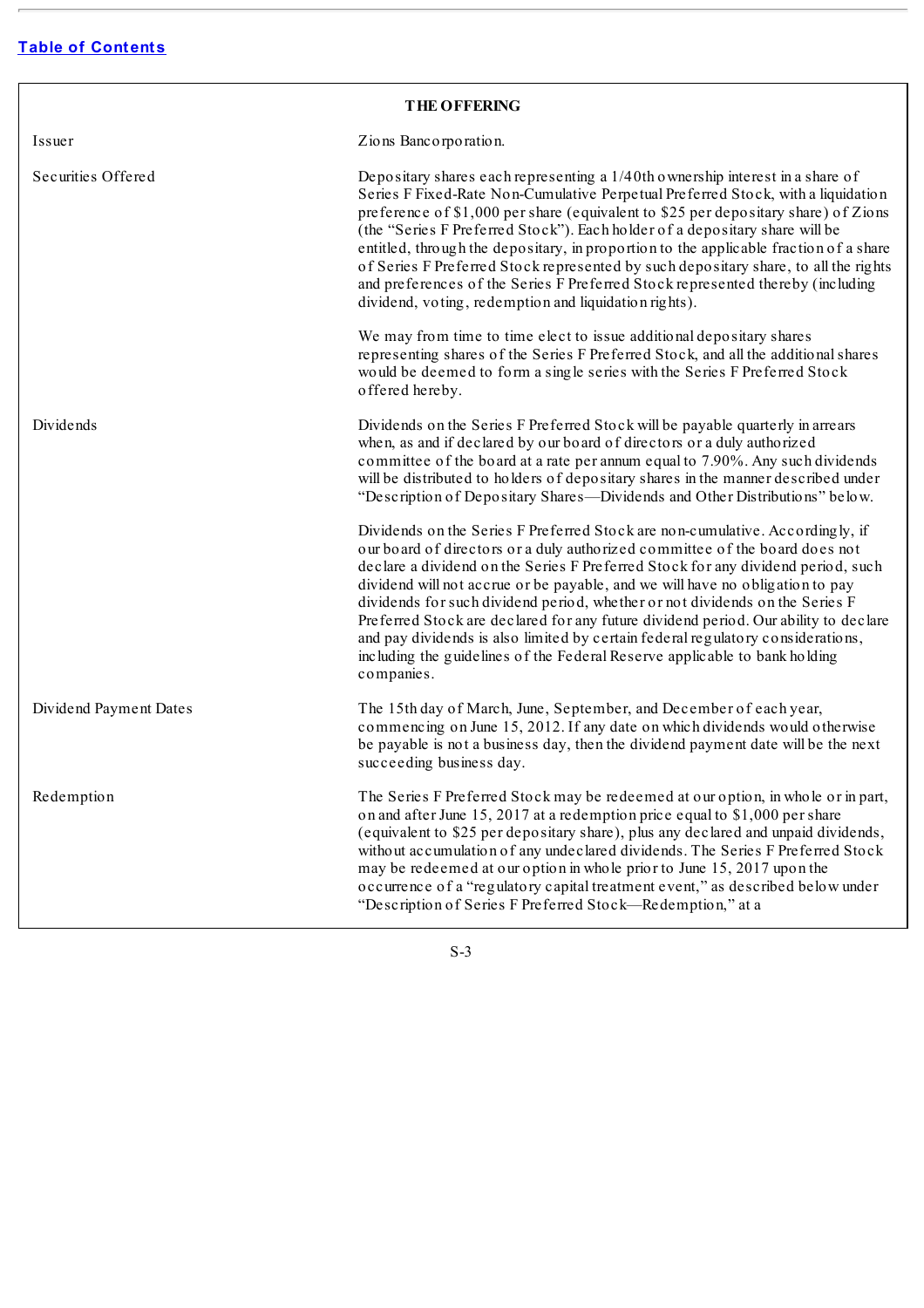|                    | redemption price equal to \$1,000 per share (equivalent to \$25 per depositary<br>share), plus any declared and unpaid dividends, without accumulation of any<br>undeclared dividends. Neither the holders of Series F Preferred Stock nor holders<br>of depositary shares will have the right to require the redemption or repurchase of<br>the Series F Preferred Stock. The Series F Preferred Stock will not be subject to<br>any sinking fund.                                                                                                                                                                                                                                                                                                                                                                                                                                                                                                                                                                                                         |
|--------------------|-------------------------------------------------------------------------------------------------------------------------------------------------------------------------------------------------------------------------------------------------------------------------------------------------------------------------------------------------------------------------------------------------------------------------------------------------------------------------------------------------------------------------------------------------------------------------------------------------------------------------------------------------------------------------------------------------------------------------------------------------------------------------------------------------------------------------------------------------------------------------------------------------------------------------------------------------------------------------------------------------------------------------------------------------------------|
|                    | Under the Federal Reserve's risk-based capital guidelines applicable to bank<br>holding companies, any redemption of the Series F Preferred Stock is subject to<br>prior approval of the Federal Reserve.                                                                                                                                                                                                                                                                                                                                                                                                                                                                                                                                                                                                                                                                                                                                                                                                                                                   |
| Liquidation Rights | Upon any voluntary or involuntary liquidation, dissolution or winding up of Zions,<br>holders of shares of Series F Preferred Stock are entitled to receive out of<br>assets of Zions available for distribution to shareholders, before any distribution<br>of assets is made to holders of our common stock or of any other shares of our<br>stock ranking junior as to such a distribution to the Series F Preferred Stock, a<br>liquidating distribution in the amount of the liquidation preference of \$1,000 per<br>share (equivalent to \$25 per depositary share) plus any declared and unpaid<br>dividends, without accumulation for any undeclared dividends. Distributions will<br>be made only to the extent of Zions' assets that are available after satisfaction of<br>all liabilities to creditors and subject to the rights of holders of any securities<br>ranking senior to the Series F Preferred Stock (pro rata as to the Series F<br>Preferred Stock and any other shares of our stock ranking equally as to such<br>distribution). |
| Voting Rights      | Holders of Series F Preferred Stock will have no voting rights, except with<br>respect to authorizing or increasing senior stock, certain changes in the terms of<br>the Series F Preferred Stock and in the case of certain dividend non-payments.<br>See "Description of Series F Preferred Stock—Voting Rights" below. Holders<br>of depositary shares must act through the depositary to exercise any voting<br>rights, as described under "Description of Depositary Shares-Voting the Series<br>F Preferred Stock" below.                                                                                                                                                                                                                                                                                                                                                                                                                                                                                                                             |
| Ranking            | Shares of the Series F Preferred Stock will rank senior to our common stock,<br>equally with our Series A Preferred Stock (as defined below), Series C Preferred<br>Stock (as defined below), Series D Preferred Stock (as defined below) and<br>Series E Preferred Stock (as defined below), and at least equally with each other<br>series of our preferred stock that we may issue (except for any senior series that<br>may be issued with the requisite consent of the holders of the Series F Preferred<br>Stock and any other class or series whose vote is required) with respect to the<br>payment of dividends and distributions upon liquidation, dissolution or winding up.<br>We will generally be able to pay dividends and distributions upon liquidation,<br>dissolution or winding up only out of lawfully available assets for such payment<br>(i.e., after taking account of all indebtedness and other non-equity claims).                                                                                                              |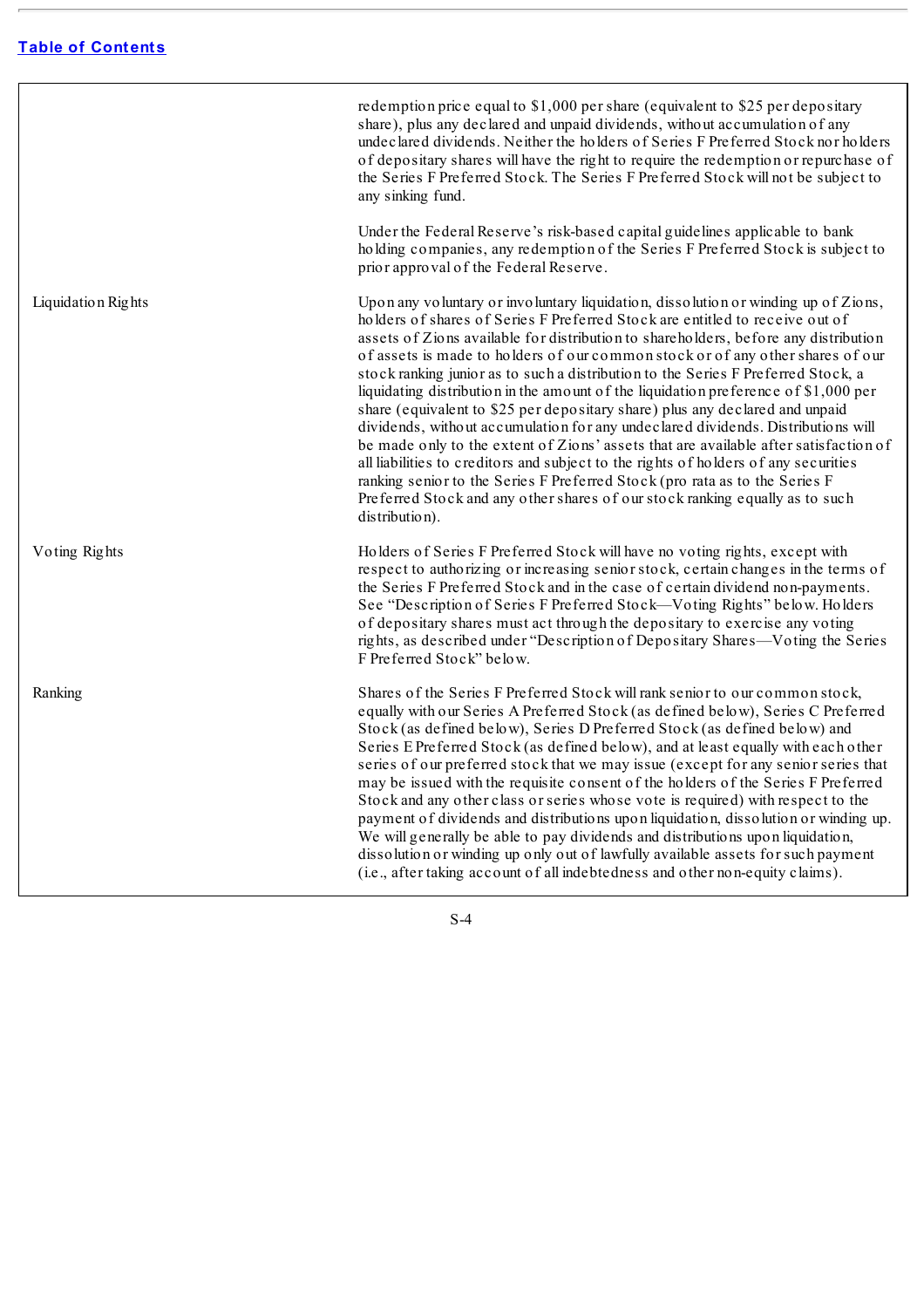| Maturity                         | The Series F Preferred Stock does not have a maturity date, and we are not<br>required to redeem the Series F Preferred Stock. Accordingly, the Series F<br>Preferred Stock will remain outstanding indefinitely, unless and until we decide to<br>redeem it and we obtain any required regulatory approval.                                                                                                                                                                                                                                                                                                                                                                                                                                                                                                                                                  |
|----------------------------------|---------------------------------------------------------------------------------------------------------------------------------------------------------------------------------------------------------------------------------------------------------------------------------------------------------------------------------------------------------------------------------------------------------------------------------------------------------------------------------------------------------------------------------------------------------------------------------------------------------------------------------------------------------------------------------------------------------------------------------------------------------------------------------------------------------------------------------------------------------------|
| Preemptive and conversion rights | Holders of Series F Preferred Stock will have no preemptive or conversion<br>rights.                                                                                                                                                                                                                                                                                                                                                                                                                                                                                                                                                                                                                                                                                                                                                                          |
| Listing                          | We expect the depositary shares to be approved for listing on the New York<br>Stock Exchange, subject to official notice of issuance, under the symbol<br>"ZBPRF".                                                                                                                                                                                                                                                                                                                                                                                                                                                                                                                                                                                                                                                                                            |
| Tax Consequences                 | Dividends paid to non-corporate U.S. holders in taxable years beginning before<br>January 1, 2013 generally will be taxable at a maximum rate of 15%, subject to<br>certain conditions and limitations. Dividends paid to corporate U.S. holders<br>generally will be eligible for the dividends received deduction, subject to certain<br>conditions and limitations.                                                                                                                                                                                                                                                                                                                                                                                                                                                                                        |
| Auction Process                  | The public offering price and the allocation of the depositary shares in this<br>offering will be determined through an online auction process conducted by<br>Zions Direct, an affiliate of ours, in its capacity as the auction agent. The auction<br>will entail a modified "Dutch auction" mechanism in which bids must be submitted<br>online through an auction site operated by the auction agent. After submission of<br>a bid, the auction site will indicate whether that bid is at that time (and at all<br>subsequent times until the auction closes) a successful one, or "in-the-money."<br>For more information about the auction process, including bidding registration<br>and qualification matters, and how to determine if a bid is successful as of the<br>submission deadline, see "The Auction Process" in this prospectus supplement. |
| Minimum/Maximum Bid Price        | This offering will be made using an auction process in which prospective<br>purchasers are required to bid for the depositary shares through an online auction<br>site (or through bidders who can place bids on that site). During the auction<br>period, bids may be placed by qualifying bidders at any price at or above the<br>minimum bid price of \$23.50 per depositary share and up to and including the<br>maximum bid price of \$25.00 per depositary share. Bids below the minimum bid<br>price or above the maximum bid price will not be accepted.                                                                                                                                                                                                                                                                                              |
| Minimum Bid Size                 | One depositary share (equivalent to \$25 liquidation preference).                                                                                                                                                                                                                                                                                                                                                                                                                                                                                                                                                                                                                                                                                                                                                                                             |
| Maximum Number of Bids           | Each bidder who submits a bid directly on the auction platform is allowed to place<br>up to five separate, concurrent bids. A bidder who submits bids indirectly through<br>the underwriter may only place one bid at any time.                                                                                                                                                                                                                                                                                                                                                                                                                                                                                                                                                                                                                               |
| Bid Submission Deadline          | We will announce the auction at approximately 4:00 p.m., New York City time, on<br>April 30, 2012 so that prospective holders will have time to take the necessary<br>steps to become registered qualified bidders. The auction will then commence at<br>3:00 p.m., New York City time, on May 1, 2012 and will close at 3:00 p.m., New<br>York City                                                                                                                                                                                                                                                                                                                                                                                                                                                                                                          |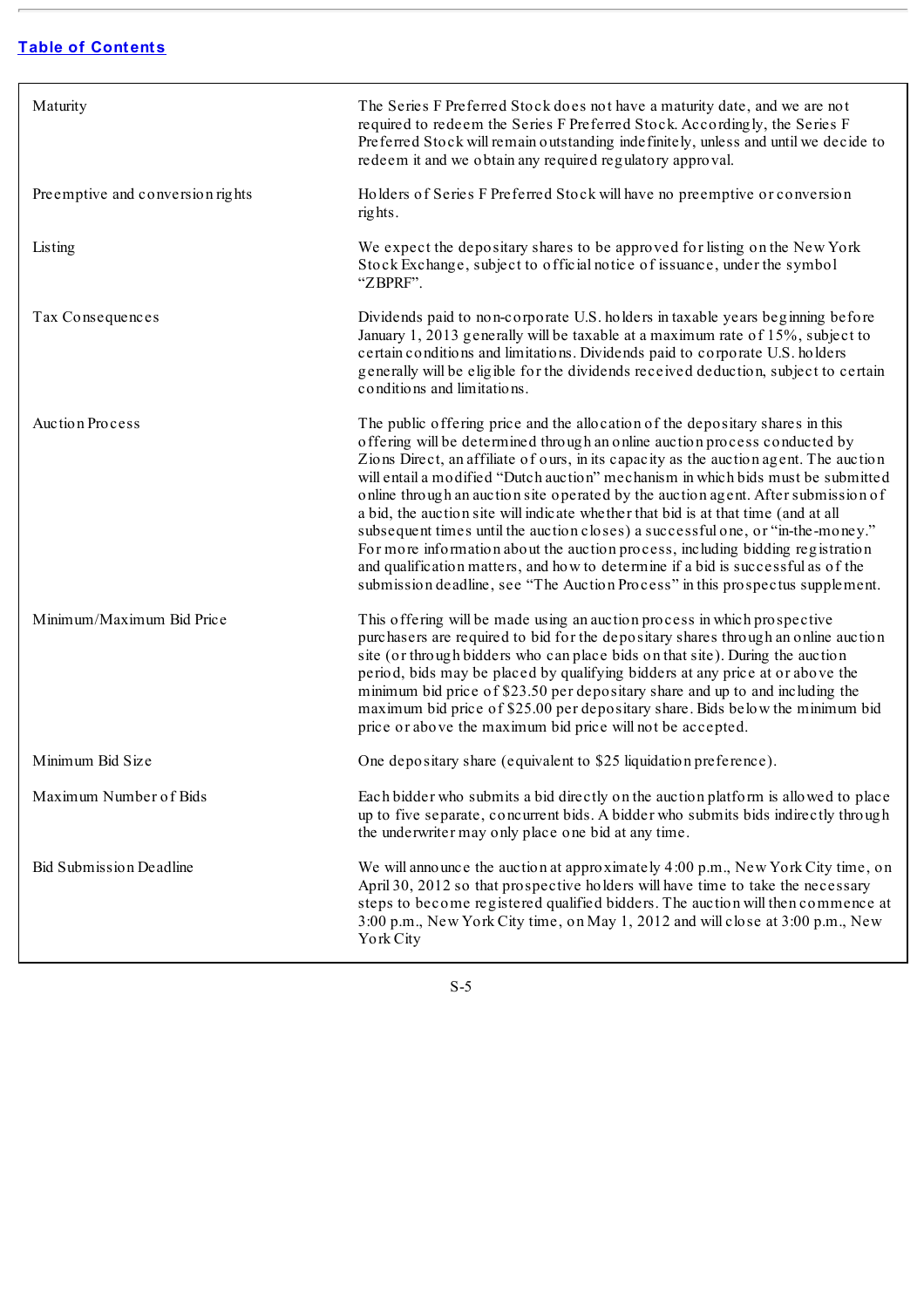time, on May 2, 2012, subject to two-minute extensions not to exceed a total of fifteen minutes beyond 3:00 p.m., New York City time, on May 2, 2012, as described under "The Auction Process—Auction Bidding Process; Irrevocability of Bids" (the "submission deadline"). In the event that the market-clearing price reaches the maximum bid price prior to 3:00 p.m., New York City time, on May 2, 2012, then the auction will close immediately. Bidders who elect to submit bids indirectly through the underwriter rather than directly on the auction platform must submit their bids to the underwriter by 2:00 p.m., New York City time, on May 2, 2012. Zions and the underwriter may in their discretion determine to delay the commencement of the auction to a date after the date specified above at any time prior to the commencement of the auction. Any such delay will be announced by press release, and Zions will file a Form 8-K specifying the revised auction dates, if any. See "The Auction Process."

Irrevocability of Bids **Bids** Bids that have been submitted will constitute an irrevocable offer to purchase the depositary shares on the terms provided for in the bid. See "The Auction Process."

Market-Clearing Price The price at which the depositary shares will be sold to the public will be the market-clearing price set by the auction process. The market-clearing price will be determined based on the valid bids at the time of the submission deadline as follows:

- If the number of depositary shares for which valid bids are received is equal to or greater than 5,750,000 depositary shares (\$143,750,000 aggregate liquidation preference), which we refer to as the auction amount, the marketclearing price for the depositary shares will be equal to the highest price at which the auction amount is sold. The auction agent will determine this price by moving down the list of accepted bids in descending order of bid price until the total quantity of depositary shares bid for is greater than or equal to the auction amount. Bids made at such market-clearing price may experience allocation, with bids with an earlier time stamp receiving allocations in priority to bids with later time stamps.
- If valid bids are received for 50% or more of the auction amount but less than 100% of the auction amount, the market-clearing price will be equal to the minimum bid price of \$23.50 per depositary share.

If at the time of the submission deadline, the number of depositary shares subject to bids is less than 50% of the auction amount, then the offering will be cancelled and we will not issue any depositary shares in this offering.

If we decide to sell depositary shares in the auction process, after we confirm acceptance of the market-clearing price, the auction agent will notify successful bidders, directly or through their brokers, that the auction has closed and that their bids have been accepted (subject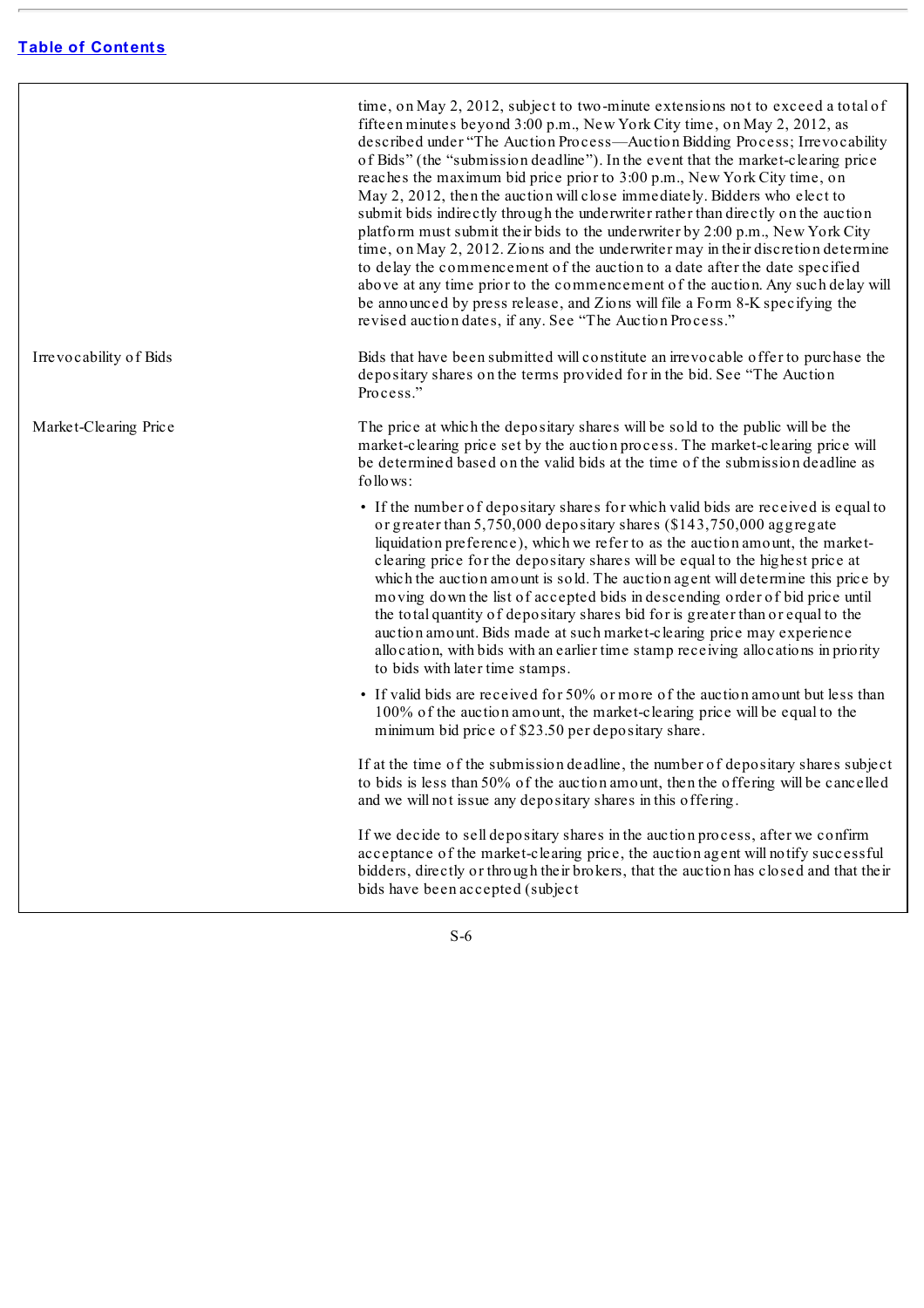|                                        | in some cases to the allocation method described below). The market-clearing<br>price and number of depositary shares being sold are also expected to be<br>announced by press release soon after the allocation of depositary shares by the<br>auction agent, but in any event, prior to the opening of the equity markets on the<br>business day following the end of the auction. See "The Auction Process."                                                                                                                                                                                                                                                                                                                                                                                                                                                                                                                                                                                           |
|----------------------------------------|-----------------------------------------------------------------------------------------------------------------------------------------------------------------------------------------------------------------------------------------------------------------------------------------------------------------------------------------------------------------------------------------------------------------------------------------------------------------------------------------------------------------------------------------------------------------------------------------------------------------------------------------------------------------------------------------------------------------------------------------------------------------------------------------------------------------------------------------------------------------------------------------------------------------------------------------------------------------------------------------------------------|
| Number of Depositary Shares to be Sold | We may decide not to sell any depositary shares in the auction process,<br>regardless of the market-clearing price, even if bids are received for the entire<br>auction amount. If bids are received for 100% of the auction amount and we<br>elect to sell depositary shares in the auction process, the entire auction amount<br>will be allocated to the winning bidders. If the number of depositary shares for<br>which valid bids are received is 50% or more of the auction amount but less than<br>100% of the auction amount, the market-clearing price will be equal to the<br>minimum bid price and we may (but are not required to) sell the number of<br>depositary shares subject to bids received in the auction. If at the time of the<br>submission deadline, the number of depositary shares subject to bids is less than<br>50% of the auction amount, then the offering will be cancelled and we will not<br>issue any depositary shares in this offering. See "The Auction Process." |
| Allocation                             | If bids for all the depositary shares offered in this offering are received, then any<br>bids submitted in the auction above the market-clearing price will receive<br>allocations in full, while bids made at the market-clearing price with an earlier time<br>stamp will receive allocations in priority to bids with a later time stamp. Thus, if<br>your bid price equals the market-clearing price, you will be allocated depositary<br>shares only to the extent that depositary shares have not been allocated to<br>bidders with higher bid prices or to other bidders who bid at the market-clearing<br>price with an earlier time stamp. See "The Auction Process-Allocation."                                                                                                                                                                                                                                                                                                                 |
| Use of Proceeds                        | We intend to use the net cash proceeds from this offering to redeem all<br>outstanding shares of our Series E Preferred Stock. See "Use of Proceeds."                                                                                                                                                                                                                                                                                                                                                                                                                                                                                                                                                                                                                                                                                                                                                                                                                                                     |
| Auction Agent                          | Zions Direct, Inc., an affiliate of ours.                                                                                                                                                                                                                                                                                                                                                                                                                                                                                                                                                                                                                                                                                                                                                                                                                                                                                                                                                                 |
| Auction Agent Fee                      | \$150,000.                                                                                                                                                                                                                                                                                                                                                                                                                                                                                                                                                                                                                                                                                                                                                                                                                                                                                                                                                                                                |
| Conflict of Interest                   | Zions Direct is the auction agent in connection with this offering and an affiliate<br>of Zions Bancorporation. As such, Zions Direct has a "conflict of interest" in this<br>offering within the meaning of Rule 5121 of the Conduct Rules of the Financial<br>Industry Regulatory Authority, Inc. ("FINRA"). Consequently, the offering is<br>being conducted in compliance with the provisions of Rule 5121. The sole book-<br>running manager for this offering, Deutsche Bank Securities Inc., does not have a<br>conflict of interest and meets the requirements of Rule $5121(f)(12)(E)$ . Zions<br>Direct is not permitted to place bids in this                                                                                                                                                                                                                                                                                                                                                  |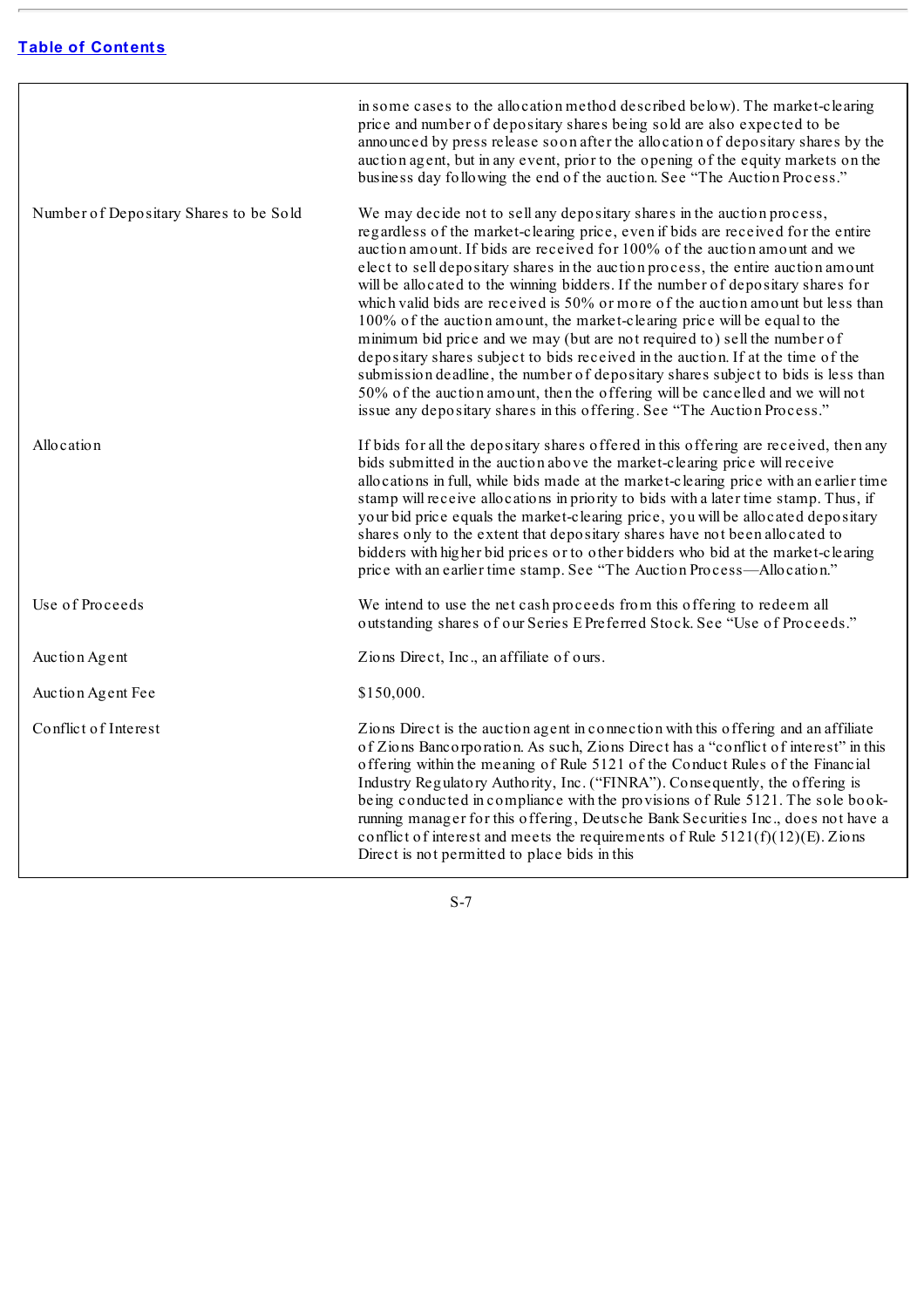|                                                     | offering with respect to an account over which it exercises discretionary<br>authority without the prior specific written approval of the account holder.                                                                                                                                                                                                                                                                                                                                                                                                                                                                                                                                                                                                                                          |
|-----------------------------------------------------|----------------------------------------------------------------------------------------------------------------------------------------------------------------------------------------------------------------------------------------------------------------------------------------------------------------------------------------------------------------------------------------------------------------------------------------------------------------------------------------------------------------------------------------------------------------------------------------------------------------------------------------------------------------------------------------------------------------------------------------------------------------------------------------------------|
| Purchases by Affiliates or for Customer<br>Accounts | Other affiliates of ours, including Zions First National Bank's Liquid Asset<br>Management Department, Zions First National Bank's Trust Department and/or<br>Contango Capital Advisors, Inc., may make purchases of (or submit bids for) the<br>depositary shares for the accounts of certain customers who have provided to<br>such affiliate or department of such affiliate specific written instructions<br>authorizing them to do so. In addition, certain of our officers and/or directors<br>may also submit bids for the depositary shares. If any affiliate, officer or director<br>of ours submits bids for the depositary shares, the market-clearing price may be<br>higher due to the participation of such affiliate, officer or director in the auction,<br>which may be nefit us. |
| Risk Factors                                        | See "Risk Factors" and other information included or incorporated by reference<br>in this prospectus supplement and the attached prospectus for a discussion of<br>factors you should consider carefully before deciding to invest in the depositary<br>shares.                                                                                                                                                                                                                                                                                                                                                                                                                                                                                                                                    |
| Registrar and Depositary                            | Zions First National Bank.                                                                                                                                                                                                                                                                                                                                                                                                                                                                                                                                                                                                                                                                                                                                                                         |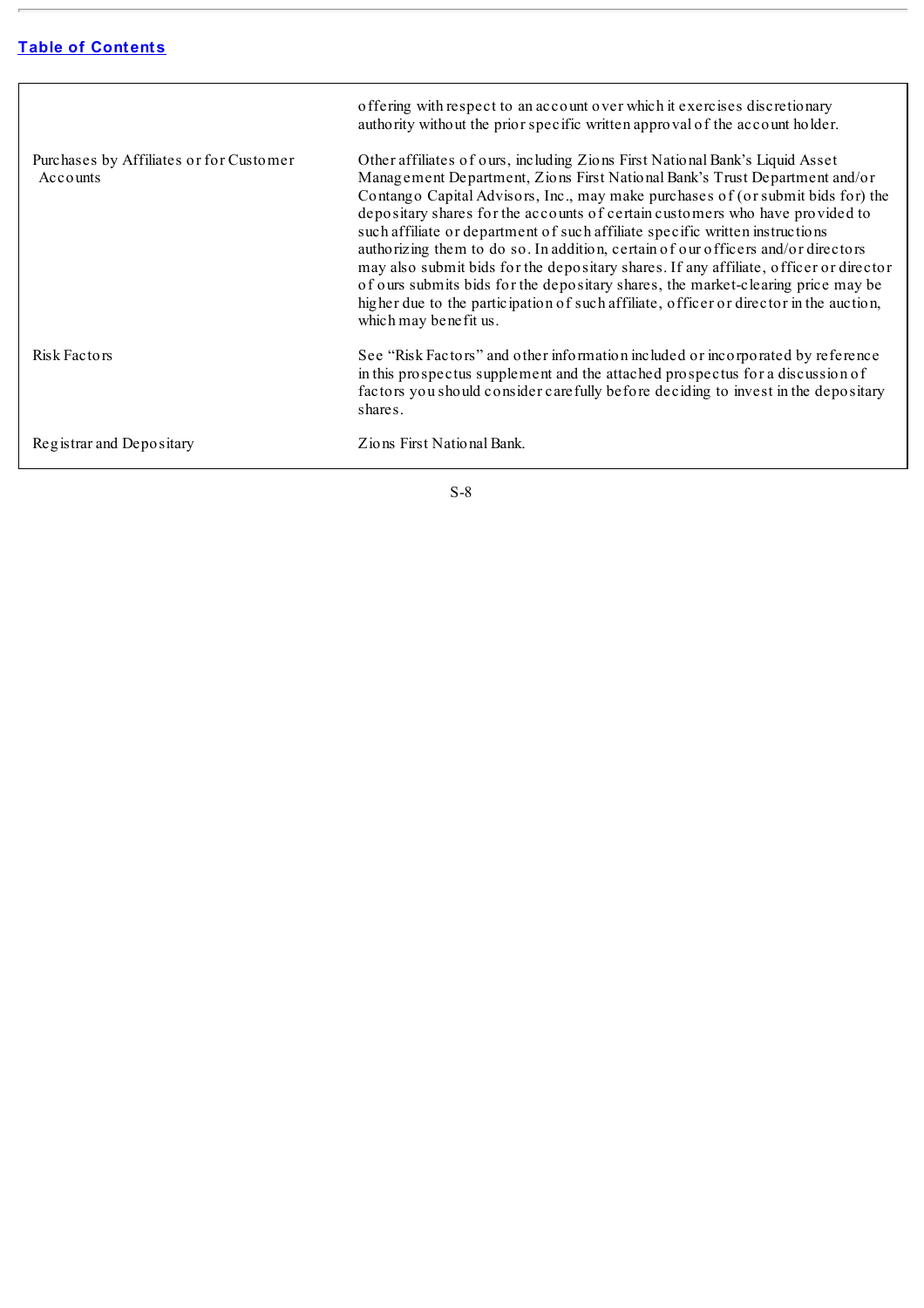# **SELECTED CONSOLIDATED FINANCIAL DATA**

<span id="page-15-0"></span>The selected consolidated financial data for each of the years in the five-year period ended December 31, 2011 and indicated in the table below are derived from and qualified by reference to our consolidated financialstatements. You should read this data in conjunction with the financialstatements, related depositary shares and other financial information incorporated by reference in this prospectus supplement. See "Incorporation by Reference."

|                                                          | Year Ended December 31. |                          |             |             |           |
|----------------------------------------------------------|-------------------------|--------------------------|-------------|-------------|-----------|
| (In millions, except per share amounts)                  | 2011                    | 2010                     | 2009        | 2008        | 2007      |
| Consolidated Statement of Income Data                    |                         |                          |             |             |           |
| Net interest income                                      | \$1,772.5               | \$1.727.4                | \$1,897.5   | \$1,971.6   | \$1.882.0 |
| Net impairment and valuation losses on securities        | (33.7)                  | (85.4)                   | (492.6)     | (317.1)     | (158.2)   |
| Gains on subordinated debt modification                  | $\sim$                  | $\overline{\phantom{0}}$ | 508.9       | $\sim$      |           |
| Other noninterest income                                 | 515.5                   | 525.9                    | 787.8       | 507.8       | 570.5     |
| Total revenue                                            | 2,254.3                 | 2,167.9                  | 2,701.6     | 2,162.3     | 2,294.3   |
| Provision for loan losses                                | 74.4                    | 852.1                    | 2,016.9     | 648.3       | 152.2     |
| Noninterest expense                                      | 1,658.7                 | 1,718.9                  | 1,671.5     | 1,475.0     | 1,404.6   |
| Impairment loss on goodwill                              |                         | $\equiv$                 | 636.2       | 353.8       |           |
| Income (loss) before income taxes                        | 521.2                   | (403.1)                  | (1,623.0)   | (314.8)     | 737.5     |
| Income taxes (benefit)                                   | 198.5                   | (106.8)                  | (401.3)     | (43.4)      | 235.8     |
| Net income (loss)                                        | 322.7                   | (296.3)                  | (1,221.7)   | (271.4)     | 501.7     |
| Net income (loss) applicable to noncontrolling interests | (1.1)                   | (3.6)                    | (5.6)       | (5.1)       | 8.0       |
| Net income (loss) applicable to controlling interest     | 323.8                   | (292.7)                  | (1, 216.1)  | (266.3)     | 493.7     |
| Preferred stock dividends                                | (170.4)                 | (122.9)                  | (102.9)     | (24.4)      | (14.3)    |
| Preferred stock redemption                               |                         | 3.1                      | 84.6        |             |           |
| Net earnings (loss) applicable to common shareholders    | 153.4                   | (412.5)                  | (1,234.4)   | (290.7)     | 479.4     |
| Per Common Share                                         |                         |                          |             |             |           |
| Net earnings $(\text{loss}) - \text{dilute}$             | $\mathbb{S}$<br>0.83    | $\mathbb{S}$<br>(2.48)   | S<br>(9.92) | S<br>(2.68) | S<br>4.40 |
| Net earnings $(\text{loss}) - \text{basic}$              | 0.83                    | (2.48)                   | (9.92)      | (2.68)      | 4.45      |
| Common dividends declared                                | 0.04                    | 0.04                     | 0.10        | 1.61        | 1.68      |
| Book value per common share $(1)$                        | 25.02                   | 25.12                    | 27.85       | 42.65       | 47.17     |
| Weighted average common and common equivalent shares     |                         |                          |             |             |           |
| outstanding during the period (in thousands)             | 182,605                 | 166,054                  | 124,443     | 108,908     | 108,408   |
| Consolidated Balance Sheet Data <sup>(1)</sup>           |                         |                          |             |             |           |
| Assets                                                   | \$53,149                | \$51,035                 | \$51,123    | \$55,093    | \$52,947  |
| Net loans and leases                                     | 37,145                  | 36,747                   | 40,189      | 41,659      | 38,880    |
| Deposits                                                 | 42,876                  | 40,935                   | 41,841      | 41,316      | 36,923    |
| Long-term debt                                           | 1,954                   | 1,943                    | 2,033       | 2,622       | 2,591     |
| Shareholders' equity:                                    |                         |                          |             |             |           |
| Preferred equity                                         | 2,377                   | 2,057                    | 1,503       | 1,582       | 240       |
| Common equity                                            | 4.608                   | 4,591                    | 4.190       | 4,920       | 5,053     |
| Noncontrolling interests                                 | (2)                     | (1)                      | 17          | 27          | 31        |
| Total shareholders' equity                               | 6,983                   | 6,647                    | 5,710       | 6,529       | 5,324     |
| Performance Ratios $(1)$                                 |                         |                          |             |             |           |
| Return on average assets                                 | 0.63%                   | $(0.57)\%$               | $(2.25)\%$  | $(0.50)\%$  | 1.01%     |
| Return on average common equity                          | 3.32%                   | $(9.26)\%$               | $(28.35)\%$ | $(5.69)\%$  | 9.57%     |
| Effic ie nc y ratio                                      | 72.92%                  | 78.50%                   | 61.34%      | 67.47%      | 60.53%    |
| Net interest margin                                      | 3.81%                   | 3.73%                    | 3.94%       | 4.18%       | 4.43%     |
| Capital Ratios $(1)$                                     |                         |                          |             |             |           |
| Total equity to assets                                   | 13.14%                  | 13.02%                   | 11.17%      | 11.85%      | 10.06%    |
| Tier 1 leverage                                          | 13.40%                  | 12.56%                   | 10.38%      | 9.99%       | 7.37%     |
| Tier 1 risk-based capital                                | 16.13%                  | 14.78%                   | 10.53%      | 10.22%      | 7.57%     |
| Total risk-based capital                                 | 18.06%                  | 17.15%                   | 13.28%      | 14.32%      | 11.68%    |
| Tangible common equity                                   | 6.77%                   | 6.99%                    | 6.12%       | 5.89%       | 5.70%     |
| Tangible equity <sup>(2)</sup>                           | 11.33%                  | 11.10%                   | 9.16%       | 8.91%       | 6.23%     |
| Ratio of Earnings to Fixed Charges <sup>(3)</sup>        |                         |                          |             |             |           |
| Excluding interest on deposits                           | 2.60                    | (a)                      | (a)         | (a)         | 2.99      |
| Including interest on deposits                           | 2.14                    | (a)                      | (a)         | (a)         | 1.54      |
|                                                          |                         |                          |             |             |           |

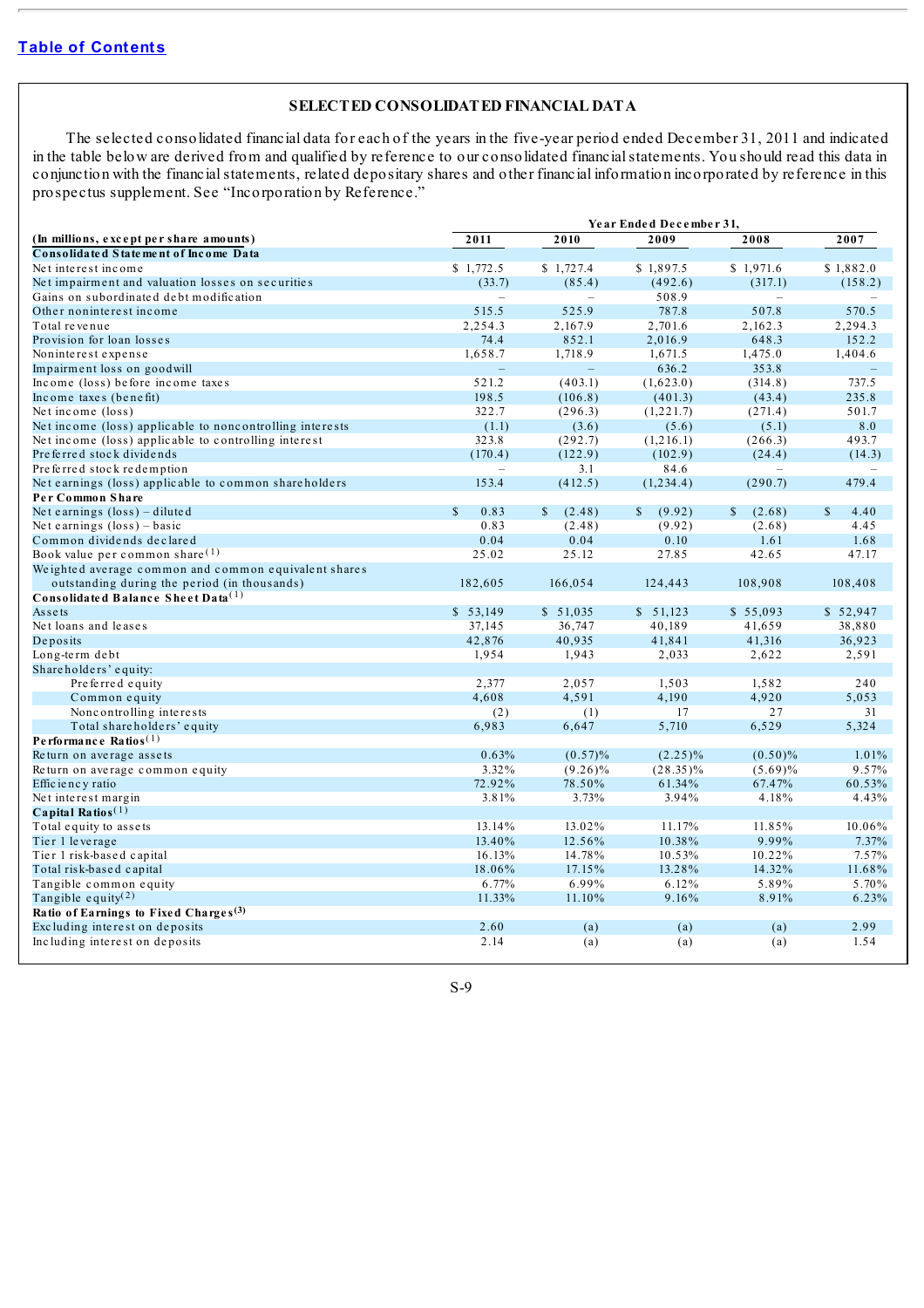(1) At period end.

(2) Below is a reconciliation of totalshareholders' equity (GAAP) to both tangible equity (non-GAAP) and tangible common equity (non-GAAP):

# **TANGIBLE EQUITY (NON-GAAP) AND TANGIBLE COMMON EQUITY (NON-GAAP)**

|                                       |          |          | December 31, |          |          |
|---------------------------------------|----------|----------|--------------|----------|----------|
| (In millions)                         | 2011     | 2010     | 2009         | 2008     | 2007     |
| Total shareholders' equity (GAAP)     | \$6,983  | \$6,647  | \$5,710      | \$6,529  | \$5,324  |
| Goodwill                              | (1,015)  | (1,015)  | (1,015)      | (1,651)  | (2,010)  |
| Core deposit and other intangibles    | (68)     | (88)     | (114)        | (126)    | (149)    |
| Tangible equity (non-GAAP) $(a)$      | 5,900    | 5,544    | 4,581        | 4,752    | 3,165    |
| Preferred stock                       | (2,377)  | (2,057)  | (1, 503)     | (1, 582) | (240)    |
| No nc ontrolling interests            |          |          | (17)         | (27)     | (31)     |
| Tangible common equity (non-GAAP) (b) | \$3,525  | \$3,488  | \$3,061      | \$3,143  | \$2,894  |
| Total assets (GAAP)                   | \$53,149 | \$51,035 | \$51,123     | \$55,093 | \$52,947 |
| Goodwill                              | (1,015)  | (1,015)  | (1,015)      | (1,651)  | (2,010)  |
| Core deposit and other intangibles    | (68)     | (88)     | (114)        | (126)    | (149)    |
| Tangible assets (non-GAAP) $(c)$      | \$52,066 | \$49,932 | \$49,994     | \$53,316 | \$50,788 |
| Tangible equity ratio $(a/c)$         | 11.33%   | 11.10%   | 9.16%        | 8.91%    | 6.23%    |
| Tangible common equity ratio $(b/c)$  | 6.77%    | 6.99%    | 6.12%        | 5.89%    | 5.70%    |

The identified adjustments to reconcile from the applicable GAAP financial measures to the non-GAAP financial measures are included where applicable in financial results or in the balance sheet presented in accordance with GAAP. We consider these adjustments to be relevant to ongoing operating results and financial position.

We believe that excluding the amounts associated with these adjustments to present the non-GAAP financial measures provides a meaningful base for period-to-period and company-to-company comparisons, which will assist regulators, investors and analysts in analyzing the operating results or financial position of the Company and in predicting future performance. These non-GAAP financial measures are used by management and the Board of Directors to assess the performance of the Company's business or its financial position for evaluating bank reporting segment performance, for presentations of Company performance to investors, and for other reasons as may be requested by investors and analysts. We further believe that presenting these non-GAAP financial measures will permit investors and analysts to assess the performance of the Company on the same basis as that applied by management and the Board of Directors.

Non-GAAP financial measures have inherent limitations, are not required to be uniformly applied, and are not audited. Although these non-GAAP financial measures are frequently used by stakeholders to evaluate a company, they have limitations as an analytical tool, and should not be considered in isolation or as a substitute for analyses of results as reported under GAAP.

- (3) For information on how these ratios are calculated, see explanation under "Ratio of Earnings to Fixed Charges" on page S-25.
- (a) See explanation under "Ratio of Earnings to Fixed Charges" on page S-25.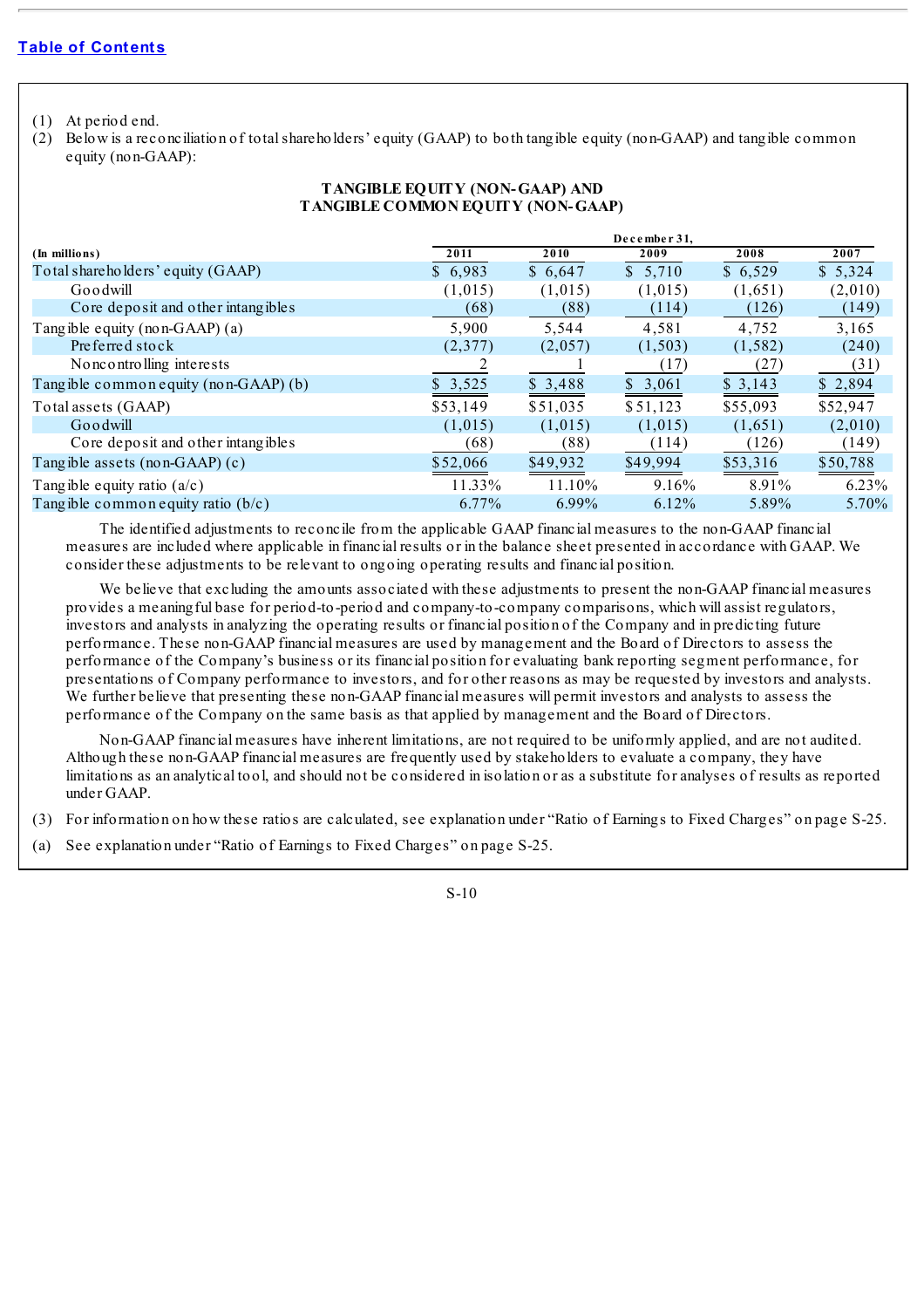# **RISKFACTORS**

<span id="page-17-0"></span>An investment in the depositary shares involves certain risks. You should carefully consider the risks described below and in the accompanying prospectus, as well as the risk factors and other information included or incorporated by reference in this prospectus supplement and the accompanying prospectus, before making an investment decision. In particular, you should carefully consider, among other things, the matters discussed below and under "Risk Factors" in our Annual Report on Form 10-K for the fiscal year ended December 31, 2011. Our business, financial condition or results of operations could be materially adversely affected by any of these risks. The trading price of the depositary shares could decline due to any of these risks, and you may lose all or part of your investment. This prospectus supplement also contains forward-looking statements that involve risks and uncertainties. Our actual results could differ materially from those anticipated in these forward-looking statements as a result of certain factors, including the risks faced by us described below and elsewhere in this prospectus supplement, the accompanying prospectus and the documents incorporated by *reference herein.*

### **Risks Related to the Depositary Shares and the Series F Preferred Stock**

# *The Series F Preferred Stock is equity and is subordinate to our existing and future indebtedness.*

The shares of Series F Preferred Stock are equity interests in Zions and do not constitute indebtedness. As such, the shares of Series F Preferred Stock will rank junior to all indebtedness and other non-equity claims on Zions with respect to assets available to satisfy claims on Zions, including in a liquidation of Zions. Our existing and future indebtedness may restrict payment of dividends on the Series F Preferred Stock. As of December 31, 2011, our long-term debt, Federal Home Loan Bank advances and other borrowings over one year, on an unconsolidated basis, totaled approximately \$1.95 billion. In addition, the depositary shares will effectively be subordinated to all existing and future liabilities and obligations of our subsidiaries as our right to participate in any distribution of assets of any of our subsidiaries, including upon the subsidiary's liquidation, will be subject to the prior claims of creditors of that subsidiary, except to the extent that any of our claims as a creditor of such subsidiary may be recognized.

Further, the Series F Preferred Stock places no restrictions on our business or operations or on our ability to incur indebtedness or engage in any transactions, subject only to the limited voting rights referred to below under "Risk Factors—Holders of Series F Preferred Stock will have limited voting rights". Also, as a bank holding company, our ability to declare and pay dividends is dependent on certain federal regulatory considerations.

#### Dividends on the Series F Preferred Stock underlying the depositary shares are non-cumulative and our ability to declare dividends *may be limited.*

Dividends on the Series F Preferred Stock are non-cumulative. Consequently, if our board of directors or a duly authorized committee of the board does not authorize and declare a dividend for any dividend period, holders of the Series F Preferred Stock would not be entitled to receive any such dividend, such unpaid dividend will not become payable and we will have no obligation to pay dividends for such dividend period, whether or not dividends are declared for any subsequent dividend period with respect to the Series F Preferred Stock.

In addition, the depositary and registrar will rely on the funds it receives from the Series F Preferred Stock in order to make payments to you on the depositary shares. Unlike indebtedness, for which principal and interest would customarily be payable on specified due dates, in the case of the Series F Preferred Stock (i) dividends are payable only if declared by our board of directors or a duly authorized committee of the board and (ii) payments of dividends and any redemption price will be subject to restrictions regarding our lawfully available assets. Also, as a bank holding company, our ability to declare and pay dividends is dependent on certain federal regulatory considerations, including the guidelines of the Federal Reserve regarding capital adequacy and dividends.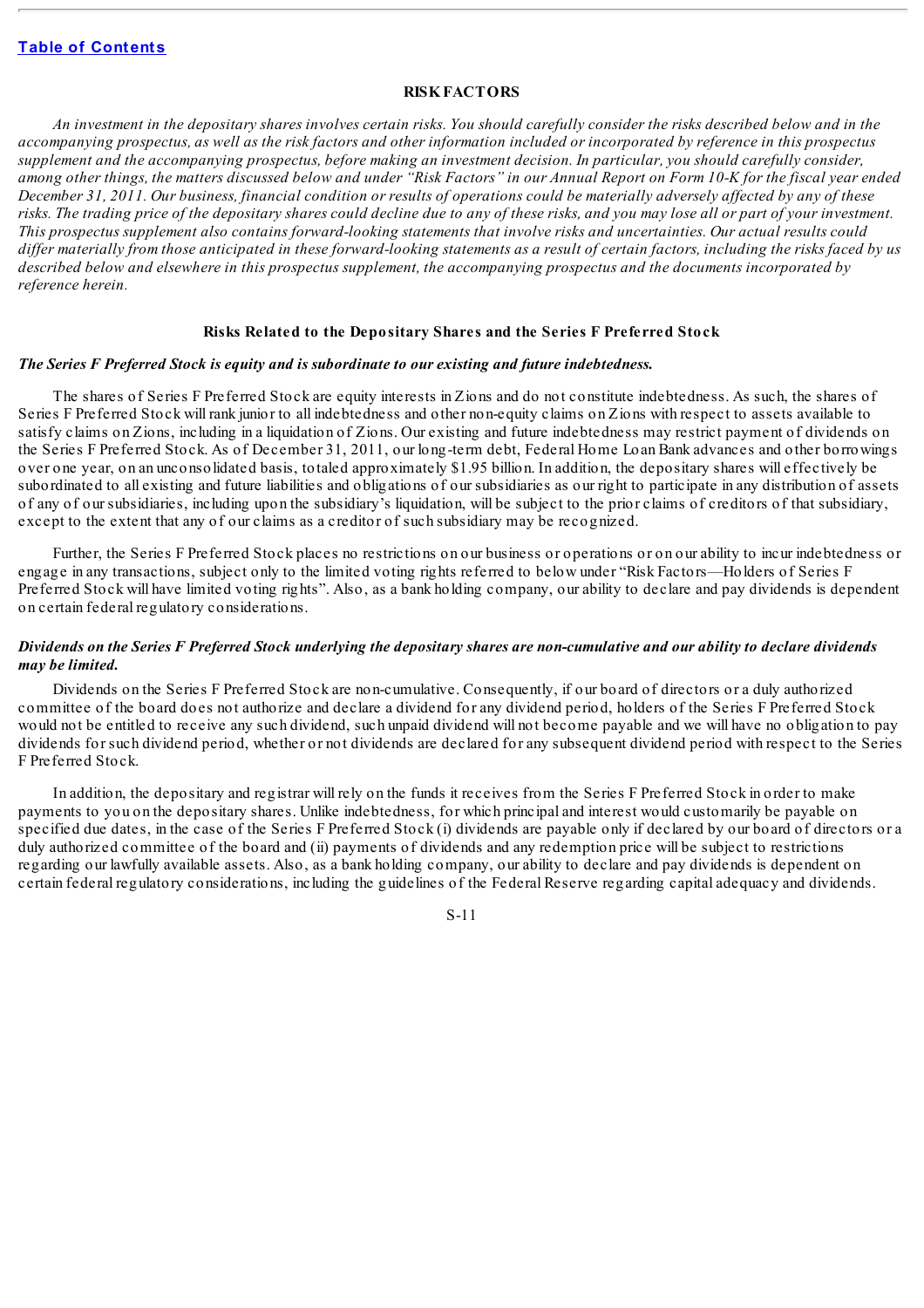# Investors should not expect us to redeem the Series F Preferred Stock on the date it becomes redeemable or on any particular date *afterwards.*

The Series F Preferred Stock is a perpetual equity security. The Series F Preferred Stock has no maturity or mandatory redemption date and is not redeemable at the option of investors. By its terms, the Series F Preferred Stock may be redeemed by us at our option either in whole or in part at any time on and after June 15, 2017 or in whole prior to June 15, 2017 upon the occurrence of certain changes relating to the regulatory capital treatment of the Series F Preferred Stock, as described below under "Description of Series F Preferred Stock—Redemption". Any decision we may make at any time to propose a redemption of the Series F Preferred Stock will depend upon, among other things, our evaluation of our capital position, including for bank capital ratio purposes, the composition of our shareholders' equity and general market conditions at that time. In addition, our right to redeem the Series F Preferred Stock is subject to limitations established by the Federal Reserve's guidelines applicable to bank holding companies, and under current regulatory rules and regulations we would need regulatory approval to redeem the Series F Preferred Stock.

# If we are deferring payments on our outstanding junior subordinated debt securities or are in default under the indentures governing those securities, we will be prohibited from making distributions on or redeeming the Series F Preferred Stock,

In addition to the fact that the Series F Preferred Stock is subordinate to our indebtedness, the terms of our outstanding junior subordinated debt securities prohibit us from declaring or paying any dividends or distributions on the Series F Preferred Stock, or redeeming, purchasing, acquiring or making a liquidation payment with respect to our Series F Preferred Stock, if we are aware of any event that would be an event of default under the indenture governing those junior subordinated debt securities or at any time when we have deferred interest thereunder.

# *The Series F Preferred Stock and the related depositary shares may not have an active trading market.*

The Series F Preferred Stock and the related depositary shares are new issues with no established trading market. Although we plan to apply to have the depositary shares listed on the New York Stock Exchange, there is no guarantee that we will be able to list the depositary shares. Even if the depositary shares are listed, there may be little or no secondary market for the depositary shares. Even if a secondary market for the depositary shares develops, it may not provide significant liquidity, and transaction costs in any secondary market could be high. As a result, the difference between bid and asked prices in any secondary market could be substantial. Further, because the shares of Series F Preferred Stock do not have a stated maturity date, investors seeking liquidity in the depositary shares will be limited to selling their depositary shares in the secondary market. We do not expect that there will be any separate public trading market for the shares of the Series F Preferred Stock except as represented by the depositary shares.

#### You are making an investment decision with regard to the depositary shares as well as the Series F Preferred Stock.

As described in this prospectus supplement, we are issuing fractional interests in shares of Series F Preferred Stock in the form of depositary shares. Accordingly, the depositary will rely on the payments it receives on the Series F Preferred Stock to fund all payments on the depositary shares. You should carefully review the information in this prospectus supplement and in the accompanying prospectus regarding both of these securities.

# *Holders of Series F Preferred Stock will have limited voting rights.*

Holders of the Series F Preferred Stock and, accordingly, holders of depositary shares have no voting rights with respect to matters that generally require the approval of voting shareholders, and have only limited voting rights as described below under "Description of Series F Preferred Stock—Voting Rights".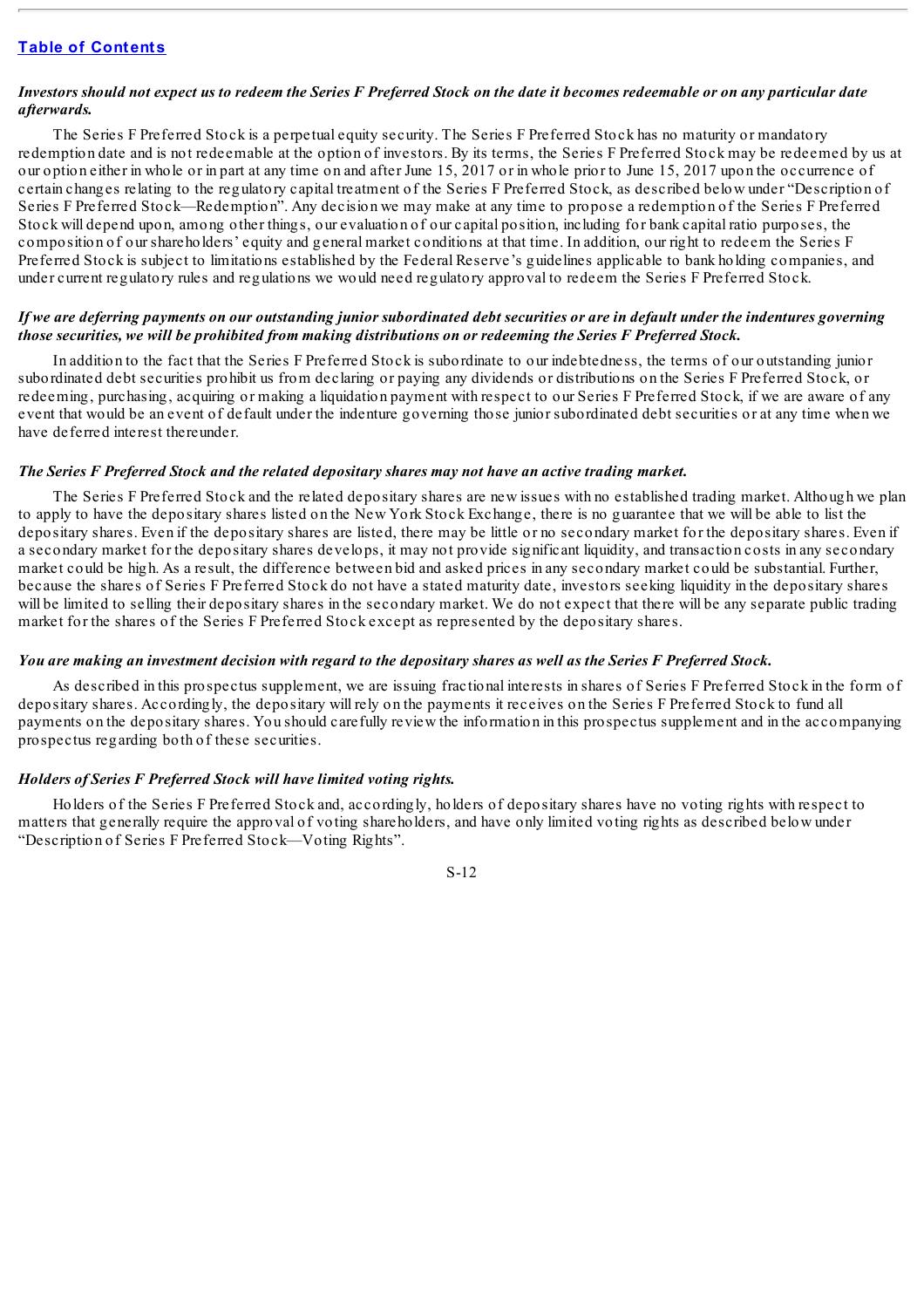# We may issue additional depositary shares representing an interest in our preferred stock, shares of preferred stock or securities convertible or exchangeable for our preferred stock and thereby materially and adversely affect the price of the depositary shares and *preferred stock.*

We are not restricted from issuing additional depositary shares representing an interest in our preferred stock, shares of preferred stock or securities convertible or exchangeable for our preferred stock, including in each case additionalshares of preferred stock, during the life of the Series F Preferred Stock. If we issue such additional securities, it may materially and adversely affect the price of the depositary shares and/or Series F Preferred Stock.

## *Our results of operations depend upon the results of operations of our subsidiaries.*

We are a holding company that conducts substantially all of our operations through our banking and other subsidiaries. As a result, our ability to make dividend payments on the Series F Preferred Stock will depend primarily upon the receipt of dividends and other distributions from our subsidiaries. We and certain of our subsidiaries have been unprofitable during two of the last three annual reporting periods. During the last three years, the noncash accelerated discount amortization expense caused by subordinated debt holders converting their debt to preferred stock has contributed to our lack of profitability. Future conversions of subordinated debt into preferred stock may continue to hurt our profitability. The ability of the Company and our subsidiary banks to pay dividends is restricted by regulatory requirements, including profitability and the need to maintain required levels of capital. Lack of profitability exposes us to the risk that regulators could restrict the ability of our subsidiary banks to pay dividends and, accordingly, our ability to make payments in respect of the notes. It also increases the risk that the Company may have to establish a "valuation allowance" against its net deferred tax asset. Some of the Company's subsidiary banks have disallowed a portion of their deferred tax asset for regulatory capital purposes.

The ability of our banking subsidiaries to pay dividends or make other payments to us is also limited by their obligations to maintain sufficient capital and by other general regulatory restrictions on their dividends. If they do not satisfy these regulatory requirements, we may be unable to pay dividends on our preferred stock, including the Series F Preferred Stock. The OCC, the primary regulator for certain of our subsidiary banks, has issued policy statements generally requiring insured banks only to pay dividends out of current operations earnings. In addition, if, in the opinion of the applicable regulatory authority, a bank under its jurisdiction is engaged in or is about to engage in an unsafe or unsound practice, which could include the payment of dividends under certain circumstances, such authority may take actions requiring that such bank refrain from the practice. Payment of dividends could also be subject to regulatory limitations if a subsidiary bank were to become "under-capitalized" for purposes of the applicable federal regulatory "prompt corrective action" regulations. "Under-capitalized" is currently defined as having a total risk-based capital ratio of less than 8.0%, a Tier 1 risk-based capital ratio of less than 4.0%, or a core capital, or leverage, ratio of less than 4.0%.

#### *U.S. corporate holders of depositary shares may be unable to use the dividends received deduction.*

Payments on the preferred shares underlying the depositary shares will be treated as dividends for U.S. federal income tax purposes to the extent paid out of our current or accumulated earnings and profits, and may be eligible for the dividends received deduction if paid to corporate U.S. holders. Any payments on the depositary shares in excess of our current and accumulated earnings and profits will be treated first as a return of capital reducing holders' tax basis in the preferred shares, and then as gain from the sale or exchange of the preferred shares. A reduction in the basis of the shares would increase any gain or reduce any loss realized on the subsequent sale, redemption or other disposition of the preferred shares. Any payments on the shares treated as a return of capital, or any gain recognized by a corporate U.S. holder on the deemed or actualsale or exchange of the preferred shares, would not be eligible for the dividends received deduction.

Although we presently have accumulated earnings and profits, we may not have sufficient current or accumulated earnings and profits during future fiscal years for the distributions on the preferred shares underlying the depositary shares to qualify as dividends for U.S. federal income tax purposes. If any distributions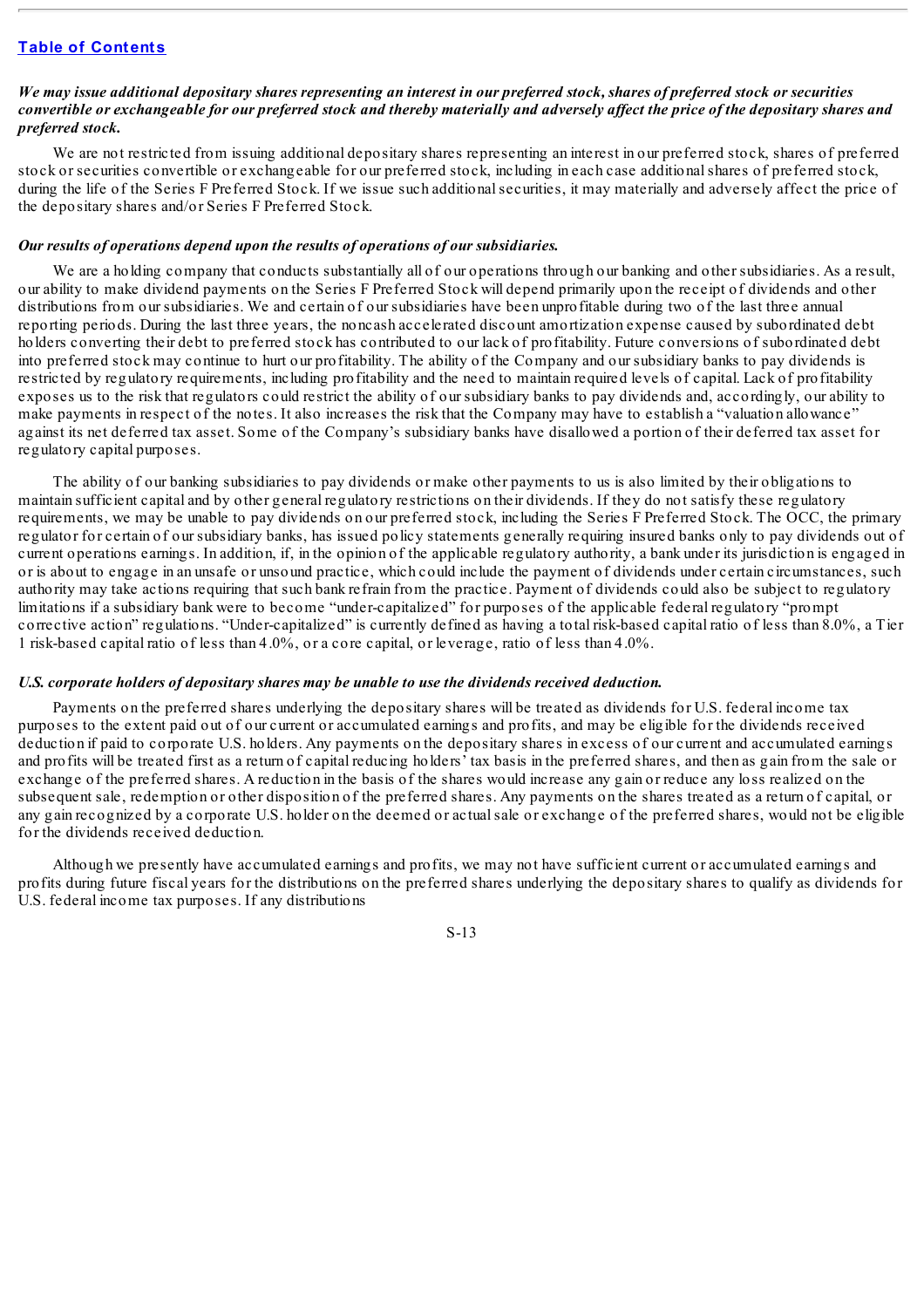on the preferred shares underlying the depositary shares with respect to any fiscal year are not eligible for the dividends received deduction because of insufficient current or accumulated earnings and profits, the market value of the depositary shares may decline.

#### **Risks Related to the Auction Process**

We are distributing the depositary shares through an auction conducted by Zions Direct, our auction agent. A participant in this auction is subject to certain risks, which include the following.

#### *The price of the depositary shares could decline rapidly and significantly following this of ering.*

The public offering price of the depositary shares offered hereby, which will be the market-clearing price, will be determined through an auction process conducted by the auction agent. The public offering price may bear no relation to market demand for the depositary shares after the conclusion of the auction. If there is little or no demand for the depositary shares at or above the public offering price after the conclusion of the auction, the price of the depositary shares offered hereby would likely decline following this offering. Limited or less-than-expected liquidity in the depositary shares, including less-than-expected liquidity due to a sale of less than all of the depositary shares being offered by us in the auction, if any, could also cause the trading price of the depositary shares to decline. In addition, the auction process may lead to more volatility in, or a decline in, the trading price of the depositary shares after the initialsales of the depositary shares in this offering. You should not assume you will be able to make a short-term profit by selling the depositary shares you purchase in the offering shortly after completion of the offering.

### The minimum bid price and maximum bid price for the depositary shares in this offering may bear no relation to the price of the *depositary shares after the of ering.*

We cannot assure you that the price at which the depositary shares will trade after completion of this offering will exceed the minimum bid price, or that we willsucceed in selling any or all of the depositary shares at a price equal to or in excess of the minimum bid price. In addition, the maximum bid price does not constitute, and should not be taken as, a prediction that the depositary share price should, or ever will, trade that high.

# The auction process for this offering may result in a phenomenon known as the "winner's curse," and, as a result, investors may *experience significant losses.*

The auction process for this offering may result in a phenomenon known as the "winner's curse." At the conclusion of the auction process, successful bidders that receive allocations of depositary shares in this offering may infer that there is little incremental demand for the depositary shares above or equal to the public offering price. As a result, successful bidders may conclude that they paid too much for the depositary shares and could seek to immediately sell their depositary shares to limit their losses should the price of the depositary shares decline in trading after the auction is completed. In this situation, other investors that did not submit successful bids may wait for this selling to be completed, resulting in reduced demand for the depositary shares in the public market and a significant decline in the price of the depositary shares. Therefore, we caution investors that submitting successful bids and receiving allocations may be followed by a significant decline in the value of their investment in the depositary shares shortly after this offering.

# The auction process for this offering may result in less price-sensitive investors playing a larger role in the determination of the public offering price and constituting a larger portion of the investors in this offering, and, as a result, the public offering price may not be *sustainable following the completion of this of ering.*

In a typical public offering of securities, a majority of the securities sold to the public are purchased by professional investors that have significant experience in determining valuations for companies in connection with such offerings. These professional investors typically have access to, or conduct their own, independent research and analysis regarding investments in such offerings. Other investors typically have less access to this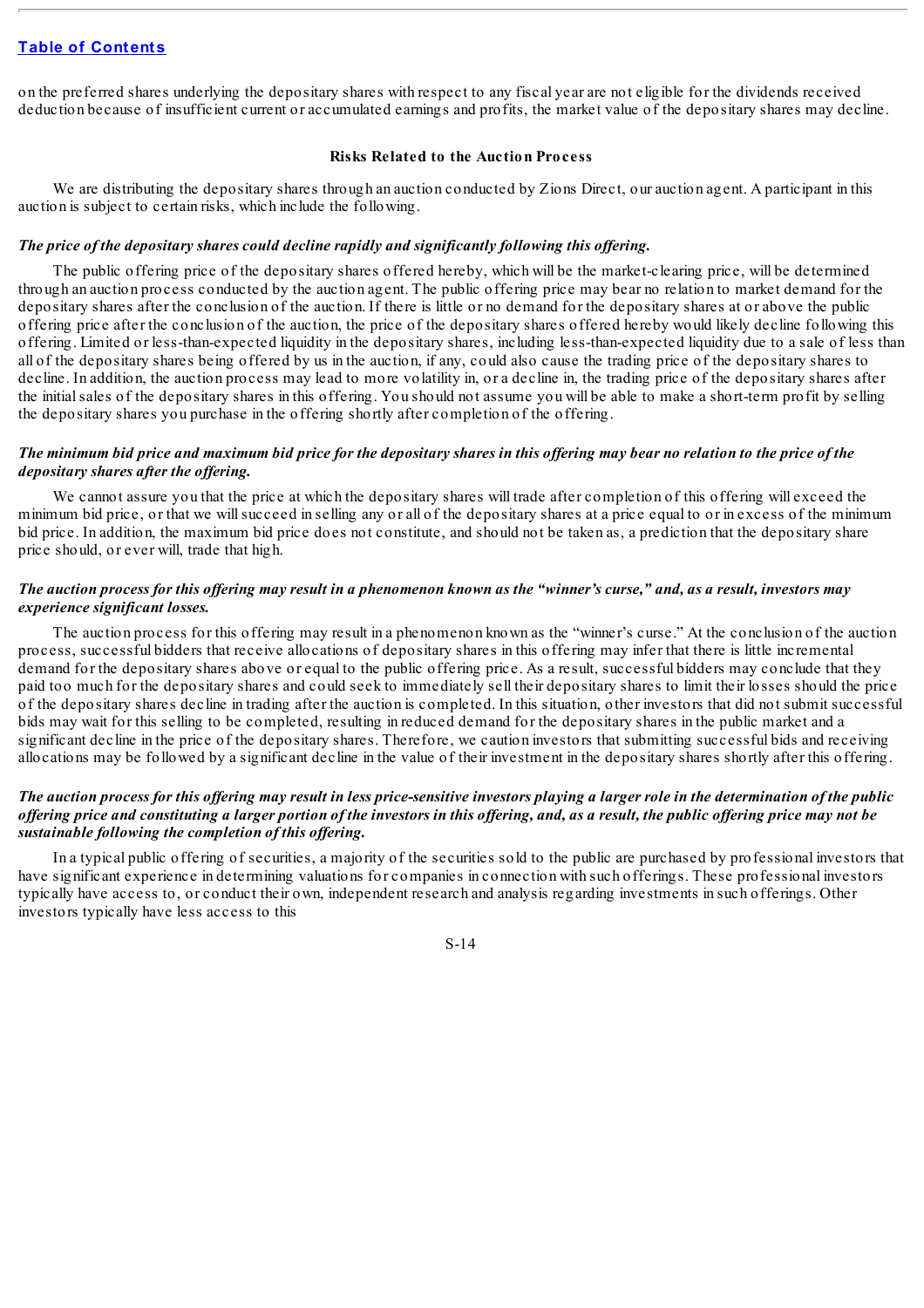level of research and analysis, and as a result, may be less sensitive to price when participating in the auction process. Because of the auction process, these less price-sensitive investors may have a greater influence in setting the public offering price (because a larger number of higher bids may cause the market-clearing price in the auction to be higher than it would otherwise have been absent such bids) and may represent a higher level of participation in this offering than is normal for other public offerings. This, in turn, could cause the auction to result in a public offering price that is higher than the price professional investors are willing to pay for the depositary shares. As a result, the price of the depositary shares may decrease after the completion of this offering. Also, because professional investors may have a substantial degree of influence on the trading price of the depositary shares over time, the price of the depositary shares may decline and not recover after this offering. In addition, if the public offering price of the depositary shares is above the level that investors determine is reasonable for the depositary shares, some investors may attempt to short sell the depositary shares after trading begins, which would create additional downward pressure on the trading price of the depositary shares.

# Successful bidders may receive the full number of depositary shares subject to their bids, so potential investors should not make bids for *more depositary shares than they are prepared to purchase.*

Each bidder (other than bidders who submit bids indirectly through the underwriter) may submit multiple concurrent bids. However, as bids are independent, each bid may result in an allocation of the depositary shares. Allocation of the depositary shares will be determined by, first, allocating depositary shares to any bids made above the market-clearing price, and second, allocating depositary shares among bids made at the market-clearing price to the bid with the earliest time stamp, then to the bid with the next earliest time stamp and so on until all of the depositary shares being offered are allocated to bidders. If bids for all the depositary shares offered in this offering are received, the bids of successful bidders that are above the market-clearing price will be allocated all of the depositary shares represented by such bids, and only bids submitted at the market-clearing price will experience any allocation. Bids that have been submitted are final and irrevocable, and bidders who submit successful bids will be obligated to purchase the depositary shares allocated to them. Accordingly, the sum of a bidder's bid sizes should be no more than the total number of depositary shares the bidder is willing to purchase, and we caution investors against submitting a bid that does not accurately represent the number of depositary shares that they are willing and prepared to purchase. For more information on the allocation of depositary shares, see "The Auction Process—Allocation."

# Even if you submit a bid that is equal to the market-clearing price, you may not be allocated any or all of the depositary shares for *which you bid.*

We will determine the offering price for the depositary shares sold pursuant to this prospectus supplement through an auction conducted by Zions Direct, our auction agent. The auction process will determine a market-clearing price for such depositary shares. The market-clearing price will be the highest offering price at which all of the depositary shares offered in the auction would be sold to bidders. For an explanation of the meaning of market-clearing price, see "The Auction Process" beginning on page S-42 of this prospectus supplement. If your bid price equals the market-clearing price, you will be allocated depositary shares only to the extent that depositary shares have not been allocated to bidders with higher bid prices or to other bidders who bid at the market-clearing price with an earlier time stamp. If bids for the entire auction amount are received, each bid submitted at the market-clearing price with an earlier time stamp will receive an allocation in priority to bids with a later time stamp. Moreover, if at the time of the submission deadline, the number of depositary shares subject to a bid is less than 50% of the auction amount, then the offering will be cancelled and we will not sell any depositary shares in this offering. We could also decide, in our sole discretion, not to sell any depositary shares in this offering after the market-clearing price has been determined. As a result of these factors, you may not receive an allocation for all the depositary shares for which you submit a bid.

#### The auction agent and the underwriter reserve the right to reject any bid and we may choose to reject all bids.

The auction agent reserves the right, in its sole discretion (subject to consultation with the underwriter as necessary), to reject any bid by bidders without brokerage accounts with the underwriter that it deems to be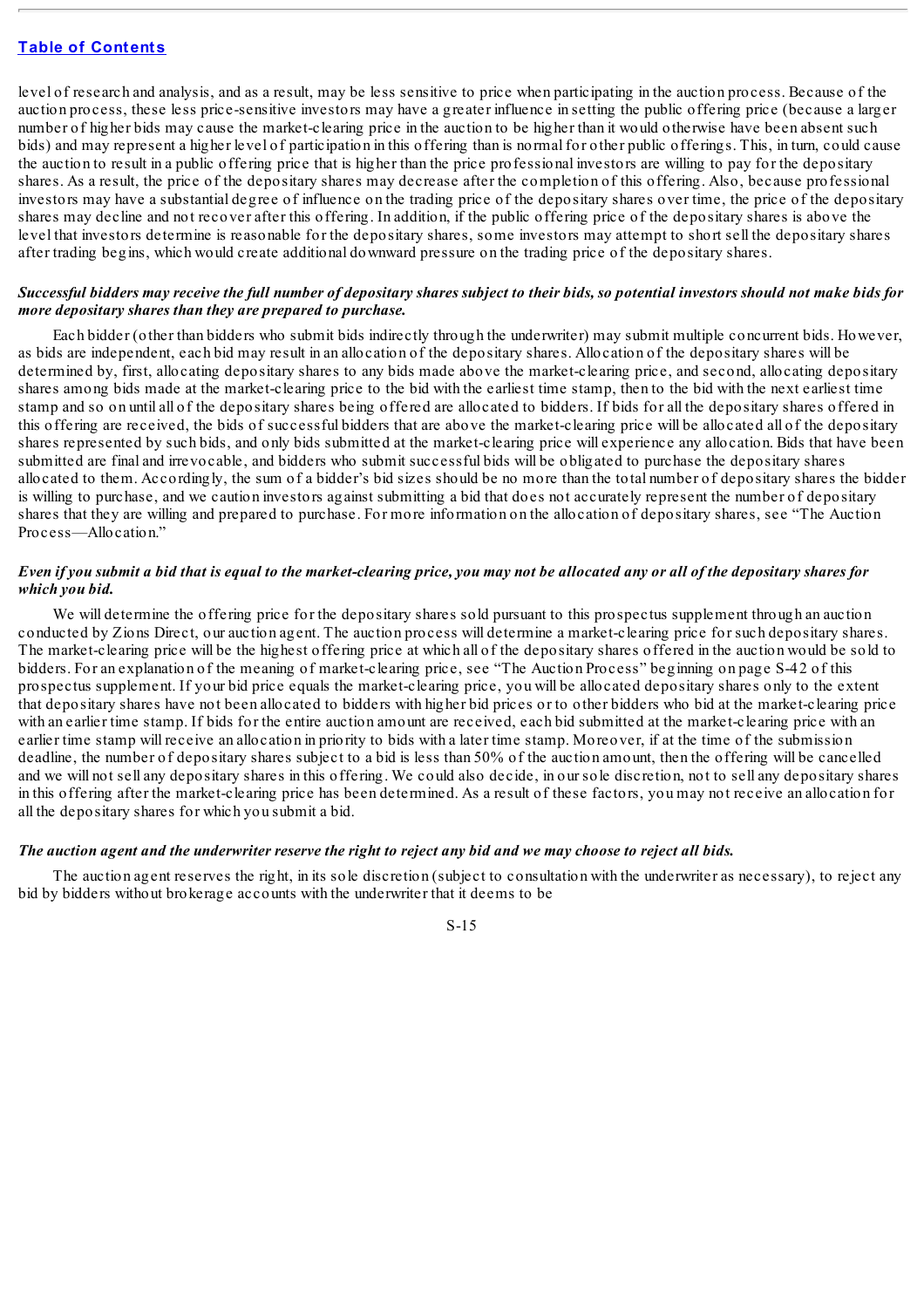manipulative, mistaken or made due to a misunderstanding of the depositary shares on the part of the bidder or for any other reason it may determine. Bids submitted (i) directly by bidders with brokerage accounts with Deutsche Bank Securities Inc. (the "Underwriter Bidders") may be similarly rejected by the underwriter in consultation with the auction agent and (ii) by Underwriter Bidders indirectly through the underwriter may be similarly rejected by the auction agent upon request of the underwriter. The auction agent and the underwriter reserve this right in order to preserve the integrity of the auction process. Other conditions for valid bids, including eligibility and account funding requirements of participating dealers and individuals, may vary. As a result of these varying requirements, the auction agent and the underwriter may reject a bidder's bid, even while it accepts another bidder's identical bid. See the section of this prospectus supplement entitled "The Auction Process—Allocation." In addition, although neither Zions nor Zions Direct is required to do so, if the market-clearing price decreases during the course of the auction, you may be requested to reconfirm your bid; if you are requested to reconfirm your bid and fail to do so in a timely manner, your bid may, in our sole discretion, be deemed to be withdrawn or accepted. We further reserve the right to, but are not obligated to, reject all bids even if we are able to sell the entire auction amount for any other reason. You will not be entitled to an allocation of depositary shares, even if your bid is "in-the-money" at the time the auction closes, until our auction agent has reviewed the results of the auction and informed you that your bid or bids have been accepted.

# We cannot assure you that the auction will be successful or that the full number of offered depositary shares will be sold.

We may decide not to sell any depositary shares in this offering, regardless of the market-clearing price, even if bids are received for the entire auction amount. If bids are received for 100% of the auction amount and we elect to sell depositary shares in the auction process, the entire auction amount will be allocated to the winning bidders. If the number of depositary shares for which valid bids are received is 50% or more of the auction amount but less than 100% of the auction amount, the market-clearing price will be equal to the minimum bid price and we may (but are not required to) sell the number of depositary shares subject to bids received in the auction. If at the time of the submission deadline, the number of depositary shares subject to a bid is less than 50% of the auction amount, then the offering will be cancelled and we will not issue any depositary shares in this offering. The liquidity of the depositary shares may be adversely affected if less than all of the offered depositary shares are sold by us.

# The auction will take place and end while debt and equity markets in the United States are still open, and, as a result, factors that you may take into account in determining the price for the depositary shares may change after you submit a bid.

The auction will commence at 3:00 p.m., New York City time, on May 1, 2012 and will close at 3:00 p.m., New York City time, on May 2, 2012, subject to two-minute extensions not to exceed a total of fifteen minutes beyond 3:00 p.m., New York City time, on May 2, 2012. In the event that the market-clearing price reaches the maximum bid price prior to 3:00 p.m., New York City time, on May 2, 2012, then the auction will close immediately. Debt and equity markets in the United States will be open during the auction and after the submission deadline. As a result, factors which you may have used to determine the price at which you bid for the depositary shares—for example, the price of securities of other banks or bank holding companies—may change after you submit a bid.

# *Once you submit a bid, you may generally not revoke it.*

Once you have submitted a bid, you may not subsequently lower your bid price or the number of depositary shares bid for in that bid while that bid is "in-the-money". Therefore, even if circumstances arise after you have submitted a bid that make you want to decrease your original bid price or the number of depositary shares originally bid for, you will nonetheless be bound by that bid so long as it remains "in-the-money."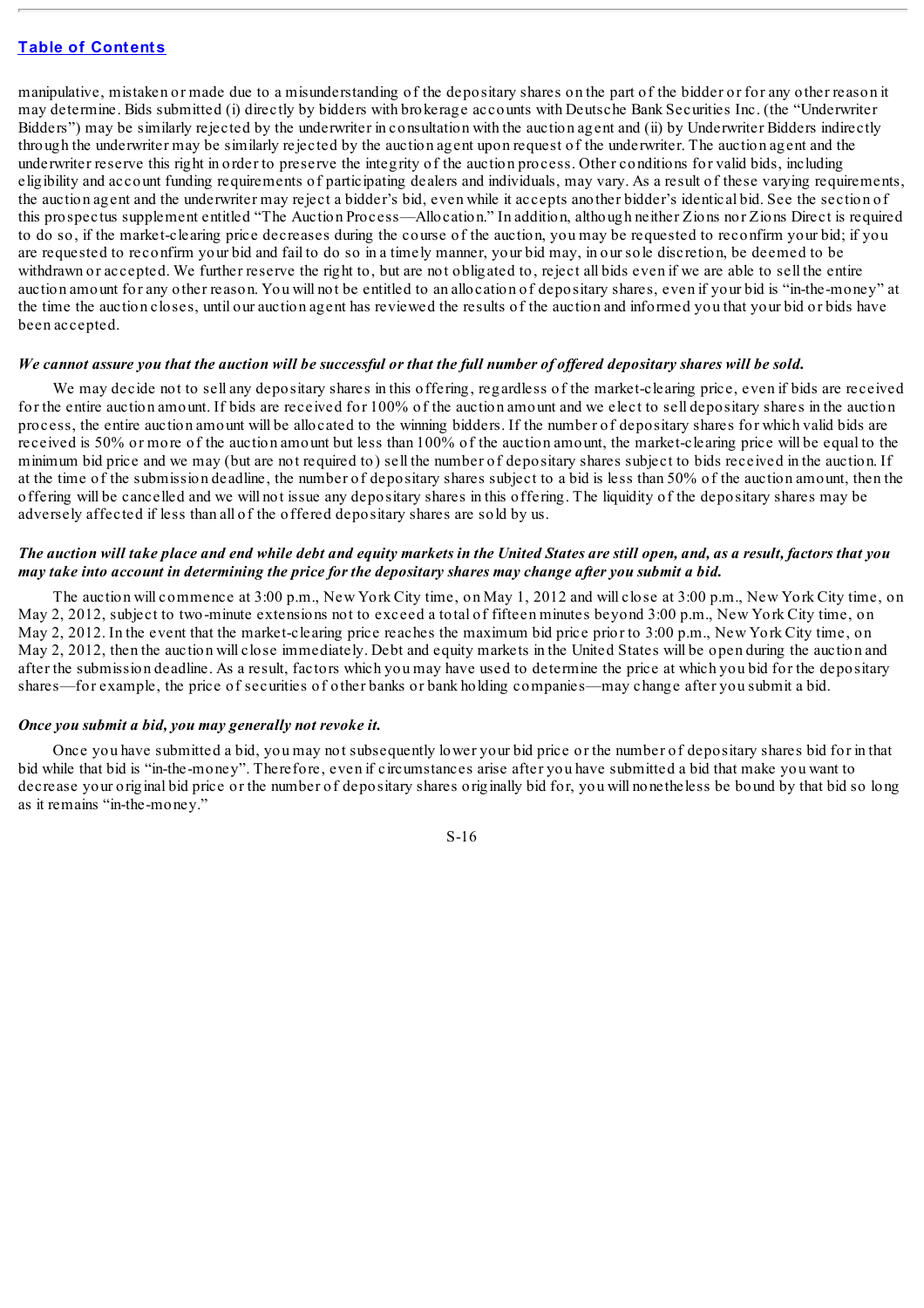# In the event that the market-clearing price reaches the maximum bid price prior to  $3:00$  p.m., New York City time, on May 2, 2012, then *the auction will close immediately.*

In the event that the market-clearing price reaches the maximum bid price prior to 3:00 p.m., New York City time, on May 2, 2012, then the auction will close immediately. Accordingly, there can be no assurance that the auction will remain open for the full scheduled time and you should carefully monitor your bids and the market-clearing price throughout the auction process.

#### You should not expect to sell your depositary shares for a profit after the conclusion of the offering.

As we mentioned above, we will use the auction process to determine a market-clearing price for the depositary shares offered pursuant to this prospectus supplement. However, this market-clearing price may bear little or no relationship to market demand for our depositary shares following such an offering, or the price at which the depositary shares may be sold. If there is little or no market demand for the depositary shares following the closing of the auction, the price of the depositary shares may decline. If your objective is to make a short-term profit by selling your depositary shares after the conclusion of the auction, you should not submit a bid in the auction.

# Submitting bids through the underwriter, rather than directly on the Zions Direct website, or through brokers that are not the underwriter, will require that bidders comply with earlier deadlines to submit or modify their bids. In addition, bidders that submit bids indirectly through the underwriter will not be able to preserve the time stamp of earlier bids if such bidders modify their bids.

In order to participate in the auction, bidders must have an account with Deutsche Bank Securities Inc. or Zions Direct, Inc. Other brokers will need to submit their bids, either for their own account or on behalf of their customers, through Deutsche Bank Securities Inc. or Zions Direct, Inc. Potential investors and brokers that wish to submit bids in the auction and do not have an account with Deutsche Bank Securities Inc. or Zions Direct, Inc. must either establish such an account prior to bidding in the auction or cause a broker that has such an account to submit a bid through that account. Bidders who elect to submit bids indirectly through the underwriter rather than directly on the auction platform must submit their bids to the underwriter by 2:00 p.m., New York City time, on May 2, 2012, and any such bids may not be modified after such time. Brokers will also impose earlier submission or modification deadlines than that applicable to bidders bidding directly on the auction platform in order to have sufficient time to aggregate bids received from their respective customers and to transmit the aggregate bid to the auction agent or underwriter before the auction closes. As a result of such earlier submission or modification deadlines, potential investors who submit bids indirectly through the underwriter or through a broker will need to submit or modify their bids earlier than other bidders, and it may in some circumstances be more difficult for such bids to be submitted or modified. Bids that are submitted indirectly through other persons rather than directly on the auction platform may be subject to additionalsystematic or operational risks arising from such other persons' systems or operations.

In addition, a bidder who submits bids indirectly through the underwriter may only place one bid at any time. Such bidder may increase the total number of depositary shares the bidder is bidding for and/or increase the bid price per depositary share represented by such bid, but can only do so by submitting a new bid for the total amount for which such bidder is bidding. As a result, bidders who submit bids indirectly through the underwriter, unlike bidders that submit bids directly on the Zions Direct website, will not be able to preserve the time stamp of earlier bids.

# The auction agent may experience difficulties with the auction platform, which may disrupt the ability of bidders to place bids, *particularly during periods of expected high volume such as those at the end of the auction.*

While the auction platform has been subjected to stress testing to confirm its functionality and ability to handle numerous bidders, we cannot predict the response of the potential investors to the issuance of the depositary shares. Bidders should be aware that if enough bidders try to access the platform and submit bids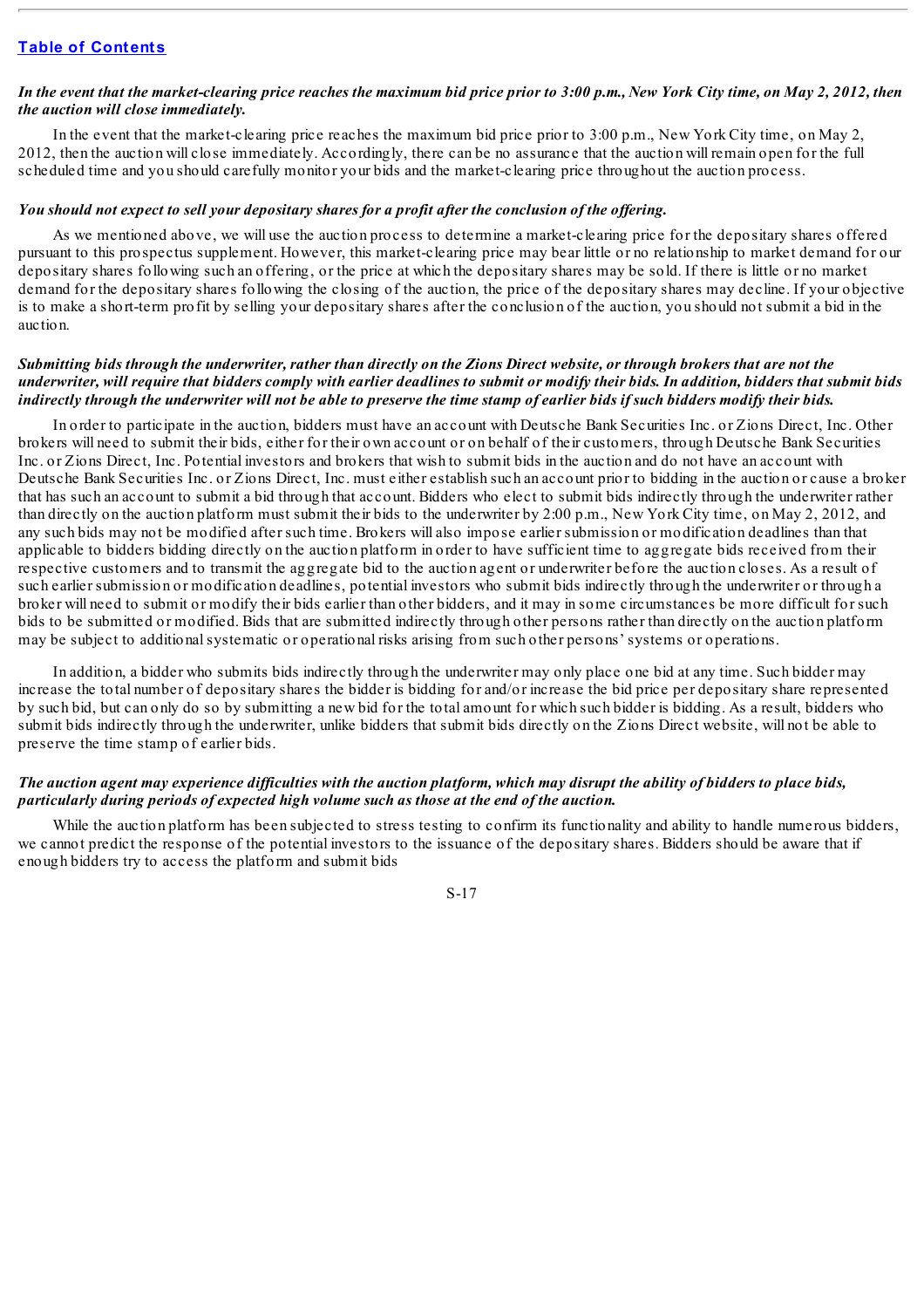simultaneously, there may be a delay in receiving and/or processing their bids. Bidders should be aware that auction website capacity limits may prevent last-minute bids from being received by the auction website and should plan their bidding strategy accordingly. We cannot guarantee that any submitted bid will be received, processed and accepted during the auction process.

#### **Risks Related to the Company**

# *We have been and could continue to be negatively af ected by adverse economic conditions.*

The United States and many other countries recently faced a severe economic crisis, including a major recession. These adverse economic conditions have negatively affected, and are likely to continue for some time to adversely affect, our assets, including our loans and securities portfolios, capital levels, results of operations, and financial condition. In response to the economic crisis, the United States and other governments established a variety of programs and policies designed to mitigate the effects of the crisis. These programs and policies appear to have stabilized in the United States the severe financial crisis that occurred in the second half of 2008, but adverse economic conditions continue to exist in the United States and globally. Concerns about the European Union's sovereign debt crisis have continued to cause uncertainty for financial markets globally. It is possible economic conditions may again become more severe or that adverse economic conditions may continue for a substantial period of time. In addition, economic uncertainty resulting from possible changes in the ratings of sovereign debt issued by the United States and other nations, and fiscal imbalances in the United States, at federal, state and municipal levels, in the European Union and in other countries, combined with political difficulties in resolving these imbalances, may directly or indirectly adversely impact economic conditions faced by us and our customers. Any increase in the severity or duration of adverse economic conditions, including a double-dip recession or delay in a full economic recovery, would adversely affect us.

# Our ability to maintain reauired capital levels and adeauate sources of funding and liauidity has been and may continue to be *adversely af ected by market conditions.*

We are required to maintain certain capital levels in accordance with banking regulations and any capital requirements imposed by our regulators. We must also maintain adequate funding sources in the normal course of business to support our operations and fund outstanding liabilities. Our ability to maintain capital levels, sources of funding, and liquidity has been and could continue to be impacted by changes in the capital markets in which we operate and deteriorating economic and market conditions.

Each of our subsidiary banks must remain well-capitalized and meet certain other requirements for us to retain our status as a financial holding company. Failure to comply with those requirements could result in a loss of our financial holding company status if such conditions are not corrected within 180 days or such longer period as may be permitted by the Federal Reserve Board, although we do not believe that the loss of such status would have an appreciable effect on our operations or financial results. In addition, failure by our bank subsidiaries to meet applicable capital guidelines or to satisfy certain other regulatory requirements can result in certain activity restrictions or a variety of enforcement remedies available to the federal regulatory authorities that include limitations on the ability to pay dividends, the issuance by the regulatory authority of a capital directive to increase capital and the termination of deposit insurance by the FDIC.

# Failure to effectively manage our interest rate risk, and prolonged periods of low interest rates, could adversely affect us.

Net interest income is the largest component of our revenue. The management of interest rate risk for us and our bank subsidiaries is centralized and overseen by an Asset Liability Management Committee appointed by our board. We have been successful in our interest rate risk management as evidenced by achieving a relatively stable net interest margin over the last several years when interest rates have been volatile and the rate environment challenging; however, a failure to effectively manage our interest rate risk could adversely affect us.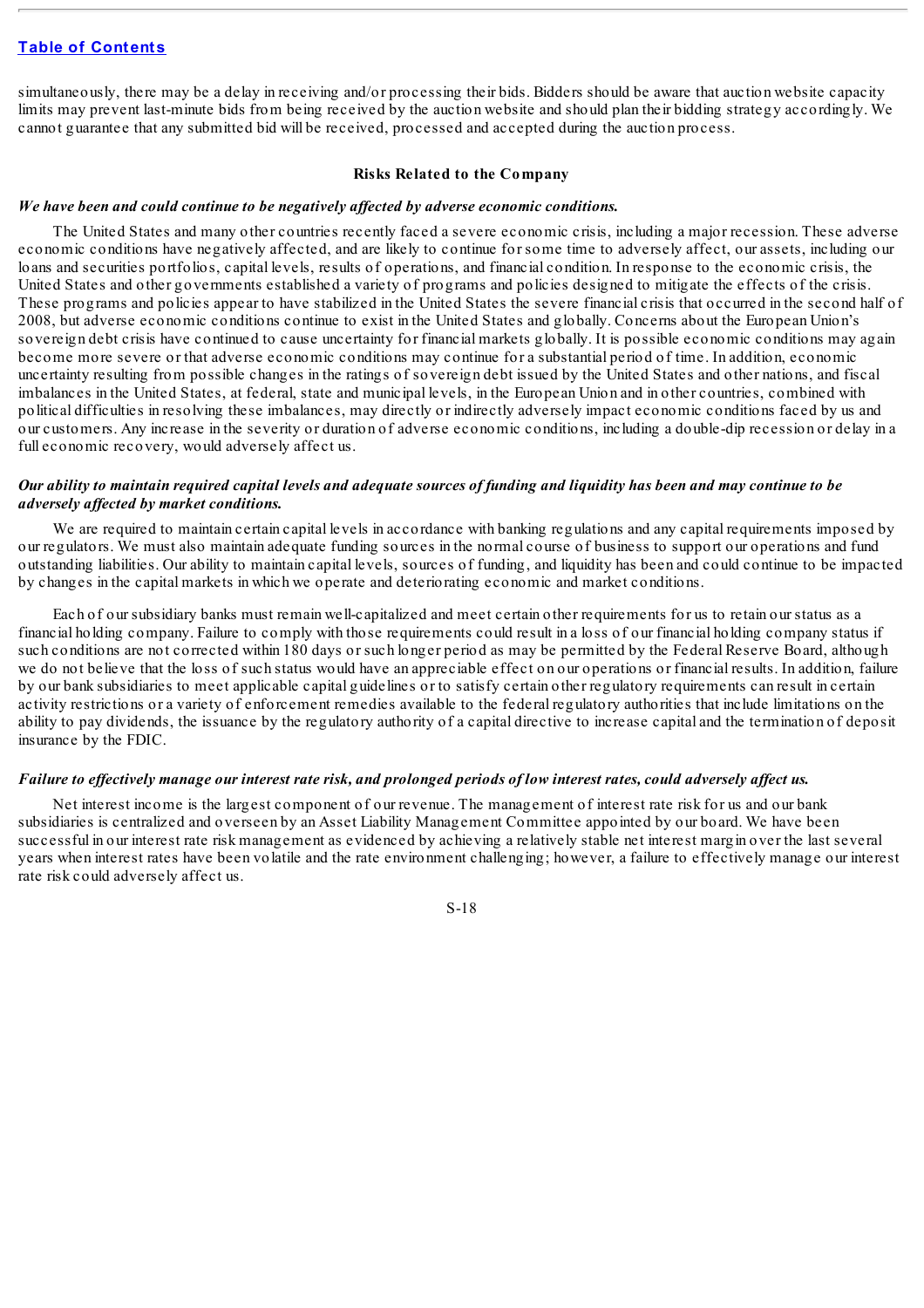Factors beyond our control can significantly influence the interest rate environment and increase our risk. These factors include competitive pricing pressures for our loans and deposits, adverse shifts in the mix of deposits and other funding sources, and volatile market interest rates subject to general economic conditions and the policies of governmental and regulatory agencies, in particular the Federal Reserve Board.

The Federal Reserve Board has stated its expectations that short-term interest rates may remain low through late 2014. Such a scenario may continue to create or exacerbate margin compression for us as a result of repricing of longer-term loans.

#### As a regulated entity, we are subject to capital requirements that may limit our operations and potential growth.

We are a bank holding company and a financial holding company. As such, we and our subsidiary banks are subject to the comprehensive, consolidated supervision and regulation of the Federal Reserve Board, the OCC (in the case of our national bank subsidiaries) and the FDIC, including risk-based and leverage capital ratio requirements. Capital needs may rise above normal levels when we experience deteriorating earnings and credit quality, and our banking regulators may increase our capital requirements based on general economic conditions and our particular condition, risk profile and growth plans. Compliance with the capital requirements, including leverage ratios, may limit operations that require the intensive use of capital and could adversely affect our ability to expand or maintain present business levels.

### Weakness in the economy and in the real estate market, including specific weakness within the markets where our subsidiary banks do business and within certain of our loan products, has adversely affected us and may continue to adversely affect us.

Credit exposure is one of our most significant risks. The Company's level of problem credits remained relatively high as of December 31, 2011. The deterioration in credit quality that started in the latter half of 2007 has most significantly affected the construction and land development segment of our portfolio. Although virtually all of our markets and lending segments have been adversely affected by the economic recession, the distress has been mostly concentrated in construction and land development loans in the Southwest states (generally, Arizona, California, and Nevada), which markets have been particularly adversely affected by job losses, declines in residential and commercialsale volumes and real estate values, and declines in new construction activity.

If the strength of the U.S. economy in general and the strength of the local economies in which we and our subsidiary banks conduct operations decline further, this could result in, among other things, further deterioration in credit quality and/or continued reduced demand for credit, including a resultant adverse effect on the income from our loan portfolio, an increase in charge-offs and an increase in the allowance for loan and lease losses. If such developments occur, we may be required to raise additional capital.

# Economic and other circumstances, including pressure to repay CPP preferred stock, may require us to raise capital at times or in *amounts that are unfavorable to the Company.*

The Company's subsidiary banks must maintain certain risk-based and leverage capital ratios as required by their banking regulators which can change depending upon general economic conditions and their particular condition, risk profile and growth plans. Compliance with capital requirements may limit the Company's ability to expand and have required, and may require, capital investment from Zions Bancorporation. In 2008, we issued shares of preferred stock for \$1.4 billion and a warrant to purchase shares of the Company's common stock to the U.S. Treasury under the CPP. Notwithstanding that the Federal Reserve Board did not object to the capital actions contained in our Capital Plan, there may still be market, regulatory or political pressure on the Company to raise capital to enable it to redeem the remaining 50% of the Series D Preferred Stock issued to the U.S.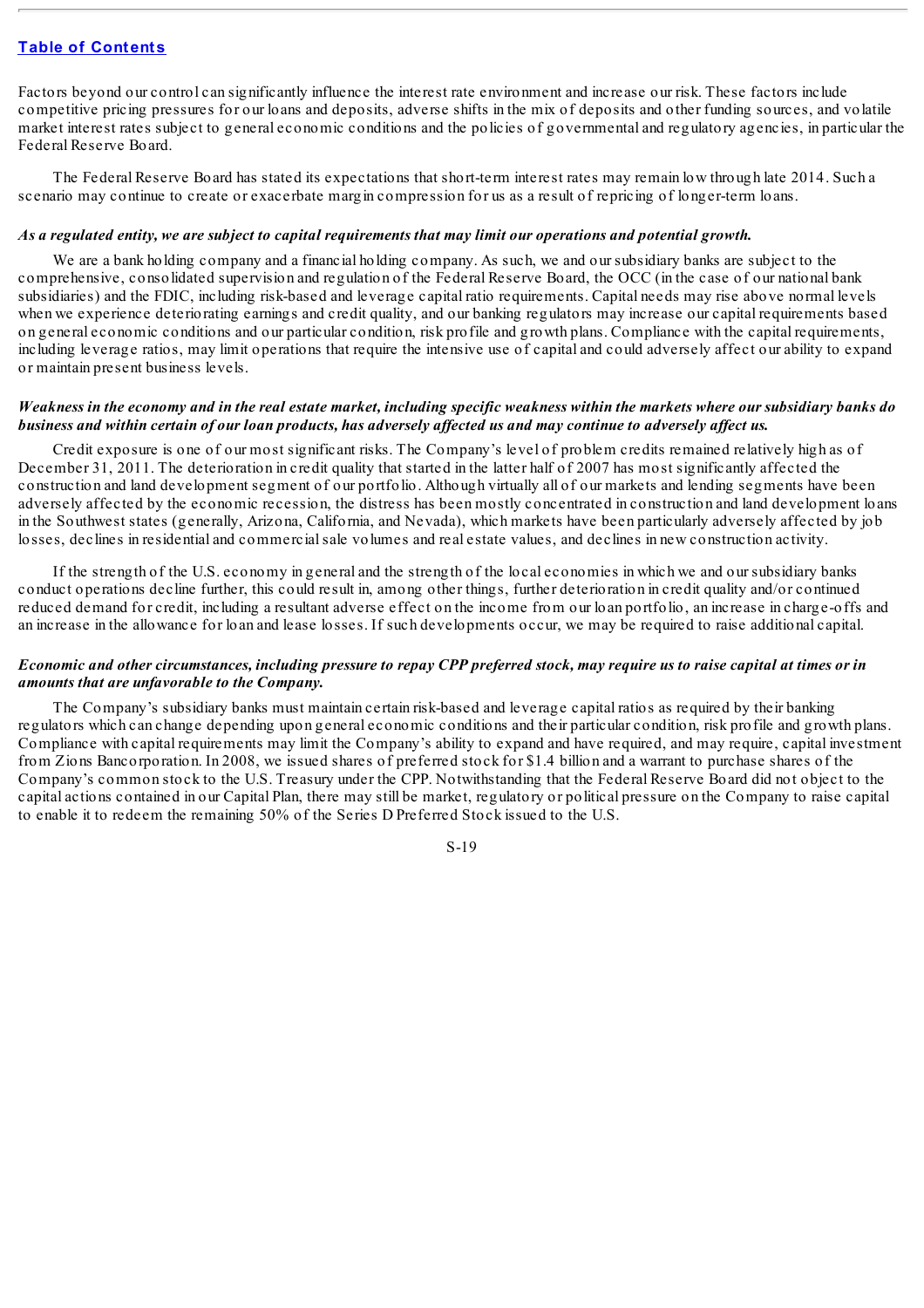Treasury under the CPP at a time or in amounts that may be unfavorable to the Company's shareholders, particularly if we were not to meet any conditions to the second installment of the Series D Preferred Stock redemption. These uncertainties and risks created by the legislative and regulatory uncertainties discussed above may themselves increase the Company's cost of capital and other financing costs.

# Negative perceptions associated with our continued participation in the U.S. Treasury's CPP may adversely affect our ability to retain *customers, attract investors, and compete for new business opportunities.*

As mentioned above, on November 14, 2008, we issued and sold 1.4 million shares of our Series D Preferred Stock for \$1.4 billion and a warrant to the U.S. Treasury as part of the CPP to purchase up to 5,789,909 shares of our common stock exercisable over a ten-year period at a price per share of \$36.27. Many financial institutions that also participated in the CPP have repurchased their TARP preferred stock. Although the capital actions contained in our Capital Plan provide for us to repurchase our Series D Preferred Stock from the U.S. Treasury in 2012, and although we repurchased 50% of the Series D Preferred Stock from the U.S. Treasury on March 28, 2012, there is no assurance that we will have the funds or liquidity necessary to repurchase the remainder of such Series D Preferred Stock. Our customers, employees and counterparties in our current and future business relationships could draw negative implications regarding the strength of the Company as a financial institution based on our continued participation in the CPP. Any such negative perceptions could impair our ability to effectively compete with other financial institutions for business or to retain high performing employees. If this were to occur, our business, financial condition, and results of operations may be adversely affected.

#### *Credit quality has adversely af ected us and may continue to adversely af ect us.*

Credit risk is one of our most significant risks. Although most credit quality indicators continued to improve during 2011, our credit quality may continue to show weakness in some loan types and markets in which we operate in 2012 as the economic recovery progresses.

#### *Failure to ef ectively manage our credit concentration or counterparty risk could adversely af ect us.*

Increases in concentration or counterparty risk could adversely affect us. Concentration risk across our loan and investment portfolios could pose significant additional credit risk to us due to exposures which perform in a similar fashion. The management of concentration risk is centralized and overseen by the Corporate Concentration Risk Committee, which routinely analyzes aggregate exposure, industries, and correlations. Counterparty risk could also pose additional credit risk, but it is routinely monitored and analyzed.

# The regulation of incentive compensation under the Dodd-Frank Act, the EESA and the ARRA may adversely affect our ability to *retain our highest performing employees.*

The bank regulatory agencies have published guidance and proposed regulations which limit the manner and amount of compensation that banking organizations provide to employees. These regulations and guidance may adversely affect our ability to retain key personnel. In addition, because we have not yet repurchased the U.S. Treasury's CPP investment, we remain subject to the strict restrictions on incentive compensation contained in the ARRA. Financial institutions which have repurchased the U.S. Treasury's CPP investment are relieved of the restrictions imposed by the ARRA. Due to these restrictions, we may not be able to successfully compete with financial institutions that have repurchased the U.S. Treasury's investment to attract, retain and appropriately incentivize high performing employees. In addition, bank regulatory agencies have published guidance and proposed regulations which limit the manner and amount of compensation that banking organizations provide to employees. If we were to suffer such adverse effects with respect to our employees, our business, financial condition and results of operations could be adversely affected, perhaps materially.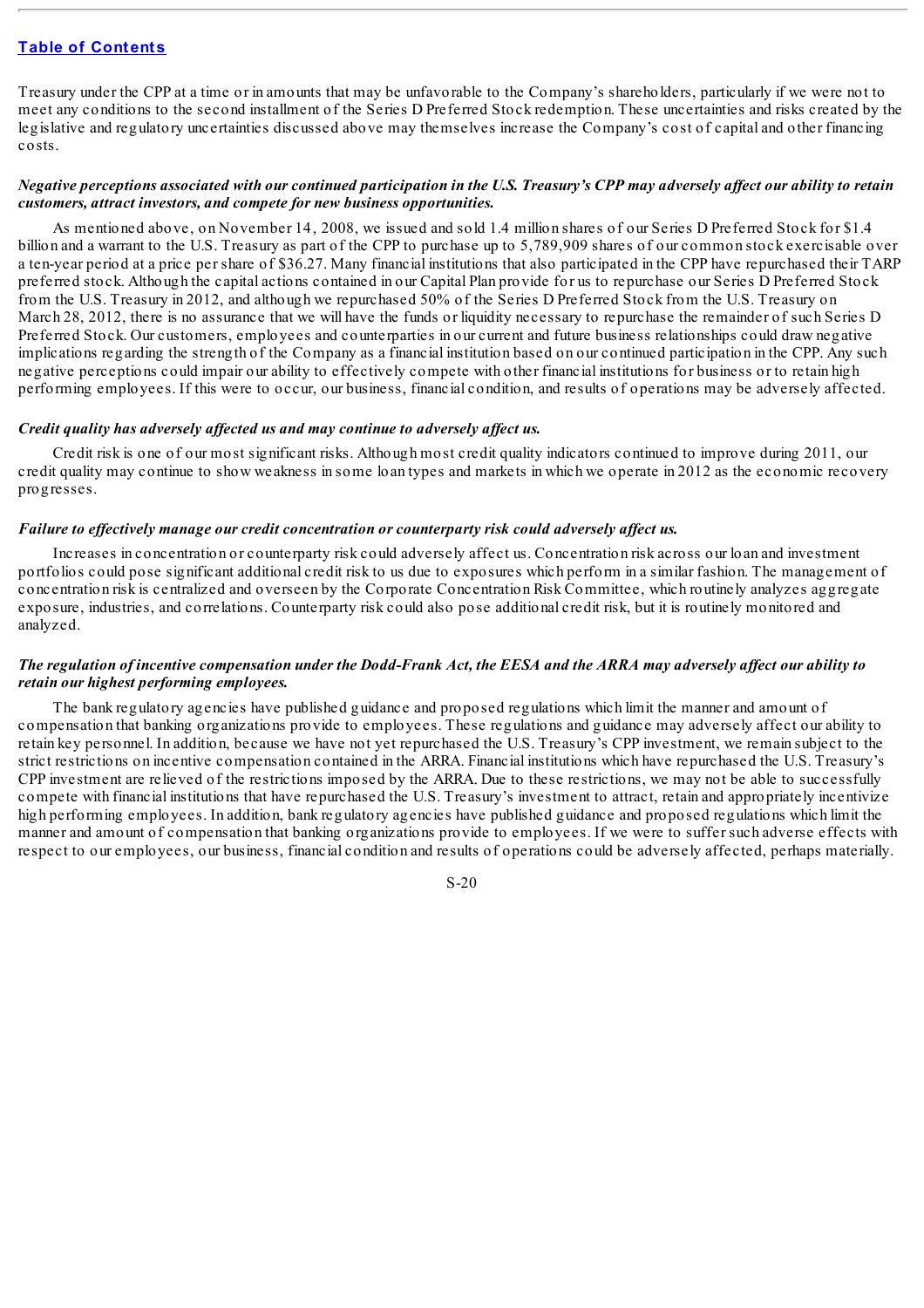# Stress testing and capital management under the Dodd-Frank Act, as well as the terms of the U.S. Treasury's CPP investment, limit our ability to increase dividends, repurchase shares of our stock, access the capital markets and impose restrictions and obligations on us.

Unless we are able to redeem the remaining Series D Preferred Stock prior to November 15, 2013, the dividends on the Series D Preferred Stock will increase substantially, from 5% to 9%. Depending on market conditions at the time, this increase in dividends could significantly impact our liquidity.

Under the stress testing and capital management standards being developed and implemented by bank regulatory agencies under the Dodd-Frank Act, as well as the terms of the U.S. Treasury's CPP investment in us, the bank regulatory agencies have additional authority and processes to require us to limit our dividends, repurchases of common stock, and access to capital markets for certain types of capital. Among other things, any increase in quarterly dividends not contemplated in our annual capital plan will require Federal Reserve Board approval. These limitations may adversely impact the Company's ability to attract nongovernmental capital.

# *Increases in FDIC insurance premiums may adversely af ect our earnings.*

During 2008 and 2009, higher levels of bank failures dramatically increased resolution costs of the FDIC and depleted the deposit insurance fund. In addition, the FDIC instituted two temporary programs to further insure customer deposits at FDIC insured banks. These programs, which were later extended by the Dodd-Frank Act, have placed additionalstress on the deposit insurance fund. In order to maintain a strong funding position and restore reserve ratios of the deposit insurance fund, the FDIC has increased assessment rates of insured institutions. In addition, on November 12, 2009, the FDIC adopted a rule requiring banks to prepay three years' worth of premiums to replenish the depleted insurance fund. Further, on January 12, 2010, the FDIC requested comments on a proposed rule tying assessment rates of FDIC-insured institutions to the institution's employee compensation programs. The exact requirements of such a rule are not yet known, but such a rule could increase the amount of premiums we must pay for FDIC insurance. Further, as described below, under the Dodd-Frank Act, the FDIC must undertake several initiatives that will result in higher deposit insurance fees being paid to the FDIC. For example, an FDIC final rule issued on February 7, 2011 revises the assessment system applicable to large banks and implements the use of assets as the base for deposit insurance assessments instead of domestic deposits. We are generally unable to control the amount of premiums that we are required to pay for FDIC insurance. These announced increases and any future increases or required prepayments of FDIC insurance premiums may adversely impact our earnings.

# The Dodd-Frank Act imposes significant new limitations on our business activities and subjects us to increased regulation and *additional costs.*

The Dodd-Frank Act has material implications for the Company and the entire financialservices industry. The Dodd-Frank Act places significant additional regulatory oversight and requirements on financial institutions, including the Company, with more than \$50 billion of assets. In addition, among other things, the Dodd-Frank Act will or potentially could:

- Affect the levels of capital and liquidity with which the Company must operate and how it plans capital and liquidity levels (including a phased-in elimination of the Company's existing trust preferred securities as Tier 1 capital);
- Subject the Company to new and/or higher fees paid to various regulatory entities, including but not limited to deposit insurance fees to the FDIC;
- Impact the Company's ability to invest in certain types of entities or engage in certain activities;
- Impact a number of the Company's business and risk management strategies;
- Regulate the pricing of certain of our products and services and restrict the revenue that the Company generates from certain businesses;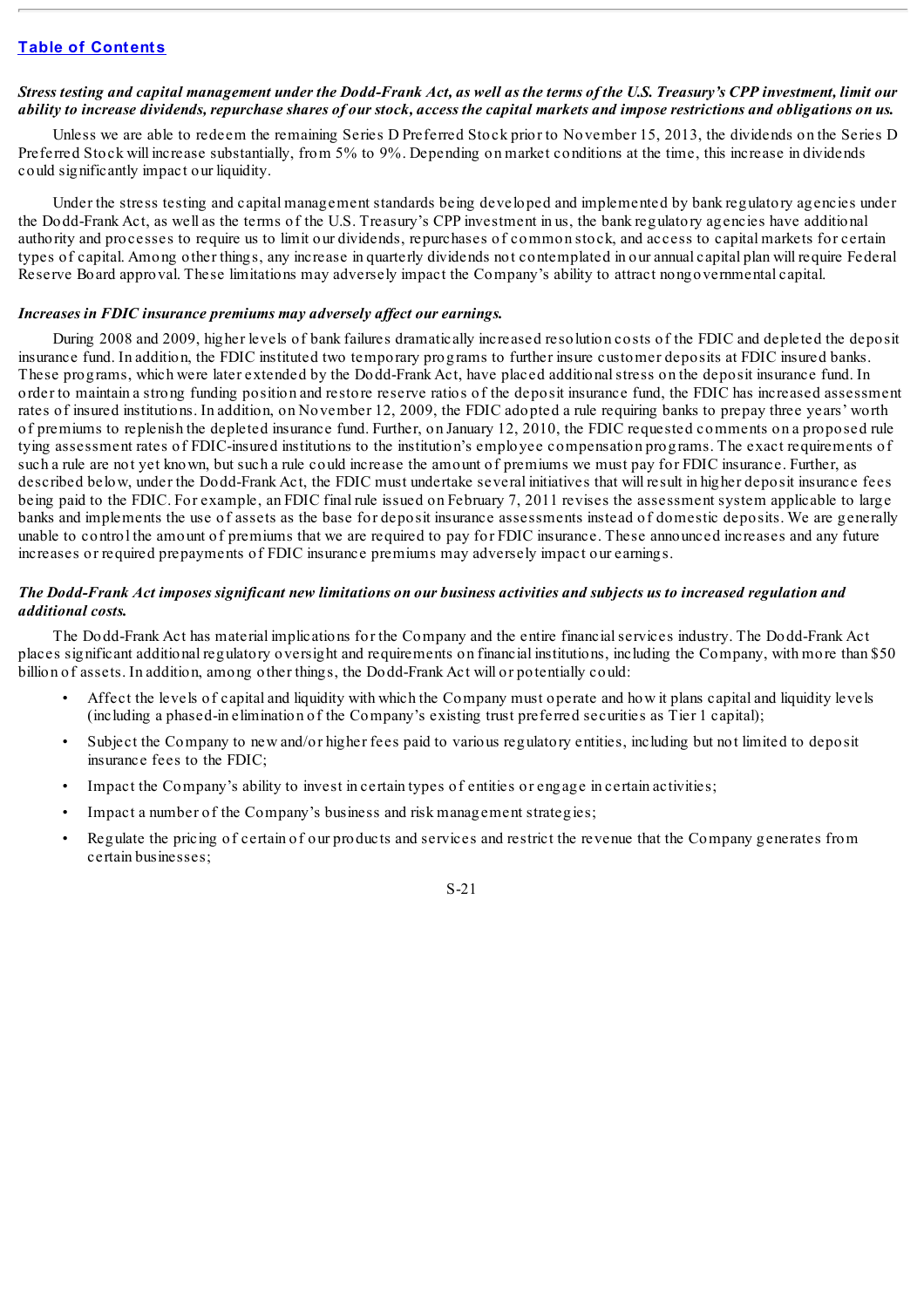- Subject the Company to new capital planning actions, including stress testing or similar actions and timing expectations for capital-raising;
- Subject the Company to regulation by the Consumer Financial Protection Bureau, with very broad rule-making and enforcement authorities;
- Grant authority to state agencies to enforce state and federal laws against national banks;
- Subject the Company to new and different litigation and regulatory enforcement risks; and
- Limit the amount and manner of compensation paid to executive officers and employees generally.

Because the responsible agencies are still in the process of proposing and finalizing regulations required under the Dodd-Frank Act, the full impact of this legislation on the Company, its business strategies, and financial performance cannot be known at this time, and may not be known for some time. Individually and collectively, these proposed regulations resulting from the Dodd-Frank Act may materially adversely affect the Company's business, financial condition, and results of operations.

# U.S. regulatory agencies, in response to the adoption of Basel III and Title I of the Dodd-Frank Act, will require us to raise our capital *and liquidity to levels that may exceed those that the market considers to be optimal.*

Basel III was adopted in December 2010 by the Basel Committee on Banking Supervision, and provides an international framework for the establishment of bank capital standards. Title I of the Dodd-Frank Act requires that banking organizations of our size undergo regular stress testing of their capital, assets and profitability and authorizes bank regulatory agencies to promulgate new capital and liquidity standards. New capital and liquidity requirements are being developed by U.S. regulatory agencies in response to Basel III and the Dodd-Frank Act which are higher than previous levels. Maintaining higher capital and liquidity levels may reduce our profitability and performance measures.

# *We could be adversely af ected by accounting, financial reporting, and regulatory and compliance risk.*

The Company is exposed to accounting, financial reporting and regulatory and compliance risk. For example, the Company provides to its customers, and uses for its own capital, funding and risk management needs, a number of complex financial products and services, which require estimates, judgments and interpretations of complex and changing accounting and regulatory policies in order to provide and account for these products and services. Identification, interpretation and implementation of complex and changing accounting standards as well as compliance with regulatory requirements pose an ongoing risk.

### Problems encountered by other financial institutions could adversely affect financial markets generally and have indirect adverse *ef ects on us.*

The commercialsoundness of many financial institutions may be closely interrelated as a result of credit, trading, clearing or other relationships between the institutions. As a result, concerns about, or a default or threatened default by, one institution could lead to significant market-wide liquidity and credit problems, losses or defaults by other institutions. This is sometimes referred to as "systemic risk" and may adversely affect financial intermediaries, such as clearing agencies, clearing houses, banks, securities firms and exchanges, with which we interact on a daily basis, and therefore could adversely affect us.

# The quality and liquidity of our asset-backed investment securities portfolio has adversely affected us and may continue to adversely *af ect us.*

The Company's asset-backed investment securities portfolio includes collateralized debt obligations ("CDOs") collateralized by trust preferred securities issued by bank holding companies, insurance companies, and REITs that may have some exposure to construction loan, commercial real estate, and the subprime markets and/or to other categories of distressed assets. In addition, assetbacked securities also include structured asset-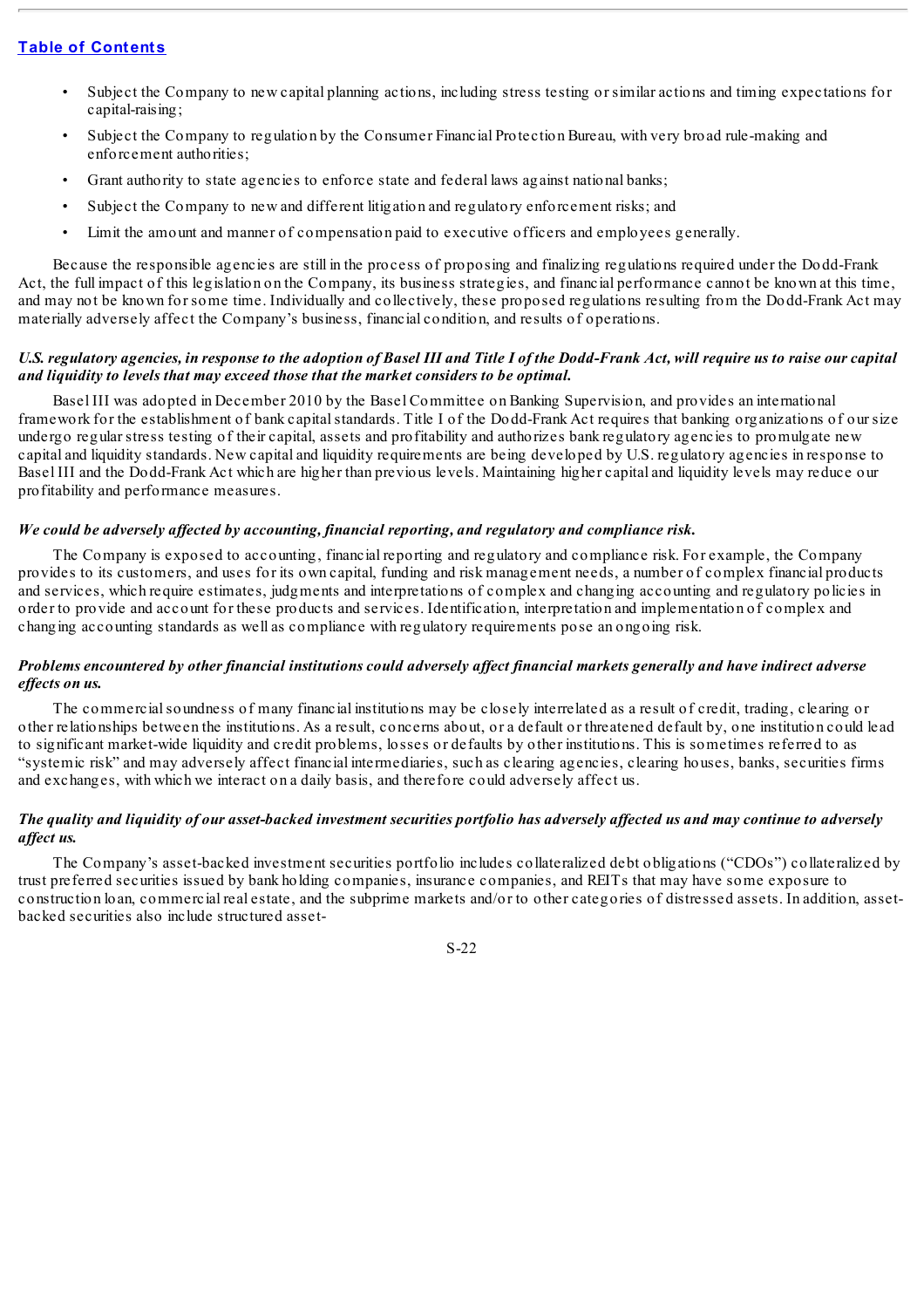backed CDOs (also known as diversified structured finance CDOs) which have exposure to subprime and home equity mortgage securitizations. Factors beyond the Company's control can significantly influence the fair value and impairment status of these securities. These factors include, but are not limited to, defaults, deferrals, and restructurings by debt issuers, rating agency downgrades of securities, lack of market pricing of securities, or the return of market pricing that varies from the Company's current model valuations, and changes in prepayment rates and future interest rates.

#### The Company may not be able to utilize the significant deferred tax asset recorded on our balance sheet.

The Company's balance sheet includes a significant deferred tax asset. The largest components of this asset result from additions to our allowance for loan and lease losses for purposes of generally accepted accounting principles in excess of loan losses actually taken for tax purposes and other than temporary impairment losses taken on our securities portfolio that have not yet been realized for tax purposes by selling the securities. Our ability to continue to record this deferred tax asset is dependent on the Company's ability to realize its value through net operating loss carry-backs or future projected earnings. Loss of part or all of this asset would adversely impact tangible capital. In addition, inclusion of this asset in determining regulatory capital is subject to certain limitations. A portion of the deferred tax asset of Zions and some of its subsidiary banks has been disallowed for regulatory purposes.

#### *Our information systems may experience an interruption or security breach.*

We rely heavily on communications and information systems to conduct our business. Any failure, interruption or breach in security of these systems could result in failures or disruptions in our customer relationship management, general ledger, deposit, loan and other systems. While we have policies and procedures designed to prevent or limit the effect of the possible failure, interruption or security breach of our information systems, there can be no assurance that any such failure, interruption or security breach will not occur or, if they do occur, that they will be adequately addressed. The occurrence of any failure, interruption or security breach of our information systems could damage our reputation, result in a loss of customer business, subject us to additional regulatory scrutiny, or expose us to civil litigation and possible financial liability.

#### *We could be adversely af ected by legal and governmental proceedings.*

We are subject to risks associated with legal claims, fines, litigation, and regulatory proceedings. Our exposure to these proceedings has increased and may further increase as a result of stresses on customers, counterparties and others arising from the current economic environment; new regulations promulgated under recently adopted statutes; and the creation of new examination and enforcement bodies.

#### *We could be adversely af ected by failure in our internal controls.*

A failure in our internal controls could have a significant negative impact not only on our earnings, but also on the perception that customers, regulators and investors may have of us. We continue to devote a significant amount of effort, time and resources to improving our controls and ensuring compliance with complex accounting standards and regulations.

# *We could be adversely af ected as a result of acquisitions.*

From time to time, we make acquisitions including the acquisition of assets and liabilities of failed banks from the FDIC acting as a receiver. The FDIC-supported transactions are subject to loan loss sharing agreements. Failure to comply with the terms of the agreements could result in the loss of indemnification from the FDIC. The success of any acquisition depends, in part, on our ability to realize the projected cost savings from the acquisition and on the continued growth and profitability of the acquisition target. We have been successful with most prior acquisitions, but it is possible that the merger integration process with an acquired company could result in the loss of key employees, disruptions in controls, procedures and policies, or other factors that could affect our ability to realize the projected savings and successfully retain and grow the target's customer base.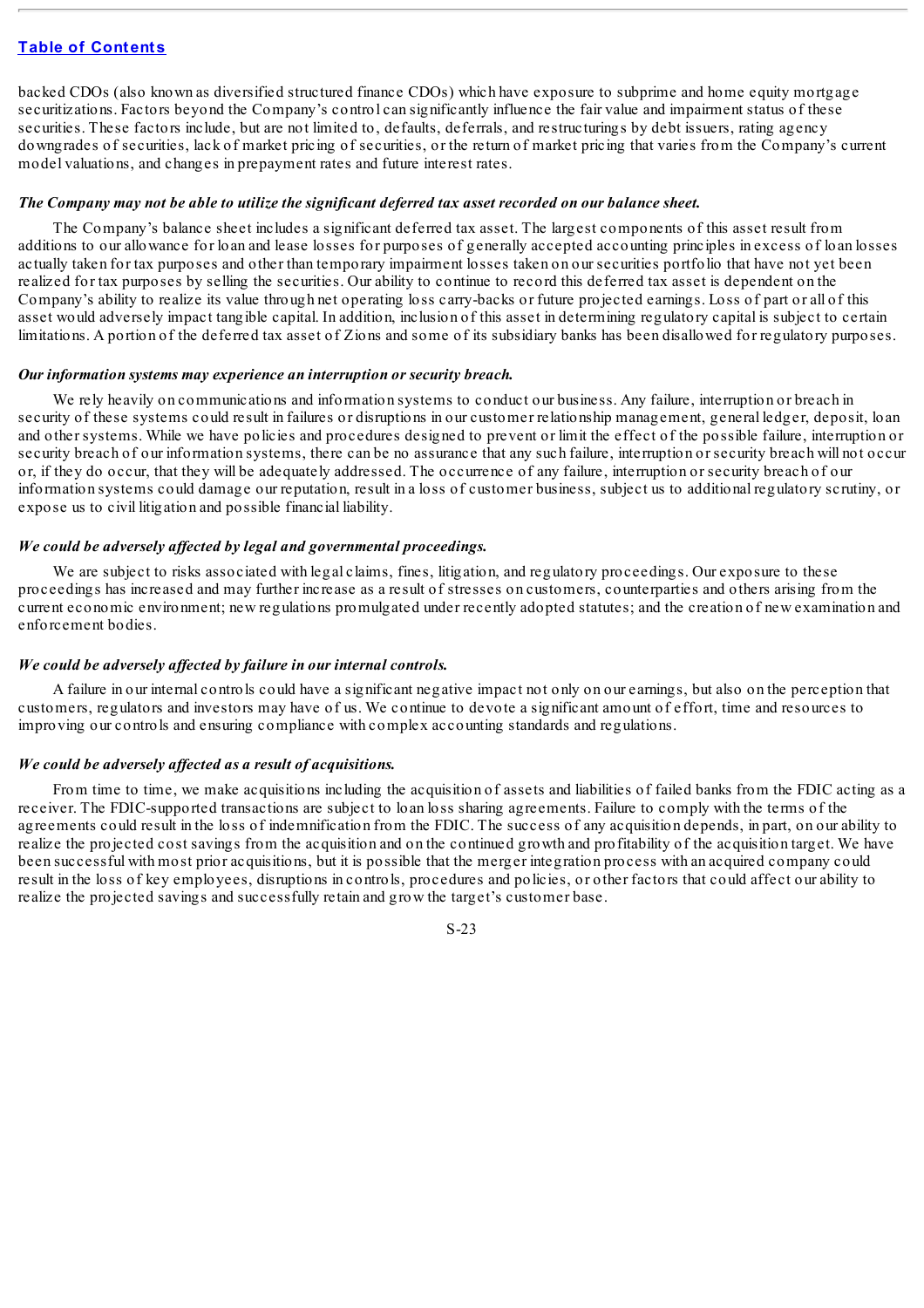# **USE OF PROCEEDS**

<span id="page-30-0"></span>The cash proceeds to us from the sale of the depositary shares will be approximately \$141.0 million (after deducting estimated underwriting discounts and commissions and estimated offering expenses). We intend to use the net cash proceeds from this offering to redeem all outstanding shares of our Series E Preferred Stock.

# **CAPITALIZATION**

<span id="page-30-1"></span>The following table sets forth our consolidated capitalization as of December 31, 2011:

- on an actual basis, and
- as adjusted to give effect to (i) the sale of \$300 million aggregate principal amount of our 4.50% Senior Notes due March 27, 2017 on March 27, 2012, (ii) the redemption of 700,000 shares of our Series D Preferred Stock from the U.S Treasury on March 28, 2012, (iii) the pending sale of \$100 million aggregate principal amount of our 4.50% Senior Notes due March 27, 2017 expected to occur on May 1, 2012, (iv) the offer and sale of the depositary shares in this offering and (v) the redemption of all outstanding shares of our Series E Preferred Stock as described in "Use of Proceeds."

You should read this table in conjunction with the more detailed information, including our consolidated financialstatements and related notes, incorporated by reference in this prospectus supplement.

|                                                                     | As of December 31, 2011      |                        |  |
|---------------------------------------------------------------------|------------------------------|------------------------|--|
|                                                                     | As Adjusted<br><b>Actual</b> |                        |  |
|                                                                     | (unaudited) (in thousands,   |                        |  |
|                                                                     | except share data)           |                        |  |
| Federal Home Loan Bank advances and other borrowings over one year  | \$<br>23,840                 | $\mathbb{S}$<br>23,840 |  |
| Other long-term debt                                                | 1,930,622                    | 2,313,621              |  |
| Shareholders' equity:                                               |                              |                        |  |
| Preferred stock, without par value, 4,400,000 shares authorized:    |                              |                        |  |
| Series A (liquidation preference \$1,000 per share), 59,683         |                              |                        |  |
| shares issued and outstanding (actual and as adjusted); Series C    |                              |                        |  |
| (liquidation preference \$1,000 per share), 709,103 shares issued   |                              |                        |  |
| and outstanding (actual and as adjusted); Series D (liquidation     |                              |                        |  |
| preference \$1,000 per share), 1,400,000 shares issued and          |                              |                        |  |
| outstanding (actual) and 700,000 shares issued and outstanding      |                              |                        |  |
| (as adjusted); Series E (liquidation preference \$1,000 per share), |                              |                        |  |
| 142,500 shares issued and outstanding (actual) and none issued      |                              |                        |  |
| and outstanding (as adjusted); Series F (liquidation preference     |                              |                        |  |
| $$1,000$ , none issued and outstanding (actual) and $143,750$       |                              |                        |  |
| issued and outstanding (as adjusted)                                | 2,377,560                    | $1,701,158^{(1)}$      |  |
| Common stock, without par value; authorized 350,000,000 shares;     |                              |                        |  |
| issued and outstanding 184,135,388                                  | 4,163,242                    | 4,167,904(2)           |  |
| Retained earnings                                                   | 1,036,590                    | $1,001,122^{(2)(3)}$   |  |
| Accumulated other comprehensive loss                                | (592, 084)                   | (592, 084)             |  |
| Controlling interest shareholders' equity                           | 6,985,308                    | 6,278,100              |  |
| No nc o ntro lling interests                                        | (2,080)                      | (2,080)                |  |
| Total shareholders' equity                                          | 6,983,228                    | 6,276,020              |  |
| Total capitalization                                                | \$8,937,690                  | \$8,613,481            |  |

(1) Reflects the redemption on March 28, 2012 of 700,000 shares of Series D Preferred Stock, which had a carrying value of \$677,652,000 as of December 31, 2011.

(2) Reflects the transfer of \$4,662,000 of issuance costs from common stock to retained earnings. These costs were capitalized as a reduction of common stock in connection with the issuance of the Series E Preferred Stock. Assuming redemption of all outstanding shares of Series E Preferred Stock on June 15, 2012, the transfer of these costs will be accounted for as a preferred stock dividend.

(3) Includes accrued preferred stock dividends and accelerated discount amortization accounted for as preferred stock dividends, or a total of \$30,806,000, related to the redemption of Series D Preferred Stock.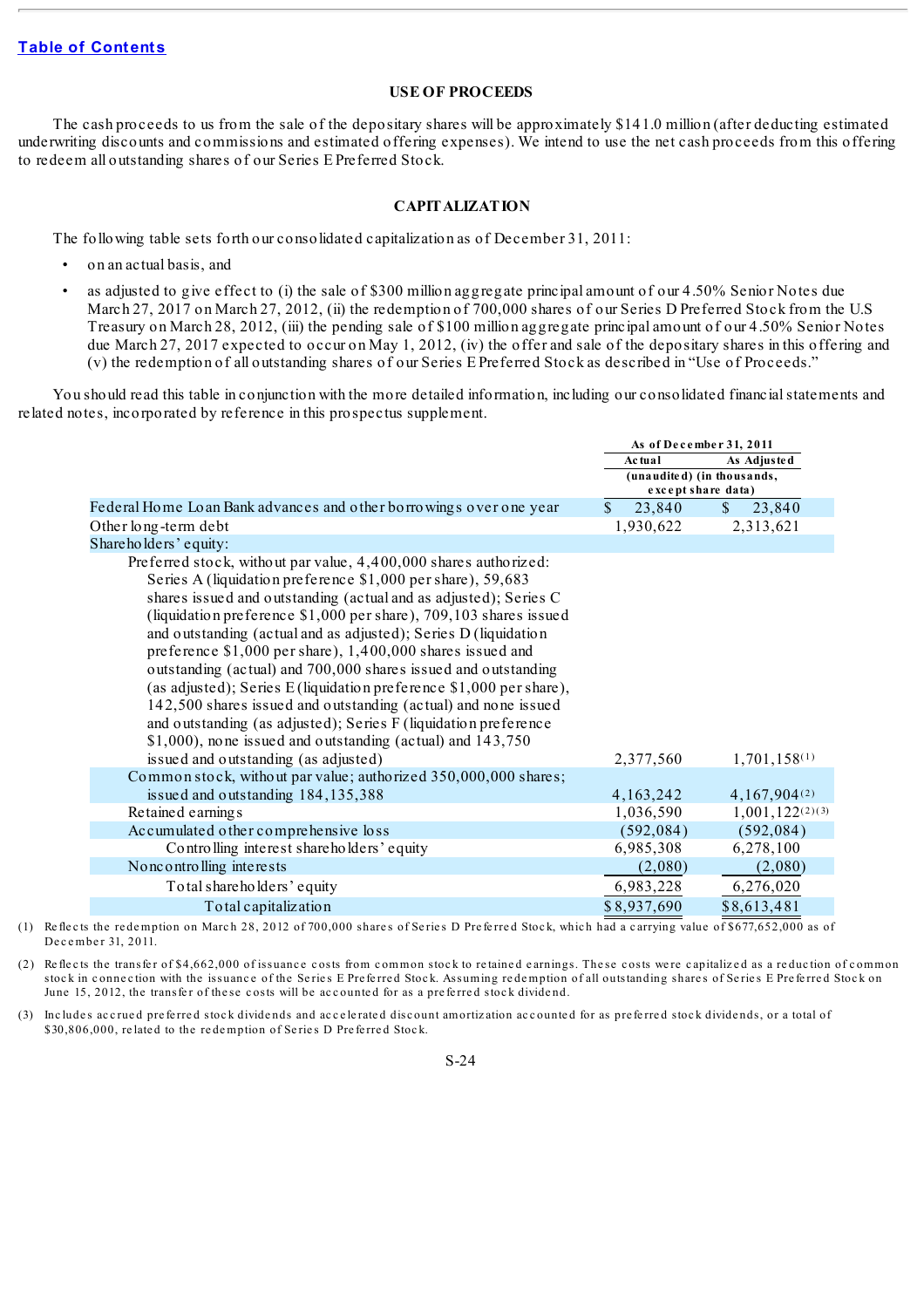#### <span id="page-31-0"></span>**RATIO OF EARNINGS TO FIXED CHARGES AND COMBINED FIXED CHARGES AND PREFERRED STOCKDIVIDENDS**

The following table sets forth certain information concerning our consolidated ratios of earnings to fixed charges and earnings to combined fixed charges and preferred stock dividends. For the purpose of computing the consolidated ratio of earnings to fixed charges and combined fixed charges and preferred stock dividends, earnings consist of consolidated income from continuing operations before provision for income taxes and fixed charges, and fixed charges consist of interest expense, a portion of rent expense representative of interest, trust-preferred securities related expense, and amortization of debt issuance costs.

|                                                                                           | Year Ended December 31, |      |      |      |      |
|-------------------------------------------------------------------------------------------|-------------------------|------|------|------|------|
|                                                                                           | 2011                    | 2010 | 2009 | 2008 | 2007 |
| Ratio of earnings to fixed charges: $(1)$                                                 |                         |      |      |      |      |
| Excluding interest on deposits                                                            | 2.60                    | (a)  | (a)  | (a)  | 2.99 |
| Including interest on deposits                                                            | 2.14                    | (a)  | (a)  | (a)  | 1.54 |
| Ratio of earnings to combined fixed charges and preferred stock dividends: <sup>(2)</sup> |                         |      |      |      |      |
| Excluding interest on deposits                                                            | 1.40                    | (a)  | (a)  | (a)  | 2.83 |
| Including interest on deposits                                                            | 1.33                    | (a)  | (a)  | (a)  | 1.52 |

(a) Ratio is less than one; earnings are inadequate to cover fixed charges. The dollar amount of the coverage deficiency for the affected periods is presented below. The amount is the same whether including or excluding interest on deposits:

| (In thousands)                                              | Year Ended December 31.         |             |               |              |                          |
|-------------------------------------------------------------|---------------------------------|-------------|---------------|--------------|--------------------------|
|                                                             | 2011                            | 2010        | 2009          | 2008         | 2007                     |
| Coverage deficiency—earnings to fixed charges:              | $\hspace{0.1mm}-\hspace{0.1mm}$ | \$(409.925) | \$(1,629,805) | \$(324, 803) | $\overline{\phantom{m}}$ |
| Coverage deficiency—earnings to fixed charges and preferred |                                 |             |               |              |                          |
| stock dividends:                                            | $\overline{\phantom{a}}$        | (532, 809)  | (1, 732, 774) | (349,227)    |                          |

(1) As a result of the changes discussed in connection with the "as adjusted" amounts in the capitalization table, these ratios would have been 2.46 and 2.06, excluding and including interest on deposits, respectively, at December 31, 2011.

(2) As a result of the changes discussed in connection with the "as adjusted" amounts in the capitalization table, these ratios would have been 1.57 and 1.46, excluding and including interest on deposits, respectively, at December 31, 2011.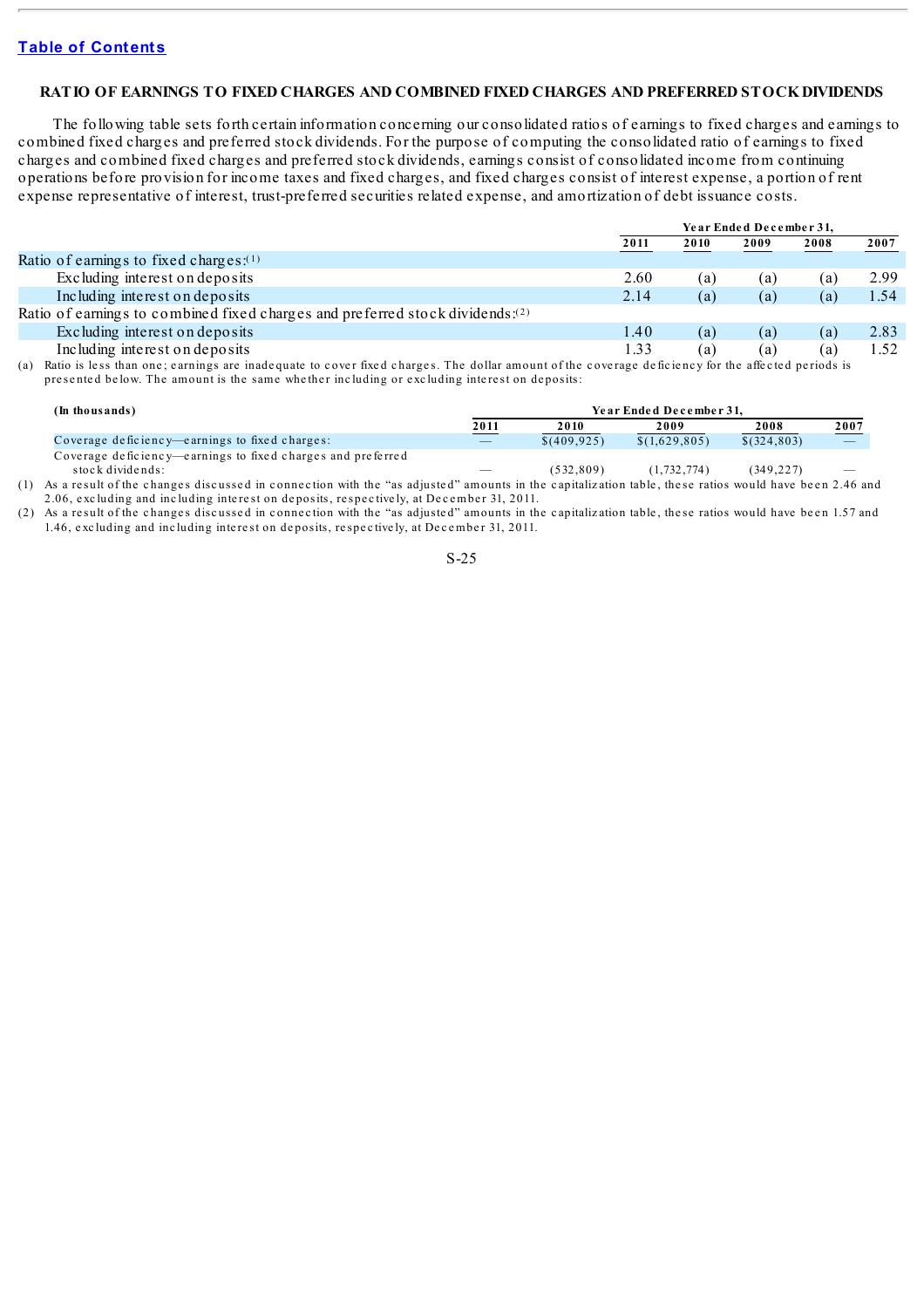### **DESCRIPTION OF SERIES F PREFERRED STOCK**

<span id="page-32-0"></span>The depositary will be the sole holder of the Series F Preferred Stock, as described under "Description of Depositary Shares" below, and all references in this prospectus supplement to the holders of the Series F Preferred Stock mean the depositary. However, the holders of depositary shares will be entitled, through the depositary, to exercise the rights and preferences of the holders of the Series F *Preferred Stock, as described under "Description of Depositary Shares."*

This prospectus supplement summarizes specific terms and provisions of the Series F Preferred Stock. Terms that apply generally to our preferred stock are described in the "Description of Preferred Stock We May Offer" section of the accompanying prospectus. The following summary of the terms and provisions of the Series F Preferred Stock does not purport to be complete and is qualified in its entirety by reference to the pertinent sections of our Restated Articles of Incorporation, as amended, which we refer to throughout this prospectus as the articles of incorporation, our bylaws, the applicable provisions of the Utah Revised Business Corporation Act, or the UBCA, and the Articles of Amendment creating the Series F Preferred Stock, which will be included as an exhibit to documents filed with *the SEC.*

#### **General**

Our articles of incorporation authorize us to issue 4,400,000 shares of preferred stock, without par value. We may issue preferred stock from time to time in one or more series, without shareholder approval, when authorized by our board of directors. Upon issuance of a particular series of preferred stock, our board of directors is authorized to specify:

- the number of shares to be included in the series;
- the annual dividend rate for the series and any restrictions or conditions on the payment of dividends;
- the redemption price, if any, and the terms and conditions of redemptions;
- any sinking fund provisions for the purchase or redemption of the series;
- if the series is convertible, the terms and conditions of conversion;
- the amounts payable to holders upon our liquidation, dissolution or winding up; and
- any other rights, preferences and limitations relating to the series.

The board's ability to authorize, without shareholder approval, the issuance of preferred stock with conversion and other rights may adversely affect the rights of holders of our common stock or other series of preferred stock that may be outstanding.

The Series F Preferred Stock is a single series of authorized preferred stock consisting of 250,000 shares. As described in the accompanying prospectus, we may from time to time, without notice to or the consent of holders of the Series F Preferred Stock, issue additionalshares of preferred stock, including additionalshares of Series F Preferred Stock.

In addition, we will generally be able to pay dividends and distributions upon liquidation, dissolution or winding up only out of lawfully available assets for such payment (i.e., after taking account of all indebtedness and other non-equity claims). The Series F Preferred Stock will be fully paid and nonassessable when issued. Holders of Series F Preferred Stock will not have preemptive or subscription rights to acquire more capital stock of Zions.

The Series F Preferred Stock will not be convertible into, or exchangeable for, shares of any other class or series of stock or other securities of Zions. The Series F Preferred Stock has no stated maturity and will not be subject to any sinking fund or other obligation of Zions to redeem or repurchase the Series F Preferred Stock.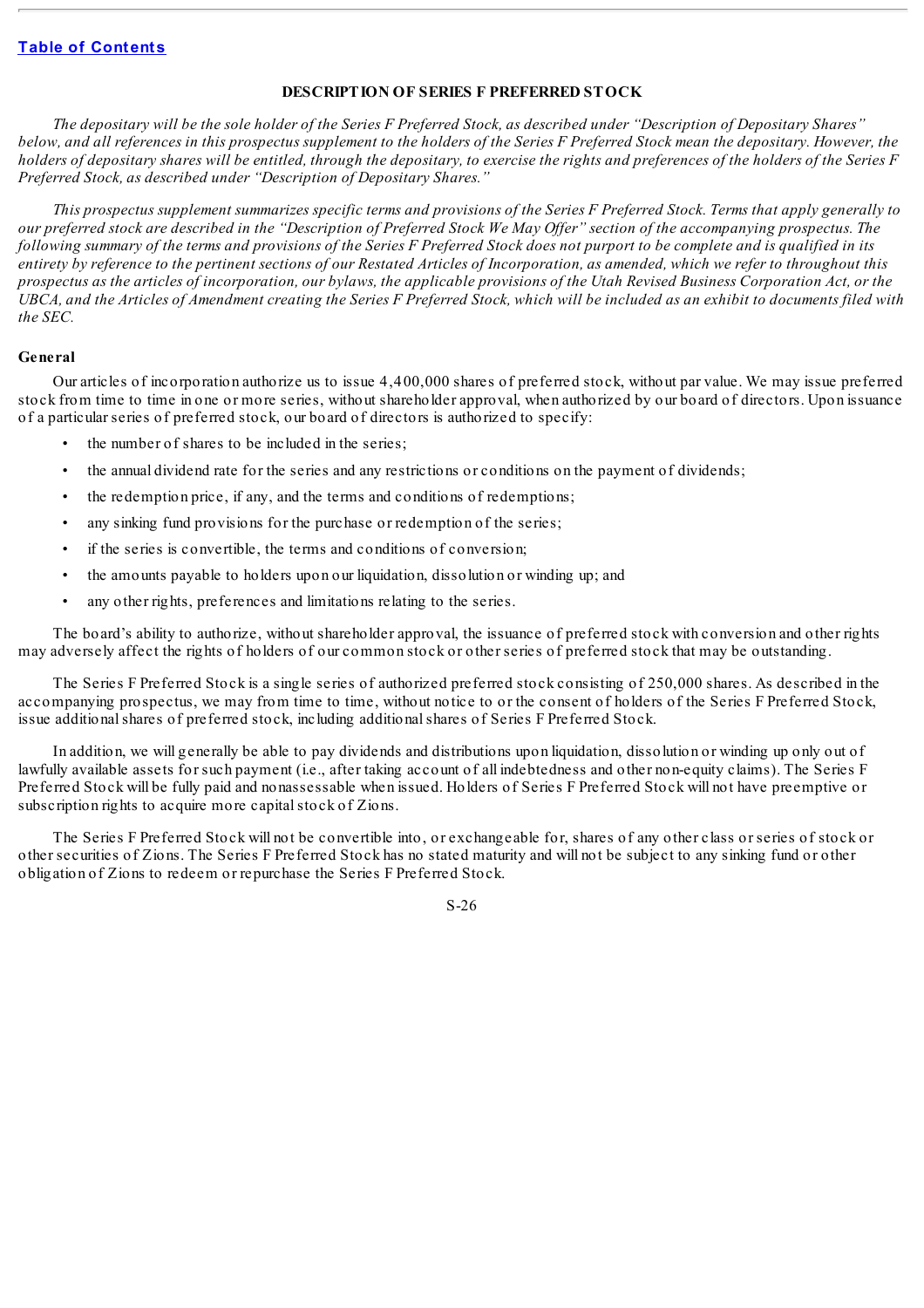#### **Ranking**

Shares of the Series F Preferred Stock will rank senior to our common stock; equally with our Series A Floating-Rate Non-Cumulative Perpetual Preferred Stock (our "Series A Preferred Stock"), our 9.50% Series C Non-Cumulative Perpetual Preferred Stock (our "Series C Preferred Stock"), our Series D Non-Cumulative Perpetual Preferred Stock (our "Series D Preferred Stock"), our Series E Fixed-Rate Resettable Non-Cumulative Perpetual Preferred Stock (our "Series E Preferred Stock") and at least equally with each other series of our preferred stock we may issue (except for any senior series that may be issued with the requisite consent of the holders of the Series F Preferred Stock and any other class or series whose vote is required) with respect to the payment of dividends and distributions of assets upon liquidation, dissolution or winding up.

During any dividend period, so long as any share of Series F Preferred Stock remains outstanding, unless the full dividends for the then-current dividend period on all outstanding shares of Series F Preferred Stock have been paid, or declared and funds set aside therefor, and we are not in default on our obligations to redeem any shares of Series F Preferred Stock that have been called for redemption:

- no dividend will be declared or paid or set aside for payment and no distribution will be declared or made or set aside for payment on any junior stock (other than a dividend payable solely in junior stock);
- no shares of junior stock will be repurchased, redeemed or otherwise acquired for consideration by us, directly or indirectly (other than as a result of a reclassification of junior stock for or into other junior stock, or the exchange or conversion of one share of junior stock for or into another share of junior stock, and other than through the use of the proceeds of a substantially contemporaneous sale of other shares of junior stock) nor will any monies be paid to or made available for a sinking fund for the redemption of any such shares by us; and
- no shares of parity stock will be repurchased, redeemed or otherwise acquired for consideration by us otherwise than pursuant to pro rata offers to purchase all, or a pro rata portion, of the Series F Preferred Stock and such parity stock, except by conversion into or exchange for junior stock.

As used in this prospectus supplement, "junior stock" means our common stock and any other class or series of stock of Zions hereafter authorized and issued over which Series F Preferred Stock has preference or priority in the payment of dividends or in the distribution of assets on any liquidation, dissolution or winding up of Zions.

On any dividend payment date for which dividends are not paid in full on the shares of Series F Preferred Stock and any parity stock, all dividends declared on shares of Series F Preferred Stock and any parity stock for payment on such dividend payment date will be declared on a proportionate basis.

As used in this prospectus supplement with respect to the Series F Preferred Stock, "parity stock" means our Series A Preferred Stock, our Series C Preferred Stock, our Series D Preferred Stock, our Series E Preferred Stock and any other class or series of stock of Zions that ranks on par with the Series F Preferred Stock in the payment of dividends and in the distribution of assets on any liquidation, dissolution or winding up of Zions.

Subject to the foregoing, and not otherwise, such dividends (payable in cash, stock or otherwise) as may be determined by our board of directors or a duly authorized committee of the board may be declared and paid on our common stock and any other stock ranking equally with or junior to the Series F Preferred Stock from time to time out of any assets legally available for such payment, and the holders of Series F Preferred Stock will not be entitled to participate in any such dividend.

# **Dividends**

Dividends on shares of the Series F Preferred Stock will not be mandatory. Holders of Series F Preferred Stock will be entitled to receive, when, as and if declared by our board of directors or a duly authorized committee of the board, out of assets legally available for the payment of dividends under the UBCA,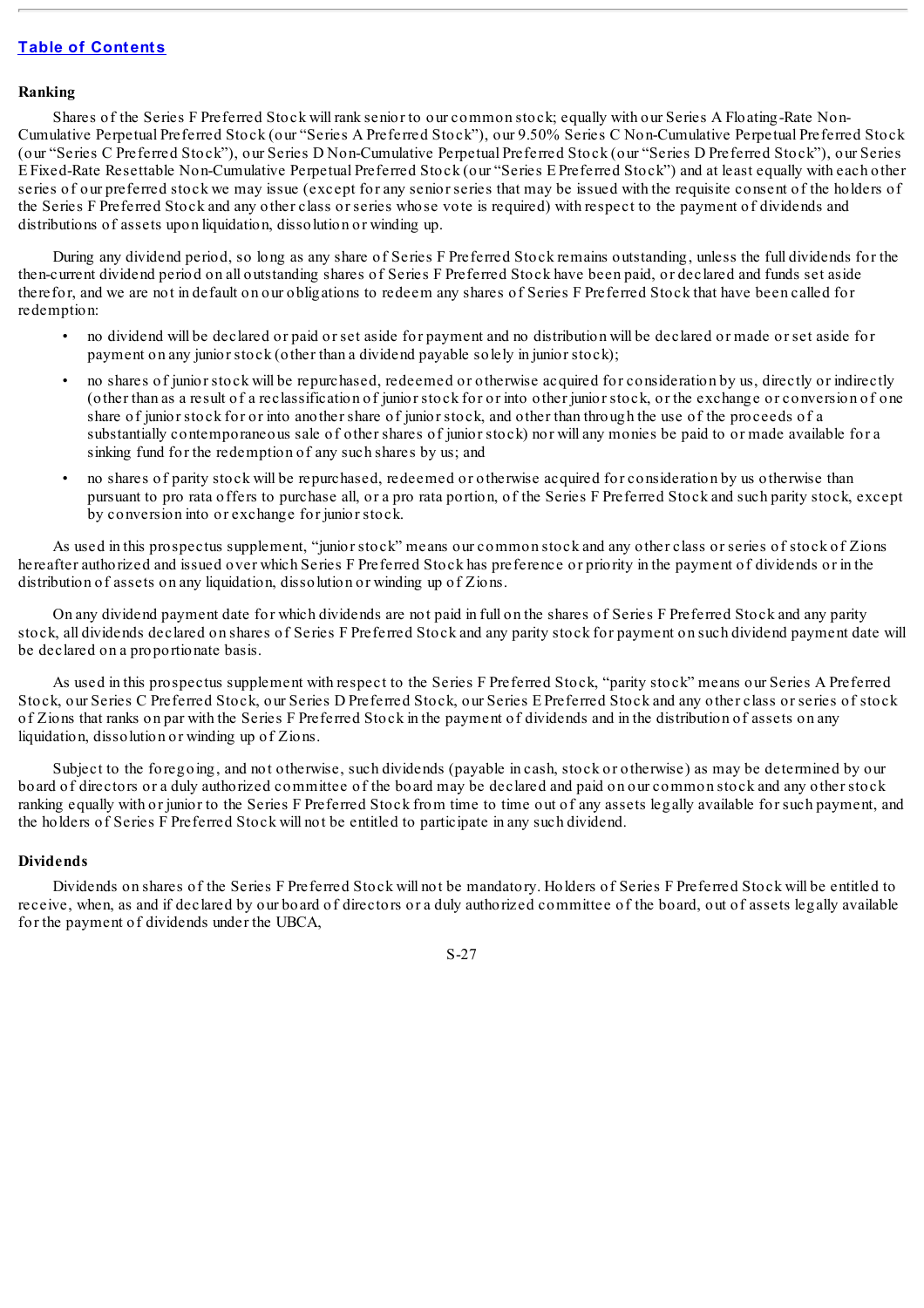non-cumulative cash dividends. These dividends will be payable at a rate per annum equal to 7.90% applied to the \$1,000 liquidation preference per share (equivalent to \$25 per depositary share) and will be paid, if declared, quarterly in arrears on the 15th day of March, June, September and December of each year commencing on June 15, 2012. Each such date is referred to as a dividend payment date.

Dividends will be payable to holders of record of Series F Preferred Stock as they appear on our books on the applicable record date, which will be March 1, June 1, September 1 and December 1 immediately preceding the respective dividend payment date. The corresponding record dates for the depositary shares will be the same as the record dates for the Series F Preferred Stock.

A dividend period is the period from and including a dividend payment date to but excluding the next dividend payment date, except that the initial dividend period will commence on and include the original issue date of the Series F Preferred Stock to but excluding the next dividend payment date. Dividends payable on the Series F Preferred Stock will be computed on the basis of a 360 day year of twelve 30-day months and the actual number of days elapsed in any period of less than one month. If any date on which dividends would otherwise be payable is not a business day, then the dividend payment date will be the next succeeding business day and no interest will accrue on the postponed amount from the original due date to the next day that is a business day.

Dividends on the shares of Series F Preferred Stock offered hereby will be calculated from the original issue date, which is expected to be May 7, 2012. If additionalshares of Series F Preferred stock are issued at a future date:

- if the date is a dividend payment date, the dividends on such additionalshares will be calculated from such date; and
- if the date is not a dividend payment date, the dividends on such additionalshares will be calculated from the most recent dividend payment date preceding the date on which such additionalshares of Series F Preferred Stock were issued.

Dividends on shares of Series F Preferred Stock will not be cumulative. Accordingly, if the board of directors or a duly authorized committee of the board does not declare a dividend on the Series F Preferred Stock for any dividend period, such dividend will not accrue or be payable, and we will have no obligation to pay dividends for such dividend period, whether or not dividends on the Series F Preferred Stock are declared for any future dividend period.

# **Liquidation Rights**

Upon any voluntary or involuntary liquidation, dissolution or winding up of Zions, holders of the Series F Preferred Stock are entitled to receive out of assets of Zions available for distribution to shareholders, after satisfaction of liabilities to creditors and subject to the rights of holders of any securities ranking senior to the Series F Preferred Stock, before any distribution of assets is made to holders of common stock or of any of our other shares of junior stock, a liquidating distribution in the amount of the liquidation preference of \$1,000 per share (equivalent to \$25 per depositary share) plus declared and unpaid dividends, without accumulation of any undeclared dividends. Holders of the Series F Preferred Stock will not be entitled to any other amounts from us after they have received their full liquidating distribution.

In any such distribution, if the assets of Zions are not sufficient to pay the liquidation preferences plus declared and unpaid dividends in full to all holders of the Series F Preferred Stock and all holders of any other shares of parity stock, the amounts paid to the holders of Series F Preferred Stock and to the holders of all parity stock will be paid pro rata in accordance with the respective aggregate liquidating distribution owed to those holders. If the liquidation preference plus declared and unpaid dividends has been paid in full to all holders of Series F Preferred Stock and any other shares of parity stock, the holders of our junior stock will be entitled to receive all remaining assets of Zions according to their respective rights and preferences.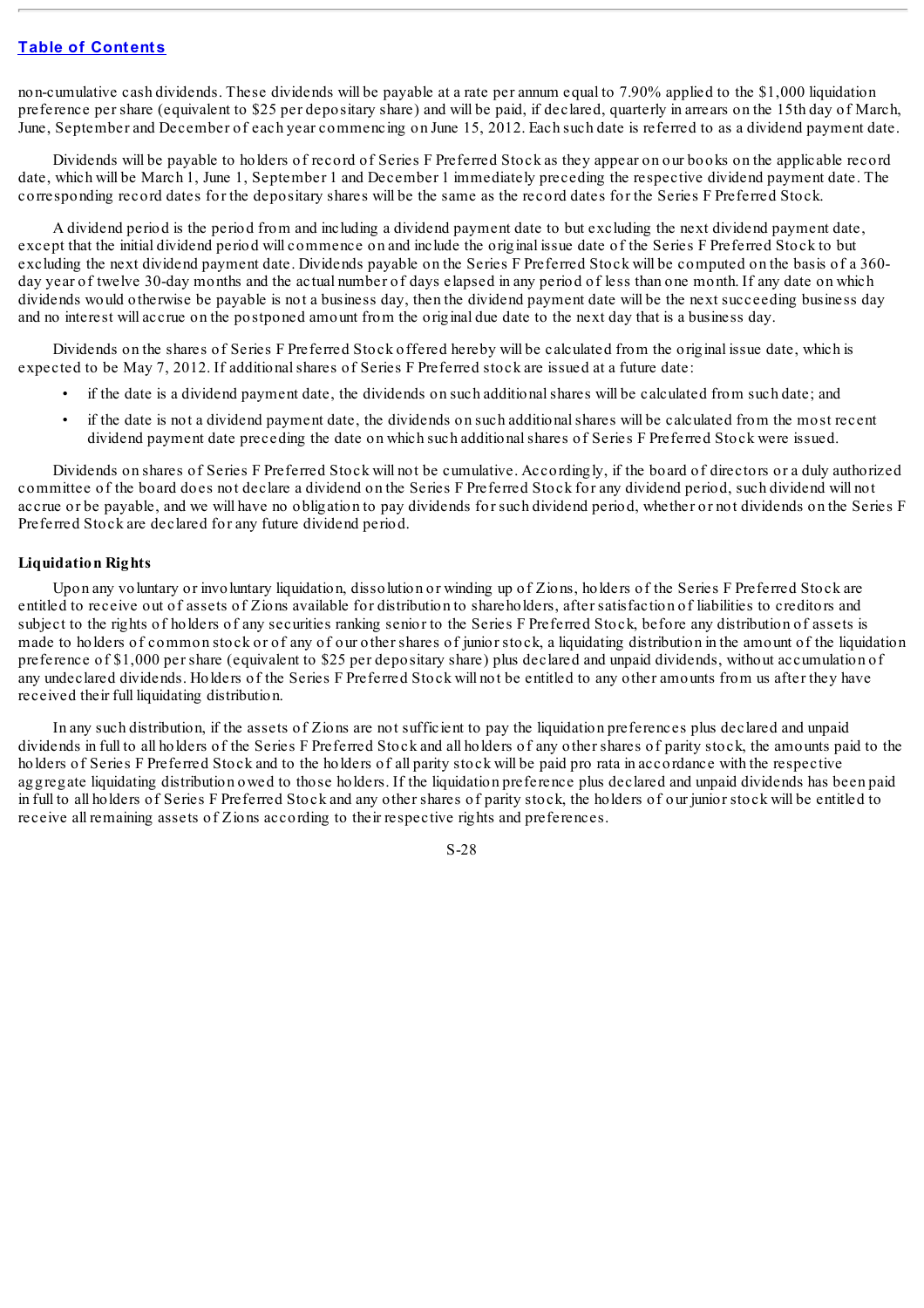For purposes of this section, the merger or consolidation of Zions with any other entity, including a merger or consolidation in which the holders of Series F Preferred Stock receive cash, securities or property for their shares, or the sale, lease or exchange of all or substantially all of the assets of Zions for cash, securities or other property, will not constitute a liquidation, dissolution or winding up of Zions.

# **Redemption**

The Series F Preferred Stock is not subject to any mandatory redemption, sinking fund or other similar provisions. The Series F Preferred Stock is not redeemable prior to June 15, 2017. On and after that date (each such date, a "Series F Redemption Date"), the Series F Preferred Stock will be redeemable at our option, in whole or in part, at a redemption price equal to \$1,000 per share (equivalent to \$25 per depositary share), plus any declared and unpaid dividends, without accumulation of any undeclared dividends; provided, however, if any such day is not a business day, then any shares called for redemption will be redeemed on the next succeeding day that is a business day and any payment otherwise payable on the Series F Redemption Date will be made on the next succeeding day that is a business day (without any interest or other payment in respect of such delay). Holders of Series F Preferred Stock will have no right to require the redemption or repurchase of the Series F Preferred Stock.

Notwithstanding the foregoing, within 90 days of our good faith determination that an event has occurred that would constitute a "regulatory capital treatment event," we may, at our option, subject to the approval of the appropriate federal banking agency, provide notice of our intent to redeem in accordance with the procedures described below, and subsequently redeem, all (but not less than all) of the shares of Series F Preferred Stock at the time outstanding at a redemption price equal to \$1,000 per share (equivalent to \$25 per depositary share), plus any declared and unpaid dividends, without accumulation of any undeclared dividends.

A "regulatory capital treatment event" means our determination, in good faith, that, as a result of any

- amendment to, or change (including any announced prospective change) in, the laws or regulations of the United States or any politicalsubdivision of or in the United States that is enacted or becomes effective after the initial issuance of any share of Series F Preferred Stock;
- proposed change in those laws or regulations that is announced after the issuance of any share of Series F Preferred Stock; or
- official administrative decision or judicial decision or administrative action or other official pronouncement interpreting or applying those laws or regulations that is announced after the initial issuance of any share of Series F Preferred Stock,

there is more than an insubstantial risk that we will not be entitled to treat the full liquidation value of allshares of Series F Preferred Stock then outstanding as Tier 1 capital (or its equivalent) for purposes of the capital adequacy guidelines or regulations of the appropriate federal banking agency, as then in effect and applicable, for as long as any share of Series F Preferred Stock is outstanding.

If shares of the Series F Preferred Stock are to be redeemed, the notice of redemption will be given by first class mail to the holders of record of the Series F Preferred Stock to be redeemed, mailed not less than 30 days nor more than 60 days prior to the date fixed for redemption (provided, that if the depositary shares representing the Series F Preferred Stock are held in book-entry form through The Depository Trust Company, or DTC, we may give such notice in any manner permitted by the DTC). Each notice of redemption will include a statement setting forth:

- the redemption date:
- the number of shares of the Series F Preferred Stock to be redeemed and, if less than all the shares held by such holder are to be redeemed, the number of such shares to be redeemed from such holder;

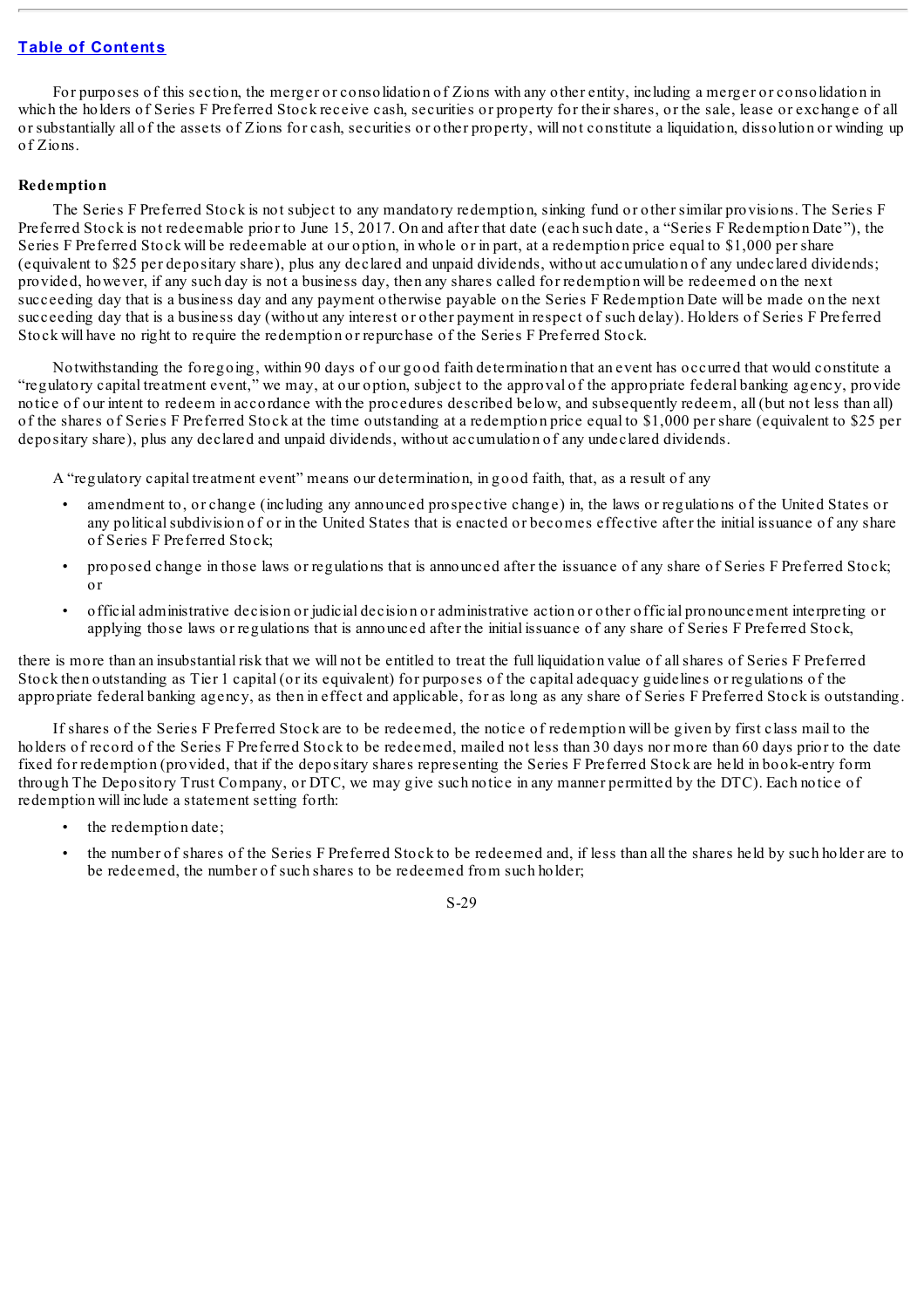- the redemption price;
- the place or places where the certificates evidencing shares of Series F Preferred Stock are to be surrendered for payment of the redemption price; and
- that dividends on the shares to be redeemed will cease to accrue on the redemption date.

If notice of redemption of any shares of Series F Preferred Stock has been duly given and if the funds necessary for such redemption have been set aside by us for the benefit of the holders of any shares of Series F Preferred Stock so called for redemption, then, on and after the redemption date, (i) declared but unpaid dividends will cease to accrue on such shares of Series F Preferred Stock, (ii) such shares of Series F Preferred Stock will no longer be deemed outstanding and (iii) all rights of the holders of such shares will terminate, except the right to receive the redemption price. See "Description of Depositary Shares" below for information about redemption of the depositary shares relating to our Series F Preferred Stock.

In case of any redemption of only part of the shares of the Series F Preferred Stock at the time outstanding, the shares to be redeemed will be selected either pro rata or in such other manner as we may determine to be fair and equitable.

Under the Federal Reserve's risk-based capital guidelines applicable to bank holding companies, any redemption of the Series F Preferred Stock is subject to prior approval of the Federal Reserve. See "Risk Factors—Investors should not expect us to redeem the Series F Preferred Stock on the date it becomes redeemable or on any particular date afterwards" in this prospectus supplement.

## **Voting Rights**

Except as provided below, the holders of the Series F Preferred Stock will have no voting rights.

#### *Right to Elect Two Directors Upon Non-Payment of Dividends*

If and whenever dividends on any shares of the Series F Preferred Stock or any other class or series of voting parity stock (as defined below) have not been declared and paid in an aggregate amount at least equal, as to any such class or series, to the amount of dividends payable on such class and series at its stated dividend rate for a period of six dividend periods, whether or not for consecutive dividend periods (a "Nonpayment"), the number of directors then constituting our board will be increased by two. Holders of all classes and series of any voting parity stock as to which a Nonpayment exists (including, if applicable, the Series F Preferred Stock) will be entitled to vote as a single class for the election of the two additional members of our board of directors (the "Preferred Directors"), but only if the election of any such directors would not cause us to violate the listing standards of the Nasdaq Stock Market (or any other exchange on which our securities may be listed) or the rules and regulations of any other regulatory or selfregulatory body. In addition, our board of directors will at no time include more than two Preferred Directors. As used herein, "voting parity stock" means the Series F Preferred Stock, the Series A Preferred Stock, the Series C Preferred Stock, the Series D Preferred Stock, the Series E Preferred Stock and each other class or series of preferred stock that ranks on parity with the Series F Preferred Stock as to payment of dividends and has voting rights similar to those described in this paragraph.

In the event of a Nonpayment, at the written request of any holder of record of at least 20% of the outstanding shares of any voting parity stock with respect to which a Nonpayment exists (including, if applicable, the Series F Preferred Stock) addressed to our Secretary at our principal office, our Secretary will call a special meeting of the holders of all voting parity stock with respect to which a Nonpayment exists for the election of the two directors (unless such request is received less than 90 days before the date fixed for the next annual or special meeting of the shareholders, in which event such election will be held at such next annual or special meeting of shareholders). So long as these voting rights have not ceased, holders of any and all voting parity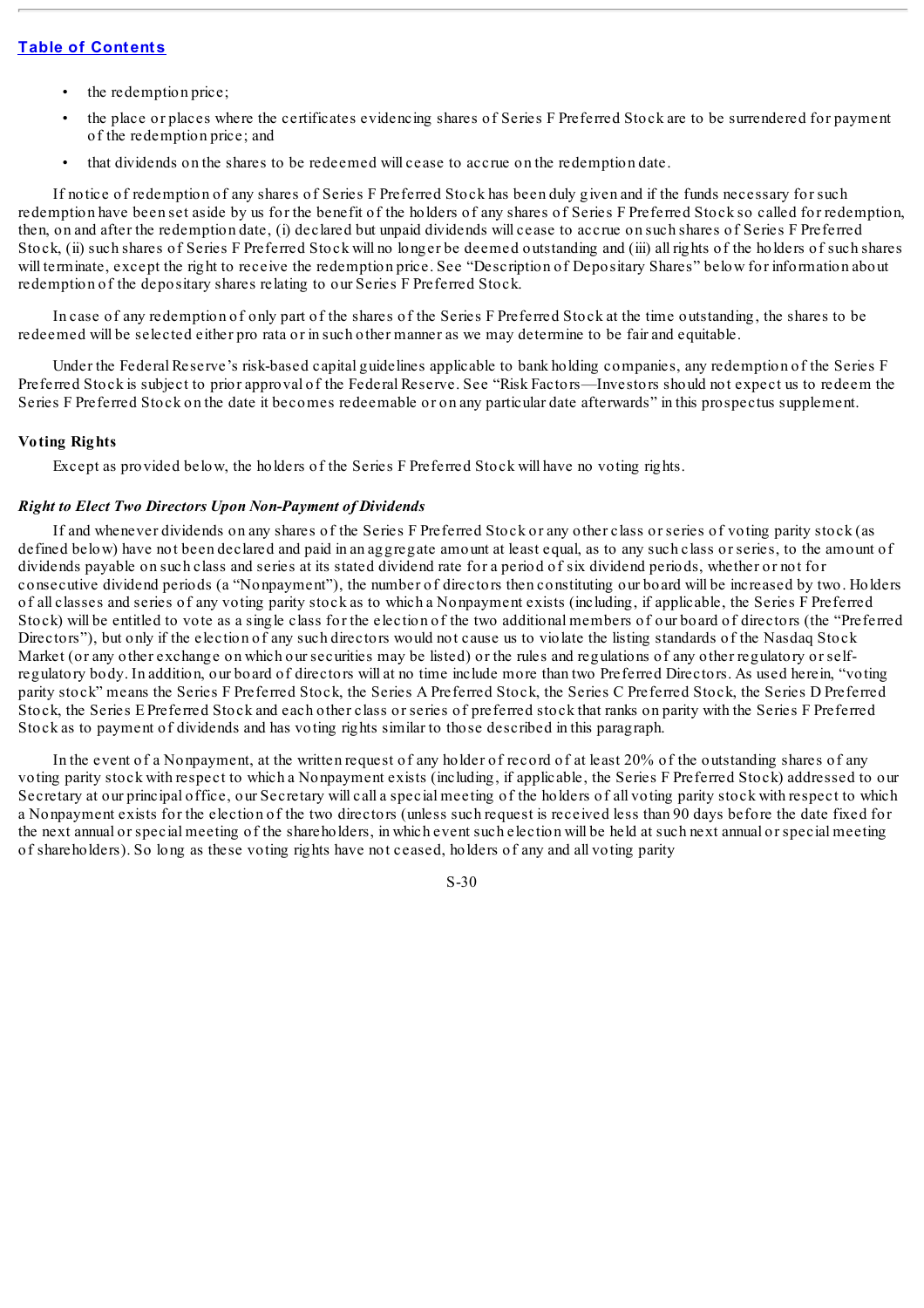stock with respect to which a Nonpayment exists (including, if applicable, the Series F Preferred Stock) voting as a single class will continue to elect such directors at each subsequent annual meeting.

If and when full dividends have been paid regularly for at least four dividend periods following a Nonpayment on any class or series of voting parity stock as to which a Nonpayment exists or existed, the foregoing voting rights will cease with respect to that class or series (subject to revesting in the event of each subsequent Nonpayment). If and when full dividends have been paid regularly for at least four dividend periods on all classes and series of voting parity stock as to which a Nonpayment exists or existed, the term of office of each Preferred Director so elected will immediately terminate and the number of directors on the board of directors will automatically decrease by two.

Any Preferred Director may be removed at any time without cause by the holders of record of a majority of the outstanding shares of all classes and series of voting parity stock with respect to which a Nonpayment then exists, voting as a single class. So long as the voting rights described above remain in effect, any vacancy in the office of a Preferred Director (other than prior to the initial election of the Preferred Directors) may be filled by the written consent of the Preferred Director remaining in office, or if none remains in office, by a vote of the holders of record of a majority of the outstanding shares of voting parity stock with respect to which a Nonpayment then exists voting as a single class, with the successor to serve until the next annual meeting of shareholders. The Preferred Directors will each be entitled to one vote per director on any matter.

#### *Other Voting Rights*

So long as any shares of Series F Preferred Stock remain outstanding:

- the affirmative vote or consent of the holders of at least two-thirds of all outstanding shares of Series F Preferred Stock and any class or series of preferred stock that ranks on a parity with the Series F Preferred Stock as to payment of dividends and the distribution of assets upon liquidation, dissolution or winding-up of Zions, voting together as a class, will be required to issue, authorize or increase the authorized amount of, or to issue or authorize any obligation or security convertible into or evidencing the right to purchase, any class or series of stock ranking senior to the Series F Preferred Stock with respect to the payment of dividends or the distribution of assets upon liquidation, dissolution or winding-up of Zions; and
- the affirmative vote or consent of the holders of at least two-thirds of allshares of the Series F Preferred Stock at the time outstanding, voting separately as a class, will be required to amend any provisions of Zion's articles of incorporation, whether by merger, consolidation or otherwise, so as to materially and adversely affect the powers, preferences, privileges or rights of the Series F Preferred Stock, taken as a whole.

With respect to the second bullet above, the following will be deemed not to materially and adversely affect any power, preference or right of the Series F Preferred Stock:

- any increase in the amount of the authorized or issued Series F Preferred Stock or the amount of our authorized common stock or preferred stock or the creation and issuance, or an increase in the authorized or issued amount, of any other class or series of common stock or other equity securities ranking equally with and/or junior to the Series F Preferred Stock with respect to the payment of dividends (whether such dividends are cumulative or noncumulative) and/or the distribution of assets upon liquidation, dissolution or winding up of Zions;
- any change to the number of directors or classification of or number of classes of directors; and
- the occurrence of any such amendment, whether by merger, consolidation or otherwise, so long as any of the shares of Series F Preferred Stock remains outstanding with the terms thereof materially unchanged or new shares of the surviving corporation or entity are issued with the same terms as the

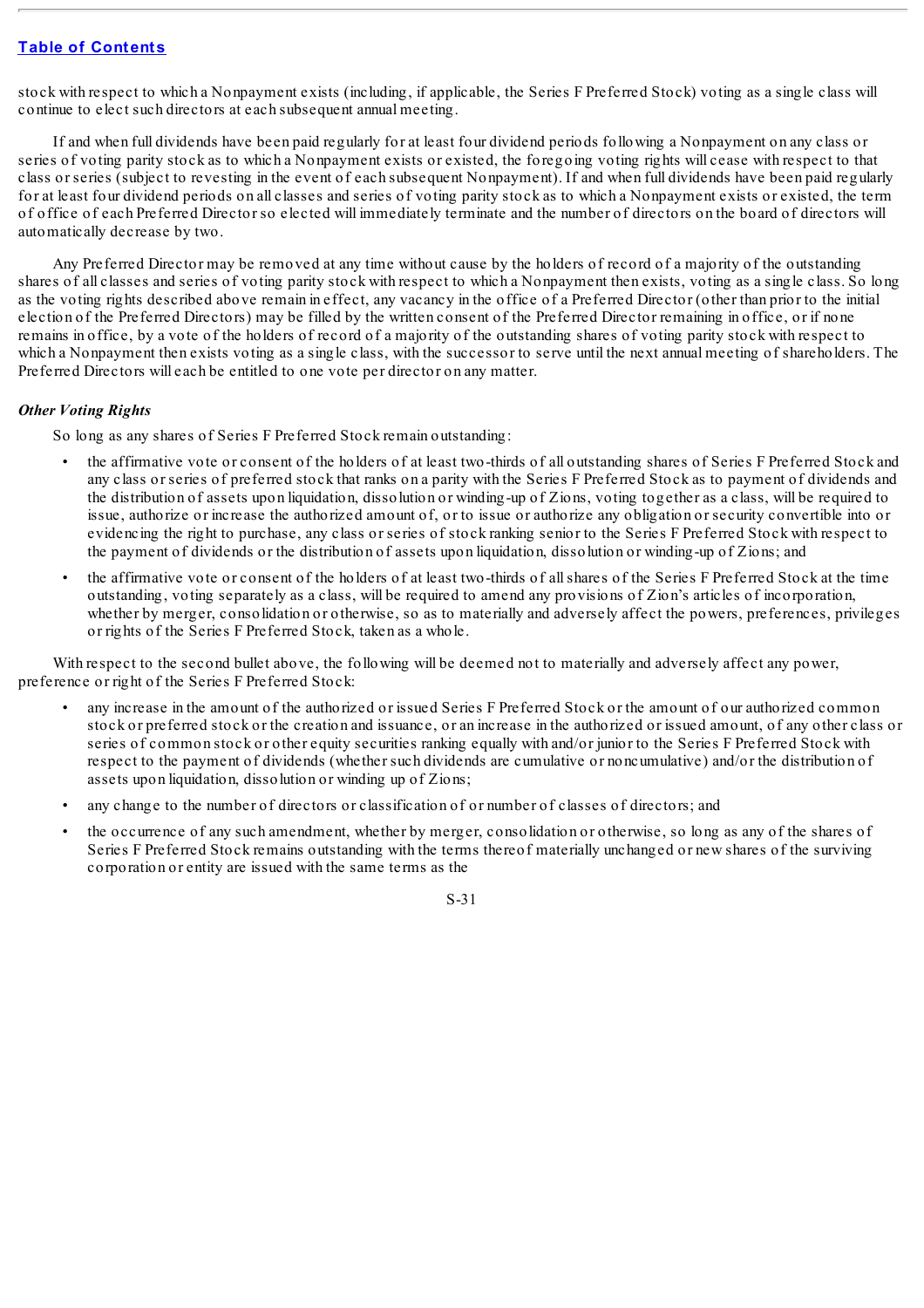Series F Preferred Stock, in each case taking into account that upon the occurrence of this event Zions may not be the surviving entity.

Each holder of shares of Series F Preferred Stock will have one vote per share on any matter on which holders of such shares are entitled to vote, including when acting by written consent.

The foregoing voting provisions described under "—Right to Elect Two Directors Upon Non-Payment of Dividends" and "— Other Voting Rights" will not apply if, at or prior to the time when the act with respect to which such vote would otherwise be required will be effected, all outstanding shares of Series F Preferred Stock have been redeemed or called for redemption upon proper notice and sufficient funds have been set aside by us for the benefit of the holders of the Series F Preferred Stock to effect such redemption.

#### **Registrar**

Zions First National Bank will be the registrar, dividend disbursing agent and redemption agent for the Series F Preferred Stock.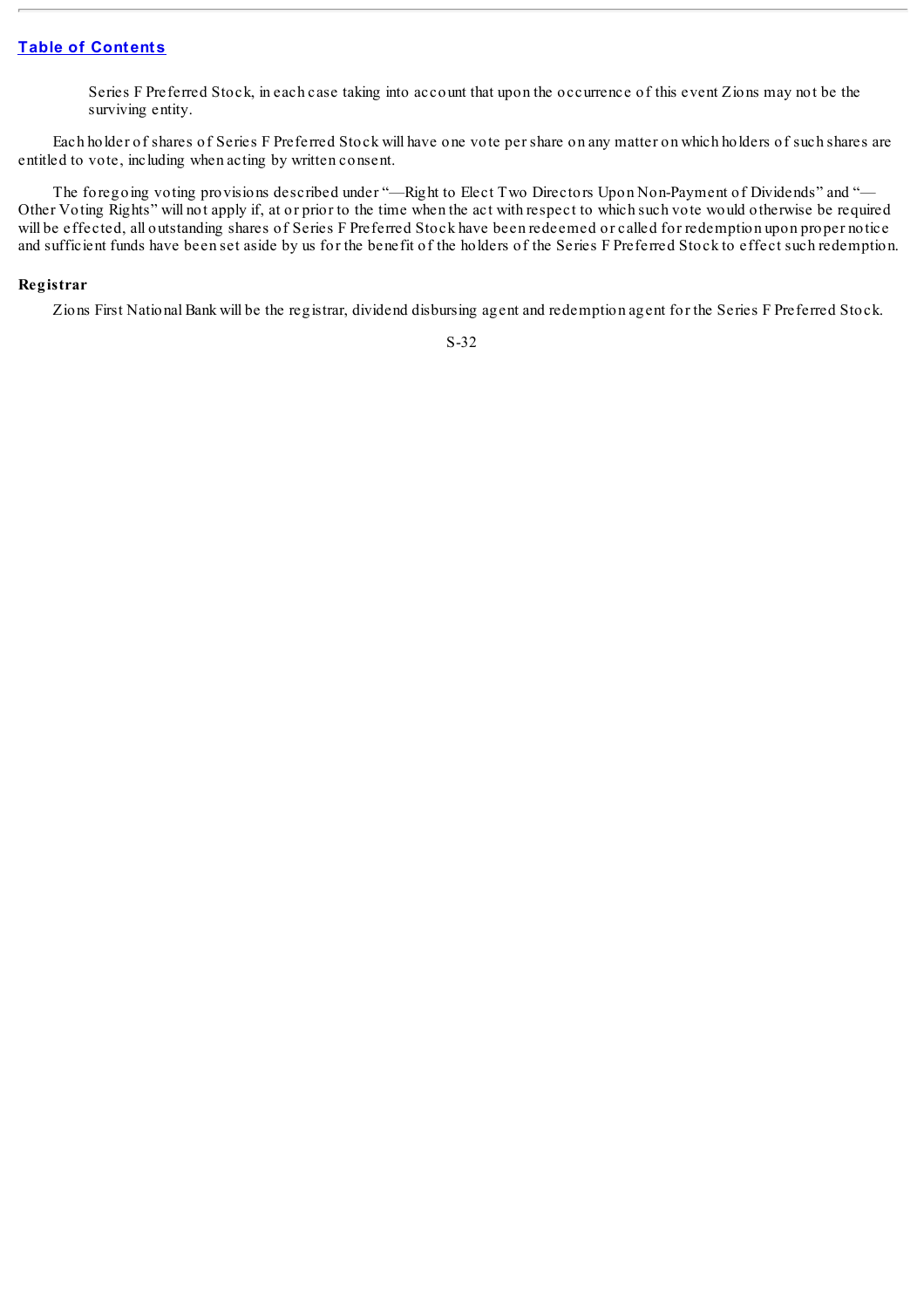#### **DESCRIPTION OF DEPOSITARY SHARES**

In this prospectus supplement, references to "holders" of depositary shares mean those who own depositary shares registered in their own names, on the books that we or the depositary maintain for this purpose, and not indirect holders who own beneficial interests in depositary shares registered in street name or issued in book-entry form through DTC. Please review the special considerations that apply to indirect holders described in the "Book Entry Issuance" section of this prospectus supplement and "Legal Ownership and *Book-Entry Issuance" in the accompanying prospectus.*

This prospectus supplement summarizes specific terms and provisions of the depositary shares related to our Series F Preferred Stock. Terms that apply generally to all our preferred stock issued in the form of depositary shares (including the depositary shares offered in this prospectus supplement) are described in the "Description of Depositary Shares We May Offer" section of the *accompanying prospectus.*

#### **General**

As described in the accompanying prospectus in the "Description of Preferred Stock We May Offer" section, we are issuing fractional interests in shares of preferred stock in the form of depositary shares. Each depositary share will represent a 1/40th ownership interest in a share of Series F Preferred Stock, and will be evidenced by a depositary receipt. The shares of Series F Preferred Stock represented by depositary shares will be deposited under a deposit agreement among Zions, Zions First National Bank, as depositary, and the holders from time to time of the depositary receipts evidencing the depositary shares. Subject to the terms of the deposit agreement, each holder of a depositary share will be entitled, through the depositary, in proportion to the applicable fraction of a share of Series F Preferred Stock represented by such depositary share, to all the rights and preferences of the Series F Preferred Stock represented thereby (including dividend, voting, redemption and liquidation rights).

Immediately following the issuance of the Series F Preferred Stock, we will deposit the Series F Preferred Stock with the depositary, which will then issue the depositary shares to or on the instructions of the underwriter. Copies of the forms of deposit agreement and the depositary receipt may be obtained from us upon request and in the manner described in the "Where You Can Find More Information" section of the accompanying prospectus.

#### **Dividends and Other Distributions**

The depositary will distribute any cash dividends or other cash distributions received in respect of the deposited Series F Preferred Stock to the record holders of depositary shares relating to the underlying Series F Preferred Stock in proportion to the number of depositary shares held by the holders. The depositary will distribute any property received by it other than cash to the record holders of depositary shares entitled to those distributions, unless it determines that the distribution cannot be made proportionally among those holders or that it is not feasible to make a distribution. In that event, the depositary may, with our approval, sell the property and distribute the net proceeds from the sale to the holders of the depositary shares in proportion to the number of depositary shares they hold.

Record dates for the payment of dividends and other matters relating to the depositary shares will be the same as the corresponding record dates for the Series F Preferred Stock.

The amounts distributed to holders of depositary shares will be reduced by any amounts required to be withheld by the depositary or by us on account of taxes or other governmental charges.

#### **Redemption of Depositary Shares**

If we redeem the Series F Preferred Stock represented by the depositary shares, the depositary shares will be redeemed from the proceeds received by the depositary resulting from the redemption of the Series F Preferred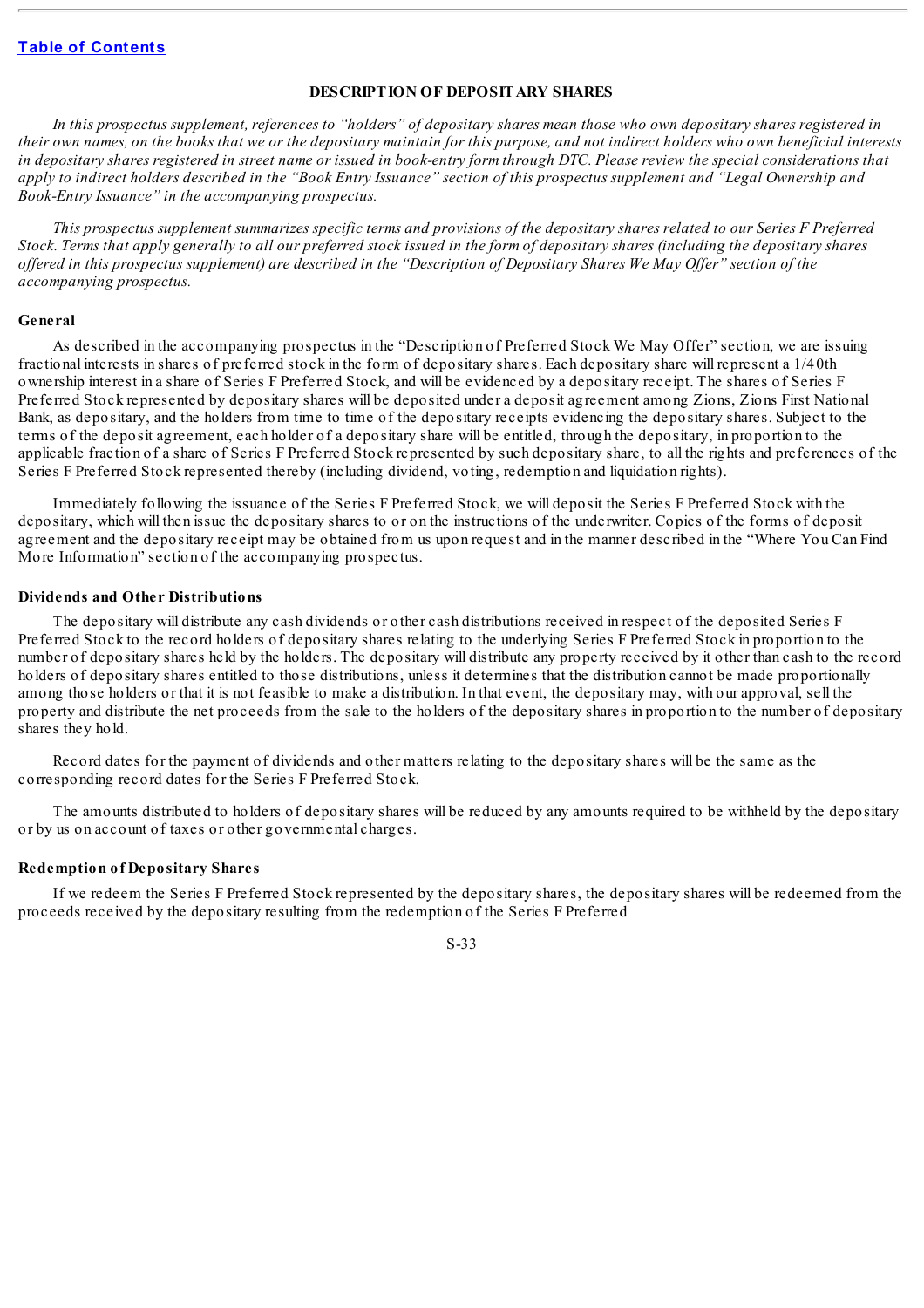Stock held by the depositary. The redemption price per depositary share will be equal to 1/40th of the redemption price per share payable with respect to the Series F Preferred Stock (or \$25 per depositary share), plus any declared and unpaid dividends, without accumulation of any undeclared dividends. Whenever we redeem shares of Series F Preferred Stock held by the depositary, the depositary will redeem, as of the same redemption date, the number of depositary shares representing shares of Series F Preferred Stock so redeemed.

In case of any redemption of less than all of the outstanding depositary shares, the depositary shares to be redeemed will be selected by the depositary pro rata, by lot, or in such other manner determined by us to be equitable. In any such case, we will redeem depositary shares only in increments of 40 shares and any multiple thereof.

#### **Voting the Series F Preferred Stock**

When the depositary receives notice of any meeting at which the holders of the Series F Preferred Stock are entitled to vote, the depositary will mail the information contained in the notice to the record holders of the depositary shares relating to the Series F Preferred Stock. Each record holder of the depositary shares on the record date, which will be the same date as the record date for the Series F Preferred Stock, may instruct the depositary to vote the number of the Series F Preferred Stock represented by the holder's depositary shares. To the extent possible, the depositary will vote the number of shares of the Series F Preferred Stock represented by depositary shares in accordance with the instructions it receives. We will agree to take all reasonable actions that the depositary determines are necessary to enable the depositary to vote as instructed. If the depositary does not receive specific instructions from the holders of any depositary shares representing the Series F Preferred Stock, it will vote all depositary shares of that series held by it proportionately with instructions received to the extent permitted by the New York Stock Exchange or other applicable regulatory body.

#### **Listing**

We expect the depositary shares to be approved for listing on the New York Stock Exchange, subject to official notice of issuance, under the symbol "ZBPRF".

#### **Form of Preferred Stock and Depositary Shares**

The depositary shares will be issued in book-entry form through DTC, as described in "Book-Entry Issuance" in this prospectus supplement and in "Legal Ownership and Book-Entry Issuance" in the accompanying prospectus. The Series F Preferred Stock will be issued in registered form to the depositary. See "Description of Preferred Stock We May Offer" and "Description of Depositary Shares We May Offer" in the accompanying prospectus.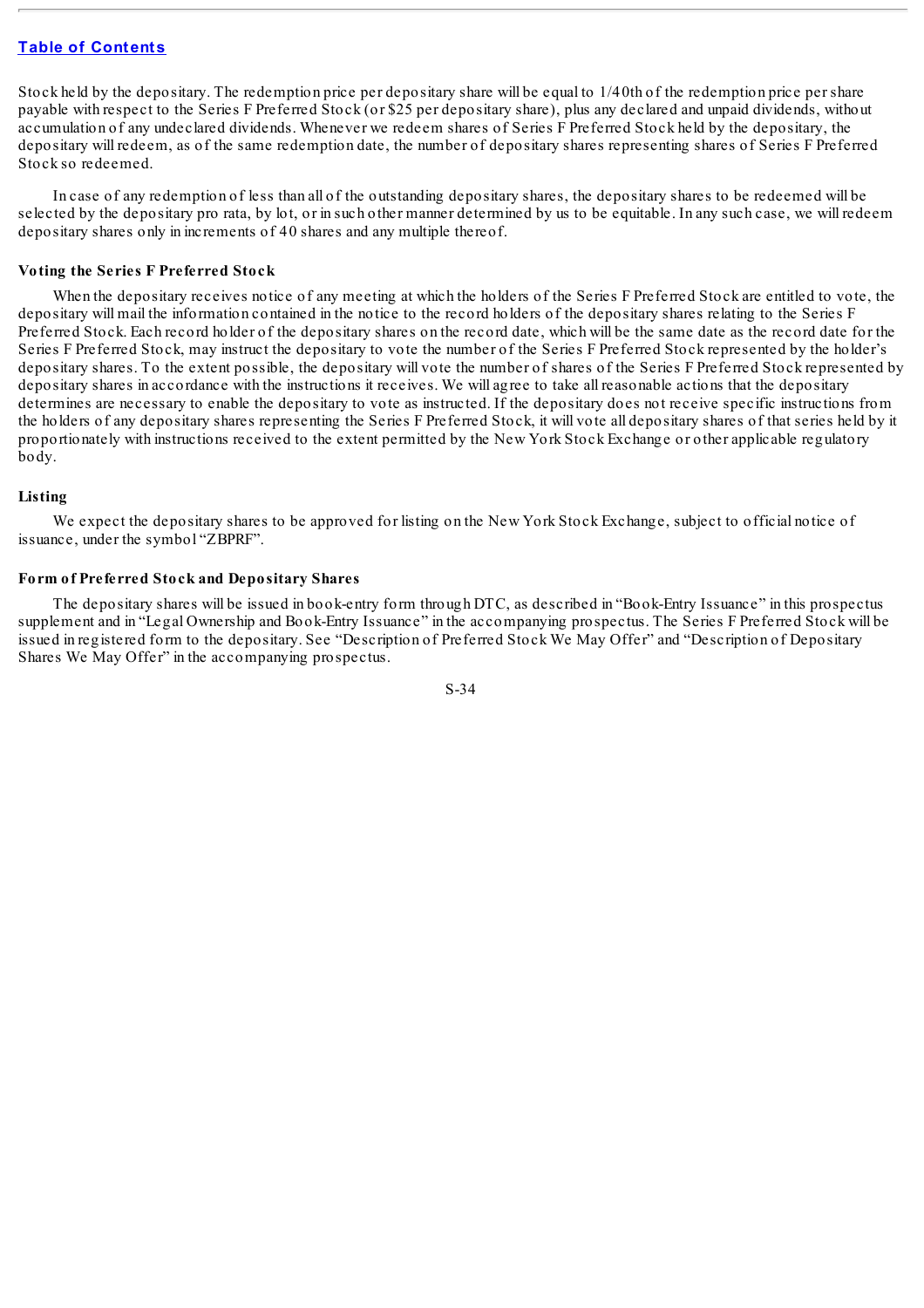#### **BOOK-ENTRY ISSUANCE**

DTC will act as securities depositary for all of the depositary shares. We will issue the depositary shares only as fully-registered securities registered in the name of Cede & Co. (DTC's nominee). We will issue and deposit with DTC one or more fully-registered global certificates for the depositary shares representing, in the aggregate, the total number of the depositary shares to be sold in this offering.

DTC has advised us that it is a limited-purpose trust company organized under the New York Banking Law, a "banking organization" under the meaning of the New York Banking Law, a member of the Federal Reserve System, a "clearing corporation" under the meaning of the New York Uniform Commercial Code and a "clearing agency" registered under the provisions of Section 17A of the Exchange Act. DTC holds and provides asset servicing for equity, corporate and municipal debt securities and other securities that DTC's direct participants deposit with DTC. DTC also facilitates the post-trade settlement among participants of sales and other securities transactions in deposited securities, through electronic computerized book-entry transfers and pledges between participants' accounts. This eliminates the need for physical movement of securities certificates. Direct participants include both U.S. and non-U.S. securities brokers and dealers, banks, trust companies, clearing corporations and certain other organizations. DTC is a wholly-owned subsidiary of The Depository Trust & Clearing Corporation, which, in turn, is owned by a number of direct participants of DTC and Members of the National Securities Clearing Corporation, Fixed Income Clearing Corporation, and Emerging Markets Clearing Corporation (NSCC, FICC, and EMCC, also subsidiaries of DTCC), as well as by the New York Stock Exchange, Inc., the American Stock Exchange LLC, and the National Association of Securities Dealers, Inc. Access to the DTC system is also available to indirect participants such as both U.S. and non-U.S. securities brokers and dealers, banks, trust companies, and clearing corporations that clear through or maintain a custodial relationship with a direct participant, either directly or indirectly. The rules applicable to DTC and its participants are on file with the SEC.

Purchases of depositary shares within the DTC system must be made by or through direct participants, who will receive a credit for the depositary shares on DTC's records. The ownership interest of each actual purchaser of each depositary share is in turn to be recorded on the direct and indirect participants' records. DTC will not send written confirmation to beneficial owners of their purchases, but beneficial owners are expected to receive written confirmations providing details of the transactions, as well as periodic statements of their holdings, from the direct or indirect participants through which the beneficial owners purchased depositary shares. Transfers of ownership interests in the depositary shares are to be accomplished by entries made on the books of participants acting on behalf of beneficial owners. Beneficial owners will not receive certificates representing their ownership interests in depositary shares, unless the book-entry system for the depositary shares is discontinued.

To facilitate subsequent transfers, all depositary shares deposited by direct participants with DTC are registered in the name of DTC's partnership nominee, Cede & Co., or such other name as may be requested by an authorized representative of DTC. The deposit of depositary shares with DTC and their registration in the name of Cede  $&$  Co. or such other nominee do not effect any change in beneficial ownership. DTC has no knowledge of the actual beneficial owners of the depositary shares; DTC's records reflect only the identity of the direct participants to whose accounts such depositary shares are credited, which may or may not be beneficial owners. The direct and indirect participants will remain responsible for keeping account of their holdings on behalf of their customers.

Conveyance of notices and other communications by DTC to direct participants, by direct participants to indirect participants, and by direct participants and indirect participants to beneficial owners and the voting rights of direct participants, indirect participants and beneficial owners, subject to any statutory or regulatory requirements as is in effect from time to time, will be governed by arrangements among them.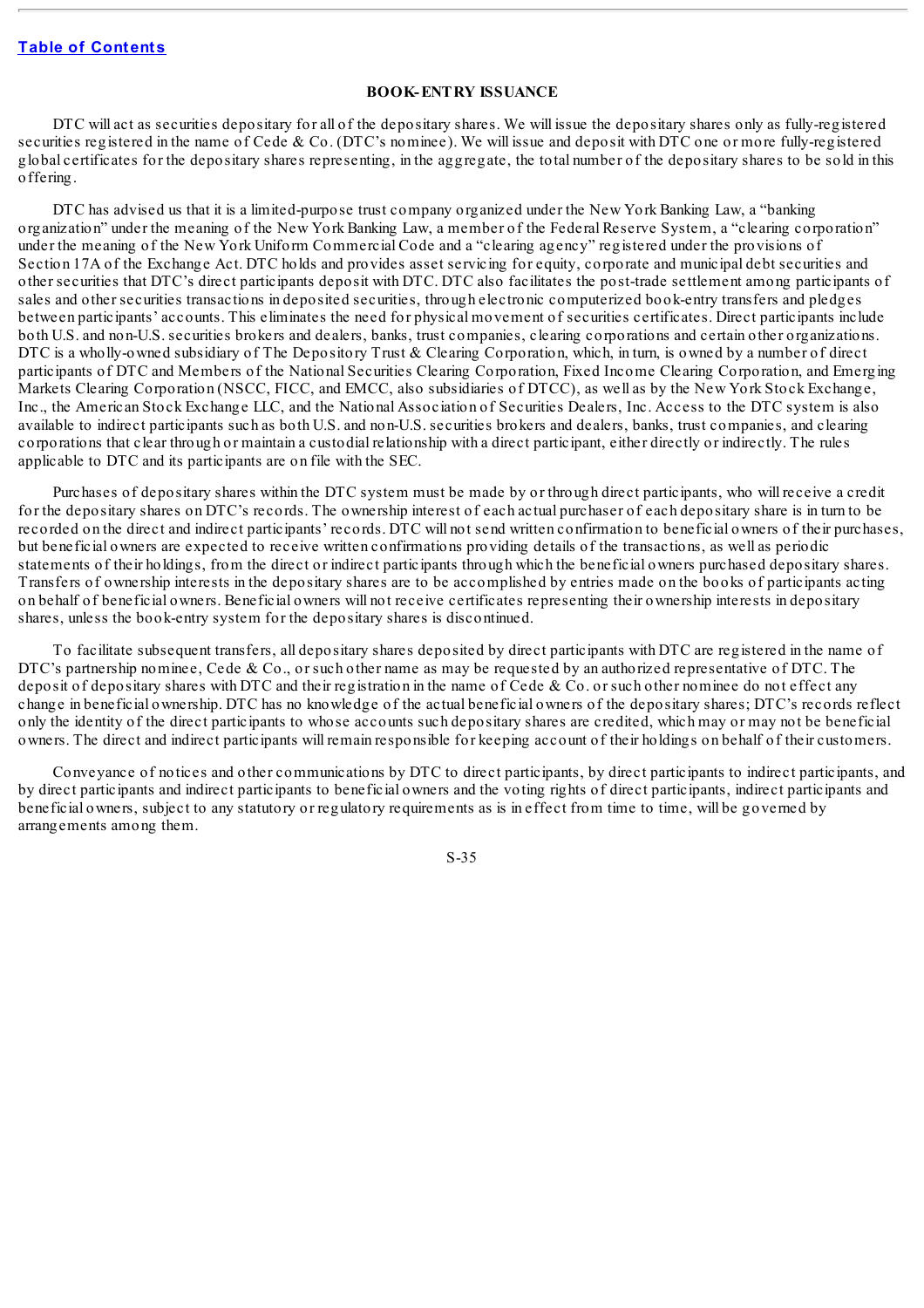We will send redemption notices to Cede & Co. as the registered holder of the depositary shares. If less than all of these depositary shares are redeemed, DTC's current practice is to determine by lot the amount of the interest of each direct participant to be redeemed.

Although voting on the depositary shares is limited to the holders of record of the depositary shares, in those instances in which a vote is required, neither DTC nor Cede & Co. will itself consent or vote on depositary shares. Under its usual procedures, DTC would mail an omnibus proxy to us as soon as possible after the record date. The omnibus proxy assigns Cede & Co.'s consenting or voting rights to direct participants for whose accounts the depositary shares are credited on the record date (identified in a listing attached to the omnibus proxy).

Redemption proceeds, distributions and dividend payments on the depositary shares will be made to Cede & Co., or such other nominee as may be requested by an authorized representative of DTC. DTC's practice is to credit direct participants' accounts, upon DTC's receipt of funds and corresponding detail information from us or our agent on the payable date in accordance with their respective holdings shown on DTC's records. Payments by participants to beneficial owners will be governed by standing instructions and customary practices, as is the case with securities held for the accounts of customers in bearer form or registered in "street name," and will be the responsibility of such participant and not of DTC, Zions or its agent, subject to any statutory or regulatory requirements as may be in effect from time to time. Payment of redemptions proceeds, distributions and dividend payments by Cede & Co. (or such other nominee as may be requested by an authorized representative of DTC) is the responsibility of Zions or its agent, disbursement of such payments to direct participants will be the responsibility of DTC, and disbursement of such payments to the beneficial owners will be the responsibility of direct and indirect participants.

DTC may discontinue providing its services as securities depositary on any of the depositary shares at any time by giving reasonable notice to us. If a successor securities depositary is not obtained, final depositary shares certificates must be printed and delivered. We may at our option decide to discontinue the use of the system of book-entry transfers through DTC (or a successor depositary). In this case, final certificates for the depositary shares will be printed and delivered.

As long as DTC or its nominee is the registered owner of the globalsecurity certificates, DTC or its nominee, as the case may be, will be considered the sole owner and holder of the globalsecurity certificates and all depositary shares represented by these certificates for all purposes under the instruments governing the rights and obligations of holders of depositary shares. Except in the limited circumstances referred to above, owners of beneficial interests in globalsecurity certificates:

- will not be entitled to have such global security certificates or the depositary shares represented by these certificates registered in their names;
- will not receive or be entitled to receive physical delivery of securities certificates in exchange for beneficial interests in globalsecurity certificates; and
- will not be considered to be owners or holders of the global security certificates or the depositary shares represented by these certificates for any purpose under the instruments governing the rights and obligations of holders of depositary shares.

We have obtained the information in this section about DTC and DTC's book-entry system from sources that we believe to be accurate, but we assume no responsibility for the accuracy of the information. We have no responsibility for the performance by DTC or its participants of their respective obligations as described in this prospectus or under the rules and procedures governing their respective operations.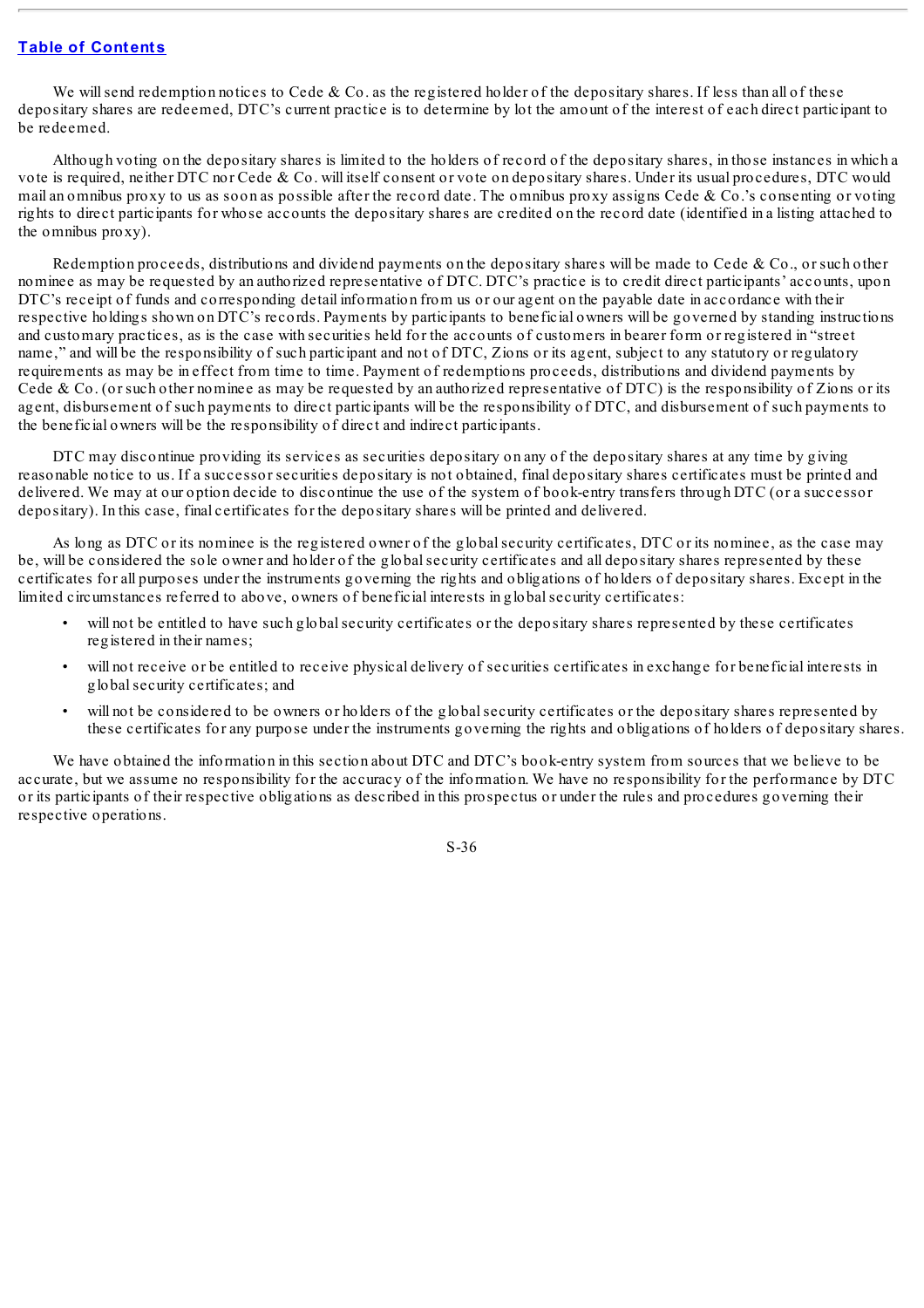#### **MATERIAL U.S. FEDERAL INCOME TAX CONSIDERATIONS**

The following is a summary of the material U.S. federal income tax consequences relevant to the purchase, ownership and disposition of the depositary shares. This discussion supplements the discussion of U.S. federal income taxation in the accompanying prospectus under "United States Taxation—Taxation of Preferred Stock and Depositary Shares". The summary is limited to taxpayers who purchase the depositary shares in the initial offering at the initial offering price and who will hold the depositary shares as "capital assets." This section does not apply to you if you are a member of a special class of holders subject to special rules, including:

- a dealer in securities;
- a financial institution;
- a regulated investment company;
- a real estate investment trust;
- an insurance company;
- a tax-exempt organization;
- a person holding our depositary shares as part of a hedging, integrated or conversion transaction, a constructive sale or a straddle;
- a person that purchases or sells the depositary shares as part of a wash sale for U.S. federal income tax purposes;
- a trader in securities that has elected the mark-to-market method of accounting for its securities;
- a person liable for alternative minimum tax;
- a person who owns 10% or more of our voting stock;
- a partnership or other pass-through entity for U.S. federal income tax purposes; or
- a U.S. holder (as defined below) whose "functional currency" is not the U.S. dollar.

The following summary is based upon current provisions of the Internal Revenue Code of 1986, as amended (the "Code"), Treasury regulations and judicial or administrative authority, all of which are subject to change, possibly with retroactive effect. State, local and foreign tax consequences are not summarized. In addition, this section is based in part upon the representations of the depositary and the assumptions that each obligation in the deposit agreement and any related agreement will be performed in accordance with its terms. You are a U.S. holder if you are a beneficial owner of depositary shares for U.S. federal income tax purposes and you are:

- a citizen or resident of the United States,
- a domestic corporation.
- an estate whose income is subject to U.S. federal income tax regardless of its source, or
- a trust if a U.S. court can exercise primary supervision over the trust's administration and one or more U.S. persons are authorized to control allsubstantial decisions of the trust.

You are a non-U.S. holder if you are a beneficial owner of depositary shares for U.S. federal income tax purposes and you are:

- a nonresident alien individual,
- a foreign corporation, or
- an estate or trust that in either case is not subject to U.S. federal income tax on a net income basis on income or gain from the depositary shares relating to our Series F Preferred Stock.

If a partnership holds depositary shares, the tax treatment of a partner will generally depend on the status of the partner and the tax treatment of the partnership. If you are a partner in a partnership holding depositary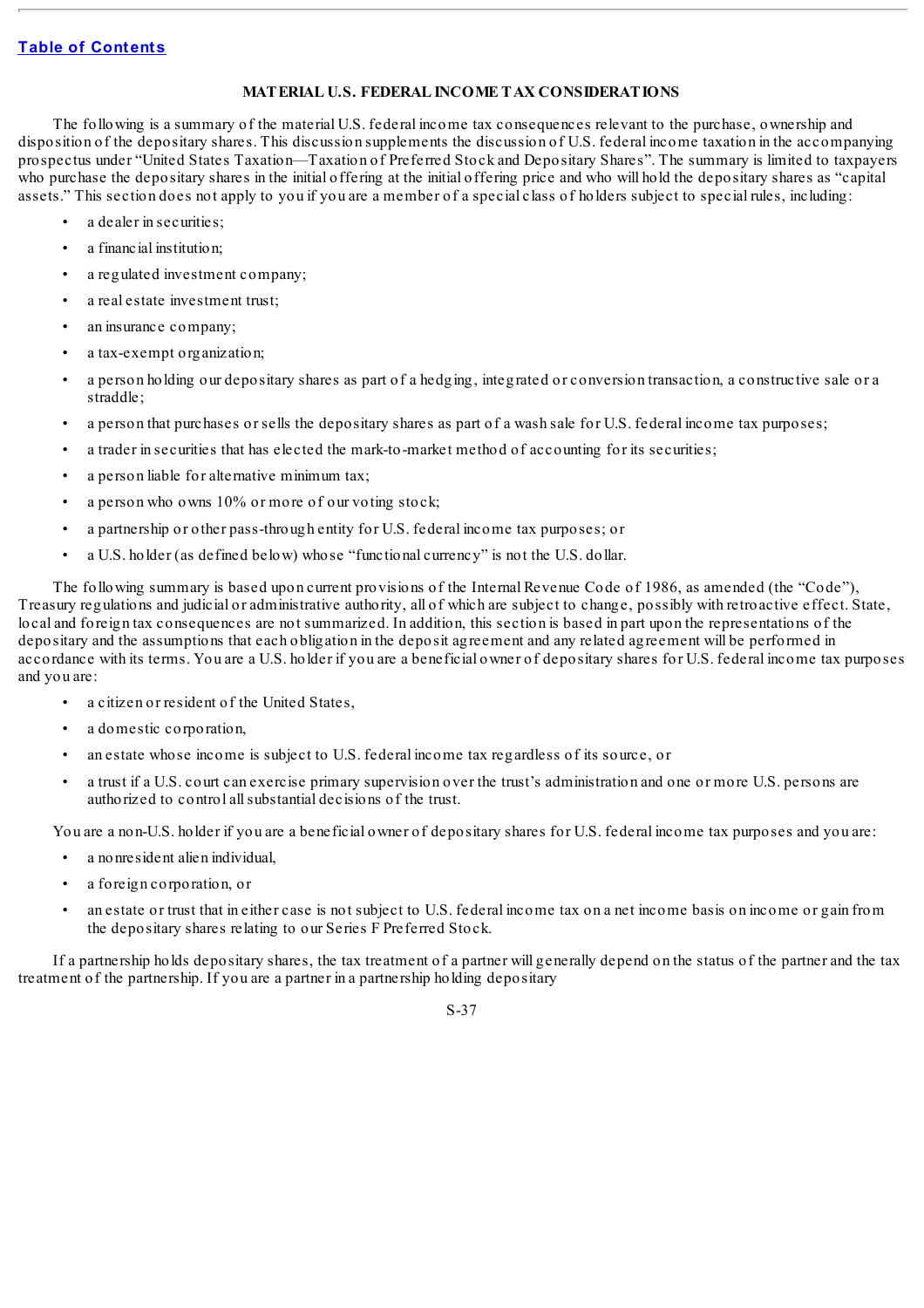shares, you should consult your tax advisor with regard to the U.S. federal income tax treatment of an investment in the depositary shares.

You should consult your own tax advisor regarding the U.S. federal, state and local and other tax consequences of owning and *disposing depositary shares in your particular circumstances.*

In general, and taking into account earlier assumptions, beneficial owners of depositary shares will be treated as owners of the underlying Series F Preferred Stock for U.S. federal income tax purposes.

#### **U.S. Holders**

#### *Dividends*

Dividends on the Series F Preferred Stock will be dividends for U.S. federal income tax purposes to the extent paid out of our current or accumulated earnings and profits, as determined for U.S. federal income tax purposes, and will be taxable as ordinary income. Although we expect that our current and accumulated earnings and profits will be such that all dividends paid with respect to the Series F Preferred Stock will qualify as dividends for U.S. federal income tax purposes, we cannot guarantee that result. Our accumulated earnings and profits and our current earnings and profits in future years will depend in significant part on our future profits or losses, which we cannot accurately predict. To the extent that the amount of any dividend paid on a share of Series F Preferred Stock exceeds our current and accumulated earnings and profits attributable to that share, the dividend will be treated first as a return of capital and will be applied against and reduce your adjusted tax basis (but not below zero) in that share of Series F Preferred Stock. This reduction in basis would increase any gain or reduce any loss realized by you on the subsequent sale, redemption or other disposition of your Series F Preferred Stock. The amount of any such dividend in excess of your adjusted tax basis will then be taxed as capital gain from the sale or exchange of your Series F Preferred Stock. For purposes of the remainder of this discussion, it is assumed that dividends paid on the Series F Preferred Stock will constitute dividends for U.S. federal income tax purposes.

If you are a corporation, dividends that are received by you will generally be eligible for a 70% dividends-received deduction under the Code. However, the Code disallows this dividends-received deduction in its entirety if the Series F Preferred Stock with respect to which the dividend is paid is held by you for less than 46 days during the 91-day period beginning on the date which is 45 days before the date on which the Series F Preferred Stock became ex-dividend with respect to such dividend.

Under current law, if you are an individual, dividends generally will be subject to a reduced maximum tax rate of 15% if you receive them in a taxable year beginning before January 1, 2013, after which the rate applicable to dividends is scheduled to return to the tax rate generally applicable to ordinary income. The rate reduction will not apply to dividends received to the extent that you elect to treat the dividends as "investment income," which may be offset by investment expense. Furthermore, the rate reduction will also not apply to dividends that are paid to you with respect to Series F Preferred Stock that is held by you for less than 61 days during the 121-day period beginning on the date which is 60 days before the date on which the Series F Preferred Stock became ex-dividend with respect to such dividend.

In general, for purposes of meeting the holding period requirements for both the dividends-received deduction and the reduced maximum tax rate on dividends described above, you may not count towards your holding period any period in which you (a) have the option to sell, are under a contractual obligation to sell, or have made (and not closed) a short sale of Series F Preferred Stock or substantially identical stock or securities, (b) are the grantor of an option to buy Series F Preferred Stock or substantially identical stock or securities or (c) otherwise have diminished your risk of loss by holding one or more other positions with respect to substantially similar or related property. In general, a taxpayer has diminished its risk of loss on stock by holding a position in substantially similar or related property if the taxpayer is the beneficiary of a guarantee, surety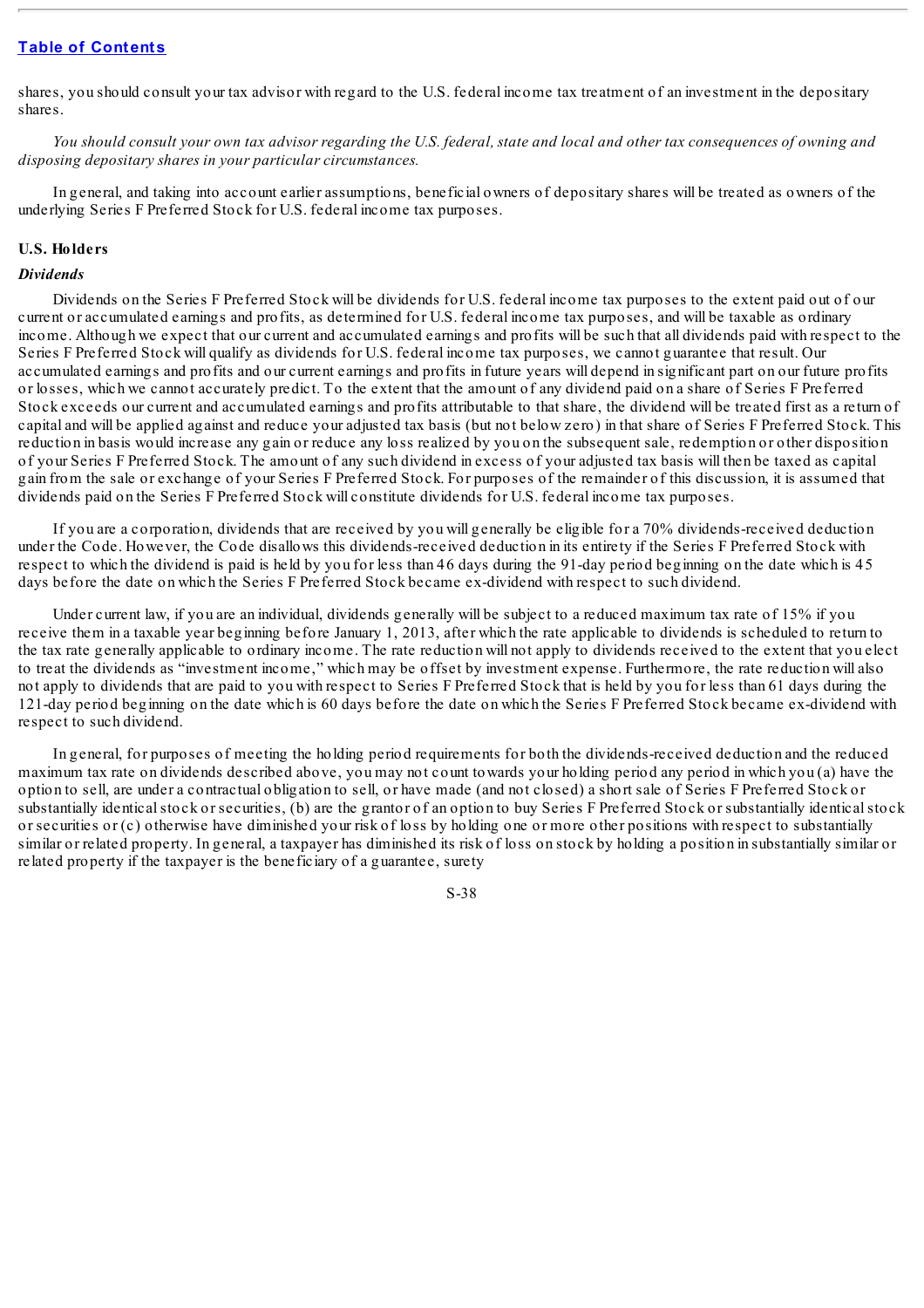agreement, or similar arrangement that provides for payments that willsubstantially offset decreases in the fair market value of the stock. In addition, the dividends-received deduction as well as the reduced maximum tax rate on dividends are disallowed if the recipient of a dividend is obligated to make related payments with respect to positions in substantially similar or related property. This disallowance applies even if the minimum holding period has been met. You are advised to consult your own tax advisor regarding the implications of these rules in light of your particular circumstances.

You should consider the effect of section 246A of the Code, which reduces the dividends-received deduction allowed with respect to "debt-financed portfolio stock." The Code also imposes a 20% alternative minimum tax on corporations. In some circumstances, the portion of dividends subject to the dividends-received deduction willserve to increase a corporation's minimum tax base for purposes of the determination of the alternative minimum tax. In addition, a corporate shareholder may be required to reduce its basis in stock with respect to certain "extraordinary dividends", as provided under section 1059 of the Code. You should consult your own tax adviser in determining the application of these rules in light of your particular circumstances.

#### *Dispositions, Including Redemptions*

A sale, exchange or other disposition of Series F Preferred Stock will generally result in gain or loss equal to the difference between the amount realized upon the disposition and your adjusted tax basis in the Series F Preferred Stock, which will generally equal your purchase price for the Series F Preferred Stock, subject to reduction (if applicable) as described under the caption "—Dividends" above. Such gain or loss will be capital gain or loss and will be long-term capital gain or loss if your holding period for the Series F Preferred Stock exceeds one year. Long-term capital gain recognized by a non-corporate U.S. holder is eligible for reduced rates of taxation. The deductibility of capital losses is subject to limitations.

A redemption of Series F Preferred Stock for cash will be treated as a sale or exchange if it (1) results in a "complete termination" of a your interest in our stock or (2) is not "essentially equivalent to a dividend" with respect to you, both within the meaning of Section 302(b) of the Code. In determining whether any of these tests have been met, stock considered to be owned by you by reason of certain constructive ownership rules, as well as shares actually owned by you, must generally be taken into account. If a particular U.S. holder of depositary shares does not own (actually or constructively) any additionalstock, or owns only an insubstantial percentage of our outstanding stock, and does not participate in our control or management, a redemption of the Series F Preferred Stock of such holder will generally qualify for sale or exchange treatment. Otherwise, the redemption may be taxable as a dividend. Because the determination as to whether any of the alternative tests of Section 302(b) of the Code will be satisfied with respect to any particular U.S. holder of the depositary shares relating to our Series F Preferred Stock depends upon the facts and circumstances at the time that the determination must be made, prospective U.S. holders of the depositary shares relating to our Series F Preferred Stock are advised to consult their own tax advisors regarding the tax treatment of a redemption. If a redemption of Series F Preferred Stock is treated as an exchange, it will be taxable as described in the preceding paragraph. If a redemption is treated as a distribution, the entire amount received will be treated as a distribution and will be taxable as described under the caption "—Dividends" above.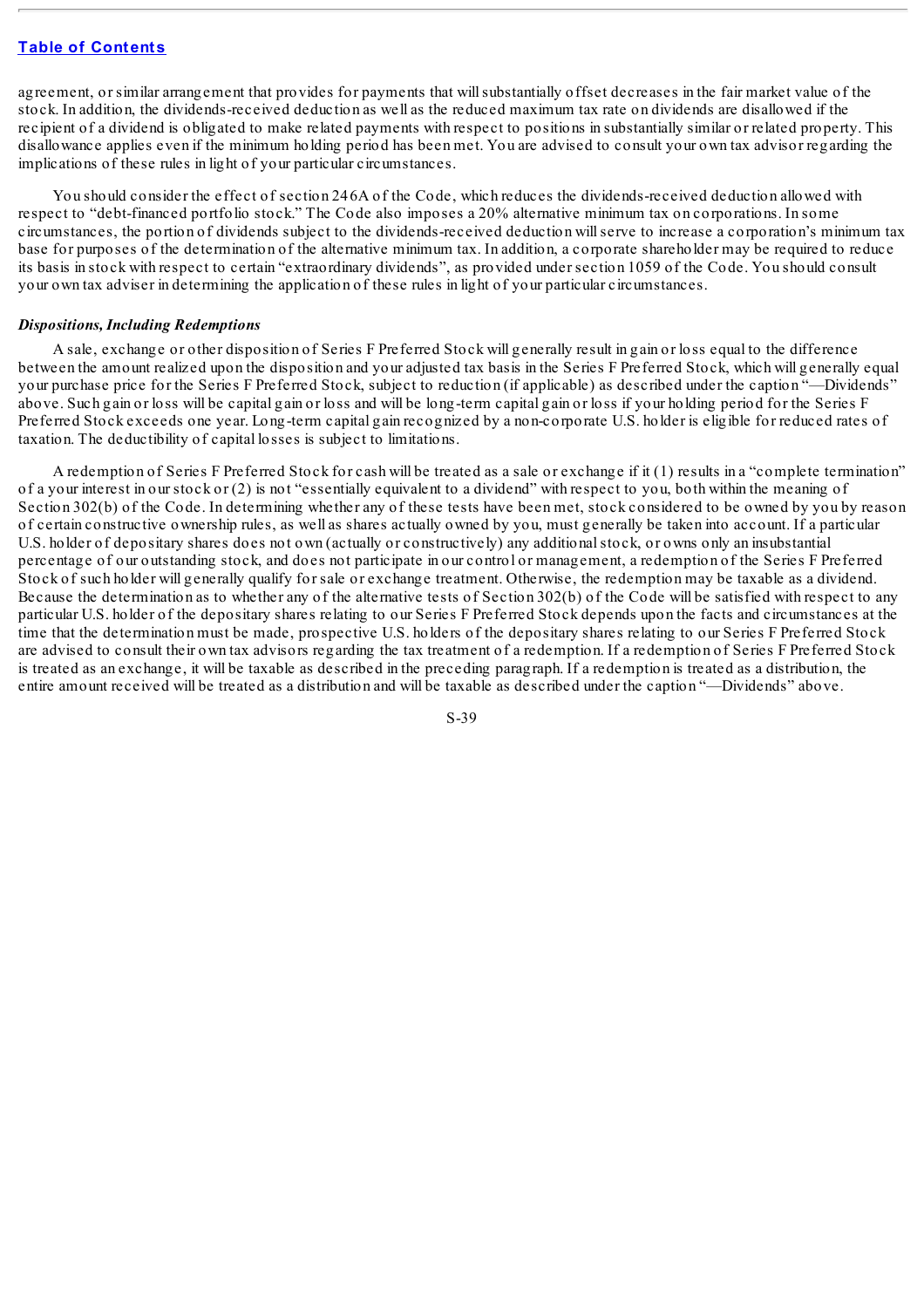#### **Non-U.S. Holders**

The discussion in this section is addressed to non-U.S. holders of the depositary shares.

#### *Dividends*

Generally, dividends paid to a non-U.S. holder with respect to the depositary shares will be subject to U.S. federal income and withholding tax at a 30% rate, or such lower rate as may be specified by an applicable income tax treaty (provided the non-U.S. holder furnishes the payor with a properly completed IRS Form W-8BEN or an acceptable substitute form certifying that such holder is eligible for treaty benefits), unless the dividends are effectively connected with a trade or business carried on by the non-U.S. holder within the United States (and the non-U.S. holder provides the payor with a properly completed Form W-8ECI or an acceptable substitute form). Dividends that are effectively connected with such trade or business (and, if required by an applicable income tax treaty, are attributable to a U.S. permanent establishment maintained by the non-U.S. holder) will generally be subject to U.S. federal income tax on a net basis at applicable individual or corporate rates and, in the case of a non-U.S. holder which is a corporation, may be subject to a "branch profits tax" at a 30% rate or such lower rate as may be specified by an applicable income tax treaty.

A non-U.S. holder eligible for a reduced rate of U.S. withholding tax pursuant to an applicable income tax treaty may obtain a refund of any excess amounts withheld by filing an appropriate claim for refund with the IRS.

#### *Dispositions*

A non-U.S. holder generally will not be subject to U.S. federal income or withholding tax on gain realized on the sale, exchange or redemption of the depositary shares so long as:

- the gain is not effectively connected with a U.S. trade or business of the holder (or if a tax treaty applies, the gain is not attributable to a U.S. permanent establishment maintained by such non-U.S. holder);
- in the case of a nonresident alien individual, such holder is not present in the United States for 183 or more days in the taxable year of the sale or disposition (in which case the gain may be subject to tax if certain other conditions are met); and
- we are not and have not been a U.S. real property holding corporation for U.S. federal income tax purposes of which such non-U.S. holder held, directly or indirectly, at any time during the five-year period ending on the date of disposition, more than 5% of our common stock and are not eligible for any treaty exemption.

If you are a corporate non-U.S. holder, "effectively connected" gains that you recognize may also, under certain circumstances, be subject to an additional "branch profits tax" at a 30% rate or at a lower rate if you are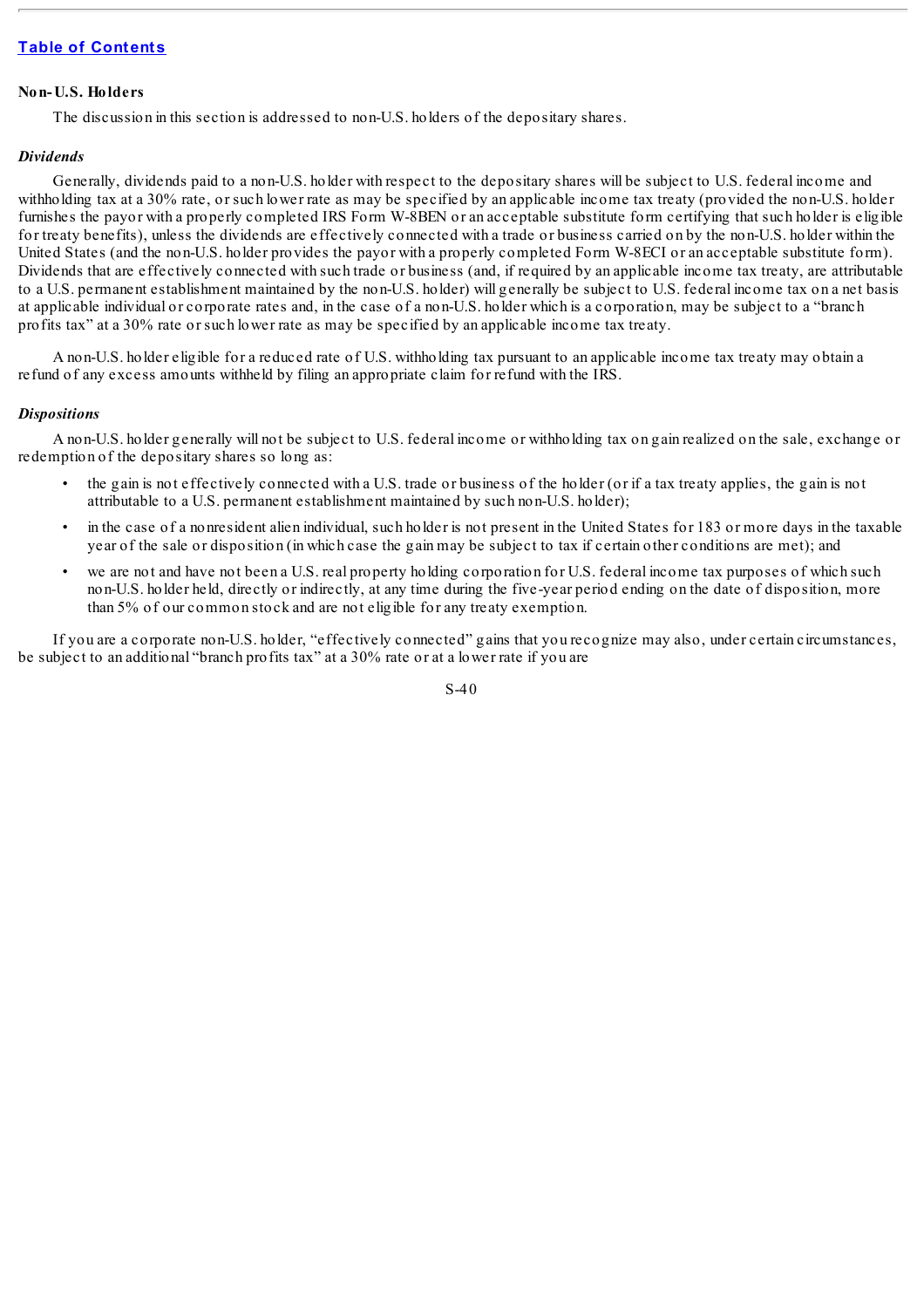eligible for the benefits of an income tax treaty that provides for a lower rate. We have not been, are not and do not anticipate becoming a U.S. real property holding corporation for U.S. federal income tax purposes.

#### *Withholdable Payments to Foreign Financial Entities and Other Foreign Entities*

A 30% withholding tax would be imposed on certain payments that are made to certain foreign financial institutions, investment funds and other non-U.S. persons that fail to comply with information reporting requirements in respect of their direct and indirect United States shareholders and/or United States accountholders. Such payments would include dividends on the depositary shares relating to our Series F Preferred Stock and the gross proceeds from the sale or other disposition of the depositary shares relating to our Series F Preferred Stock. Under administrative guidance and proposed regulations, withholding would only apply to payments of dividends made on or after January 1, 2014, and to payments of gross proceeds from a sale or other disposition of our depositary shares relating to our Series F Preferred Stock made on or after January 1, 2015.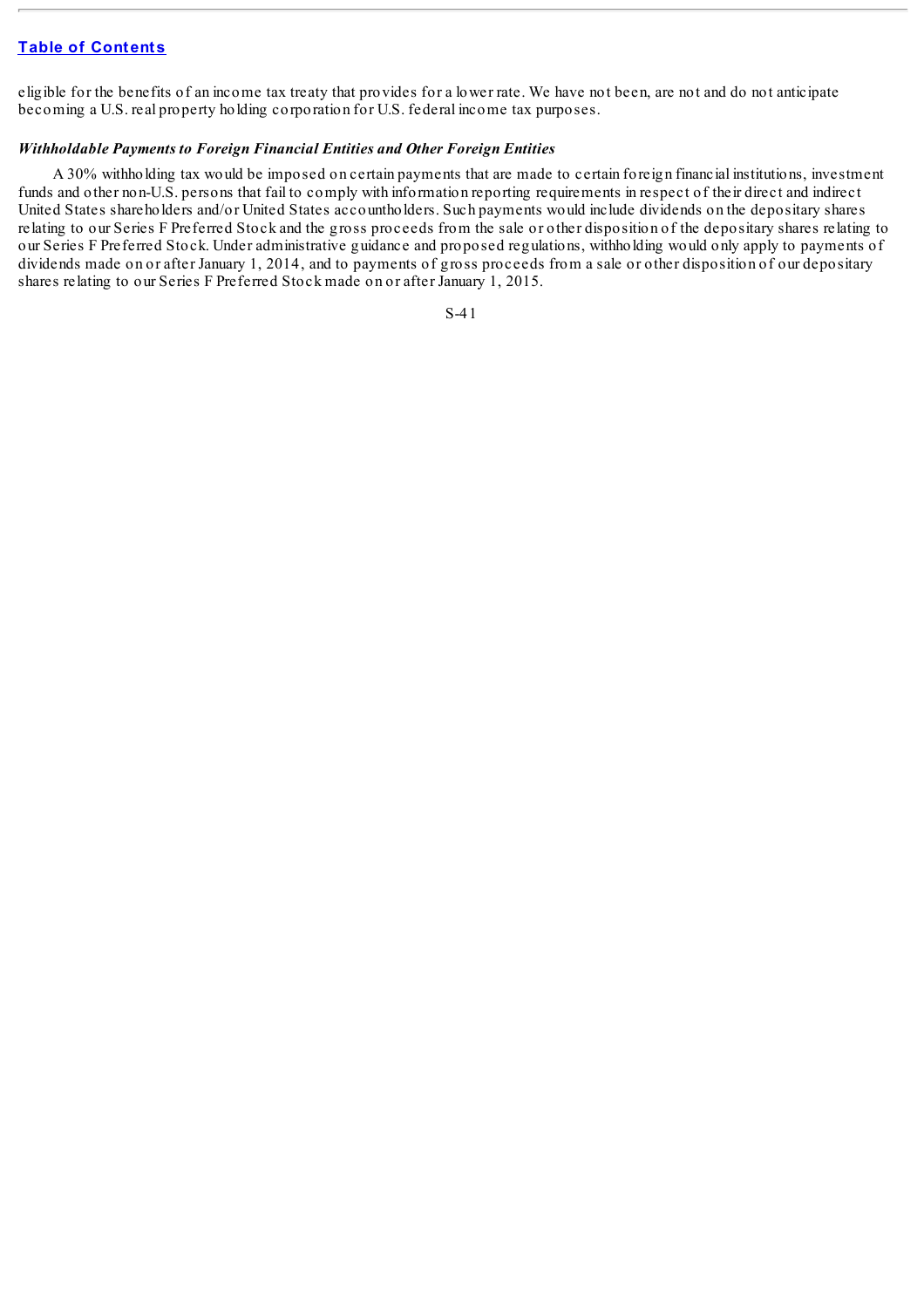#### **THE AUCTION PROCESS**

The following describes the auction process used to determine the public offering price of the depositary shares in this offering. The auction process differs from methods traditionally used in other underwritten public offerings. Zions, the auction agent and the underwriter will determine the public offering price, and the auction agent and the underwriter will determine the allocation of the depositary shares, in this offering by an online auction process conducted by Zions Direct in its capacity as the auction agent. This process will involve a modified "Dutch auction" mechanism in which the auction agent will receive and accept irrevocable bids from bidders at or above the minimum bid price of \$23.50 per depositary share and up to and including the maximum bid price of \$25.00 per depositary share. After the auction closes, the auction agent will determine the market-clearing price for the sale of the depositary shares offered by this prospectus supplement and, if we choose to proceed with the offering, the auction agent and the underwriter will allocate depositary shares to the successful bidders. The market-clearing price for the depositary shares may bear little or no relationship to the price that would be established using traditional valuation methods. You should carefully consider the risks described under "Risk Factors—Risks Related to the Auction Process" in this prospectus supplement.

#### **General**

We will determine the public offering price of the depositary shares in this offering through an auction, which will be conducted by Zions Direct, the auction agent. We will announce the auction at approximately 4:00 p.m., New York City time, on April 30, 2012 so that prospective holders will have time to take the necessary steps to become registered qualified bidders as described below. Unless delayed prior to commencement, the auction will commence at 3:00 p.m., New York City time, on May 1, 2012, and will end at 3:00 p.m., New York City time, on May 2, 2012, subject to two-minute extensions not to exceed a total of fifteen minutes beyond 3:00 p.m., New York City time, on May 2, 2012, described under "—Auction Bidding Process; Irrevocability of Bids." In the event that the market-clearing price reaches the maximum bid price prior to 3:00 p.m., New York City time, on May 2, 2012, then the auction will close immediately.

The auction will be held on the website www.auctions.zionsdirect.com, which also contains the rules that govern the auction. The following describes how the auction agent will conduct the auction. We reserve the right to change the rules that govern the auction.

None of the underwriter, the auction agent or we have undertaken any efforts to qualify the depositary shares for sale in any jurisdiction outside the United States. Except to the limited extent that this offering will be open to certain non-U.S. investors under private placement exemptions in certain countries other than the United States, investors located outside the United States should not expect to be eligible to participate in this offering.

The auction agent and/or Deutsche Bank Securities Inc. may contact potential investors with information about the auction and how to participate and may solicit bids from prospective investors via telephone, e-mail or other electronic communication.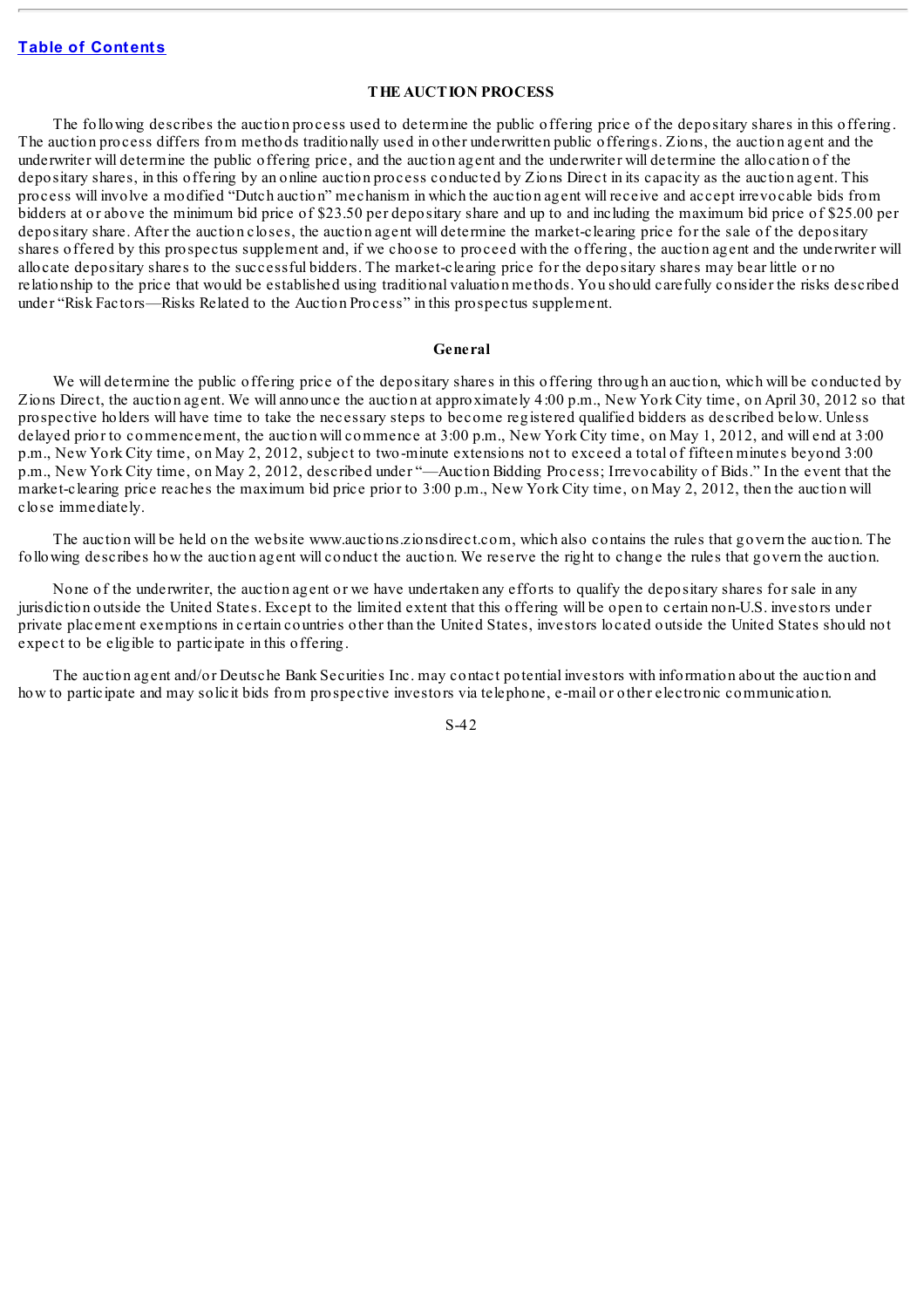#### **Date, Time and Location of the Auction**

The auction will commence at 3:00 p.m., New York City time, on May 1, 2012, and will end at 3:00 p.m., New York City time, on May 2, 2012. Such period of time may be extended as described under "—Auction Bidding Process; Irrevocability of Bids." In the event that the market-clearing price reaches the maximum bid price prior to 3:00 p.m., New York City time, on May 2, 2012, then the auction will close immediately. The auction will be hosted on the internet website www.auctions.zionsdirect.com. Zions and the underwriter may in their discretion determine to delay the commencement of the auction to a date after the date specified above at any time prior to the commencement of the auction. Any such delay will be announced by press release, and Zions will file a Form 8-K specifying the revised auction dates, if any.

#### **Registration and Qualification of Bidders; Suitability**

Our objective is to conduct an auction in which you submit informed bids.

You may submit bids for the depositary shares in two ways: directly through the auction site or indirectly through the underwriter or other brokers. Prospective bidders that want to bid for our depositary shares directly through the auction site will be required to have a brokerage account with Zions Direct or the underwriter. Although there is no maximum bid size for the auction, individual bid limits will be set for bidders by the auction agent (other than Underwriter Bidders). Underwriter Bidders must obtain a bidder ID and password from the underwriter, unless they elect to bid indirectly through the underwriter. Prospective bidders (other than Underwriter Bidders) who want to bid for more than their individual bid limit may contact the auction agent by telephone at (800) 524-8875 to request a greater individual bid limit. Any decision to increase a bidder's individual bid limit, upon such request, will be in the auction agent's discretion. To ensure that the auction agent has adequate time to consider any such request, such request must be made prior to the start of the auction. A bidder may be required to submit specified financial information, including account information and tax identification numbers, in order to increase such bidder's individual bid limit and to establish the bidder's suitability for a larger investment in the depositary shares. The auction agent may contact a bidder (other than an Underwriter Bidder) to request any other pertinent information that is required to establish the individual bid limit and the suitability of such bidder.

As described below under "—Auction Bidding Process; Irrevocability of Bids," each bidder who submits a bid directly on the auction platform is allowed to place up to five separate, concurrent bids. However, a bidder will not be able to successfully place aggregate "in-the-money" bids (as described under "—Auction Bidding Process; Irrevocability of Bids") that exceed the bidder's individual bid limit, if any. Any bids submitted that would cause a bidder to exceed such bidder's individual bid limit will only be accepted to the extent such bid is within such bid limit. A bidder who submits bids indirectly through the underwriter may only place one bid at any time. If such bidder's bid is "in-the-money," such bidder may increase the total number of depositary shares the bidder is bidding for and/or increase the bid price per depositary share represented by such bid, but can only do so by submitting a new bid for the total amount for which such bidder is bidding.

We caution you that the depositary shares may not be a suitable investment for you even if you qualify to participate in the auction. Moreover, even if you qualify to participate in the auction and place a bid, you may not receive an allocation of depositary shares in the offering for a number of reasons described below.

In order to participate in the auction, a prospective bidder who elects to bid directly on the auction platform must (1) open a brokerage account with the underwriter or Zions Direct, (2) register to have a bidding account and (3) satisfy and agree to the applicable terms and conditions of the auction in order to become a qualified bidder. Prospective bidders will be required to answer certain questions that indicate that such bidder has accessed or received the offering materials and understands the risk of investing in our depositary shares and that our depositary shares are suitable for such bidder. In addition, by registering to bid in the auction, a prospective bidder represents and warrants to us that such bidder's bid is submitted for and on behalf of such prospective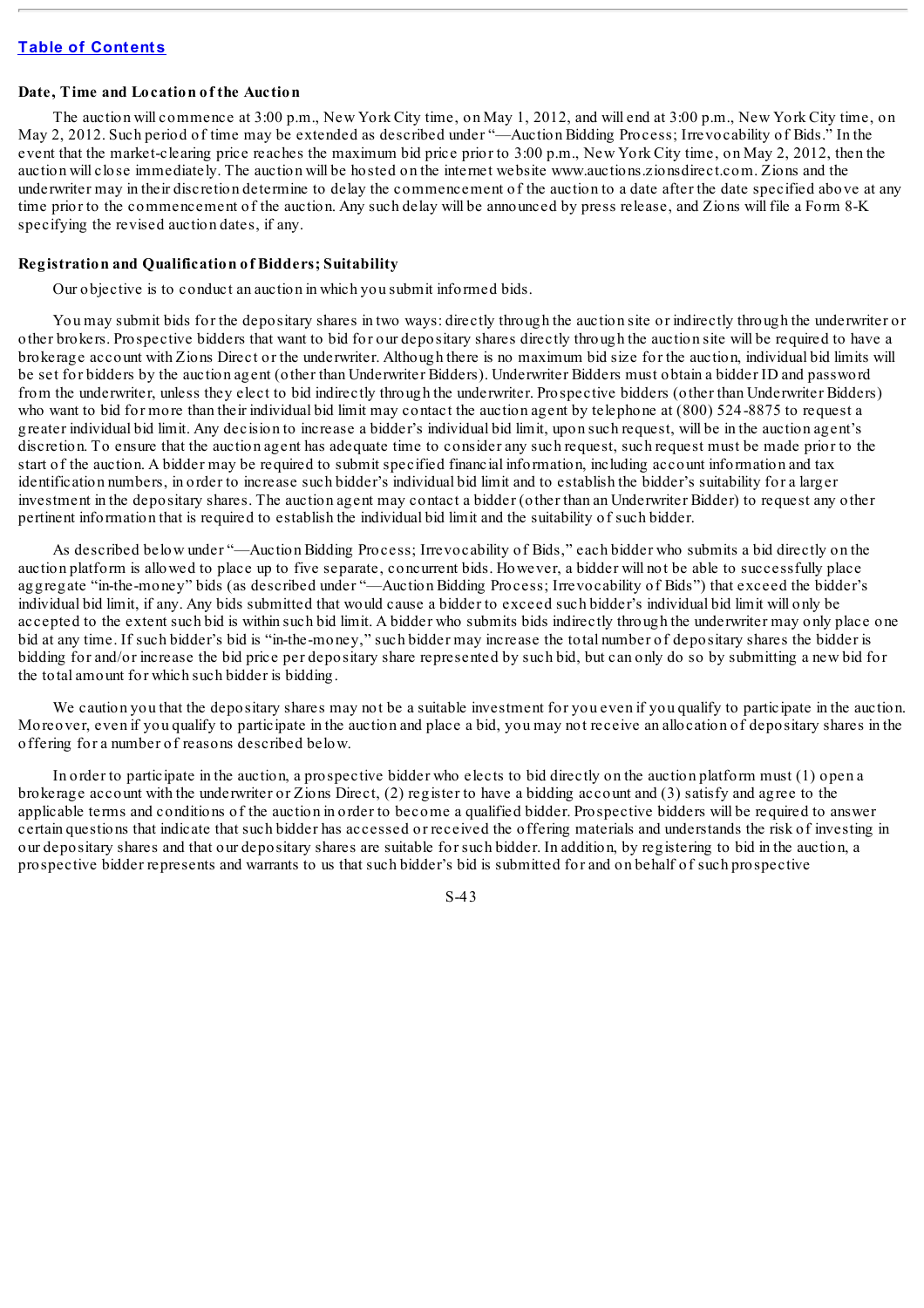bidder by himself, herself or itself, as applicable, or by an officer or agent who is duly authorized to bind the prospective bidder to a legal, valid and enforceable contract with respect to the bid for, and purchase of, the depositary shares. Prospective bidders that have or open a brokerage account with the underwriter may also participate in the auction by electing to bid indirectly through the underwriter.

#### STEP 1: Open a brokerage account

Individuals and institutions, including brokers, who wish to participate in the auction must have a brokerage account with the underwriter or Zions Direct prior to bidding in the auction. Brokers will need to submit their bids, either for their own account or on behalf of their customers, through the underwriter or Zions Direct.

#### STEP 2: Become a registered bidder

Individuals and institutions, including brokers, who wish to participate directly in the auction must have a bidding account. Individuals and institutions that have or open a brokerage account with the underwriter may obtain a bidder ID and password from the underwriter (provided that they meet the suitability standards established by the underwriter). Other individuals and institutions that have or open a brokerage account with Zions Direct can open a bidding account and obtain a bidder ID and password by going to the website https://auctions.zionsdirect.com/user/register, filling in minimal contact information and submitting the bidder registration form electronically. During the registration process, each prospective bidder (other than Underwriter Bidders) willselect a bidder ID, and password to access the bid page on www.auctions.zionsdirect.com and to submit bids in the auction. Institutions can also apply to open a bidding account by calling (800) 524-8875. After successfully submitting a bidder registration form or obtaining a bidder ID and password from the underwriter, a prospective bidder becomes a registered bidder for the auction for the depositary shares. The auction agent will confirm by e-mail a prospective bidder's successful registration (other than Underwriter Bidders). A prospective bidder is not obligated to submit a bid in the auction simply because that bidder has registered to bid in the auction.

#### STEP 3: Become a qualified bidder

After logging into the bidder's bidding account and selecting the depositary shares auction, bidders who wish to participate directly in the auction must qualify to participate in the depositary shares auction. For such prospective bidders to qualify to bid in the depositary shares auction, they must (1) make certain acknowledgements regarding access or receipt of documents pertinent to the depositary shares auction, (2) verify certain suitability questions relating to an investment in the depositary shares and (3) if they are not an Underwriter Bidder, authorize and direct the broker/dealer through which they will hold the depositary shares purchased in the auction to update their suitability profile, if necessary. Such review, verification, certification and authorization are acknowledged by clicking on the corresponding checkboxes and by clicking on "I Agree" on the webpage that appears when accessing the auction. Such certification and authorization is a requirement for bidders (other than Underwriter Bidders) to qualify to participate directly in the depositary shares auction. Once updated, a bidder's suitability profile will remain so updated after the auction in the bidder's broker/dealer account through which the bidder will hold the depositary shares purchased in the auction, and will not be further updated unless such bidder contacts the broker/dealer through which it will hold any securities purchased in an auction to provide further updates. By satisfying and accepting the terms and conditions of the securities auction and authorizing updates in the suitability profile if necessary, a bidder becomes able to participate directly in the depositary shares auction.

Individuals and institutions that elect to bid indirectly through the underwriter do not have to complete Steps 2 and 3 described above in order to participate in the auction; however, they must have a brokerage account with the underwriter prior to bidding in the auction.

Each prospective bidder will be solely responsible for making necessary arrangements to access www.auctions.zionsdirect.com for purposes of directly submitting its bid, or with the underwriter for purposes of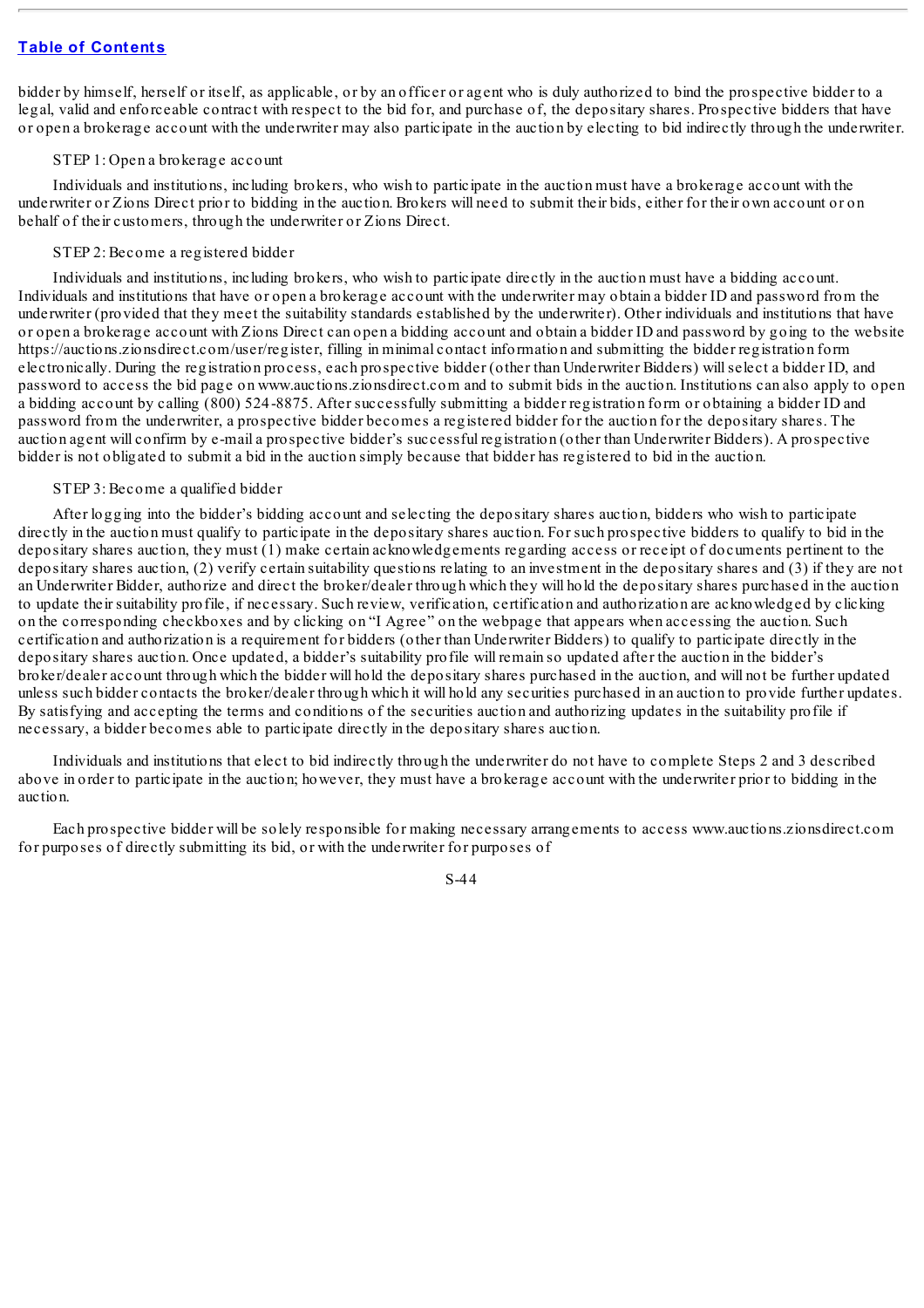indirectly submitting a bid, in a timely manner and in compliance with the requirements described in this prospectus supplement.

Zions, the underwriter and the auction agent do not have any duty or obligation to undertake such registration to bid for any prospective bidder or to provide or assure such access to any prospective bidder, and none of Zions, the underwriter or the auction agent will be responsible for a bidder's failure to register to bid or for proper operation of www.auctions.zionsdirect.com, or have any liability for any delays or interruptions of, or any damages caused by, www.auctions.zionsdirect.com.

Interested investors may also submit bids to purchase depositary shares through a broker (other than the underwriter) with which such investor has a brokerage account. Brokers (other than the underwriter) that wish to directly submit bids on the auction platform, either for their own account or on behalf of their customers, must first qualify and register as described above.

Each broker that submits bids through the auction site will be required to establish and enforce client suitability standards, including eligibility, account status and size, to evaluate whether an investment in the depositary shares is appropriate for any particular investor. Each of them, including the underwriter, will individually apply its own standards in making that determination, but in each case those standards will be implemented in accordance with the applicable requirements and guidelines of FINRA. If you do not meet the relevant suitability requirements, you will not be able to bid in the auction. Accounts at the underwriter, Zions Direct or any other broker are also subject to the customary rules of those institutions. You should contact your brokerage firm to better understand how you may submit bids in the auction.

#### **Auction Bidding Process; Irrevocability of Bids**

The auction will be open from 3:00 p.m., New York City time, on May 1, 2012 until 3:00 p.m., New York City time, on May 2, 2012, unless delayed prior to commencement. Such period of time may be extended as described below. In the event that the marketclearing price reaches the maximum bid price prior to 3:00 p.m., New York City time, on May 2, 2012, then the auction will close immediately. Bids must be submitted electronically at www.auctions.zionsdirect.com. Each prospective bidder will be solely responsible for registering to bid at www.auctions.zionsdirect.com as described above.

Unless you elect to bid indirectly through the underwriter, you will not be able to bid in the auction unless you have registered on www.auctions.zionsdirect.com as described above under "—Registration and Qualification of Bidders; Suitability." Each bidder will be able to access the auction from 3:00 p.m., New York City time, on May 1, 2012 until 3:00 p.m., New York City time, on May 2, 2012 using the bidder ID and password obtained at the time of registration. Bidders who elect to submit bids indirectly through the underwriter rather than directly on the auction platform must submit their bids to the underwriter by 2:00 p.m., New York City time, on May 2, 2012. In the event that the market-clearing price reaches the maximum bid price prior to 3:00 p.m., New York City time, on May 2, 2012, then the auction will close immediately.

The minimum size of a bid is one depositary share (equivalent to \$25 liquidation preference). There is no maximum bid size. You will only be allowed to bid for a whole number of depositary shares. The auction agent reserves the right, in its sole discretion (subject to consultation with the underwriter as necessary), to reject any bid by bidders without brokerage accounts with the underwriter that it deems to be manipulative, mistaken or made due to a misunderstanding of the depositary shares on the part of the bidder or for any other reason it may determine. Bids submitted (i) directly by Underwriter Bidders may be similarly rejected by the underwriter in consultation with the auction agent and (ii) by Underwriter Bidders indirectly through the underwriter may be similarly rejected by the auction agent upon request of the underwriter. The auction agent and the underwriter reserve this right in order to preserve the integrity of the auction process.

Bidding for depositary shares will be on the basis of the price that you are willing to pay. The auction site will permit you to place irrevocable bids at or above the minimum bid price of \$23.50 per depositary share and up to and including the maximum bid price of \$25.00 per depositary share. Bidders who elect to submit bids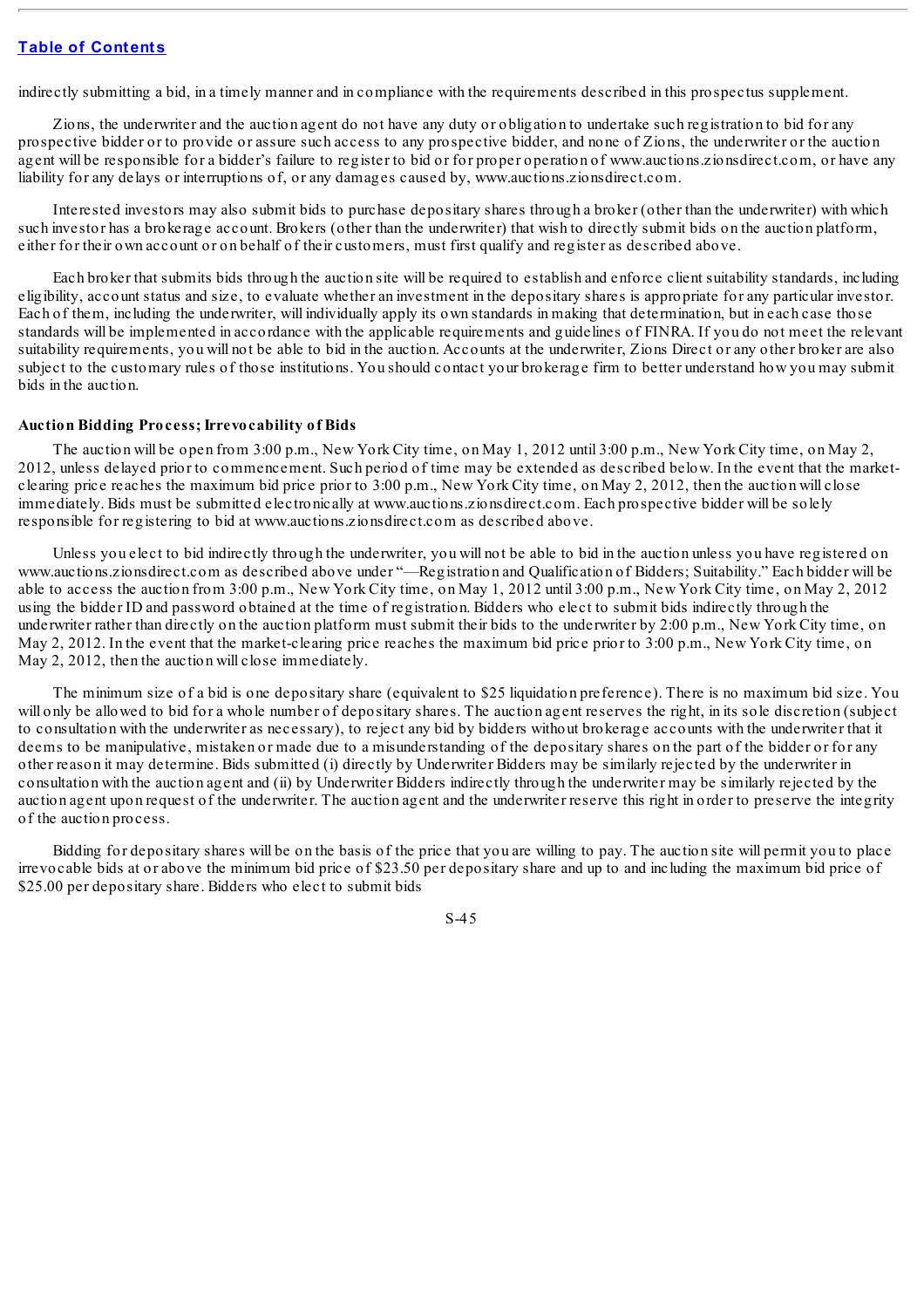indirectly through the underwriter rather than directly on the auction platform may submit their bids, on the same basis as described above in this paragraph to the underwriter by 2:00 p.m., New York City time, on May 2, 2012.

Your bid will be binding on you once you submit it in accordance with the provisions described below. You will not thereafter be able to retract or cancel that bid. The auction agent will rely on your bid in setting the public offering price and in sending notices of acceptance to successful bidders. Once you have submitted a bid (whether directly or through the underwriter), you may not then lower the bid price or lower the number of depositary shares bid for while that bid is "in-the-money." You may increase the number of depositary shares you are bidding for and you will be able to increase the bid price per depositary share that you are willing to pay. However, if you wish to increase the number of depositary shares for which you are bidding without improving the price, you must use an additional bid row in order to preserve the time stamp of your earlier bid (unless you are a bidder who submit bids indirectly through the underwriter, in which case you will not be able to preserve the time stamp of your earlier bids). If your bid is or becomes "out-ofthe-money," you will be able to:

- increase or decrease the number of depositary shares you are bidding for (subject to your individual bid limit, if any); and/or
- increase the bid price per depositary share that you are willing to pay.

Each bidder who submits a bid directly on the auction platform may place up to five separate, concurrent bids. Each bid may be made for different numbers of depositary shares and for different bid prices. A bidder who has one active bid will be able to bid up to his individual bid limit in that one bid. However, if a bidder has more than one active bid, the aggregate amount of "in-the-money" bids (as described below) cannot exceed that bidder's individual bid limit. Any bids submitted that would cause a bidder to exceed such bidder's individual bid limit will only be accepted to the extent such bid is within such bid limit. A bidder who submits bids indirectly through the underwriter may only place one bid at any time. Such bidder may increase the total number of depositary shares the bidder is bidding for and/or increase the bid price per depositary share represented by such bid, but can only do so by submitting a new bid for the total amount for which such bidder is bidding. As a result, bidders who submit bids indirectly through the underwriter will not be able to preserve the time stamp of earlier bids.

The individual bid limit for any given bidder (other than Underwriter Bidders) is allocated first to the highest price per unit bid by such bidder multiplied by the number of depositary shares bid at that price. Any remaining individual bid limit for that bidder is then allocated to the next highest price per unit bid by such bidder multiplied by the number of depositary shares bid at that price, and so on until the individual bid limit assigned to that bidder has been reached. The bids of a bidder who has placed multiple bids may be deemed to be "in-the-money" only to the extent that (i) the bid price is at or above the market-clearing price and (ii) the aggregate dollar amount of the multiple bids that are "in-the-money" is less than or equal to that bidder's individual bid limit, if any. In short, the maximum number of depositary shares that a bidder may be allocated will be those depositary shares designated as "in-the-money" by the auction website.

Each separate "in-the-money" bid may be modified as described above in order to increase the number of depositary shares bid for or to increase the bid price. There is no limit to the number of times that a bidder may improve an individual bid. In no event will a bidder be allowed to submit or modify a bid in a manner that would result in a reduction in that bidder's aggregate number of depositary shares that are currently designated as "in-the-money." A modification of one bid does not modify any other bid. Because each bid is independent of any other bid, each bid may result in an allocation of depositary shares; consequently, the sum of a bidder's bid sizes should be no more than the total number of depositary shares the bidder is willing to purchase.

You should consider all the information in this prospectus supplement, the accompanying prospectus and the documents incorporated herein and therein by reference in determining whether to submit a bid, the number of depositary shares you are interested in purchasing and your bid price.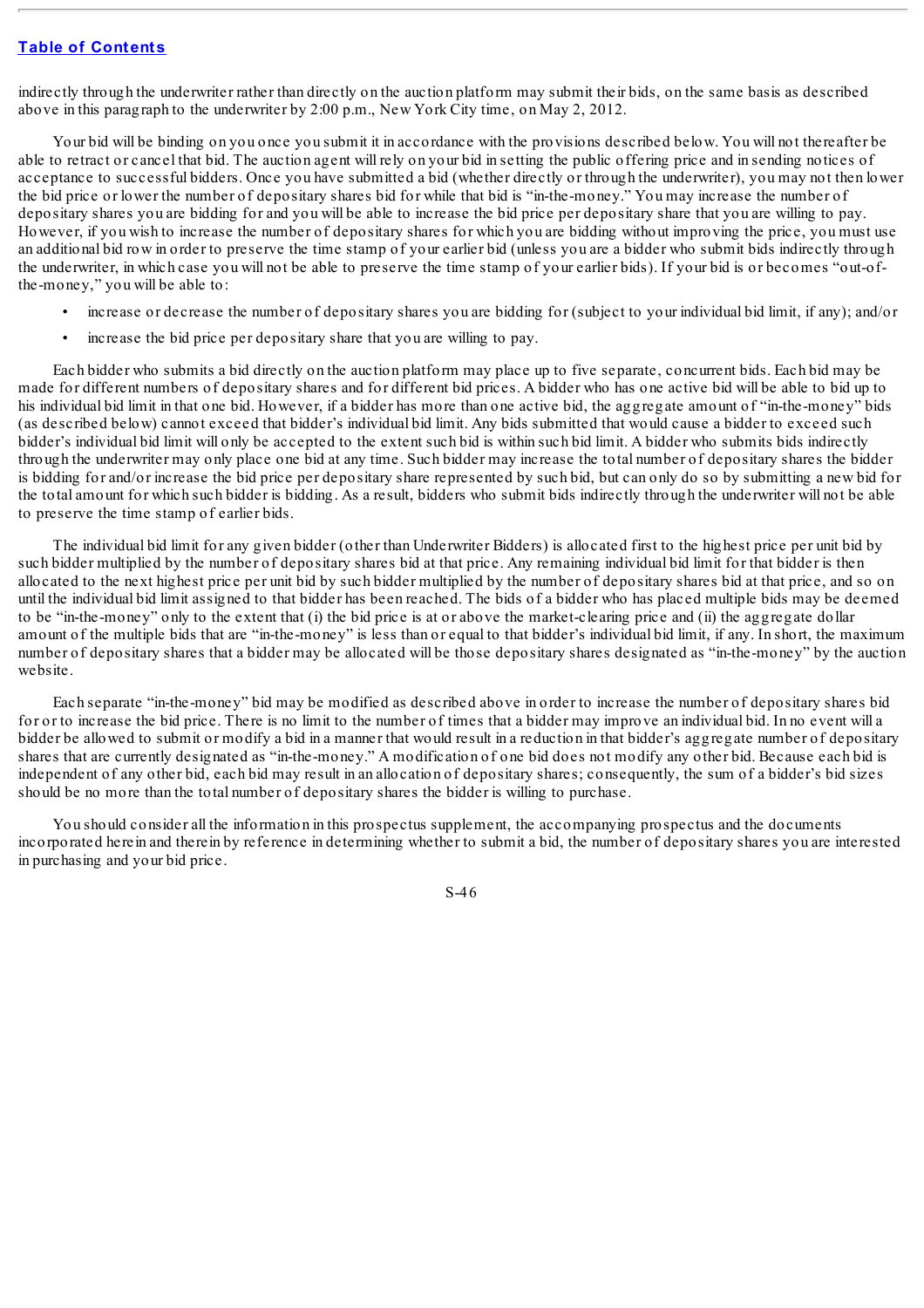In connection with submitting a bid directly on the auction platform, you must log on to www.auctions.zionsdirect.com and do the following:

- state the number of depositary shares that you are interested in purchasing;
- state the purchase price per depositary share at which you are willing to purchase the depositary shares; and
- review your bid to ensure accuracy and then confirm that bid.

Submitting a bid is a two step process. First, bidders click "Submit" on the bid page. Second, after reviewing their bid to ensure that it is correct, bidders must confirm their bid by checking the "I confirm the bid shown in the table above" box and then clicking "Confirm" on the confirmation page before the system will accept the bid and it becomes official, binding and irrevocable.

Once a bidder submits a bid to www.auctions.zionsdirect.com, that bid will constitute an irrevocable offer to purchase the depositary shares (except as set forth above) on the terms provided for in the bid. By submitting a bid directly on the auction platform, a bidder agrees to receive all notifications required by law or regulation or provided for by the terms and conditions under which the depositary shares are purchased and owned electronically at the last electronic address the bidder had provided.

The underwriter or Zions Direct may require you to deposit funds or securities in your brokerage accounts with value sufficient to cover the aggregate dollar amount of your bids. Bids may be rejected if you do not provide the required funds or securities within the required time. The underwriter or Zions Direct may, however, decide to accept successful bids regardless of whether you have deposited funds or securities in your brokerage accounts. In any case, if you are a successful bidder, you will be obligated to purchase the depositary shares allocated to you in the allocation process and will be required to deposit funds in your brokerage accounts prior to settlement, which is expected to occur within three business days after the allocation of depositary shares following completion of the auction.

Bidders bidding directly on the auction platform will be able to monitor the status of their bids as described more fully below. Bids submitted on www.auctions.zionsdirect.com must be received before 3:00 p.m., New York City time, on May 2, 2012, unless the auction is extended as described in the next paragraph. Bids submitted through the underwriter must be received before 2:00 p.m., New York City time, on May 2, 2012.

During the final two minutes of the auction, if there is a change in the market-clearing price, the auction will automatically be extended two minutes from the time of such change. In no event willsuch two-minute extensions extend the auction more than a total of fifteen minutes beyond 3:00 p.m., New York City time, on May 2, 2012.

While the auction platform has been subjected to stress testing to confirm its functionality and ability to handle numerous bidders, we cannot predict the response of the potential investors to any issuance of depositary shares pursuant to this prospectus supplement. Bidders should be aware that if enough bidders try to access the platform and submit bids simultaneously, there may be a delay in receiving and/or processing their bids. Bidders should be aware that auction website capacity limits may prevent last-minute bids from being received by the auction website and should plan their bidding strategy accordingly. We cannot guarantee that any submitted bid will be received, processed and accepted during the auction process.

The auction will be an "open" auction, with bidders bidding directly on the auction platform being updated on the status of their bids relative to other bidders, as described in this paragraph. At no point during the auction, however, will bidders have access to other bidders' identities. After submission and confirmation of bid quantity and price, the www.auctions.zionsdirect.com web page will indicate whether that bid is at that time a successful one, or "in-the-money." If a bid is "in-the-money" at a particular point in time during the auction, that means that, (i) if at such point in time the aggregate number of bids submitted for the depositary shares is less than the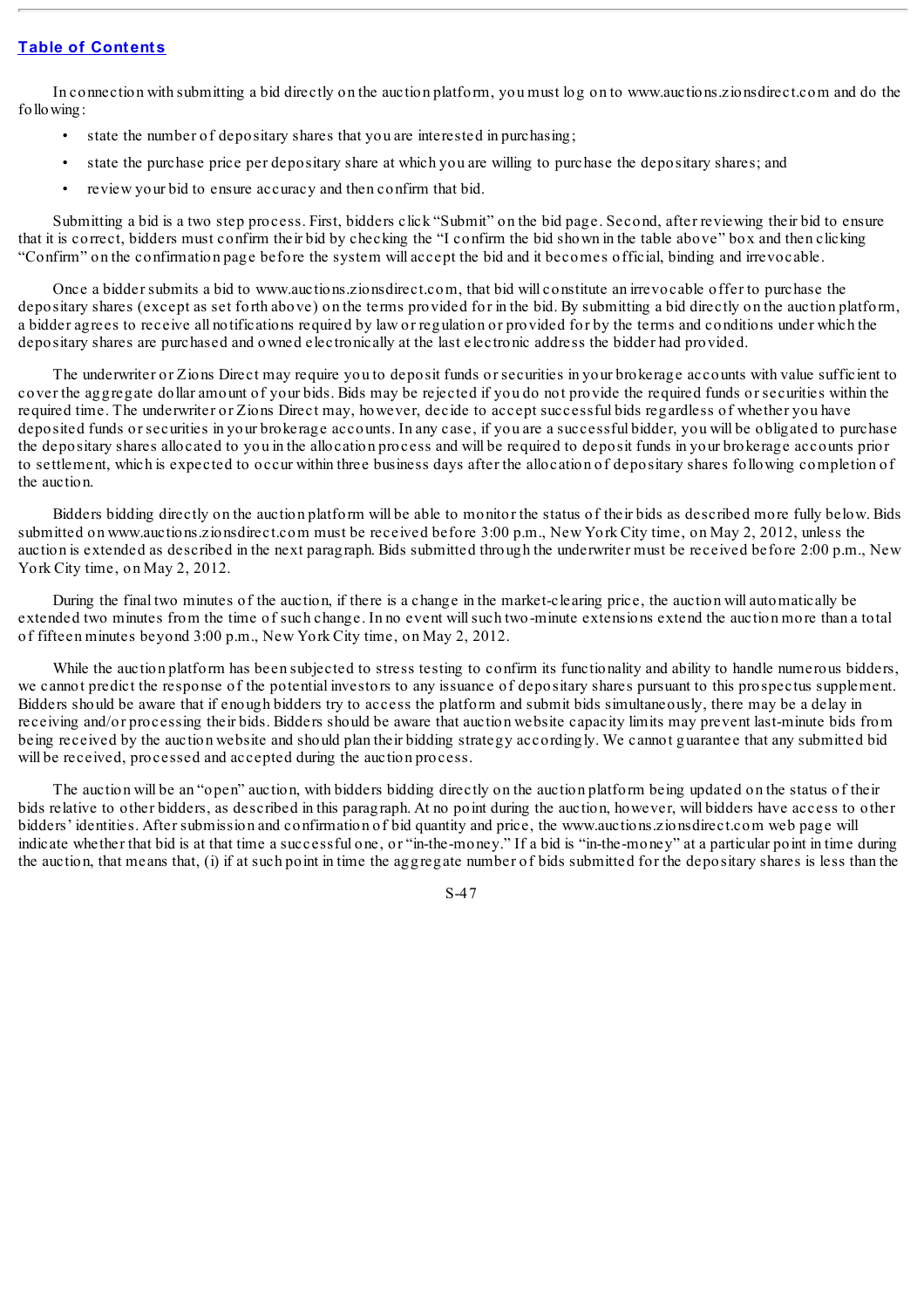auction amount, such bid is at or above the minimum bid price, and (ii) if at such point in time the aggregate number of bids submitted for the depositary shares is equal to or greater than the auction amount, the "in-the-money" number of depositary shares of that bidders' bid would be accepted if the auction ended at that particular time. In order for a bid to be accepted, a bid must be "in-themoney" at the close of the auction. In order to monitor the progress of the auction, bidders bidding directly on the auction platform may need to manually refresh the bid page to see whether their status has changed. This process will continue until the end of the auction, at which point our auction agent will review the submitted bids and determine the auction purchasers and allocations. See "Risk Factors—Risks Related to the Auction Process" beginning on page S-14 of this prospectus supplement.

#### **Market-Clearing Price**

All depositary shares will be sold at the market-clearing price. If the number of depositary shares for which bids are received in the auction is equal to or greater than 100% of the auction amount, the market clearing price for our depositary shares in the auction will be the highest price at which the auction amount is sold. The auction agent will determine this price by moving down the list of accepted bids in descending order of bid price until the total quantity of depositary shares bid for is greater than or equal to the auction amount.

For example, assume that 1,000 depositary shares are being offered and that the following bidders have bid as follows:

|                       | Number of Depositary Shares |                  |  |
|-----------------------|-----------------------------|------------------|--|
| <b>Bidder</b><br>---- | Represented by Bid          | <b>Bid Price</b> |  |
|                       | 500                         | \$25.00          |  |
| B                     | 500                         | \$ 24.90         |  |
|                       | 500                         | \$ 24.80         |  |

In this example, \$25.00 is not the market-clearing price because only 500 of the depositary shares offered could be sold at that price. Furthermore, \$24.80 is not the market-clearing price because, although all of the depositary shares being offered are sold for prices over \$24.80, this is not the highest price at which all of the depositary shares offered could be sold. Instead, all of the depositary shares offered in this example will be sold at the higher price of \$24.90. Therefore, \$24.90 is the market-clearing price in this example. The entire auction amount will be sold at the market-clearing price, unless we decide, in our discretion, to refrain from selling any depositary shares in the offering after the market-clearing price has been determined. Even the depositary shares that were bid for at \$25.00 will be sold for \$24.90. In this auction, the winning bidders will pay \$24.90 for each depositary share, which has a liquidation preference of \$25.00.

If the number of depositary shares for which valid bids are received is 50% or more of the auction amount but less than 100% of the auction amount, the market-clearing price will be equal to the minimum bid price and we may (but are not required to) sell the number of depositary shares subject to bids received in the auction. If at the end of the auction, the number of depositary shares subject to a bid is less than 50% of the auction amount, then the offering will be cancelled and we will not issue any depositary shares pursuant to the auction.

We caution you that the market-clearing price may have little or no relationship to the price that would be established using other indicators of value. The scenario above is an example only and should not be considered indicative of an appropriate or likely marketclearing price of the depositary shares.

#### **Minimum Bid Price**

The minimum bid price will be \$23.50 per depositary share and the maximum bid price will be \$25.00 per depositary share. Any bid price below the minimum bid price or above the maximum price will be automatically rejected.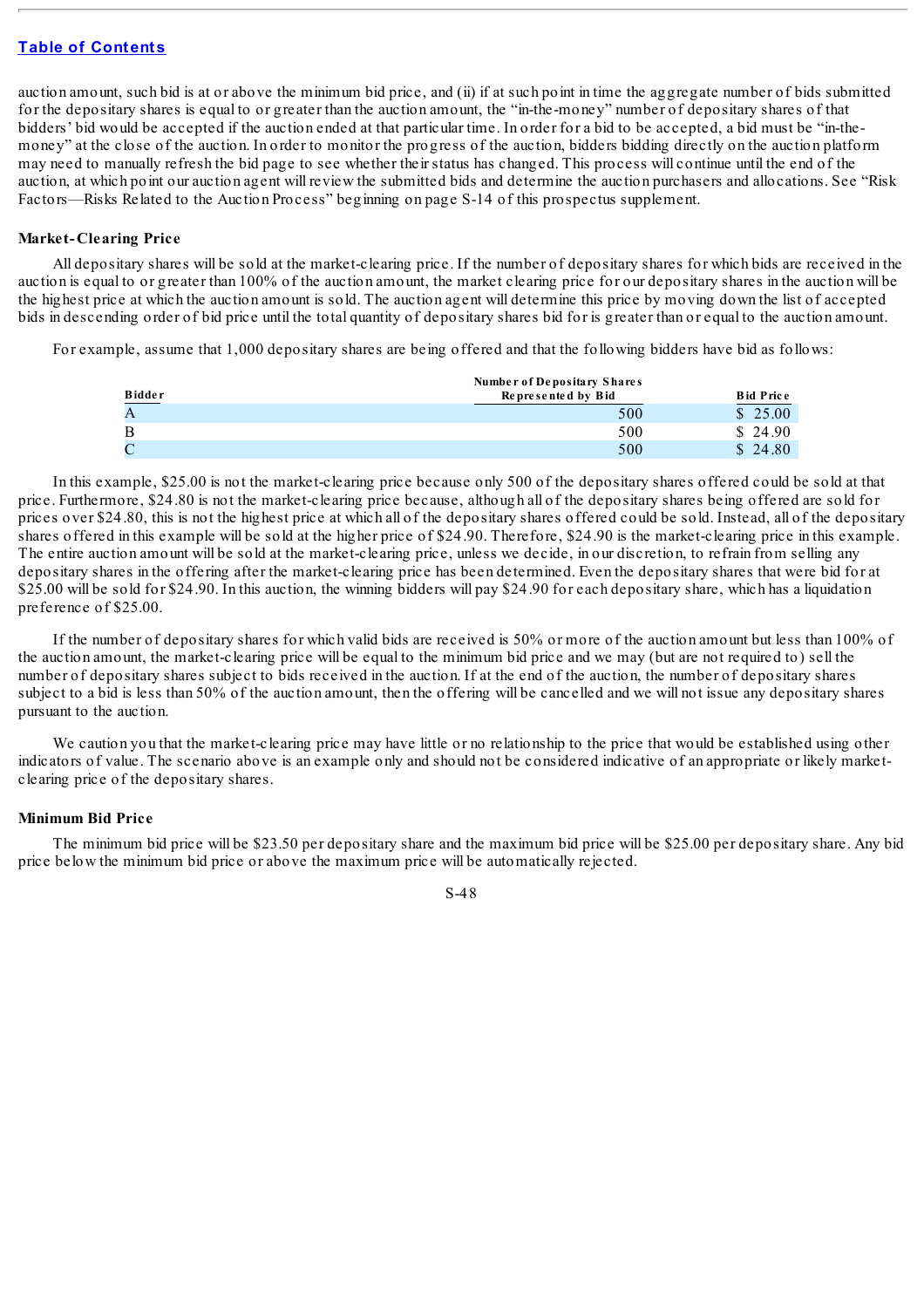#### **Allocation/Time Stamp**

During the auction, depositary shares are allocated to bids with the highest price. Once the auction is fully subscribed, allocation of depositary shares being auctioned is determined first by allocating depositary shares to any bids made above the market-clearing price and second, by allocating depositary shares made at the market-clearing price by time stamp. Bidders bidding above the marketclearing price will be allocated the entire quantity of depositary shares for which they bid; however, in no event will a bidder be allowed to successfully bid for a greater number of depositary shares than the lesser of (i) the number of depositary shares that that bidder's individual bid limit, if any, would purchase at the bid prices and (ii) the total number of that bidder's bids designated as "in-the-money" by the auction website. In the event that multiple bidders bid at exactly the market-clearing price and the total quantity of depositary shares for which they have bid exceeds the aggregate amount of depositary shares not allocated to higher bidders, the auction agent will allocate the remaining depositary shares to the bids with the earliest time stamp. The depositary shares will first be allocated to the bid with the earliest time stamp, then to the bid with the next earliest time stamp, and so on until all of the depositary shares being offered are allocated to bidders. Thus, if your bid price equals the market-clearing price, you will be allocated depositary shares only to the extent that depositary shares have not been allocated to bidders with higher bid prices or to other bidders who bid at the marketclearing price with an earlier time stamp. To preserve the bidder's earliest time stamp, a bidder will be required to use an additional bid row to increase the number of depositary shares bid for without improving the price (unless you are a bidder who submit bids indirectly through the underwriter, in which case you will not be able to preserve the time stamp of your earlier bids).

For example, assume again that 1,000 depositary shares are being offered and that the following bidders have again bid as follows:

|             | Depositary<br><b>Shares</b><br>Represented by<br><b>Bid</b> | Depositary<br><b>Shares</b><br>Allocated | <b>Bid Price</b> | Time Stamp   |
|-------------|-------------------------------------------------------------|------------------------------------------|------------------|--------------|
| Bidder<br>A | 400                                                         | 400                                      | \$25.00          | $11:00$ a.m. |
| B           | 400                                                         | 400                                      | \$24.90          | $10:00$ a.m. |
| $\mathbf C$ | 400                                                         | 200                                      | \$24.90          | $10:30$ a.m. |
| D           | 400                                                         | 0                                        | \$ 24.90         | $10:31$ a.m. |

In this example, \$24.90 is the market-clearing price because it is the highest price at which all of the depositary shares offered could be sold. Therefore, Bidder A is allocated all 400 depositary shares bid for because Bidder A's bid was higher than the marketclearing price. This leaves 600 depositary shares to be allocated to the bidders that bid at the market-clearing price. Bidder B, Bidder C and Bidder D bid for an aggregate of 1,200 depositary shares at the same price. However, Bidder B has a time stamp that is earlier than Bidder C's time stamp and Bidder C's time stamp is earlier than Bidder D's time stamp. Therefore, the remaining 600 depositary shares are allocated first to Bidder B and the remaining depositary shares are allocated to Bidder C. Bidder D receives no depositary shares. This scenario is an example only and should not be considered indicative of an appropriate or likely market-clearing price for the depositary shares.

In the event that a single bidder bids at the market-clearing price but the available quantity is less than that for which the bidder bid, the bidder will receive only the available quantity.

We reserve the right to alter the method of allocation of the depositary shares as we deem necessary to ensure a fair and orderly distribution. The auction agent reserves the right, in its sole discretion (subject to consultation with the underwriter as necessary), to reject any bid by bidders without brokerage accounts with the underwriter that it deems to be manipulative, mistaken or made due to a misunderstanding of the depositary shares on the part of the bidder or for any other reason it may determine. Bids submitted (i) directly by Underwriter Bidders may be similarly rejected by the underwriter in consultation with the auction agent and (ii) by Underwriter Bidders indirectly through the underwriter may be similarly rejected by the auction agent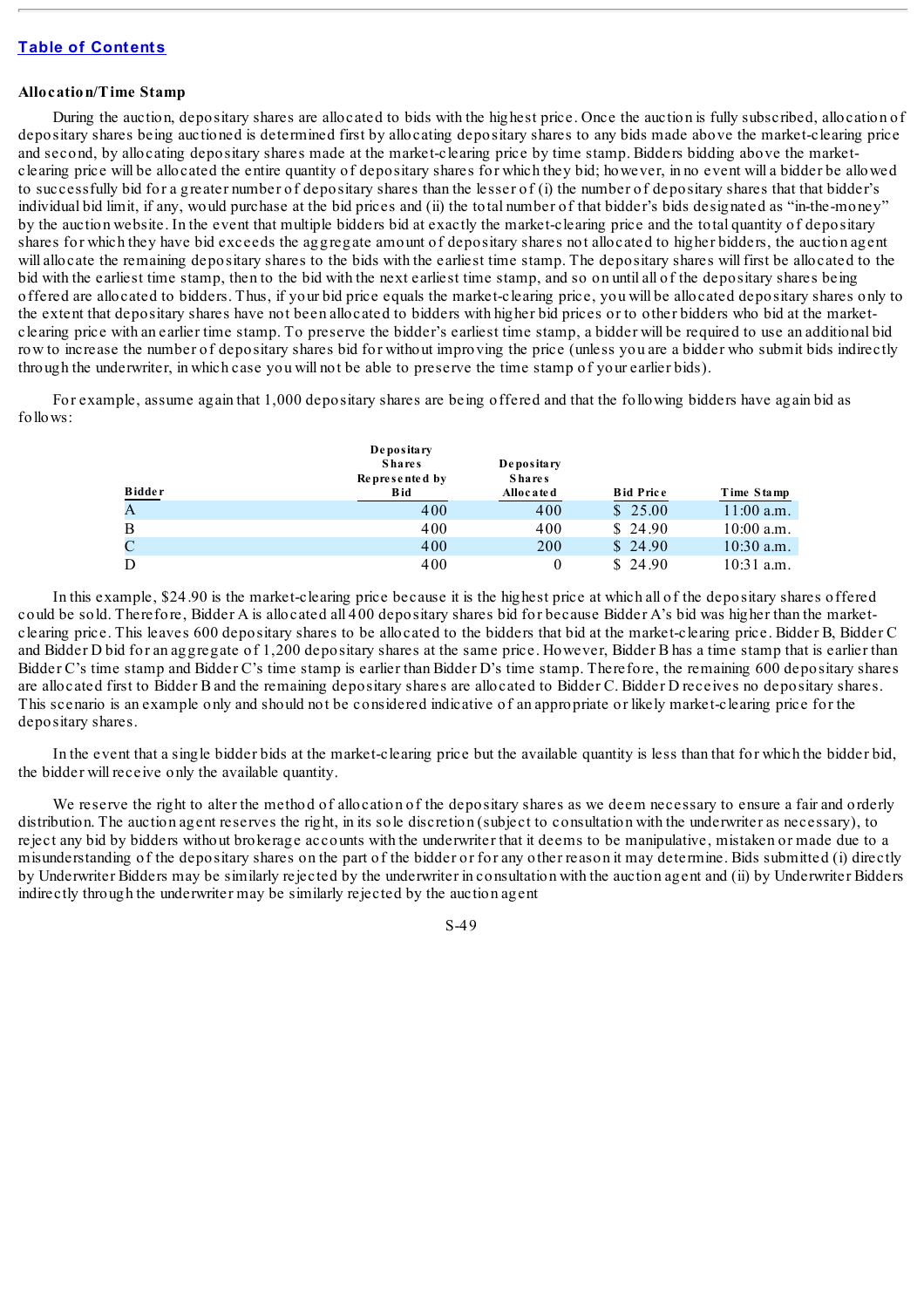upon request of the underwriter. The auction agent and the underwriter reserve this right in order to preserve the integrity of the auction process. We further reserve the right to reject all bids, if we are unable to sell all of the depositary shares offered in this auction, or for any other reason. You will not be entitled to an allocation of depositary shares, even if your bid is "in-the-money" at the time the auction closes, until our auction agent has reviewed the results of the auction and you are informed that your bid or bids have been accepted.

We may decide not to sell any depositary shares in the auction process, regardless of the market-clearing price, even if bids are received for the entire auction amount. If the number of depositary shares for which bids are received is at least 50% but less than 100% of the auction amount and we elect to sell depositary shares, then each bidder will be allocated the aggregate number of depositary shares represented by such bidder's bids. If at the end of the auction, the number of depositary shares subject to a bid is less than 50% of the auction amount, then the offering will be cancelled and we will not issue any depositary shares pursuant to the auction.

#### **Results of Auction and Bid Acceptance**

As soon as practicable after the auction has ended, Zions Direct will, either directly or through the underwriter, notify via telephone or e-mail each successful bidder who was awarded depositary shares in the auction, which notice shallspecify at a minimum (i) that the auction has closed; (ii) that such bidder's bid has, or bids have, been accepted; (iii) the number of the depositary shares that have been allocated to such winning bidder; and (iv) the market-clearing price to be paid for such depositary shares. As a result of the varying delivery times involved in sending e-mails over the Internet or other methods of delivery, you may receive notices of acceptance before or after other bidders. If you submit a successful bid or bids, you will be obligated to purchase the depositary shares allocated to you regardless of whether you are aware that the notice of acceptance of your bid or bids has or have been sent. The auction agent will also cause the results of the auction to be posted on the website.

#### **Settlement and Payment**

We expect the settlement date to occur four business days after the trade date. Settlement and payment terms will occur as specified pursuant to the terms of each bidder's respective brokerage account with Zions Direct, Inc. or Deutsche Bank Securities Inc., as applicable.

We expect that delivery of the depositary shares will be made to investors on or about the delivery date specified on the cover page of this prospectus supplement, which will be the fourth business day following the date of this prospectus supplement (such settlement being referred to as "T+4"). Under Rule 15c6-1 under the Exchange Act, trades in the secondary market generally are required to settle in three business days, unless the parties to that trade expressly agree otherwise. Accordingly, purchasers who wish to trade depositary shares on the date of this prospectus supplement will be required, by virtue of the fact that the notes initially willsettle in T+4, to specify an alternate settlement arrangement at the time of any such trade to prevent a failed settlement.

#### **Material Developments**

During the course of the auction, you should monitor your relevant e-mail accounts, telephone and facsimile for notifications related to the offering, which may include:

- *Notice of Additional Information by Free Writing Prospectus*. Additional information relating to the offering or Zions may become available during the course of the auction in a free writing prospectus.
- *Potential Request for Reconfirmation*. If material information becomes available during the course of the auction, you (or your broker, if you submitted your bid through a broker) may be requested to reconfirm your bid, although none of we, the auction agent or the underwriter is under any obligation to reconfirm bids for any reason. If you are requested to reconfirm your bid and fail to do so in a timely manner, your bid may be deemed withdrawn. However, your bid may be accepted even if it has not been reconfirmed.
- *Potential Notice of Cancellation*. If material information relating to Zions becomes available during the course of the auction, Zions may choose to cancel the auction.

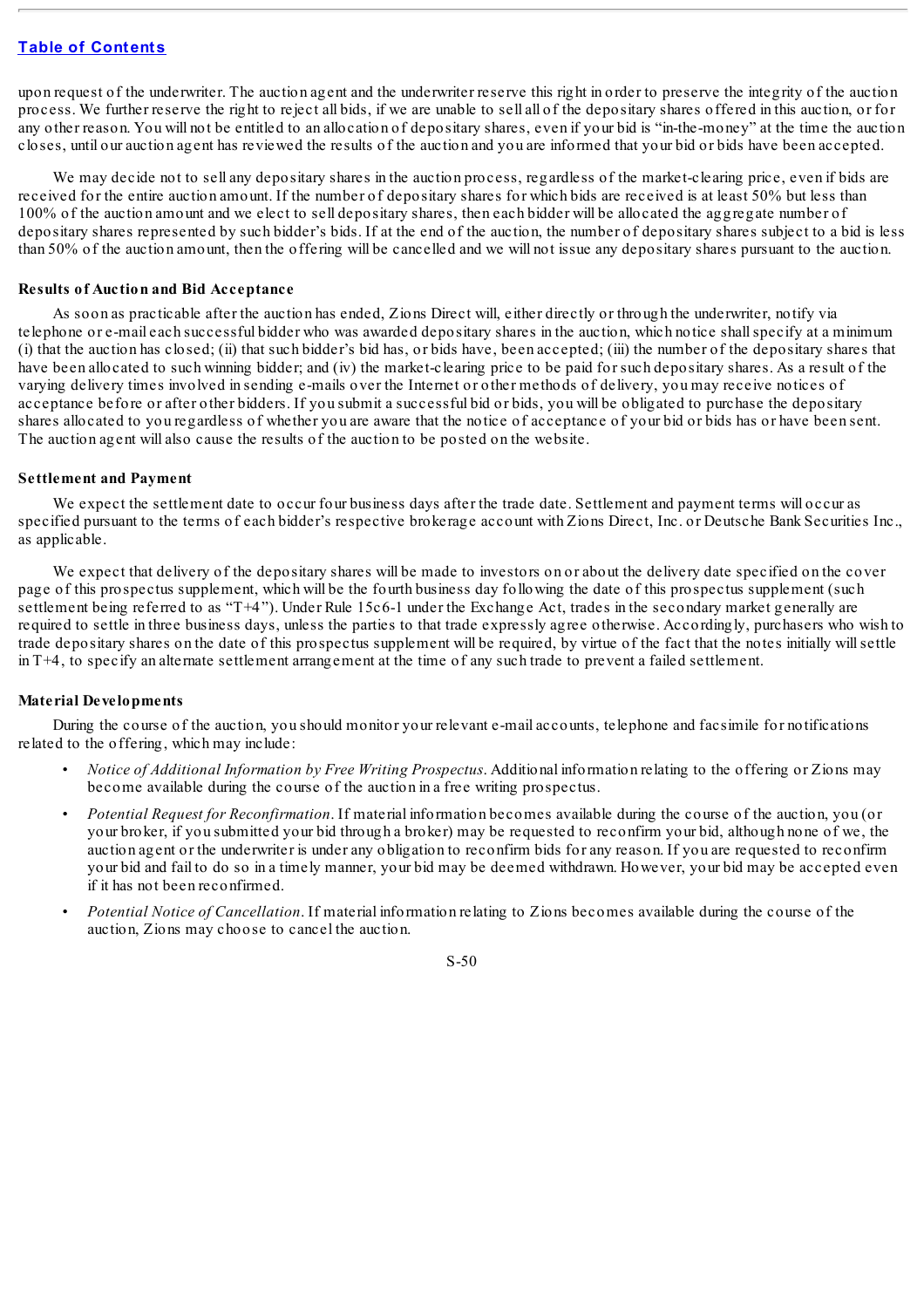#### **UNDERWRITING (CONFLICTS OF INTEREST)**

We and the underwriter for the offering have entered into an underwriting agreement with respect to the depositary shares. Subject to the terms and conditions of the underwriting agreement, the underwriter has agreed to purchase the number of depositary shares indicated in the following table at a public offering price less the underwriting discounts and commissions set forth on the cover page of this prospectus supplement:

| Underwriter                   | Number of Depositary Shares |
|-------------------------------|-----------------------------|
| Deutsche Bank Securities Inc. | 5.750,000                   |
| Total                         | 5.750.000                   |

The underwriting agreement provides that the obligation of the underwriter to purchase the depositary shares offered hereby is subject to certain conditions precedent and that the underwriter will purchase all of the depositary shares we determine to sell, if any. The number of depositary shares that we may determine to sell will depend, in part, upon the success of the auction process. See "The Auction Process—Allocation" in this prospectus supplement.

Depositary shares sold by the underwriter to the public will initially be offered at the initial public offering price set forth on the cover of this prospectus supplement. Any depositary shares sold by the underwriter to securities dealers may be sold at a discount of up to \$0.25 per depositary share from the initial public offering price. Any such securities dealers may resell any depositary shares purchased from the underwriter to certain other brokers or dealers at a discount of up to \$0.08 per depositary share from the initial public offering price. If all the depositary shares are not sold at the initial offering price, the underwriter may change the offering price and the other selling terms. The offering of the depositary shares by the underwriter is subject to receipt and acceptance and subject to the underwriter's right to reject any order in whole or in part.

We have agreed with the underwriter, subject to certain exceptions, not to sell, contract to sell or otherwise offer, pledge, announce the intention to sell, sell, contract to sell, sell any option or contract to purchase, purchase any option or contract to sell, grant any option, right or warrant for the sale of, lend or otherwise transfer or dispose of any securities of the company that are substantially similar to the shares of Series F Preferred Stock or the depositary shares, including any securities that are convertible into or exchangeable for, or that represent the right to receive such shares or depositary shares, or substantially similar securities, during the period from the date of this prospectus supplement continuing through the date 30 days after the date of this prospectus supplement, except with the prior written consent of the representative.

The following table shows the underwriting discounts and commissions that we are to pay to the underwriter in connection with this offering on a per depositary share and aggregate basis.

|                                        | Per Depositary Share | Aggregate Amount |
|----------------------------------------|----------------------|------------------|
| Underwriting discounts and commissions |                      | 2.156.250        |

Upon the completion of this offering, the underwriter will pay Zions Direct a fee of \$150,000 for providing auction services in respect of this offering.

We estimate that our share of the total expenses of the offering of the depositary shares, excluding underwriting discounts and commissions, will be approximately \$587,000. All expenses of this offering will be paid by us. These expenses include the SEC's filing fees and fees under state securities or "blue sky" laws.

Prior to this offering, there has been no public market for the depositary shares. We do not expect that there will be any separate public trading market for the shares of the Series F Preferred Stock except as represented by the depositary shares. We expect the depositary shares to be approved for listing on the New York Stock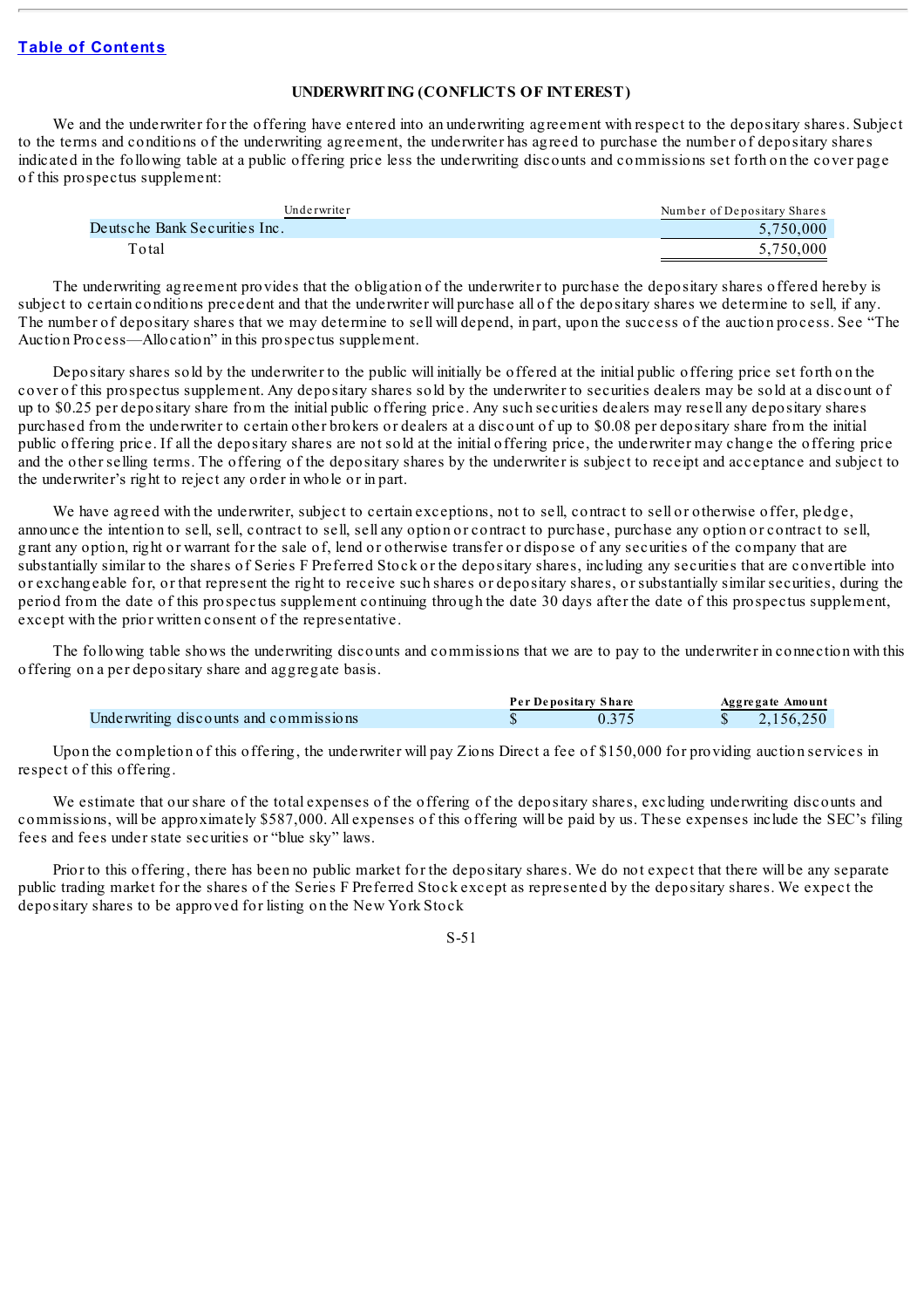Exchange, subject to official notice of issuance, under the symbol "ZBPRF". The underwriter has advised us that it intends to make a market in the depositary shares prior to the commencement of trading on the New York Stock Exchange, but it is not obligated to do so, and may discontinue market making at any time without notice. No assurance can be given as to the liquidity of the trading market for the depositary shares or that an active public market for the depositary shares will develop.

In connection with the offering and any subsequent market-making activities, the underwriter may purchase and sell the depositary shares in the open market. These transactions may include short sales, stabilizing transactions and purchases to cover positions created by short sales. Short sales involve the sale by the underwriter of a greater number of depositary shares than it then holds, and must be closed out by purchasing those depositary shares in the open market. Stabilizing transactions consist of various bids for or purchases of depositary shares made by the underwriter in the open market prior to the completion of the offering.

These activities by the underwriter, as well as other purchases by the underwriter for its own account, may have the effect of preventing or retarding a decline in the market price of the depositary shares, and may stabilize, maintain or otherwise affect the market price of the depositary shares. As a result, the price of the depositary shares may be higher than the price that otherwise might exist in the open market. If these activities are commenced, they may be discontinued at any time. These transactions may be effected on the New York Stock Exchange, in the over-the-counter market or otherwise.

In connection with this offering, the underwriter and any selling group member who is a qualified market maker on the New York Stock Exchange may engage in passive market making transactions in the depositary shares on the New York Stock Exchange in accordance with Rule 103 of Regulation M under the Exchange Act during the business day before the pricing of this offering, prior to the commencement of offers or sales of the depositary shares. Passive market makers must comply with applicable volume and price limitations and must be identified as passive market makers. In general, a passive market maker must display its bid at a price not in excess of the highest independent bid for the security; if all independent bids are lowered below the passive market maker's bid, however, the bid must then be lowered when purchase limits are exceeded.

We expect that delivery of the depositary shares will be made to investors on or about the delivery date specified on the cover page of this prospectus supplement, which will be the fourth business day following the date of this prospectus supplement (such settlement being referred to as "T+4"). Under Rule 15c6-1 under the Exchange Act, trades in the secondary market generally are required to settle in three business days, unless the parties to that trade expressly agree otherwise. Accordingly, purchasers who wish to trade depositary shares on the date of this prospectus supplement will be required, by virtue of the fact that the notes initially willsettle in T+4, to specify an alternate settlement arrangement at the time of any such trade to prevent a failed settlement.

In relation to each Member State of the European Economic Area which has implemented the Prospectus Directive (each, a "relevant Member State"), the underwriter has represented and agreed that with effect from and including the date on which the Prospectus Directive is implemented in that relevant Member State (the "relevant implementation date") it has not made and will not make an offer of depositary shares which are the subject of the offering contemplated by this prospectus supplement to the public in that relevant Member State, except that an offer to the public in that relevant Member State other than to any legal entity which is a qualified investor as defined in the Prospectus Directive.

For the purposes of this provision, the expression an "offer of depositary shares to the public" in relation to any depositary shares in any relevant Member State means the communication in any form and by any means of sufficient information on the terms of the offer and the depositary shares to be offered so as to enable an investor to decide to purchase or subscribe the depositary shares, as the same may be varied in that Member State by any measure implementing the Prospectus Directive in that Member State and the expression Prospectus Directive means Directive 2003/71/EC (and amendments thereto, including the 2010 PD Amending Directive, to the extent implemented in the Relevant Member State), and includes any relevant implementing measure in the Relevant Member State and the expression 2010 PD Amending Directive means Directive 2010/73/EU.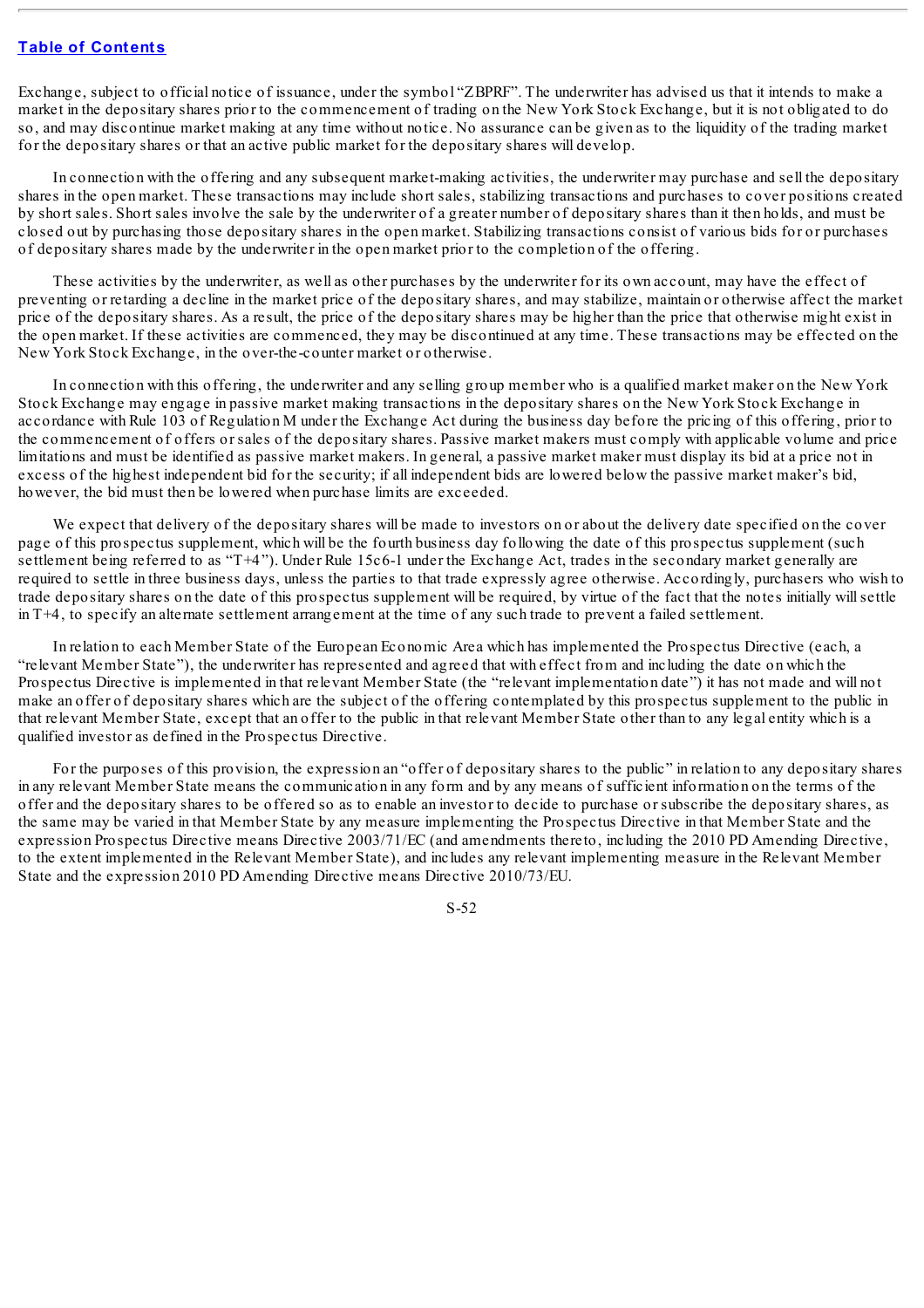Each person in a relevant Member State who receives any communication in respect of, or who acquires any depositary shares under, the offers contemplated in this prospectus supplement will be deemed to have represented, warranted and agreed to and with us or the underwriter that:

- (1) it is a qualified investor within the meaning of the law in that relevant Member State implementing Article  $2(1)(e)$  of the Prospectus Directive; and
- (2) in the case of any depositary shares acquired by it as a financial intermediary, as that term is used in Article 3(2) of the Prospectus Directive, (i) the depositary shares acquired by it in the offer have not been acquired on behalf of, nor have they been acquired with a view to their offer or resale to, persons in any relevant Member State other than qualified investors, as that term is defined in the Prospectus Directive, or in circumstances in which the prior consent of the underwriter has been given to the offer or resale; or (ii) where depositary shares have been acquired by it on behalf of persons in any relevant Member State other than qualified investors, the offer of those depositary shares to it is not treated under the Prospectus Directive as having been made to such persons.

The underwriter has represented and agreed that:

- (1) it has only communicated or caused to be communicated and will only communicate or cause to be communicated an invitation or inducement to engage in investment activity (within the meaning of Section 21 of the Financial Services and Markets Act 2000 (the "FSMA")) received by it in connection with the issue or sale of the depositary shares in circumstances in which Section 21(1) of the FSMA does not apply to us; and
- (2) it has complied and will comply with all applicable provisions of the FSMA with respect to anything done by it in relation to the depositary shares in, from or otherwise involving the United Kingdom.

This communication is only being distributed to and is only directed at (1) persons who are outside the United Kingdom or (2) investment professionals falling within Article 19(5) of the Financial Services and Markets Act 2000 (Financial Promotion) Order 2005 (the "Order") or (3) high net worth companies, and other persons to whom it may lawfully be communicated, falling within Article 49(2)(a) to (d) of the Order (allsuch persons together being referred to as "relevant persons"). The depositary shares are only available to, and any invitation, offer or agreement to subscribe, purchase or otherwise acquire such depositary shares will be engaged in only with, relevant persons. Any person who is not a relevant person should not act or rely on this document or any of its contents.

The depositary shares may not be offered or sold by means of any document other than (1) in circumstances which do not constitute an offer to the public within the meaning of the Companies Ordinance (Cap.32, Laws of Hong Kong), or (2) to "professional investors" within the meaning of the Securities and Futures Ordinance (Cap.571, Laws of Hong Kong) and any rules made thereunder, or (3) in other circumstances which do not result in the document being a "prospectus" within the meaning of the Companies Ordinance (Cap.32, Laws of Hong Kong), and no advertisement, invitation or document relating to the depositary shares may be issued or may be in the possession of any person for the purpose of issue (in each case whether in Hong Kong or elsewhere), which is directed at, or the contents of which are likely to be accessed or read by, the public in Hong Kong (except if permitted to do so under the laws of Hong Kong) other than with respect to the depositary shares which are or are intended to be disposed of only to persons outside Hong Kong or only to "professional investors" within the meaning of the Securities and Futures Ordinance (Cap. 571, Laws of Hong Kong) and any rules made thereunder.

The depositary shares have not been and will not be registered under the Financial Instruments and Exchange Law of Japan (the "Financial Instruments and Exchange Law") and the underwriter has agreed that it will not offer or sell any depositary shares, directly or indirectly, in Japan or to, or for the benefit of, any resident of Japan (which term as used herein means any person resident in Japan, including any corporation or other entity organized under the laws of Japan), or to others for reoffering or resale, directly or indirectly, in Japan or to a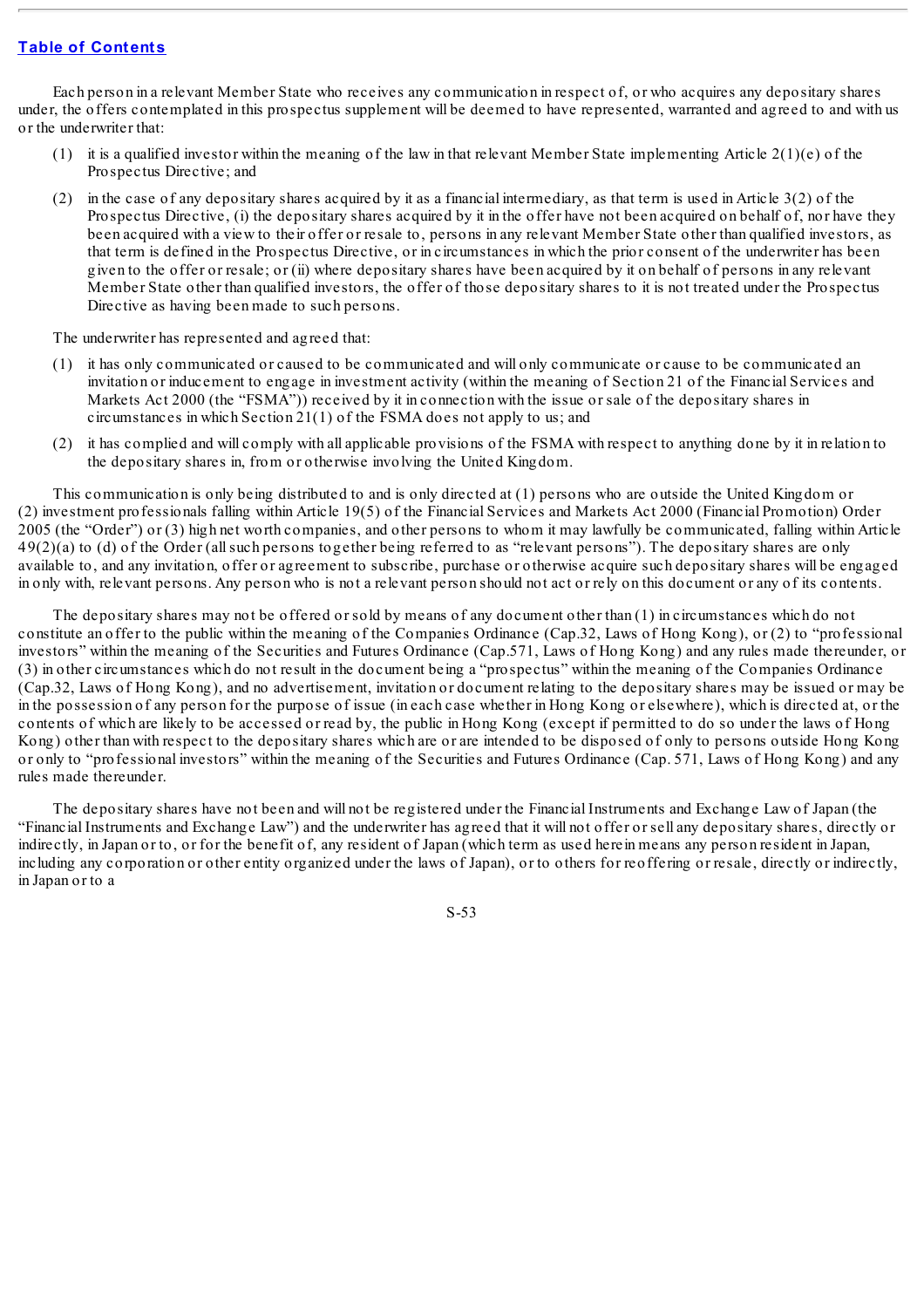resident of Japan, except pursuant to an exemption from the registration requirements of, and otherwise in compliance with, the Financial Instruments and Exchange Law and any other applicable laws, regulations and ministerial guidelines of Japan.

This prospectus supplement and the accompanying prospectus have not been registered as a prospectus with the Monetary Authority of Singapore. Accordingly, this prospectus supplement, the accompanying prospectus and any other document or material in connection with the offer or sale, or invitation for subscription or purchase, of the depositary shares may not be circulated or distributed, nor may the depositary shares be offered or sold, or be made the subject of an invitation for subscription or purchase, whether directly or indirectly, to persons in Singapore other than (1) to an institutional investor under Section 274 of the Securities and Futures Act, Chapter 289 of Singapore (the "SFA"), (2) to a relevant person, or any person pursuant to Section 275(1A), and in accordance with the conditions, specified in Section 275 of the SFA or (3) otherwise pursuant to, and in accordance with the conditions of, any other applicable provision of the SFA.

Where the depositary shares are subscribed or purchased under Section 275 by a relevant person which is: (1) a corporation (which is not an accredited investor) the sole business of which is to hold investments and the entire share capital of which is owned by one or more individuals, each of whom is an accredited investor; or (2) a trust (where the trustee is not an accredited investor) whose sole purpose is to hold investments and each beneficiary is an accredited investor, shares, debentures and units of shares and debentures of that corporation or the beneficiaries' rights and interest in that trust shall not be transferable for 6 months after that corporation or that trust has acquired the depositary shares under Section 275 except: (i) to an institutional investor under Section 274 of the SFA or to a relevant person, or any person pursuant to Section 275(1A), and in accordance with the conditions, specified in Section 275 of the SFA; (ii) where no consideration is given for the transfer; or (iii) by operation of law.

We have agreed to indemnify the underwriter against certain liabilities, including liabilities under the Securities Act, or contribute to payments the underwriter may be required to make in respect thereof.

The underwriter and its affiliates are fullservice financial institutions engaged in various activities, which may include securities trading, commercial and investment banking, financial advisory, investment management, investment research, principal investment, hedging, financing and brokerage activities. The underwriter and certain of its affiliates have performed various banking, investment banking, custodial and financial advisory services for us and our affiliates, from time to time, for which they have received customary fees and expenses, and the underwriter may provide such services for us and our affiliates in the future, for which it may receive fees and expenses.

In the ordinary course of their various business activities, the underwriter and its affiliates may make or hold a broad array of investments, including serving as counterparties to certain derivative and hedging arrangements, and actively trade debt and equity securities (or related derivative securities) and financial instruments (including bank loans) for their own account and for the accounts of their customers, and such investment and securities activities may involve securities and/or instruments of the issuer. The underwriter and its affiliates may also make investment recommendations and/or publish or express independent research views in respect of such securities or instruments and may at any time hold, or recommend to clients that they acquire, long and/or short positions in such securities and instruments.

#### **Conflict of Interest**

Zions Direct is the auction agent in connection with this offering and is an affiliate of Zions Bancorporation. As such, Zions Direct has a "conflict of interest" in this offering within the meaning of FINRA Rule 5121. Consequently, the offering is being conducted in compliance with the provisions of Rule 5121. The sole book-running manager for this offering, Deutsche Bank Securities Inc. does not have a conflict of interest and meets the requirements of Rule  $5121(f)(12)(E)$ . Zions Direct is not permitted to place bids in this offering with respect to an account over which it exercises discretionary authority without the prior specific written approval of the account holder.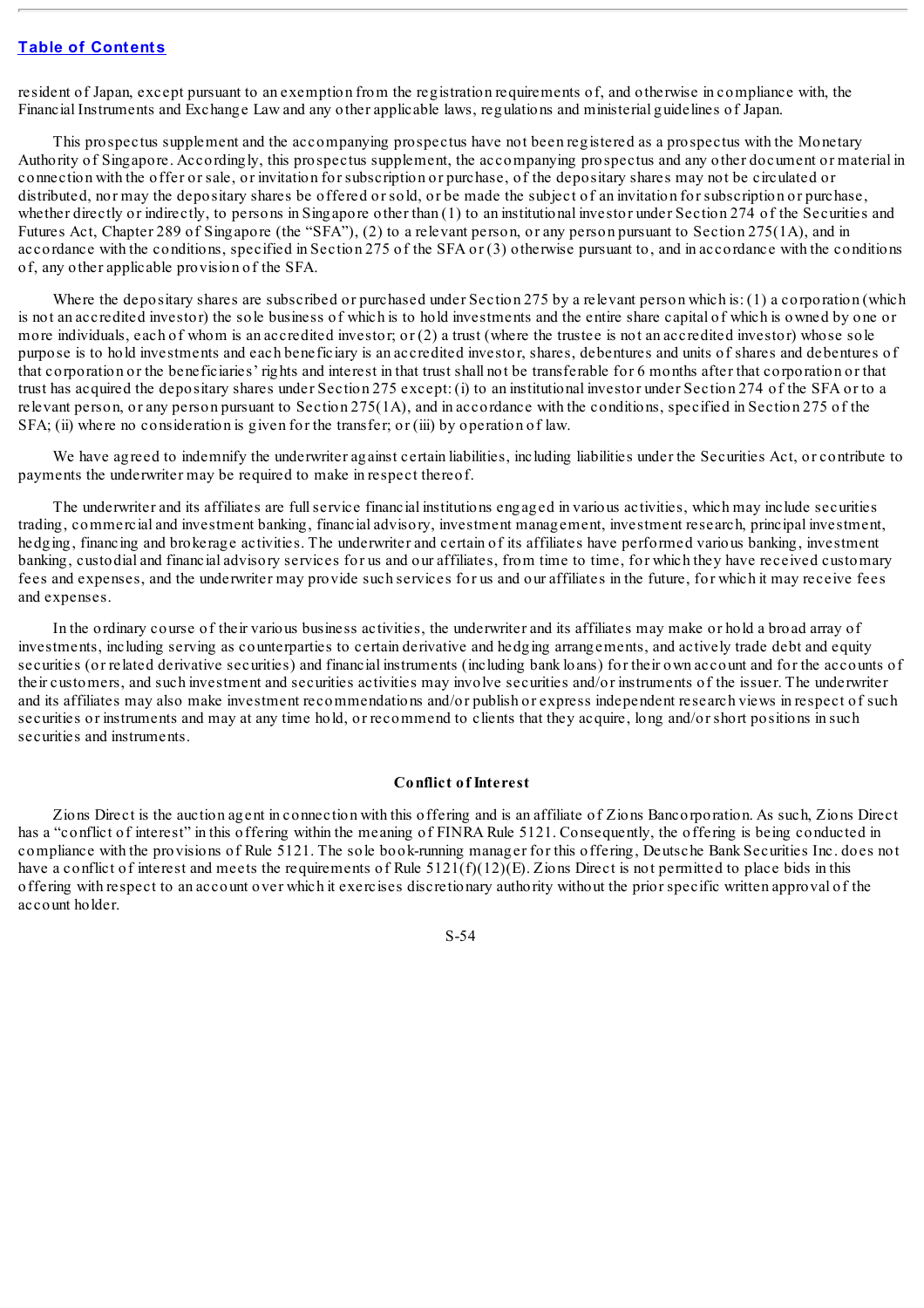#### **Purchases by Affiliates or for Customer Accounts**

Other affiliates of ours, including Zions First National Bank's Liquid Asset Management Department, Zions First National Bank's Trust Department and/or Contango Capital Advisors, Inc., may make purchases of (or submit bids for) the depositary shares for the accounts of certain customers who have provided to such affiliate or department of such affiliate specific written instructions authorizing it to do so. In addition, certain of our officers and/or directors may also submit bids for the depositary shares. If any affiliate, officer or director of ours submits bids for the depositary shares, the market-clearing price may be higher due to the participation of such affiliate, officer or director in the auction, which may benefit us.

#### **VALIDITY OF DEPOSITARY SHARES**

The validity of the depositary shares offered hereby will be passed upon for us by Callister Nebeker & McCullough, a Professional Corporation, Salt Lake City, Utah. Sullivan & Cromwell LLP, Los Angeles, California, will pass upon certain matters relating to this offering for us. Cleary Gottlieb Steen & Hamilton LLP, New York, New York, will pass upon certain matters relating to this offering for the underwriter.

#### **EXPERTS**

Ernst & Young LLP, an independent registered public accounting firm, has audited our consolidated financialstatements included in our Annual Report on Form 10-K for the year ended December 31, 2011, and the effectiveness of our internal control over financial reporting as of December 31, 2011, as set forth in their reports, which are incorporated by reference in this prospectus supplement and elsewhere in the registration statement. Our consolidated financialstatements and our management's assessment of the effectiveness of internal control over financial reporting as of December 31, 2011 are incorporated by reference in reliance on Ernst & Young LLP's reports, given on their authority as experts in accounting and auditing.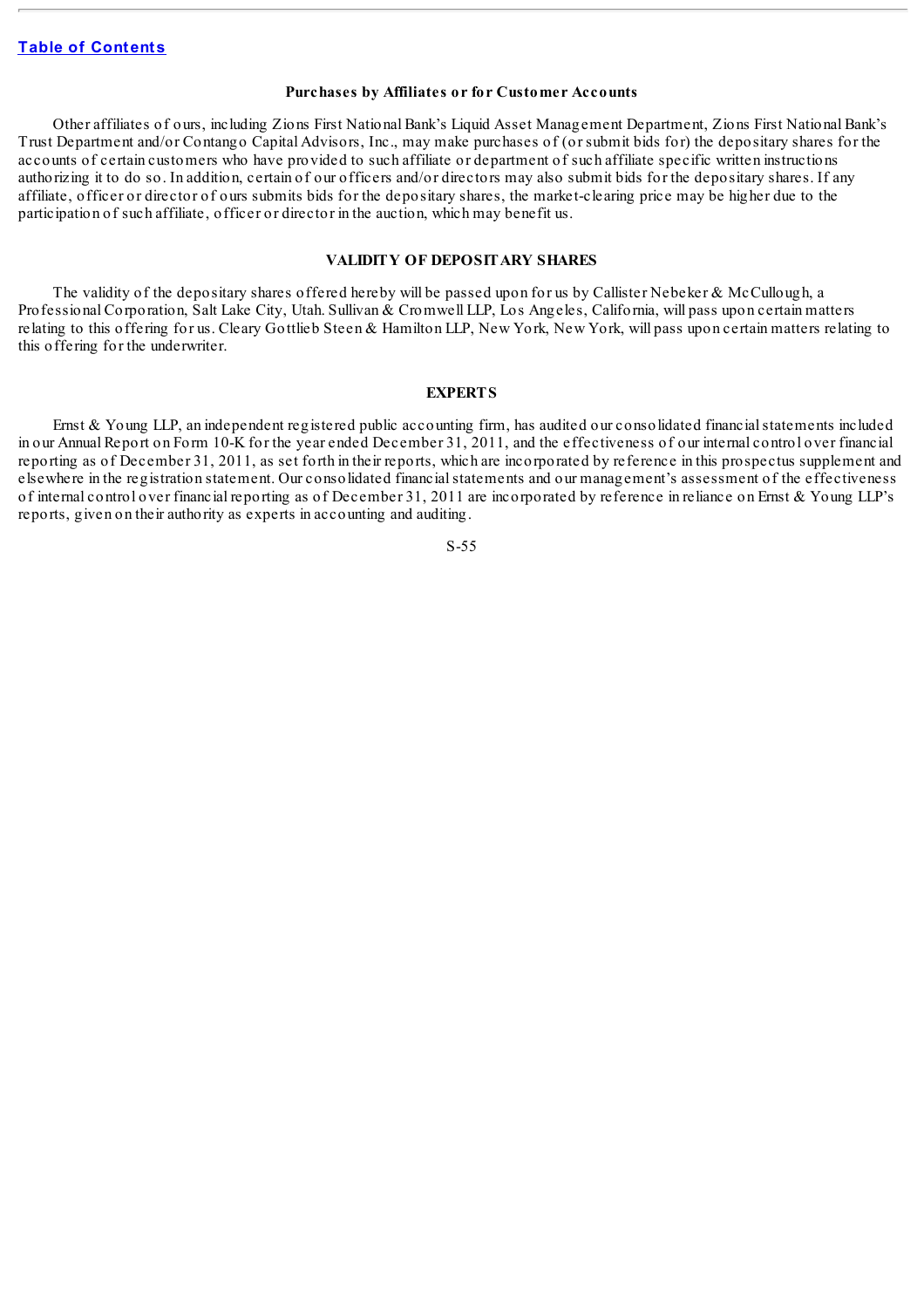# **Appendix A**

# **Pricing/Indicative Yield Calculations**

| Dividend Rate | Price   | Indicative Yield |
|---------------|---------|------------------|
| 7.90%         | \$23.50 | 8.404%           |
| 7.90          | 23.55   | 8.386            |
| 7.90          | 23.60   | 8.369            |
| 7.90          | 23.65   | 8.351            |
| 7.90          | 23.70   | 8.333            |
| 7.90          | 23.75   | 8.316            |
| 7.90          | 23.80   | 8.298            |
| 7.90          | 23.85   | 8.281            |
| 7.90          | 23.90   | 8.264            |
| 7.90          | 23.95   | 8.246            |
| 7.90          | 24.00   | 8.229            |
| 7.90          | 24.05   | 8.212            |
| 7.90          | 24.10   | 8.195            |
| 7.90          | 24.15   | 8.178            |
| 7.90          | 24.20   | 8.161            |
| 7.90          | 24.25   | 8.144            |
| 7.90          | 24.30   | 8.128            |
| 7.90          | 24.35   | 8.111            |
| 7.90          | 24.40   | 8.094            |
| 7.90          | 24.45   | 8.078            |
| 7.90          | 24.50   | 8.061            |
| 7.90          | 24.55   | 8.045            |
| 7.90          | 24.60   | 8.028            |
| 7.90          | 24.65   | 8.012            |
| 7.90          | 24.70   | 7.996            |
| 7.90          | 24.75   | 7.980            |
| 7.90          | 24.80   | 7.964            |
| 7.90          | 24.85   | 7.948            |
| 7.90          | 24.90   | 7.932            |
| 7.90          | 24.95   | 7.916            |
| 7.90          | 25.00   | 7.900            |

A-1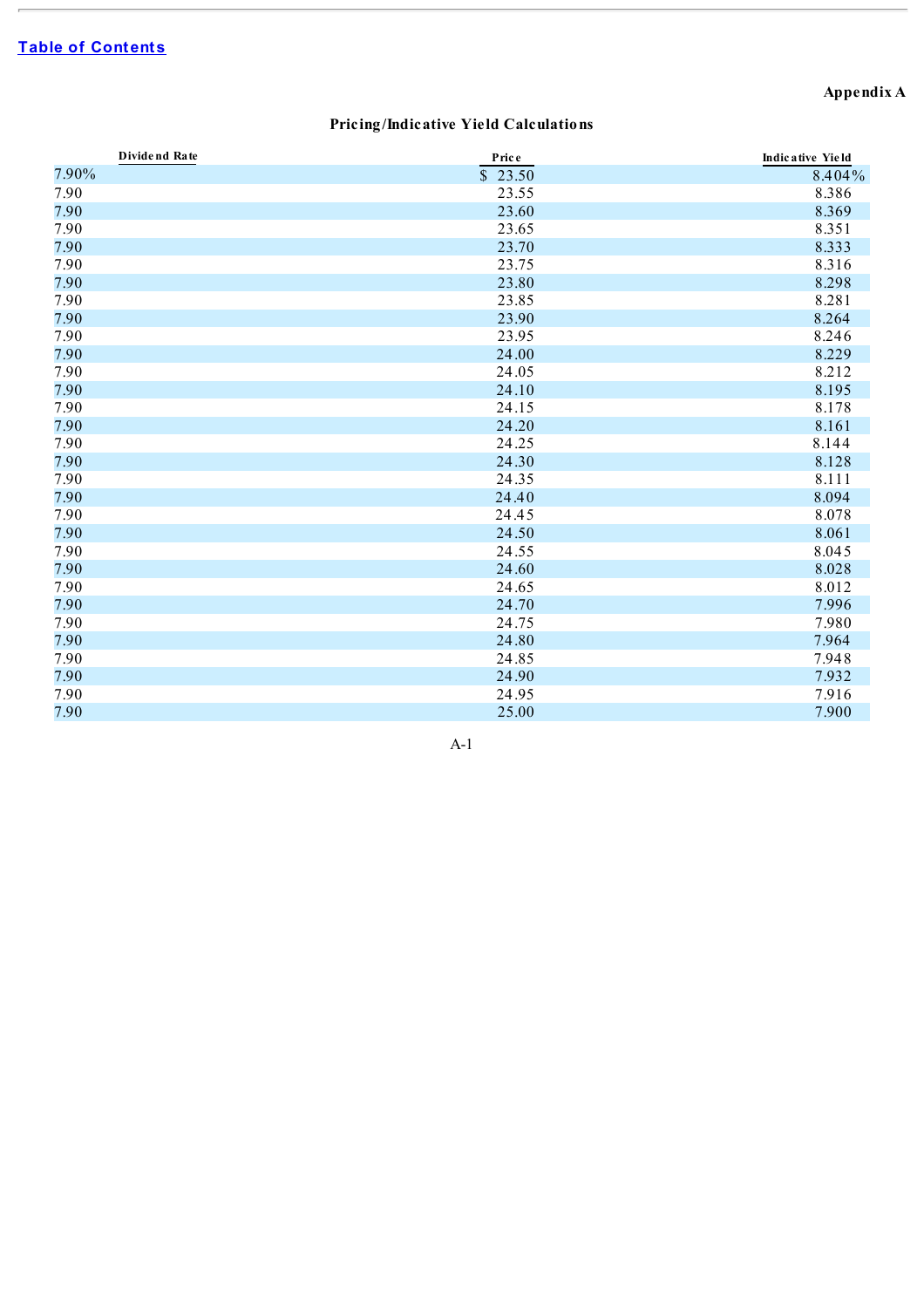**Prospectus**

# **Zions Bancorporation**

**Debt Securities Warrants or Other Rights Stock Purchase Contracts Units Common Stock Preferred Stock Depositary Shares**

# **Zions Capital Trust C Zions Capital Trust D**

# **Capital Securities As fully and unconditionally guaranteed as described herein by Zions Bancorporation**

Zions Bancorporation and the Issuer Trusts from time to time may offer to sell the securities listed above. The debt securities, warrants, rights, purchase contracts and preferred stock may be convertible into or exercisable or exchangeable for common or preferred stock or other securities of the Company or debt or equity securities of one or more other entities. The common stock of the Company is quoted on the Nasdaq Global Select Market under the symbol "ZION."

Zions Bancorporation and the Issuer Trusts may offer and sell these securities to or through one or more underwriters, dealers and/or agents on a continuous or delayed basis.

This prospectus describes some of the general terms that may apply to these securities and the general manner in which they may be offered. The specific terms of any securities to be offered, and the specific manner in which they may be offered, will be described in one or more supplements to this prospectus. Such supplements may also add to, update or change information contained in this prospectus.

# **Investing in these securities involves risks. See "Risk [Factors](#page-70-0)" section beginning on page 6 of this prospectus.**

These securities will not be savings accounts, deposits or other obligations of any bank or non-bank subsidiary of ours and are not insured by the Federal Deposit Insurance Corporation (the "FDIC"), the Board of Governors of the Federal **Reserve System (the "Federal Reserve Board") or any other governmental agency.**

Neither the Securities and Exchange Commission nor any other regulatory body has approved or disapproved of these securities or passed upon the accuracy or adequacy of this prospectus. Any representation to the contrary is a criminal **offense.**

**This prospectus is dated April 4, 2011.**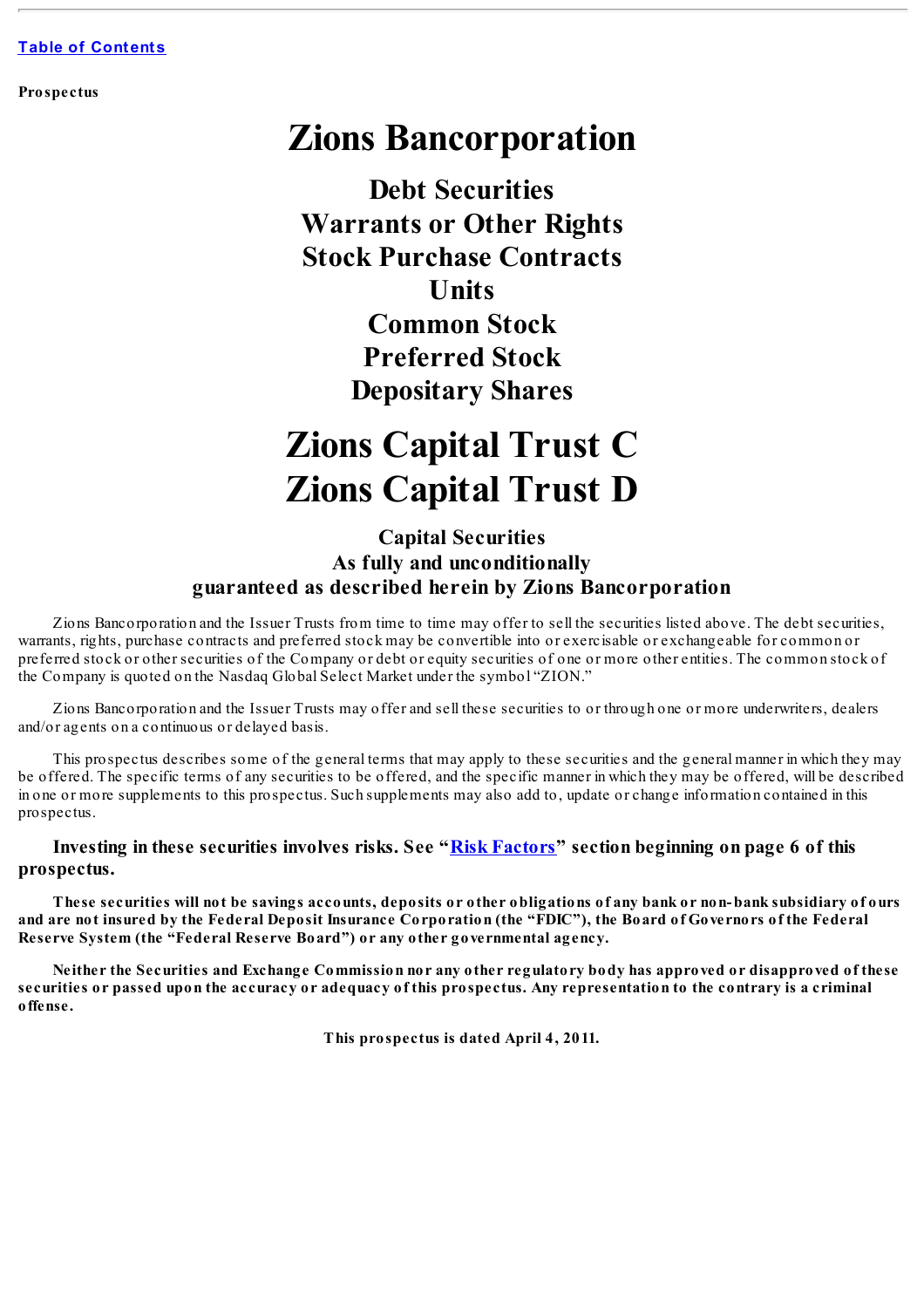# **f D E D e n f [C](#page-2-0)ontents**

## **TABLE OF CONTENTS**

| <b>About This Prospectus</b>                                          |                |
|-----------------------------------------------------------------------|----------------|
| Where You Can Find More Information                                   | $\overline{2}$ |
| Disclosure Regarding Forward-Looking Statements                       | 4              |
| <b>Risk Factors</b>                                                   | 6              |
| Use of Proceeds                                                       |                |
| Description of Debt Securities We May Offer                           | 8              |
| Description of Warrants or Other Rights We May Offer                  | 30             |
| Description of Stock Purchase Contracts We May Offer                  | 35             |
| Description of Units We May Offer                                     | 36             |
| Description of Our Capital Stock                                      | 40             |
| Description of Preferred Stock We May Offer                           | 51             |
| Description of Depositary Shares We May Offer                         | 54             |
| The Issuer Trusts                                                     | 58             |
| Description of Capital Securities and Related Instruments             | 60             |
| Description of Junior Subordinated Debentures                         | 73             |
| Description of Guarantees                                             | 86             |
| Relationship Among the Capital Securities and the Related Instruments | 90             |
| Legal Ownership and Book-Entry Issuance                               | 93             |
| Securities Issued in Bearer Form                                      | 98             |
| Considerations Relating to Indexed Securities                         | 102            |
| <b>United States Taxation</b>                                         | 105            |
| Plan of Distribution                                                  | 129            |
| Benefit Plan Investor Considerations                                  | 133            |
| Validity of the Securities                                            | 135            |
| Experts                                                               | 135            |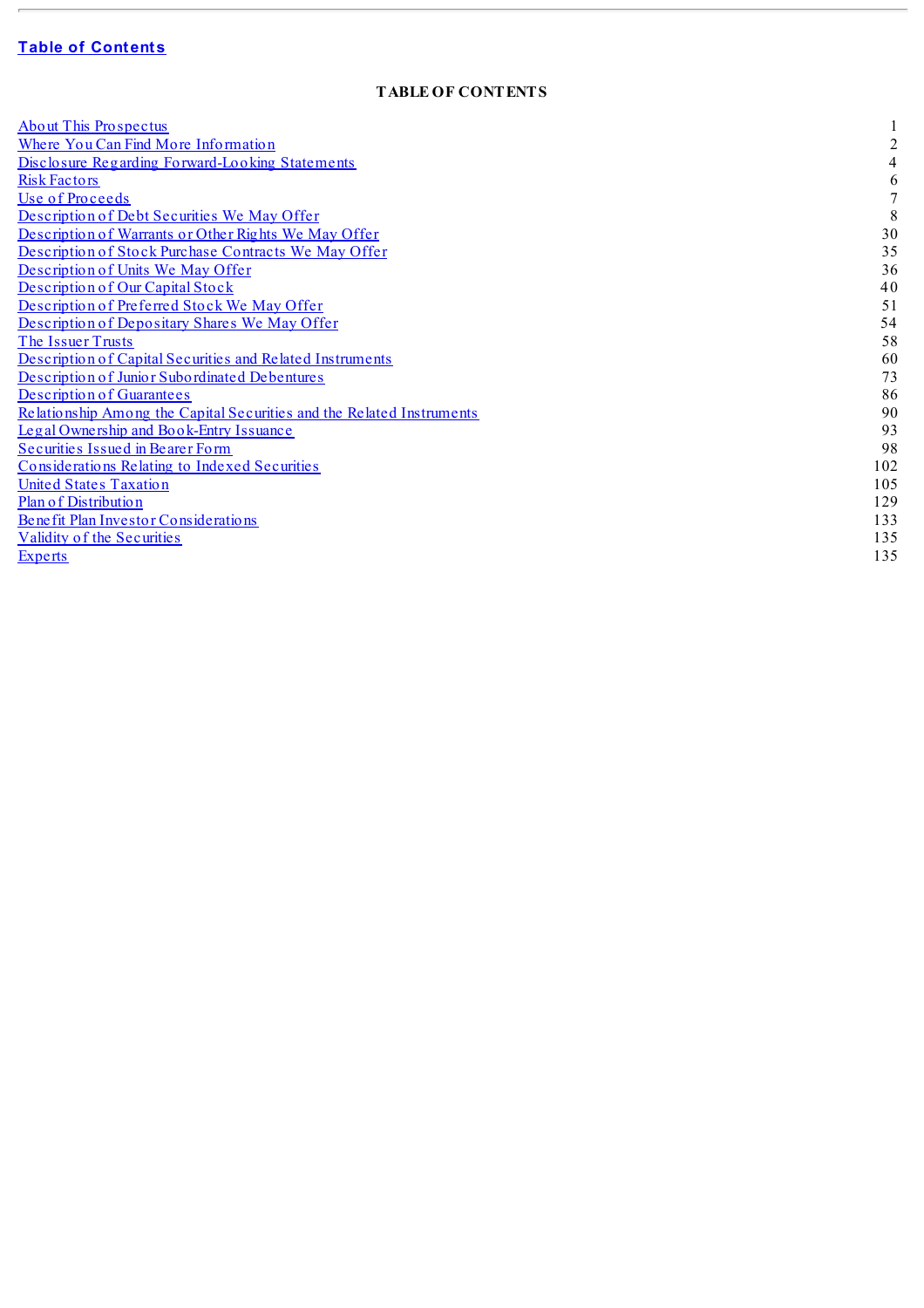#### <span id="page-65-0"></span>**Prospectus**

#### **ABOUT THIS PROSPECTUS**

This document is called a "prospectus," and it provides you with a general description of the securities we may offer. Each time we sellsecurities, we will provide a prospectus supplement containing specific information about the terms of the securities being offered. That prospectus supplement may include a discussion of any risk factors or other special considerations that apply to those securities. The prospectus supplement may also add, update or change the information in this prospectus. If there is any inconsistency between the information in this prospectus and any prospectus supplement, you should rely on the information in that prospectus supplement. You should read both this prospectus and any prospectus supplement together with additional information described under the heading "Where You Can Find More Information."

Zions Bancorporation, a Utah corporation, also referred to in this document as Zions, and Zions Capital Trust C and Zions Capital Trust D, each a statutory trust created under the laws of the State of Delaware (each trust is also referred to as an Issuer Trust and together as the Issuer Trusts), have filed a registration statement with the Securities and Exchange Commission, or the SEC, using a shelf registration or continuous offering process. Under the shelf registration process, from time to time, Zions and the Issuer Trusts may offer and sellsecurities described in this prospectus or any combination of such securities in one or more offerings.

Our SEC registration statement containing this prospectus, including exhibits, provides additional information about us and the securities offered under this prospectus. The registration statement can be read at the SEC's web site or at the SEC's offices. The SEC's web site and street addresses are provided under the heading "Where You Can Find More Information."

When acquiring securities, you should rely only on the information provided in this prospectus and in the related prospectus supplement, including any information incorporated by reference. No one is authorized to provide you with different information. You should not assume that the information in this prospectus, any prospectus supplement or any document incorporated by reference is truthful or complete for any date other than the date indicated on the cover page of these documents.

We are not offering the securities in any state where the offer is prohibited. The distribution of this prospectus and any prospectus supplement and the offering of our securities in certain jurisdictions may be restricted by law. Persons into whose possession this prospectus and any prospectus supplement come should inform themselves about and observe any such restrictions. This prospectus and any prospectus supplement do not constitute, and may not be used in connection with, an offer or solicitation by anyone in any jurisdiction in which such offer or solicitation is not authorized or in which the person making such offer or solicitation is not qualified to do so or to any person to whom it is unlawful to make such offer or solicitation.

After the securities are issued, one or more of our subsidiaries, including Zions Direct, Inc. or Amegy Investments, Inc., may buy and sell any of the securities as part of their business as a broker-dealer. Those subsidiaries may use this prospectus and the related prospectus supplement in those transactions. Any sale by a subsidiary will be made at the prevailing market price at the time of sale.

Unless otherwise mentioned or unless the context requires otherwise, all references in this prospectus to "the Company," "Zions," "we," "us," "our" or similar references mean Zions Bancorporation and its subsidiaries.

Unless otherwise stated, currency amounts in this prospectus and any prospectus supplement are stated in United States dollars.

Zions® and Zions Bank® are registered service marks of Zions Bancorporation. All other service marks, trademarks and trade names referred to in this prospectus or any prospectus supplement are the property of their respective owners.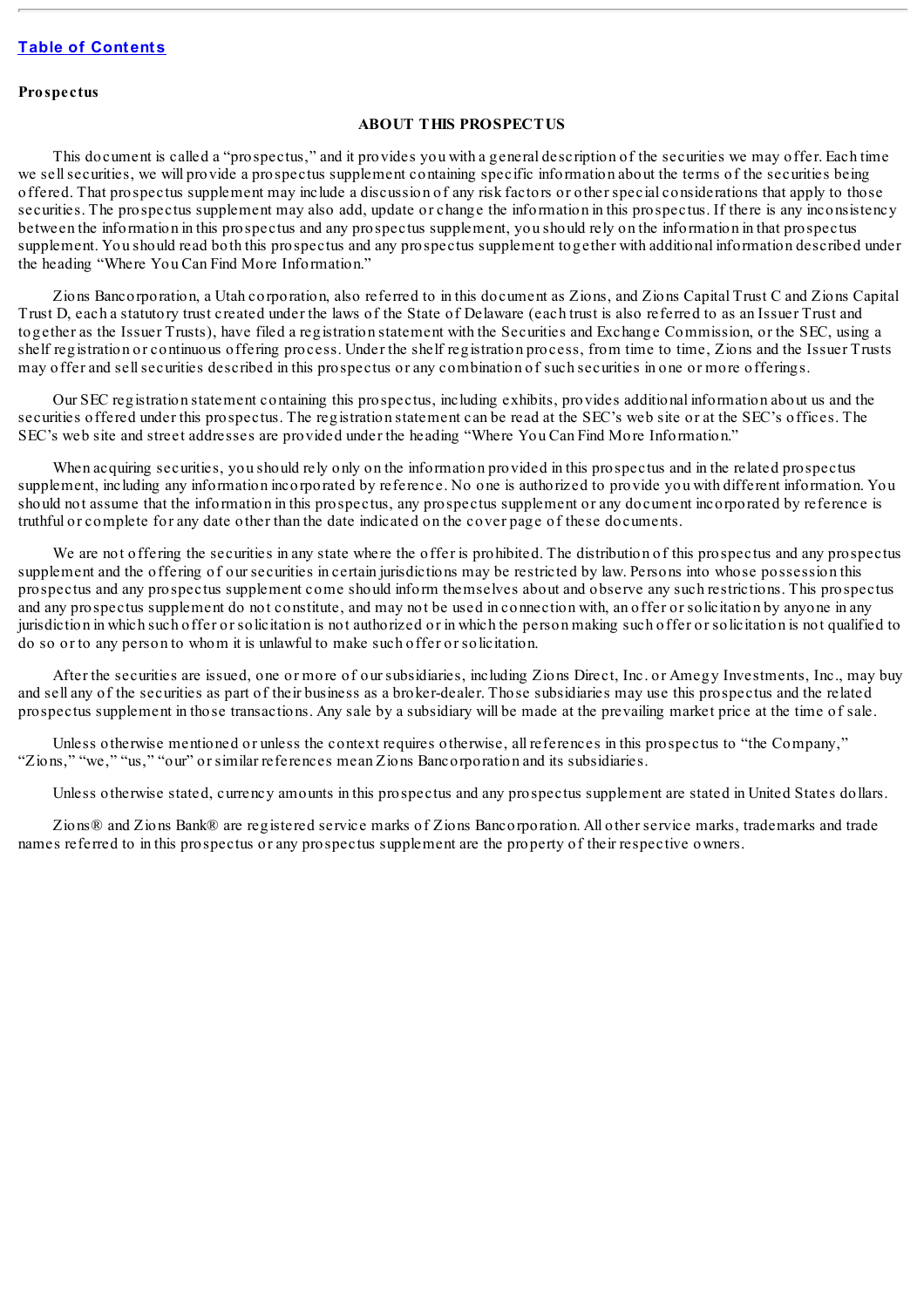#### **WHERE YOU CAN FIND MORE INFORMATION**

<span id="page-66-0"></span>We file annual, quarterly and current reports, proxy statements and other information with the SEC. You may read and copy any document we file at the SEC's public reference room in Washington, D.C. at 100 F Street, N.E., Washington, D.C. 20549. Please call the SEC at 1-800-SEC-0330 for further information on the public reference room. In addition, our SEC filings are available to the public at the SEC's web site at http://www.sec.gov. However, information on this website does not constitute a part of this prospectus. You can also inspect reports, proxy statements and other information about us at the offices of the Nasdaq Global Select Market, 1735 K Street, N.W., Washington, D.C. 20006.

The SEC allows us to "incorporate by reference" information into this prospectus. This means that we can disclose important information to you by referring you to another document Zions has filed separately with the SEC that contains that information. The information incorporated by reference is considered to be part of this prospectus and any prospectus supplement. Information that Zions files with the SEC after the date of this prospectus and any prospectus supplement will automatically modify and supersede the information included or incorporated by reference in this prospectus and any prospectus supplement to the extent that the subsequently filed information modifies or supersedes the existing information.

We incorporate by reference:

- our Annual Report on Form 10-K for the fiscal year ended December 31, 2010;
- our Current Reports on Form 8-K filed on January 24, 2011, January 27, 2011, February 10, 2011 and February 15, 2011 (except in each case, any information that has been deemed to be "furnished" and not filed, and any exhibits related thereto);
- the description of our common stock and rights set forth in our Current Report on Form 8-K filed on April 4, 2011 and any amendments or reports filed for the purpose of updating such description;
- the description of our Series A Floating-Rate Non-Cumulative Perpetual Preferred Stock ("Series A Preferred Stock"), 9.50% Series C Non-Cumulative Perpetual Preferred Stock ("Series C Preferred Stock") and Series E Fixed-Rate Resettable Non-Cumulative Perpetual Preferred Stock ("Series E Preferred Stock") and respective rights set forth in Forms 8-A filed on December 7, 2006, July 9, 2008 and June 18, 2010, respectively, and any amendments or reports filed for the purpose of updating such descriptions;
- and the description of the warrants set forth in our registration statement on Form 8-A, dated May 25, 2010, filed pursuant to Section 12 of the Securities Exchange Act of 1934, as amended (the "Exchange Act"), including any amendment or report filed with the SEC for the purpose of updating such description.

In addition, all reports and other documents we subsequently file pursuant to Sections 13(a), 13(c), 14 or 15(d) of the Exchange Act after the date of this prospectus and any prospectus supplement (other than any information furnished pursuant to Item 2.02 or Item 7.01 of any Current Report on Form 8-K unless we specifically state in such Current Report that such information is to be considered "filed" under the Exchange Act or we incorporate it by reference into a filing under the Securities Act of 1933, as amended (the "Securities Act"), or the Exchange Act) will be deemed to be incorporated by reference in this prospectus and any prospectus supplement and to be part of this prospectus and any prospectus supplement from the date of the filing of such reports and documents. Any statement contained in this prospectus, any prospectus supplement or in a document incorporated or deemed to be incorporated by reference herein shall be deemed to be modified or superseded for purposes of this prospectus and any prospectus supplement to the extent that a statement contained in any subsequently filed document which is or is deemed to be incorporated by reference herein modifies or supersedes such statement. Any such statement so modified or superseded shall not be deemed, except as so modified or superseded, to constitute a part of this prospectus or any prospectus supplement.

 $\mathcal{L}$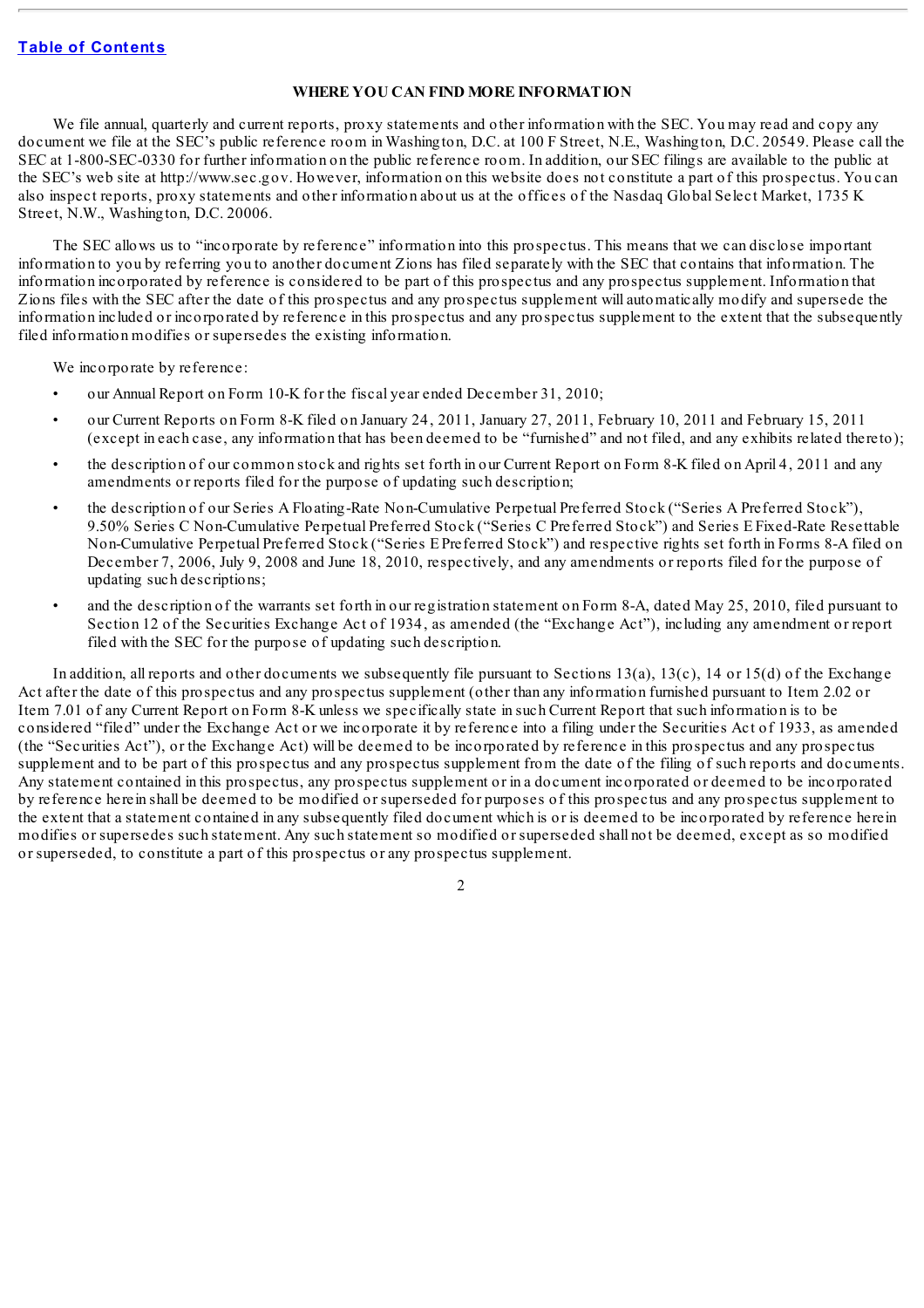You may request a copy of these filings, other than an exhibit to a filing unless that exhibit is specifically incorporated by reference into that filing, at no cost, by writing to or telephoning us at the following address:

> Investor Relations Zions Bancorporation One South Main Street, 15th Floor Salt Lake City, Utah 84133 (801) 524-4787

In addition, these filings are available on our web site at http://www.zionsbancorporation.com. Our web site does not form a part of this prospectus or any prospectus supplement.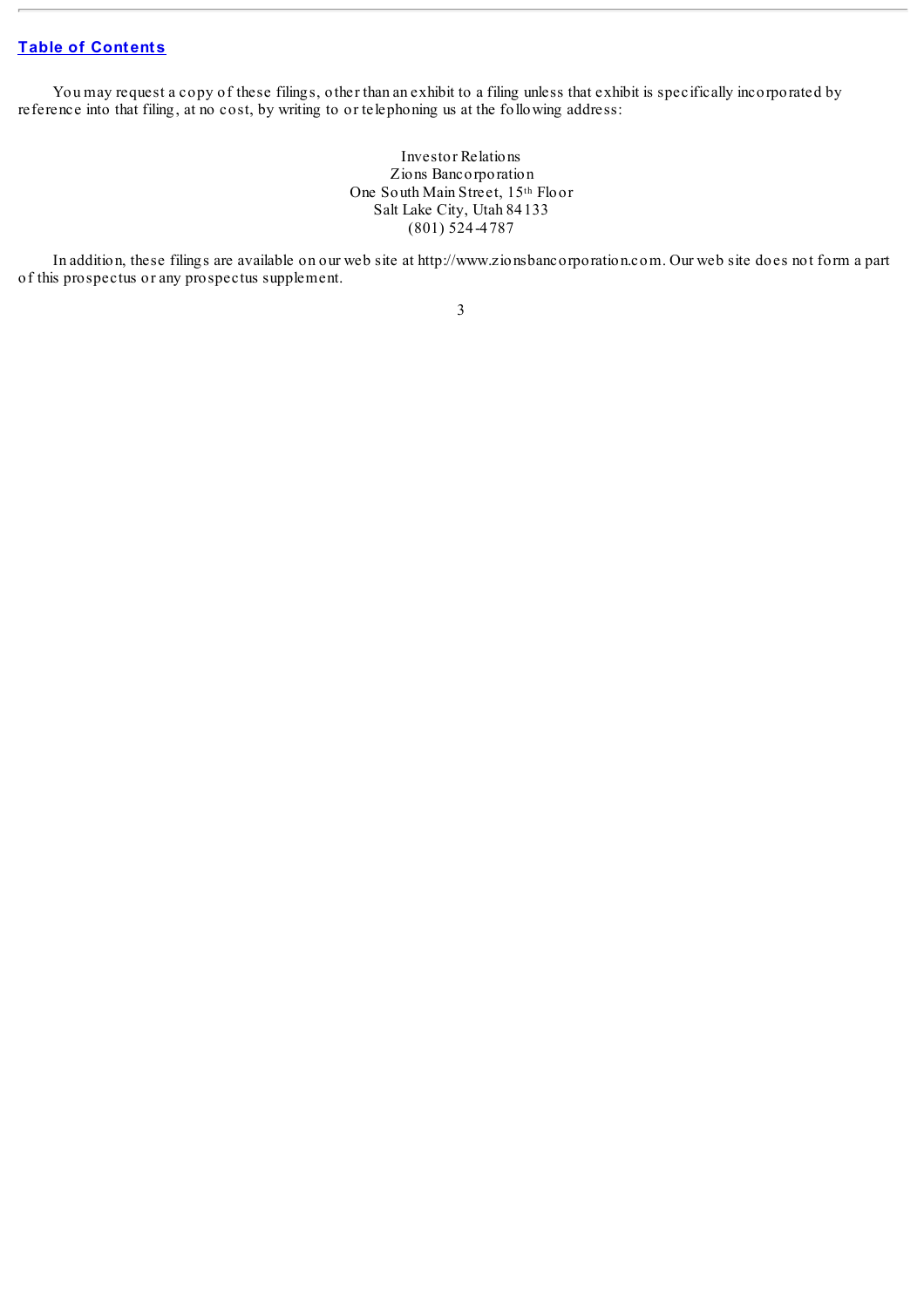#### **DISCLOSURE REGARDING FORWARD-LOOKING STATEMENTS**

<span id="page-68-0"></span>Statements in this prospectus, including information incorporated by reference, that are based on other than historical data are forward-looking statements within the meaning of the Private Securities Litigation Reform Act of 1995. Forward-looking statements provide current expectations or forecasts of future events and include, among others:

- statements with respect to the beliefs, plans, objectives, goals, guidelines, expectations, anticipations and future financial condition, results of operations and performance of Zions Bancorporation and its subsidiaries; and
- statements preceded by, followed by or that include the words "may," "could," "should," "would," "believe," "anticipate," "estimate," "expect," "intend," "plan," "projects," or similar expressions.

These forward-looking statements are not guarantees of future performance, nor should they be relied upon as representing management's views as of any subsequent date. Forward-looking statements involve significant risks and uncertainties and actual results may differ materially from those presented, either expressed or implied, in this prospectus, including the information incorporated by reference. You should carefully consider those risks and uncertainties in reading this prospectus. Factors that might cause such differences include, but are not limited to:

- the Company's ability to successfully execute its business plans, manage its risks, and achieve its objectives;
- changes in political and economic conditions, including without limitation the political and economic effects of the current economic crisis, delay of recovery from the current economic crisis, and other major developments, including wars, military actions and terrorist attacks;
- changes in financial market conditions, either internationally, nationally or locally in areas in which the Company conduct its operations, including without limitation, reduced rates of business formation and growth, commercial and residential real estate development and real estate prices;
- fluctuations in markets for equity, fixed-income, commercial paper and other securities, including availability, market liquidity levels, and pricing;
- changes in interest rates, the quality and composition of the loan and securities portfolios, demand for loan products, deposit flows and competition;
- acquisitions and integration of acquired businesses;
- increases in the levels of losses, customer bankruptcies, bank failures, claims, and assessments;
- changes in fiscal, monetary, regulatory, trade and tax policies and laws, and regulatory assessments and fees, including policies of the U.S. Department of Treasury (the "U.S. Treasury"), the Federal Reserve Board, and the FDIC;
- our participation or lack of participation in, or exit from, governmental programs implemented under the Emergency Economic Stabilization Act of 2008, as amended ("EESA") and the American Recovery and Reinvestment Act ("ARRA"), including without limitation the Troubled Asset Relief Program ("TARP") and the Capital Purchase Program ("CPP") and the impact of such programs and related regulations on the Company and on international, national, and local economic and financial markets and conditions;
- the impact of the EESA and the ARRA and related rules and regulations, and changes in those rules and regulations, on the business operations and competitiveness of the Company and that of other participating American financial institutions, including the impact of the executive compensation limits of these acts, which may impact the ability of the Company and that of other participating American financial institutions to retain and recruit executives and other personnel necessary for their businesses and competitiveness;

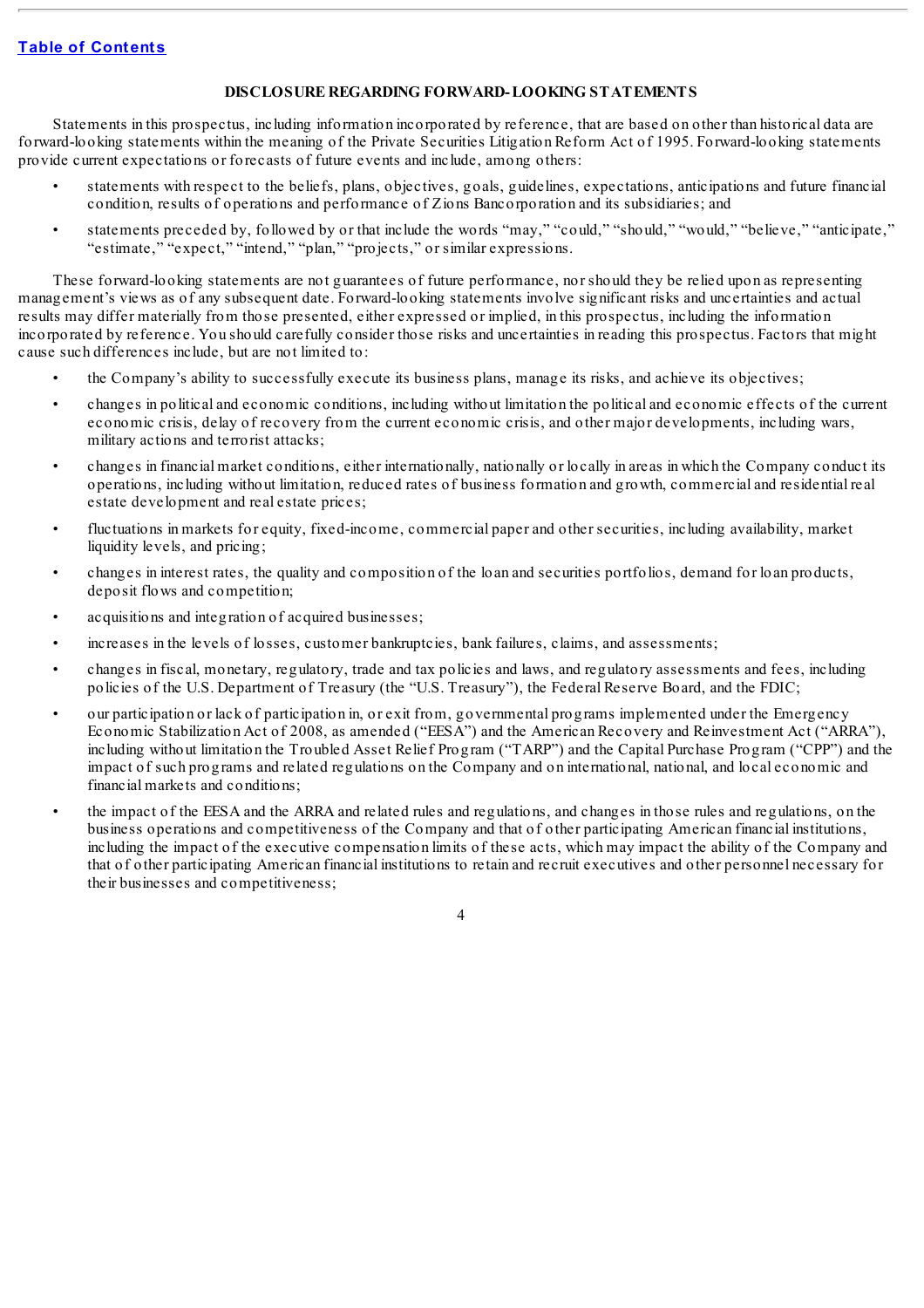- the impact of the financial reform bill, known as the Dodd-Frank Wall Street Reform and Consumer Protection Act and rules and regulations thereunder most of which have not yet been promulgated;
- new capital and liquidity requirements, which U.S. regulatory agencies are expected to establish in response to new international standards known as Basel III;
- continuing consolidation in the financialservices industry;
- new litigation or changes in existing litigation;
- success in gaining regulatory approvals, when required;
- changes in consumer spending and savings habits;
- increased competitive challenges and expanding product and pricing pressures among financial institutions;
- demand for financial services in the Company's market areas;
- inflation and deflation:
- technological changes and the Company's implementation of new technologies;
- the Company's ability to develop and maintain secure and reliable information technology systems;
- legislation or regulatory changes which adversely affect the Company's operations or business;
- the Company's ability to comply with applicable laws and regulations;
- changes in accounting policies or procedures as may be required by the Financial Accounting Standards Board or regulatory agencies; and
- increased costs of deposit insurance and changes with respect to FDIC insurance coverage levels.

We have identified some additional important factors that could cause future events to differ from our current expectations and they are described in this prospectus under the caption "Risk Factors," as well as in our most recent Annual Report on Form 10-K for the year ended December 31, 2010, including without limitation under the captions "Risk Factors," "Management's Discussion and Analysis of Financial Condition and Results of Operations" and "Quantitative and Qualitative Disclosures About Market Risk" and in other documents that we may file with the SEC, all of which you should review carefully.

Except to the extent required by law, the Company specifically disclaims any obligation to update any factors or to publicly announce the result of revisions to any of the forward-looking statements, including the information incorporated by reference, to reflect future events or developments.

5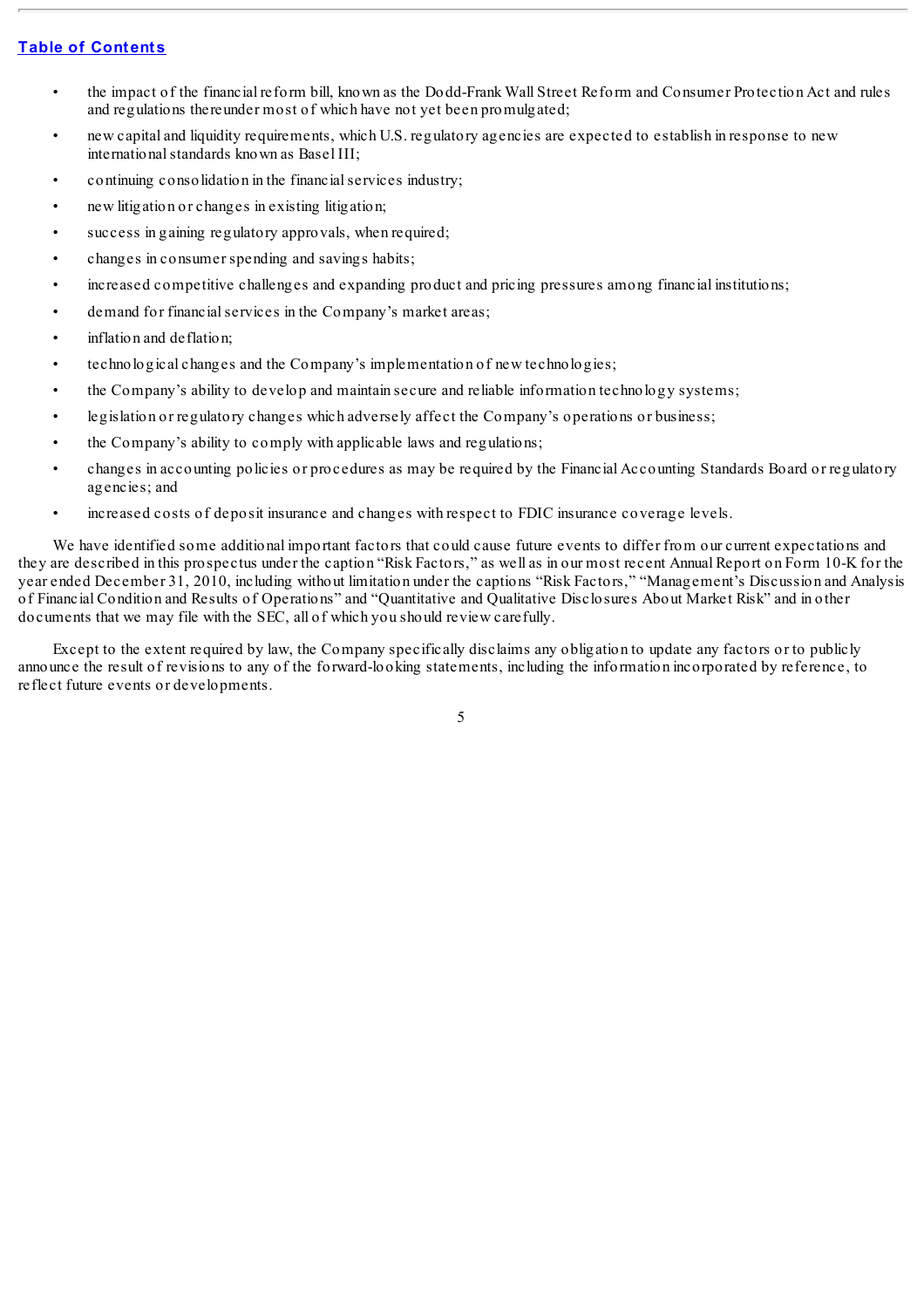#### **RISKFACTORS**

<span id="page-70-0"></span>We have included discussions of cautionary factors describing risks relating to our business and an investment in our securities in our Annual Report on Form 10-K for the year ended December 31, 2010, including without limitation under the captions "Risk Factors," "Management's Discussion and Analysis of Financial Condition and Results of Operations" and "Quantitative and Qualitative Disclosures About Market Risk," which is incorporated by reference into this prospectus. See "Where You Can Find More Information" for an explanation of how to get a copy of this report. Additional risks related to our securities may also be described in a prospectus supplement. Before purchasing our securities, you should carefully consider the risk factors we describe in any prospectus supplement or in any report incorporated by reference into this prospectus or such prospectus supplement, including our Annual Report on Form 10-K for the year ended December 31, 2010. Although we discuss key risks in those risk factor descriptions, additional risks not currently known to us or that we currently deem immaterial also may impair our business. Our subsequent filings with the SEC may contain amended and updated discussions of significant risks. We cannot predict future risks or estimate the extent to which they may affect our financial performance.

|   | v<br>۰.<br>PU 1 |
|---|-----------------|
| ٠ |                 |
|   |                 |
|   | I<br>I          |
| × | ٧               |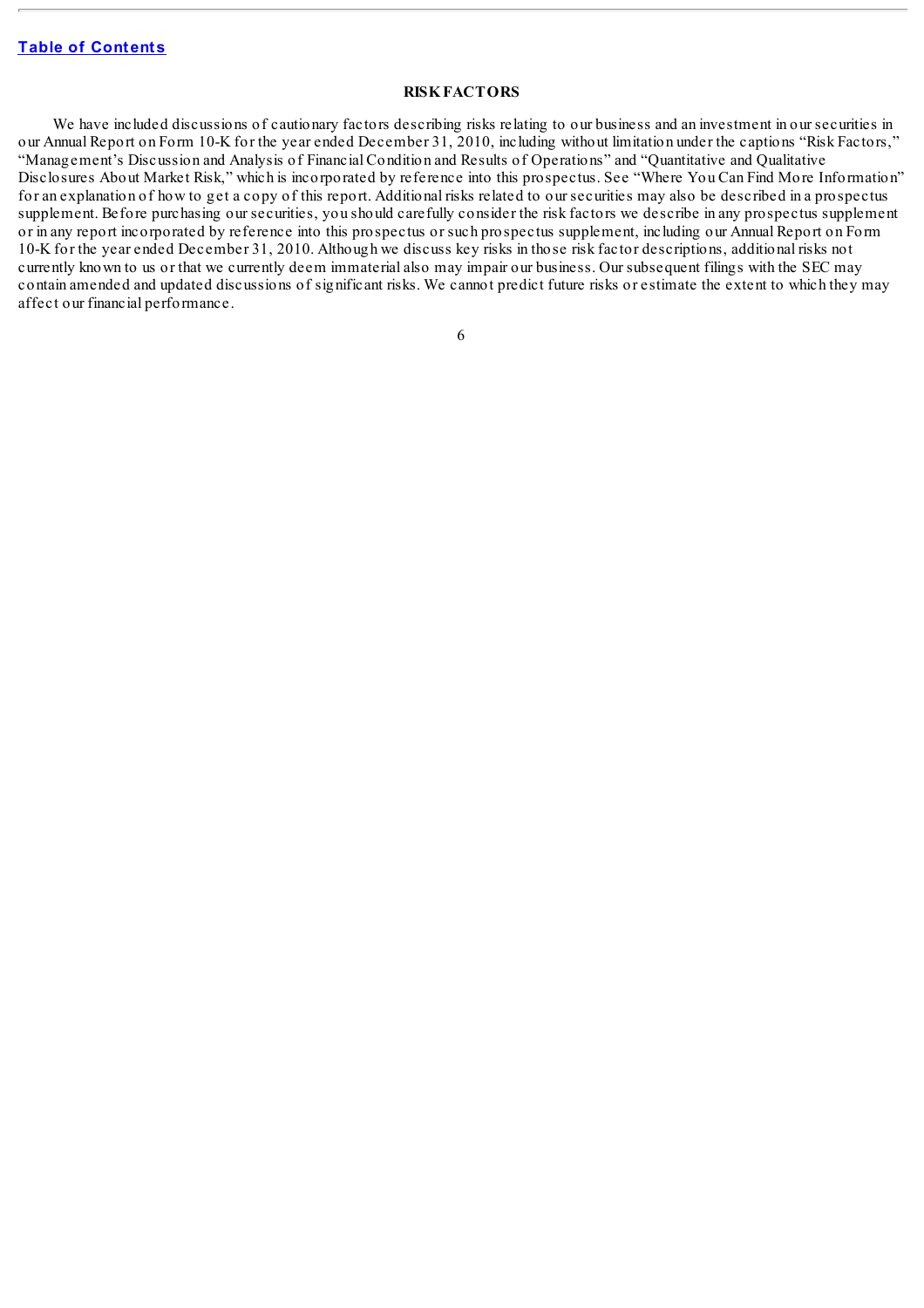### **USE OF PROCEEDS**

<span id="page-71-0"></span>Unless otherwise specified in the applicable prospectus supplement for any offering of securities, the net proceeds we receive from the sale of these securities will be used for general corporate purposes, which may include:

- funding investments in, or extensions of credit to, our subsidiaries;
- funding investments in non-affiliates;
- reducing or refinancing debt;
- redeeming outstanding securities;
- financing possible acquisitions; and
- working capital.

Pending such use, we may temporarily invest net proceeds. We will disclose any proposal to use the net proceeds from any offering of securities in connection with an acquisition in the prospectus supplement relating to such offering.

Each Issuer Trust will use the proceeds from any offering of capitalsecurities to purchase the corresponding junior subordinated debentures issued by us. We expect to use the net proceeds from the sale of the subordinated debt securities to the Issuer Trusts as described above.

7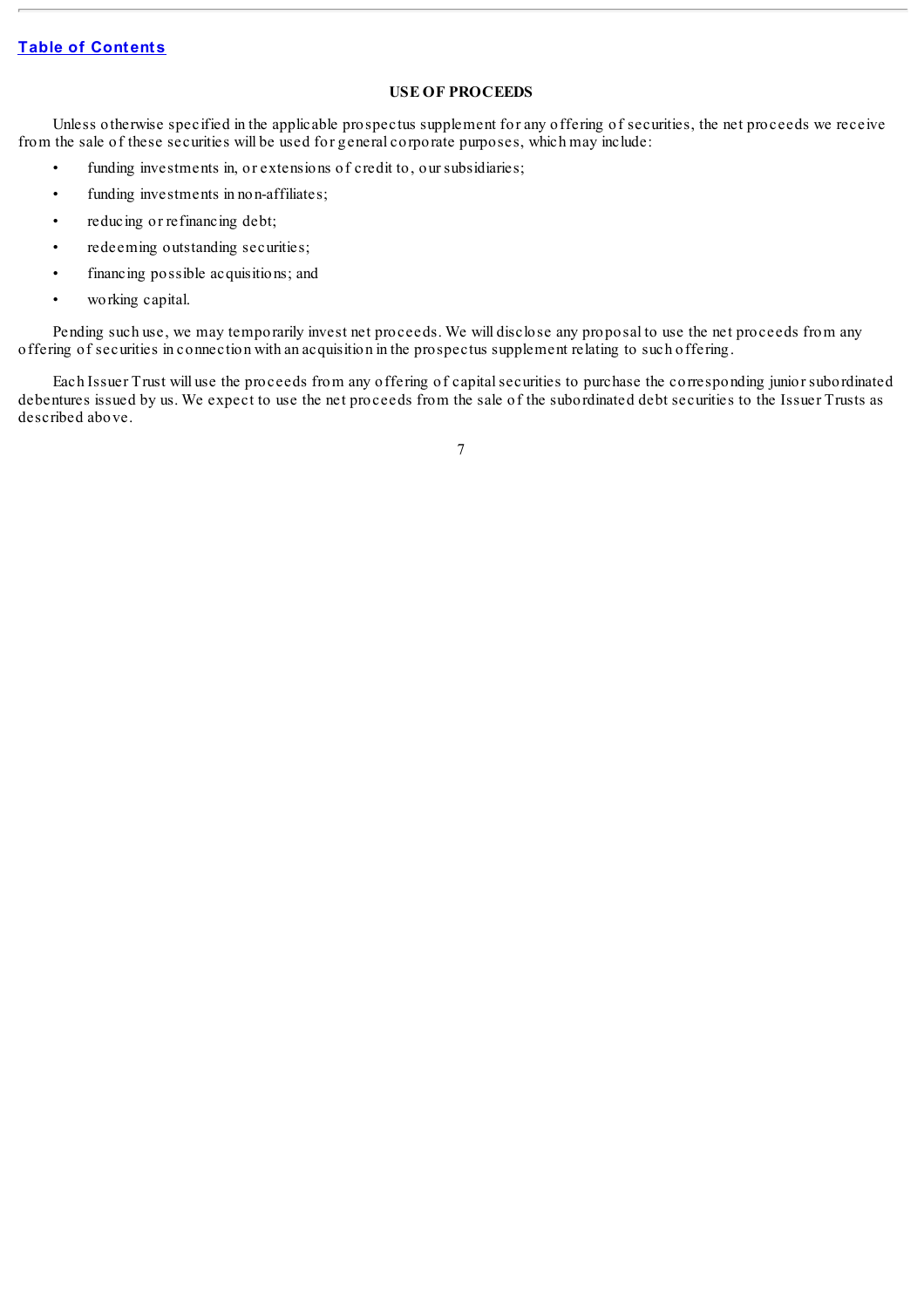## **DESCRIPTION OF DEBT SECURITIES WE MAY OFFER**

Please note that in this section entitled "Description of Debt Securities We May Offer," references to "Zions," "we," "our" and "us" refer only to Zions Bancorporation and not to its consolidated subsidiaries. Also, in this section, references to "holders" mean those who own debt securities registered in their own names, on the books that we or the trustee maintain for this purpose, and not those who own beneficial interests in debt securities registered in street name or in debt securities issued in book-entry form through one or more depositaries. Owners of beneficial interests in the debt securities should also read the section entitled "Legal Ownership and Book-*Entry Issuance."*

The following description summarizes the material provisions of the senior indenture, the subordinated indenture and the debt securities to be issued under these indentures. This description is not complete and is subject to, and is qualified in its entirety by reference to, the indenture under which the debt securities are issued and the Trust Indenture Act of 1939, as amended (the "Trust Indenture Act"). The specific terms of any series of debt securities will be described in the applicable prospectus supplement, and may differ from the general description of the terms presented below. The senior indenture and the subordinated indenture have been filed as exhibits to the registration statement of which this prospectus forms a part. Whenever particular defined terms of the senior indenture or the subordinated indenture, each as supplemented or amended from time to time, are referred to in this prospectus or a prospectus *supplement, those defined terms are incorporated in this prospectus or such prospectus supplement by reference.*

#### **Debt Securities May Be Senior or Subordinated**

We may issue senior or subordinated debt securities. Unless we specify otherwise in the applicable prospectus supplement, neither the senior debt securities nor the subordinated debt securities will be secured by any property or assets of ours or of our subsidiaries. If you own an unsecured debt security, you are one of our unsecured creditors.

The senior debt securities and, in the case of senior debt securities in bearer form, any related interest coupons, will constitute part of our senior indebtedness, will be issued under the senior debt indenture described below and will rank on a parity with all of our other unsubordinated debt (except to the extent such other indebtedness is secured by collateral that does not also secure the senior debt securities offered by this prospectus).

The subordinated debt securities and, in the case of subordinated debt securities in bearer form, any related interest coupons, will constitute part of our subordinated debt, will be issued under the subordinated debt indenture described below and will be subordinate in right of payment to all of our "senior indebtedness," as defined below under "—Subordination Provisions." Upon the occurrence of certain events of insolvency, the subordinated debt securities will be contractually subordinated to the prior payment in full of our "general obligations," as defined under "—Subordination Provisions."

Neither indenture limits our ability to incur additionalsecured or unsecured senior or subordinated indebtedness.

When we use the terms "debt security" or "debt securities" in this description, we mean either the senior debt securities or the subordinated debt securities.

#### **We Are A Holding Company**

We are a holding company and a legal entity separate and distinct from our subsidiaries, and our right to participate in any distribution of assets of any subsidiary upon its liquidation, reorganization or otherwise, and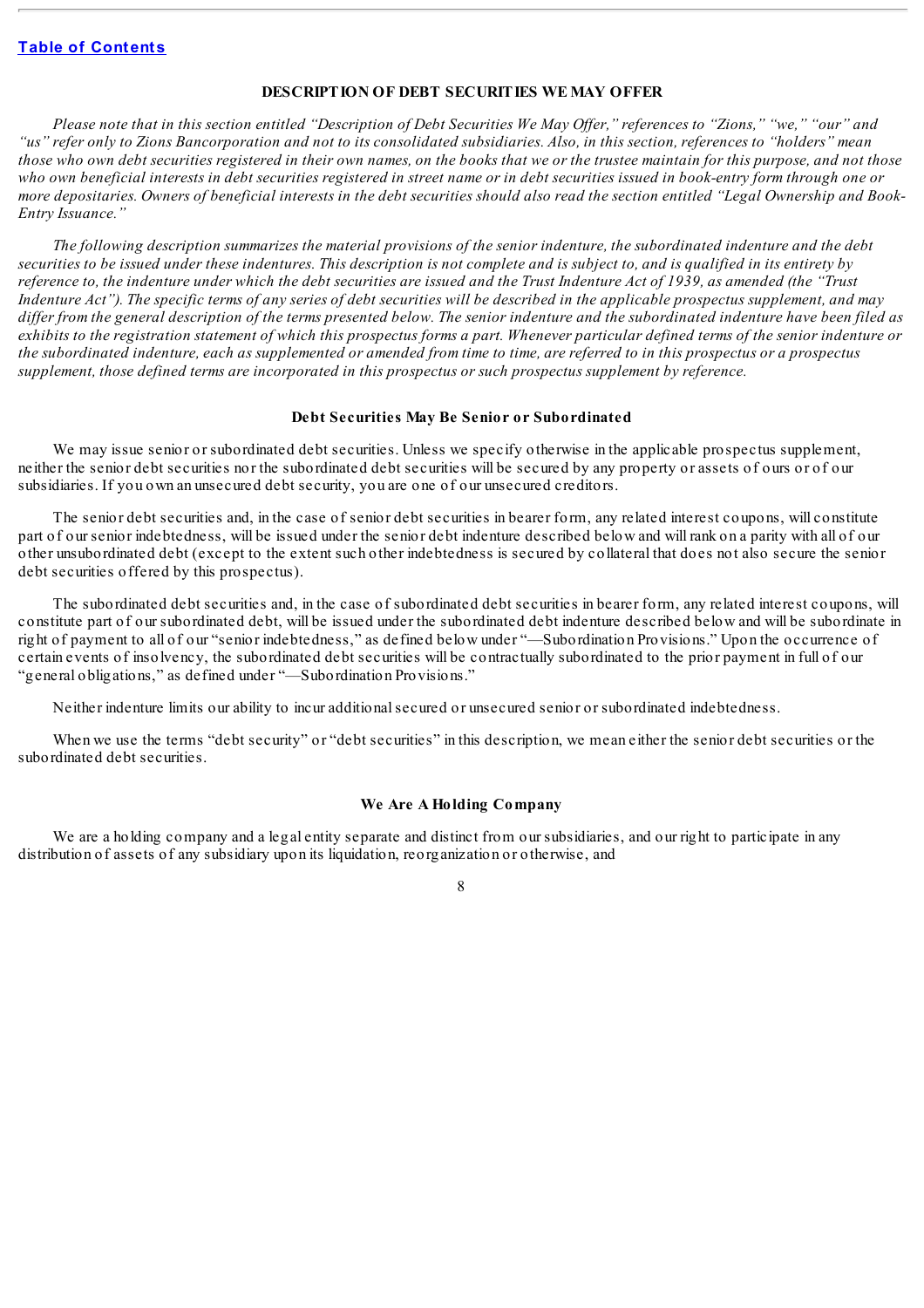the ability of holders of debt securities to benefit indirectly from such distribution, is subject to superior claims. Accordingly, our senior debt securities and subordinated debt securities will be structurally subordinated to all indebtedness and other liabilities, including trade payables and lease obligations, of each of our subsidiaries, except to the extent we may be a creditor of that subsidiary with recognized senior claims. Claims on our subsidiary banks by creditors other than us include long-term debt, including subordinated and junior subordinated debt issued by our subsidiary, Amegy Corporation, and substantial obligations with respect to deposit liabilities and federal funds purchased, securities sold under repurchase agreements, other short-term borrowings and various other financial obligations. If we are entitled to participate in any assets of any of our subsidiaries upon the liquidation or reorganization of the subsidiary, the rights of holders of the senior debt securities and subordinated debt securities with respect to those assets will be subject to the contractual subordination of the subordinated debt securities.

### **The Senior Debt Indenture and the Subordinated Debt Indenture**

The senior debt securities are governed by the senior debt indenture, and the subordinated debt securities are governed by the subordinated debt indenture. Each indenture is a contract between us and The Bank of New York Mellon Trust Company, N.A., as successor to J.P. Morgan Trust Company, National Association, as trustee, which indenture may be supplemented from time to time as provided therein. The indentures are substantially identical, except for our covenants described under "—Restriction on Sale or Issuance of Capital Stock of Major Constituent Banks," which are included only in the senior debt indenture, the provisions relating to subordination, which are included only in the subordinated debt indenture, and the provisions relating to defaults and events of default.

The trustee under each indenture has two main roles:

- first, the trustee can enforce your rights against us if we default. There are some limitations on the extent to which the trustee acts on your behalf, which we describe later under "—Events of Default and Defaults;" and
- second, the trustee performs administrative duties for us, such as sending you interest payments and notices.

See "—Our Relationship with the Trustee" below for more information about the trustee.

When we refer to the indenture or the trustee with respect to any debt securities, we mean the indenture under which those debt securities are issued and the trustee under that indenture.

#### **We May Issue Many Debt Securities or Series of Debt Securities**

We may issue as many debt securities or distinct series of debt securities under either indenture as we wish. This section summarizes terms of the debt securities that apply generally to all debt securities or series of debt securities. The provisions of each indenture allow us not only to issue debt securities with terms different from those of debt securities previously issued under that indenture, but also to "reopen" previously issued debt securities and issue additional debt securities of the same series as such debt securities, with the same CUSIP number, stated maturity, interest payment dates, if any, and other terms, except for the date of issuance and issue price. We will describe the financial and other specific terms of your debt securities in the applicable prospectus supplement. Those terms may vary from the terms described here.

As you read this section, please remember that the specific terms of your debt security as described in your prospectus supplement will supplement and, if applicable, may modify or replace the general terms described in this section. The statements we make in this *section may not apply to your debt security.*

 $\overline{Q}$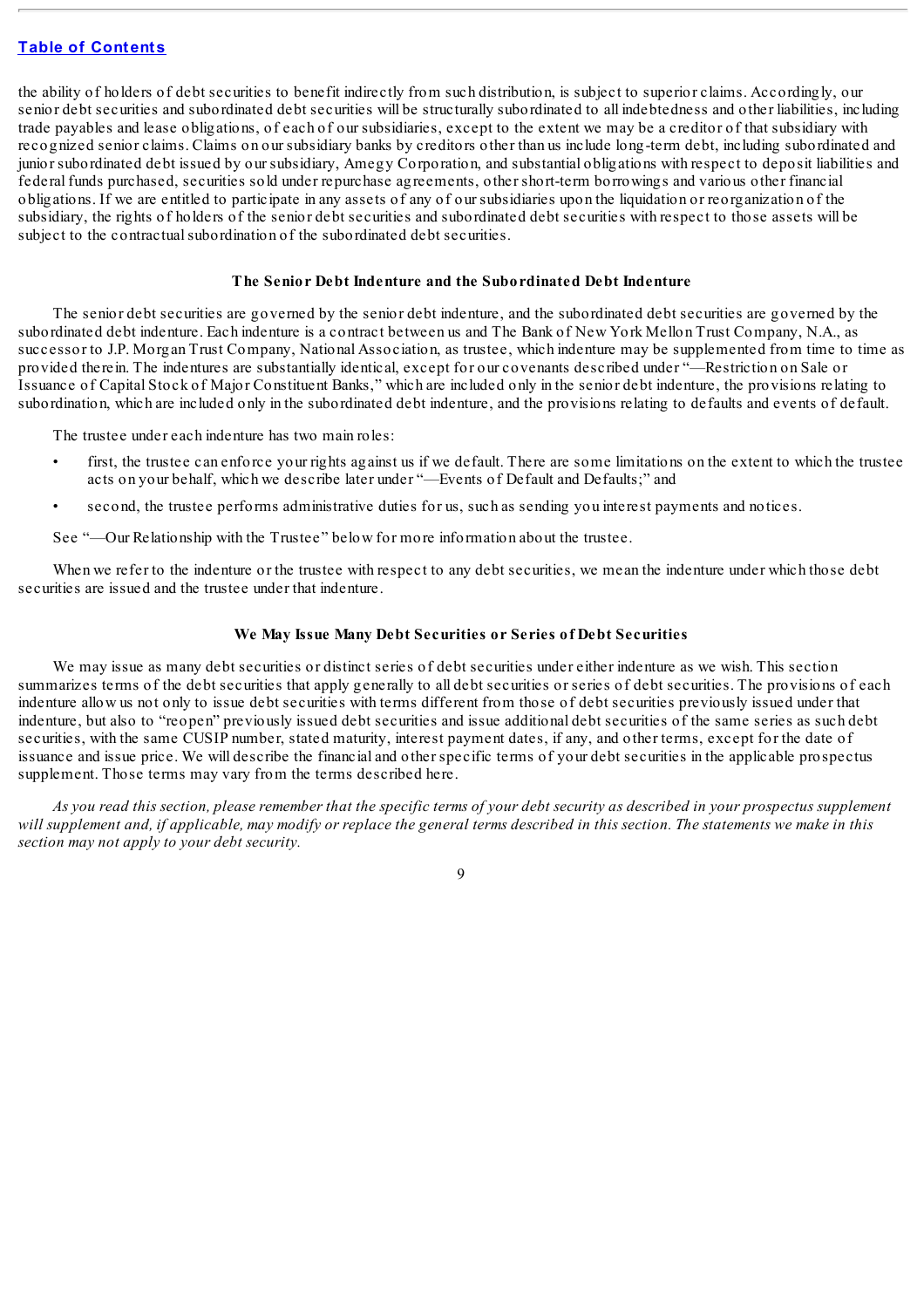When we refer to a series of debt securities, we mean a series issued under the applicable indenture. When we refer to your prospectus supplement, we mean the prospectus supplement describing the specific terms of the debt security you purchase.

#### **Amounts That We May Issue**

Neither indenture limits the aggregate amount of debt securities that we may issue, whether secured or unsecured, or the number of series or the aggregate amount of any particular series of debt securities. We may issue debt securities, as well as increase the total authorized amount, at any time without your consent and without notifying you.

In addition, we have issued and have outstanding, and may in the future issue, junior subordinated debentures to certain financing trust affiliates, which will issue capitalsecurities guaranteed by us on the same subordinated basis as the junior subordinated debentures. The junior subordinated debentures and related guarantees generally rank junior to the subordinated debt securities. The terms debt securities, senior debt securities and subordinated debt securities do not include the junior subordinated debentures or related guarantees.

We are not subject to financial or similar restrictions by the terms of the debt securities, except as described under "—Restriction on Sale or Issuance of Capital Stock of Major Constituent Banks" below. The indentures do not contain any covenants designed to afford holders of debt securities protection in the event of a highly leveraged transaction involving us.

## **Principal Amount, Stated Maturity and Maturity**

Unless otherwise specified in the applicable prospectus supplement, the principal amount of a debt security means the principal amount payable at its stated maturity, unless such amount is not determinable, in which case the principal amount of a debt security is its face amount.

The term "stated maturity" with respect to any debt security means the day on which the principal amount of your debt security is scheduled to become due. The principal of your debt security may become due sooner, by reason of redemption or acceleration after an event of default or otherwise in accordance with the terms of your debt security. The day on which the principal of your debt security actually becomes due, whether at the stated maturity or otherwise, is called the maturity of the principal.

We also use the terms "stated maturity" and "maturity" to refer to the days when other payments become due. For example, we may refer to a regular interest payment date when an installment of interest is scheduled to become due as the "stated maturity" of that installment. When we refer to the "stated maturity" or the "maturity" of a debt security without specifying a particular payment, we mean the stated maturity or maturity, as the case may be, of the principal.

#### **Governing Law**

The indentures are, and the debt securities will be, governed by New York law.

#### **Currency of Debt Securities**

Unless otherwise specified in the applicable prospectus supplement, amounts that become due and payable on your debt security will be payable in U.S. dollars. You will have to pay for your debt securities by delivering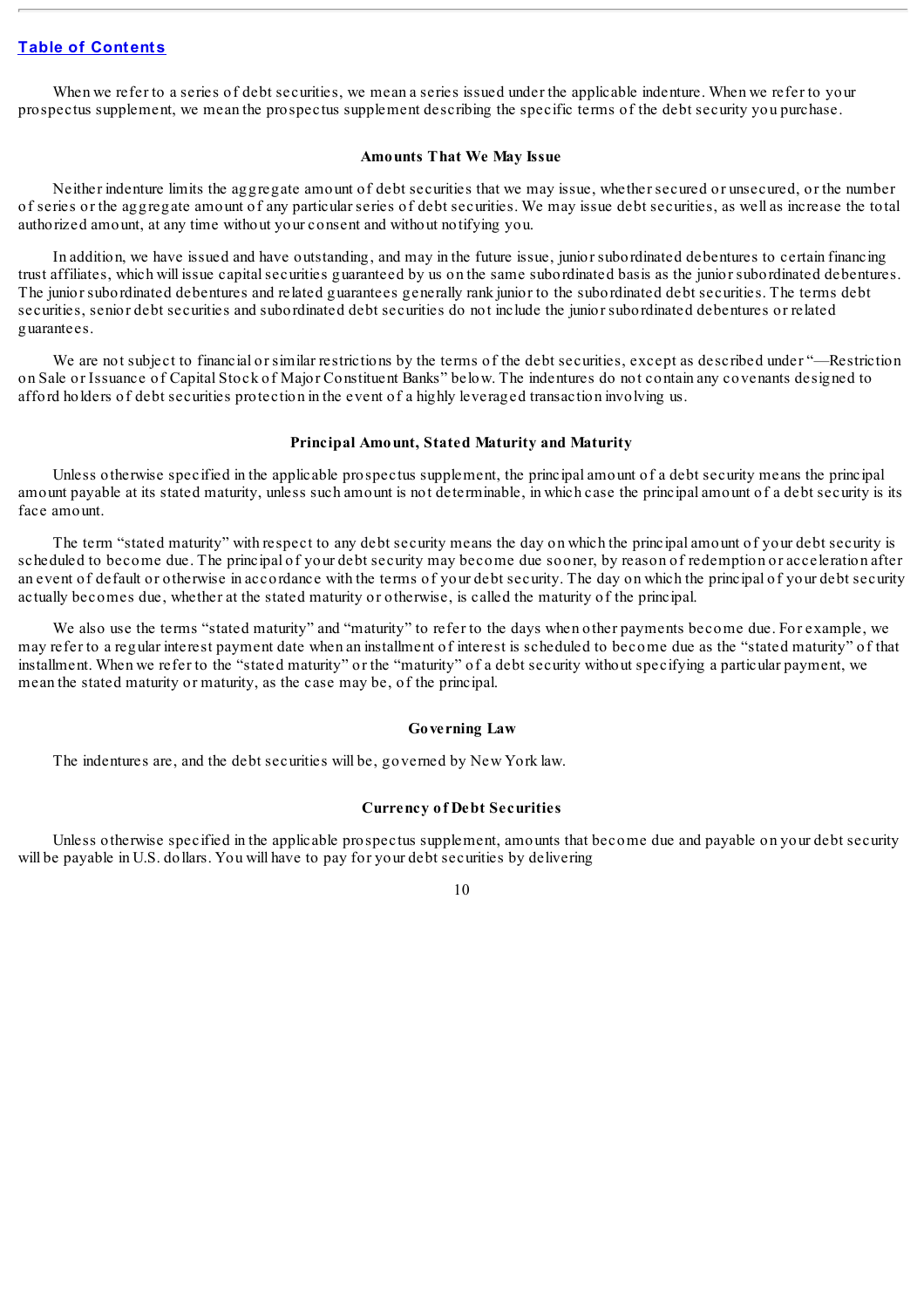the requisite amount for the principal, in U.S. dollars or other specified currency, to the underwriter or dealer that we name in the prospectus supplement related to your debt securities, unless other arrangements have been made between you and us or you and that dealer.

#### **Types of Debt Securities**

We may issue any of the three types of senior debt securities or subordinated debt securities described below. A debt security may have elements of each of the three types of debt securities described below. For example, a debt security may bear interest at a fixed rate for some periods and at a floating rate in others. Similarly, a debt security may provide for a payment of principal at maturity linked to an index and also bear interest at a fixed or floating rate.

#### *Fixed Rate Debt Securities*

A debt security of this type will bear interest at a fixed rate described in the applicable prospectus supplement. This type includes zero coupon debt securities, which bear no interest and are instead issued at a price lower than the principal amount. See "— Original Issue Discount Debt Securities" below for more information about zero coupon and other original issue discount debt securities.

Each fixed rate debt security, except any zero coupon debt security, will bear interest from its original issue date or from the most recent date to which interest on the debt security has been paid or made available for payment. Interest will accrue on the principal of a fixed rate debt security at the fixed rate per annum stated in the applicable prospectus supplement, until the principal is paid or made available for payment. Each payment of interest due on an interest payment date or at maturity will include interest accrued from and including the last date to which interest has been paid, or made available for payment, or from the issue date if none has been paid, or made available for payment, to but excluding the interest payment date or the date of maturity. We will compute interest on fixed rate debt securities on the basis of a 360-day year of twelve 30-day months (30/360 (ISDA) day count convention). We will pay interest on each interest payment date and at maturity as described below under "—Payment Mechanics for Debt Securities in Registered Form."

If your debt security is a zero coupon debt security, the applicable prospectus supplement may specify the original issue discount and the information necessary to determine the accreted value. The accreted value will be (1) as of any date prior to the stated maturity, an amount equal to the sum of (A) the original issue price of your debt security and (B) the portion of the excess of the principal amount of your debt security over the original issue price that shall have been accreted from the original issue price on a daily basis and compounded annually on a date specified in the applicable prospectus supplement, up to and including the stated maturity, at a rate that will be specified in the applicable prospectus supplement from the original issue date, computed on the basis of a 360-day year of twelve 30-day months (30/360 (ISDA) day count convention); and (2) as of any date on or after the stated maturity, the principal amount of your debt security.

#### *Floating Rate Debt Securities*

A debt security of this type will bear interest at rates that are determined by reference to an interest rate formula. In some cases, the rates may also be adjusted by adding or subtracting a spread or multiplying by a spread multiplier and may be subject to a minimum rate or a maximum rate. If your debt security is a floating rate debt security, the formula and any adjustments that apply to the interest rate will be specified in your prospectus supplement.

Each floating rate debt security will bear interest from its original issue date or from the most recent date to which interest on your debt security has been paid or made available for payment. Interest will accrue on the principal of a floating rate debt security at a rate per annum determined according to the interest rate formula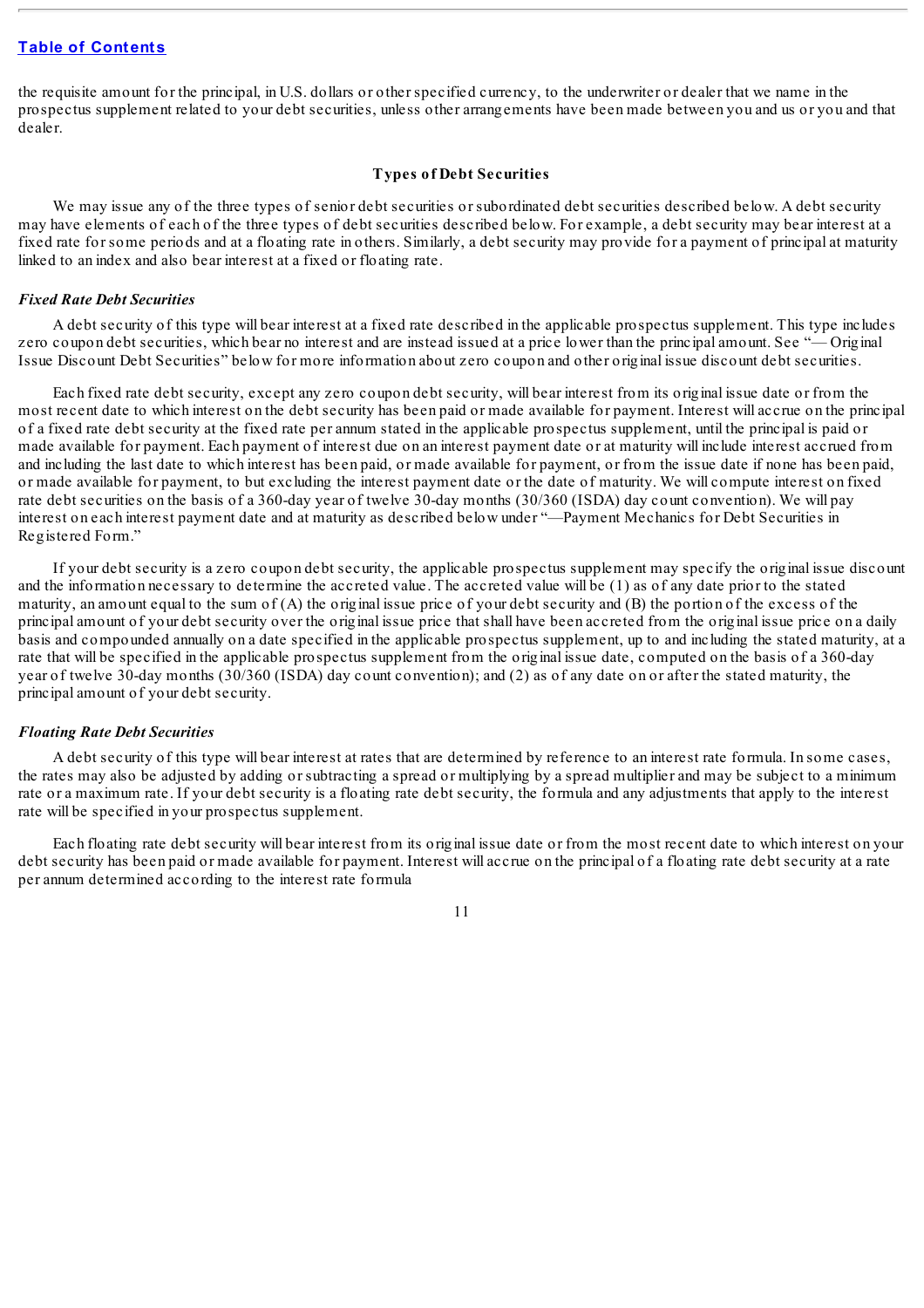stated in the applicable prospectus supplement, until the principal is paid or made available for payment. We will pay interest on each interest payment date and at maturity as described below under "—Payment Mechanics for Debt Securities in Registered Form."

*Calculation Agent.* Calculations relating to floating rate debt securities will be made by the calculation agent, an institution that we appoint as our agent for this purpose. That institution may include any affiliate of ours, such as Zions First National Bank. The prospectus supplement for a particular floating rate debt security will name the institution that we have appointed to act as the calculation agent for that debt security as of its original issue date. We may appoint a different institution to serve as calculation agent from time to time after the original issue date of the debt security without your consent and without notifying you of the change. Absent manifest error, all determinations of the calculation agent will be final and binding on you and us, without any liability on the part of the calculation agent.

*Calculation of Interest.* For each floating rate debt security, the calculation agent will determine, on the corresponding interest calculation or interest determination date, as described in the applicable prospectus supplement, the interest rate that takes effect on each interest reset date. In addition, the calculation agent will calculate the amount of interest that has accrued during each interest period—i.e., the period from and including an interest payment date (or with respect to the initial interest period, the original issue date) to but excluding the next succeeding interest payment date. For each interest period, the calculation agent will calculate the amount of accrued interest by multiplying the face amount of the floating rate debt security by an accrued interest factor for the interest period. Unless we specify otherwise in the applicable prospectus supplement, this factor will be equal to the number of days in the applicable interest period divided by 360 (Actual/360 (ISDA) day count convention).

Upon the request of the holder of any floating rate debt security, the calculation agent will provide for that debt security the interest rate then in effect, and, if determined, the interest rate that will become effective on the next interest reset date.

All percentages resulting from any calculation relating to any debt security will be rounded upward or downward, as appropriate, to the next higher or lower one hundred-thousandth of a percentage point, e.g., 9.876541% (or .09876541) being rounded down to 9.87654% (or .0987654) and 9.876545% (or .09876545) being rounded up to 9.87655% (or .0987655). All amounts used in or resulting from any calculation relating to a floating rate debt security will be rounded upward or downward, as appropriate, to the nearest cent, with one-half cent or one-half of a corresponding hundredth of a unit or more being rounded upward.

In determining the base rate that applies to a floating rate debt security during a particular interest period, the calculation agent may obtain rate quotes from various reference banks or dealers active in the relevant market, as described in the applicable prospectus supplement. Those reference banks and dealers may include the calculation agent itself and its affiliates, as well as any underwriter, dealer or agent participating in the distribution of the relevant floating rate debt securities and its affiliates, and they may include our affiliates.

### *Indexed Debt Securities*

A debt security of this type provides that the principal amount payable at its maturity, and/or the amount of interest payable on an interest payment date, will be determined by reference to

- securities of one or more issuers;
- one or more currencies;
- one or more commodities:
- any other financial, economic or other measure or instrument, including the occurrence or non-occurrence of any event or circumstance;

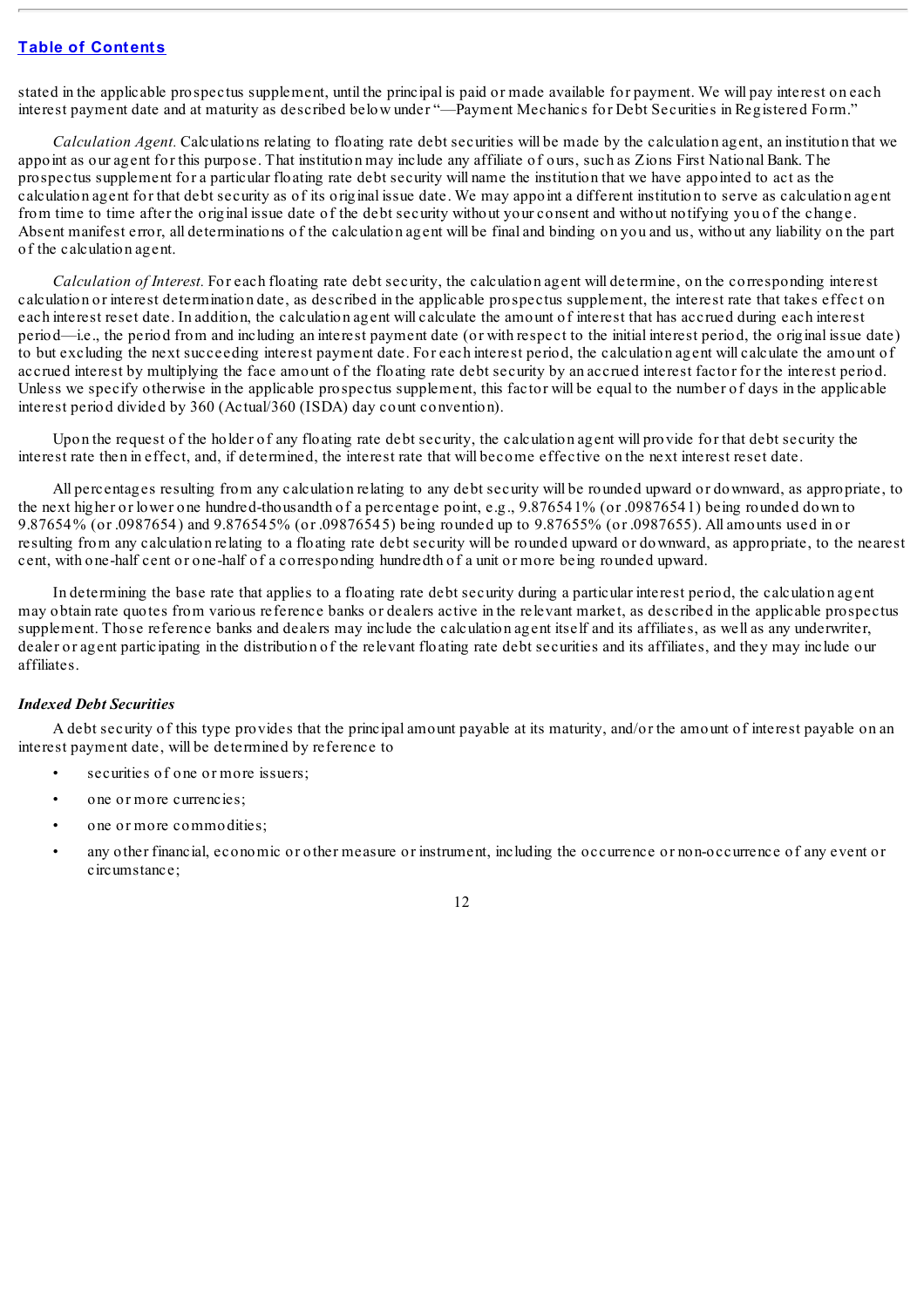- one or more indices; and/or
- one or more baskets of the items described above.

An indexed debt security may provide either for cash settlement or for physicalsettlement by delivery of the underlying security or another property of the type listed above. An indexed debt security may also provide that the form of settlement may be determined at our option or at the holder's option. Some indexed debt securities may be exchangeable, at our option or the holder's option, for securities of an issuer other than us.

If you purchase an indexed debt security, your prospectus supplement will include information about the relevant index or indices, about how amounts that are to become payable will be determined by reference to the price or value of that index and about the terms on which the security may be settled physically or in cash. Your prospectus supplement will also identify the calculation agent that will calculate the amounts payable with respect to the indexed debt security and will have sole discretion in doing so. The calculation agent may be one of our affiliates. See "Considerations Relating to Indexed Securities" for more information about risks of investing in debt securities of this type.

## **Original Issue Discount Debt Securities**

A fixed rate debt security, a floating rate debt security or an indexed debt security may be an original issue discount debt security. A debt security of this type is issued at a price lower than its principal amount and may provide that, upon redemption or acceleration of its maturity, an amount less than its principal amount may be payable. An original issue discount debt security may be a zero coupon debt security. A debt security issued at a discount to its principal may, for U.S. federal income tax purposes, be considered an original issue discount debt security, regardless of the amount payable upon redemption or acceleration of maturity. See "United States Taxation—Taxation of Debt Securities—United States Holders—Original Issue Discount" below for a brief description of the U.S. federal income tax consequences of owning an original issue discount debt security.

### **Form of Debt Securities**

We will issue each debt security in global—i.e., book-entry—form only, unless we specify otherwise in the applicable prospectus supplement. Debt securities in book-entry form will be represented by a globalsecurity registered in the name of a depositary, which will be the holder of all the debt securities represented by the global security. Those who own beneficial interests in a global debt security will do so through participants in the depositary's securities clearing system, and the rights of these indirect owners will be governed solely by the applicable procedures of the depositary and its participants. We describe book-entry securities under "Legal Ownership and Book-Entry Issuance."

In addition, we will issue each debt security in registered form, without coupons, unless the conditions for issuance of bearer securities described under "Securities Issued in Bearer Form" are met and we choose to issue the debt security in bearer form. We describe bearer securities under "Securities Issued in Bearer Form." As we note in that section, some of the features that we describe in this section entitled "Description of Debt Securities We May Offer" may not apply to bearer securities.

### **Information in Your Prospectus Supplement**

Your prospectus supplement will describe the specific terms of your debt security, which will include some or all of the following, as applicable:

- whether it is a senior debt security or a subordinated debt security;
- the aggregate principal amount of your debt security or the debt securities of the same series, as applicable;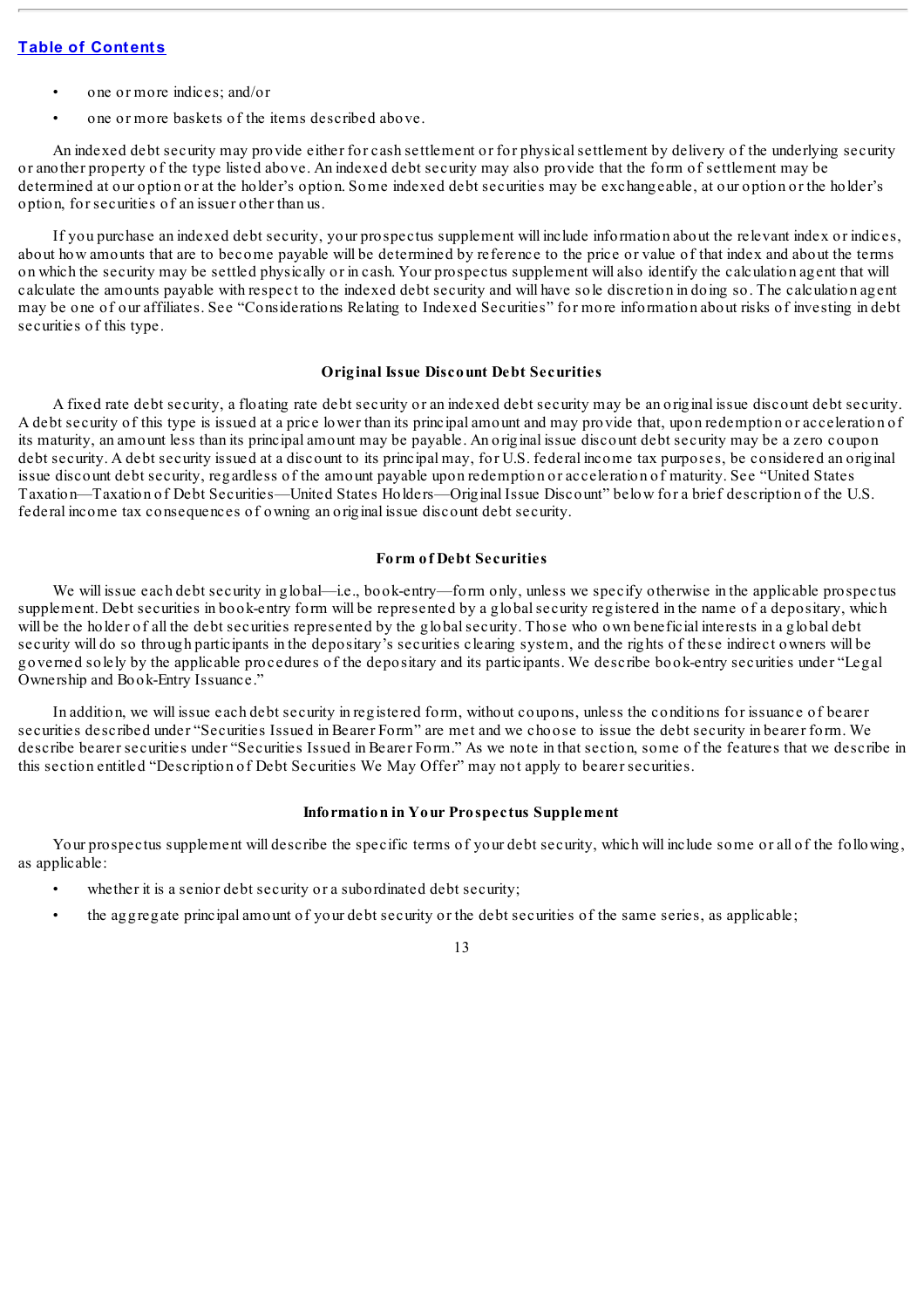- the stated maturity;
- the specified currency or currencies for principal and interest and, if the specified currency is not U.S. dollars, certain other terms relating to your debt security;
- the issue price at which we originally issue your debt security, expressed as a percentage of the principal amount, and the original issue date;
- whether your debt security is a fixed rate debt security, a floating rate debt security or an indexed debt security or any combination thereof and also whether it is an original issue discount debt security;
- if your debt security is a fixed rate debt security, the rate per annum at which your debt security will bear interest, if any, and the interest payment dates;
- if your debt security is a floating rate debt security, the interest rate basis; any applicable index currency or index maturity, spread or spread multiplier or initial base rate, maximum or minimum rate; the interest reset, determination, calculation and payment dates; the day count convention used to calculate interest payments; and the calculation agent;
- if your debt security is an original issue discount debt security, the yield to maturity;
- if your debt security is an indexed debt security, the principal amount, if any, we will pay you at maturity, the amount of interest, if any, we will pay you on an interest payment date or the formula we will use to calculate these amounts, if any, and the terms on which your debt security will be exchangeable for or payable in cash, securities or other property;
- if your debt security may be converted into or exercised or exchanged for common stock or preferred stock or other securities of Zions Bancorporation or debt or equity securities of one or more third parties, the terms on which conversion, exercise or exchange may occur, including whether conversion, exercise or exchange is mandatory, at the option of the holder or at our option, the period during which conversion, exercise or exchange may occur, the initial conversion, exercise or exchange price or rate and the circumstances or manner in which the amount of common stock or preferred stock or other securities issuable upon conversion, exercise or exchange may be adjusted;
- the circumstances under which your debt security may be redeemed at our option or repaid at the holder's option before the stated maturity including any redemption commencement date, repayment date(s), redemption price(s) and redemption period(s);
- the authorized denominations, if other than \$1,000 and integral multiples of \$1,000 in excess thereof;
- the depositary for your debt security, if other than DTC, and any circumstances under which the holder may request securities in non-global form, if we choose not to issue your debt security in book-entry form only;
- if your debt security will be issued in bearer form, any special provisions relating to bearer securities that are not addressed in this prospectus;
- the circumstances under which we will pay additional amounts on any debt securities held by a person who is not a United States person for tax purposes and under which we can redeem the debt securities if we have to pay additional amounts;
- the names and duties of any co-trustees, depositaries, authenticating agents, paying agents, transfer agents or registrars for your debt securities;
- the terms and conditions, if any, pursuant to which the debt securities of a series are secured; and
- any other terms of your debt security which could be different from those described in this prospectus.

Your prospectus supplement willsummarize specific financial and other terms of your debt security, while this prospectus describes terms that apply generally to all the debt securities. Consequently, the terms described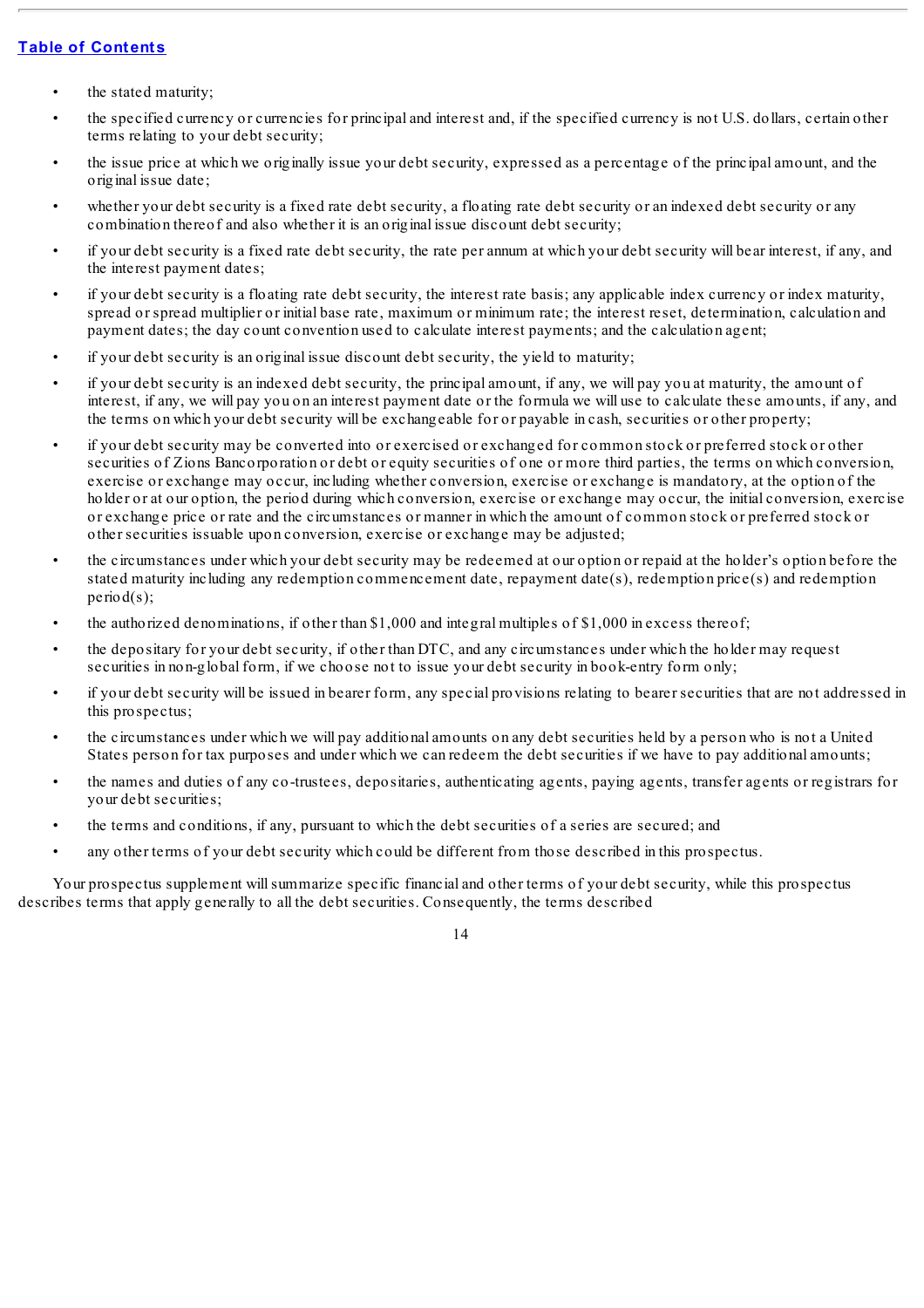in your prospectus supplement willsupplement those described in this prospectus and, if the terms described there are inconsistent with those described here, the terms described there will be controlling. The terms used in your prospectus supplement have the meanings described in this prospectus, unless otherwise specified.

#### **Redemption and Repayment**

Unless otherwise indicated in your prospectus supplement, your debt security will not be entitled to the benefit of any sinking fund —that is, we will not deposit money on a regular basis into any separate custodial account to repay your debt securities. In addition, we will not be entitled to redeem your debt security before its stated maturity unless your prospectus supplement specifies a redemption commencement date. You will not be entitled to require us to buy your debt security from you, before its stated maturity, unless your prospectus supplement specifies one or more repayment dates.

If your prospectus supplement specifies a redemption commencement date or a repayment date, it will also specify one or more redemption prices or repayment prices, which may be expressed as a percentage of the principal amount of your debt security. It may also specify one or more redemption periods during which the redemption prices relating to a redemption of debt securities during those periods will apply.

If your prospectus supplement specifies a redemption commencement date, your debt security will be redeemable at our option at any time on or after that date or at a specified time or times. If we redeem your debt security, we will do so at the specified redemption price, together with interest accrued to but excluding the redemption date. If different prices are specified for different redemption periods, the price we pay will be the price that applies to the redemption period during which your debt security is redeemed.

If your prospectus supplement specifies a repayment date, your debt security will be repayable at your option on the specified repayment date at the specified repayment price, together with interest accrued to but excluding the repayment date.

If we exercise an option to redeem any debt security, we will give to the trustee and the holder written notice of the principal amount of the debt security to be redeemed, not less than 30 days nor more than 60 days before the applicable redemption date. We will give the notice in the manner described below in "—Notices."

If a debt security represented by a global debt security is subject to repayment at the holder's option, the depositary or its nominee, as the holder, will be the only person that can exercise the right to repayment. Any indirect owners who own beneficial interests in the global debt security and wish to exercise a repayment right must give proper and timely instructions to their banks or brokers through which they hold their interests, requesting that they notify the depositary to exercise the repayment right on their behalf. Different firms have different deadlines for accepting instructions from their customers, and you should take care to act promptly enough to ensure that your request is given effect by the depositary before the applicable deadline for exercise.

Street name and other indirect owners should contact their banks or brokers for information about how to exercise a repayment *right in a timely manner.*

We or our affiliates may purchase debt securities from investors who are willing to sell from time to time, either in the open market at prevailing prices or in private transactions at negotiated prices. Debt securities that we or they purchase may, at our discretion, be held, resold or canceled.

#### **Mergers and Similar Transactions**

We are generally permitted to merge or consolidate with another corporation or other entity. We are also permitted to sell our assets substantially as an entirety to another corporation or other entity or to have another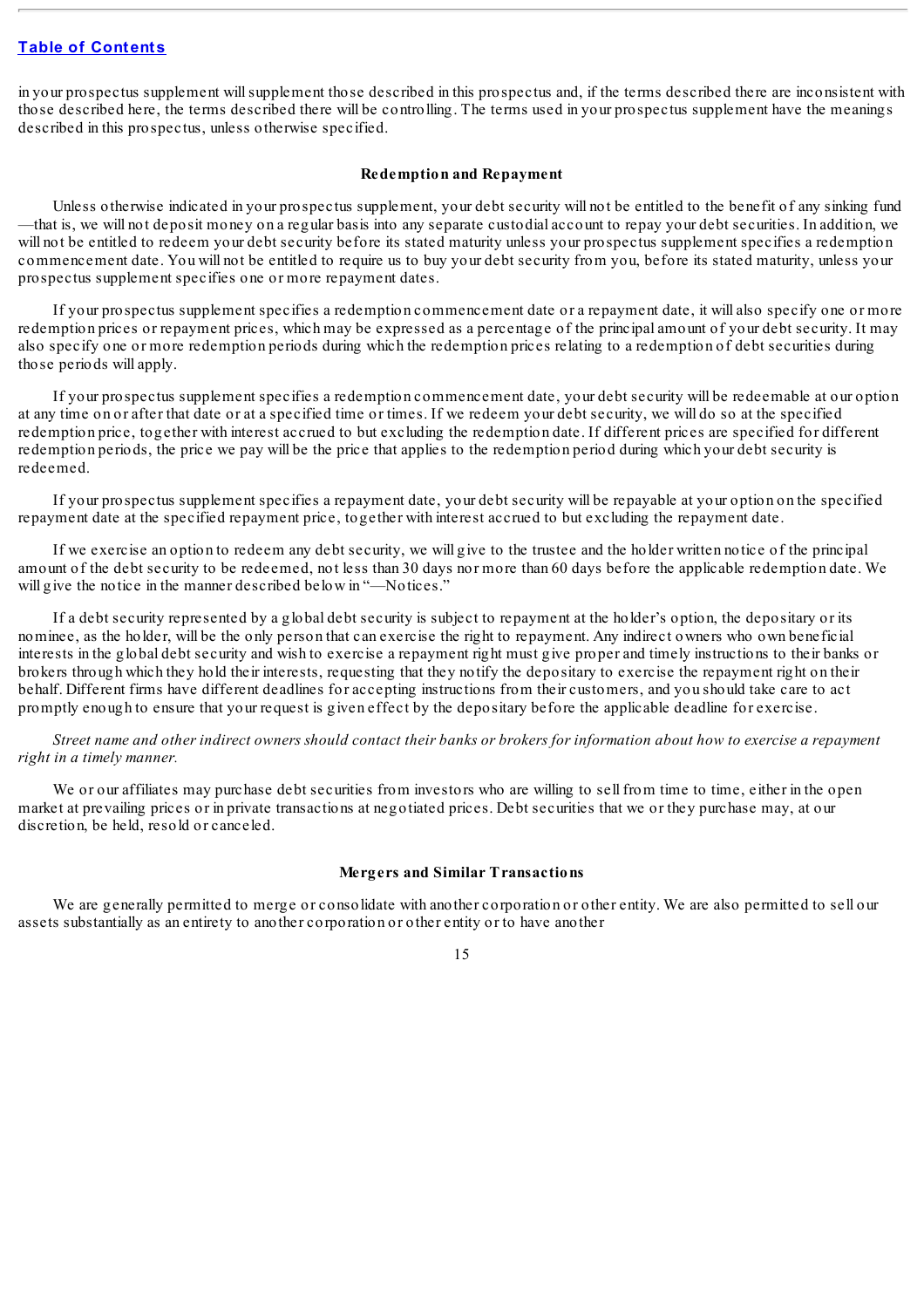entity sell its assets substantially as an entirety to us. With regard to any series of debt securities, however, we may not take any of these actions unless all of the following conditions are met:

- if we are not the successor entity, the person formed by the consolidation or into or with which we merge or the person to which our properties and assets are conveyed, transferred or leased must be an entity organized and existing under the laws of the United States, any state or the District of Columbia and must expressly assume the due and punctual payment of the principal of, any premium, and interest on the debt securities of that series and the performance of our other covenants under the relevant indenture;
- immediately after giving effect to that transaction, no default or event of default under the debt securities of that series, and no event which, after notice or lapse of time or both, would become a default or an event of default under the debt securities of that series, has occurred and is continuing; and
- an officer's certificate and legal opinion relating to these conditions must be delivered to the trustee.

If the conditions described above are satisfied with respect to the debt securities of any series, we will not need to obtain the approval of the holders of those debt securities in order to merge or consolidate or to sell our assets. Also, these conditions will apply only if we wish to merge or consolidate with another entity or sell our assets substantially as an entirety to another entity or to acquire the assets of another entity substantially as an entirety. We will not need to satisfy these conditions if we enter into other types of transactions, including any transaction in which we acquire the stock or assets of another entity, any merger of another entity with one of our subsidiaries, any transaction that involves a change of control of us but in which we do not merge or consolidate and any transaction in which we sell less than substantially all our assets.

Also, if we merge, consolidate or sell our assets substantially as an entirety and the successor is a non-U.S. entity, neither we nor any successor would have any obligation to compensate you for any resulting adverse tax consequences relating to your debt securities.

### **Subordination Provisions**

The subordinated debt securities are subordinated in right of payment to the prior payment in full of all of our senior indebtedness and, under specified circumstances, to our general obligations. This means that, in certain circumstances where we may not be making payments on all of our debt obligations as they become due, the holders of all of our senior indebtedness and general obligations will be entitled to receive payment in full of all amounts due or to become due to them before the holders of the subordinated debt securities will be entitled to receive any amounts under the subordinated debt securities. These circumstances include when we make a payment or distribute assets to creditors upon our liquidation, dissolution, winding up or reorganization.

These subordination provisions mean that if we are insolvent, a direct holder of our senior indebtedness may ultimately receive out of our assets more than a holder of the same amount of subordinated debt securities, and a senior creditor of ours that is owed a specific amount may ultimately receive more than a holder of the same amount of subordinated debt securities. The subordinated debt indenture does not limit our ability to incur senior or subordinated indebtedness or general obligations, including indebtedness ranking on an equal basis with the subordinated debt securities.

The subordinated debt indenture provides that, unless all principal of and any premium or interest on senior indebtedness has been paid in full, no payment or other distribution may be made in respect of any subordinated debt securities in the following circumstances:

• in the event of any insolvency or bankruptcy proceedings, or any receivership, liquidation, reorganization, assignment for the benefit of creditors or other similar proceedings or events involving us or our assets;

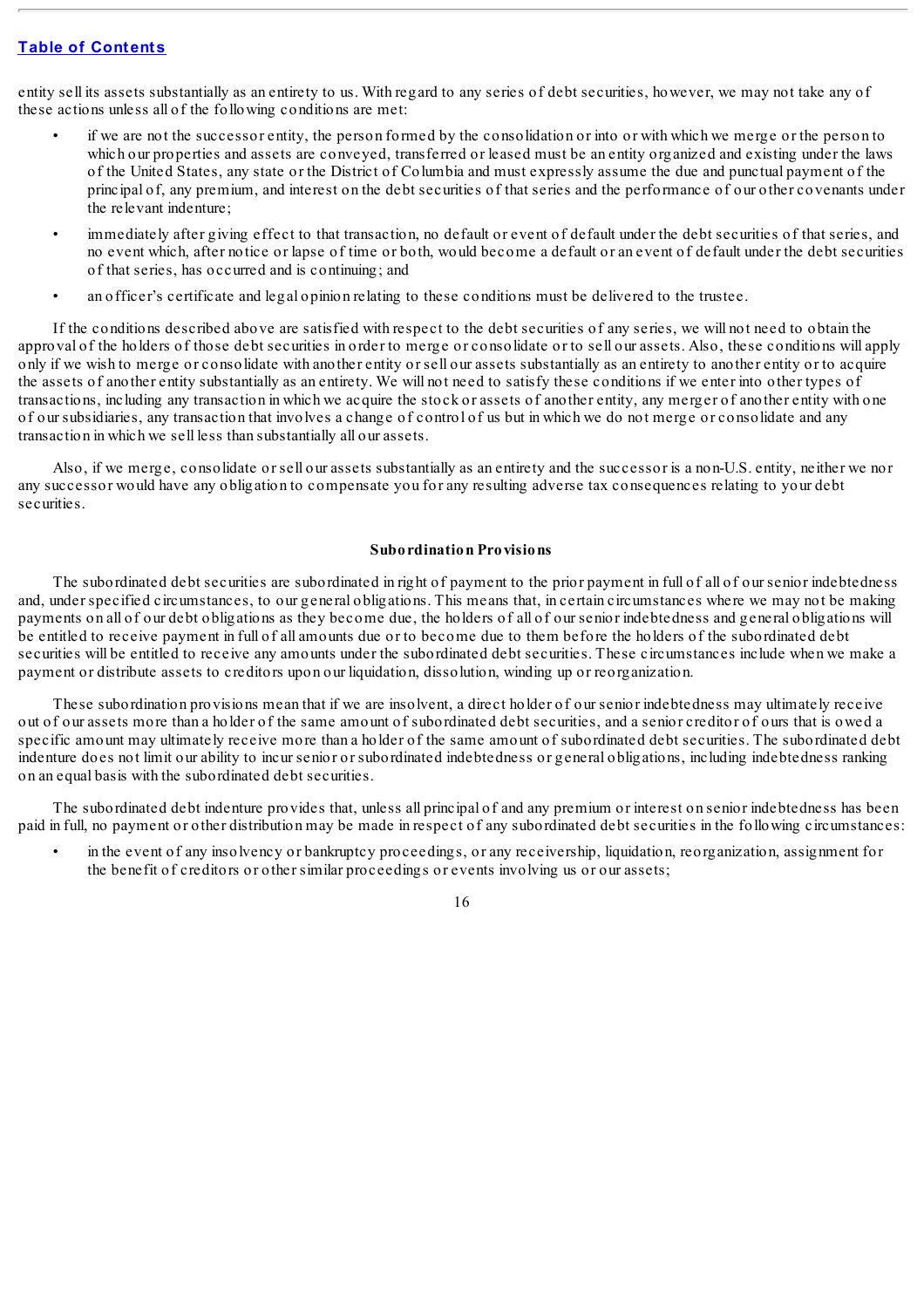- (a) in the event and during the continuation of any default in the payment of principal, premium or interest on any senior indebtedness beyond any applicable grace period or (b) in the event that any judicial proceeding is pending with respect to any such default; or
- in the event that any subordinated debt securities have been declared due and payable before their stated maturity.

If the trustee under the subordinated debt indenture or any holders of the subordinated debt securities receive any payment or distribution that is prohibited under the subordination provisions, and if this fact is made known to the trustee or holders at or prior to the time of such payment or distribution, then the trustee or the holders will have to repay that money to us.

Further, in the event of any insolvency or bankruptcy proceedings, or any receivership, liquidation, reorganization, assignment for the benefit of creditors or other similar proceedings or events involving us or our assets, any creditors in respect of general obligations, which we define below, will be entitled to receive payment in full of all amounts due or to become due on or in respect of such general obligations after payment in full to the holders of senior indebtedness, before any amount is made available for payment or distribution to the holders of any subordinated debt security. However, upon the occurrence of a termination event, which we define below, such subordination to the creditors in respect of general obligations will become null and void and have no further effect.

Even if the subordination provisions prevent us from making any payment when due on the subordinated debt securities of any series, we will be in default on our obligations under that series if we do not make the payment when due. This means that the trustee under the subordinated debt indenture and the holders of that series can take action against us, but they will not receive any money until the claims of the holders of senior indebtedness have been fully satisfied.

The subordinated debt indenture allows the holders of senior indebtedness to obtain a court order requiring us and any holder of subordinated debt securities to comply with the subordination provisions.

The subordinated debt indenture defines "senior indebtedness" as:

- the principal of, and premium, if any, and interest in respect of our indebtedness for purchased or borrowed money, whether or not evidenced by securities, notes, debentures, bonds or other similar instruments issued by us;
- all our capital lease obligations;
- all our obligations issued or assumed as the deferred purchase price of property, all our conditionalsale obligations and all our obligations under any conditionalsale or title retention agreement, but excluding trade accounts payable in the ordinary course of business;
- all our obligations in respect of any letters of credit, bankers acceptance, security purchase facilities and similar credit transactions;
- all our obligations in respect of interest rate swap, cap or other agreements, interest rate future or options contracts, currency swap agreements, currency future or option contracts and other similar agreements;
- all obligations of other persons of the type referred to in the bullets above the payment of which we are responsible or liable for as obligor, guarantor or otherwise;
- all obligations of the type referred to in the bullets above of other persons secured by any lien on any of our properties or assets whether or not we assume such obligation; and
- any deferrals, renewals or extensions of any such senior indebtedness.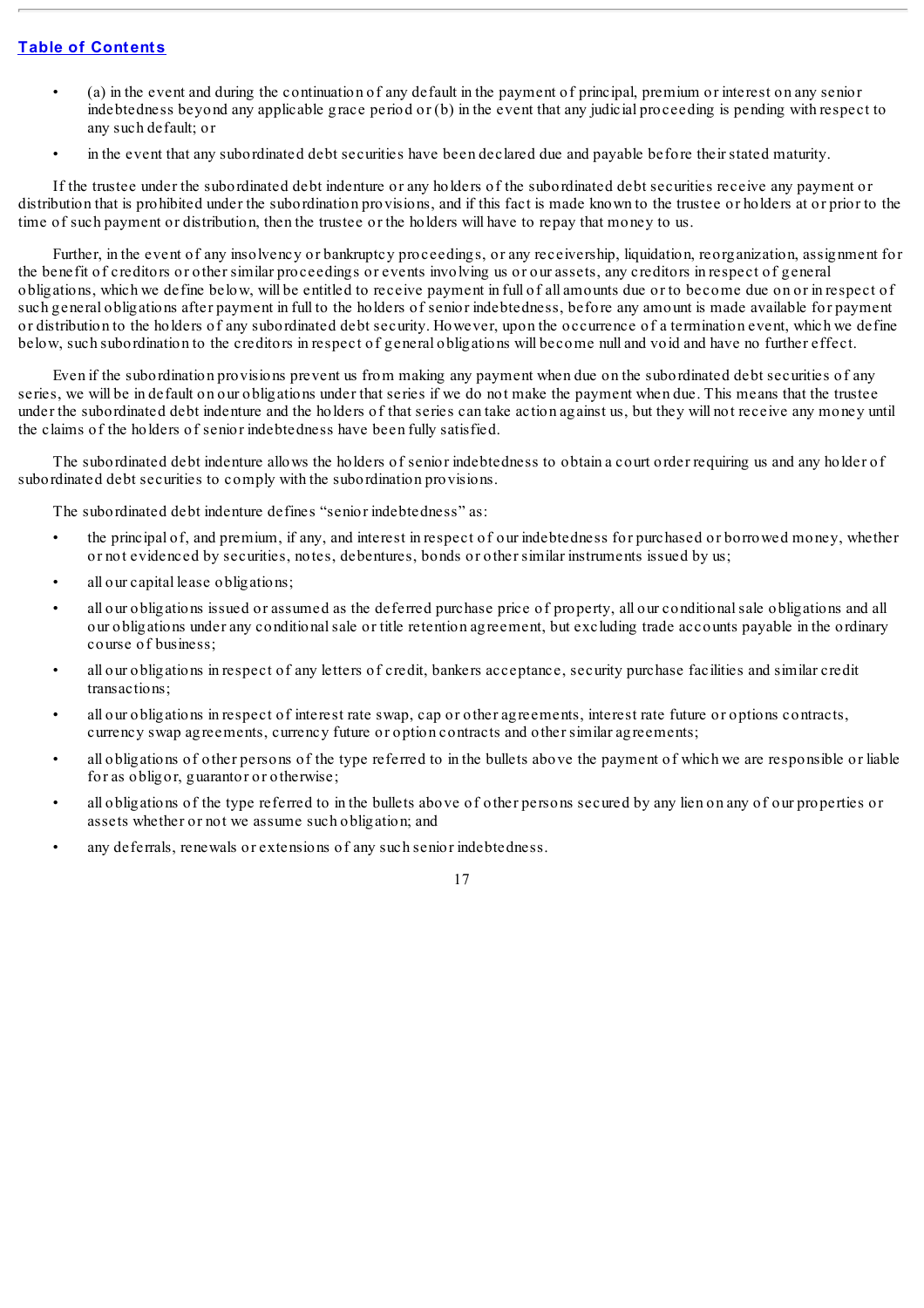However, "senior indebtedness" does not include:

- the subordinated debt securities:
- any indebtedness that by its terms is subordinated to, or ranks on an equal basis with, the subordinated debt securities, including our 5.50% Subordinated Notes due November 16, 2015, our 5.65% Subordinated Notes due May 15, 2014, our 6.0% Subordinated Notes due September 15, 2015, our 2009 5.50% Subordinated Notes due 2015, our 2009 5.65% Subordinated Notes due 2014, our 2009 6.0% Subordinated Notes due 2015, our Floating Rate Subordinated Notes due September 22, 2014, and our debentures or guarantees of debentures underlying each of Zions Capital Trust B's 8% Capital Securities due September 1, 2032, Stockmen's Statutory Trust II's Floating Rate Capital Securities due March 26, 2033, and Stockmen's Statutory Trust III's Floating Rate Capital Securities due March 17, 2034; and
- any indebtedness between or among us and our affiliates, including all other debt securities and guarantees in respect of debt securities issued to any trust, or a trustee of such trust, partnership or other entity affiliated with us which is a financing vehicle of ours in connection with the issuance by such financing vehicle of capitalsecurities or other securities guaranteed by us pursuant to an instrument that ranks on an equal basis with or junior in respect of payment to the subordinated debt securities.

The subordinated debt indenture defines "general obligations" as all our obligations to make payments on account of claims of general creditors, other than:

- obligations on account of senior indebtedness; and
- obligations on account of the subordinated debt securities and indebtedness for money borrowed ranking on an equal basis with or junior to the subordinated debt securities.

However, if the Federal Reserve Board (or other federal banking supervisor that is at the time of determination our primary federal banking supervisor) promulgates any rule or issues any interpretation defining or describing the term "general creditor" or "general creditors" or "senior indebtedness" for purposes of its criteria for the inclusion of subordinated debt of a bank holding company in capital, or otherwise defining or describing the obligations to which subordinated debt of a bank holding company must be subordinated to be included in capital, to include any obligations not included in the definition of "senior indebtedness" as described above, then the term "general obligations" will mean such obligations as defined or described in the first such rule or interpretation, other than obligations as described immediately above in bullet points.

"Termination event" means the promulgation of any rule or regulation or the issuance of any interpretation of the Federal Reserve Board (or other federal banking supervisor that is at the time of determination our primary federal banking supervisor) that:

- defines or describes the terms "general creditor" or "general creditors" or "senior indebtedness." for purposes of its criteria for the inclusion of subordinated debt of a bank holding company in capital, or otherwise defines or describes the obligations to which subordinated debt of a bank holding company must be subordinated for the debt to be included in capital, to include no obligations other than those covered by the definition of "senior indebtedness" without regard to any of our other obligations;
- permits us to include the subordinated debt securities in our capital if they were subordinated in right of payment to the senior indebtedness without regard to any of our other obligations;
- otherwise eliminates the requirement that subordinated debt of a bank holding company and its subsidiaries must be subordinated in right of payment to the claims of its general creditors in order to be included in capital; or
- causes the subordinated debt securities to be excluded from capital notwithstanding the provisions of the subordinated debt indenture.

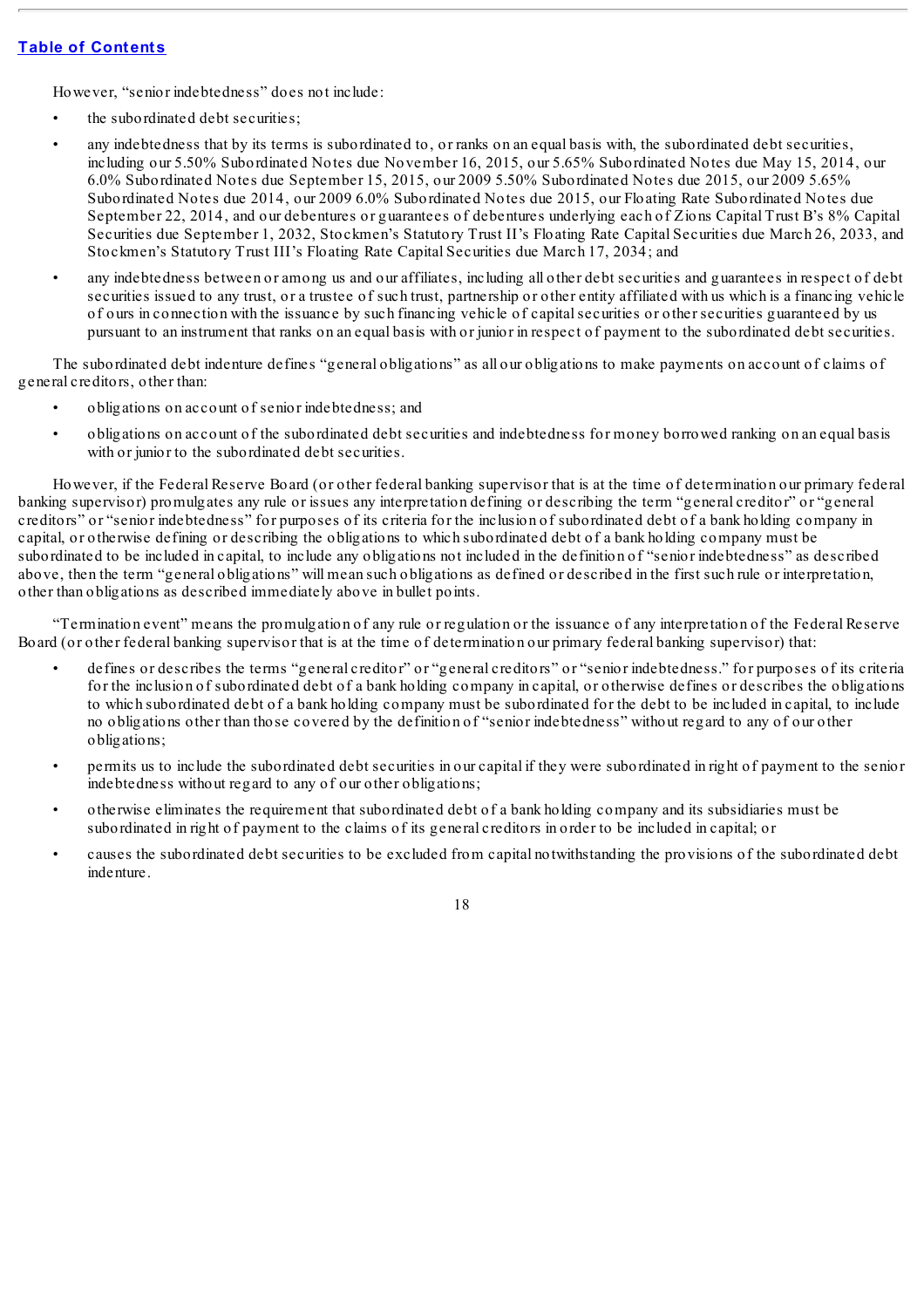Termination event also means any event that results in our not being subject to capital requirements under the rules, regulations or interpretations of the Federal Reserve Board (or other federal banking supervisor).

## **Restriction on Sale or Issuance of Capital Stock of Major Constituent Banks**

With respect to the senior debt securities, we have agreed that we will not, and will not permit any subsidiary to, sell, assign, pledge, transfer, or otherwise dispose of, any shares of capitalstock, or any securities convertible into shares of capitalstock, of any major constituent bank, which we define below, or any subsidiary owning, directly or indirectly, any shares of capitalstock of any major constituent bank. In addition, with respect to the senior debt securities, we have agreed that we will not permit any major constituent bank or any subsidiary owning, directly or indirectly, any shares of capitalstock of a major constituent bank to issue any shares of its capital stock or any securities convertible into shares of its capital stock. Notwithstanding the foregoing, we are permitted to make sales, assignments, transfers or other dispositions which:

- are for the purpose of qualifying a person to serve as a director; or
- are for fair market value, as determined by our board, and, after giving effect to those dispositions and to any potential dilution, we will own not less than 80% of the shares of capital stock of the major constituent bank in question or any subsidiary owning any shares of capitalstock of the major constituent bank in question; or
- are made
	- in compliance with court or regulatory authority order; or
	- in compliance with a condition imposed by any court or regulatory authority permitting our acquisition of any other bank or entity; or
	- in compliance with an undertaking made to any regulatory authority in connection with such an acquisition described in the immediately preceding bullet; or
	- to us or any wholly-owned subsidiary;

*provided*, in the case of the bullet-points relating to acquisitions, the assets of the bank or entity being acquired and its consolidated subsidiaries equal or exceed 75% of the assets of the major constituent bank in question or the subsidiary owning, directly or indirectly, any shares of capital stock of a major constituent bank and its respective consolidated subsidiaries on the date of acquisition.

Despite the above requirements, any major constituent bank may be merged into or consolidated with, or may lease, sell or transfer all or substantially all of its assets to, another entity if, after giving effect to that merger, consolidation, sale or transfer, we or any of our wholly-owned subsidiaries owns at least 80% of the capitalstock of the other entity, or if such merger, consolidation, sale or transfer is made:

- in compliance with court or regulatory authority order; or
- in compliance with a condition imposed by any court or regulatory authority permitting our acquisition of any other bank or entity; or
- in compliance with an undertaking made to any regulatory authority in connection with such an acquisition described in the immediately preceding bullet;

*provided*, in the case of the bullet-points relating to acquisitions, the assets of the bank or entity being acquired and its consolidated subsidiaries equal or exceed 75% of the assets of the major constituent bank in question or the subsidiary owning, directly or indirectly, any shares of capital stock of a major constituent bank and its respective consolidated subsidiaries on the date of acquisition.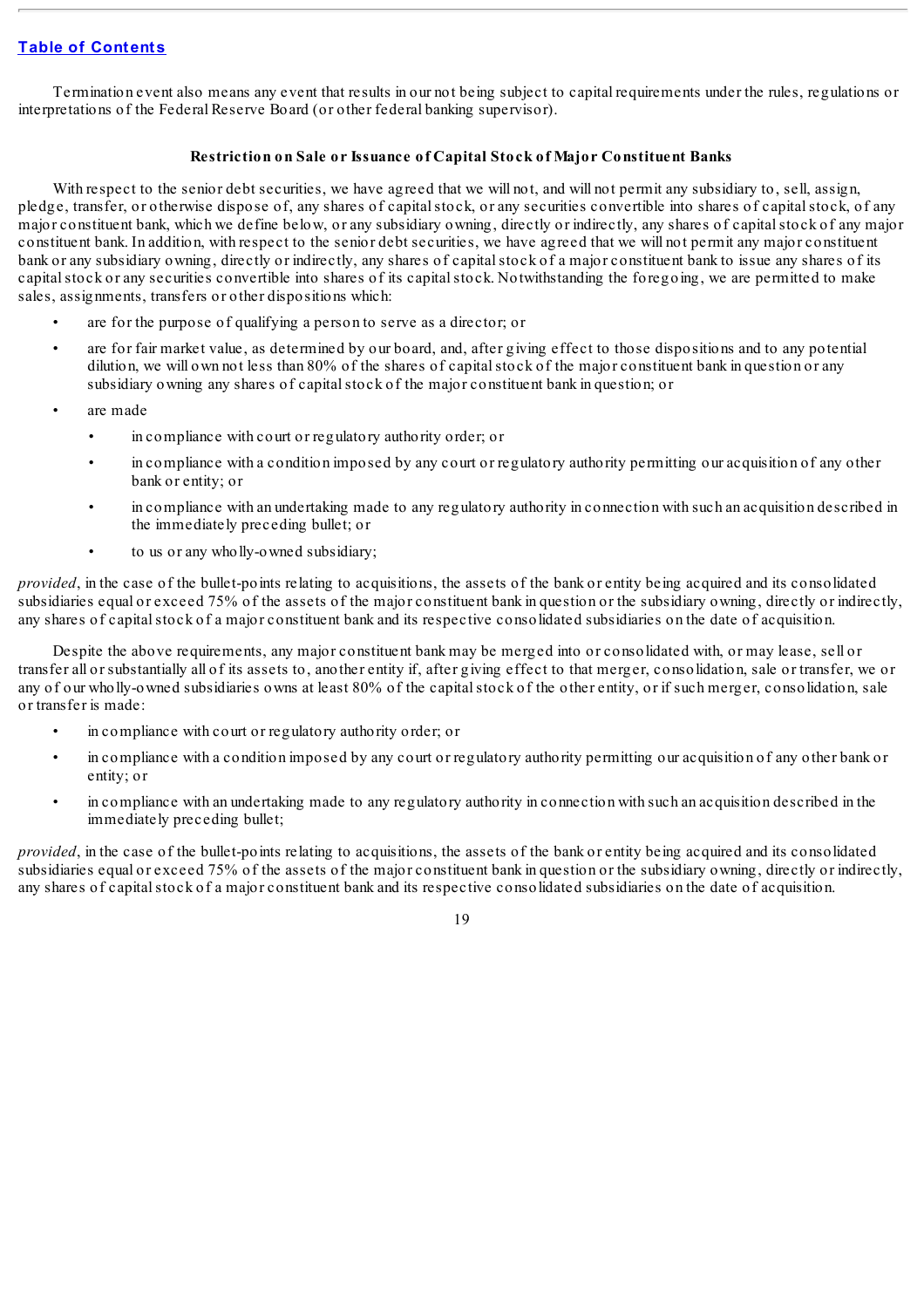A "major constituent bank" is defined in the senior debt indenture to mean any subsidiary which is a bank and has total assets equal to 30% or more of our consolidated assets determined on the date of our most recent audited financialstatements. As of the date of this prospectus, and based on our audited financialstatements for the year ended December 31, 2010, our subsidiary, Zions First National Bank, would be considered a major constituent bank.

The above covenants are not covenants for the benefit of any series of subordinated debt securities.

## **Defeasance and Covenant Defeasance**

Unless we say otherwise in the applicable prospectus supplement, the provisions for full defeasance and covenant defeasance described below apply to each senior and subordinated debt security as indicated in the applicable prospectus supplement.

## *Full Defeasance*

If there is a change in U.S. federal tax law, as described below, we can legally release ourselves from all payment and other obligations on any debt securities. This is called full defeasance. For us to do so, each of the following must occur:

- we must deposit in trust for the benefit of all holders of those debt securities money or a combination of money and U.S. government or U.S. government agency notes or bonds that, in the opinion of a nationally recognized firm of independent public accountants expressed in a written certification thereof delivered to the trustee, will generate enough cash to make interest, principal and any other payments on those debt securities on their various due dates;
- there must be a change in current U.S. federal tax law or an Internal Revenue Service ruling that lets us make the above deposit without causing the holders to recognize gain or loss for federal income tax purposes as a result of such deposit and full defeasance to be effected with respect to such securities or be taxed on those debt securities any differently than if such deposit and full defeasance were not to occur;
- we must deliver to the trustee a legal opinion of our counsel confirming the tax law change described above;
- we must confirm that neither the debt securities nor any securities of the same series, if listed on any securities exchange, will be delisted as a result of depositing such amount in trust;
- no default or event of default, as defined below and as applicable under the relevant indenture for such series of securities, shall have occurred and be continuing at the time of such deposit or, with regard to an event of default relating to certain events of bankruptcy, insolvency, reorganization or the appointment of a receiver by us or any major constituent bank, on the date of the deposit referred to above or during the 90 days after that date;
- such defeasance will not cause the trustee to have a conflicting interest within the meaning of the Trust Indenture Act, assuming allsecurities are in default within the meaning of the Trust Indenture Act;
- such defeasance will not result in a breach or violation of, or constitute a default under, any other agreement or instrument by which we are bound;
- such defeasance will not result in the trust arising from such deposit constituting an investment company within the meaning of the Investment Company Act of 1940, as amended (the "Investment Company Act"), unless such trust shall be registered or exempt from registration thereunder;
- in the case of the subordinated debt securities, no event or condition may exist that, under the provisions described under "—Subordination Provisions" above, would prevent us from making

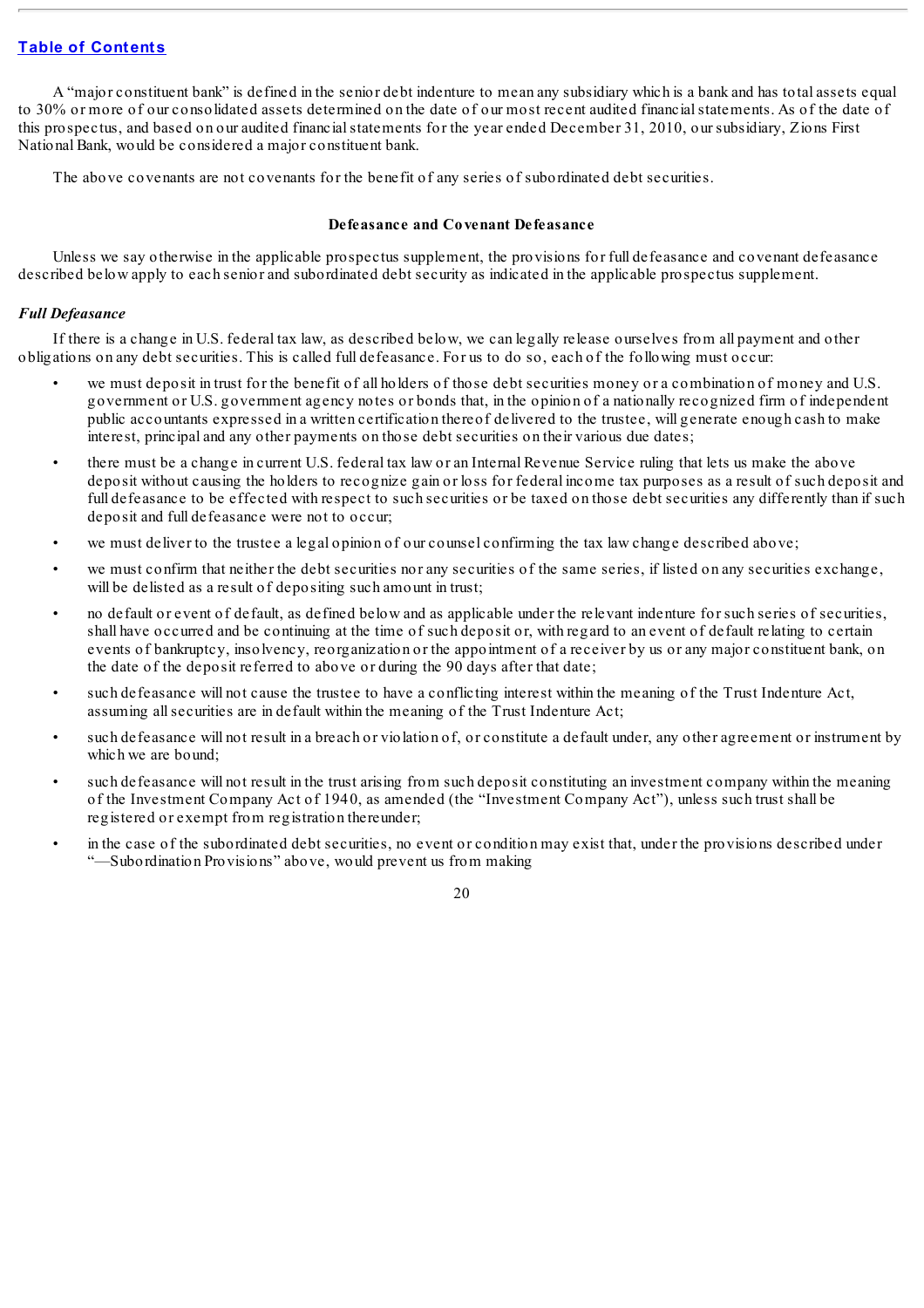payments of interest, principal and any other payments on those subordinated debt securities on the date of the deposit referred to above or during the 90 days after that date; and

• we must deliver to the trustee an officers' certificate and a legal opinion of our counsel confirming that all conditions precedent with respect to such defeasance described above have been complied with.

If we ever fully defease your debt security, you will need to rely solely on the trust deposit for payments on your debt security. You could not look to us for payment in the event of any shortfall.

### *Covenant Defeasance*

Under current U.S. federal tax law, we can make the same type of deposit described above and be released from the covenants described under "—Restriction on Sale or Issuance of Capital Stock of Major Constituent Banks" above and certain other covenants relating to your debt security as provided for in the relevant indenture or described in your prospectus supplement. This is called covenant defeasance. In that event, you would lose the protection of those covenants. In the case of subordinated debt securities, you would be released from the subordination provisions on your subordinated debt security described under "—Subordination Provisions" above. In order to achieve covenant defeasance for any debt securities, we must satisfy substantially the same conditions specified above for full defeasance, except with regard to the second bullet point above, which for covenant defeasance requires only a legal opinion of our counsel delivered to the trustee confirming that the holders of such securities will not recognize gain or loss for federal income tax purposes as a result of such deposit and covenant defeasance to be effected with respect to such securities or be taxed on those debt securities any differently than if such deposit and covenant defeasance were not to occur.

If we accomplish covenant defeasance with regard to your debt security, the following provisions, among others, of the applicable indenture and your debt security would no longer apply:

- if your debt security is a senior debt security, our promise not to take certain actions with respect to our major constituent banks as described above under "—Restriction on Sale or Issuance of Capital Stock of Major Constituent Banks;"
- any covenants that your prospectus supplement may state are applicable to your debt security;
- the events of default resulting from a breach of covenants, described below under "—Events of Default and Defaults;" and
- with respect to subordinated debt securities, the subordination provisions described under "—Subordination Provisions" above.

If we accomplish covenant defeasance on your debt security, you can still look to us for repayment of your debt security in the event of any shortfall in the trust deposit. You should note, however, that if one of the remaining events of default occurred, such as our bankruptcy, and your debt security became immediately due and payable, there may be a shortfall. Depending on the event causing the default, you may not be able to obtain payment of the shortfall.

### **Events of Default and Defaults**

You will have special rights if a default or an event of default with respect to your debt security occurs and is not cured, as described in this subsection. You should note that under each indenture, we may change, eliminate, or add to provisions related to defaults or events of default with respect to any particular series or any particular debt security or debt securities within a series, under certain circumstances. Any such changes will be described in the prospectus supplement applicable to your debt security.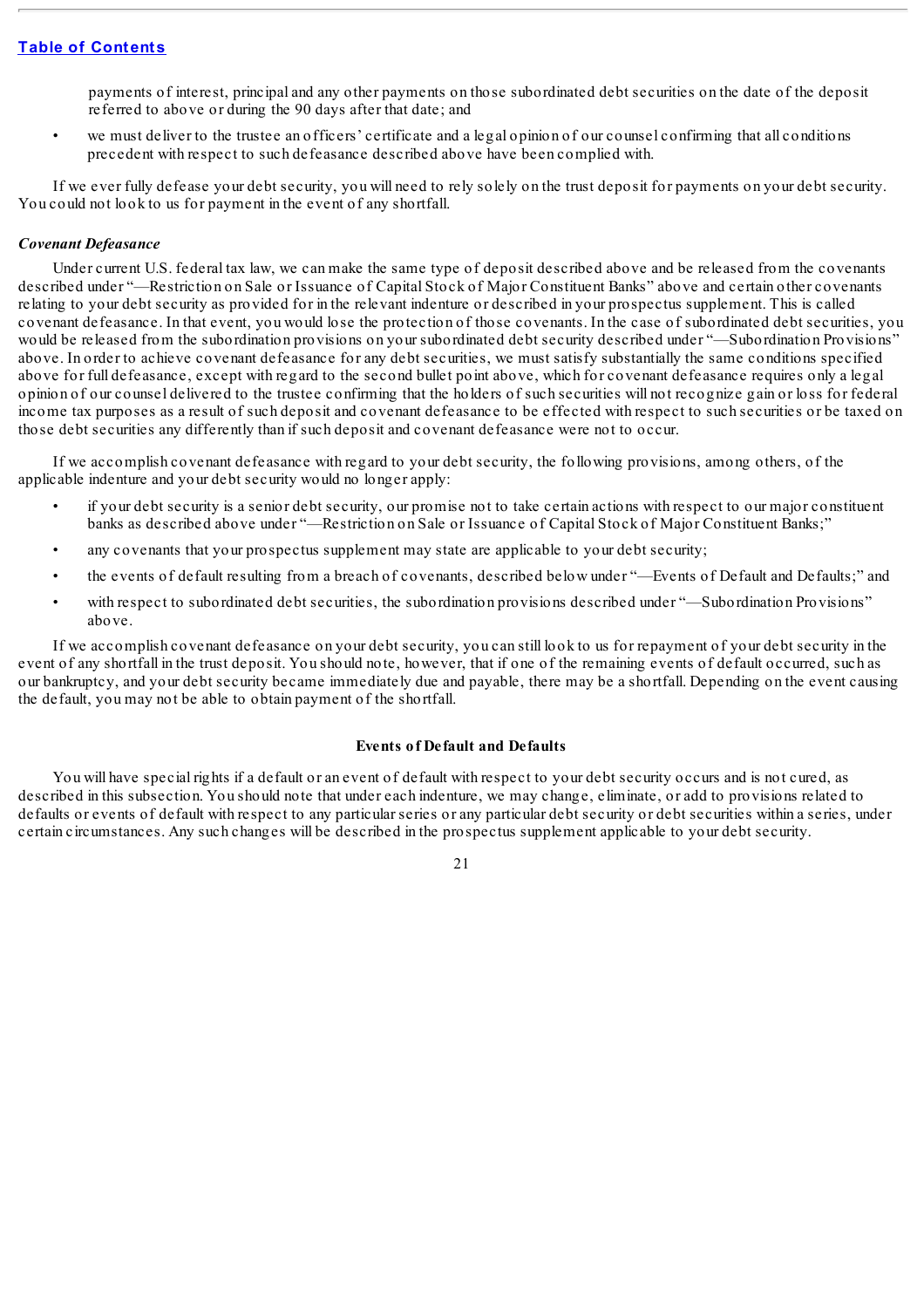# *Events of Default under the Senior Debt Indenture*

When we refer to an event of default with respect to any series of senior debt securities, we mean any of the following:

- failure to pay principal of or any premium on any senior debt security of that series when due;
- failure to pay any interest on any senior debt security of that series when due and that default continues for 30 days;
- failure to deposit any sinking fund payment, when and as due by the terms of any senior debt security of that series;
- failure to perform any other covenant in the senior debt indenture and that failure continues for 60 days after written notice to us by the trustee or the holders of at least 25% in aggregate principal amount of the relevant outstanding senior debt securities:
- our filing for bankruptcy or the occurrence of certain other events of bankruptcy, insolvency or reorganization relating to us or any major constituent bank;
- failure to pay any portion of the principal when due of any indebtedness of ours or any major constituent bank in excess of \$25,000,000, or acceleration of the maturity of any such indebtedness exceeding that amount if acceleration results from a default under the instrument giving rise to that indebtedness and is not annulled within 60 days after due notice (*provided* that any such failure or acceleration shall not be deemed to be an event of default if and for so long as we or the applicable major constituent bank contests the validity of the failure or acceleration in good faith by appropriate proceedings); and
- any other event of default provided with respect to senior debt securities of that series which will be described in the applicable prospectus supplement for that series.

# *Events of Default and Defaults under the Subordinated Debt Indenture*

When we refer to an event of default with respect to any series of subordinated debt securities, we mean:

• our filing for bankruptcy or the occurrence of certain other events of bankruptcy, insolvency or reorganization relating to us or any major constituent bank.

When we refer to a default with respect to any series of subordinated debt securities, we mean:

- failure to pay principal of or any premium on any subordinated debt security of that series when due;
- failure to pay any interest on any subordinated debt security of that series when due and that default continues for 30 days;
- failure to deposit any sinking fund payment, when and as due by the terms of any subordinated debt security of that series;
- failure to perform any other covenant in the subordinated debt indenture and that failure continues for 60 days after written notice to us by the trustee or the holders of at least 25% in aggregate principal amount of the relevant outstanding subordinated debt securities;
- any event of default; and
- any other default provided with respect to subordinated debt securities of that series which will be described in the applicable prospectus supplement for that series.

# *Remedies upon an Event of Default or Default*

If an event of default occurs and is continuing, either the trustee or the holders of at least 25% in aggregate principal amount of the relevant outstanding debt securities may accelerate the maturity of such debt securities.

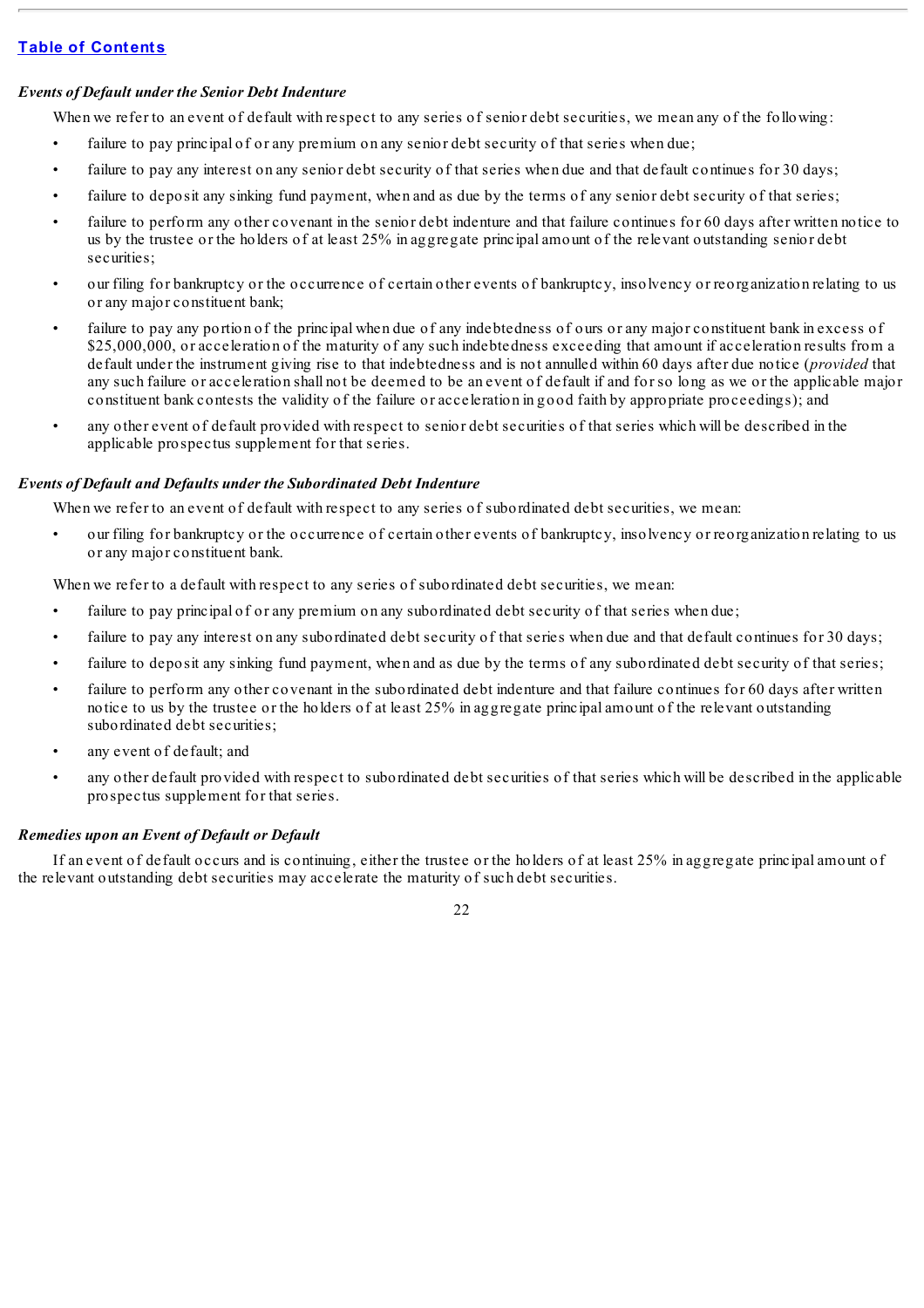Additionally, the senior debt indenture provides that in the event of the filing for bankruptcy by us or any major constituent bank or the occurrence of certain other events of bankruptcy, insolvency or reorganization relating to us or any major constituent bank, the maturity of the outstanding senior debt securities will accelerate automatically. After acceleration, but before a judgment or decree based on acceleration, the holders of a majority in aggregate principal amount of the relevant outstanding debt securities may, under circumstances set forth in the relevant indenture, rescind the acceleration if we have deposited monies on account of certain overdue amounts with the trustee.

With respect to subordinated debt securities, if a default occurs that is not also an event of default with respect to the subordinated debt securities, neither the trustee nor the holders of subordinated debt securities may act to accelerate the maturity of the subordinated debt securities. However, if a default occurs, the trustee may proceed to enforce any covenant and other rights of the holders of the subordinated debt securities, and if the default relates to our failure to make any payment of interest when due and payable and such default continues for a period of 30 days or such default is made in the payment of the principal or any premium at its maturity, then the trustee may demand payment of the amounts then due and payable and may proceed to prosecute any failure on our part to make such payments.

Subject to the provisions of the relevant indenture relating to the duties of the trustee in case an event of default shall occur and be continuing, the trustee will be under no obligation to exercise any of its rights or powers under the relevant indenture at the request or direction of any of the holders of the debt securities issued thereunder, unless the holders of such debt securities shall have offered to the trustee reasonable indemnity. Subject to such provisions for the indemnification of the trustee, the holders of a majority in aggregate principal amount of the relevant outstanding debt securities will have the right to direct the time, method and place of conducting any proceeding for any remedy available to the trustee or exercising any trust or power conferred on the trustee.

Before you may take any action to institute any proceeding relating to the indenture, or to appoint a receiver or a trustee, or for any other remedy, each of the following must occur:

- you must have given the trustee written notice of a continuing event of default or defaults;
- the holders of at least 25% of the aggregate principal amount of all relevant outstanding debt securities of your series must make a written request of the trustee to take action because of the event of default or default, as the case may be, and must have offered reasonable indemnification to the trustee against the cost, liabilities and expenses of taking such action;
- the trustee must not have taken action for 60 days after receipt of such notice and offer of indemnification; and
- no contrary notice shall have been given to the trustee during such 60-day period by the holders of a majority in aggregate principal amount of the securities of your series.

These limitations do not apply to a suit for the enforcement of payment of the principal of or any premium or interest on a security on or after the due dates for such payments.

We will furnish to the trustee annually a statement as to our performance of our obligations under the indentures and as to any default in performance.

Book-entry and other indirect owners should consult their banks or brokers for information on how to give notice or direction to or make a request of the trustee and how to declare or cancel an acceleration of the maturity. Book-entry and other indirect owners are *described under "Legal Ownership and Book-Entry Issuance" below.*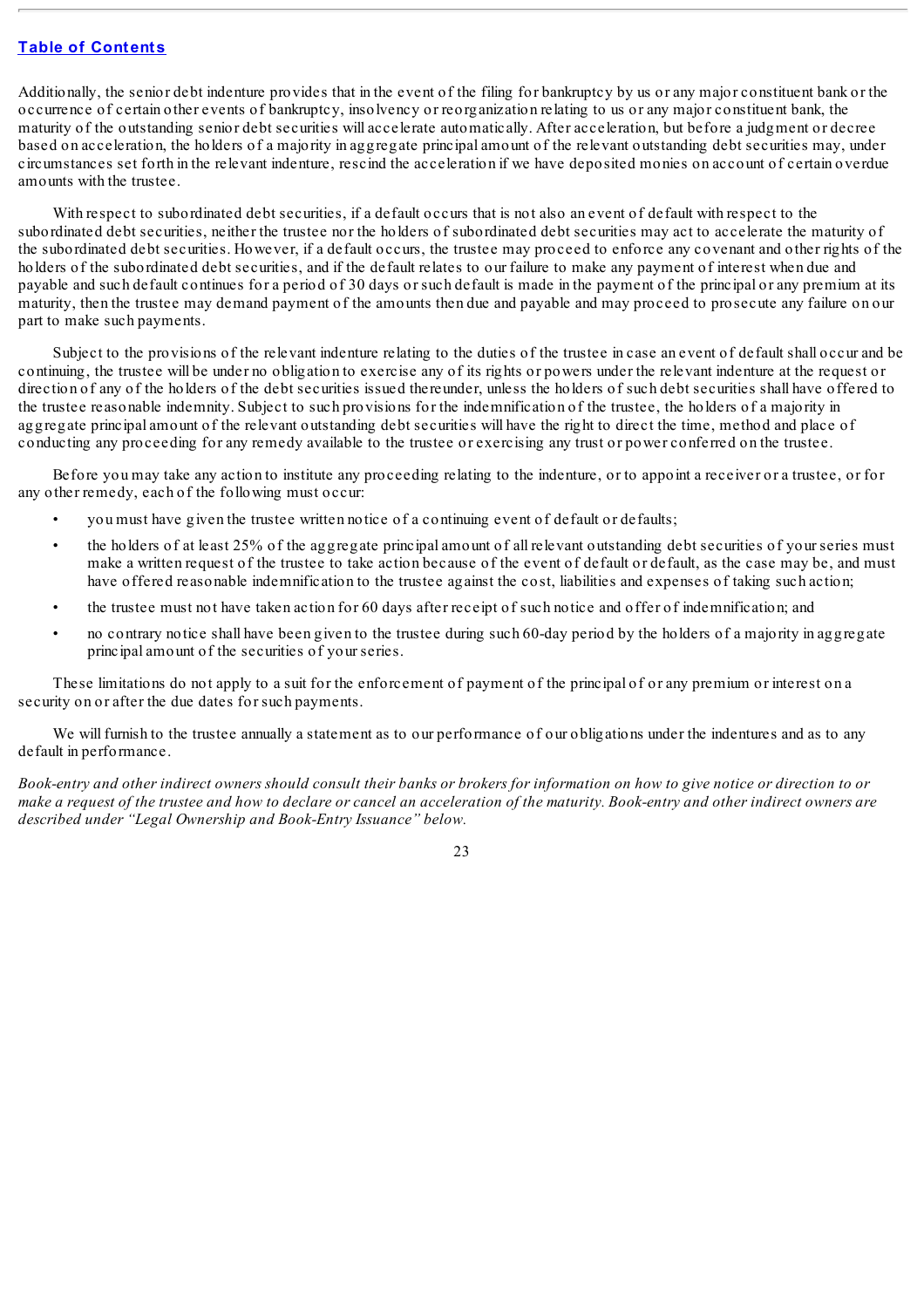## **Modification of the Indentures and Waiver of Covenants**

Certain limited modifications of the indentures may be made without obtaining the consent of the holders of the relevant debt securities. Other modifications and amendments of the indentures may be made only with the consent of the holders of 66 2/3% in principal amount of the outstanding debt securities affected by those modifications and amendments. However, a modification or amendment affecting securities issued under the senior debt indenture or the subordinated debt indenture requires the consent of the holder of each outstanding debt security under the relevant indenture affected if it would:

- change the stated maturity of the principal or interest of any security;
- reduce the principal amounts of, any premium or interest on, any security or change the currency in which any such amounts are payable;
- change the place of payment on a security:
- impair the right to institute suit for the enforcement of any payment on any security on or after its stated maturity or redemption date;
- reduce the percentage of holders whose consent is needed to modify or amend the indenture;
- reduce the percentage of holders whose consent is needed to waive compliance with certain provisions of the indenture or to waive certain defaults;
- modify the provisions with respect to subordination of the subordinated debt securities in a manner adverse to the holders of those securities; or
- modify the provisions dealing with modification and waiver of the indenture.

In addition, no modification or amendment to the subordinated debt indenture that affects the superior position of the holders of senior indebtedness shall be effective against any holder of senior indebtedness unless the holder shall have consented to the modification or amendment.

The holders of 66 2/3% in principal amount of the outstanding debt securities of any series may, on behalf of the holders of all securities of that series, waive compliance by us with certain restrictive provisions of the indenture. The holders of a majority in principal amount of the outstanding debt securities of any series may, on behalf of the holders of allsecurities of that series, waive any past default, except a default in the payment of principal or interest, and defaults in respect of a covenant or provision which cannot be modified or amended without the consent of each holder of each outstanding debt security affected.

We will generally be entitled to set any day as a record date for the purpose of determining the holders of relevant outstanding debt securities that are entitled to take any action under the relevant indenture. In limited circumstances, the trustee will be entitled to set a record date for action by holders of the relevant debt securities. If a record date is set for any action to be taken by holders of debt securities, such action may be taken only by persons who are holders of relevant outstanding debt securities on the record date and must be taken within 180 days following the record date or such other period as we may specify (or as the trustee may specify, if it set the record date). This period may be shortened or lengthened (but not beyond 180 days) from time to time.

Book-entry and other indirect owners should consult their banks or brokers for information on how approval may be granted or denied *if we seek to change an indenture or any debt securities or request a waiver.*

#### **Special Rules for Action by Holders**

When holders take any action under either indenture, such as giving a notice of default, declaring an acceleration, approving any change or waiver or giving the trustee an instruction, we will apply the following rules.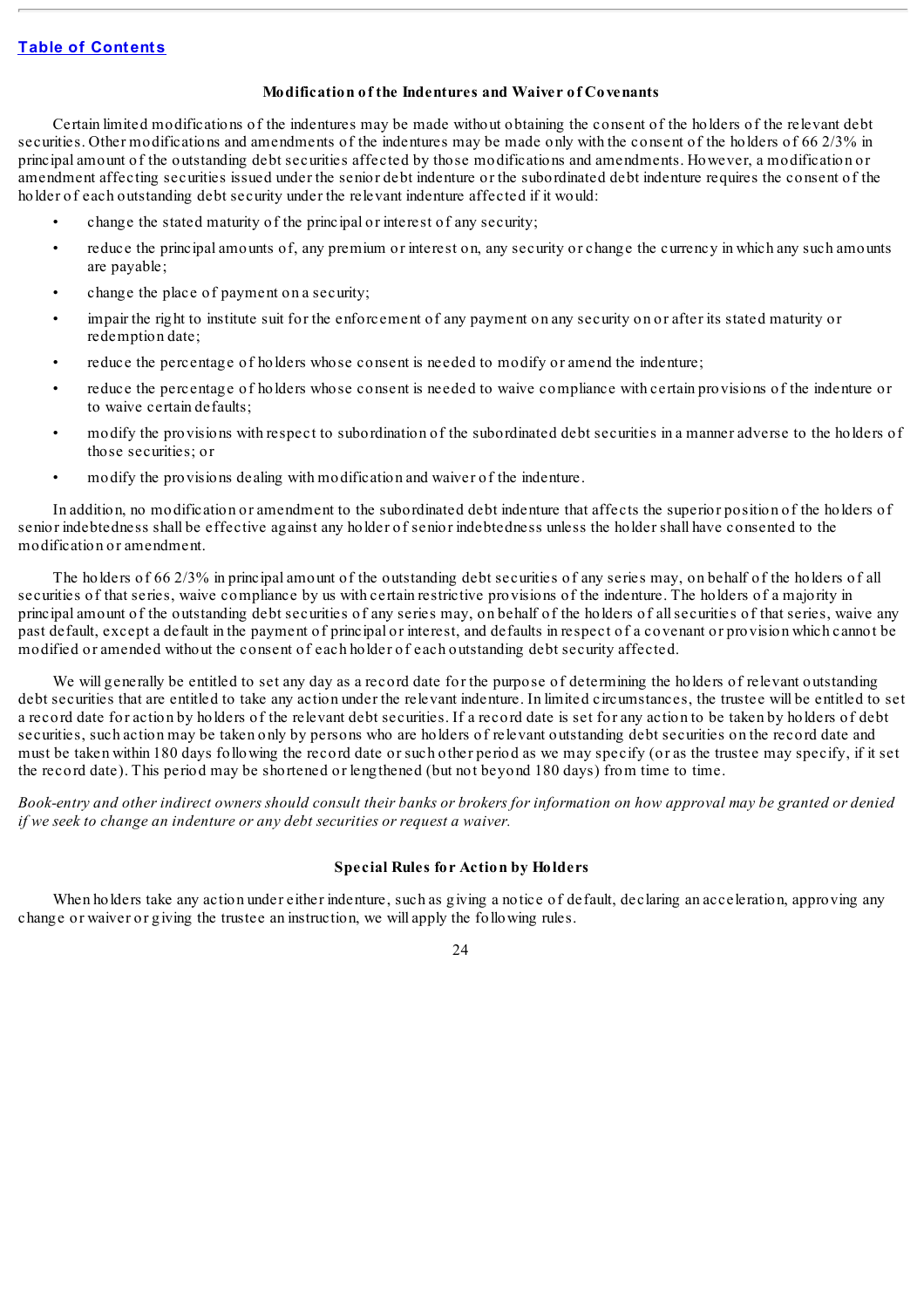## *Only Outstanding Debt Securities Are Eligible*

Only holders of outstanding debt securities or the outstanding debt securities of the applicable series, as applicable, will be eligible to participate in any action by holders of such debt securities or the debt securities of that series. Also, we will count only outstanding debt securities in determining whether the various percentage requirements for taking action have been met. For these purposes, a debt security will not be "outstanding" if:

- it has been surrendered for cancellation;
- we have deposited or set aside, in trust for its holder, money for its payment or redemption;
- we have fully defeased it as described above under "—Defeasance and Covenant Defeasance—Full Defeasance;" or
- we or one of our affiliates is the beneficial owner.

## *Eligible Principal Amount of Some Debt Securities*

In some situations, we may follow special rules in calculating the principal amount of a debt security that is to be treated as outstanding for the purposes described above. This may happen, for example, if the principal amount increases over time or is not to be fixed until maturity.

For any debt security of the kind described below, we will decide how much principal amount to attribute to the debt security as follows:

- for an original issue discount debt security, we will use the principal amount that would be due and payable on the action date if the maturity of the debt security were accelerated to that date because of a default;
- for a debt security whose principal amount is not known, we will use any amount that we indicate in the prospectus supplement for that debt security. The principal amount of a debt security may not be known, for example, because it is based on an index that changes from time to time and the principal amount is not to be determined until a later date; or
- for debt securities with a principal amount denominated in one or more non-U.S. dollar currencies or currency units, we will use the U.S. dollar equivalent, which we will determine.

## **Form, Exchange and Transfer of Debt Securities in Registered Form**

If any debt securities cease to be issued in registered global form, they will be issued as follows unless we indicate otherwise in your prospectus supplement:

- only in fully registered form;
- without interest coupons; and
- in denominations of \$1,000 and integral multiples of \$1,000 in excess thereof.

Holders may exchange their debt securities for debt securities of smaller denominations or combined into fewer debt securities of larger denominations, as long as the total principal amount is not changed. You may not exchange your debt securities for securities of a different series or having different terms, unless your prospectus supplement says you may.

Holders may exchange or transfer their debt securities at the office of the trustee. They may also replace lost, stolen, destroyed or mutilated debt securities at that office. We have appointed the trustee to act as our agent for registering debt securities in the names of holders and transferring and replacing debt securities. We may appoint another entity to perform these functions or perform them ourselves.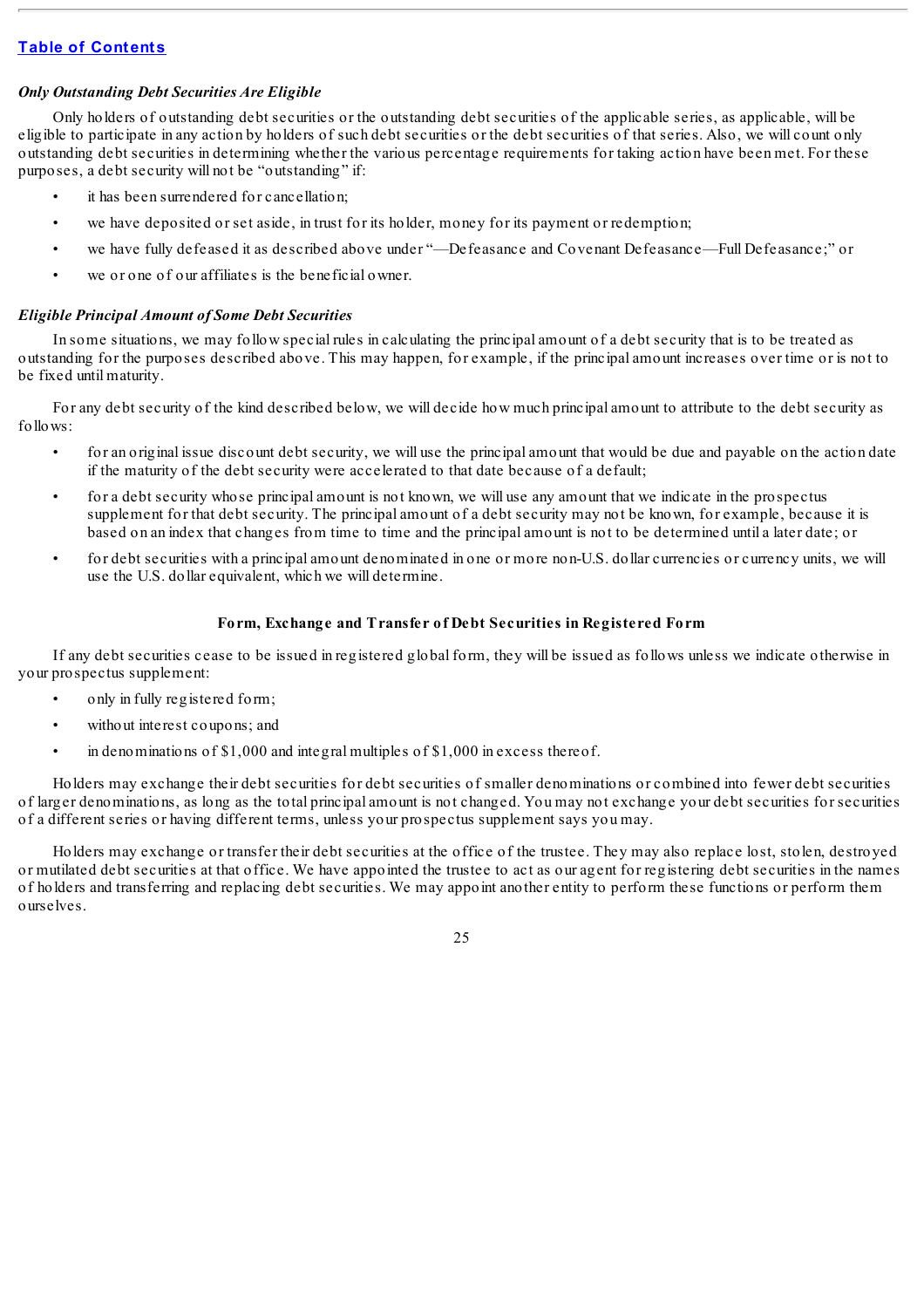Holders will not be required to pay a service charge to transfer or exchange their debt securities, but they may be required to pay for any tax or other governmental charge associated with the exchange or transfer. The transfer or exchange, and any replacement, will be made only if our transfer agent is satisfied with the holder's proof of legal ownership. The transfer agent may require an indemnity before replacing any debt securities.

If we have designated additional transfer agents for your debt security, they will be named in your prospectus supplement. We may appoint additional transfer agents or cancel the appointment of any particular transfer agent. We may also approve a change in the office through which any transfer agent acts.

If the debt securities of any series are redeemable and we redeem less than all those debt securities, we may block the transfer or exchange of those debt securities during the period beginning 15 calendar days before the day we mail the notice of redemption and ending on the day of that mailing, in order to freeze the list of holders to prepare the mailing. We may also refuse to register transfers of or exchange any debt security selected for redemption, except that we will continue to permit transfers and exchanges of the unredeemed portion of any debt security being partially redeemed.

If a debt security is issued as a global debt security, only the depositary, e.g. DTC, Euroclear or Clearstream, will be entitled to transfer and exchange the debt security as described in this subsection, since the depositary will be the sole holder of the debt security.

The rules for exchange described above apply to exchange of debt securities for other debt securities of the same series and kind. If a debt security is convertible, exercisable or exchangeable into or for a different kind of security, such as one that we have not issued, or for other property, the rules governing that type of conversion, exercise or exchange will be described in the applicable prospectus supplement.

#### **Payment Mechanics for Debt Securities in Registered Form**

#### *Who Receives Payment?*

If interest is due on a debt security on an interest payment date, we will pay the interest to the person in whose name the debt security is registered at the close of business on the regular record date relating to the interest payment date as described under "— Payment and Record Dates for Interest" below. If interest is due at maturity but on a day that is not an interest payment date, we will pay the interest to the person entitled to receive the principal of the debt security. If principal or another amount besides interest is due on a debt security at maturity, we will pay the amount to the holder of the debt security against surrender of the debt security at a proper place of payment or, in the case of a global debt security, in accordance with the applicable policies of the depositary, DTC, Euroclear or Clearstream, as applicable.

#### *Payment and Record Dates for Interest*

Unless we specify otherwise in the applicable prospectus supplement, interest on any fixed rate debt security will be payable semiannually each February 15 and August 15 and at maturity, and the regular record date relating to an interest payment date for any fixed rate debt security will be the February 1 or August 1 next preceding that interest payment date. Unless we specify otherwise in the applicable prospectus supplement, the regular record date relating to an interest payment date for any floating rate debt security will be the 15th calendar day before that interest payment date. These record dates will apply regardless of whether a particular record date is a "business day," as defined below. For the purpose of determining the holder at the close of business on a regular record date when business is not being conducted, the close of business will mean 5:00 P.M., New York City time, on that day.

Unless we specify otherwise in this prospectus or in the applicable prospectus supplement, the term "days" refers to calendar days.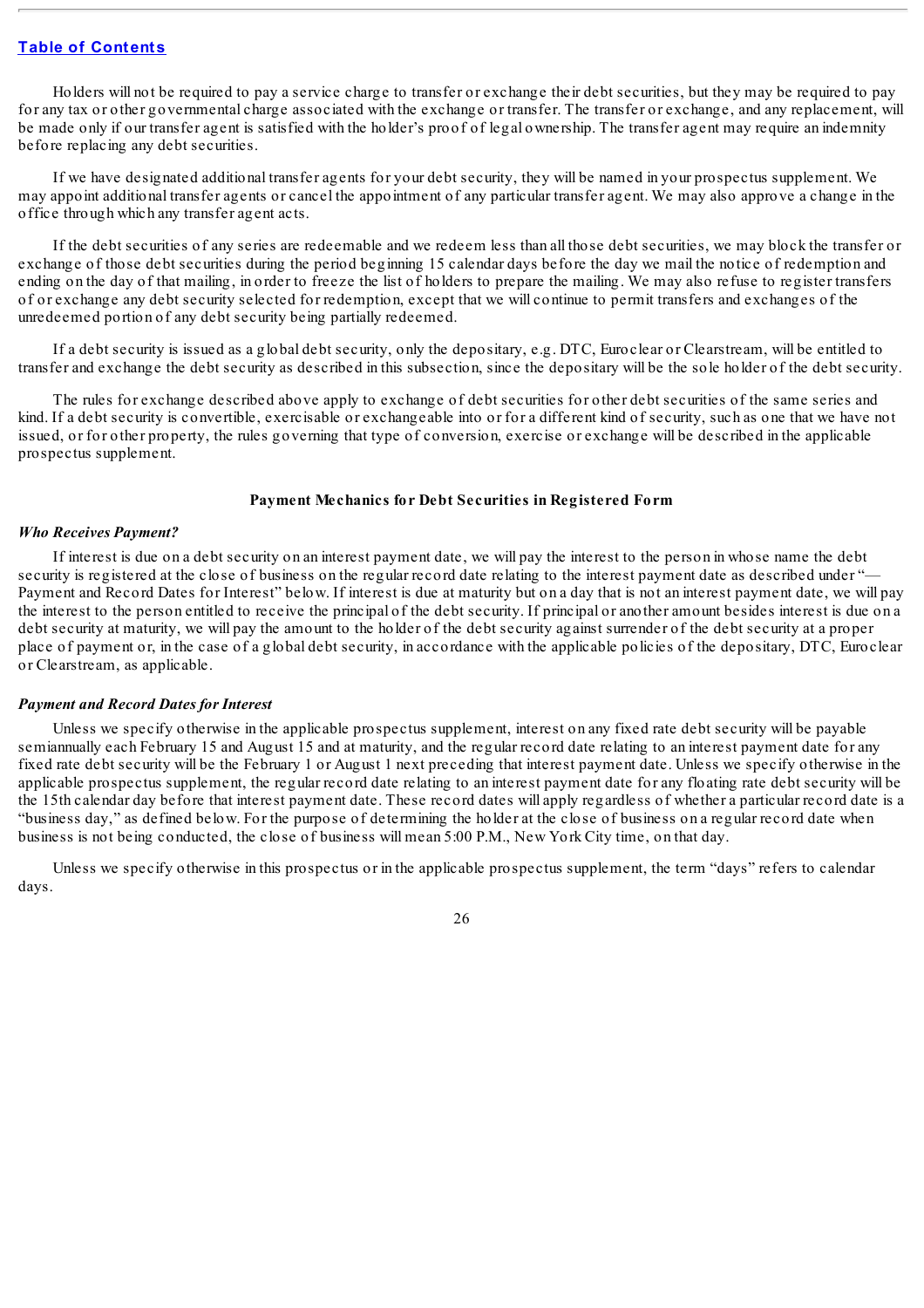*Business Day.* Unless we specify otherwise in the applicable prospectus supplement, the term "business day" means, for any debt security, a day that meets all the following applicable requirements:

- for all debt securities, is a Monday, Tuesday, Wednesday, Thursday or Friday that is not a day on which banking institutions in Salt Lake City, Utah or New York City generally are authorized or required by law or executive order to close;
- if the debt security is a floating rate debt security whose interest rate is based on the London interbank offered rate, or LIBOR, is also a day on which dealings in the relevant index currency specified in the applicable prospectus supplement are transacted in the London interbank market;
- if the debt security either is a floating rate debt security whose interest rate is based on the euro interbank offered rate, or EURIBOR, or a floating rate debt security whose interest rate is based on LIBOR and for which the index currency is euros, is also a day on which the Trans-European Automated Real-Time Gross Settlement Express Transfer (TARGET) System, or any successor system, is open for business;
- if the debt security is held through Euroclear, is also not a day on which banking institutions in Brussels, Belgium are generally authorized or obligated by law, regulation or executive order to close; and
- if the debt security is held through Clearstream, is also not a day on which banking institutions in Luxembourg are generally authorized or obligated by law, regulation or executive order to close.

## *Business Day Conventions*

As specified in the applicable prospectus supplement, one of the following business day conventions may apply to any debt security with regard to any relevant date other than one that falls on the maturity date:

- "Following business day convention" means, for any interest payment date, other than the stated maturity date, if such date would otherwise fall on a day that is not a business day, then such date will be postponed to the next day that is a business day.
- "Modified following business day convention" means, for any interest payment date, other than the stated maturity date, if such date would otherwise fall on a day that is not a business day, then such date will be postponed to the next day that is a business day, except that, if the next business day falls in the next calendar month, then such date will be advanced to the immediately preceding day that is a business day.
- "Following unadjusted business day convention" means, for any interest payment date, other than the stated maturity date, that falls on a day that is not a business day, any payment due on such interest payment date will be postponed to the next day that is a business day; *provided* that interest due with respect to such interest payment date shall not accrue from and including the original interest payment date to and including the date of payment of such interest as so postponed.
- "Modified following unadjusted business day convention" means, for any interest payment date, other than the stated maturity date, that falls on a day that is not a business day, any payment due on such interest payment date will be postponed to the next day that is a business day; *provided* that interest due with respect to such interest payment date shall not accrue from and including the original interest payment date to and including the date of payment of such interest as so postponed, and *provided further* that, if such day would fall in the succeeding calendar month, the date of payment with respect to the original interest payment date will be advanced to the business day immediately preceding such interest payment date.

In all cases, if the stated maturity date or any earlier redemption date or repayment date with respect to a debt security falls on a day that is not a business day, any payment of principal, premium, if any, and interest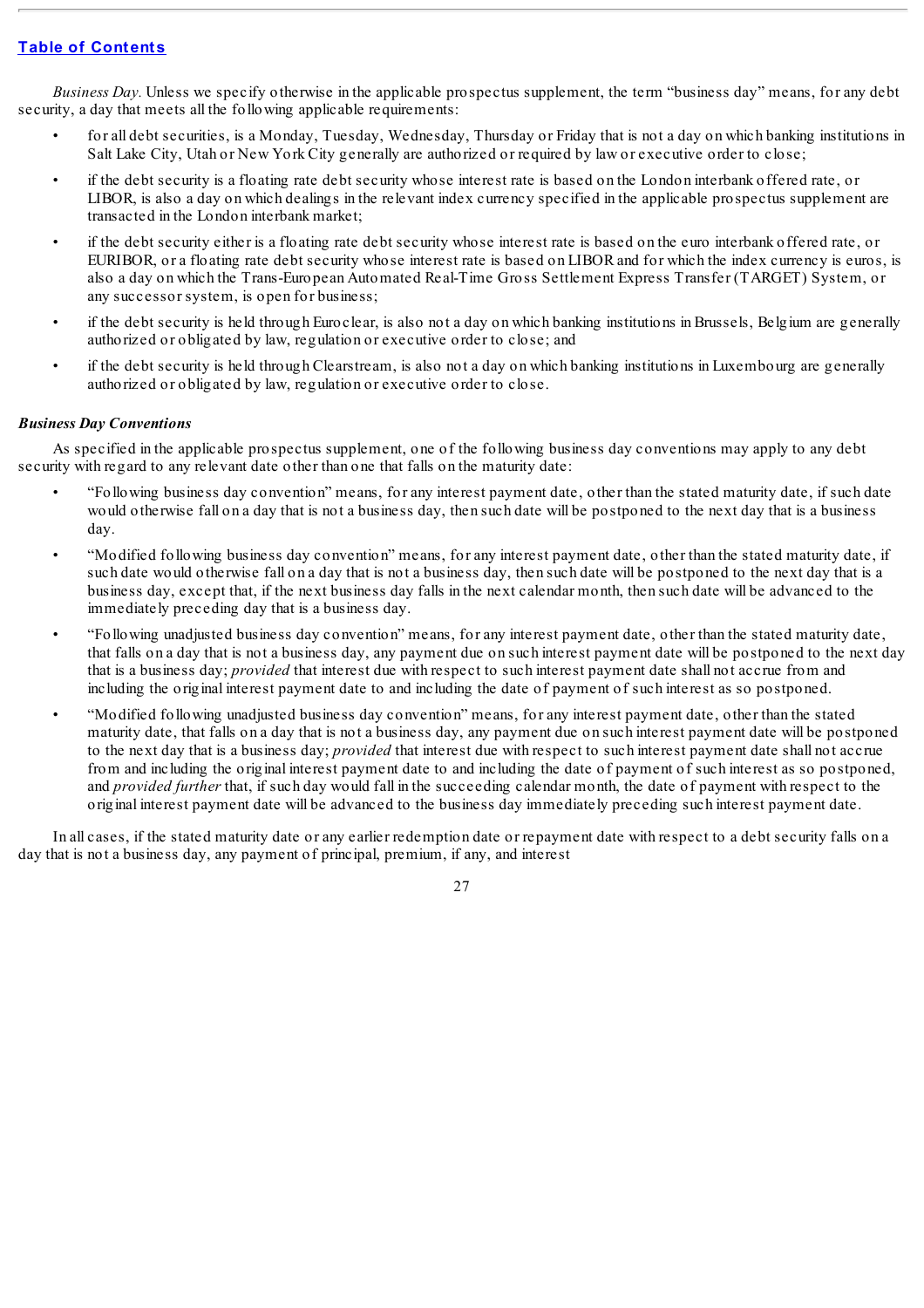otherwise due on such day will be made on the next succeeding business day, and no interest on such payment shall accrue for the period from and after such stated maturity, redemption date or repayment date, as the case may be.

Unless we specify otherwise in the applicable pricing supplement, payment of interest on your debt security will be governed by the following unadjusted business day convention.

Postponement of payments pursuant to the applicable business day convention will not result in a default under any debt security or the applicable indenture.

### *How We Will Make Payments Due*

We will follow the practice described in this subsection when paying amounts due on the debt securities. All amounts due will be paid in U.S. dollars, unless we indicate otherwise in the applicable prospectus supplement.

*Payments on Global Debt Securities.* We will make payments on a global debt security in accordance with the applicable policies of the depositary as in effect from time to time. Under those policies, we will pay directly to the depositary, or its nominee, and not to any indirect owners who own beneficial interests in the global debt security. An indirect owner's right to receive those payments will be governed by the rules and practices of the depositary and its participants, as described in the section entitled "Legal Ownership and Book-Entry Issuance—What Is a Global Security?"

*Payments on Non-Global Debt Securities.* We will make payments on a debt security in non-global, registered form as follows. We will pay interest that is due on an interest payment date by check mailed on the interest payment date to the holder at his or her address shown on the trustee's records as of the close of business on the regular record date. We will make all other payments by check at the paying agent described below, against surrender of the debt security. All payments by check will be made in next-day funds—i.e., funds that become available on the day after the check is cashed.

Alternatively, if a non-global debt security has a principal amount of at least \$1,000,000 (or the equivalent in another currency) and the holder asks us to do so, we will pay any amount that becomes due on the debt security by wire transfer of immediately available funds to an account at a bank in New York City, on the due date. To request wire payment, the holder must give the paying agent appropriate wire transfer instructions at least five business days before the requested wire payment is due. In the case of any interest payment due on an interest payment date, the instructions must be given by the person or entity who is the holder on the relevant regular record date. In the case of any other payment, payment will be made only after the debt security is surrendered to the paying agent. Any wire instructions, once properly given, will remain in effect unless and until new instructions are given in the manner described above.

Book-entry and other indirect owners should consult their banks or brokers for information on how they will receive payments on their *debt securities.*

## *Paying Agent*

We may appoint one or more financial institutions to act as our paying agents, at whose designated offices debt securities in nonglobal entry form may be surrendered for payment at their maturity. We call each of those offices a paying agent. We may add, replace or terminate paying agents from time to time. We may also choose to act as our own paying agent. Initially, we have appointed Zions First National Bank, at its principal office in Salt Lake City, Utah, as the paying agent for the debt securities. We must notify you of changes in the paying agents.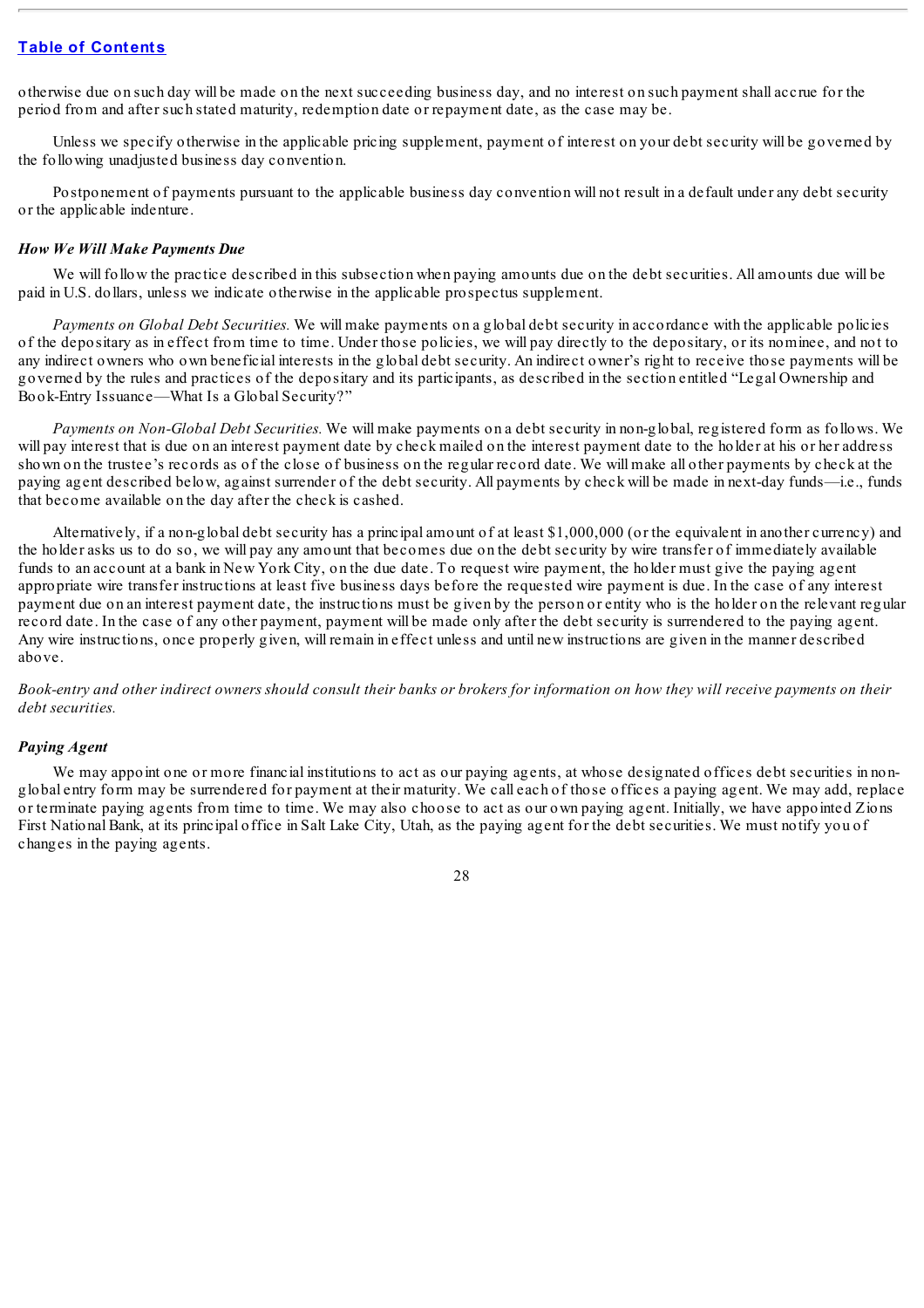#### *Unclaimed Payments*

Regardless of who acts as paying agent, all money paid by us to a paying agent that remains unclaimed at the end of two years after the amount is due to a holder will be repaid to us. After that two-year period, the holder may look only to us for payment and not to the trustee, any other paying agent or anyone else.

#### **Notices**

Notices to be given to holders of a global debt security will be given only to the depositary, in accordance with its applicable policies as in effect from time to time. Notices to be given to holders of debt securities not in global form will be sent by mail to the respective addresses of the holders as they appear in the trustee's records, and will be deemed given when mailed. Neither the failure to give any notice to a particular holder, nor any defect in a notice given to a particular holder, will affect the sufficiency of any notice given to another holder.

#### Book-entry and other indirect owners should consult their banks or brokers for information on how they will receive notices.

#### **Our Relationship with the Trustee**

The Bank of New York Mellon Trust Company, N.A., is initially serving as the trustee for both the senior debt securities and the subordinated debt securities. Consequently, if an actual or potential event of default occurs with respect to any debt securities, the trustee may be considered to have a conflicting interest for purposes of the Trust Indenture Act. In that case, the trustee may be required to resign under one of the indentures, and we would be required to appoint a successor trustee. For this purpose, a "potential" event of default means an event that would be an event of default if the requirements for giving us default notice or for the default having to exist for a specific period of time were disregarded.

Under the indentures, we are required to file with the trustee any information, documents and other reports, or summaries thereof, as may be required under the Trust Indenture Act, at the times and in the manner provided under the Trust Indenture Act. However, in case of documents filed with the SEC pursuant to Section 13 or 15(d) of the Exchange Act, any such filing with the trustee need not be made until the 15th day after such filing is actually made with the SEC.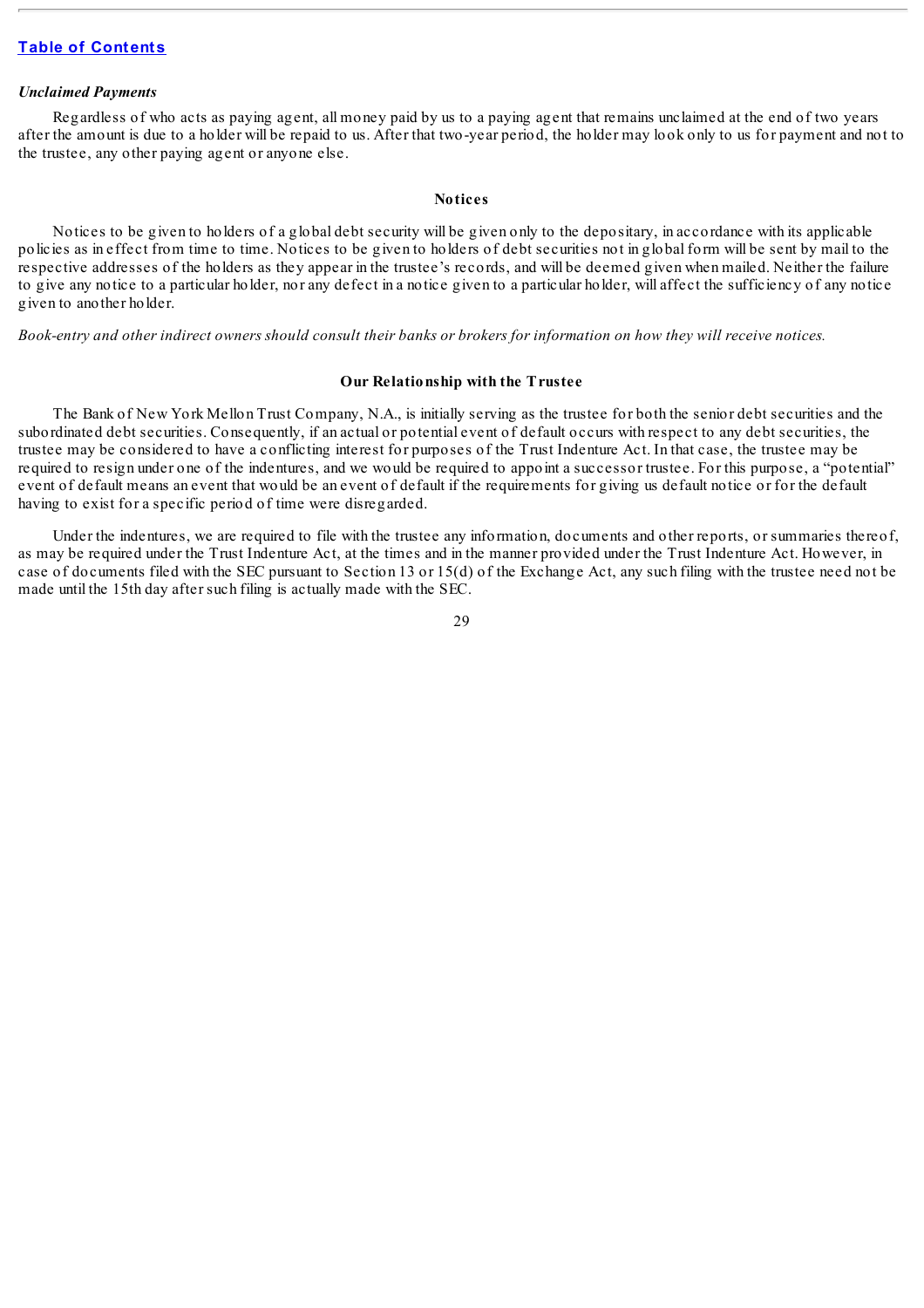### **DESCRIPTION OF WARRANTS OR OTHER RIGHTS WE MAY OFFER**

Please note that in this section entitled "Description of Warrants or Other Rights We May Offer," references to "Zions," "we," "our" and "us" refer only to Zions Bancorporation and not to its consolidated subsidiaries. Also, in this section, references to "holders" mean those who own warrants or other rights registered in their own names, on the books that we or any applicable trustee or warrant or rights agent maintain for this purpose, and not those who own beneficial interests in warrants or rights registered in street name or in warrants or rights issued in book-entry form through one or more depositaries. Owners of beneficial interests in warrants or rights *should also read the section entitled "Legal Ownership and Book-Entry Issuance."*

This section outlines some of the provisions of each warrant or rights agreement pursuant to which warrants or rights may be issued, the warrants or rights and any warrant or rights certificates. This information may not be complete in all respects and is qualified entirely by reference to any warrant agreement or rights agreement with respect to the warrants or rights of any particular series. The specific terms of any series of warrants or rights will be described in the applicable prospectus supplement. If so described in the prospectus supplement, the terms of that series of warrants or rights may differ from the general description of terms presented below. Owners of warrants or rights should also read the section entitled "Legal Ownership and Book-Entry Issuance."

We may issue warrants or other rights. We have no restriction on the number of warrants or rights or the number of distinct series of warrants or rights we may issue. We will issue each series of warrants under either a warrant or rights indenture or agreement. This section summarizes terms to be included in such indenture or agreement and terms of the warrants or rights that apply generally to the warrants or rights. We will describe the specific terms of your warrant or right in the applicable prospectus supplement. Those terms may vary from the terms described here.

#### **Warrants**

We may issue warrants, options or similar instruments for the purchase of our debt securities, preferred stock, common stock, depositary shares or units. We refer to these collectively as "warrants." Warrants may be issued independently or together with debt securities, preferred stock, common stock, depositary shares or units, and may be attached to or separate from those securities.

#### **Rights**

We may also issue rights, on terms to be determined at the time of sale, for the purchase or sale of, or whose cash value or stream of cash payments is determined by reference to, the occurrence or non-occurrence of or the performance, level or value of, one or more of the following:

- securities of one or more issuers, including our common or preferred stock or other securities described in this prospectus or debt or equity securities of third parties;
- one or more currencies;
- one or more commodities;
- any other financial, economic or other measure or instrument, including the occurrence or non-occurrence of any event or circumstance;
- one or more indices; and/or
- one or more baskets of the items described above.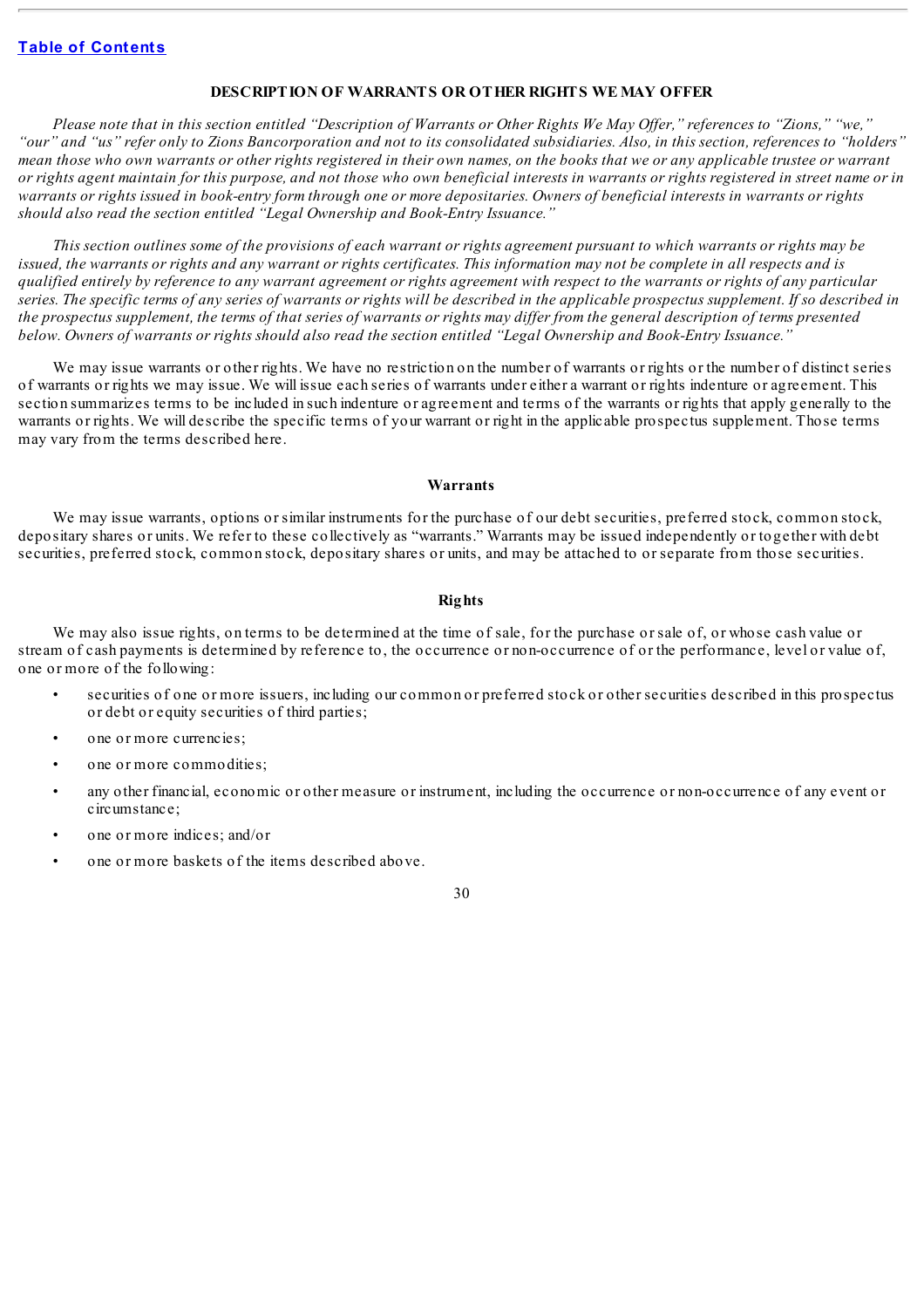We refer to each property described above as a "right property."

We may satisfy our obligations, if any, and the holder of a right may satisfy its obligations, if any, with respect to any rights by delivering, among other things:

- the right property;
- the cash value of the right property; or
- the cash value of the rights determined by reference to the performance, level or value of the right.

The applicable prospectus supplement will describe what we may deliver to satisfy our obligations, if any, and what the holder of a right may deliver to satisfy its obligations, if any, with respect to any rights.

#### **Agreements**

Each series of warrants or rights may be evidenced by certificates and may be issued under a separate indenture, agreement or other instrument to be entered into between us and a bank that we select as agent with respect to such series. The agent, if any, will have its principal office in the U.S. and have a combined capital and surplus of at least \$50,000,000. The prospectus supplement relating to a series of warrants or rights will identify the name and address of the warrant or rights agent, if any. Warrants or rights in book-entry form will be represented by a global security registered in the name of a depositary, which will be the holder of all the securities represented by the globalsecurity. Those who own beneficial interests in a globalsecurity will do so through participants in the depositary's system, and the rights of these indirect owners will be governed solely by the applicable procedures of the depositary and its participants. We describe book-entry securities under "Legal Ownership and Book-Entry Issuance."

#### **General Terms of Warrants or Rights**

The prospectus supplement will describe the terms of the series of warrants or rights in respect of which this prospectus is being delivered, including:

- the offering price;
- the currency for which the warrants or rights may be purchased;
- the designation and terms of any securities with which the warrants or rights are issued and in that event the number of warrants or rights issued with each security or each principal amount of security;
- the date, if any, on which the warrants or rights and any related securities will be separately transferable;
- whether the warrants or rights are to be sold separately or with other securities, as part of units or otherwise;
- any securities exchange or quotation system on which the warrants or rights or any securities deliverable upon exercise of such securities may be listed;
- whether the warrants or rights will be issued in fully registered form or bearer form, in global or non-global form or in any combination of these forms;
- the dates on which the right to exercise the warrants will commence and expire;
- material U.S. Federal income tax consequences of holding or exercising these securities; and
- any other terms of the warrants or rights.

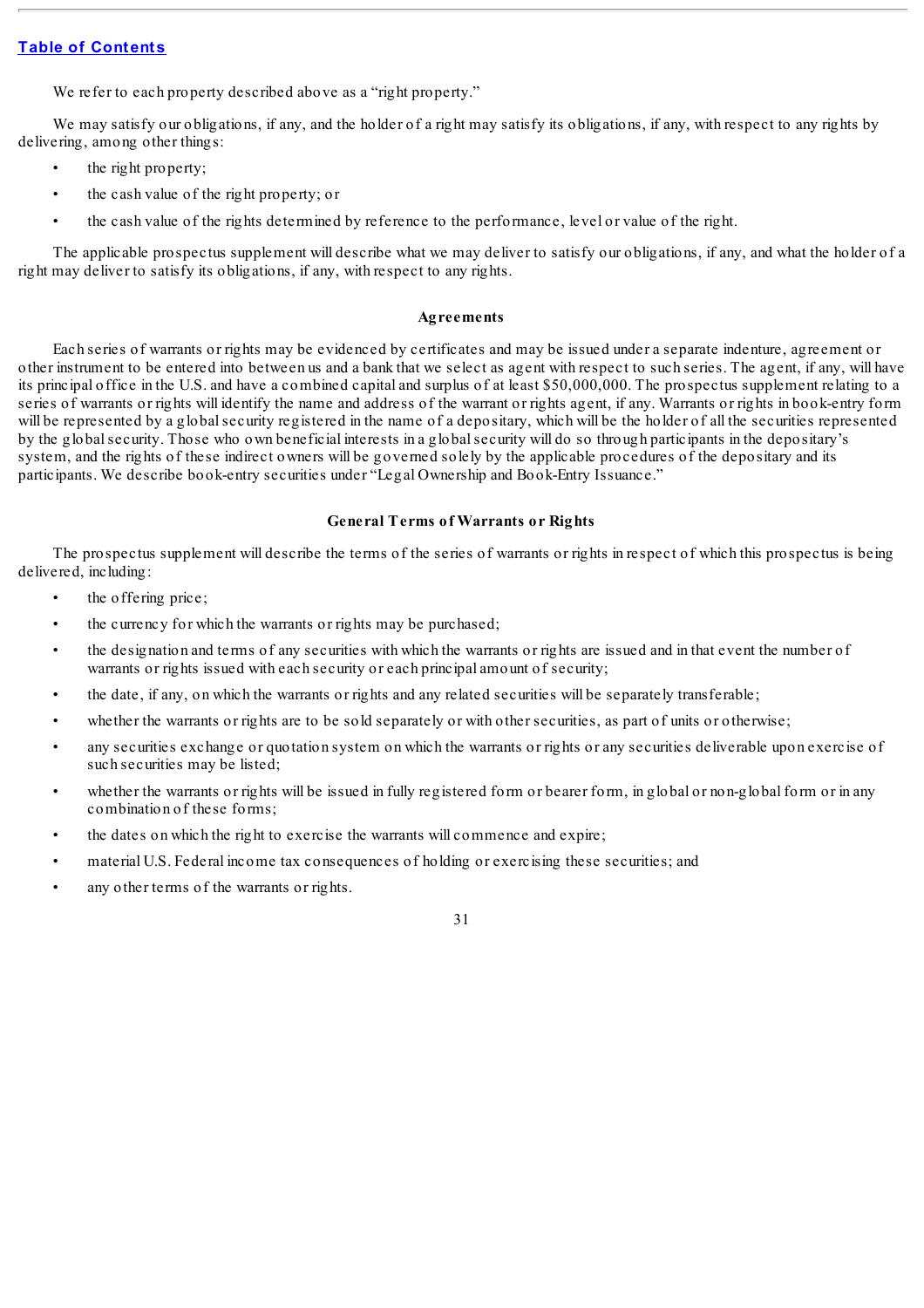Warrant or rights certificates may be exchanged for new certificates of different denominations and may be presented for transfer of registration and, if exercisable for other securities or other property, may be exercised at the agent's corporate trust office or any other office indicated in the prospectus supplement. If the warrants or rights are not separately transferable from any securities with which they were issued, this exchange may take place only if the certificates representing the related securities are also exchanged. Prior to exercise of any warrant or right exercisable for other securities or other property, securityholders will not have any rights as holders of the underlying securities, including the right to receive any principal, premium, interest, dividends, or payments upon our liquidation, dissolution or winding up or to exercise any voting rights.

## **Exercise of Warrants or Rights**

If any warrant or right is exercisable for other securities or other property, the following provisions will apply. Each such warrant or right may be exercised at any time up to any expiration date and time mentioned in the prospectus supplement relating to those warrants or rights as may otherwise be stated in the prospectus supplement. After the close of business on any applicable expiration date, unexercised warrants or rights will become void.

Warrants or rights may be exercised by delivery of the certificate representing the securities to be exercised, or in the case of globalsecurities, as described below under "Legal Ownership and Book-Entry Issuance," by delivery of an exercise notice for those warrants or rights, together with certain information, and payment to any agent in immediately available funds, as provided in the prospectus supplement, of the required purchase amount, if any. Upon receipt of payment and the certificate or exercise notice properly executed at the office indicated in the prospectus supplement, we will, in the time period the relevant agreement provides, issue and deliver the securities or other property purchasable upon such exercise. If fewer than all of the warrants or rights represented by such certificates are exercised, a new certificate will be issued for the remaining amount of warrants or rights.

If mentioned in the prospectus supplement, securities may be surrendered as all or part of the exercise price for warrants or rights.

### **Antidilution Provisions**

In the case of warrants or rights to purchase common stock, the exercise price payable and the number of shares of common stock purchasable upon warrant exercise may be adjusted in certain events, including:

- the issuance of a stock dividend to common stockholders or a combination, subdivision or reclassification of common stock;
- the issuance of rights, warrants or options to all common and preferred stockholders entitling them to purchase common stock for an aggregate consideration per share less than the current market price per share of common stock;
- any distribution to our common stockholders of evidences of our indebtedness of assets, excluding cash dividends or distributions referred to above; and
- any other events mentioned in the prospectus supplement.

The prospectus supplement will describe which, if any, of these provisions shall apply to a particular series of warrants or rights. Unless otherwise specified in the applicable prospectus supplement, no adjustment in the number of shares purchasable upon warrant or right exercise will be required until cumulative adjustments require an adjustment of at least 1% of such number and no fractionalshares will be issued upon warrant or right exercise, but we will pay the cash value of any fractional shares otherwise issuable.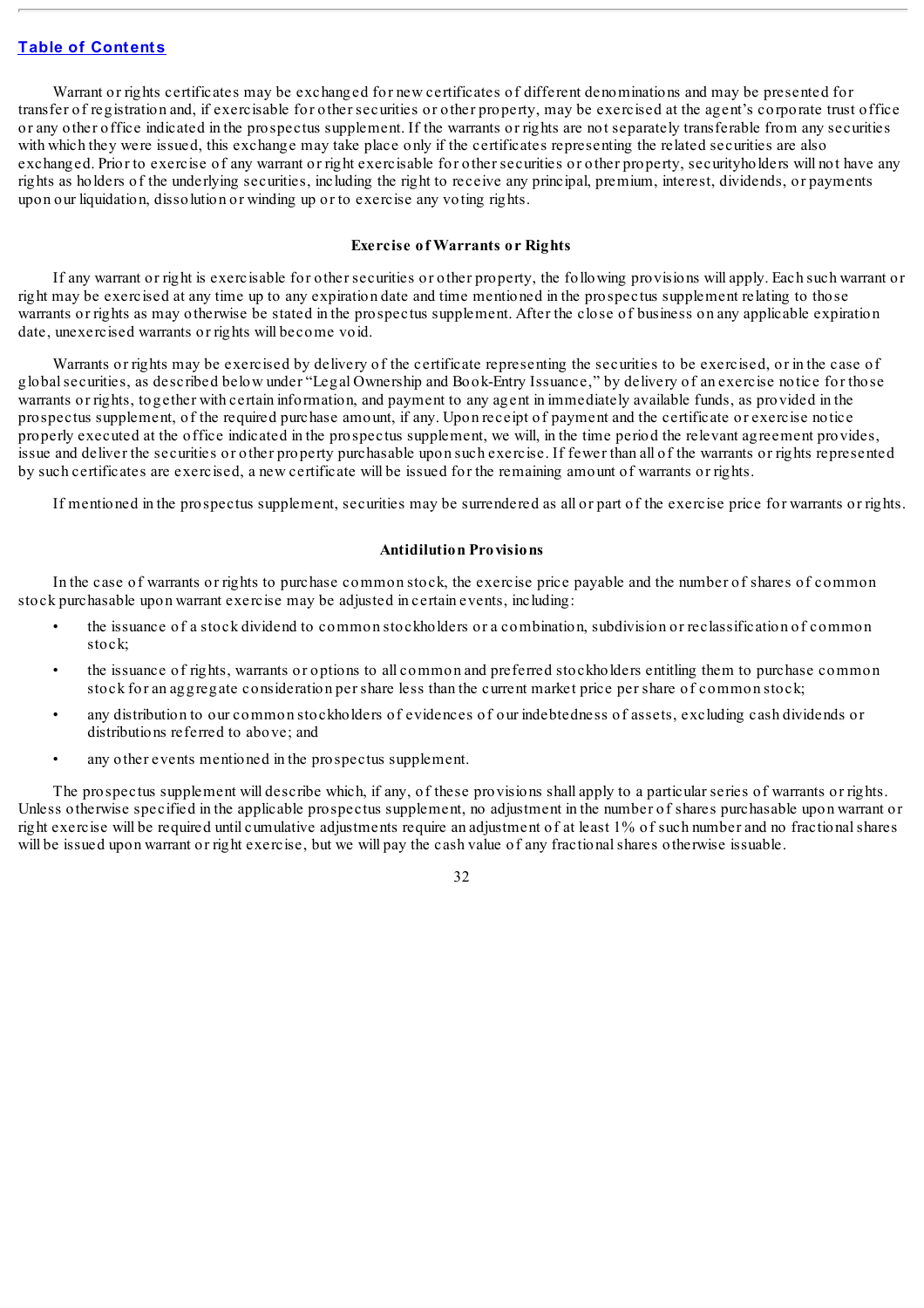## **Modification**

We and any agent for any series of warrants or rights may amend any warrant or rights agreement and the terms of the related warrants or rights by executing a supplemental agreement, without any such warrantholders' or rightholders' consent, for the purpose of:

- curing any ambiguity or any defective or inconsistent provision contained in the agreement, or making any other corrections to the agreement that are not inconsistent with the provisions of the warrant or rights certificates;
- evidencing the succession of another corporation to us and its assumption of our covenants contained in the agreement and the securities;
- appointing a successor depository, if the securities are issued in the form of global securities;
- evidencing a successor agent's acceptance of appointment with respect to any securities;
- adding to our covenants for the benefit of securityholders or surrendering any right or power we have under the agreement;
- issuing warrants or rights in definitive form, if such securities are initially issued in the form of global securities; or
- amending the agreement and the warrants or rights as we deem necessary or desirable and that will not adversely affect the interests of the applicable warrantholders or rightholders in any material respect.

We and any agent for any series of warrants or rights may also amend any agreement and the related warrants or rights by a supplemental agreement with the consent of the holders of a majority of the warrants or rights of any series affected by such amendment, for the purpose of adding, modifying or eliminating any of the agreement's provisions or of modifying the rights of the holders of warrants or rights. However, no such amendment that:

- reduces the number or amount of securities receivable upon any exercise of any such security;
- shortens the time period during which any such security may be exercised;
- otherwise adversely affects the exercise rights of warrantholders or rightholders in any material respect; or
- reduces the number of securities the consent of holders of which is required for amending the agreement or the related warrants or rights;

may be made without the consent of each holder affected by that amendment.

## **Consolidation, Merger and Sale of Assets**

Any agreement with respect to warrants or rights will provide that we are generally permitted to merge or consolidate with another corporation or other entity. Any such agreement will also provide that we are permitted to sell our assets substantially as an entirety to another corporation or other entity or to have another entity sell its assets substantially as an entirety to us. With regard to any series of securities, however, we may not take any of these actions unless all of the following conditions are met:

- if we are not the successor entity, the person formed by the consolidation or into or with which we merge or the person to which our properties and assets are conveyed, transferred or leased must be an entity organized and existing under the laws of the United States, any state or the District of Columbia and must expressly assume the performance of our covenants under any relevant indenture, agreement or other instrument; and
- we or that successor corporation must not immediately be in default under that agreement.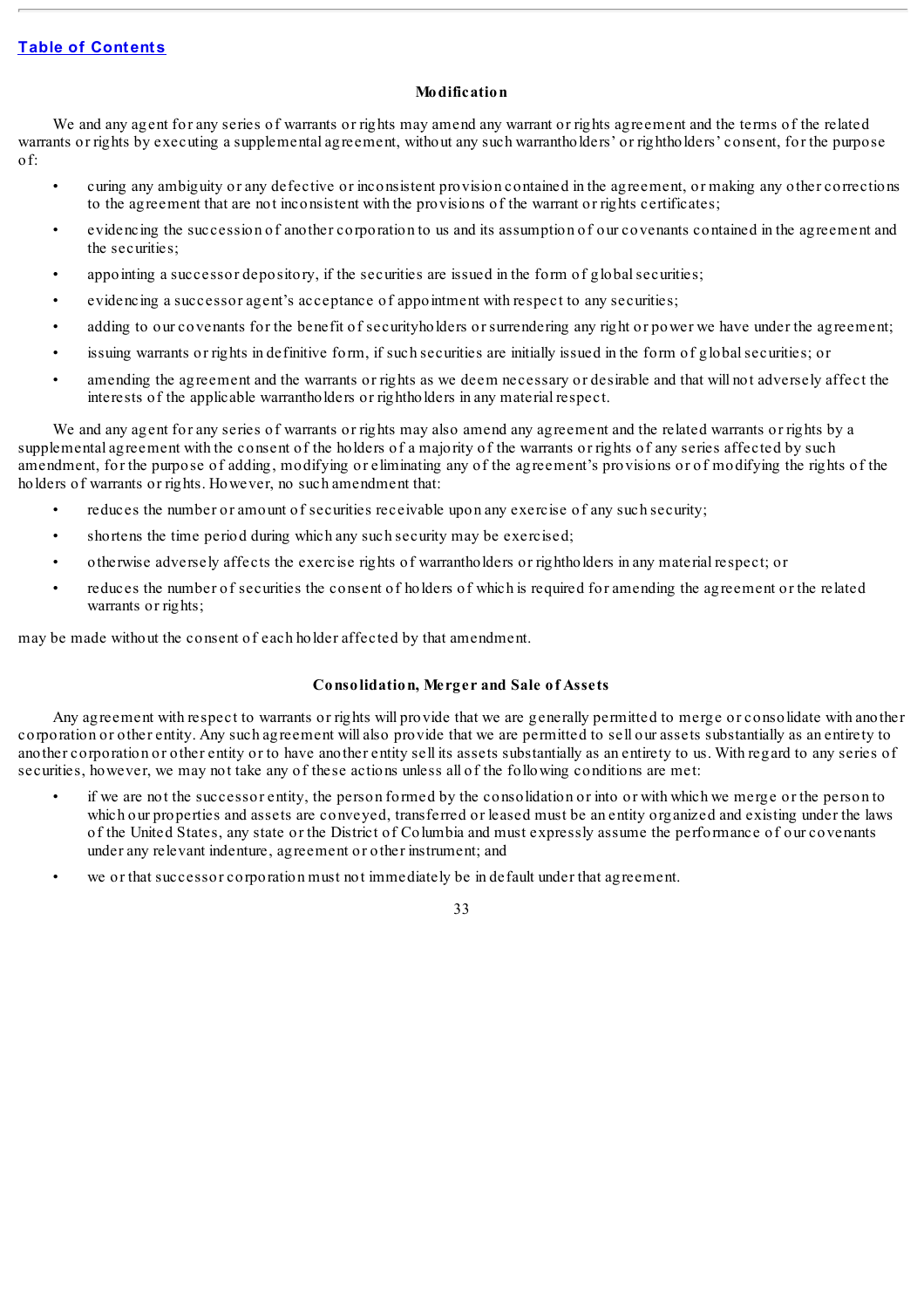## **Enforcement by Holders of Warrants or Rights**

Any agent for any series of warrants or rights will act solely as our agent under the relevant agreement and will not assume any obligation or relationship of agency or trust for any securityholder. A single bank or trust company may act as agent for more than one issue of securities. Any such agent will have no duty or responsibility in case we default in performing our obligations under the relevant agreement or warrant or right, including any duty or responsibility to initiate any legal proceedings or to make any demand upon us. Any securityholder may, without the agent's consent or consent of any other securityholder, enforce by appropriate legal action its right to exercise any warrant or right exercisable for any property.

#### **Replacement of Certificates**

We will replace any destroyed, lost, stolen or mutilated warrant or rights certificate upon delivery to us and any applicable agent of satisfactory evidence of the ownership of that certificate and of its destruction, loss, theft or mutilation, and (in the case of mutilation) surrender of that certificate to us or any applicable agent, unless we have, or the agent has, received notice that the certificate has been acquired by a bona fide purchaser. That securityholder will also be required to provide indemnity satisfactory to us and the relevant agent before a replacement certificate will be issued.

## **Title**

Zions, any agents for any series of warrants or rights and any of their agents may treat the registered holder of any certificate as the absolute owner of the securities evidenced by that certificate for any purpose and as the person entitled to exercise the rights attaching to the warrants or rights so requested, despite any notice to the contrary. See "Legal Ownership and Book-Entry Issuance."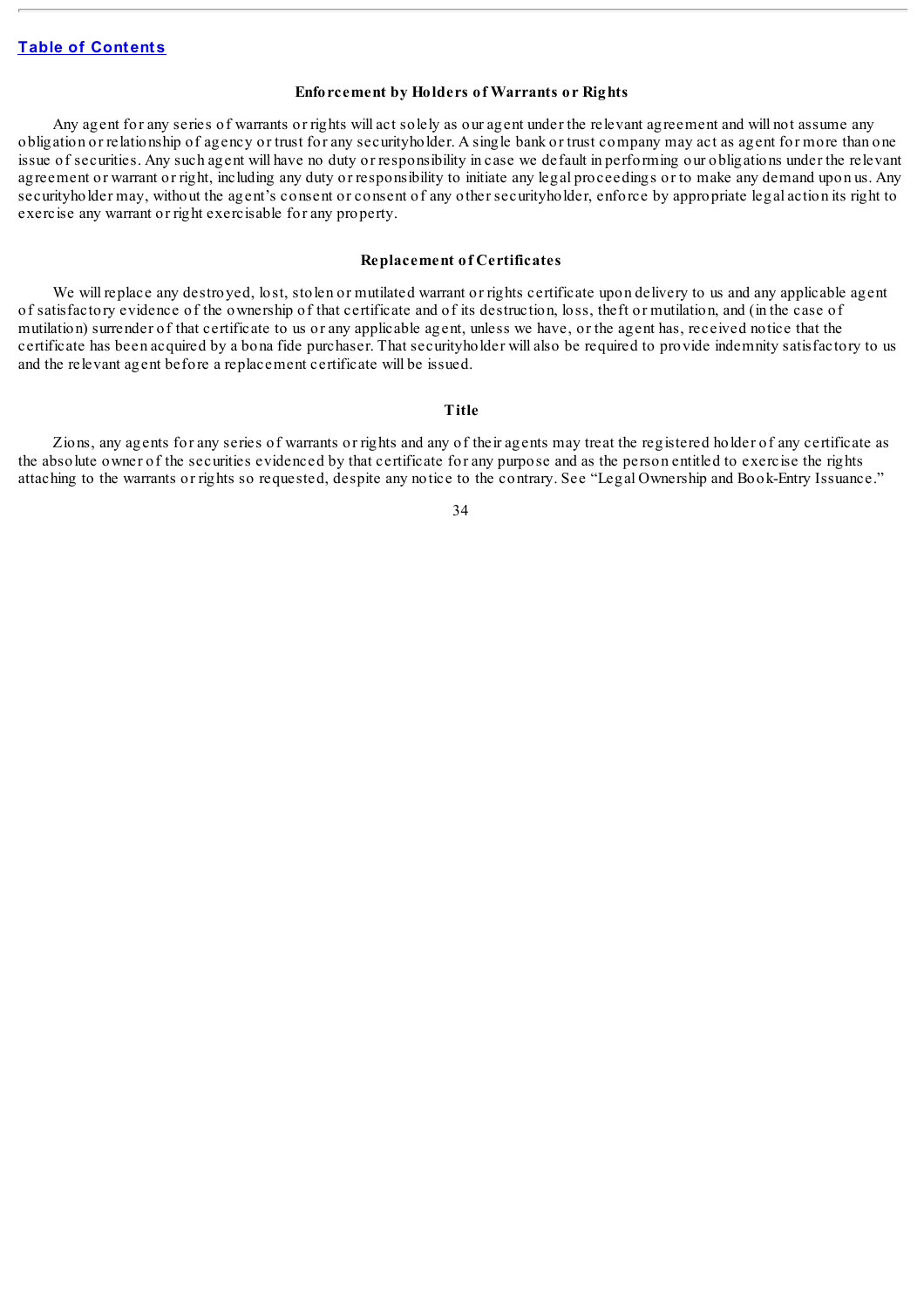### **DESCRIPTION OF STOCKPURCHASE CONTRACTS WE MAY OFFER**

Please note that in this section entitled "Description of Stock Purchase Contracts We May Offer," references to "Zions," "we," "our" and "us" refer only to Zions Bancorporation and not to its consolidated subsidiaries. Also, in this section, references to "holders" mean those who own stock purchase contracts registered in their own names, on the books that we or our agent maintain for this purpose, and not those who own beneficial interests in stock purchase contracts registered in street name or in purchase contracts issued in book-entry form through one or more depositaries. Owners of beneficial interests in the purchase contracts should read the *section below entitled "Legal Ownership and Book-Entry Issuance."*

This section outlines some of the provisions of the stock purchase contracts, the purchase contract agreement and the pledge agreement. This information is not complete in all respects and is qualified entirely by reference to the purchase contract agreement and pledge agreement with respect to the stock purchase contracts of any particular series. The specific terms of any series of stock purchase contracts will be described in the applicable prospectus supplement. If so described in the applicable prospectus supplement, the specific terms of any series of stock purchase contracts may differ from the general description of terms presented below.

We may issue stock purchase contracts including contracts obligating holders to purchase from us and us to sell to the holders a specified or varying number of shares of common stock, preferred stock, depositary shares or other security or property, at a future date or dates. Alternatively, the stock purchase contracts may obligate us to purchase from holders, and obligate holders to sell to us, a specified or varying number of shares of common stock, preferred stock, depositary shares or other security or property. The consideration per share of common stock or preferred stock or per depositary share or other security or property may be fixed at the time the stock purchase contracts are issued or may be determined by a specific reference to a formula set forth in the stock purchase contracts. The stock purchase contracts may provide for settlement by delivery by or on behalf of Zions of shares of the underlying security or property or it may provide for settlement by reference or linkage to the value, performance or trading price of the underlying security or property. The stock purchase contracts may be issued separately or as part of stock purchase units consisting of a stock purchase contract and debt securities, preferred stock or debt obligations of third parties, including U.S. treasury securities, other stock purchase contracts or common stock, or other securities or property, securing the holders' obligations to purchase or sell, as the case may be, the common stock or the preferred stock under the stock purchase contracts. The stock purchase contracts may require us to make periodic payments to the holders of the stock purchase units or vice versa, and such payments may be unsecured or prefunded on some basis and may be paid on a current or on a deferred basis. The stock purchase contracts may require holders to secure their obligations thereunder in a specified manner and may provide for the prepayment of all or part of the consideration payable by holders in connection with the purchase of the underlying security or other property pursuant to the stock purchase contracts.

The securities related to the stock purchase contracts may be pledged to a collateral agent for Zions' benefit pursuant to a pledge agreement to secure the obligations of holders of stock purchase contracts to purchase the underlying security or property under the related stock purchase contracts. The rights of holders of stock purchase contracts to the related pledged securities will be subject to Zions' security interest therein created by the pledge agreement. No holder of stock purchase contracts will be permitted to withdraw the pledged securities related to such stock purchase contracts from the pledge arrangement except upon the termination or early settlement of the related stock purchase contracts or in the event other securities, cash or property are made subject to the pledge agreement in lieu of the pledged securities, if permitted by the pledge agreement, or as otherwise provided in the pledge agreement. Subject to such security interest and the terms of the purchase contract agreement and the pledge agreement, each holder of a stock purchase contract will retain full beneficial ownership of the related pledged securities.

Except as described in the applicable prospectus supplement, the collateral agent will, upon receipt of distributions on the pledged securities, distribute such payments to Zions or the purchase contract agent, as provided in the pledge agreement. The purchase agent will in turn distribute payments it receives as provided in the purchase contract agreement.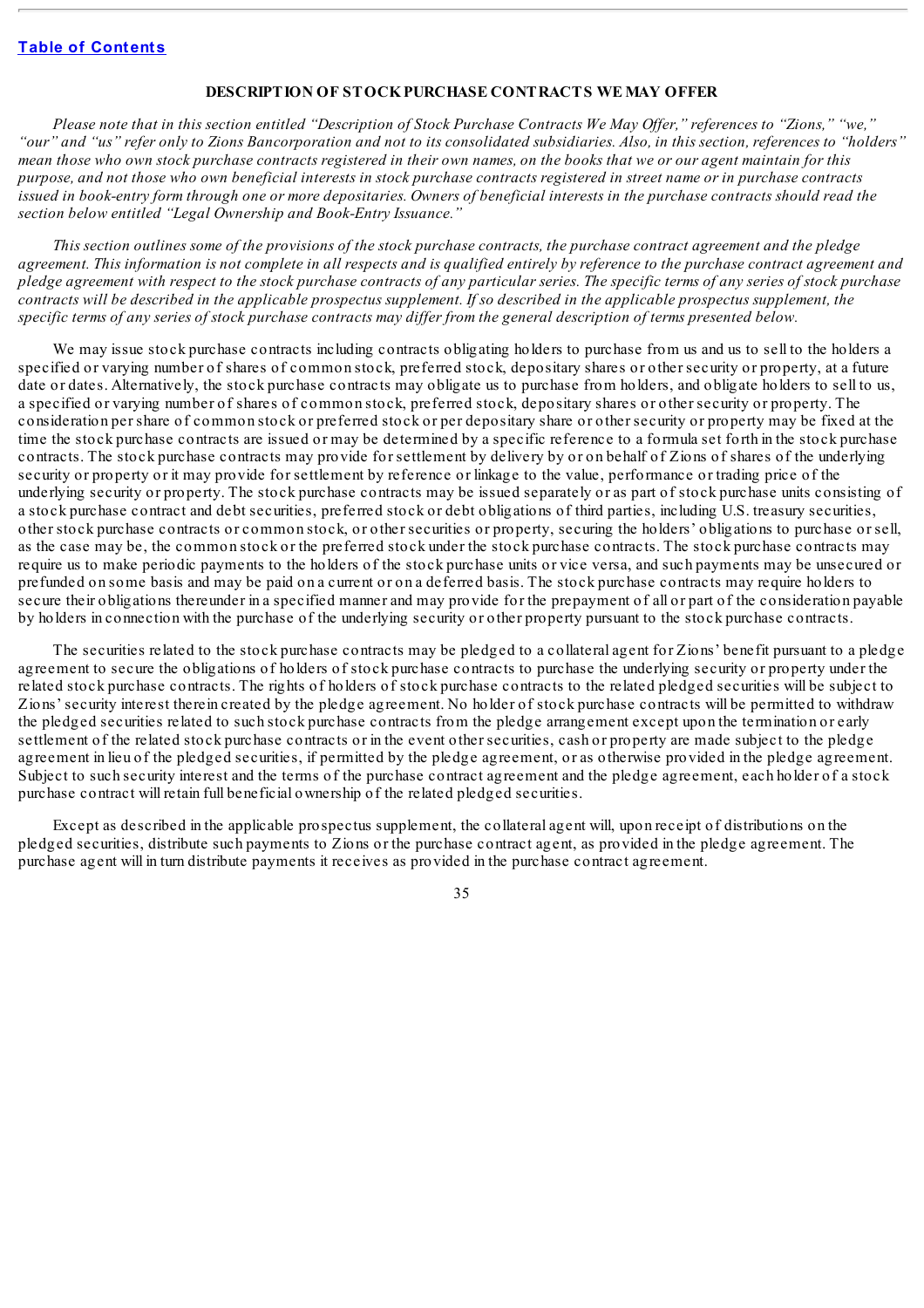## **DESCRIPTION OF UNITS WE MAY OFFER**

Please note that in this section entitled "Description of Units We May Offer," references to "Zions," "we," "our" and "us" refer only to Zions Bancorporation and not to its consolidated subsidiaries. Also, in this section, references to "holders" mean those who own units registered in their own names, on the books that we or our agent maintain for this purpose, and not those who own beneficial interests in units registered in street name or in units issued in book-entry form through one or more depositaries. Owners of beneficial *interests in the units should read the section below entitled "Legal Ownership and Book-Entry Issuance."*

This section outlines some of the provisions of the units and the unit agreements. This information may not be complete in all respects and is qualified entirely by reference to the unit agreement with respect to the units of any particular series. The specific terms of any series of units will be described in the applicable prospectus supplement. If so described the applicable prospectus supplement, the specific terms of any series of units may differ from the general description of terms presented below.

We may issue units comprised of one or more debt securities, shares of common stock, shares of preferred stock, stock purchase contracts, warrants, rights and other securities in any combination. Each unit will be issued so that the holder of the unit is also the holder of each security included in the unit. Thus, the holder of a unit will have the rights and obligations of a holder of each included security. The unit agreement under which a unit is issued may provide that the securities included in the unit may not be held or transferred separately, at any time or at any time before a specified date.

The applicable prospectus supplement may describe:

- the designation and terms of the units and of the securities comprising the units, including whether and under what circumstances those securities may be held or transferred separately;
- any provisions of the governing unit agreement that differ from those described below; and
- any provisions for the issuance, payment, settlement, transfer or exchange of the units or of the securities comprising the units.

The provisions described in this section, as well as those described under "Description of Debt Securities We May Offer," "Description of Preferred Stock We May Offer," "Description of Our Capital Stock," "Description of Warrants or Other Rights We May Offer" and "Description of Stock Purchase Contracts We May Offer," will apply to the securities included in each unit, to the extent relevant.

### **Issuance in Series**

We may issue units in such amounts and in as many distinct series as we wish. We may also "reopen" a previously issued series of units and issue additional units of that series. This section summarizes terms of the units that apply generally to allseries. Most of the financial and other specific terms of your series will be described in the applicable prospectus supplement. Those terms may vary from the terms described here.

#### **Unit Agreements**

We will issue the units under one or more unit agreements to be entered into between us and a bank or other financial institution, as unit agent. We may add, replace or terminate unit agents from time to time. We will identify the unit agreement under which each series of units will be issued and the unit agent under that agreement in the applicable prospectus supplement.

The following provisions will generally apply to all unit agreements unless otherwise stated in the applicable prospectus supplement.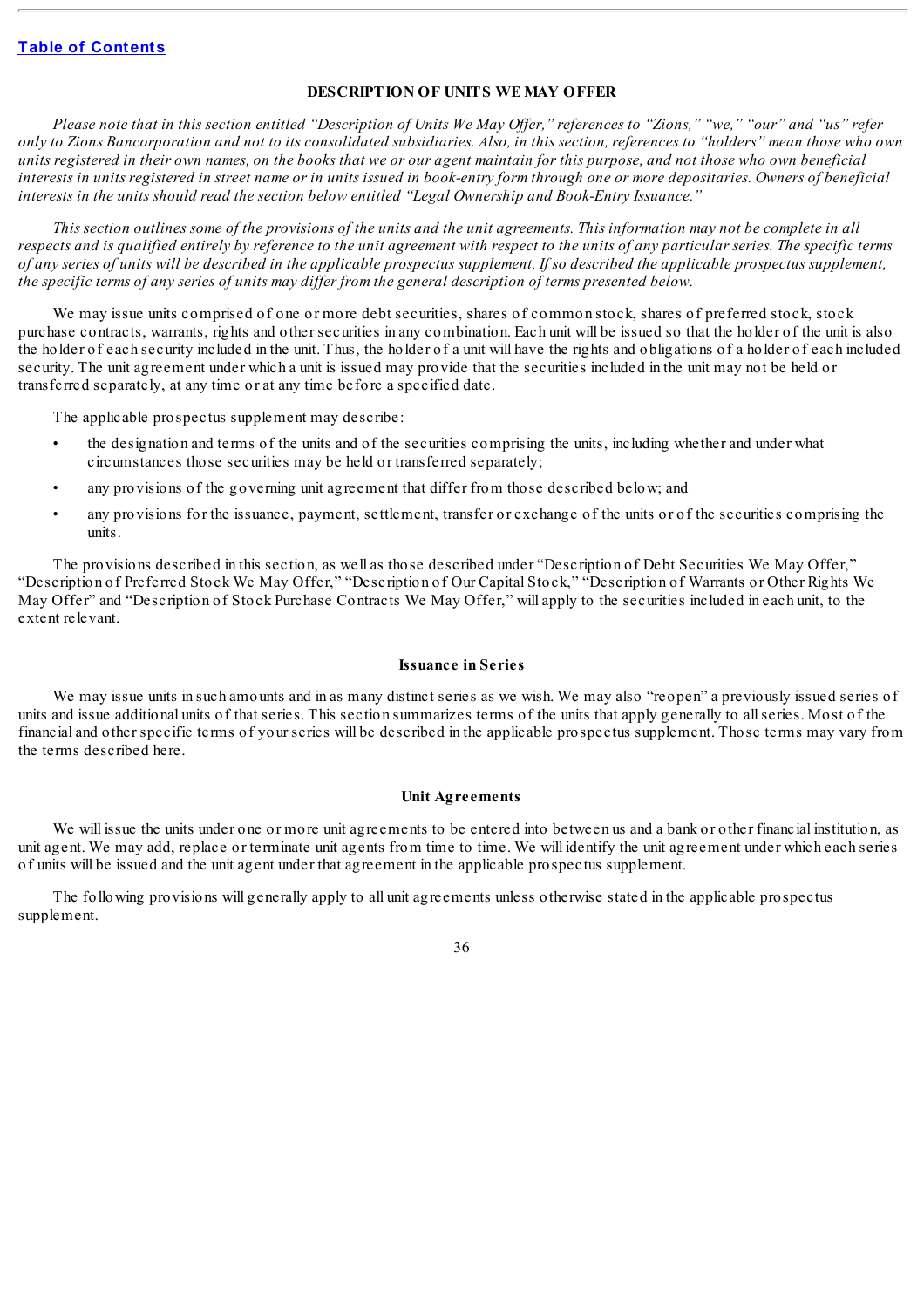## *Enforcement of Rights*

The unit agent under a unit agreement will act solely as our agent in connection with the units issued under that agreement. The unit agent will not assume any obligation or relationship of agency or trust for or with any holders of those units or of the securities comprising those units. The unit agent will not be obligated to take any action on behalf of those holders to enforce or protect their rights under the units or the included securities.

Except as indicated in the next paragraph, a holder of a unit may, without the consent of the unit agent or any other holder, enforce its rights as holder under any security included in the unit, in accordance with the terms of that security and the indenture, warrant agreement, rights agreement or other instrument under which that security is issued. Those terms are described elsewhere in this prospectus under the sections relating to debt securities, preferred stock, common stock, warrants and capitalsecurities, as relevant.

Notwithstanding the foregoing, a unit agreement may limit or otherwise affect the ability of a holder of units issued under that agreement to enforce its rights, including any right to bring a legal action, with respect to those units or any securities, other than debt securities, that are included in those units. Limitations of this kind will be described in the applicable prospectus supplement.

## *Modification Without Consent of Holders*

We and the applicable unit agent may amend any unit or unit agreement without the consent of any holder:

- to cure any ambiguity;
- to correct or supplement any defective or inconsistent provision; or
- to make any other change that we believe is necessary or desirable and will not adversely affect the interests of the affected holders in any material respect.

We do not need any approval to make changes that affect only units to be issued after the changes take effect. We may also make changes that do not adversely affect a particular unit in any material respect, even if they adversely affect other units in a material respect. In those cases, we do not need to obtain the approval of the holder of the unaffected unit; we need only obtain any required approvals from the holders of the affected units.

## *Modification With Consent of Holders*

We may not amend any particular unit or a unit agreement with respect to any particular unit unless we obtain the consent of the holder of that unit, if the amendment would:

- impair any right of the holder to exercise or enforce any right under a security included in the unit if the terms of that security require the consent of the holder to any changes that would impair the exercise or enforcement of that right; or
- reduce the percentage of outstanding units or any series or class the consent of whose holders is required to amend that series or class, or the applicable unit agreement with respect to that series or class, as described below.

Any other change to a particular unit agreement and the units issued under that agreement would require the following approval:

- If the change affects only the units of a particular series issued under that agreement, the change must be approved by the holders of a majority of the outstanding units of that series; or
- If the change affects the units of more than one series issued under that agreement, it must be approved by the holders of a majority of all outstanding units of allseries affected by the change, with the units of all the affected series voting together as one class for this purpose.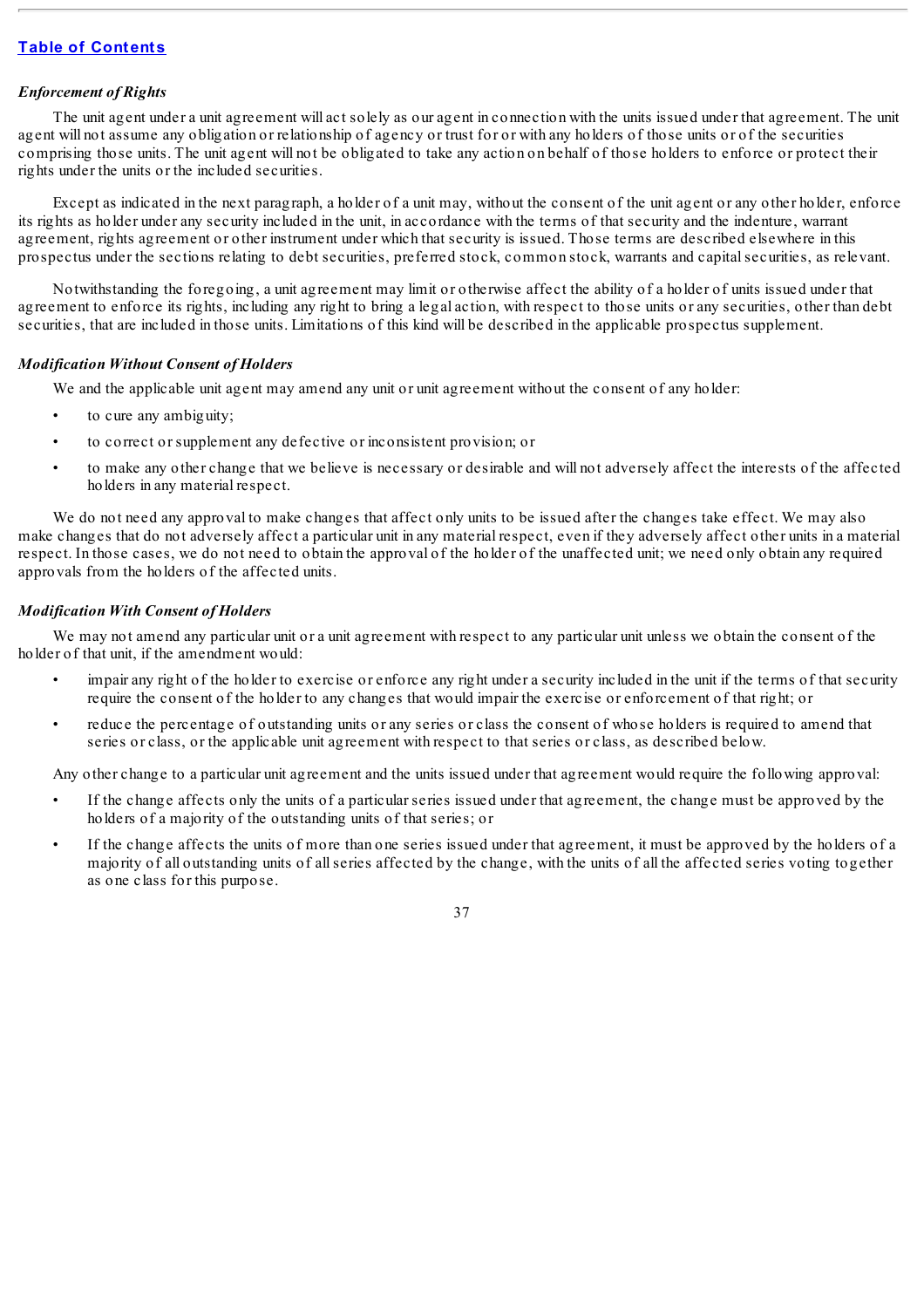These provisions regarding changes with majority approval also apply to changes affecting any securities issued under a unit agreement, as the governing document.

In each case, the required approval must be given by written consent.

#### *Unit Agreements Will Not Be Qualified Under Trust Indenture Act*

No unit agreement will be qualified as an indenture, and no unit agent will be required to qualify as a trustee, under the Trust Indenture Act. Therefore, holders of units issued under unit agreements will not have the protections of the Trust Indenture Act with respect to their units.

### **Mergers and Similar Transactions Permitted; No Restrictive Covenants or Events of Default**

The unit agreements will not restrict our ability to merge or consolidate with, or sell our assets to, another corporation or other entity or to engage in any other transactions. If at any time we merge or consolidate with, or sell our assets substantially as an entirety to, another corporation or other entity, the successor entity willsucceed to and assume our obligations under the unit agreements. We will then be relieved of any further obligation under these agreements.

The unit agreements will not include any restrictions on our ability to put liens on our assets, including our interests in our subsidiaries, nor will they restrict our ability to sell our assets. The unit agreements also will not provide for any events of default or remedies upon the occurrence of any events of default.

#### **Governing Law**

The unit agreements and the units will be governed by New York law.

## **Form, Exchange and Transfer**

We will issue each unit in global—i.e., book-entry—form only. Units in book-entry form will be represented by a global security registered in the name of a depositary, which will be the holder of all the units represented by the globalsecurity. Those who own beneficial interests in a unit will do so through participants in the depositary's system, and the rights of these indirect owners will be governed solely by the applicable procedures of the depositary and its participants. We describe book-entry securities below under "Legal Ownership and Book-Entry Issuance."

In addition, we will issue each unit in registered form, unless we say otherwise in the applicable prospectus supplement. Bearer securities would be subject to special provisions, as we describe below under "Securities Issued in Bearer Form."

Each unit and allsecurities comprising the unit will be issued in the same form.

If we issue any units in registered, non-global form, the following will apply to them:

- The units will be issued in the denominations stated in the applicable prospectus supplement. Holders may exchange their units for units of smaller denominations or combined into fewer units of larger denominations, as long as the total amount is not changed.
- Holders may exchange or transfer their units at the office of the unit agent. Holders may also replace lost, stolen, destroyed or mutilated units at that office. We may appoint another entity to perform these functions or perform them ourselves.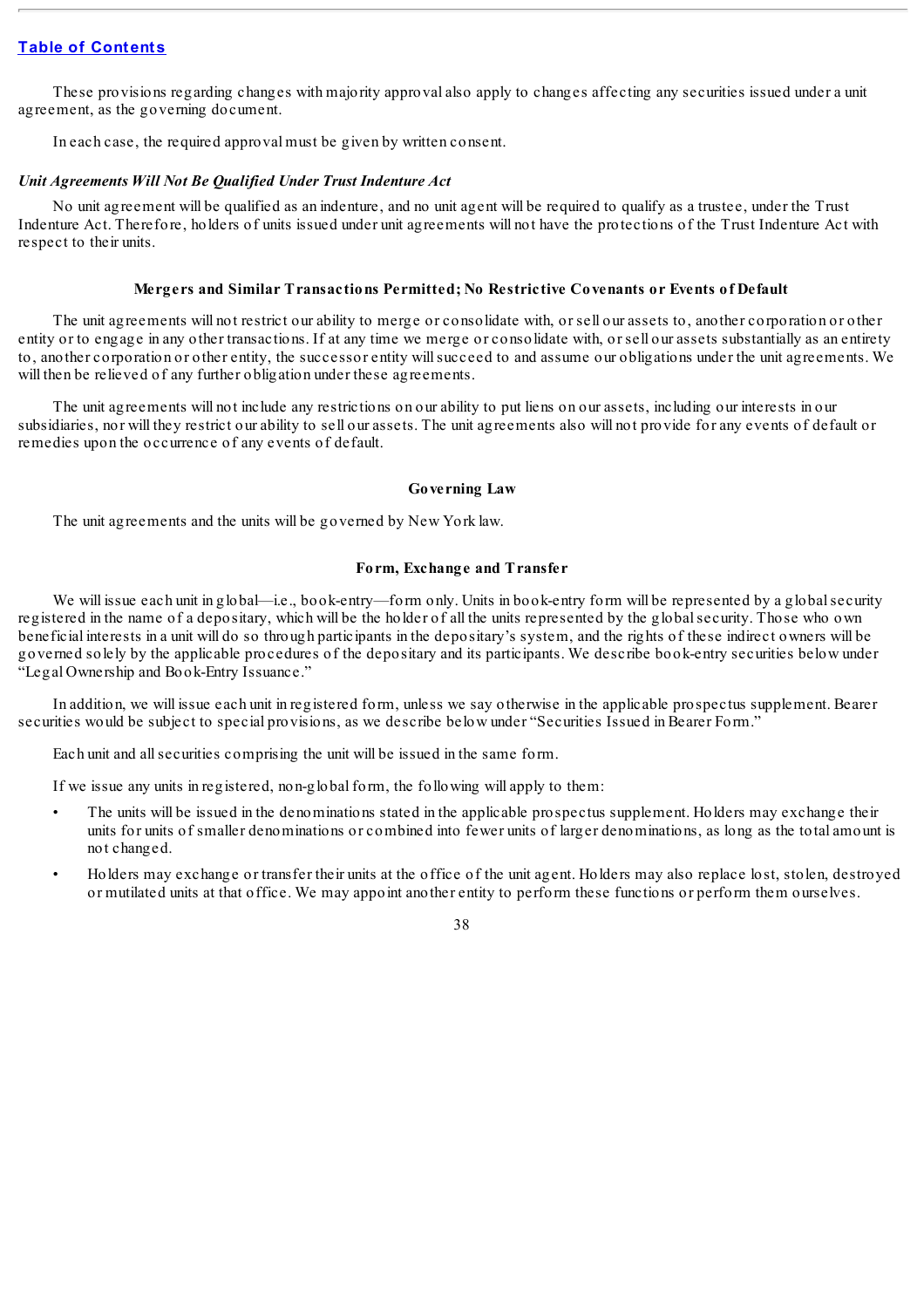- Holders will not be required to pay a service charge to transfer or exchange their units, but they may be required to pay for any tax or other governmental charge associated with the transfer or exchange. The transfer or exchange, and any replacement, will be made only if our transfer agent is satisfied with the holder's proof of legal ownership. The transfer agent may also require an indemnity before replacing any units.
- If we have the right to redeem, accelerate or settle any units before their maturity, and we exercise our right as to less than all those units or other securities, we may block the exchange or transfer of those units during the period beginning 15 days before the day we mail the notice of exercise and ending on the day of that mailing, in order to freeze the list of holders to prepare the mailing. We may also refuse to register transfers of or exchange any unit selected for early settlement, except that we will continue to permit transfers and exchanges of the unsettled portion of any unit being partially settled. We may also block the transfer or exchange of any unit in this manner if the unit includes securities that are or may be selected for early settlement.

Only the depositary will be entitled to transfer or exchange a unit in global form, since it will be the sole holder of the unit.

### **Payments and Notices**

In making payments and giving notices with respect to our units, we will follow the procedures we plan to use with respect to our debt securities, where applicable. We describe those procedures above under "Description of Debt Securities We May Offer— Payment Mechanics for Debt Securities in Registered Form" and "Description of Debt Securities We May Offer—Notices."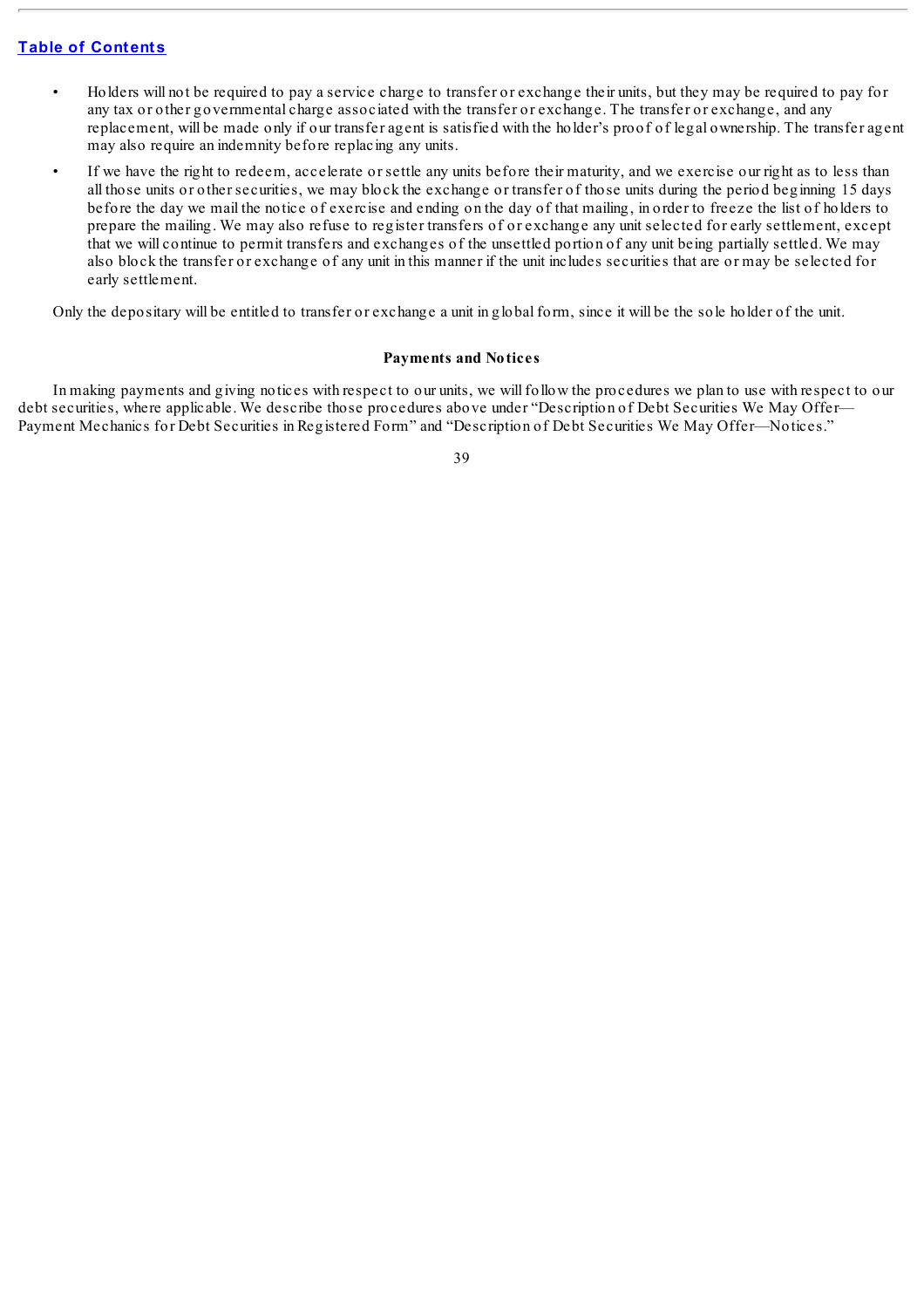## **DESCRIPTION OF OUR CAPITAL STOCK**

Please note that in this section entitled "Description of Our Capital Stock," references to "Zions," "we," "our" and "us" refer only to Zions Bancorporation and not to its consolidated subsidiaries. Also, in this section, references to "holders" mean those who own shares of our capital stock, registered in their own names, on the books that the registrar or we maintain for this purpose, and not those who own beneficial interests in shares registered in street name or in shares issued in book-entry form through one or more depositaries. Owners of beneficial interests in shares of our capital stock should also read the section entitled "Legal Ownership and Book-Entry *Issuance."*

The following summary description of our capital stock is based on the provisions of our restated articles of incorporation, as amended, or articles of incorporation, and restated bylaws, or bylaws, and the applicable provisions of the Utah Revised Business Corporation Act, or the UBCA. This description is not complete and is subject to, and is qualified in its entirety by reference to our articles of incorporation, bylaws and the applicable provisions of the UBCA. For information on how to obtain copies of our articles of *incorporation and bylaws, see "Where You Can Find More Information."*

## **Authorized Capital**

Our articles of incorporation authorize us to issue 354,400,000 shares of capitalstock, without par value, of which:

- 350,000,000 shares are designated as common stock, approximately 183,855,866 shares of which were outstanding as of March 25, 2011; and
- 4,400,000 shares are designated as preferred stock,
	- 140,000 shares of which are designated as Series A Floating-Rate Non-Cumulative Perpetual Preferred Stock, 59,460 of which were issued and outstanding as of the date of this prospectus;
	- 1,400,000 shares of which are designated as 9.50% Series C Non-Cumulative Perpetual Preferred Stock , 539,066 of which were issued and outstanding as of the date of this prospectus;
	- 1,400,000 shares of Fixed Rate Cumulative Perpetual Preferred Stock, Series D ("Series D Preferred Stock"), all of which were issued and outstanding as of the date of this prospectus; and
	- 250,000 shares of which are designated as Series E Fixed-Rate Resettable Non-Cumulative Perpetual Preferred Stock, 142,500 of which were issued and outstanding as of the date of this prospectus.

in each case with a liquidation preference of \$1,000 per share of preferred stock.

#### **Common Stock**

We may offer from time to time shares of our common stock. We may also offer common stock issuable upon the conversion of debt securities or preferred stock, the exercise of warrants and pursuant to stock purchase contracts.

#### *Voting Rights*

Unless otherwise provided in our articles of incorporation, in the UBCA, or other applicable law, the holders of common stock of Zions are entitled to voting rights for the election of directors and for other purposes, subject to voting rights which may in the future be granted to subsequently created series of preferred stock. Shares of Zions common stock do not have cumulative voting rights.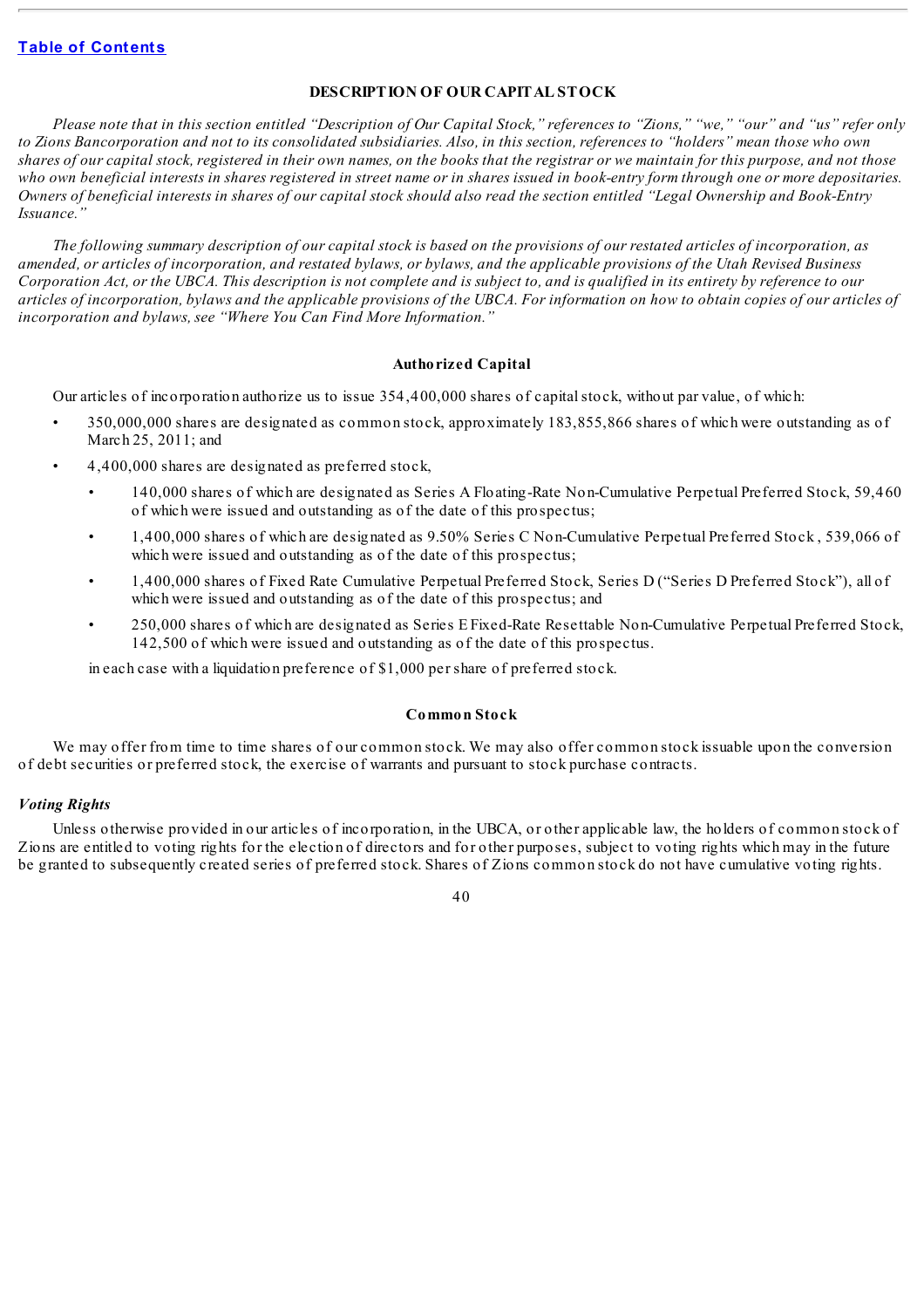## *Dividend and Liquidation Rights*

The holders of outstanding shares of our common stock are entitled to receive dividends when and if declared by the Zions board out of any funds legally available therefor, and are entitled upon liquidation, after claims of creditors and preferences of any series of preferred stock hereafter authorized, to receive pro rata the net assets of Zions. Holders of Zions common stock have no preemptive or conversion rights.

#### *Certain Provisions of Utah Law and of Our Articles of Incorporation and Bylaws*

Zions is incorporated under the laws of the State of Utah and, accordingly, the rights of our shareholders are governed by our articles of incorporation, our bylaws and the laws of the State of Utah, including the UBCA.

#### *Certain Anti-Takeover Matters*

Our articles of incorporation and bylaws include a number of provisions that may have the effect of encouraging persons considering unsolicited tender offers or other unilateral takeover proposals to negotiate with our board of directors rather than pursue non-negotiated takeover attempts. These provisions include:

*Provisions Regarding Election/Removal of Directors.* Our articles of incorporation provide that, while shareholders generally may act by written consent, consents from 100% of our shareholders are required to elect directors by written consent. Our articles of incorporation and bylaws do not authorize cumulative voting for directors.

Our bylaws also provide that a vacancy on the board of directors may be filled by the shareholders or the board of directors. However, if the directors remaining in office constitute less than a quorum of the board, they may fill the vacancy by the affirmative vote of a majority of all directors remaining in office. Our articles of incorporation further provide that, while the shareholders may remove any director for or without cause, it may only be done with the affirmative vote of the holders of two-thirds of the outstanding shares then entitled to vote at an election of directors.

*Advance Notice Requirements for Director Nominations and Presentation of Business at Meetings.* Our bylaws specify a procedure for shareholders to follow in order to bring business before an annual meeting of the shareholders. Generally, notice of any proposal to be presented by any shareholder or the name of any person to be nominated by any shareholder for election as a director of Zions at any annual meeting of shareholders must be delivered to Zions at least 120 days, but not more than 150 days, prior to the date Zions' proxy statement was released to shareholders in connection with the annual meeting for the preceding year. The notice must also provide certain information set forth in Zions' bylaws.

*Restrictions on Certain Business Transactions.* Our articles of incorporation provide that certain business transactions with a person who owns, directly or indirectly, over 10% of our outstanding stock must be approved by a majority vote of the continuing directors or a shareholder vote of at least 80% of our outstanding voting shares. Such business transactions include mergers, consolidations, sales of all or more than 20% of the corporation's assets, issuance of securities of the corporation, reclassifications that increase voting power of the interested shareholder, or liquidations, spin-offs or dissolution of the corporation. Zions is also subject to the Utah Control Shares Acquisitions Act, which limits the ability of persons acquiring more than 20% of Zions' voting stock to vote those shares absent approval of voting rights by the holders of a majority of allshares entitles to be cast, excluding all interested shares.

*Blank Check Preferred Stock.* Our articles of incorporation provide for 4,400,000 shares of preferred stock. As of the date of this prospectus, we had issued and outstanding 59,460 shares of our Series A Preferred Stock, 539,066 shares of our Series C Preferred Stock, 1,400,000 shares of our Series D Preferred Stock and 142,500 shares of our Series E Preferred Stock, in each case with a \$1,000 liquidation preference per share. The existence of authorized but unissued shares of preferred may enable the board to render more difficult or to discourage an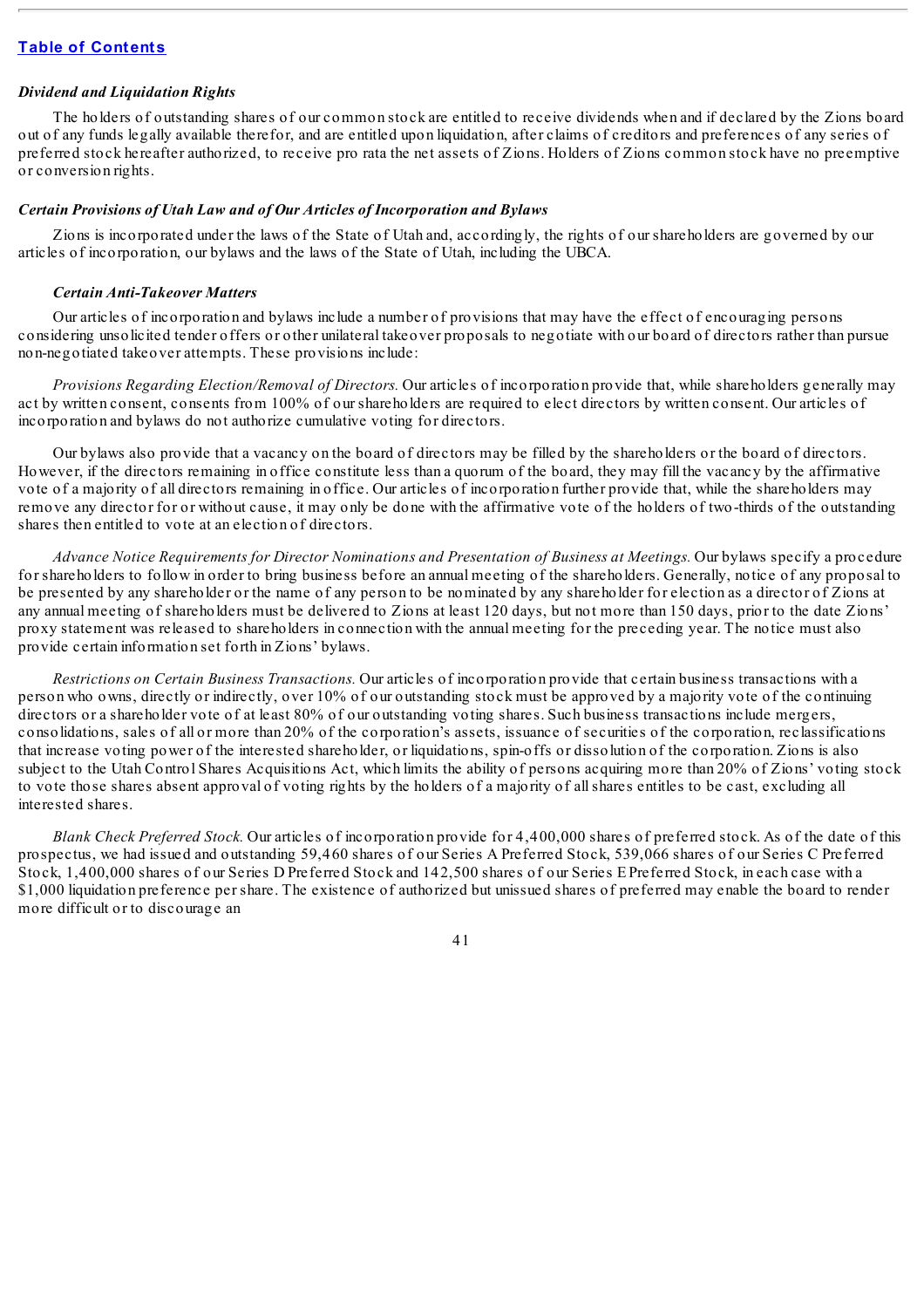attempt to obtain control of us by means of a merger, tender offer, proxy contest or otherwise. For example, if in the due exercise of its fiduciary obligations, the board determines that a takeover proposal is not in the best interests of Zions, the board could cause shares of preferred stock to be issued without shareholder approval in one or more private offerings or other transactions that might dilute the voting or other rights of the proposed acquiror or insurgent shareholder or shareholder group. In this regard, the articles of incorporation grant our board of directors broad power to establish the rights and preferences of authorized and unissued shares of preferred stock. The issuance of shares of preferred stock could decrease the amount of earnings and assets available for distribution to holders of common stock. The issuance may also adversely affect the rights and powers, including voting rights, of such holders and may have the effect of delaying, deterring or preventing a change in control of Zions.

#### *Supermajority Vote for Certain Amendments to Articles of Incorporation*

Our articles of incorporation provide that they may be amended, altered, changed or repealed in any manner prescribed by statute. The UBCA permits an amendment of the articles of incorporation by approval of a majority of the board of directors and a majority of the outstanding common stock entitled to vote. However, our articles of incorporation further provide that the affirmative vote of twothirds of the outstanding and issued shares entitled by statute to vote shall be required to amend, alter, change or repeal the third paragraph of Article IX (regarding the removal of directors), or any provision of Articles X (regarding quorum requirement and management of Zions by the board) or XVI (regarding amendment of our articles of incorporation) or any other provision of our articles of incorporation if the amendment, alteration, change or repeal would restrict, limit or alter the power or authority of the board of directors or any other officer or agent of Zions; would vest any powers of Zions in any other officer or agent other than the board of directors, or officers and agents appointed by or under the authority of the board of directors; would require the approval of any shareholders in order for the board of directors or any officer or agent to take any action; or would change the number of directors, the quorum requirements for any meeting of the board of directors, the vote by which it must act in connection with any matter, the manner of calling or conducting meetings of directors, or the place of such meetings.

## *Indemnification and Liability Elimination Provisions*

Under our articles of incorporation, directors are not personally liable to us or our shareholders for monetary damages for breaches of fiduciary duty as a director, except (1) for breach of the director's duty of loyalty to Zions or its shareholders, (2) for acts or omissions not in good faith or which involve intentional misconduct or knowing violations of law, or (3) any transaction from which the director derived an improper personal benefit.

The UBCA and our bylaws provide that we may indemnify a director, officer, employee or agent if he or she acted in good faith and in a manner he or she reasonably believed to be in, or not opposed to, the best interests of Zions and, with respect to any criminal action or proceeding, had no reasonable cause to believe his or her conduct was unlawful.

#### *Listing; Exchange, Transfer Agent and Registrar*

Our common stock is listed on the Nasdaq Global Select Market. The transfer agent and registrar for our common stock is Zions First National Bank.

#### **Preferred Stock**

## *Series A Preferred Stock*

The Series A Preferred Stock was issued in December 2006 in the form of 9,600,000 depositary shares with each depositary share representing a 1/40th ownership interest in a share of the Series A Preferred Stock. During the second quarter of 2009, through a tender offer, Zions purchased 4,020,435 depositary shares with each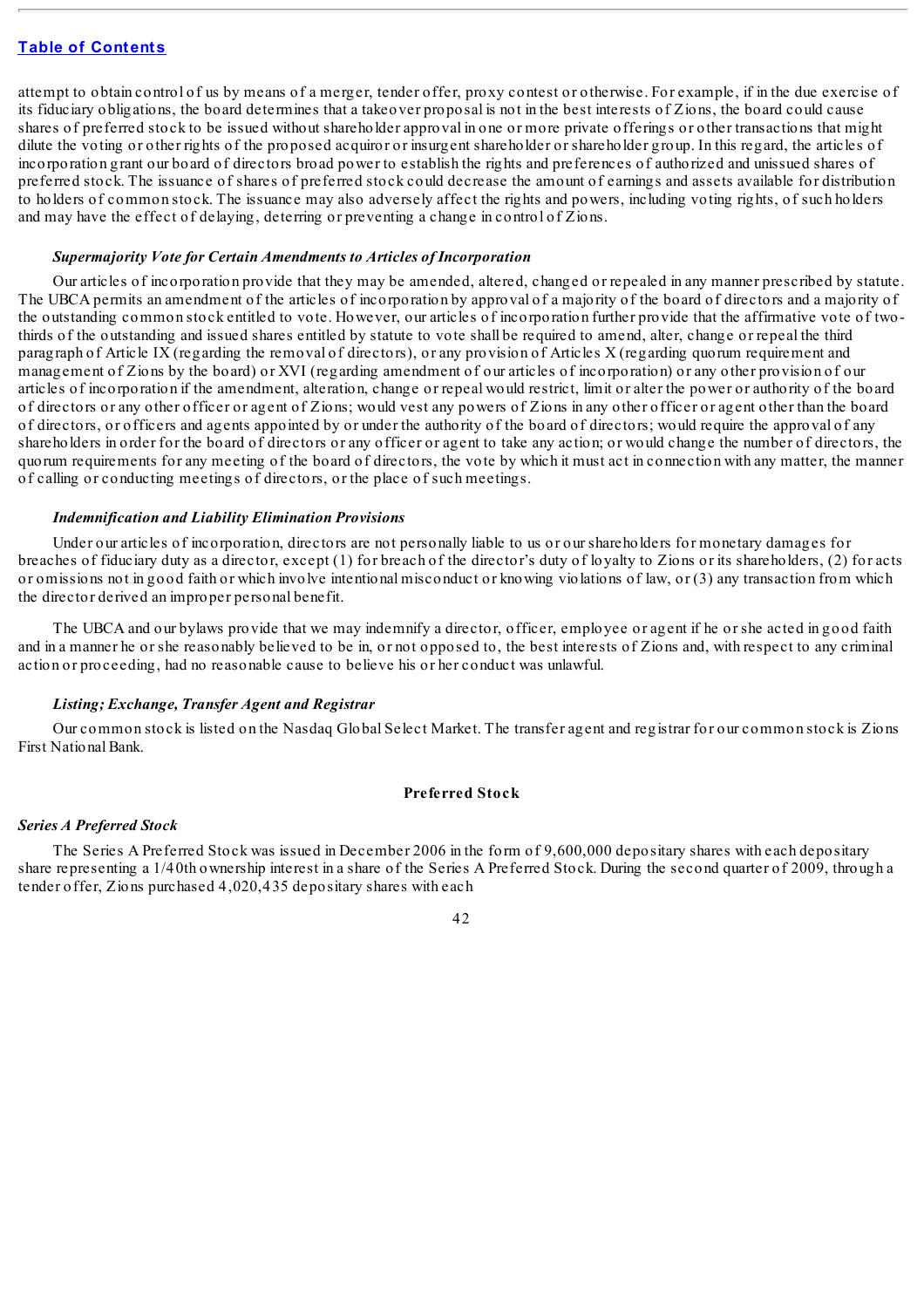depositary share representing a 1/40th ownership interest in a share of the Series A Preferred Stock. Since July 2009, holders of certain series of Zions Bancorporation subordinated notes that are convertible into the Series A Preferred Stock or the Series C Preferred Stock converted a cumulative amount of \$0.1 million of subordinated notes into the Series A Preferred Stock, equaling 4,920 depositary shares each representing a 1/40th interest in a share of the Series A Preferred Stock (representing 123 shares of the Series A Preferred Stock in the aggregate). Dividends are non-cumulative and are computed at an annual rate equal to the greater of threemonth LIBOR plus 0.52%, or 4.0%. Dividend payments are made on the 15th day of March, June, September, and December.

## *Ranking*

Shares of the Series A Preferred Stock rank senior to our common stock, equally with our Series C Preferred Stock, Series D Preferred Stock and Series E Preferred Stock and at least equally with each other series of our preferred stock we may issue (except for any senior series that may be issued with the requisite consent of the holders of the Series A Preferred Stock, the Series C Preferred Stock, the Series D Preferred Stock and the Series E Preferred Stock and any other class or series whose vote is required) with respect to the payment of dividends and distributions of assets upon liquidation, dissolution or winding up.

#### *Liquidation Rights*

Upon any voluntary or involuntary liquidation, dissolution or winding up of Zions, holders of the Series A Preferred Stock are entitled to receive out of assets of Zions available for distribution to shareholders, after satisfaction of liabilities to creditors and subject to the rights of holders of any securities ranking senior to the Series A Preferred Stock, before any distribution of assets is made to holders of common stock or of any of our other shares of junior stock, a liquidating distribution in the amount of the liquidation preference of \$1,000 per share (equivalent to \$25 per depositary share) plus declared and unpaid dividends, without accumulation of any undeclared dividends. Holders of the Series A Preferred Stock will not be entitled to any other amounts from us after they have received their full liquidating distribution.

In any such distribution, if the assets of Zions are not sufficient to pay the liquidation preferences plus declared and unpaid dividends in full to all holders of the Series A Preferred Stock, the Series C Preferred Stock, the Series D Preferred Stock, the Series E Preferred Stock and all holders of any other shares of parity stock, the amounts paid to the holders of Series A Preferred Stock, the Series C Preferred Stock, the Series D Preferred Stock, the Series E Preferred Stock and to the holders of all parity stock will be paid pro rata in accordance with the respective aggregate liquidating distribution owed to those holders. If the liquidation preference plus declared and unpaid dividends has been paid in full to all holders of Series A Preferred Stock, Series C Preferred Stock, Series D Preferred Stock, Series E Preferred Stock and any other shares of parity stock, the holders of our junior stock will be entitled to receive all of our remaining assets according to their respective rights and preferences.

#### *Redemption*

The Series A Preferred Stock is not subject to any mandatory redemption, sinking fund or other similar provisions. The Series A Preferred Stock is not redeemable prior to December 15, 2011. On and after that date, the Series A Preferred Stock is redeemable at our option, in whole or in part, at a redemption price equal to \$1,000 per share (equivalent to \$25 per depositary share), plus any declared and unpaid dividends, without accumulation of any undeclared dividends. Holders of Series A Preferred Stock have no right to require the redemption or repurchase of the Series A Preferred Stock.

Under the Federal Reserve Board's risk-based capital guidelines applicable to bank holding companies, any redemption of the Series A Preferred Stock is subject to prior approval of the Federal Reserve Board.

#### *Voting Rights*

Except as required by law and as provided below, the holders of the Series A Preferred Stock have no voting rights.

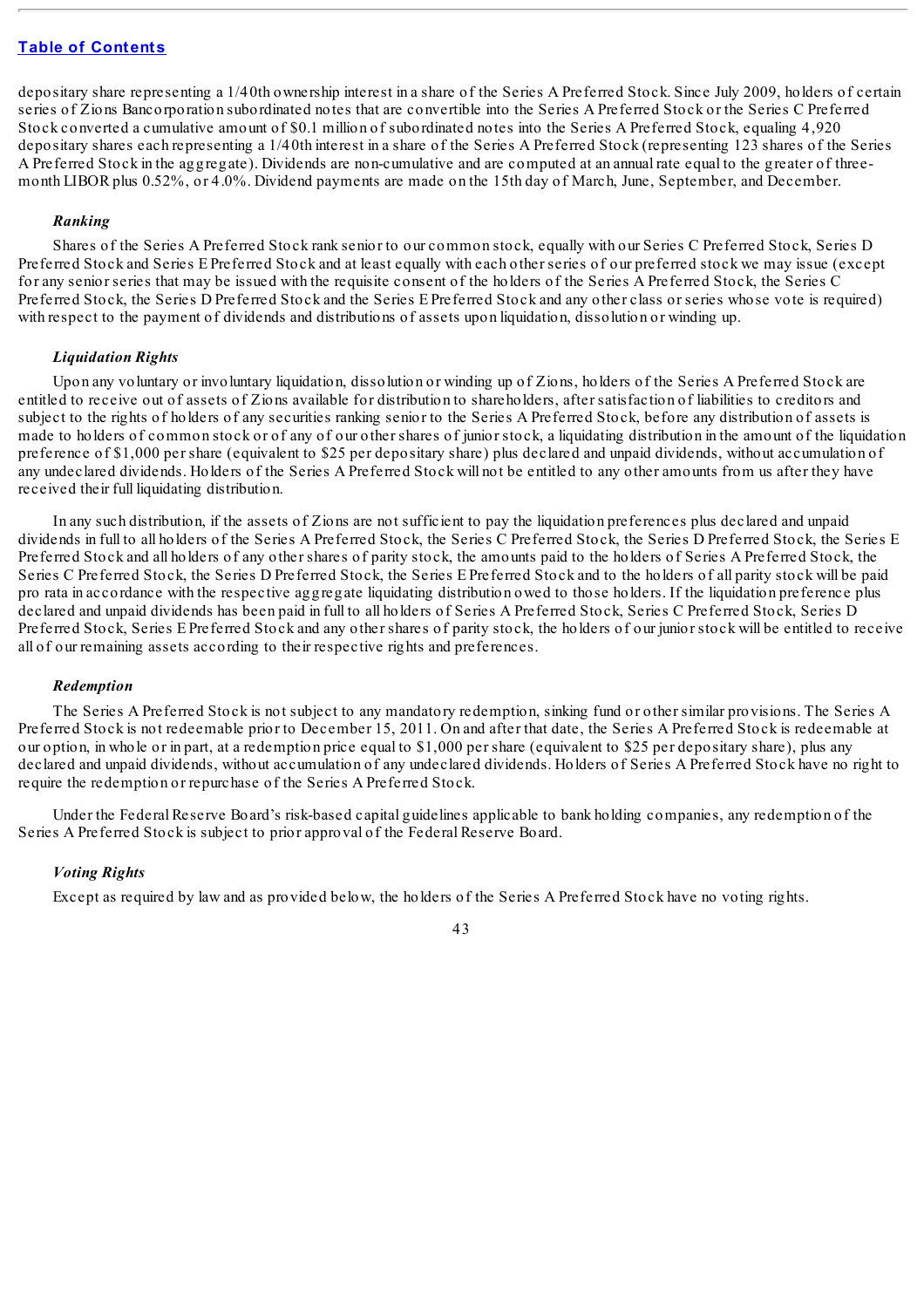*Right to Elect Two Directors Upon Non-Payment of Dividends.* If and whenever dividends on any shares of the Series A Preferred Stock or any class or series of voting parity stock (as defined below) have not been declared and paid in an aggregate amount at least equal, as to any such class or series, to the amount of dividends payable on such class and series at its stated dividend rate for a period of six dividend periods, whether or not for consecutive dividend periods (a "Nonpayment"), the number of directors then constituting our board will be increased by two. Holders of all classes and series of any voting parity stock as to which a Nonpayment exists are entitled to vote as a single class for the election of the two additional members of our board of directors (the "Preferred Directors"), but only if the election of any such directors would not cause us to violate the listing standards of the Nasdaq Stock Market (or any other exchange on which our securities may be listed) or the rules and regulations of any other regulatory or self-regulatory body. In addition, our board of directors will at no time include more than two Preferred Directors. As used herein, "voting parity stock" means each class or series of preferred stock that ranks on parity with the Series A Preferred Stock as to payment of dividends and has voting rights similar to those described in this paragraph, which in this case includes our Series C Preferred Stock, Series D Preferred Stock and Series E Preferred Stock.

In the event of a Nonpayment, at the written request of any holder of record of at least 20% of the outstanding shares of any voting parity stock with respect to which a Nonpayment exists addressed to our Secretary at our principal office, our Secretary will call a special meeting of the holders of all voting parity stock with respect to which a Nonpayment exists for the election of the two directors (unless such request is received less than 90 days before the date fixed for the next annual or special meeting of the shareholders, in which event such election will be held at such next annual or special meeting of shareholders). So long as these voting rights have not ceased, holders of any and all voting parity stock with respect to which a Nonpayment exists voting as a single class will continue to elect such directors at each subsequent annual meeting.

If and when full dividends have been paid for at least four dividend periods following a Nonpayment on any class or series of voting parity stock as to which a Nonpayment exists or existed, the foregoing voting rights will cease with respect to that class or series (subject to revesting in the event of each subsequent Nonpayment). If and when full dividends have been paid for at least four dividend periods on all classes and series of voting parity stock as to which a Nonpayment exists or existed, the term of office of each Preferred Director so elected will immediately terminate and the number of directors on the board of directors will automatically decrease by two.

*Other Voting Rights*. *S*o long as any shares of Series A Preferred Stock remain outstanding:

- the affirmative vote or consent of the holders of at least two-thirds of all outstanding shares of Series A Preferred Stock and any class or series of preferred stock that ranks on a parity with such series of preferred stock as to payment of dividends and the distribution of assets upon liquidation, dissolution or winding-up of Zions (which in this case would include our Series C Preferred Stock, Series D Preferred Stock and Series E Preferred Stock), voting together as a class, is required to issue, authorize or increase the authorized amount of, or to issue or authorize any obligation or security convertible into or evidencing the right to purchase, any class or series of stock ranking senior to such series of preferred stock with respect to the payment of dividends or the distribution of assets upon liquidation, dissolution or winding-up of Zions; and
- the affirmative vote or consent of the holders of at least two-thirds of allshares of such series of preferred stock at the time outstanding, voting separately as a class, is required to amend any provisions of Zions' articles of incorporation, whether by merger, consolidation or otherwise, so as to materially and adversely affect the powers, preferences, privileges or rights of such series of preferred stock, taken as a whole.

### *Series C Preferred Stock*

The Series C Preferred Stock offering was completed on July 2, 2008. The offering was issued in the form of 1,877,971 depositary shares representing a 1/40th ownership interest in a share of the Series C Preferred

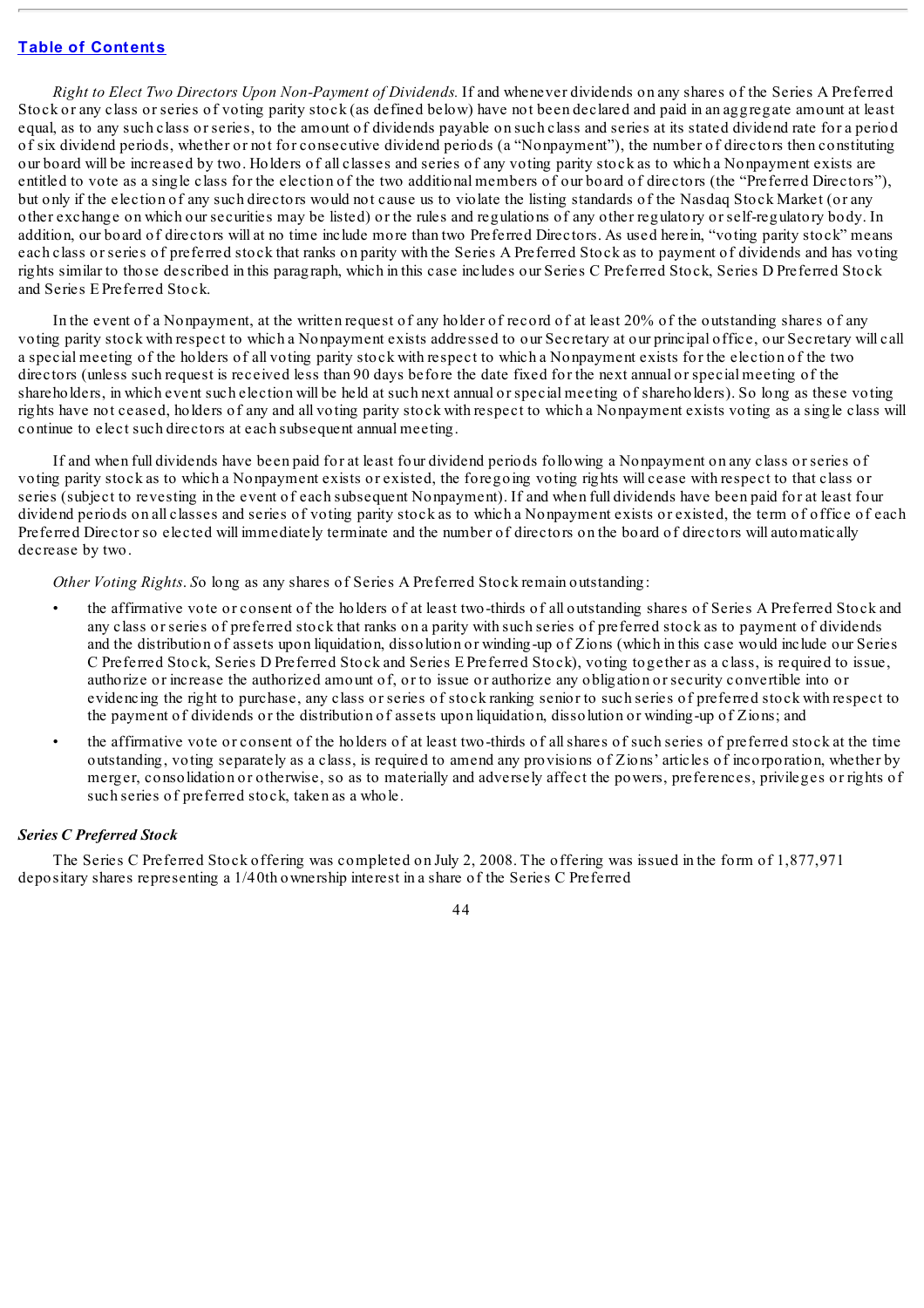Stock. Since July 2009, holders of certain series of Zions Bancorporation subordinated notes that are convertible into the Series A Preferred Stock or the Series C Preferred Stock converted a cumulative amount of \$492.1 million of subordinated notes into the Series C Preferred Stock, equaling 19,684,680 depositary shares each representing a 1/40th interest in a share of the Series C Preferred Stock (representing 492,117 shares of the Series C Preferred Stock in the aggregate). Dividends are non-cumulative and are computed at a rate per annum of 9.50%. Dividend payments are made on the 15th day of March, June, September, and December.

### *Ranking*

Shares of the Series C Preferred Stock rank senior to our common stock, equally with our Series A Preferred Stock, Series D Preferred Stock and Series E Preferred Stock and at least equally with each other series of our preferred stock we may issue (except for any senior series that may be issued with the requisite consent of the holders of the Series A Preferred Stock, the Series C Preferred Stock, the Series D Preferred Stock and the Series E Preferred Stock and any other class or series whose vote is required) with respect to the payment of dividends and distributions of assets upon liquidation, dissolution or winding up.

### *Liquidation Rights*

Upon any voluntary or involuntary liquidation, dissolution or winding up of Zions, holders of the Series C Preferred Stock are entitled to receive out of assets of Zions available for distribution to shareholders, after satisfaction of liabilities to creditors and subject to the rights of holders of any securities ranking senior to the Series C Preferred Stock, before any distribution of assets is made to holders of common stock or of any of our other shares of junior stock, a liquidating distribution in the amount of the liquidation preference of \$1,000 per share (equivalent to \$25 per depositary share) plus declared and unpaid dividends, without accumulation of any undeclared dividends. Holders of the Series C Preferred Stock will not be entitled to any other amounts from us after they have received their full liquidating distribution.

In any such distribution, if the assets of Zions are not sufficient to pay the liquidation preferences plus declared and unpaid dividends in full to all holders of the Series A Preferred Stock, the Series C Preferred Stock, the Series D Preferred Stock and the Series E Preferred Stock and all holders of any other shares of parity stock, the amounts paid to the holders of the Series A Preferred Stock, the Series C Preferred Stock, the Series D Preferred Stock and the Series E Preferred Stock and to the holders of all parity stock will be paid pro rata in accordance with the respective aggregate liquidating distribution owed to those holders. If the liquidation preference plus declared and unpaid dividends has been paid in full to all holders of Series A Preferred Stock, Series C Preferred Stock, Series D Preferred Stock and Series E Preferred Stock and any other shares of parity stock, the holders of our junior stock will be entitled to receive all of our remaining assets according to their respective rights and preferences.

#### *Redemption*

The Series C Preferred Stock is not subject to any mandatory redemption, sinking fund or other similar provisions. The Series C Preferred Stock is not redeemable prior to September 15, 2013. On and after that date, the Series C Preferred Stock will be redeemable at our option, in whole or in part, at a redemption price equal to \$1,000 per share (equivalent to \$25 per depositary share) and an amount equal to the dividend for the then-current quarterly dividend period (whether or not declared but without accumulation of any undeclared dividends for prior periods) accrued to but excluding the date of redemption. Holders of Series C Preferred Stock have no right to require the redemption or repurchase of the Series C Preferred Stock.

Under the Federal Reserve Board's risk-based capital guidelines applicable to bank holding companies, any redemption of the Series C Preferred Stock is subject to prior approval of the Federal Reserve Board.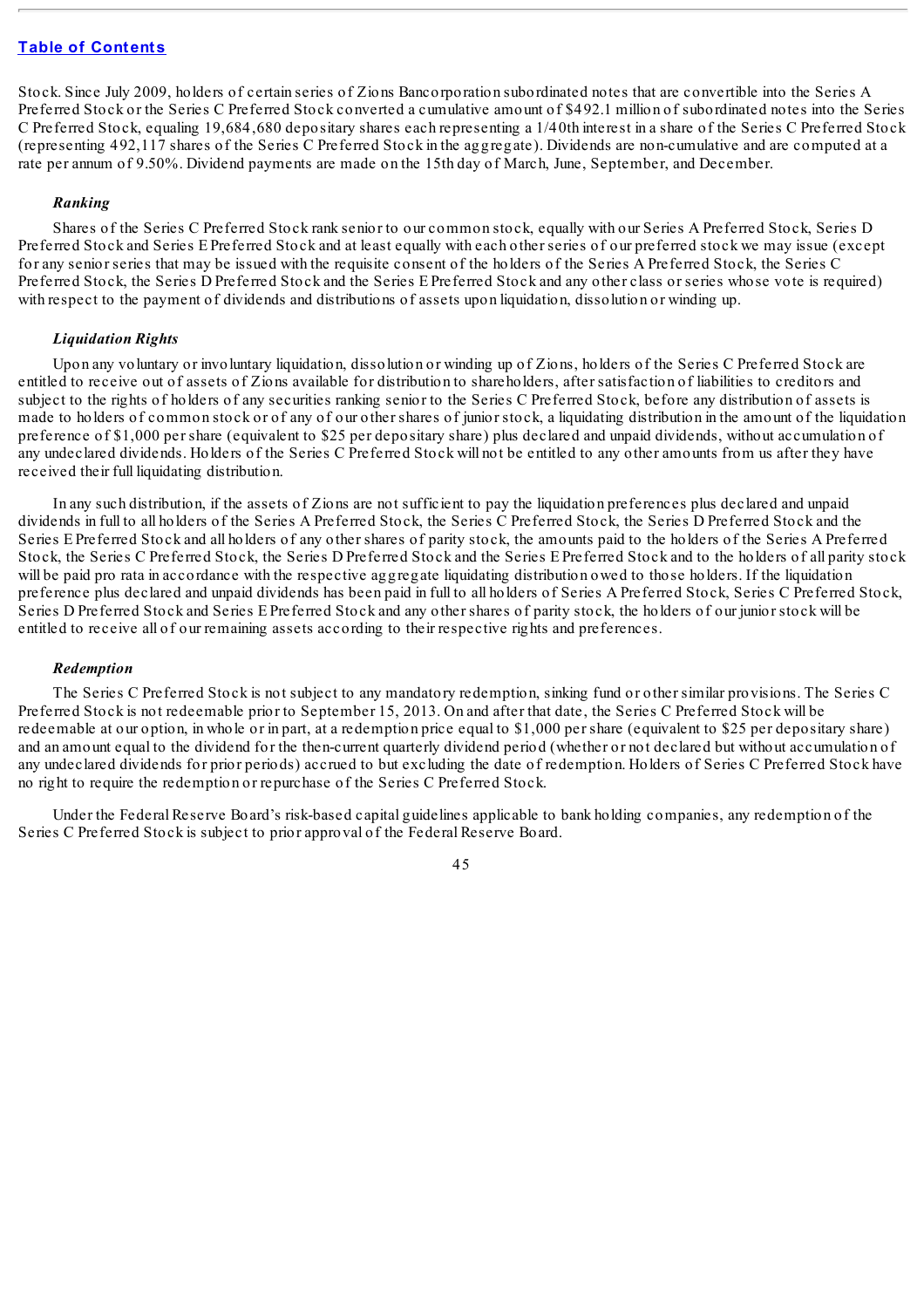### *Voting Rights*

The voting rights of holders of the Series C Preferred Stock are substantially the same as holders of the Series A Preferred Stock. See "—Series A Preferred Stock—Voting Rights."

#### *Series D Preferred Stock*

The Series D Preferred Stock was issued on November 14, 2008 to the U.S. Department of the Treasury (the "U.S. Treasury") with an aggregate liquidation preference of \$1.4 billion. The Emergency Economic Stabilization Act of 2008 authorized the U.S. Treasury to appropriate funds to eligible financial institutions participating in the Troubled Asset Relief Program Capital Purchase Program. The capital investment includes the issuance of preferred shares of Zions and a warrant to purchase common shares pursuant to a Letter Agreement and a Securities Purchase Agreement (collectively, the "TARP Agreement"). Cumulative dividends accrue at a rate of 5% per annum for the first five years, and at a rate of 9% per annum thereafter. Dividend payments are made on the 15th day of February, May, August and November. The TARP Agreement subjects us to certain restrictions and conditions including those related to common dividends, share repurchases, executive compensation, and corporate governance.

## *Ranking*

Shares of the Series D Preferred Stock rank senior to our common stock, equally with our Series A Preferred Stock, Series C Preferred Stock and Series E Preferred Stock and at least equally with each other series of our preferred stock we may issue (except for any senior series that may be issued with the requisite consent of the holders of the Series C Preferred Stock and any other class or series whose vote is required) with respect to the payment of dividends and distributions of assets upon liquidation, dissolution or winding up.

### *Liquidation Rights*

In the event of any liquidation, dissolution or winding up of the affairs of Zions, whether voluntary or involuntary, holders of the Series D Preferred Stock are entitled to receive for each share of Series D Preferred Stock, out of the assets of Zions or proceeds thereof (whether capital or surplus) available for distribution to shareholders of Zions, subject to the rights of any creditors of Zions, before any distribution of such assets or proceeds is made to or set aside for the holders of common stock and any other stock of the Zions ranking junior to the Series D Preferred Stock as to such distribution, payment in full in an amount equal to the sum of (i) \$1,000 per share and (ii) the amount of any accrued and unpaid dividends, whether or not declared, to the date of payment (such amounts collectively, the "liquidation preference").

If in any such distribution, the assets of Zions or proceeds thereof are not sufficient to pay in full the amounts payable with respect to all outstanding shares of the Series D Preferred Stock and the corresponding amounts payable with respect of any other stock of Zions ranking equally with Series D Preferred Stock as to such distribution, holders of Series D Preferred Stock and the holders of such other stock willshare ratably in any such distribution in proportion to the full respective distributions to which they are entitled.

If the liquidation preference has been paid in full to all holders of Series D Preferred Stock and the corresponding amounts payable with respect of any other stock of Zions ranking equally with the Series Preferred Stock as to such distribution has been paid in full, the holders of our other stock are entitled to receive all of our remaining assets (or proceeds thereof) according to their respective rights and preferences.

### *Redemption*

The Series D Preferred Stock is not subject to any mandatory redemption, sinking fund or other similar provisions. Shares of Series D Preferred Stock are redeemable at our option at 100% of their liquidation preference or \$1,000 per share plus accrued and unpaid dividends, whether or not declared; *provided*, *however*,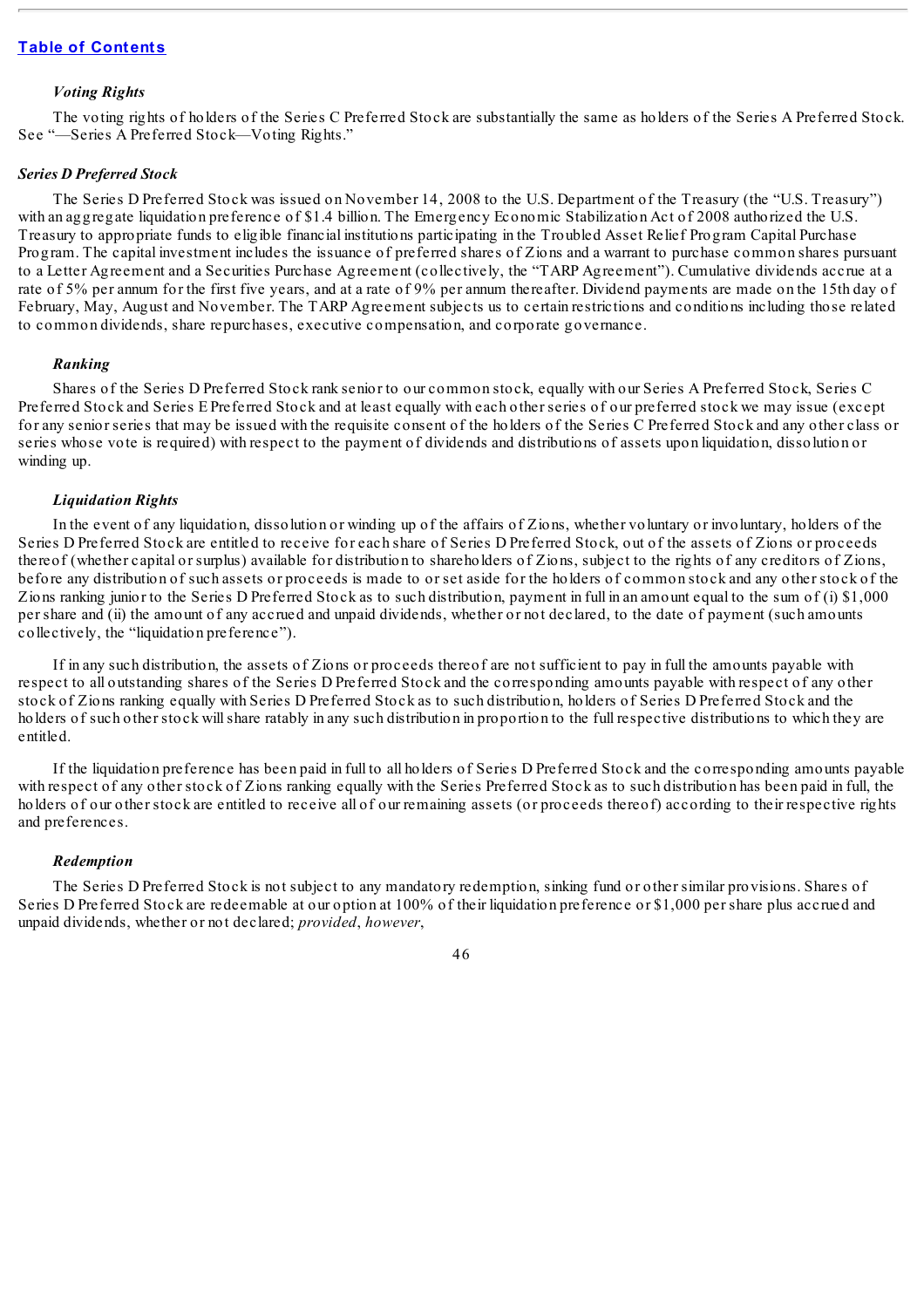that such shares may be redeemed prior to November 15, 2011 only if (i) we have raised aggregate gross proceeds in one or more Qualified Equity Offerings (as defined below) in excess of \$350 million and (ii) the aggregate redemption price does not exceed the aggregate net proceeds from such Qualified Equity Offerings.

"Qualified Equity Offering" means the sale and issuance for cash by us to persons other than Zions or its subsidiaries after November 14, 2008, of shares of perpetual preferred stock, common stock or any combination of such stock, that, in each case, qualify as and may be included in Tier I capital of Zions at the time of issuance under the applicable risk-based capital guidelines of the Federal Reserve Board (other than any such sales and issuances made pursuant to agreements or arrangements entered into, or pursuant to financing plans which were publicly announced, on or prior to October 13, 2008).

Holders of Series D Preferred Stock have no right to require the redemption or repurchase of the Series D Preferred Stock.

Under the Federal Reserve Board's risk-based capital guidelines applicable to bank holding companies, any redemption of the Series D Preferred Stock is subject to prior approval of the Federal Reserve Board.

# *Voting Rights*

Except as required by law and as provided below, the holders of the Series D Preferred Stock have no voting rights.

*Right to Elect Two Directors Upon Non-Payment of Dividends*. The voting rights of the Series D Preferred Stock in the event of our nonpayment of dividends on the Series D Preferred Stock for an aggregate of six quarterly dividend periods or more, whether or not consecutive, are substantially the same as holders of the Series A Preferred Stock. See "—Series A Preferred Stock—Voting Rights—Right to Elect Two Directors Upon Non-Payment of Dividends."

*Other Voting Rights*. So long as any shares of Series D Preferred Stock are outstanding, in addition to any other vote or consent of stockholders required by law or by our articles of incorporation, the vote or consent of the holders of at least 66 2/3% of the shares of Series D Preferred Stock at the time outstanding, voting as a separate class, given in person or by proxy, either in writing without a meeting or by vote at any meeting called for the purpose, is necessary for effecting or validating:

- any amendment or alteration of the articles of amendment for the Series D Preferred Stock or our articles of incorporation to authorize or create or increase the authorized amount of, or any issuance of, any shares of, or any securities convertible into or exchangeable or exercisable for shares of, any class or series of our capitalstock ranking senior to the Series D Preferred Stock with respect to either or both the payment of dividends and/or the distribution of assets on any liquidation, dissolution or winding;
- any amendment, alteration or repeal of any provision of the articles of amendment for the Series D Preferred Stock or our articles of incorporation (including, unless no vote on such merger or consolidation is required as provided below, any amendment, alteration or repeal by means of a merger, consolidation or otherwise) so as to adversely affect the rights, preferences, privileges or voting powers of the Series D Preferred Stock; or
- any consummation of a binding share exchange or reclassification involving the Series D Preferred Stock, or of our merger or consolidation with another corporation or other entity, unless in each case:
	- the shares of Series D Preferred Stock remain outstanding or, in the case of any such merger or consolidation with respect to which we are not the surviving or resulting entity, are converted into or exchanged for preference securities of the surviving or resulting entity or its ultimate parent, and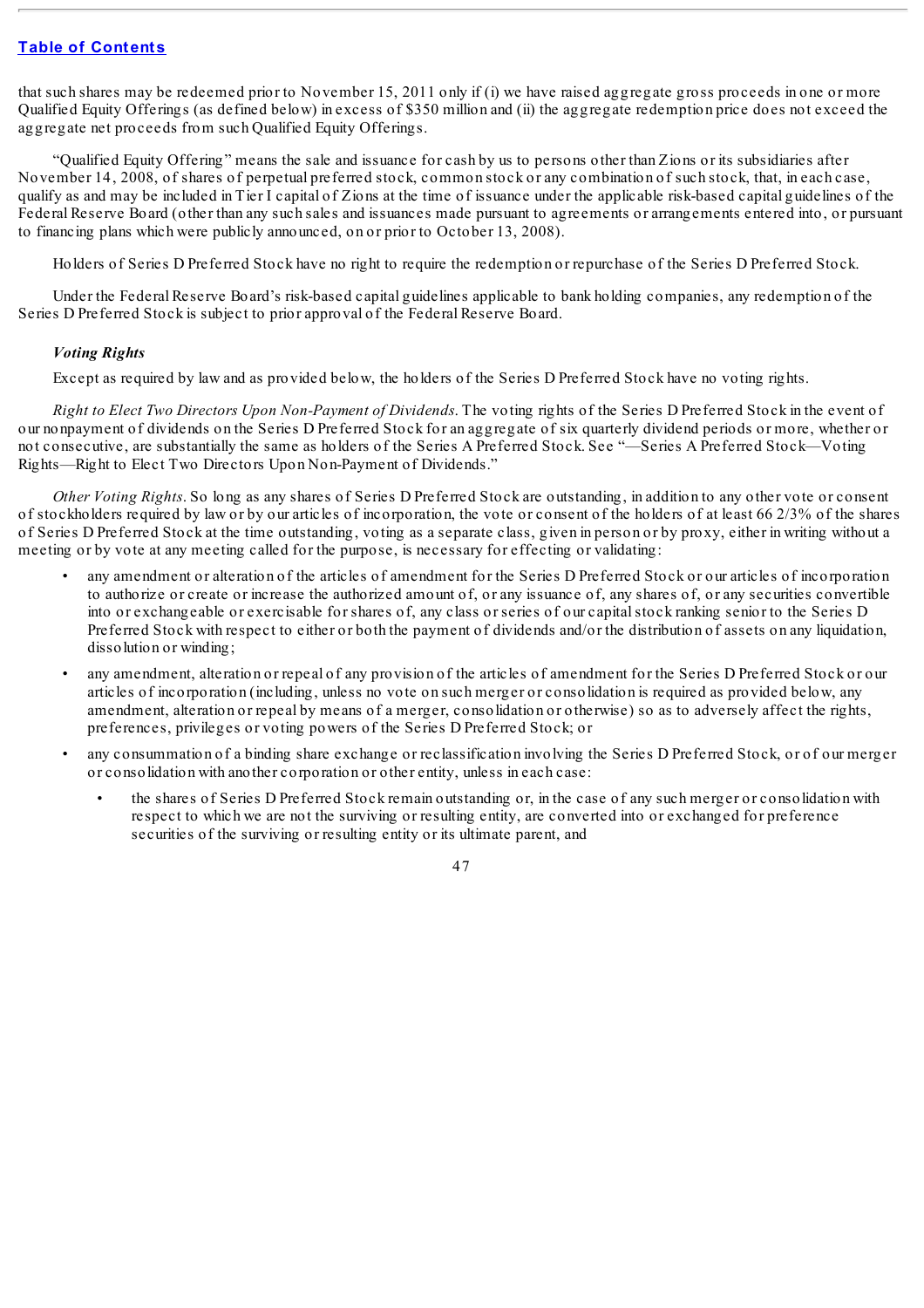such shares remaining outstanding or such preference securities, as the case may be, have such rights, preferences, privileges and voting powers, and limitations and restrictions thereof, taken as a whole, as are not materially less favorable to the holders thereof than the rights, preferences, privileges and voting powers, and limitations and restrictions thereof, of Series D Preferred Stock immediately prior to such consummation, taken as a whole.

### *Series E Preferred Stock*

The Series E Preferred Stock offering was completed on June 15, 2010. The offering was issued in the form of 5,000,000 depositary shares representing a 1/40th ownership interest in a share of the Series E Preferred Stock. An overallotment option closed on June 22, 2010 with an additional 700,000 depositary shares issued in the overallotment. Dividends are non-cumulative and are computed at a rate per annum equal to (i) 11% for dividend periods prior to June 15, 2012 and (ii) 10.22% above the 2-year treasury rate (calculated pursuant to Article VIII of our articles of incorporation) for dividend periods including and after June 15, 2012, which will be reset on such date and each subsequent two-year anniversary following such date. Dividend payments are made on the 15th day of March, June, September, and December.

## *Ranking*

Shares of the Series E Preferred Stock rank senior to our common stock, equally with our Series A Preferred Stock, Series C Preferred Stock and Series D Preferred Stock and at least equally with each other series of our preferred stock we may issue (except for any senior series that may be issued with the requisite consent of the holders of the Series A Preferred Stock, the Series C Preferred Stock, the Series D Preferred Stock and the Series E Preferred Stock and any other class or series whose vote is required) with respect to the payment of dividends and distributions of assets upon liquidation, dissolution or winding up.

## *Liquidation Rights*

Upon any voluntary or involuntary liquidation, dissolution or winding up of Zions, holders of the Series E Preferred Stock are entitled to receive out of assets of Zions available for distribution to shareholders, after satisfaction of liabilities to creditors and subject to the rights of holders of any securities ranking senior to the Series E Preferred Stock, before any distribution of assets is made to holders of common stock or of any of our other shares of junior stock, a liquidating distribution in the amount of the liquidation preference of \$1,000 per share (equivalent to \$25 per depositary share) plus declared and unpaid dividends, without accumulation of any undeclared dividends. Holders of the Series E Preferred Stock will not be entitled to any other amounts from us after they have received their full liquidating distribution.

In any such distribution, if the assets of Zions are not sufficient to pay the liquidation preferences plus declared and unpaid dividends in full to all holders of the Series A Preferred Stock, the Series C Preferred Stock, the Series D Preferred Stock and the Series E Preferred Stock and all holders of any other shares of parity stock, the amounts paid to the holders of Series A Preferred Stock, the Series C Preferred Stock, the Series D Preferred Stock and the Series E Preferred Stock and to the holders of all parity stock will be paid pro rata in accordance with the respective aggregate liquidating distribution owed to those holders. If the liquidation preference plus declared and unpaid dividends has been paid in full to all holders of Series A Preferred Stock, Series C Preferred Stock, Series D Preferred Stock and Series E Preferred Stock and any other shares of parity stock, the holders of our junior stock will be entitled to receive all of our remaining assets according to their respective rights and preferences.

### *Redemption*

The Series E Preferred Stock is not subject to any mandatory redemption, sinking fund or other similar provisions. The Series E Preferred Stock is not redeemable prior to June 15, 2012. On such date and every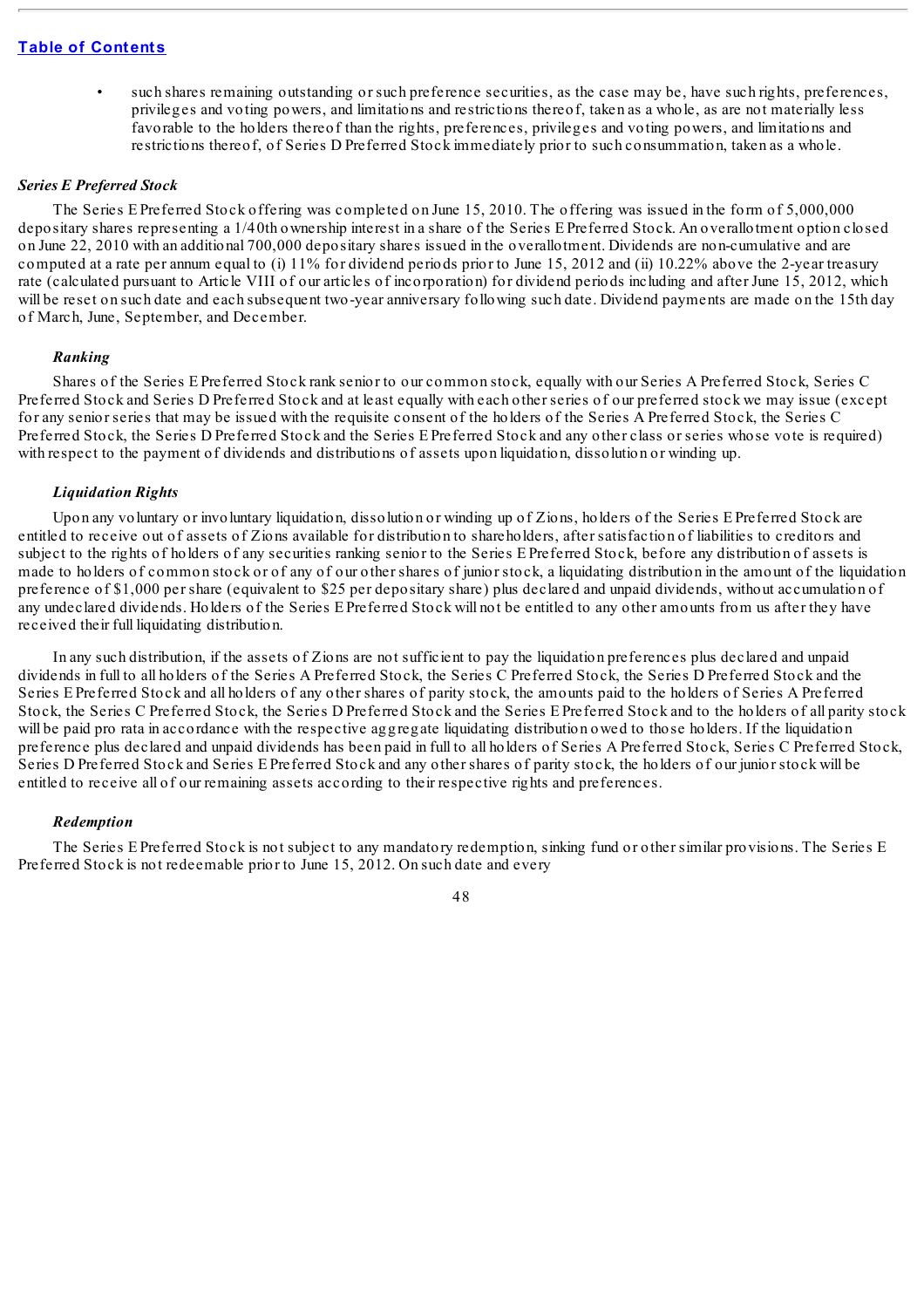second anniversary thereafter, the Series E Preferred Stock will be redeemable at our option, in whole or in part, at a redemption price equal to \$1,000 per share (equivalent to \$25 per depositary share) and an amount equal to the dividend for the then-current quarterly dividend period (whether or not declared but without accumulation of any undeclared dividends for prior periods) accrued to but excluding the date of redemption. Holders of Series E Preferred Stock have no right to require the redemption or repurchase of the Series E Preferred Stock.

Under the Federal Reserve Board's risk-based capital guidelines applicable to bank holding companies, any redemption of the Series E Preferred Stock is subject to prior approval of the Federal Reserve Board.

### *Voting Rights*

The voting rights of holders of the Series E Preferred Stock are substantially the same as holders of the Series A Preferred Stock. See "—Series A Preferred Stock—Voting Rights."

### **TARP Warrant**

On November 14, 2008, we issued and sold to the U.S. Treasury, in connection with the issuance and sale of the Series D Preferred Stock, a ten-year warrant (the "TARP Warrant") to purchase up to 5,789,909 shares of our common stock at an exercise price of \$36.27 per share. As of the date of this prospectus, we have no warrants other than the TARP Warrant outstanding. See "-Preferred Stock—Series D Preferred Stock."

# *Rights as a Shareholder*

The warrantholder has no rights or privileges of the holders of our common stock, including any voting rights, until (and then only to the extent) the TARP Warrant has been exercised.

### *Adjustments to the TARP Warrant*

### *Adjustments in Connection with Stock Splits, Subdivisions, Reclassifications and Combinations*

The number of shares for which the TARP Warrant may be exercised and the exercise price applicable to the TARP Warrant will be proportionately adjusted in the event we pay dividends or make distributions on our common stock in shares of common stock, or subdivide, combine or reclassify outstanding shares of our common stock.

### *Anti-dilution Adjustment*

Until the earlier of November 14, 2011 and the date the U.S. Treasury no longer holds the TARP Warrant (and other than in certain permitted transactions described below), if we issue any shares of common stock (or securities convertible or exercisable into common stock) for less than 90% of the market price of the common stock on the last trading day prior to pricing such shares, then the number of shares of common stock into which the TARP Warrant is exercisable and the exercise price will be adjusted. Permitted transactions include issuances:

- as consideration for or to fund the acquisition of businesses and/or related assets;
- in connection with employee benefit plans and compensation related arrangements in the ordinary course and consistent with past practice approved by our board of directors;
- in connection with public or broadly marketed offerings and sales of common stock or convertible securities for cash conducted by us or our affiliates pursuant to registration under the Securities Act of 1933, as amended (the "Securities Act") or Rule 144A thereunder on a basis consistent with capital-raising transactions by comparable financial institutions; and
- in connection with the exercise of preemptive rights on terms existing as of November 14, 2008.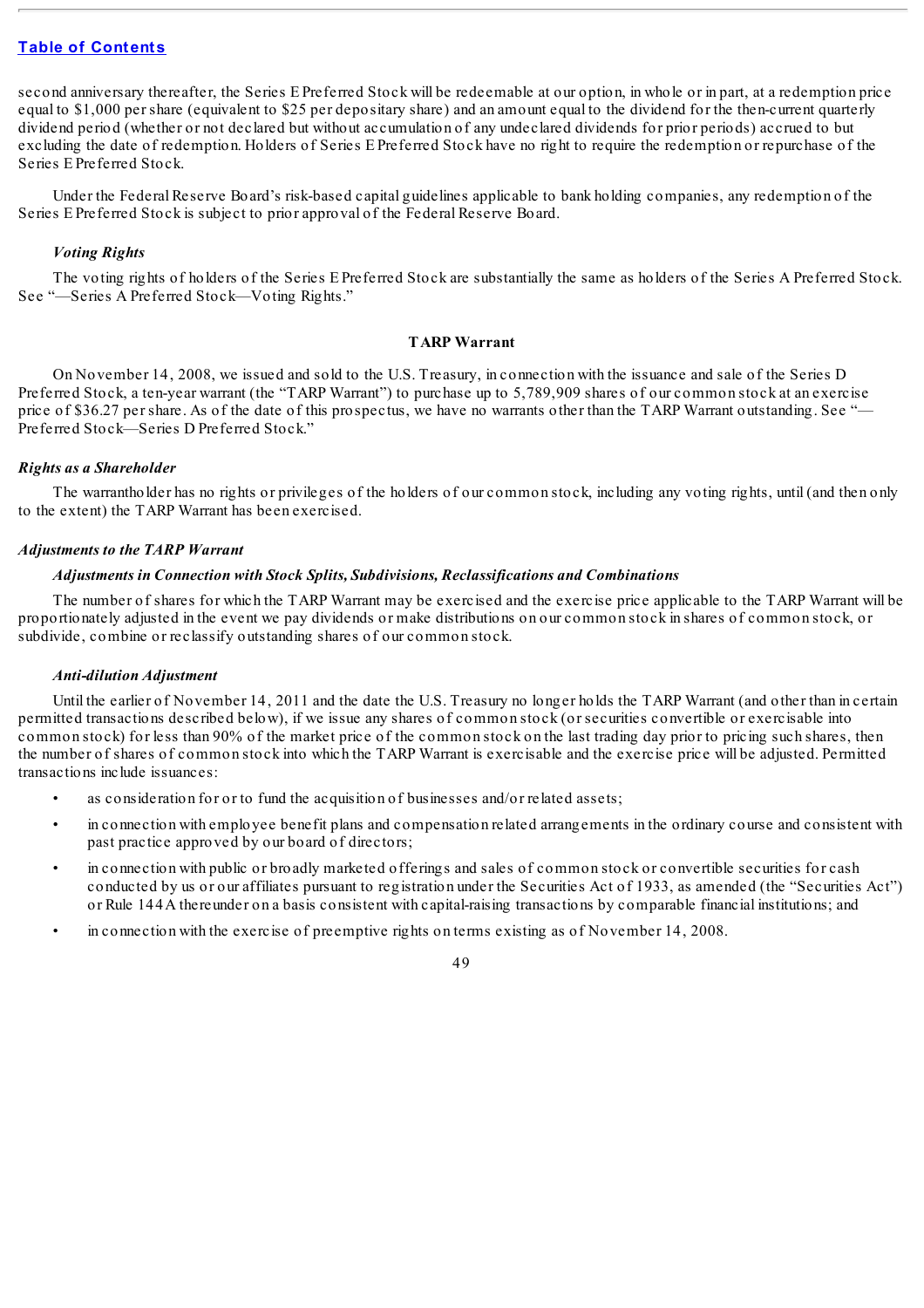## *Other Distributions*

If we declare any dividends or distributions other than our historical, ordinary cash dividends, the exercise price of the TARP Warrant will be adjusted to reflect such distribution.

# *Certain Repurchases*

If we effect a pro rata repurchase of common stock, both the number of shares issuable upon exercise of the TARP Warrant and the exercise price will be adjusted.

## *Business Combinations*

In the event of a merger, consolidation or similar transaction involving Zions and requiring shareholder approval, the warrantholder's right to receive shares of our common stock upon exercise of the TARP Warrant will be converted into the right to exercise the TARP Warrant for the consideration that would have been payable to the warrantholder with respect to the shares of common stock for which the TARP Warrant may be exercised, as if the TARP Warrant had been exercised prior to such merger, consolidation or similar transaction.

<sup>50</sup>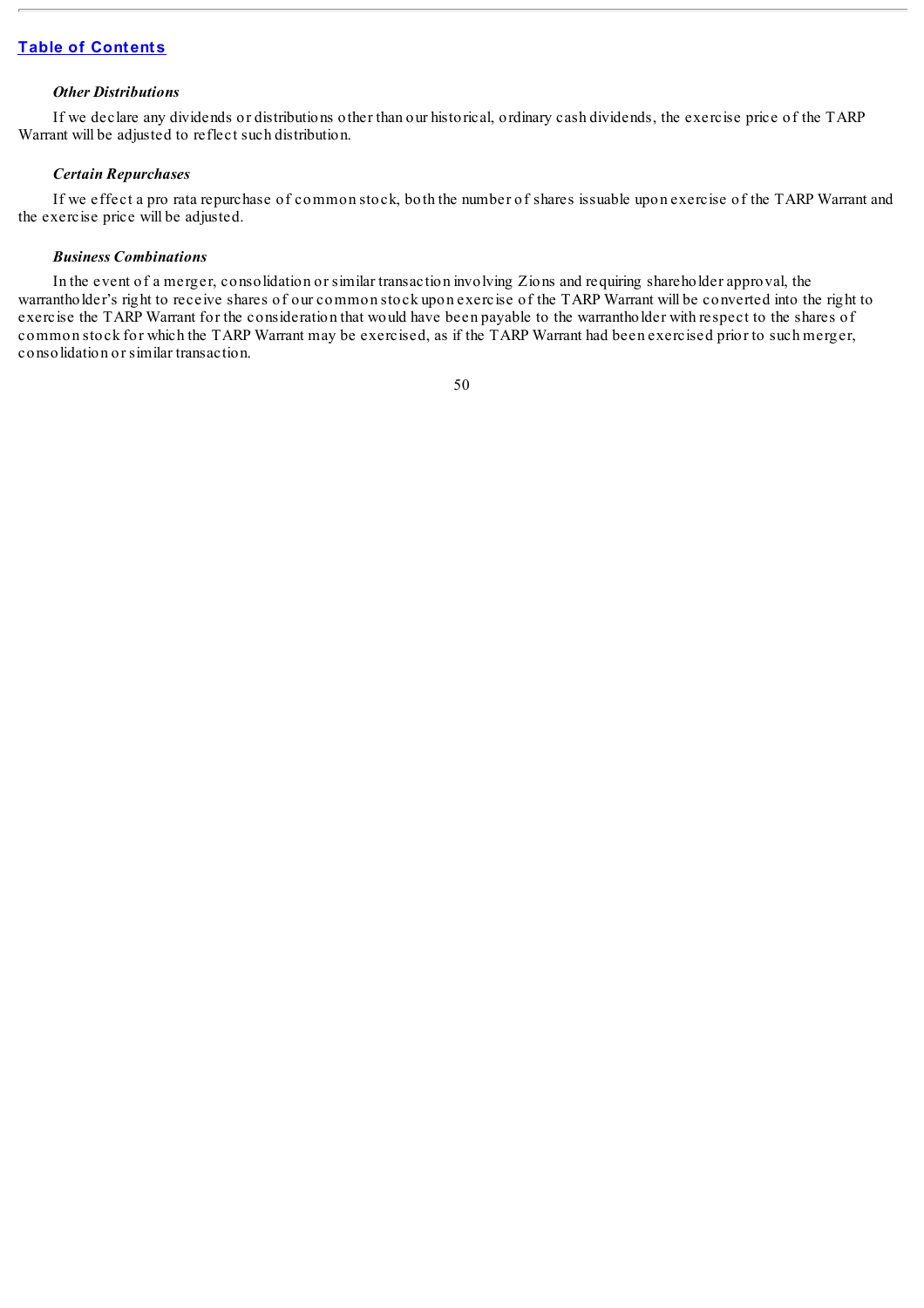### **DESCRIPTION OF PREFERRED STOCKWE MAY OFFER**

Please note that in this section entitled "Description of Preferred Stock We May Offer," references to "Zions," "we," "our" and "us" refer only to Zions Bancorporation and not to its consolidated subsidiaries. Also, in this section, references to "holders" mean those who own shares of preferred stock registered in their own names, on the books that the registrar or we maintain for this purpose, and not those who own beneficial interests in shares registered in street name or in shares issued in book-entry form through one or more depositaries. Owners of beneficial interests in shares of preferred stock should also read the section entitled "Legal Ownership and *Book-Entry Issuance."*

The following description summarizes the material provisions of the preferred stock we may offer. This description is not complete and is subject to, and is qualified in its entirety by reference to our restated articles of incorporation, as amended, which we will refer to as our articles of incorporation. The specific terms of any series of preferred stock will be described in the applicable prospectus supplement, and may differ from the general description of the terms presented below. Any series of preferred stock we issue will be governed by our articles of incorporation and by the articles of amendment related to that series. We will file the articles of amendment with the SEC and incorporate it by reference as an exhibit to our registration statement at or before the time we issue any preferred *stock of that series of authorized preferred stock.*

# **Authorized Preferred Stock**

Our articles of incorporation authorize us to issue 4,400,000 shares of preferred stock, without par value. We may issue preferred stock from time to time in one or more series, without stockholder approval, when authorized by our board of directors or a duly authorized committee thereof. We may also "reopen" a previously issued series of preferred stock and issue additional preferred stock of that series. Upon issuance of a particular series of preferred stock, our board of directors, or a duly authorized committee thereof, is authorized to specify:

- the serial designation of the series and the number of shares to be included in such series;
- dividend rights for the series (which may be cumulative or non-cumulative) and any restrictions or conditions on the payment of dividends;
- the redemption price, if any, and the terms and conditions of redemption;
- any sinking fund provisions for the purchase or redemption of the series;
- if the series is convertible or exchangeable, the terms and conditions of conversion or exchange;
- voting rights:
- the amounts payable to holders upon our liquidation, dissolution or winding up; and
- any other rights, preferences and limitations relating to the series.

The board's ability to authorize, without stockholder approval, the issuance of preferred stock with conversion and other rights may adversely affect the rights of holders of our common stock or other series of preferred stock that may be outstanding.

Please see "Description of Our Capital Stock—Authorized Capital" and "Description of Our Capital Stock—Preferred Stock" for a description of our authorized and issued preferred stock.

# **Specific Terms of a Series of Preferred Stock We May Offer**

The preferred stock we may offer will be issued in one or more series. Shares of preferred stock, when issued against full payment of its purchase price, will be fully paid and non-assessable. Their liquidation preference, however, will not be indicative of the price at which they will actually trade after their issue. If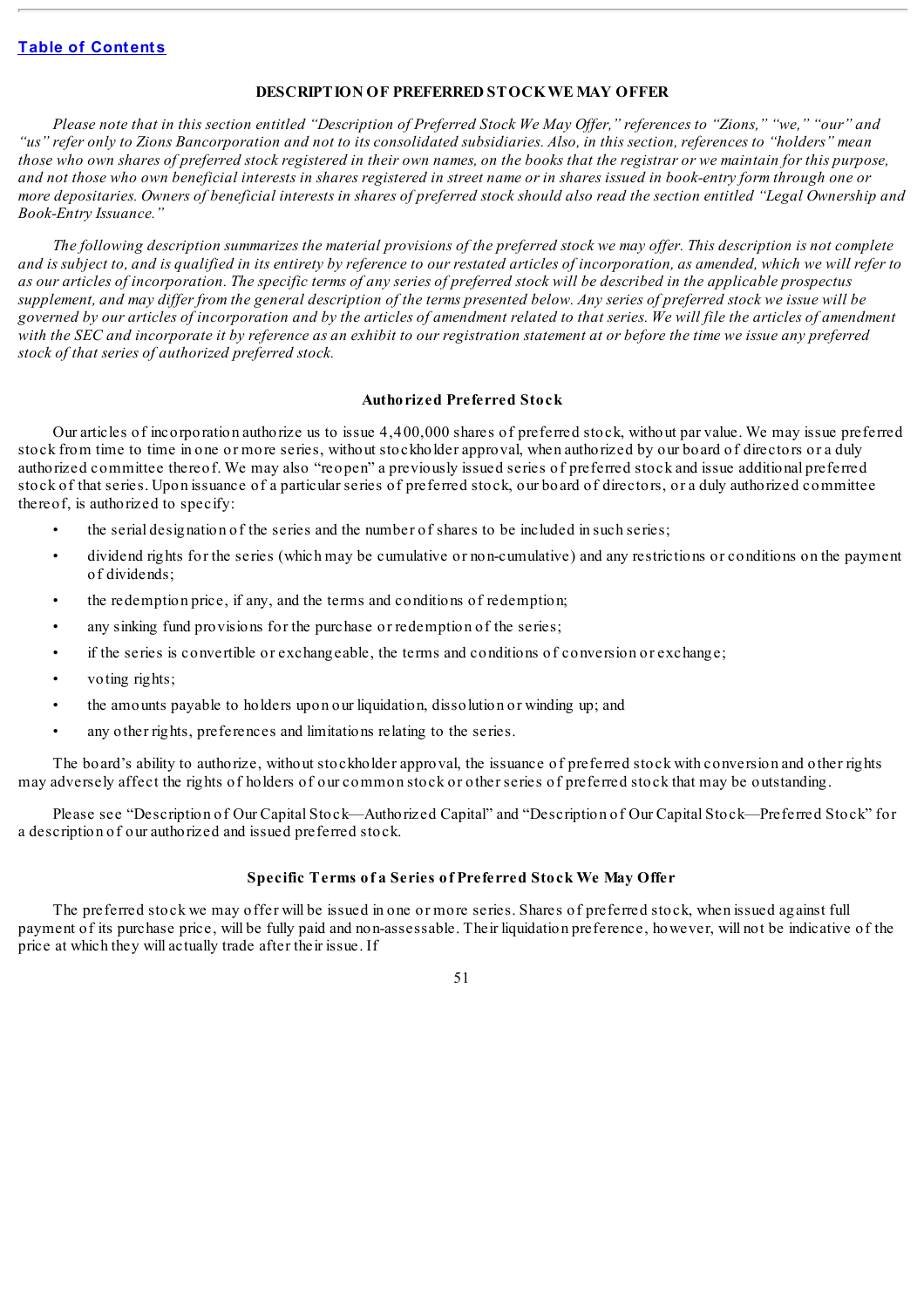necessary, the prospectus supplement will provide a description of U.S. Federal income tax consequences relating to the purchase and ownership of the series of preferred stock offered by that prospectus supplement.

The preferred stock will have the dividend, liquidation, redemption and voting rights discussed below, unless otherwise described in a prospectus supplement relating to a particular series. A prospectus supplement will discuss the following features of the series of preferred stock to which it relates:

- the designations and stated value per share;
- the number of shares offered;
- the amount of liquidation preference per share;
- the initial public offering price at which the preferred stock will be issued;
- the dividend rate, the method of its calculation, the dates on which dividends would be paid and the dates, if any, from which dividends would cumulate;
- any redemption or sinking fund provisions;
- any conversion or exchange rights; and
- any additional voting, dividend, liquidation, redemption, sinking fund and other rights, preferences, privileges, limitations and restrictions.

#### **Rank**

Unless otherwise stated in the applicable prospectus supplement, the preferred stock will have priority over our common stock with respect to dividends and distribution of assets, but will rank junior to all our outstanding indebtedness for borrowed money. Any series of preferred stock could rank senior, equal or junior to our other capitalstock, as may be specified in the applicable prospectus supplement, as long as our articles of incorporation so permit.

# **Dividends**

Holders of each series of preferred stock shall be entitled to receive cash dividends to the extent specified in the applicable prospectus supplement when, as and if declared by our board of directors, from funds legally available for the payment of dividends. The rates and dates of payment of dividends of each series of preferred stock will be stated in the applicable prospectus supplement. Dividends will be payable to the holders of record of preferred stock as they appear on our books on the record dates fixed by our board of directors. Dividends on any series of preferred stock may be cumulative or non-cumulative, as discussed in the applicable prospectus supplement.

### **Conversion or Exchange Rights**

Shares of a series of preferred stock may be exchangeable or convertible into shares of our common stock, another series of preferred stock or other securities or property. The conversion or exchange may be mandatory or optional. The applicable prospectus supplement willspecify whether the preferred stock being offered has any conversion or exchange features, and will describe all the related terms and conditions.

### **Redemption**

The terms, if any, on which shares of preferred stock of a series may be redeemed will be discussed in the applicable prospectus supplement. Before exercising its option to redeem any shares of preferred stock, we will obtain the approval of the Federal Reserve Board if then required by applicable law.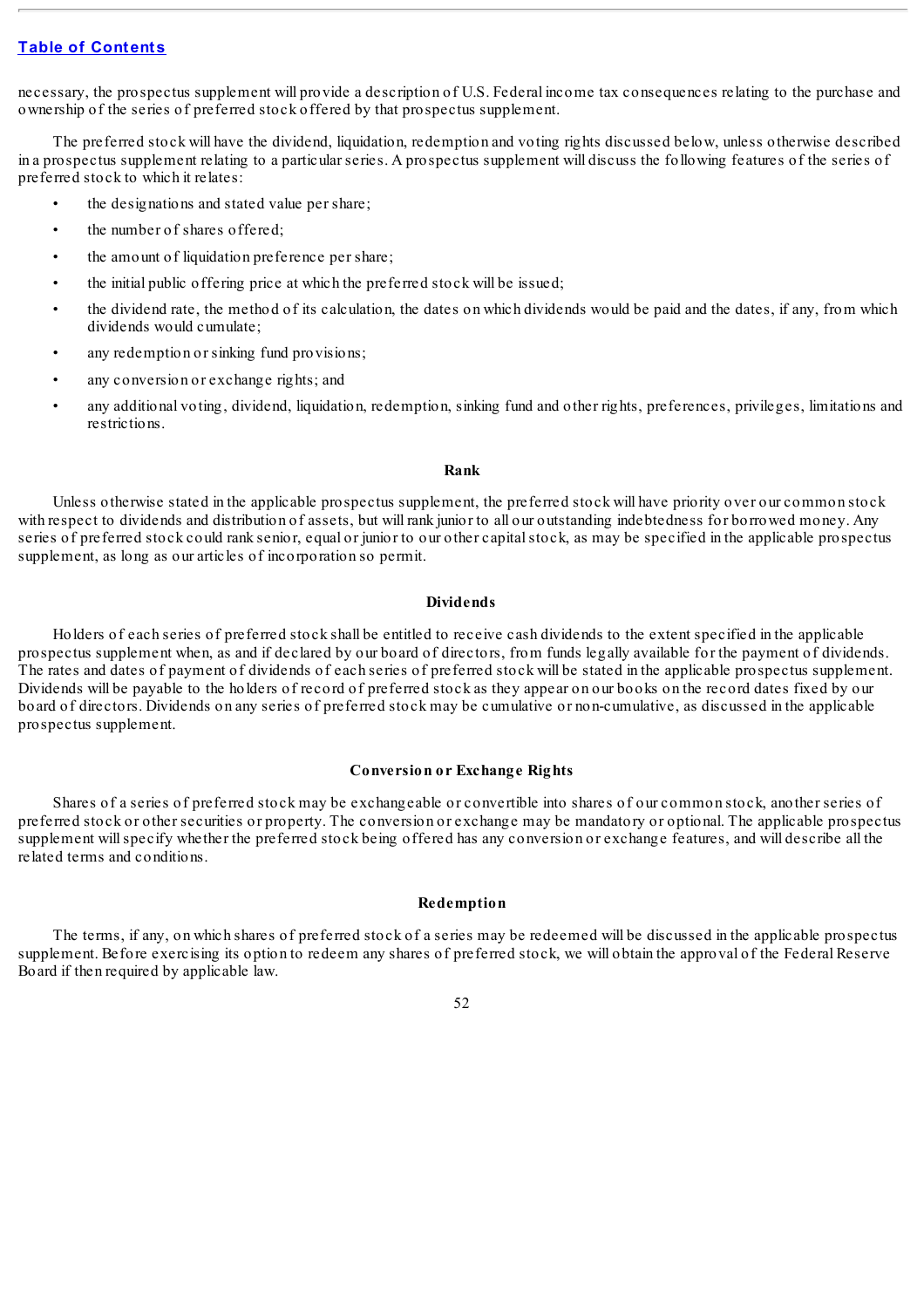# **Liquidation**

Upon any voluntary or involuntary liquidation, dissolution or winding up of the affairs of Zions, holders of each series of preferred stock will be entitled to receive distributions upon liquidation in the amount described in the applicable prospectus supplement plus an amount equal to any accrued and unpaid dividends for the then-current dividend period (including any accumulation in respect of unpaid dividends for prior dividend periods, if dividends on that series of preferred stock are cumulative). These distributions will be made before any distribution is made on any securities ranking junior to the preferred stock with respect to liquidation, including our common stock. If the liquidation amounts payable relating to the preferred stock of any series and any other securities ranking on a parity regarding liquidation rights are not paid in full, the holders of the preferred stock of that series willshare ratably in proportion to the full liquidation preferences of each security. Holders of our preferred stock will not be entitled to any other amounts from us after they have received their full liquidation preference.

### **Voting Rights**

The holders of shares of preferred stock will have no voting rights, except:

- as otherwise stated in the applicable prospectus supplement;
- as otherwise stated in the articles of amendment establishing the series; or
- as required by applicable law.

Under existing interpretations of the Federal Reserve Board, if the holders of preferred stock become entitled to vote for the election of directors because dividends on the preferred stock are in arrears, the preferred stock may then be deemed a "class of voting securities" and a holder of 25% or more of the preferred stock, or a holder of 5% or more of the preferred stock that is otherwise a bank holding company, may then be regulated as a "bank holding company" with respect to Zions Bancorporation in accordance with the Bank Holding Company Act. In addition, at the time holders of preferred stock become entitled to such voting rights:

- any bank holding company or foreign bank with a U.S. presence would generally be required to obtain the approval of the Federal Reserve Board under the Bank Holding Company Act to acquire or retain 5% or more of the preferred stock; and
- any person other than a bank holding company may be required to obtain the approval of the Federal Reserve Board under the U.S. Change in Bank Control Act of 1978 to acquire or retain 10% or more of the preferred stock.

# **No Other Rights**

The shares of a series of preferred stock will not have any preferences, voting powers or relative, participating, optional or other special rights except:

- as discussed above or in the applicable prospectus supplement;
- as provided in our articles of incorporation and in the articles of amendment; and
- as otherwise required by law.

### **Transfer Agent**

The transfer agent for each series of preferred stock will be named and described in the prospectus supplement for that series.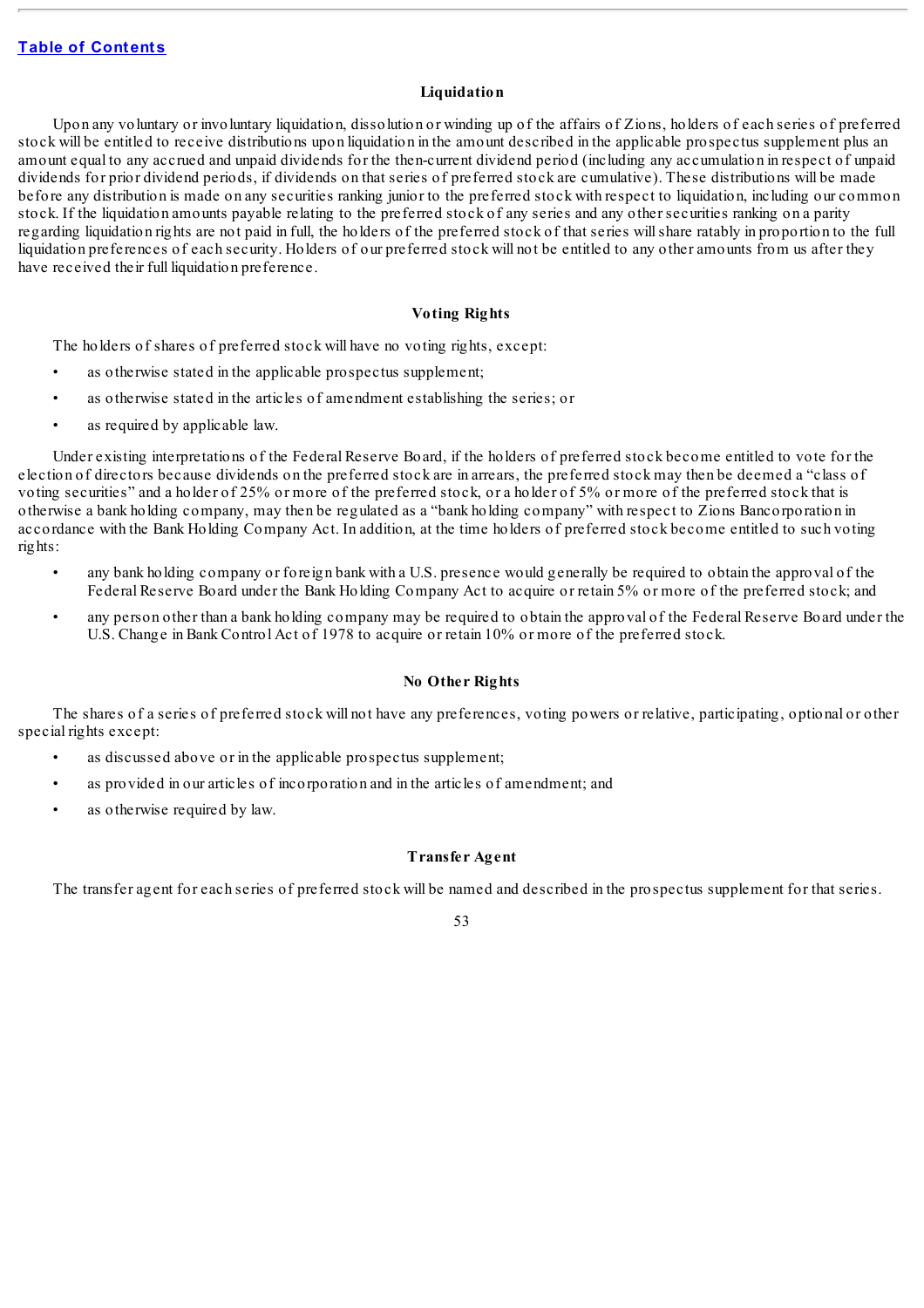## **DESCRIPTION OF DEPOSITARY SHARES WE MAY OFFER**

Please note that in this section entitled "Description of Depositary Shares We May Offer," references to "Zions," "we," "our" and "us" refer only to Zions Bancorporation and not to its consolidated subsidiaries. Also, in this section, references to "holders" mean those who own depositary shares registered in their own names, on the books that the registrar or we maintain for this purpose, and not those who own beneficial interests in shares registered in street name or in shares issued in book-entry form through one or more depositaries. Owners of beneficial interests in depositary shares should also read the section entitled "Legal Ownership and Book-Entry *Issuance."*

This section outlines some of the provisions of the deposit agreement to govern any depositary shares, the depositary shares themselves and the depositary receipts. This information may not be complete in all respects and is qualified entirely by reference to the relevant deposit agreement and depositary receipts with respect to the depositary shares related to any particular series of preferred stock. The specific terms of any series of depositary shares will be described in the applicable prospectus supplement. If so described in the prospectus supplement, the terms of that series of depositary shares may differ from the general description of terms presented below. Owners of beneficial interests in depositary shares should also read the section entitled "Legal Ownership and Book-Entry Issuance."

### **Fractional Shares or Multiple Shares of Preferred Stock**

We may elect to offer fractional shares or some multiple of shares of our preferred stock instead of whole shares of preferred stock. If so, we will allow a depositary to issue to the public depositary shares, each of which will represent a fractional interest of a share or an interest in multiple shares of preferred stock as described in the applicable prospectus supplement.

### **Deposit Agreement**

The shares of the preferred stock underlying any depositary shares will be deposited under a separate deposit agreement between us and a bank or trust company acting as depositary with respect to those shares of preferred stock. The depositary will have its principal office in the United States and have a combined capital and surplus of at least \$50,000,000. The prospectus supplement relating to a series of depositary shares willspecify the name and address of the depositary. Under the deposit agreement, each owner of a depositary share will be entitled, in proportion of its fractional interest in a share or interest in multiple shares of the preferred stock underlying that depositary share, to all the rights and preferences of that preferred stock, including dividend, voting, redemption, conversion, exchange and liquidation rights.

Depositary shares will be evidenced by one or more depositary receipts issued under the deposit agreement.

### **Dividends and Other Distributions**

The depositary will distribute all cash dividends or other cash distributions in respect of the preferred stock underlying the depository shares to each record depositary shareholder based on the number of the depositary shares owned by that holder on the relevant record date. The depositary will distribute only that amount which can be distributed without attributing to any depositary shareholders a fraction of one cent, and any balance not so distributed will be added to and treated as part of the next sum received by the depositary for distribution to record depositary shareholders.

If there is a distribution other than in cash, the depositary will distribute property to the entitled record depositary shareholders, unless the depositary determines that it is not feasible to make that distribution. In that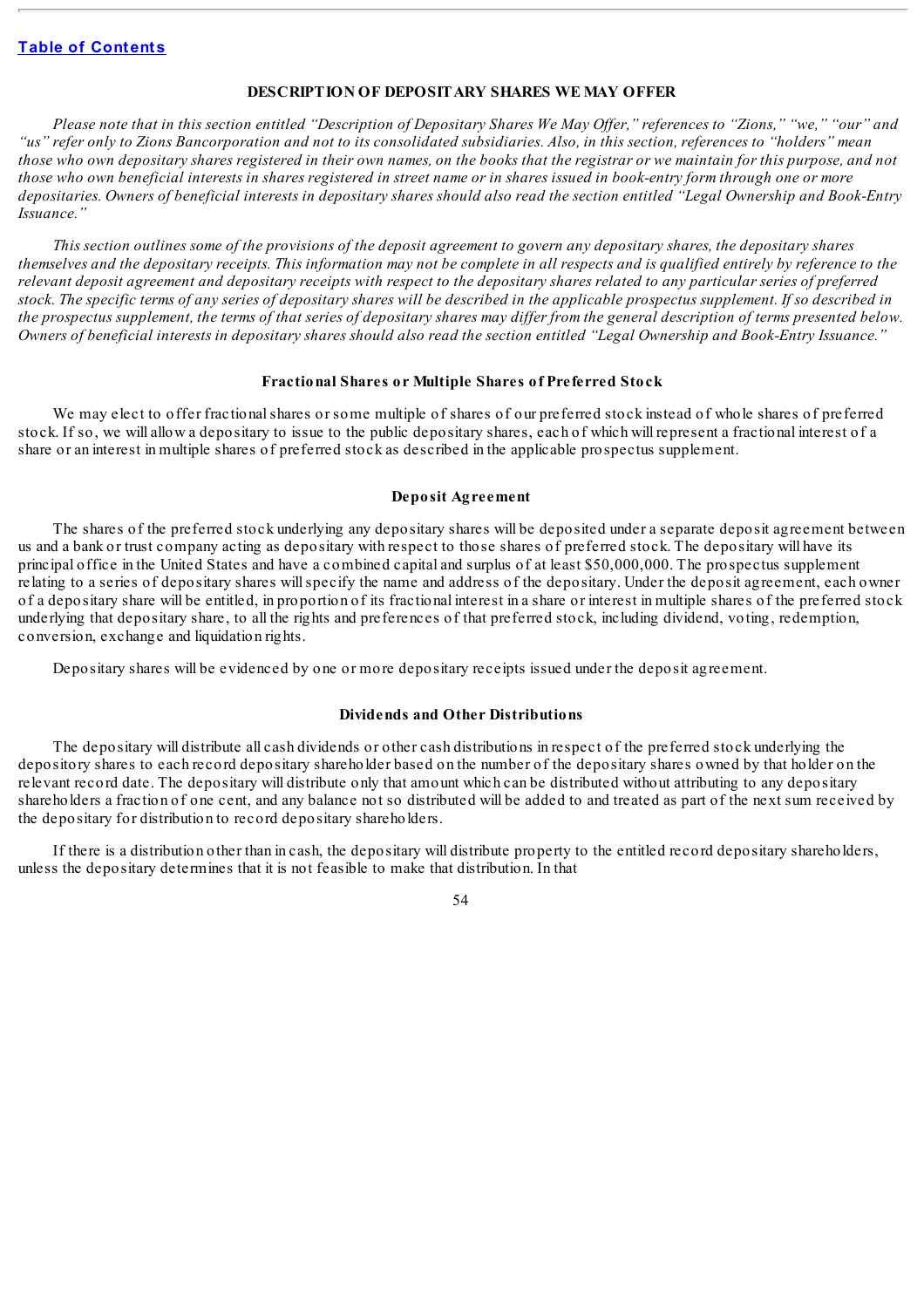case the depositary may, with our approval, adopt the method it deems equitable and practicable for making that distribution, including any sale of property and the distribution of the net proceeds from this sale to the concerned holders.

Each deposit agreement will also contain provisions relating to the manner in which any subscription or similar rights we offer to holders of the relevant series of preferred stock will be made available to depositary shareholders.

## **Withdrawal of Stock**

Upon surrender of depositary receipts at the depositary's office, the holder of the relevant depositary shares will be entitled to the number of whole shares of the related series of preferred stock and any money or other property those depositary shares represent. Depositary shareholders will be entitled to receive whole shares of the related series of preferred stock on the basis described in the applicable prospectus supplement, but holders of those whole preferred stock shares will not afterwards be entitled to receive depositary shares in exchange for their shares. If the depositary receipts the holder delivers evidence a depositary share number exceeding the whole share number of the related series of preferred stock to be withdrawn, the depositary will deliver to that holder a new depositary receipt evidencing the excess number of depositary shares.

#### **Redemption and Liquidation**

The terms on which the depositary shares relating to the preferred stock of any series may be redeemed, and any amounts distributable upon our liquidation, dissolution or winding up, will be described in the applicable prospectus supplement.

## **Conversion of Preferred Stock**

If the prospectus supplement relating to the depositary shares says that the deposited preferred stock underlying the depositary shares is convertible into or exercisable or exchangeable for common stock, preferred stock of another series or other securities of ours or debt or equity securities of one or more third parties, the following will apply unless we indicate otherwise in your prospectus supplement. The depositary shares, as such, will not be convertible into or exercisable or exchangeable for any securities of ours or any third party. Rather, any holder of the depositary shares may surrender the related depositary receipts to the preferred stock depositary with written instructions to instruct us to cause conversion, exercise or exchange of the preferred stock represented by the depositary shares into or for whole shares of common stock, shares of another series of preferred stock or other securities of ours or debt or equity securities of the relevant third party, as applicable. Upon receipt of those instructions and any amounts payable by the holder in connection with the conversion, exercise or exchange, we will cause the conversion, exercise or exchange using the same procedures as those provided for conversion, exercise or exchange of the deposited preferred stock. If only some of the depositary shares are to be converted, exercised or exchanged, a new depositary receipt or receipts will be issued for any depositary shares not to be converted, exercised or exchanged.

#### **Voting**

Upon receiving notice of any meeting at which preferred stockholders of any series are entitled to vote, the depositary will mail the information contained in that notice to the record depositary shareholders relating to those series of preferred stock. Each depositary shareholder on the record date, which will be the same date as the record date for the related preferred stock, will be entitled to instruct the depositary on how to vote the shares of preferred stock underlying that holder's depositary shares. To the extent possible, the depositary will vote the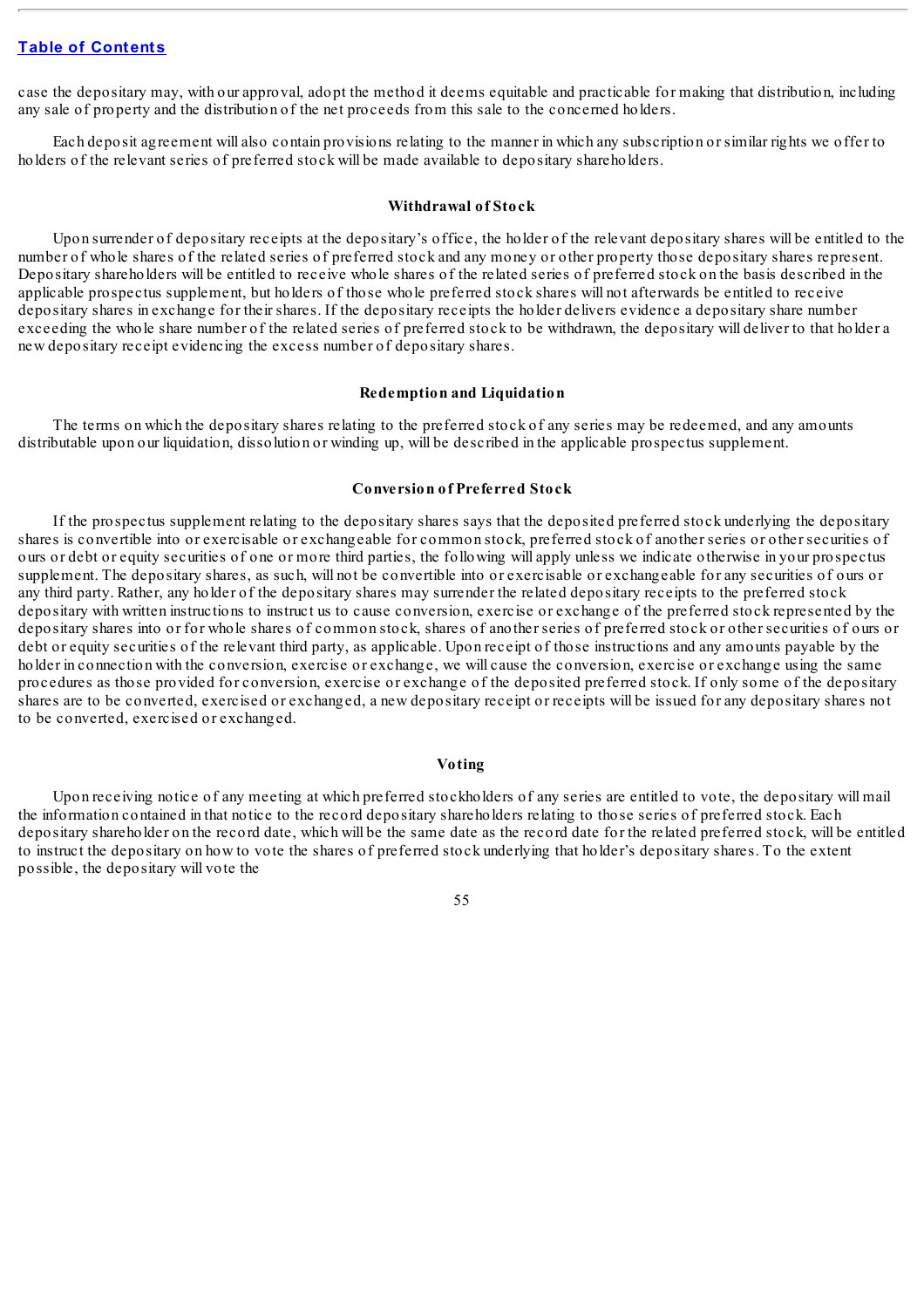shares of preferred stock underlying those depositary shares according to those instructions, and we will take reasonably necessary actions to enable the depositary to do so. If the depositary does not receive specific instructions from the depositary shareholders relating to that preferred stock, it will abstain from voting those shares of preferred stock, unless otherwise discussed in the applicable prospectus supplement.

#### **Amendment and Termination of Deposit Agreement**

We and the depositary may amend the depositary receipt form evidencing the depositary shares and the related deposit agreement. However, any amendment that significantly affects the rights of the depositary shareholders will not be effective unless a majority of the outstanding depositary shareholders approve that amendment. We or the depositary may terminate a deposit agreement only if:

- we redeemed or reacquired all outstanding depositary shares relating to the deposit agreement;
- all preferred stock of the relevant series has been withdrawn; or
- there has been a final distribution in respect of the preferred stock of any series in connection with our liquidation, dissolution or winding up and such distribution has been made to the related depositary shareholders.

### **Charges of Depositary**

We will pay all charges of each depositary in connection with the initial deposit and any redemption of the preferred stock. Depositary shareholders will be required to pay any other transfer and other taxes and governmental charges and any other charges expressly provided in the deposit agreement to be for their accounts.

#### **Miscellaneous**

Each depositary will forward to the relevant depositary shareholders all our reports and communications that we are required to furnish to preferred stockholders of any series.

Neither the depositary nor Zions will be liable if it is prevented or delayed by law or any circumstance beyond its control in performing its obligations under any deposit agreement. The obligations of Zions and each depositary under any deposit agreement will be limited to performance in good faith of their duties under that agreement, and they will not be obligated to prosecute or defend any legal proceeding in respect of any depositary shares or preferred stock unless they are provided with satisfactory indemnity. They may rely upon written advice of counsel or accountants, or information provided by persons presenting preferred stock for deposit, depositary shareholders or other persons believed to be competent and on documents believed to be genuine.

## **Title**

Zions, each depositary and any of their agents may treat the registered owner of any depositary share as the absolute owner of that share, whether or not any payment in respect of that depositary share is overdue and despite any notice to the contrary, for any purpose. See "Legal Ownership and Book-Entry Issuance."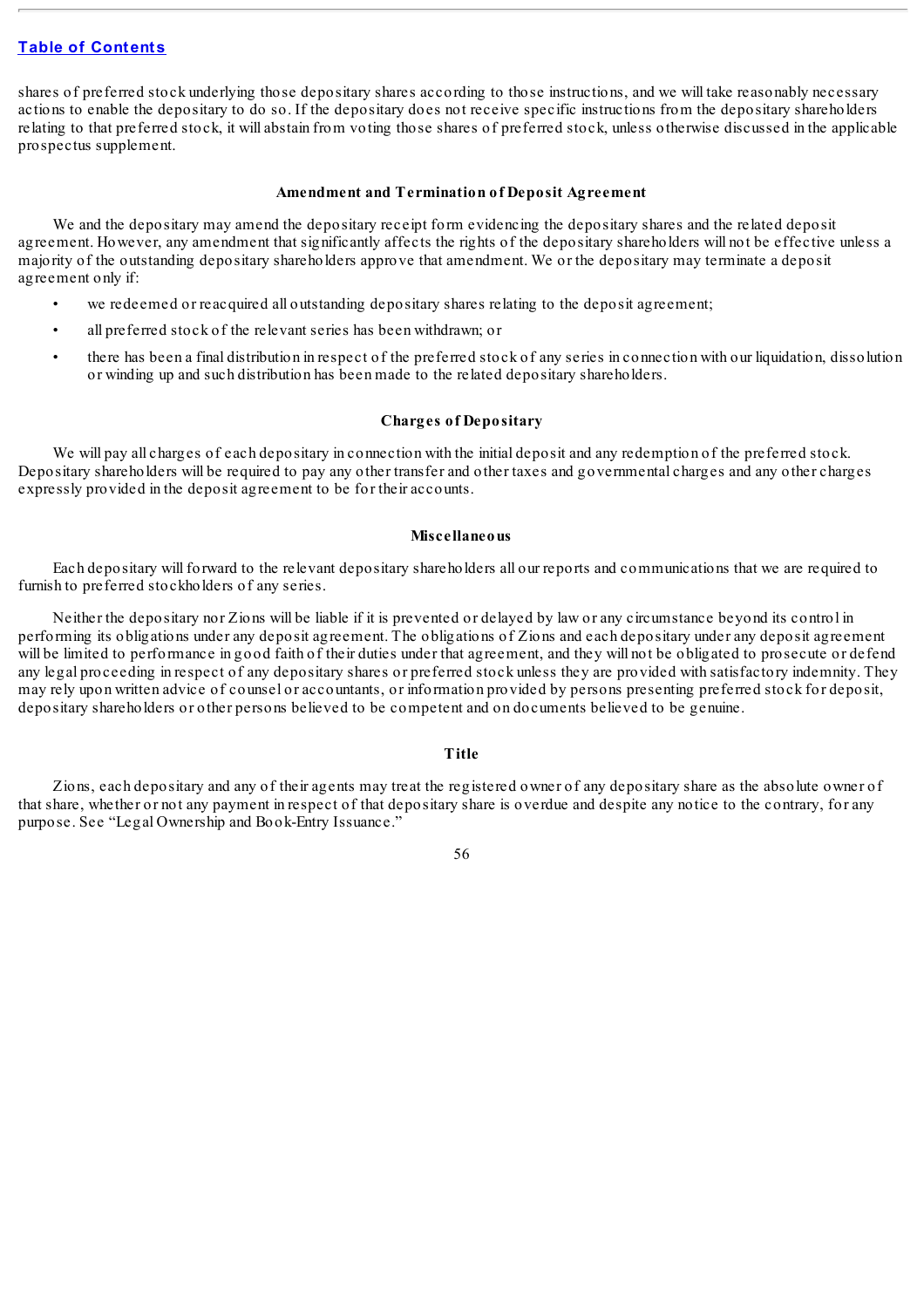# **Resignation and Removal of Depositary**

A depositary may resign at any time by issuing us a notice of resignation, and we may remove any depositary at any time by issuing it a notice of removal. Resignation or removal will take effect upon the appointment of a successor depositary and its acceptance of appointment. That successor depositary must:

- be appointed within 60 days after delivery of the notice of resignation or removal;
- be a bank or trust company having its principal office in the United States; and
- have a combined capital and surplus of at least \$50,000,000.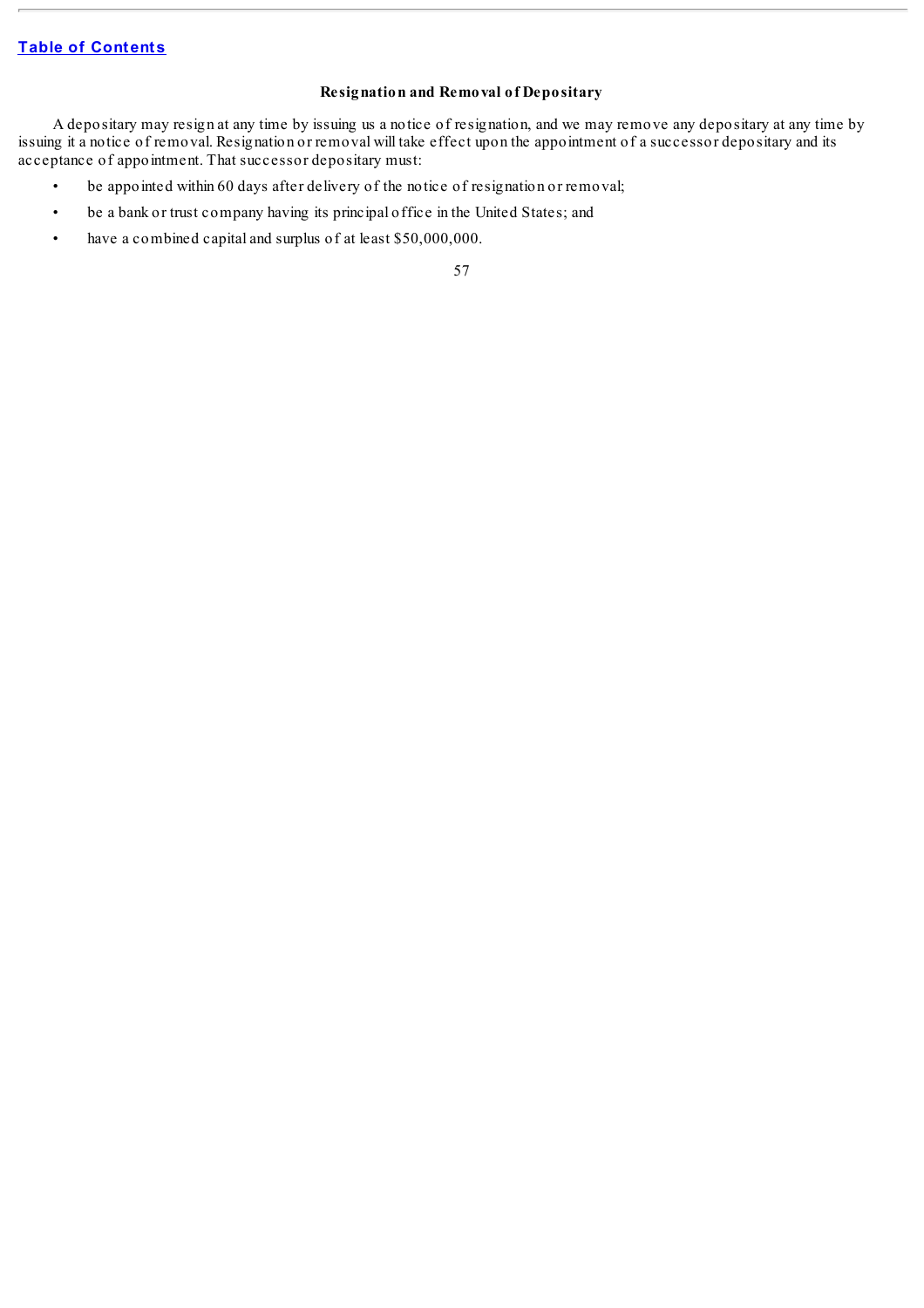# **THE ISSUER TRUSTS**

The following description summarizes the formation, purposes and material terms of each Issuer Trust. This description is followed by descriptions of:

- the capital securities to be issued by each Issuer Trust;
- the junior subordinated debentures to be issued by us to each Issuer Trust, and the junior indenture under which they will be issued;
- our guarantees for the benefit of the holders of the capital securities; and
- the relationship among the capitalsecurities, the corresponding junior subordinated debentures, a related expense agreement and the guarantees.

Each Issuer Trust is a statutory trust formed under Delaware law pursuant to:

- a trust agreement executed by us, as depositor of the Issuer Trust, and the Delaware trustee of such Issuer Trust; and
- a certificate of trust filed with the Delaware Secretary of State.

Before trust securities are issued, the trust agreement for the relevant Issuer Trust will be amended and restated in its entirety substantially in the form filed with the registration statement of which this prospectus forms a part. The trust agreements will be qualified as indentures under the Trust Indenture Act.

Each Issuer Trust may offer to the public, from time to time, preferred securities representing preferred beneficial interests in the applicable Issuer Trust, which we call "capital securities." In addition to capital securities offered to the public, each Issuer Trust will sell common securities representing common beneficial interests in such Issuer Trust to us, which we call "trust common securities." All of the trust common securities of each Issuer Trust will be owned by us. The trust common securities and the capitalsecurities are also referred to together as the "trust securities."

Each Issuer Trust exists for the exclusive purposes of:

- issuing and selling its trust securities;
- using the proceeds from the sale of these trust securities to acquire corresponding junior subordinated debentures from us; and
- engaging in only those other activities necessary or incidental to these purposes (for example, registering the transfer of the trust securities).

When any Issuer Trust sells trust securities, it will use the money it receives to buy a series of our junior subordinated debentures, which we call the "corresponding junior subordinated debentures." The payment terms of the corresponding junior subordinated debentures will be virtually the same as the terms of that Issuer Trust's capital securities, which we call the "related capital securities."

Each Issuer Trust will own only such series of corresponding junior subordinated debentures as it purchases with the funds received by it in connection with sale of the applicable trust securities. The only source of funds for each Issuer Trust will be the payments it receives from us on the corresponding junior subordinated debentures. Each Issuer Trust will use these funds to make any cash payments due to holders of its related capital securities.

Each Issuer Trust will also be a party to an expense agreement with us. Under the terms of the expense agreement, the Issuer Trust will have the right to be reimbursed by us for certain expenses.

The trust common securities of an Issuer Trust will rank equally, and payments on them will be made pro rata, with the capital securities of that Issuer Trust, except that upon the occurrence and continuance of an event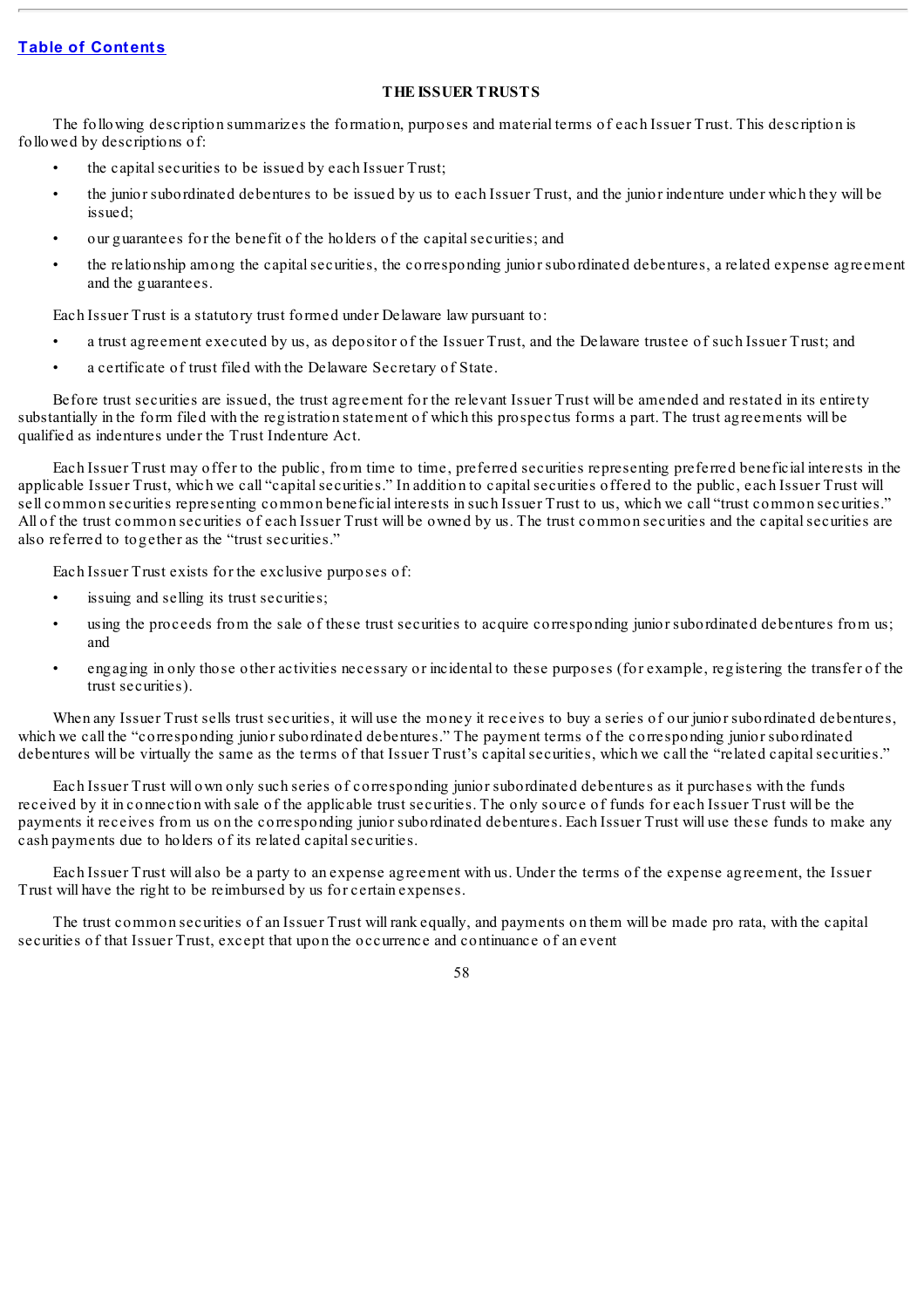of default under a trust agreement resulting from an event of default under the junior indenture, our rights, as holder of the trust common securities, to payment in respect of distributions and payments upon liquidation or redemption will be subordinated to the rights of the holders of the capitalsecurities of that Issuer Trust. See "Description of Capital Securities and Related Instruments— Subordination of Trust Common Securities." We will acquire trust common securities in an aggregate liquidation amount equal to 3% of the total capital of each Issuer Trust or such other amount as may be specified in the applicable prospectus supplement. The prospectus supplement relating to any capitalsecurities will contain the details of the cash distributions to be made periodically.

Under certain circumstances, we may redeem the corresponding junior subordinated debentures that we sold to an Issuer Trust. If this happens, the Issuer Trust will redeem a like amount of the capitalsecurities which it sold to the public and the trust common securities which it sold to us.

Under certain circumstances, we may dissolve an Issuer Trust and, after satisfaction of the liabilities to creditors of the Issuer Trust as provided by applicable law, cause the corresponding junior subordinated debentures to be distributed to the holders of the related capitalsecurities. If this happens, owners of the related capitalsecurities will no longer have any interest in such Issuer Trust and will only own the corresponding junior subordinated debentures we issued to the Issuer Trust.

We may need the approval of the Federal Reserve Board to redeem the corresponding junior subordinated debentures or to dissolve one or more of the Issuer Trusts. A more detailed description is provided under the heading "Description of Capital Securities and Related Instruments—Liquidation Distribution Upon Dissolution."

Unless otherwise specified in the applicable prospectus supplement:

- each Issuer Trust will have a term of approximately 55 years from the date it issues its trust securities, but may dissolve earlier as provided in the applicable trust agreement;
- each Issuer Trust's business and affairs will be conducted by its trustees;
- except as provided below, we, as holder of the trust common securities, will appoint the trustees;
- the trustees for each Issuer Trust will be The Bank of New York Mellon Trust Company, N.A., as property trustee and BNY Mellon Trust of Delaware, as Delaware trustee, and two or more individual administrative trustees who are employees or officers of or affiliated with us. These trustees are also referred to as the "Issuer Trust trustees." The Bank of New York Mellon Trust Company, N.A., as property trustee, will act as sole indenture trustee under each trust agreement for purposes of compliance with the Trust Indenture Act. The Bank of New York Mellon Trust Company, N.A. will also act as trustee under the guarantees and the junior indenture. See "Description of Guarantees" and "Description of Junior Subordinated Debentures;"
- if an event of default under the trust agreement for an Issuer Trust has occurred and is continuing, we, as the holder of the trust common securities of that Issuer Trust, or the holders of a majority in liquidation amount of the related capital securities, will be entitled to appoint, remove or replace the property trustee and/or the Delaware trustee for such Issuer Trust;
- under all circumstances, only we, as the holder of the trust common securities, have the right to vote to appoint, remove or replace the administrative trustees for the applicable Issuer Trust;
- the duties and obligations of each Issuer Trust trustee are governed by the applicable trust agreement; and
- we will pay all fees and expenses related to each Issuer Trust and the offering of the capitalsecurities and will pay, directly or indirectly, all ongoing costs, expenses and liabilities of each Issuer Trust.

The principal executive office of each Issuer Trust is c/o Zions Bancorporation, One South Main Street, 15th Floor, Salt Lake City, Utah 84133 and its telephone number is (801) 524-4787.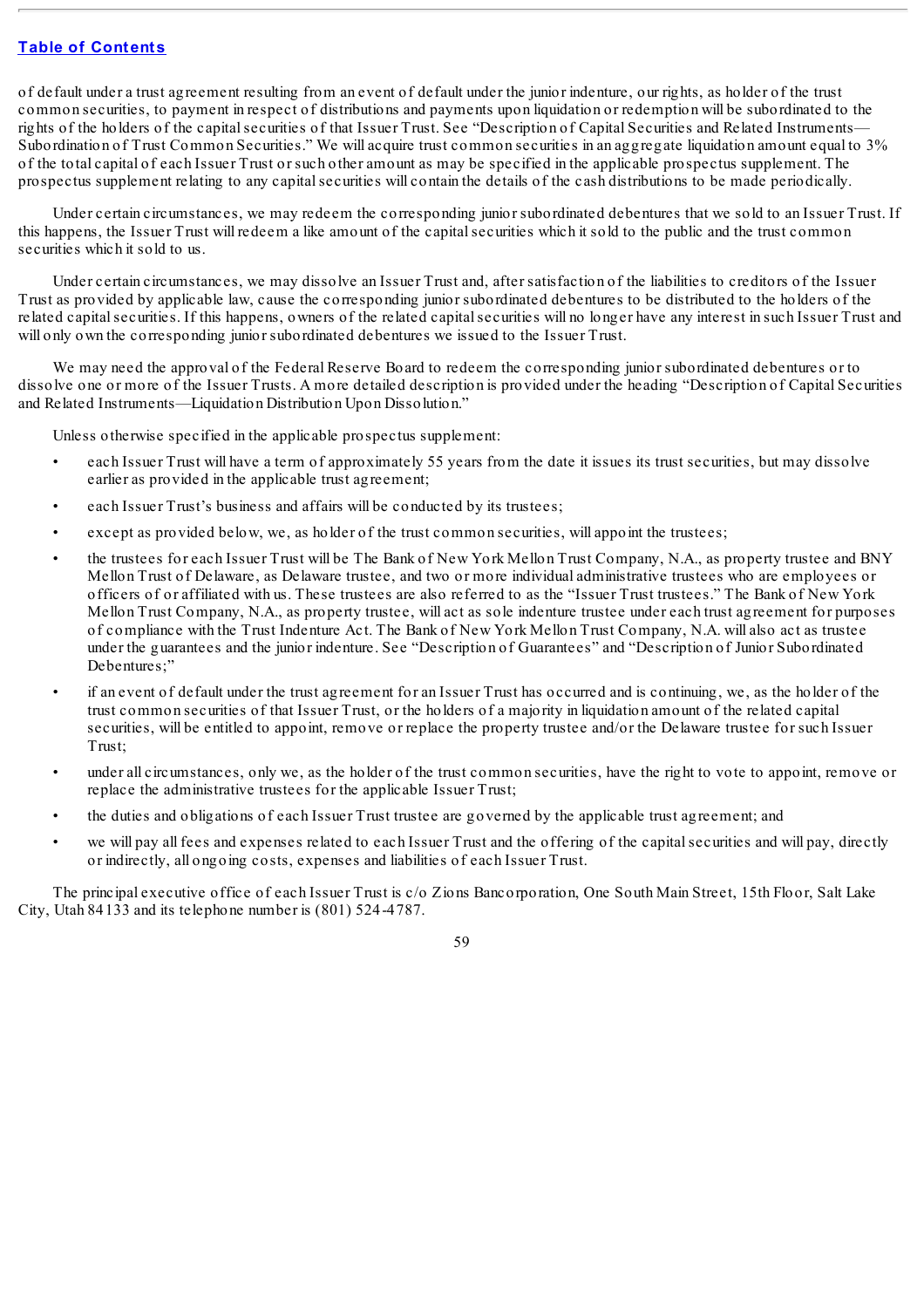## **DESCRIPTION OF CAPITAL SECURITIES AND RELATED INSTRUMENTS**

Please note that in this section entitled "Description of Capital Securities and Related Instruments" and the following sections of this prospectus entitled "Description of Junior Subordinated Debentures," "Description of Guarantees" and "Relationship Among the Capital Securities and the Related Instruments," references to "Zions Bancorporation," "Zions," "we," "our" and "us" refer only to Zions Bancorporation and not to its consolidated subsidiaries. Also, in this section and the following sections of this prospectus indicated above, references to "holders" mean those who own capital securities registered in their own names, on the books that the Issuer Trust or the securities registrar maintain for this purpose, and not those who own beneficial interests in capital securities registered in street name or in capital securities issued in book-entry form through one or more depositaries. Owners of beneficial interests in the capital securities should also read the section entitled "Legal Ownership and Book-Entry Issuance."

The following description summarizes the material provisions of the capital securities and trust agreements. This description is not complete and is subject to, and is qualified in its entirety by reference to, each trust agreement and the Trust Indenture Act. The specific terms of the capital securities will be described in the applicable prospectus supplement, and may differ from the general description of the terms presented below. The trust agreements have been filed as exhibits to the registration statement of which this prospectus forms a part. Whenever particular defined terms of a trust agreement are referred to in this prospectus or in a prospectus supplement, those *defined terms are incorporated in this prospectus or such prospectus supplement by reference.*

### **General**

Pursuant to the terms of the trust agreement for each Issuer Trust, each Issuer Trust will sell capital securities to the public and trust common securities to us. The capitalsecurities represent preferred undivided beneficial interests in the assets of the Issuer Trust that sold them. A more complete discussion appears under the heading "—Subordination of Trust Common Securities." Holders of the capitalsecurities will also be entitled to other benefits as described in the corresponding trust agreement.

Each of the Issuer Trusts is a legally separate entity and the assets of one are not available to satisfy the obligations of the other.

The capital securities of an Issuer Trust will rank on parity, and payments on them will be made pro rata, with the trust common securities of that Issuer Trust except as described under "—Subordination of Trust Common Securities." Legal title to the corresponding junior subordinated debentures will be held and administered by the property trustee in trust for the benefit of the holders of the related capital securities and trust common securities.

Each guarantee agreement executed by us for the benefit of the holders of an Issuer Trust's capitalsecurities will be a guarantee on a subordinated basis with respect to the related capitalsecurities but will not guarantee payment of distributions or amounts payable on redemption or liquidation of such capitalsecurities when the related Issuer Trust does not have funds on hand available to make such payments. See the section of this prospectus entitled "Description of Guarantees" for additional information.

## **Each Issuer Trust May Issue Series of Capital Securities With Different Terms**

Each Issuer Trust may issue one distinct series of capitalsecurities. This section summarizes terms of the securities that apply generally to allseries of capitalsecurities. The provisions of the trust agreements allow the Issuer Trusts to issue series of capital securities with terms different from the other Issuer Trusts. We describe most of the financial and other specific terms of your series in the prospectus supplement accompanying this prospectus. Those terms may vary from the terms described here.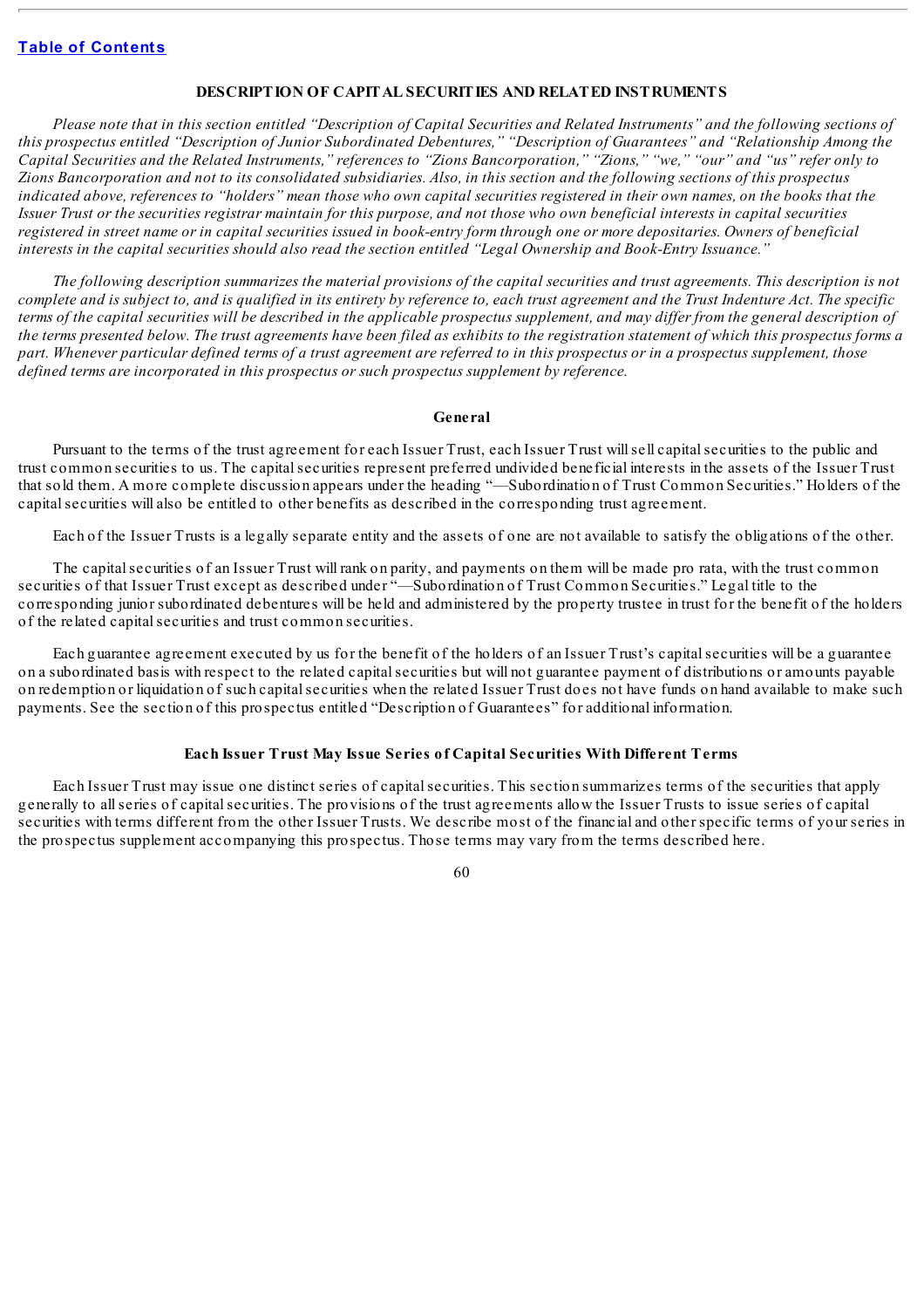As you read this section, please remember that the specific terms of your capital security as described in your prospectus supplement will supplement and, if applicable, may modify or replace the general terms described in this section. If there are any differences between your prospectus supplement and this prospectus, your prospectus supplement will control. Thus, the statements we *make in this section may not apply to your capital security.*

When we refer to a series of capital securities, we mean a series issued under the applicable trust agreement. When we refer to your prospectus supplement, we mean the prospectus supplement describing the specific terms of the capitalsecurity you purchase. The terms used in your prospectus supplement will have the meanings described in this prospectus, unless otherwise specified.

### **Amounts That We May Issue**

The trust agreements do not limit the aggregate amount of capitalsecurities that may be issued or the aggregate amount of any particular series. We and the Issuer Trusts may issue capitalsecurities and other securities at any time without your consent and without notifying you. We may also "reopen" a previously issued series of capitalsecurities and issue additional capitalsecurities of that series.

The trust agreements and the capital securities do not limit our ability to incur indebtedness or to issue other securities. Also, we are not subject to financial or similar restrictions by the terms of the capitalsecurities.

In the future, we may form additional trusts or other entities similar to the Issuer Trusts, and those other entities could issue securities similar to the trust securities described in this section. In that event, we may issue subordinated debt securities under the subordinated debt indenture to those other issuer entities and guarantees under a guarantee agreement with respect to the securities they issue. We may also enter into expense agreements with those other issuers. The subordinated debt securities and guarantees we issue (and expense agreements we enter into) in those cases would be similar to those described in this prospectus, with such modifications as may be described in the applicable prospectus supplement.

### **Distributions**

Distributions on the capital securities will be cumulative, will accumulate from the date of original issuance (unless otherwise specified in the applicable prospectus supplement), and will be payable on the dates specified in the applicable prospectus supplement. In the event that any date on which distributions on the capitalsecurities are payable is not a business day, payment of that distribution will be made on the next business day and without any interest or other payment in connection with this delay except that, if the next business day falls in the next calendar year, payment of the distribution will be made on the immediately preceding business day. In either case, the payment will have the same force and effect as if made on the original distribution date. Each date on which distributions are payable in accordance with the previous sentence is referred to as a "distribution date." A "business day" means, for any capital security, any day that is a Monday, Tuesday, Wednesday, Thursday or Friday that is not a day on which banking institutions in Salt Lake City, Utah, San Francisco, California or New York City generally are authorized or required by law or executive order to close or a day on which the corporate trust office of the property trustee or the trustee under the junior subordinated indenture, referred to in this prospectus as the debenture trustee, is closed for business.

Each Issuer Trust's capital securities represent preferred beneficial interests in the applicable Issuer Trust, and the distributions on each capital security will be payable at a rate specified in the applicable prospectus supplement. The amount of distributions payable for any period will be computed on the basis of a 360-day year of twelve 30-day months (30/360 (ISDA) day count convention) unless otherwise specified in the applicable prospectus supplement. Distributions to which holders of capitalsecurities are entitled will accumulate additional distributions at the rate per annum if and as specified in the applicable prospectus supplement. The term "distributions" as used in this summary includes these additional distributions unless otherwise stated.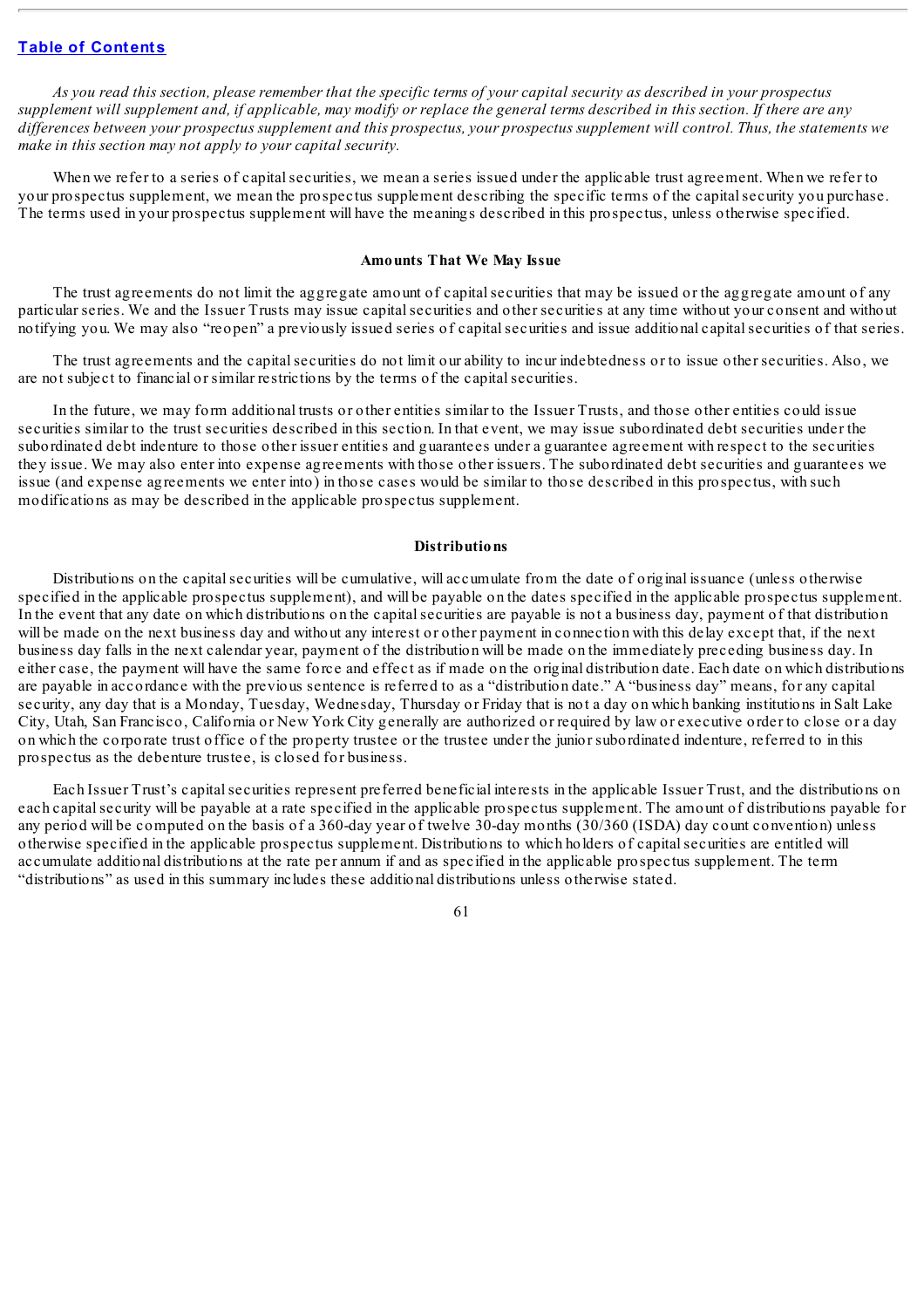If interest payments on the corresponding junior subordinated debentures are deferred by us, distributions on the related capital securities will be correspondingly deferred, but will continue to accumulate additional distributions at the rate per annum set forth in the prospectus supplement for the capitalsecurities. See the section of this prospectus entitled "Description of Junior Subordinated Debentures—Option to Defer Interest Payments."

The revenue of each Issuer Trust available for distribution to holders of its capitalsecurities will be limited to payments under the corresponding junior subordinated debentures which the Issuer Trust will acquire with the proceeds from the issuance and sale of its trust securities. See the section of this prospectus entitled "Description of Junior Subordinated Debentures—Corresponding Junior Subordinated Debentures" for additional information. If we do not make interest payments on the corresponding junior subordinated debentures, the property trustee will not have funds available to pay distributions on the related capital securities. The payment of distributions (if and to the extent the Issuer Trust has funds legally available for the payment of distributions and cash sufficient to make payments) is guaranteed by us on a limited basis as described under the heading "Description of Guarantees."

Distributions on the capital securities will be payable to the holders of capital securities as they appear on the register of the Issuer Trust at the close of business on the relevant record dates, which, as long as the capitalsecurities remain in book-entry form, will be one business day prior to the relevant distribution date. Subject to any applicable laws and regulations and the provisions of the applicable trust agreement, each such payment will be made as described under the heading "Legal Ownership and Book-Entry Issuance." In the event any capitalsecurities are not in book-entry form, the relevant record date for such capitalsecurities will be the date 15 days prior to the relevant distribution date (whether or not a business day), unless otherwise specified in the applicable prospectus supplement.

## **Redemption or Exchange**

#### *Mandatory Redemption*

Upon the repayment or redemption, in whole or in part, of any corresponding junior subordinated debentures, whether at their stated maturity or upon earlier redemption as provided in the junior indenture, the proceeds from the repayment or redemption will be applied by the property trustee to redeem a like amount, which term we define below, of the capitalsecurities, upon not less than 30 nor more than 60 days notice. Unless provided otherwise in the applicable prospectus supplement, the redemption will occur at a redemption price equal to the aggregate liquidation amount of such trust securities plus accumulated but unpaid distributions to the date of redemption and the related amount of the premium, if any, paid by us upon the concurrent redemption of the corresponding junior subordinated debentures. See the section of this prospectus entitled "Description of Junior Subordinated Debentures—Redemption" for additional information. If less than all of any series of corresponding junior subordinated debentures are to be repaid or redeemed on a redemption date, then the proceeds from the repayment or redemption will be allocated to the redemption pro rata of the related capitalsecurities and the trust common securities based upon the relative liquidation amounts of these classes. The amount of premium, if any, paid by us upon the redemption of all or any part of any series of any corresponding junior subordinated debentures to be repaid or redeemed on a redemption date will be allocated to the redemption pro rata of the related capitalsecurities and the trust common securities. The redemption price will be payable on each redemption date only to the extent that the Issuer Trust has funds then on hand and available in the payment account for the payment of the redemption price.

We will have the right to redeem any series of corresponding junior subordinated debentures:

• on or after such date as may be specified in the applicable prospectus supplement, in whole at any time or in part from time to time;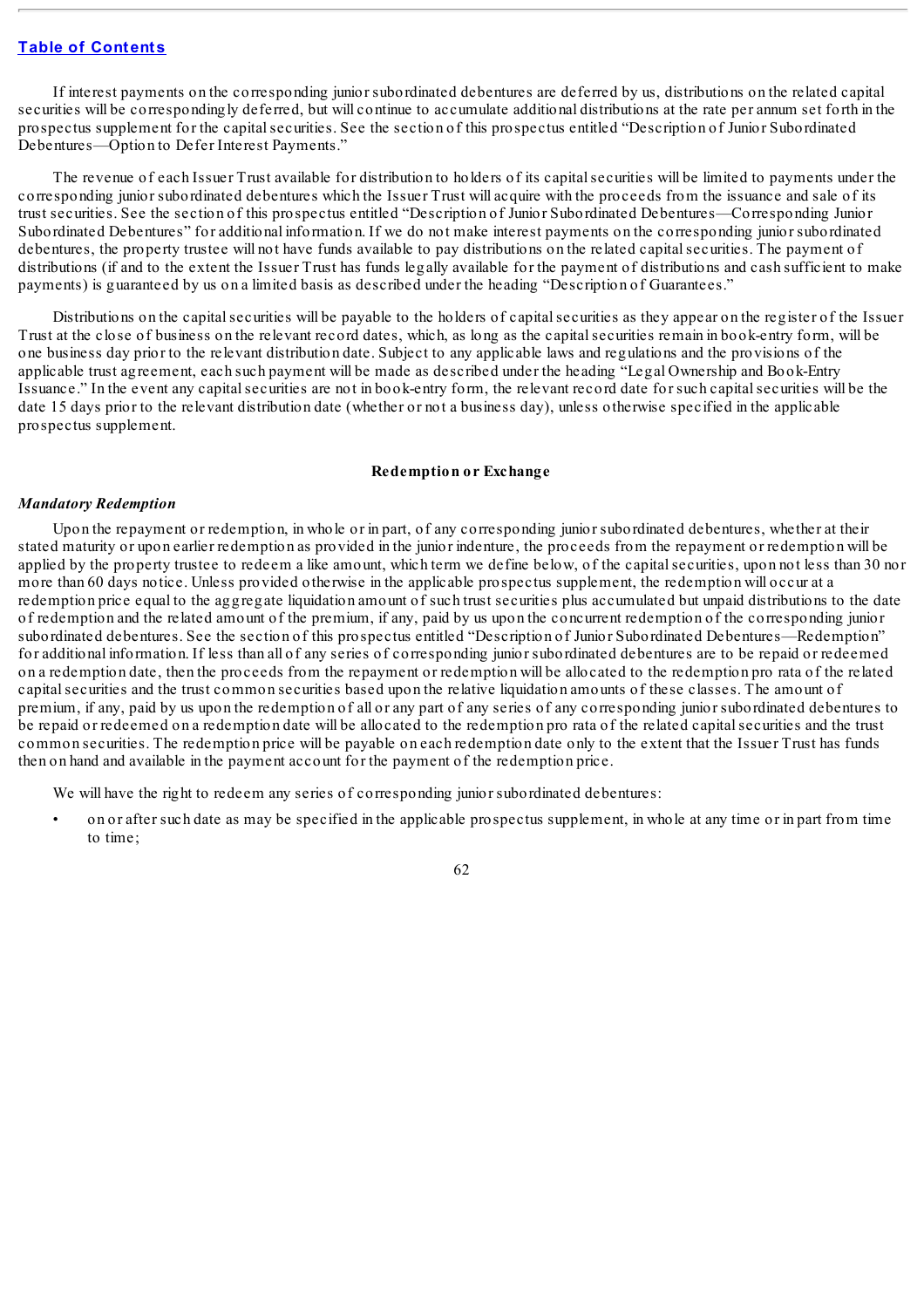- at any time, in whole but not in part, upon the occurrence of a tax event or capital treatment event, which terms we define below or under "Description of Junior Subordinated Debentures— Redemption;" or
- as may be otherwise specified in the applicable prospectus supplement,

in each case subject to receipt of prior approval by the Federal Reserve Board if then required under applicable Federal Reserve capital guidelines or policies.

## *Distribution of Corresponding Junior Subordinated Debentures*

Subject to our having received prior approval of the Federal Reserve Board to do so if such approval is then required under applicable capital guidelines or policies of the Federal Reserve Board, we have the right at any time to dissolve any Issuer Trust and, after satisfaction of the liabilities of creditors of the Issuer Trust as provided by applicable law, cause to be distributed in respect of each series of capitalsecurities and trust common securities issued by the Issuer Trust, to the holders of such trust securities, a like amount (as defined below) of the corresponding junior subordinated debentures in liquidation of the Issuer Trust.

## *Tax Event or Capital Treatment Event Redemption*

If a tax event or capital treatment event in respect of a series of capital securities and trust common securities has occurred and is continuing, we have the right to redeem the corresponding junior subordinated debentures in whole but not in part and thereby cause a mandatory redemption of the capitalsecurities and trust common securities in whole but not in part at the redemption price within 90 days following the occurrence of the tax event or capital treatment event. If a tax event has occurred and is continuing in respect of a series of capitalsecurities and trust common securities and we do not elect to redeem the corresponding junior subordinated debentures and thereby cause a mandatory redemption of the capitalsecurities or to dissolve the related Issuer Trust and cause the corresponding junior subordinated debentures to be distributed to holders of the capitalsecurities and trust common securities in liquidation of the Issuer Trust as described above, such capital securities will remain outstanding and additional sums (as defined below) may be payable on the corresponding junior subordinated debentures.

The term "additionalsums" means the additional amounts as may be necessary in order that the amount of distributions then due and payable by an Issuer Trust on the outstanding capitalsecurities and trust common securities of the Issuer Trust will not be reduced as a result of any additional taxes, duties and other governmental charges to which the Issuer Trust has become subject as a result of a tax event.

## **General**

The term "like amount" means:

- with respect to a redemption of any series of trust securities, trust securities of that series having a liquidation amount, which term we define below, equal to the principal amount of corresponding junior subordinated debentures to be contemporaneously redeemed in accordance with the junior indenture, the proceeds of which will be used to pay the redemption price of the trust securities; and
- with respect to a distribution of corresponding junior subordinated debentures to holders of any series of trust securities in connection with a dissolution or liquidation of the related Issuer Trust, corresponding junior subordinated debentures having a principal amount equal to the liquidation amount of the trust securities in respect of which the distribution is made.

The term "liquidation amount" means the stated amount per trust security of \$25, or another stated amount set forth in the applicable prospectus supplement.

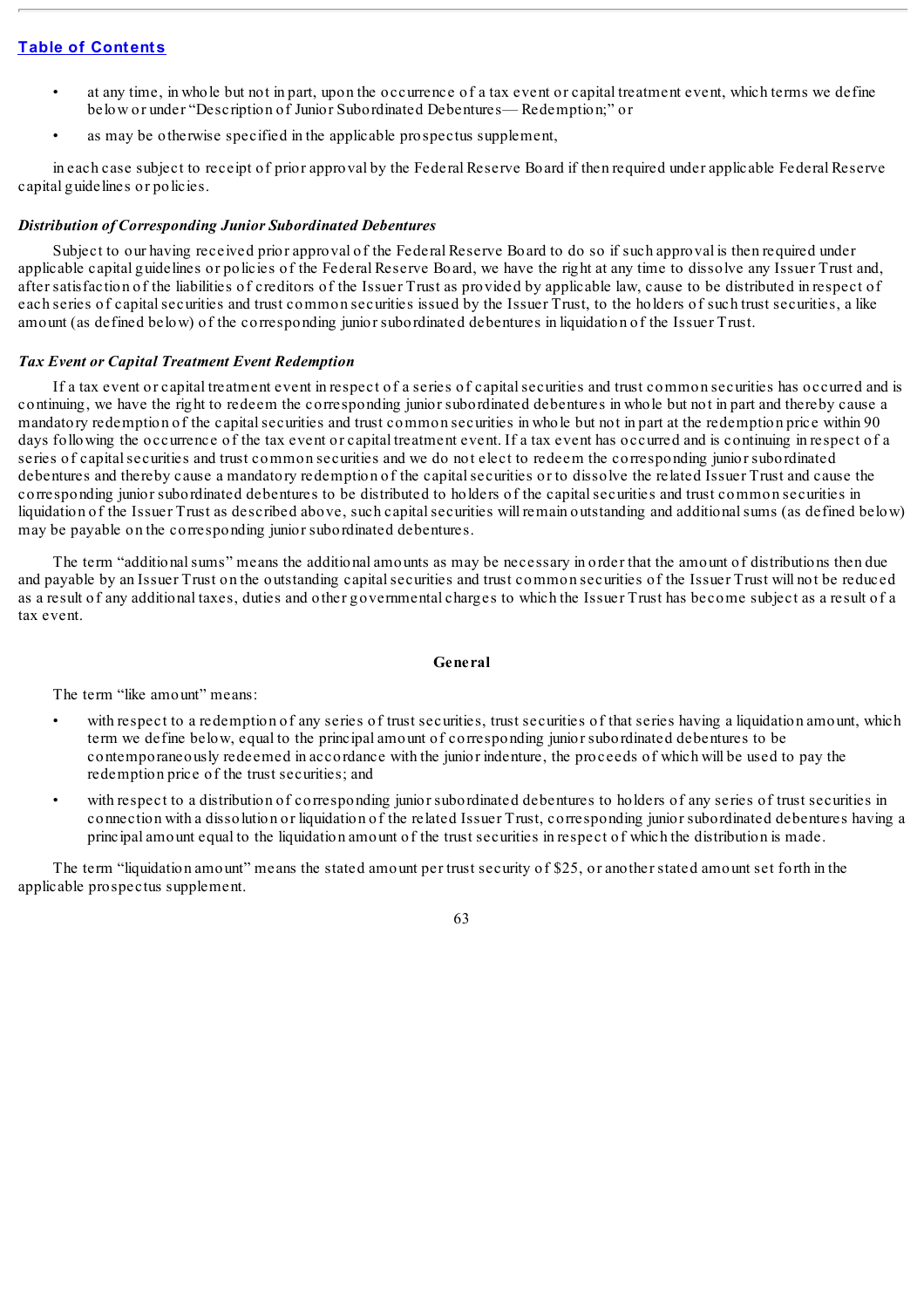After the liquidation date fixed for any distribution of corresponding junior subordinated debentures for any series of related capital securities:

- the series of related capital securities will no longer be deemed to be outstanding;
- the depositary or its nominee, as the record holder of the related capitalsecurities, will receive a registered global certificate or certificates representing the corresponding junior subordinated debentures to be delivered upon the distribution; and
- any certificates representing the related capitalsecurities not held by DTC or its nominee will be deemed to represent the corresponding junior subordinated debentures having a principal amount equal to the stated liquidation amount of the related capitalsecurities, and bearing accrued and unpaid interest in an amount equal to the accrued and unpaid distributions on the related capitalsecurities until the certificates are presented to the administrative trustees or their agent for transfer or reissuance.

Any distribution of corresponding junior subordinated debentures to holders of related capital securities will be made to the applicable record holders as they appear on the register for the related capitalsecurities on the relevant record date, which will be one business day prior to the liquidation date. In the event that any related capitalsecurities are not in book-entry form, the relevant record date will be a date at least 15 calendar days prior to the liquidation date, as specified in the applicable prospectus supplement.

There can be no assurance as to the market prices for the related capitalsecurities or the corresponding junior subordinated debentures that may be distributed in exchange for related capitalsecurities if a dissolution and liquidation of an Issuer Trust were to occur. Accordingly, the related capital securities that an investor may purchase, or the corresponding junior subordinated debentures that the investor may receive on dissolution and liquidation of an Issuer Trust, may trade at a discount to the price that the investor paid to purchase the related capitalsecurities being offered in connection with this prospectus.

### **Redemption Procedures**

Capitalsecurities redeemed on each redemption date will be redeemed at the redemption price with the applicable proceeds from the contemporaneous redemption of the corresponding junior subordinated debentures. Redemptions of the capitalsecurities will be made and the redemption price will be payable on each redemption date only to the extent that the related Issuer Trust has funds on hand available for the payment of the redemption price. See also "—Subordination of Trust Common Securities."

If the property trustee gives a notice of redemption in respect of any capitalsecurities, then, while such capitalsecurities are in book-entry form, by 12:00 noon, New York City time, on the redemption date, to the extent funds are available, the property trustee will deposit irrevocably with DTC funds sufficient to pay the applicable redemption price and will give DTC irrevocable instructions and authority to pay the redemption price to the holders of the capitalsecurities. See "Legal Ownership and Book-Entry Issuance" below. If the capitalsecurities are no longer in book-entry form, the property trustee, to the extent funds are available, will irrevocably deposit with the paying agent for the capital securities funds sufficient to pay the applicable redemption price and will give the paying agent irrevocable instructions and authority to pay the redemption price to the holders upon surrender of their certificates evidencing the capitalsecurities. Notwithstanding the above, distributions payable on or prior to the redemption date for any capitalsecurities called for redemption will be payable to the holders of the capitalsecurities on the relevant record dates for the related distribution dates. If notice of redemption has been given and funds deposited as required, then upon the date of the deposit, all rights of the holders of the capitalsecurities so called for redemption will cease, except the right of the holders of the capitalsecurities to receive the redemption price and any distribution payable in respect of the capitalsecurities on or prior to the redemption date, but without interest on the redemption price, and the capital securities will cease to be outstanding. In the event that any date fixed for redemption of capital securities is not a business day, then payment of the redemption price will be made on the next business day (and without any interest or other payment in connection with this delay) except that, if the next business day falls in the next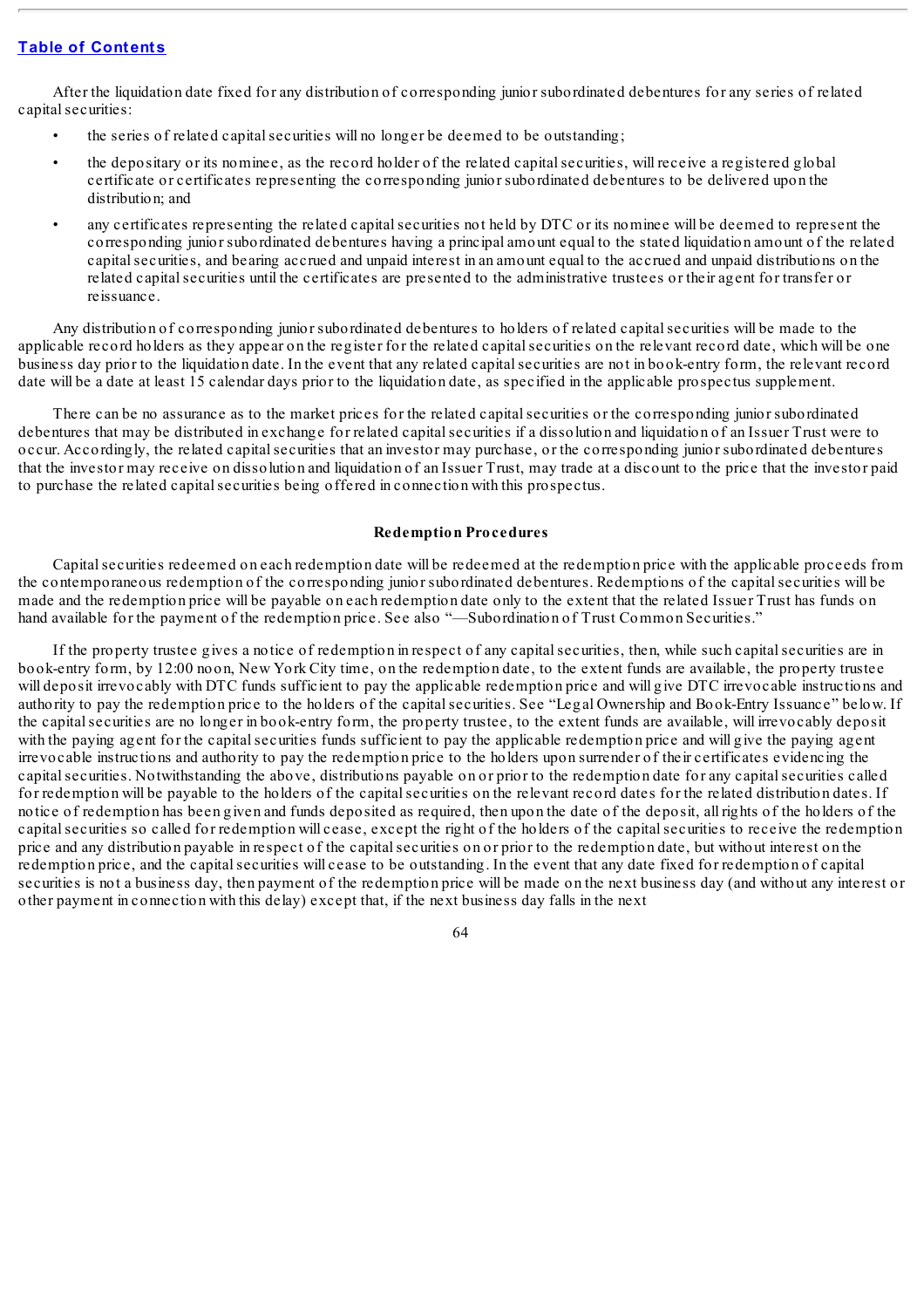calendar year, the payment of the redemption price will be made on the immediately preceding business day, in either case with the same force and effect as if made on the original date. In the event that payment of the redemption price in respect of capitalsecurities called for redemption is improperly withheld or refused and not paid either by an Issuer Trust or by us pursuant to the related guarantee as described under "Description of Guarantees," distributions on the capitalsecurities will continue to accrue at the then applicable rate from the redemption date originally established by the Issuer Trust for the capitalsecurities to the date the redemption price is actually paid, in which case the actual payment date will be the date fixed for redemption for purposes of calculating the redemption price.

Subject to applicable law, including, without limitation, U.S. federalsecurities law, we or our affiliates may at any time and from time to time purchase outstanding capitalsecurities by tender, in the open market or by private agreement.

Payment of the redemption price on the capital securities and any distribution of corresponding junior subordinated debentures to holders of capital securities will be made to the applicable record holders as they appear on the register for the capital securities on the relevant record date, which, as long as the capitalsecurities remain in book-entry form, will be one business day prior to the relevant redemption date or liquidation date, as applicable; *provided*, *however*, that in the event that the capitalsecurities are not in book-entry form, the relevant record date for the capitalsecurities will be a date at least 15 calendar days prior to the redemption date or liquidation date, as applicable, as specified in the applicable prospectus supplement.

If less than all of the capitalsecurities and trust common securities issued by an Issuer Trust are to be redeemed on a redemption date, then the aggregate liquidation amount of the capital securities and trust common securities to be redeemed will be allocated pro rata to the capital securities and the trust common securities based upon the relative liquidation amounts of these classes. The particular capitalsecurities to be redeemed will be selected on a pro rata basis not more than 60 days prior to the applicable redemption date by the property trustee from the outstanding capitalsecurities not previously called for redemption, by a customary method that the property trustee deems fair and appropriate and which may provide for the selection for redemption of portions (equal to \$25 or an integral multiple of \$25 in excess thereof, unless a different amount is specified in the applicable prospectus supplement) of the liquidation amount of capitalsecurities of a denomination larger than \$25 (or another denomination as specified in the applicable prospectus supplement). The property trustee will promptly notify the securities registrar in writing of the capitalsecurities selected for redemption and, in the case of any capital securities selected for partial redemption, the liquidation amount to be redeemed. For all purposes of each trust agreement, unless the context otherwise requires, all provisions relating to the redemption of capitalsecurities will relate, in the case of any capital securities redeemed or to be redeemed only in part, to the portion of the aggregate liquidation amount of capital securities which has been or is to be redeemed.

If we exercise an option to redeem any capitalsecurities, notice of such redemption will be mailed at least 30 days but not more than 60 days before the redemption date to each holder of trust securities to be redeemed at its registered address by the property trustee. Unless we default in payment of the redemption price on the corresponding junior subordinated debentures, on and after the redemption date interest will cease to accrue on the junior subordinated debentures or portions thereof (and distributions will cease to accrue on the related capital securities or portions thereof) called for redemption.

## **Subordination of Trust Common Securities**

Payment of distributions on, and the redemption price of, each Issuer Trust's capitalsecurities and trust common securities, as applicable, will be made pro rata based on the liquidation amount of the capitalsecurities and trust common securities. However, if on any distribution date, redemption date or liquidation date a debenture event of default (as defined below under "Description of Junior Subordinated Debentures—Events of Default") has occurred and is continuing as a result of any failure by us to pay any amounts in respect of the junior subordinated debentures when due, no payment of any distribution on, or redemption price of, or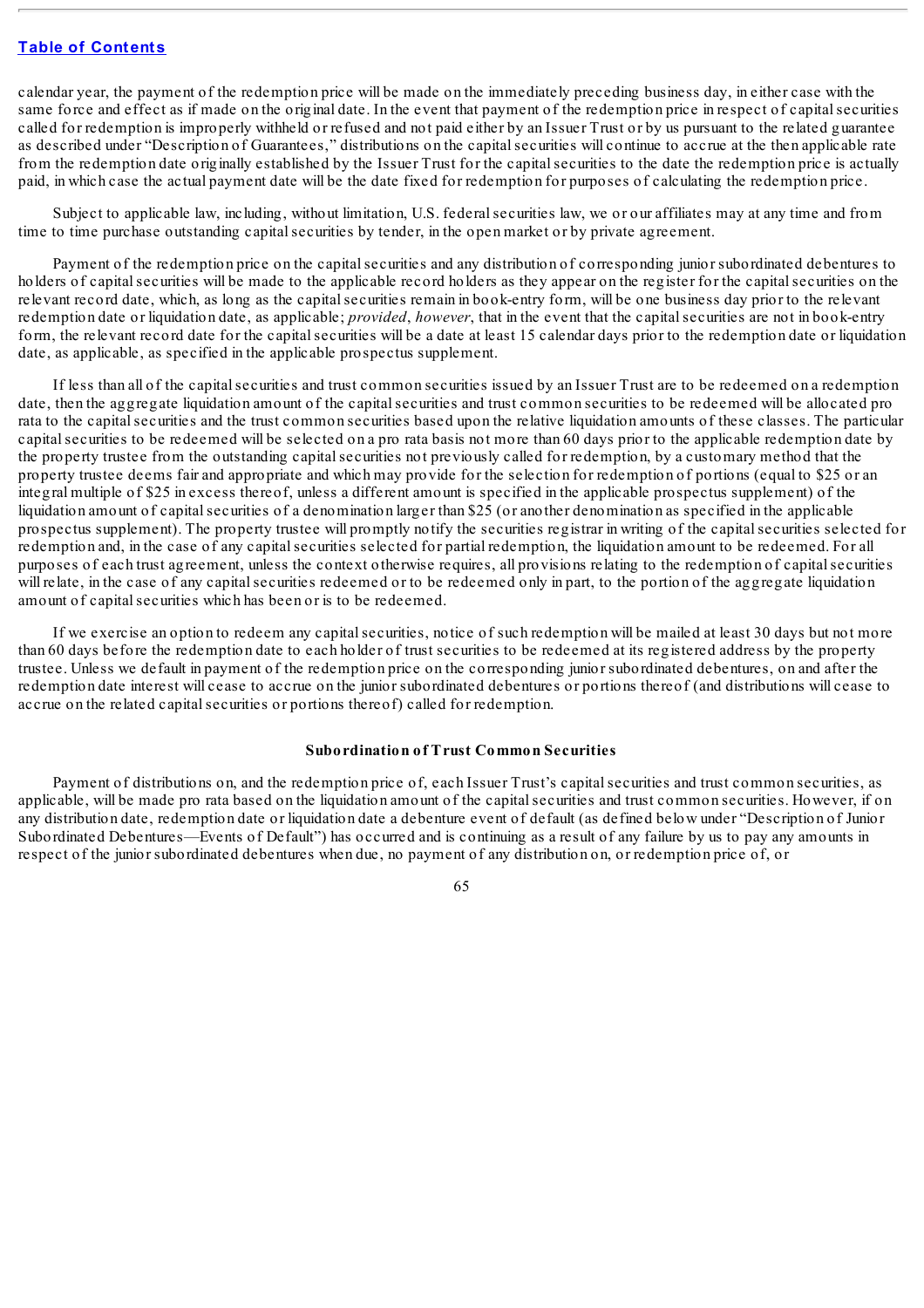liquidation distribution in respect of, any of the Issuer Trust's trust common securities, and no other payment on account of the redemption, liquidation or other acquisition of the trust common securities, will be made unless payment in full in cash of all accumulated and unpaid distributions on all of the Issuer Trust's outstanding capital securities for all distribution periods terminating on or prior to that date, or in the case of payment of the redemption price the full amount of the redemption price on all of the Issuer Trust's outstanding capitalsecurities then called for redemption, or in the case of payment of the liquidation distribution the full amount of the liquidation distribution on all of the Issuer Trust's outstanding capitalsecurities, has been made or provided for, and all funds available to the property trustee must first be applied to the payment in full in cash of all distributions on, or the redemption price of, the Issuer Trust's outstanding capital securities then due and payable.

In the case of any event of default under the applicable trust agreement resulting from a debenture event of default (as defined under "Description of Junior Subordinated Debentures—Events of Default"), we as holder of the Issuer Trust's trust common securities will have no right to act with respect to the event of default until the effect of all events of default with respect to such Issuer Trust's capitalsecurities have been cured, waived or otherwise eliminated. Until any events of default under the applicable trust agreement with respect to the applicable capitalsecurities have been cured, waived or otherwise eliminated, the property trustee will act solely on behalf of the holders of the capitalsecurities and not on behalf of us as holder of the Issuer Trust's trust common securities, and only the holders of the capitalsecurities will have the right to direct the property trustee to act on their behalf.

## **Liquidation Distribution Upon Dissolution**

Pursuant to each trust agreement, each Issuer Trust will dissolve on the first to occur of:

- the expiration of its term;
- certain events of bankruptcy, dissolution or liquidation of the holder of the trust common securities;
- the distribution of a like amount of the corresponding junior subordinated debentures to the holders of its trust securities, if we, as holder of the common securities, have given written direction to the property trustee to dissolve the Issuer Trust. This written direction by us is optional and solely within our discretion;
- redemption of all of such Issuer Trust's capitalsecurities in connection with the redemption of all of the junior subordinated securities; and
- the entry of an order for the dissolution of such Issuer Trust by a court of competent jurisdiction.

If dissolution occurs as described in the second, third or fifth bullet points above, the relevant Issuer Trust will be liquidated by the related Issuer Trust trustees as expeditiously as the Issuer Trust trustees determine to be possible by distributing, after satisfaction of liabilities to creditors of the Issuer Trust as provided by applicable law, to the holders of the trust securities a like amount of the corresponding junior subordinated debentures in exchange for their trust securities, unless the distribution is determined by the administrative trustees not to be practical, in which event the holders will be entitled to receive out of the assets of the Issuer Trust available for distribution to holders, after satisfaction of liabilities to creditors of such Issuer Trust as provided by applicable law, an amount equal to, in the case of holders of capital securities, the aggregate of the liquidation amount plus accrued and unpaid distributions to the date of payment, an amount which we refer to as the "liquidation distribution." If the liquidation distribution can be paid only in part because the Issuer Trust has insufficient assets available to pay in full the aggregate liquidation distribution, then the amounts payable directly by the Issuer Trust on its capitalsecurities will be paid on a pro rata basis. The holder of the Issuer Trust's trust common securities will be entitled to receive distributions upon any liquidation pro rata with the holders of its capitalsecurities, except that if a debenture event of default has occurred and is continuing as a result of any failure by us to pay any amounts in respect of the junior subordinated debentures when due, the capitalsecurities will have a priority over the trust common securities.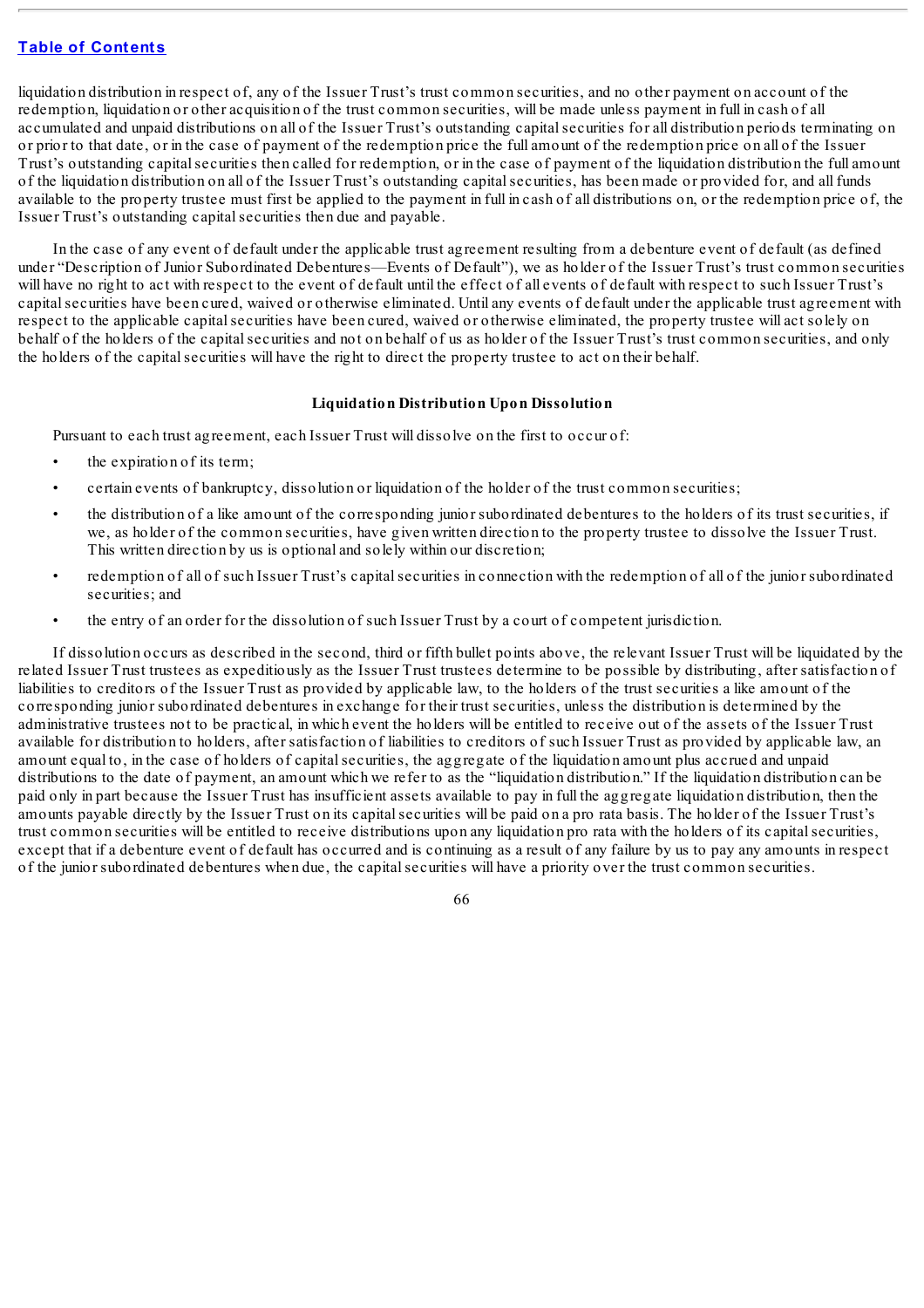## **Events of Default; Notice**

The following events will be "events of default" with respect to each series of capital securities issued under a trust agreement:

- any debenture event of default with respect to the corresponding junior subordinated debentures (see "Description of Junior Subordinated Debentures—Events of Default");
- default for 30 days by the Issuer Trust in the payment of any distribution on any capitalsecurity of such series or any trust common security of such Issuer Trust;
- default by the Issuer Trust in the payment of any redemption price of any capitalsecurity of such series or any trust common security of such Issuer Trust;
- failure by the Issuer Trust trustees for 60 days in performing in any material respect any other covenant or warranty in the trust agreement after the holders of at least 25% in aggregate liquidation amount of the outstanding capitalsecurities of the applicable Issuer Trust give written notice to us and the Issuer Trust trustees; or
- bankruptcy, insolvency or reorganization of the property trustee and the failure by us to appoint a successor property trustee within 90 days.

Within five business days after the occurrence of any event of default with respect to a series of capital securities actually known to the property trustee, the property trustee will transmit notice of the event of default to the holders of such capitalsecurities, the administrative trustees and us, as depositor, unless the event of default has been cured or waived.

We, as depositor, and the administrative trustees are required to file annually with the property trustee a certificate as to whether or not we are in compliance with all the conditions and covenants applicable to us under each trust agreement.

If a debenture event of default has occurred and is continuing with respect to a series of corresponding junior subordinated debentures, the series of related capitalsecurities will have a preference over the related trust common securities of the relevant Issuer Trust as described above. See "—Liquidation Distribution Upon Dissolution." The existence of an event of default does not entitle the holders of capital securities to accelerate the maturity of the capital securities.

Whenever we refer to a debenture event of default in connection with any series of capital securities, we mean a debenture event of default with respect to the corresponding junior subordinated debentures.

## **Removal of Issuer Trust Trustees**

Unless a debenture event of default has occurred and is continuing, any Issuer Trust trustee may be removed at any time by the holder of the Issuer Trust's trust common securities. If a debenture event of default has occurred and is continuing with respect to a series of capitalsecurities, the property trustee and the Delaware trustee may be removed under the applicable trust agreement by the holders of a majority in liquidation amount of the outstanding capital securities of such series. In no event will the holders of the capital securities have the right to vote to appoint, remove or replace the administrative trustees. Such voting rights are vested exclusively in us as the holder of the trust common securities. No resignation or removal of an Issuer Trust trustee and no appointment of a successor trustee will be effective until the acceptance of appointment by the successor trustee in accordance with the provisions of the applicable trust agreement.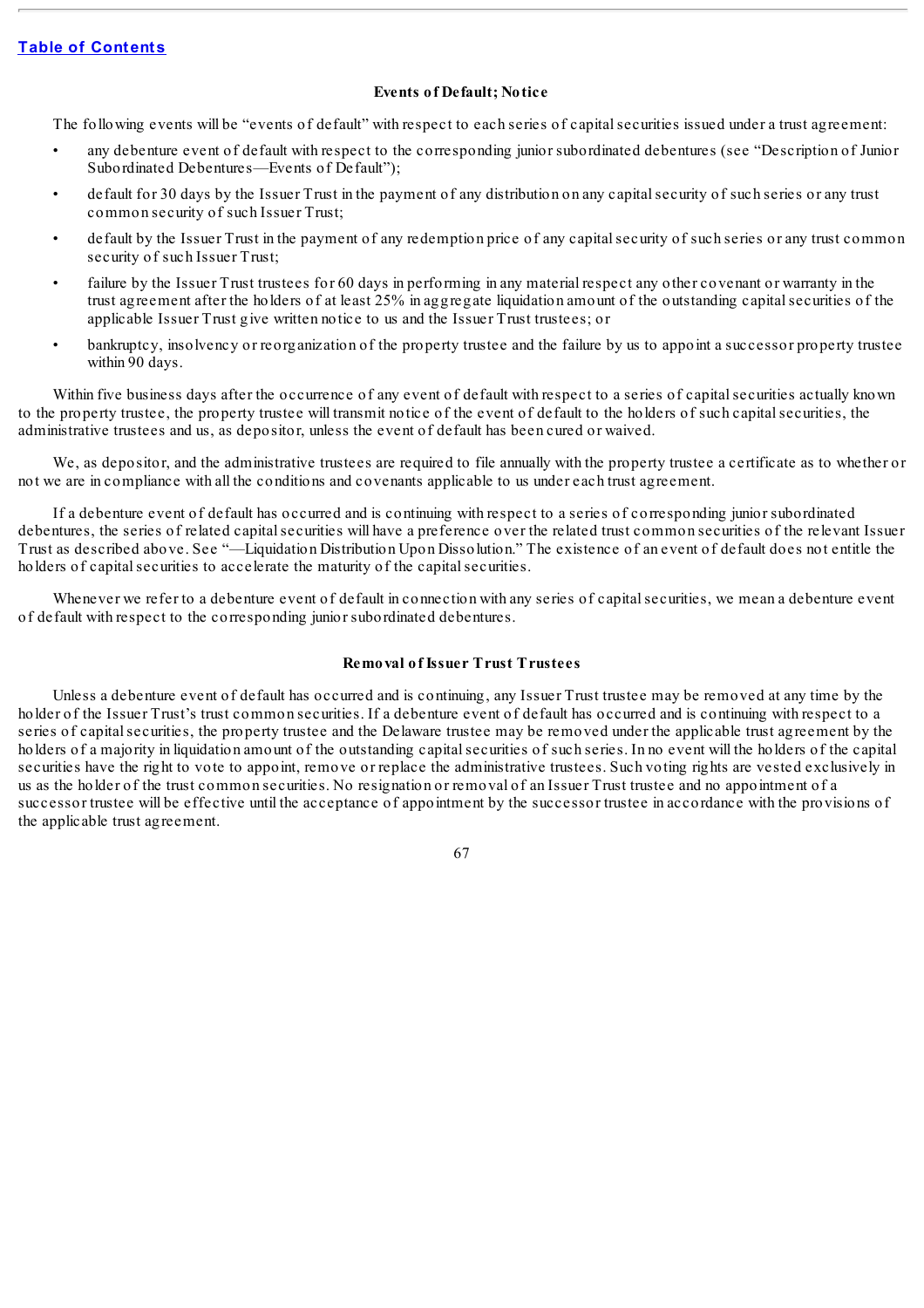# **Co-Trustees and Separate Property Trustee**

Unless an event of default with respect to a series of capital securities issued under a trust agreement has occurred and is continuing, at any time or from time to time, for the purpose of meeting the legal requirements of the Trust Indenture Act or of any jurisdiction in which any part of the trust property may at the time be located, we, as the holder of the trust common securities, and the administrative trustees will have power to appoint one or more persons either to act as a co-trustee, jointly with the property trustee, of all or any part of the trust property, or to act as separate trustee of any trust property, in either case with the powers specified in the instrument of appointment, and to vest in the person or persons in this capacity any property, title, right or power deemed necessary or desirable, subject to the provisions of the applicable trust agreement. If a debenture event of default has occurred and is continuing, the property trustee alone will have the power to make this appointment.

# **Merger or Consolidation of Issuer Trust Trustees**

Any person into which the property trustee, the Delaware trustee or any administrative trustee that is not a natural person may be merged or converted or with which it may be consolidated, or any person resulting from any merger, conversion or consolidation to which the trustee will be a party, or any person succeeding to all or substantially all the corporate trust business of the trustee, will automatically become the successor of the trustee under each trust agreement, provided the person is otherwise qualified and eligible.

## **Mergers, Consolidations, Amalgamations or Replacements of the Issuer Trusts**

An Issuer Trust may not merge with or into, consolidate, amalgamate, or be replaced by, or convey, transfer or lease its properties and assets substantially as an entirety to any corporation or other person, except as described below and under "— Liquidation Distribution Upon Dissolution." An Issuer Trust may, at our request, with the consent of the administrative trustees and without the consent of the holders of the related capital securities, merge with or into, consolidate, amalgamate, or be replaced by or convey, transfer or lease its properties and assets substantially as an entirety to a trust organized under the laws of any state, *provided* that:

- the successor entity either:
	- expressly assumes all of the obligations of the Issuer Trust with respect to its capitalsecurities; or
	- substitutes for the capital securities of the Issuer Trust other securities having substantially the same terms as the capital securities, referred to as the "successor securities," so long as the successor securities rank the same as the capital securities in priority with respect to distributions and payments upon liquidation, redemption and otherwise;
- we expressly appoint a trustee of the successor entity possessing the same powers and duties as the property trustee as the holder of the corresponding junior subordinated debentures;
- the successor securities are listed, or any successor securities will be listed upon notification of issuance, on any national securities exchange or other organization on which the capital securities are then listed, if any;
- the merger, consolidation, amalgamation, replacement, conveyance, transfer or lease does not cause the capitalsecurities of the Issuer Trust to be downgraded by any nationally recognized statistical rating organization which assigns ratings to the capital securities;
- the merger, consolidation, amalgamation, replacement, conveyance, transfer or lease does not adversely affect the rights, preferences and privileges of the holders of the capitalsecurities of the Issuer Trust, including any successor securities, in any material respect;
- the successor entity has a purpose substantially identical to that of the Issuer Trust;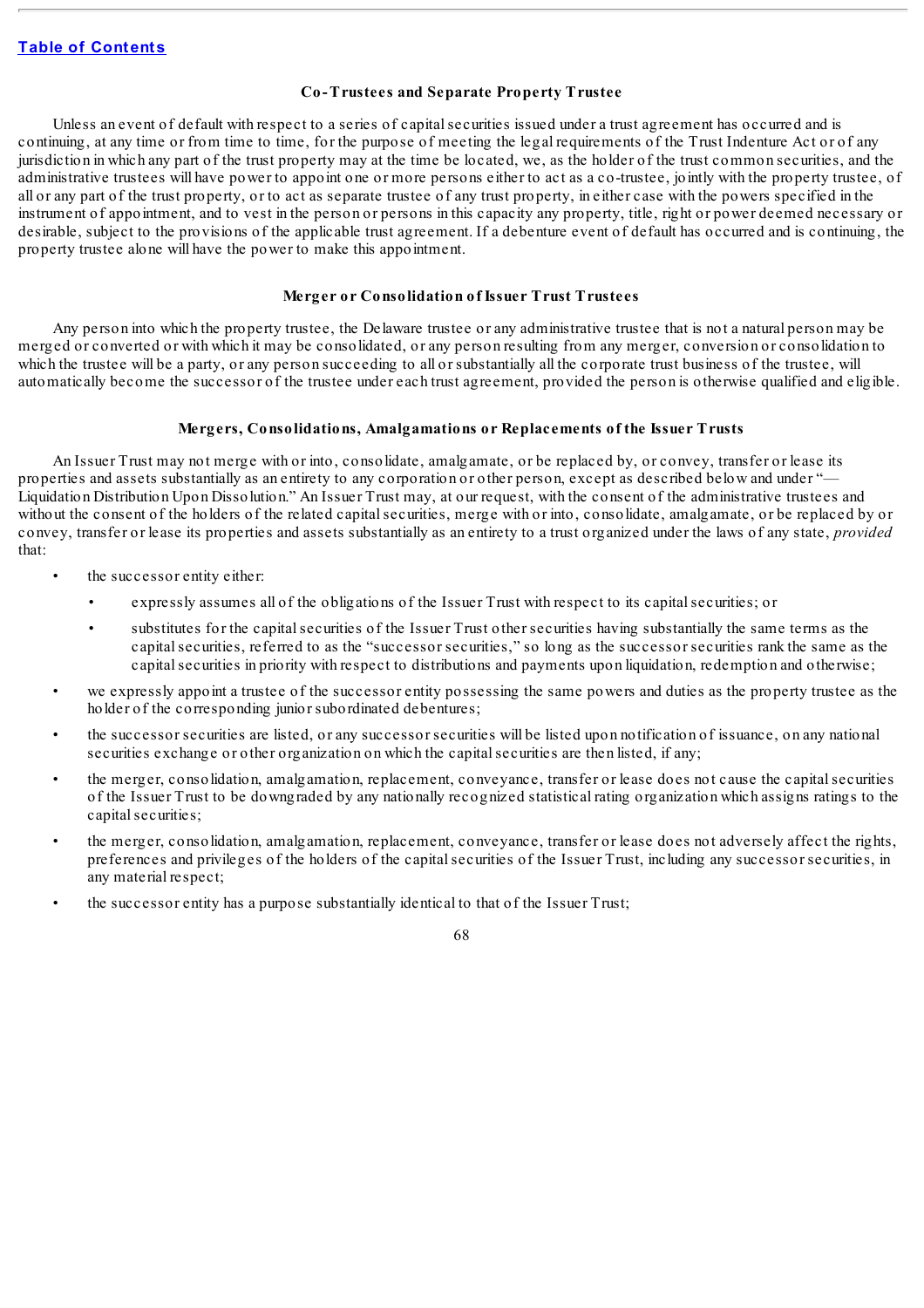- prior to the merger, consolidation, amalgamation, replacement, conveyance, transfer or lease, we have received an opinion from counsel to the Issuer Trust to the effect that:
	- the merger, consolidation, amalgamation, replacement, conveyance, transfer or lease does not adversely affect the rights, preferences and privileges of the holders of the capitalsecurities of the Issuer Trust, including any successor securities, in any material respect; and
	- following the merger, consolidation, amalgamation, replacement, conveyance, transfer or lease, neither the Issuer Trust nor the successor entity will be required to register as an investment company under the Investment Company Act; and
- we or any permitted successor or assignee owns all of the trust common securities of the successor entity and guarantees the obligations of the successor entity under the successor securities at least to the extent provided by the related guarantee.

Notwithstanding the foregoing, an Issuer Trust will not, except with the consent of holders of 100% in liquidation amount of the related capital securities, consolidate, amalgamate, merge with or into, or be replaced by or convey, transfer or lease its properties and assets substantially as an entirety to any other entity or permit any other entity to consolidate, amalgamate, merge with or into, or replace it if such consolidation, amalgamation, merger, replacement, conveyance, transfer or lease would cause the Issuer Trust or the successor entity to be classified as an association taxable as a corporation or as other than a grantor trust for U.S. federal income tax purposes.

There are no provisions that afford holders of any capitalsecurities protection in the event of a sudden and dramatic decline in our credit quality resulting from any highly leveraged transaction, takeover, merger, recapitalization or similar restructuring or change in control of Zions, nor are there any provisions that require the repurchase of any capitalsecurities upon a change in control of Zions.

The junior indenture does not restrict Zions' ability to participate in a merger or other business combination or any other transaction, except to the limited extent described below under "Description of Junior Subordinated Debentures—Consolidation, Merger, Sale of Assets and Other Transactions."

## **Voting Rights; Amendment of Each Trust Agreement**

Except as provided below and under "Description of Guarantees—Amendments and Assignment" and as otherwise required by law and the applicable trust agreement, the holders of the capital securities will have no voting rights or the right to in any manner otherwise control the administration, operation or management of the relevant Issuer Trust.

Each trust agreement may be amended from time to time by us, the property trustee and the administrative trustees, without the consent of the holders of the capital securities:

- to cure any ambiguity, correct or supplement any provisions in the trust agreement that may be inconsistent with any other provision, or to make any other provisions with respect to matters or questions arising under the trust agreement, which will not be inconsistent with the other provisions of the trust agreement; or
- to modify, eliminate or add to any provisions of the trust agreement as necessary to ensure that the relevant Issuer Trust:
	- will not be taxable as a corporation or classified for U.S. federal income tax purposes other than as a grantor trust at all times that any trust securities are outstanding; or
	- will not be required to register as an "investment company" under the Investment Company Act,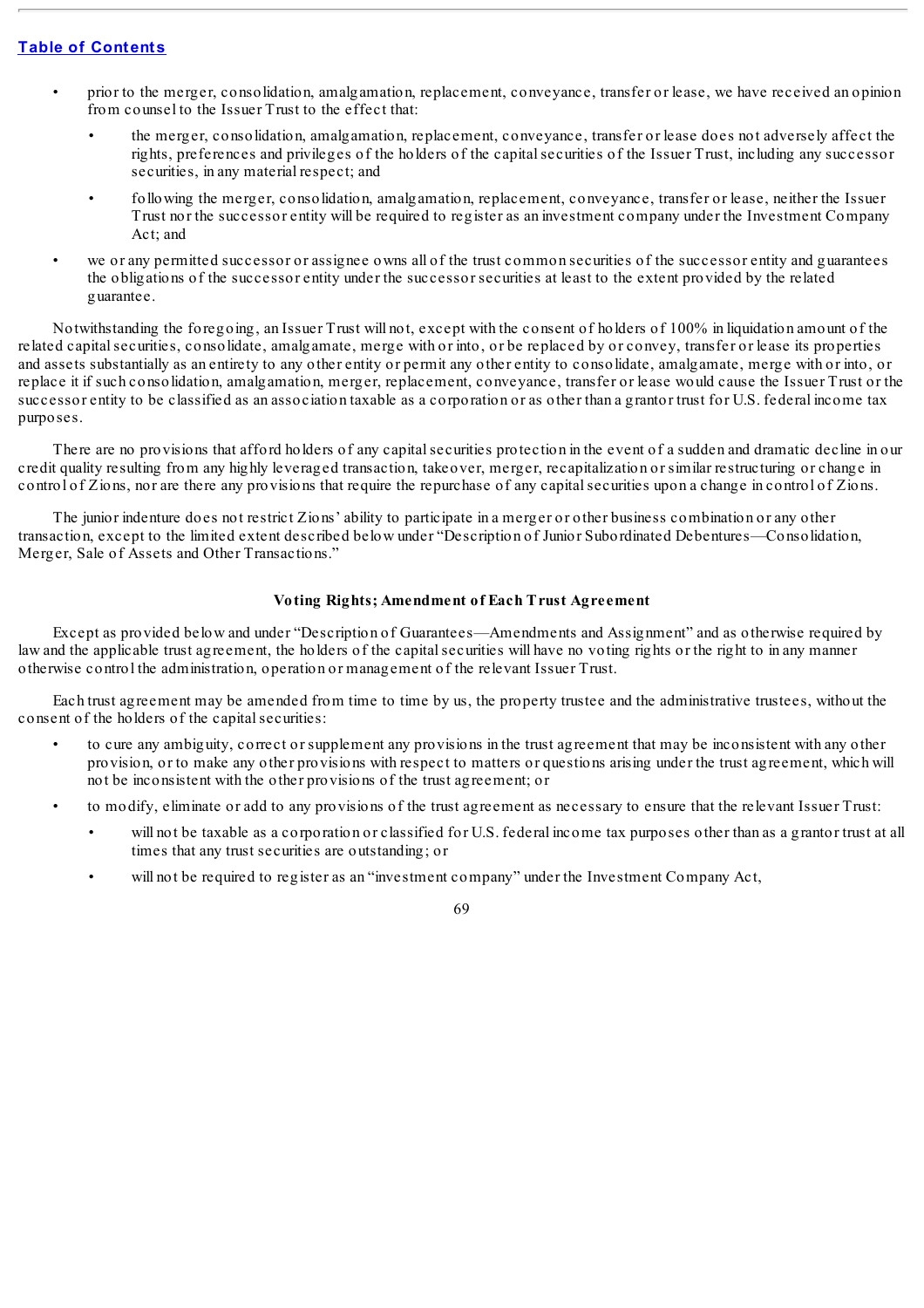*provided* that:

- no such amendment will adversely affect in any material respect the rights of the holders of the capitalsecurities issued under the trust agreement; and
- any such amendment will become effective when notice of the amendment is given to the holders of trust securities issued under the trust agreement.

Each trust agreement may be amended by the related Issuer Trust trustees and us with:

- the consent of holders representing at least a majority (based upon liquidation amounts) of the outstanding trust securities; and
- receipt by the Issuer Trust trustees of an opinion of counsel to the effect that the amendment or the exercise of any power granted to the Issuer Trust trustees in accordance with the amendment will not cause the Issuer Trust to be taxable as a corporation or affect the Issuer Trust's status as a grantor trust for U.S. federal income tax purposes or the Issuer Trust's exemption from status as an "investment company" under the Investment Company Act,

*provided* that, without the consent of the holder of each affected trust security issued under the trust agreement, the trust agreement may not be amended to:

- change the amount or timing of any distribution on the trust securities or otherwise adversely affect the amount of any distribution required to be made in respect of the trust securities as of a specified date; or
- restrict the right of a holder of trust securities to institute suit for the enforcement of any such payment on or after such date.

So long as any corresponding junior subordinated debentures are held by the property trustee, the related Issuer Trust trustees will not:

- direct the time, method and place of conducting any proceeding for any remedy available to the debenture trustee, or executing any trust or power conferred on the property trustee with respect to the corresponding junior subordinated debentures;
- waive any past default with respect to the corresponding junior subordinated debentures that is waivable under the junior indenture;
- exercise any right to rescind or annul a declaration that the principal of all the junior subordinated debentures will be due and payable; or
- consent to any amendment, modification or termination of the junior indenture or the corresponding junior subordinated debentures, where this consent is required, without, in each case, obtaining the prior approval of the holders of a majority in aggregate liquidation amount of all outstanding capitalsecurities of the Issuer Trust;

*provided, however*, that where a consent under the junior indenture would require the consent of each holder of corresponding junior subordinated debentures affected, no such consent will be given by the property trustee without the prior consent of each holder of the related capitalsecurities affected. The Issuer Trust trustees will not revoke any action previously authorized or approved by a vote of the holders of the relevant capitalsecurities except by subsequent vote of the holders of those capitalsecurities. The property trustee will notify each holder of capital securities of any notice of default with respect to the corresponding junior subordinated debentures. In addition to obtaining the foregoing approvals of the holders of the capital securities, prior to taking any of the foregoing actions, the Issuer Trust trustees will obtain an opinion of counsel to the effect that:

- the Issuer Trust will not be classified as an association taxable as a corporation for U.S. federal income tax purposes on account of the action; and
- the action would not cause the Issuer Trust to be classified as other than a grantor trust for U.S. federal income tax purposes.

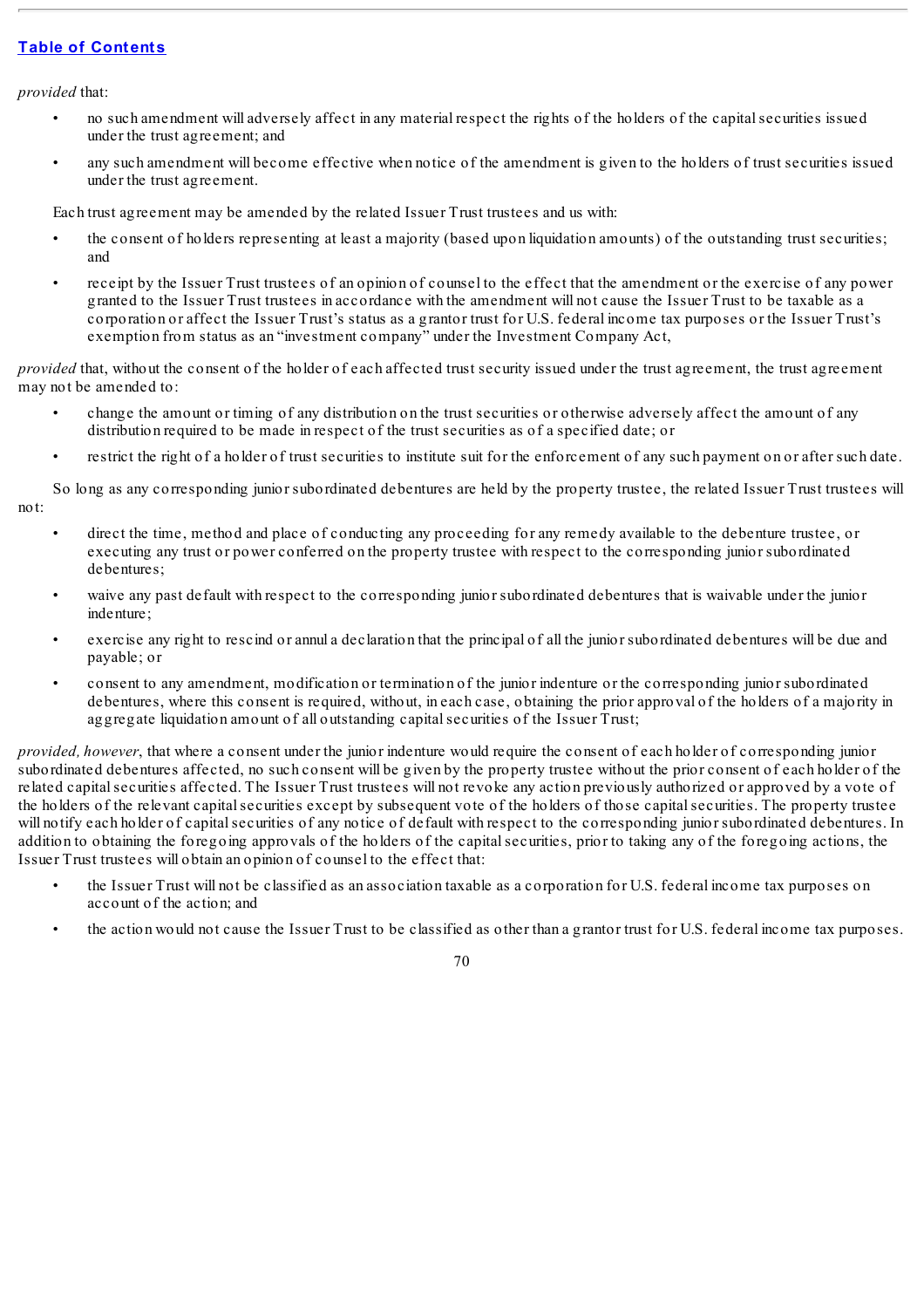Any required approval of holders of capital securities may be given at a meeting of holders of capital securities convened for that purpose or pursuant to written consent. The administrative trustees or, at the written request of the administrative trustees, the property trustee will cause a notice of any meeting at which holders of capitalsecurities are entitled to vote to be given to each holder of record of capitalsecurities in the manner set forth in each trust agreement.

No vote or consent of the holders of capital securities will be required for an Issuer Trust to redeem and cancel its capital securities in accordance with the applicable trust agreement.

Notwithstanding that holders of capitalsecurities are entitled to vote or consent under any of the circumstances described above, any of the capitalsecurities that are owned by us, the Issuer Trust trustees or any affiliate of us or any Issuer Trust trustees, will, for purposes of that vote or consent, be treated as if they were not outstanding.

### **Global Capital Securities**

Unless otherwise set forth in the applicable prospectus supplement, any capitalsecurities will be represented by fully registered global certificates issued as global capitalsecurities that will be deposited with, or on behalf of, a depositary with respect to that series instead of paper certificates issued to each individual holder. The depositary arrangements that will apply, including the manner in which principal of and premium, if any, and interest on capitalsecurities and other payments will be payable are discussed in more detail under the heading "Legal Ownership and Book-Entry Issuance—What is a Global Security?"

### **Payment and Paying Agency**

Payments in respect of capitalsecurities will be made in accordance with the applicable policies of DTC as described under "Legal Ownership and Book-Entry Issuance—What is a Global Security?" If any capitalsecurities are not represented by global certificates, payments will be made by check mailed to the address of the holder entitled to them as it appears on the register. Unless otherwise specified in the applicable prospectus supplement, the paying agent will initially be Zions First National Bank. The paying agent will be permitted to resign as paying agent upon 30 days' written notice to the property trustee and us. In the event that Zions First National Bank is no longer the paying agent, the administrative trustees will appoint a successor (which will be a bank or trust company acceptable to the administrative trustees and us) to act as paying agent.

### **Registrar and Transfer Agent**

Unless otherwise specified in the applicable prospectus supplement, the property trustee will act as registrar and transfer agent for the capital securities.

Registration of transfers of capitalsecurities will be effected without charge by or on behalf of each Issuer Trust, but upon payment of any tax or other governmental charges that may be imposed in connection with any transfer or exchange. The Issuer Trusts will not be required to register or cause to be registered the transfer of their capital securities after the capital securities have been called for redemption.

## **Information Concerning the Property Trustee**

The property trustee, other than during the occurrence and continuance of an event of default, undertakes to perform only those duties specifically set forth in each trust agreement and, after an event of default, must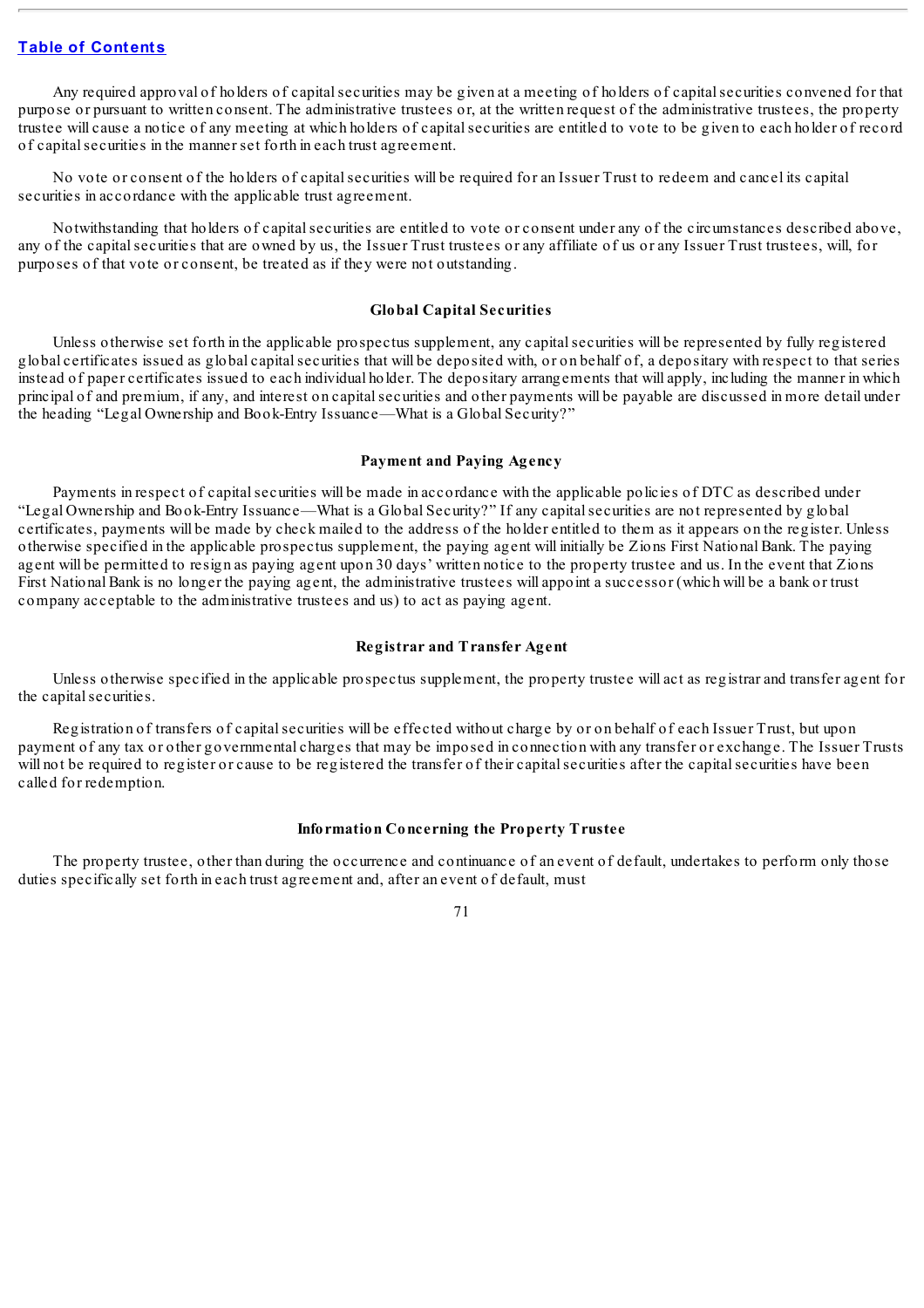exercise the same degree of care and skill as a prudent person would exercise or use in the conduct of his or her own affairs. Subject to this provision, the property trustee is under no obligation to exercise any of the powers vested in it by the applicable trust agreement at the request of any holder of capitalsecurities unless it is offered reasonable indemnity against the costs, expenses and liabilities that might be incurred as a result. If no event of default has occurred and is continuing and the property trustee is required to decide between alternative causes of action, construe ambiguous provisions in the applicable trust agreement or is unsure of the application of any provision of the applicable trust agreement, and the matter is not one on which holders of capitalsecurities are entitled under the trust agreement to vote, then the property trustee will take such action as is directed by us and if not so directed, will take such action as it deems advisable and in the best interests of the holders of the trust securities and will have no liability except for its own negligence or willful misconduct.

#### **Miscellaneous**

The property trustee, the Delaware trustee and the administrative trustees are authorized and directed to conduct the affairs of and to operate the Issuer Trusts in such a way that no Issuer Trust will be (1) deemed to be an "investment company" required to be registered under the Investment Company Act or (2) classified as an association taxable as a corporation or as other than a grantor trust for U.S. federal income tax purposes and so that the corresponding junior subordinated debentures will be treated as indebtedness of Zions for U.S. federal income tax purposes. In addition, we, the property trustee and the administrative trustees are authorized to take any action not inconsistent with applicable law, the certificate of trust of each Issuer Trust or each trust agreement, that we, the property trustee or the administrative trustees determine in that person's discretion to be necessary or desirable for such purposes as long as such action does not adversely affect in any material respect the interests of the holders of the related capitalsecurities.

Holders of the capital securities have no preemptive or similar rights.

No Issuer Trust may borrow money or issue debt or mortgage or pledge any of its assets.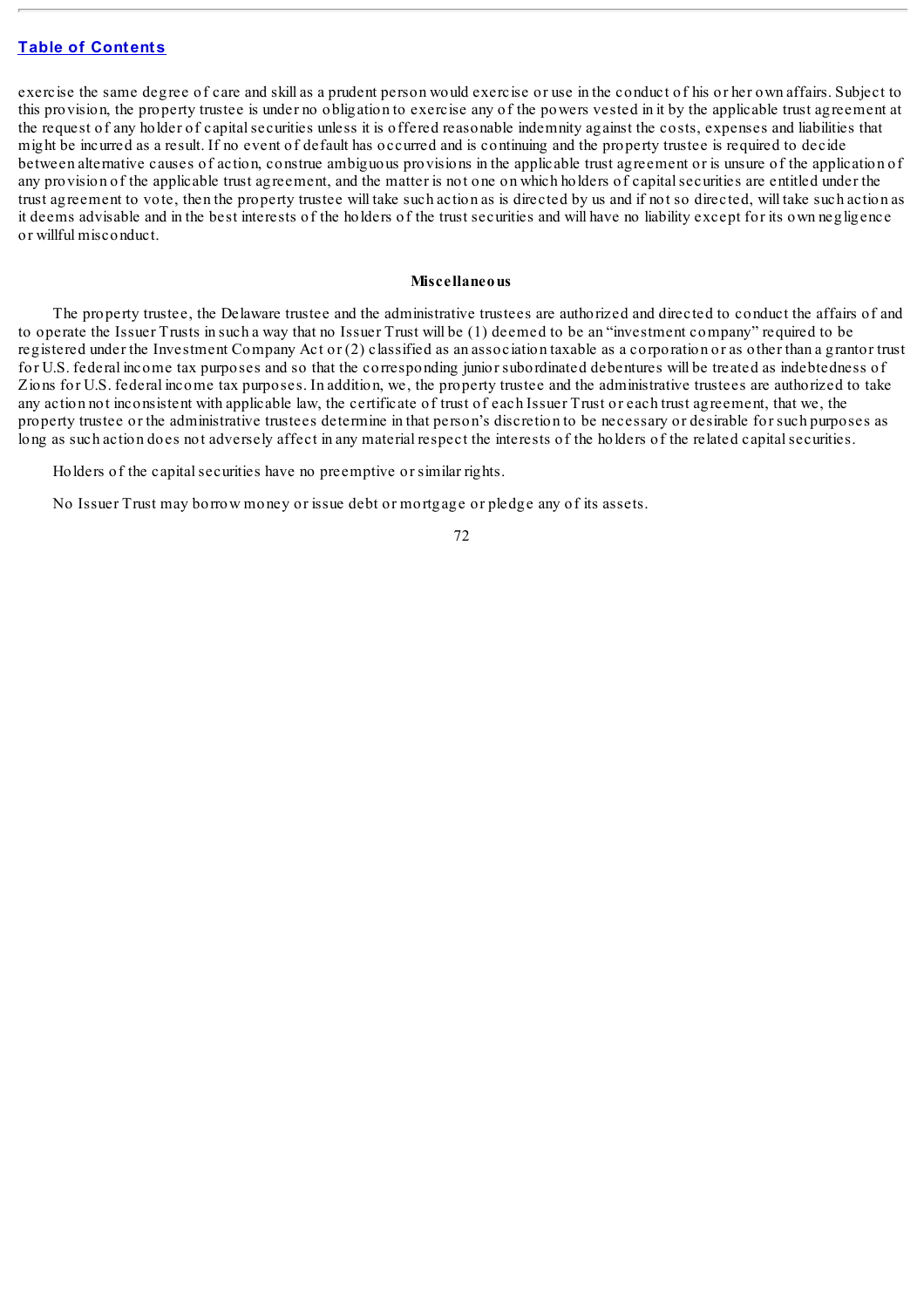## **DESCRIPTION OF JUNIOR SUBORDINATED DEBENTURES**

Please note that in this section entitled "Description of Junior Subordinated Debentures," references to "Zions," "we," "our" and "us" refer only to Zions Bancorporation and not to its consolidated subsidiaries. Also, in this section, references to "holders" mean those who own junior subordinated debentures registered in their own names, on the books that we or the debenture trustee maintain for this purpose, and not those who own beneficial interests in the junior subordinated debentures registered in street name or in junior subordinated debentures issued in book-entry form through one or more depositaries. Owners of beneficial interests in the junior *subordinated debentures should also read the section entitled "Legal Ownership and Book-Entry Issuance."*

The following description summarizes the material provisions of the junior indenture and the junior subordinated debentures to be issued under the indenture. This description is not complete and is qualified in its entirety by reference to the junior indenture and the Trust Indenture Act. The specific terms of any series of junior subordinated debentures will be described in the applicable prospectus supplement, and may differ from the general description of the terms presented below. The junior indenture is qualified under the Trust Indenture Act and has been filed as an exhibit to the registration statement of which this prospectus forms a part. Whenever particular defined terms of the junior indenture (as supplemented or amended from time to time) are referred to in this prospectus or a prospectus *supplement, those defined terms are incorporated in this prospectus or such prospectus supplement by reference.*

#### **General**

The junior subordinated debentures are to be issued in one or more series under a Junior Subordinated Indenture, as may be supplemented from time to time, between us and The Bank of New York Mellon Trust Company, N.A., as successor to J.P. Morgan Trust Company, National Association, as trustee. The indenture is referred to as the "junior indenture" and the related trustee is referred to as the "debenture trustee." Each series of junior subordinated debentures will rank equally with all other series of junior subordinated debentures and will be unsecured and subordinate and junior in right of payment to the extent and in the manner set forth in the junior indenture to all of our "senior indebtedness," as defined in the junior indenture. See "—Subordination of Junior Subordinated Debentures."

The junior subordinated debentures will constitute part of our junior subordinated debt, will be issued under the junior indenture and will be contractually subordinate and junior in right of payment to all of our senior indebtedness, as that term is defined in the junior indenture and summarized below. In addition, the junior subordinated debentures will be structurally subordinated to all indebtedness and other liabilities, including trade payables and lease obligations, of each of our subsidiaries, except to the extent we may be a creditor of that subsidiary with recognized senior claims. This is because we are a holding company and a legal entity separate and distinct from our subsidiaries, and our right to participate in any distribution of assets of any subsidiary upon its liquidation, reorganization or otherwise, and the ability of holders of debt securities to benefit indirectly from such distribution, is subject to superior claims. Claims on our subsidiary banks by creditors other than us include long-term debt, including subordinated and junior subordinated debt issued by our subsidiary, Amegy Corporation, and substantial obligations with respect to deposit liabilities and federal funds purchased, securities sold under repurchase agreements, other short-term borrowings and various other financial obligations. If we are entitled to participate in any assets of any of our subsidiaries upon the liquidation or reorganization of the subsidiary, the rights of holders of the junior subordinated debentures and senior indebtedness with respect to those assets will be subject to the contractualsubordination of the junior subordinated debentures.

The junior indenture places no limitation on the amount of additionalsenior indebtedness, whether secured or unsecured, or junior subordinated debentures that may be incurred by us. We expect from time to time to incur additional indebtedness constituting senior indebtedness or junior subordinated debentures. See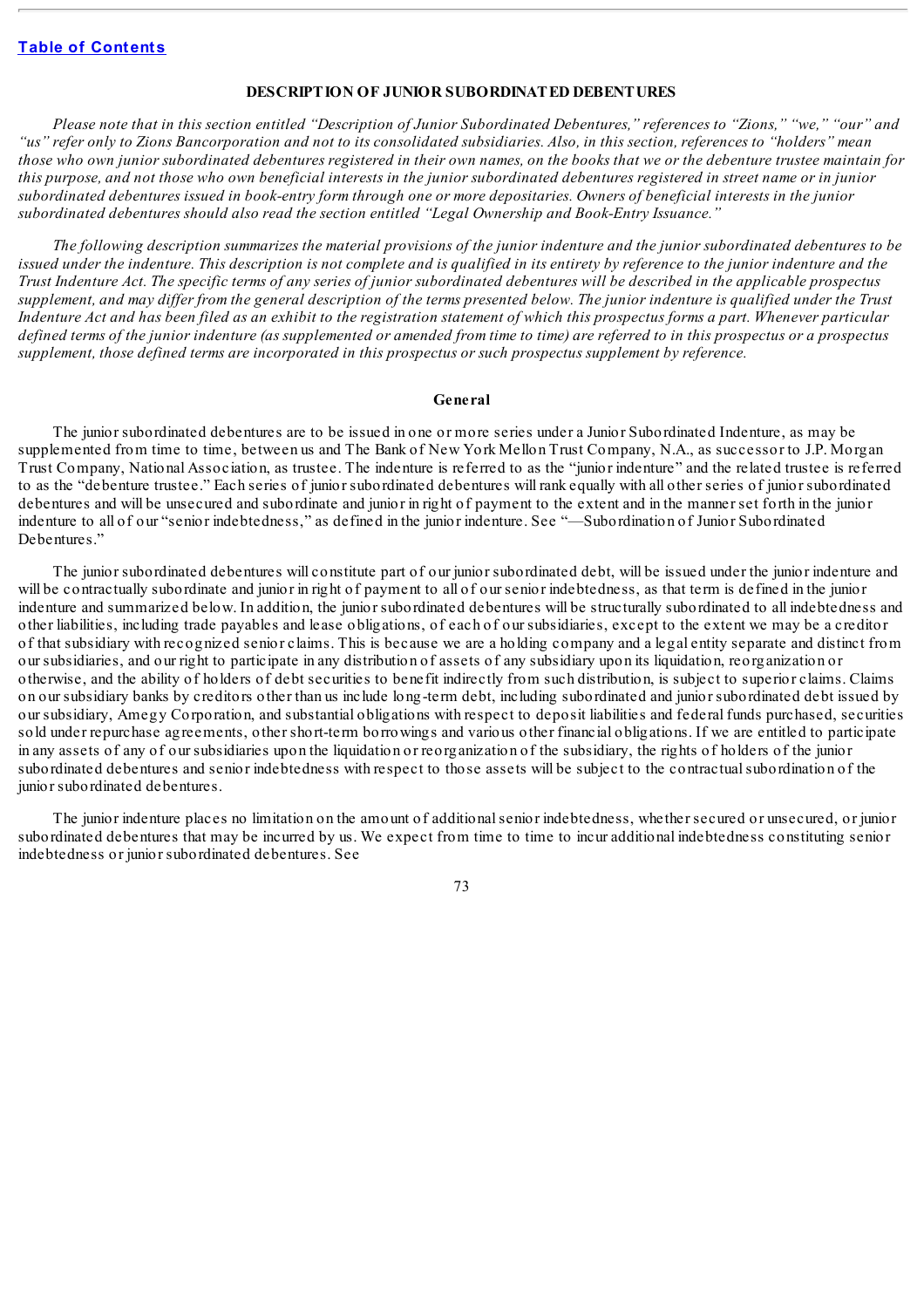"—Subordination of Junior Subordinated Debentures" and the prospectus supplement relating to any offering of capitalsecurities or junior subordinated debentures.

The junior indenture does not contain any covenants designed to afford holders of debt securities protection in the event of a highly leveraged transaction involving us.

The junior subordinated debentures will be issuable in one or more series pursuant to an indenture supplemental to the junior indenture or a resolution of our board of directors or a committee thereof. We may also "reopen" a previously issued series of junior subordinated debentures and issue additional junior subordinated debentures of that series.

The applicable prospectus supplement will describe the specific terms of the junior subordinated debentures, which will include some or all of the following, as applicable:

- the title of the junior subordinated debentures;
- any limit upon the aggregate principal amount of the junior subordinated debentures;
- the date or dates on which the principal of the junior subordinated debentures must be paid;
- the interest rate or rates, if any, applicable to the junior subordinated debentures;
- the dates on which any such interest will be payable;
- our right, if any, to defer or extend an interest payment date;
- the record dates for any interest payable on any interest payment date or the method by which any of the foregoing will be determined;
- the place or places where the principal of and premium, if any, and interest on the junior subordinated debentures will be payable and where, subject to the terms of the junior indenture as described below under "—Denominations, Registration and Transfer," the junior subordinated debentures may be presented for registration of transfer or exchange and the place or places where notices and demands to or upon us in respect of the junior subordinated debentures and the junior indenture may be made;
- any period or periods within which or date or dates on which, the price or prices at which and the terms and conditions upon which junior subordinated debentures may be redeemed, in whole or in part, at the holder's option or at our option;
- the obligation or the right, if any, of Zions or a holder to redeem, purchase or repay the junior subordinated debentures and the period or periods within which, the price or prices at which and the other terms and conditions upon which the junior subordinated debentures will be redeemed, repaid or purchased, in whole or in part, pursuant to that obligation;
- if other than denominations of integral multiples of \$25, the denominations in which any junior subordinated debentures will be issued;
- any additions, modifications or deletions in the events of default under the junior indenture or covenants of Zions specified in the junior indenture with respect to the junior subordinated debentures;
- if other than the principal amount, the portion of the junior subordinated debentures' principal amount that will be payable upon declaration of acceleration of the maturity thereof;
- any additions or changes to the junior indenture with respect to a series of junior subordinated debentures that are necessary to permit or facilitate the issuance of such series in bearer form, registrable or not registrable as to principal, and with or without interest coupons;
- any index or indices used to determine the amount of payments of principal of and premium, if any, on the junior subordinated debentures and the manner in which such amounts will be determined;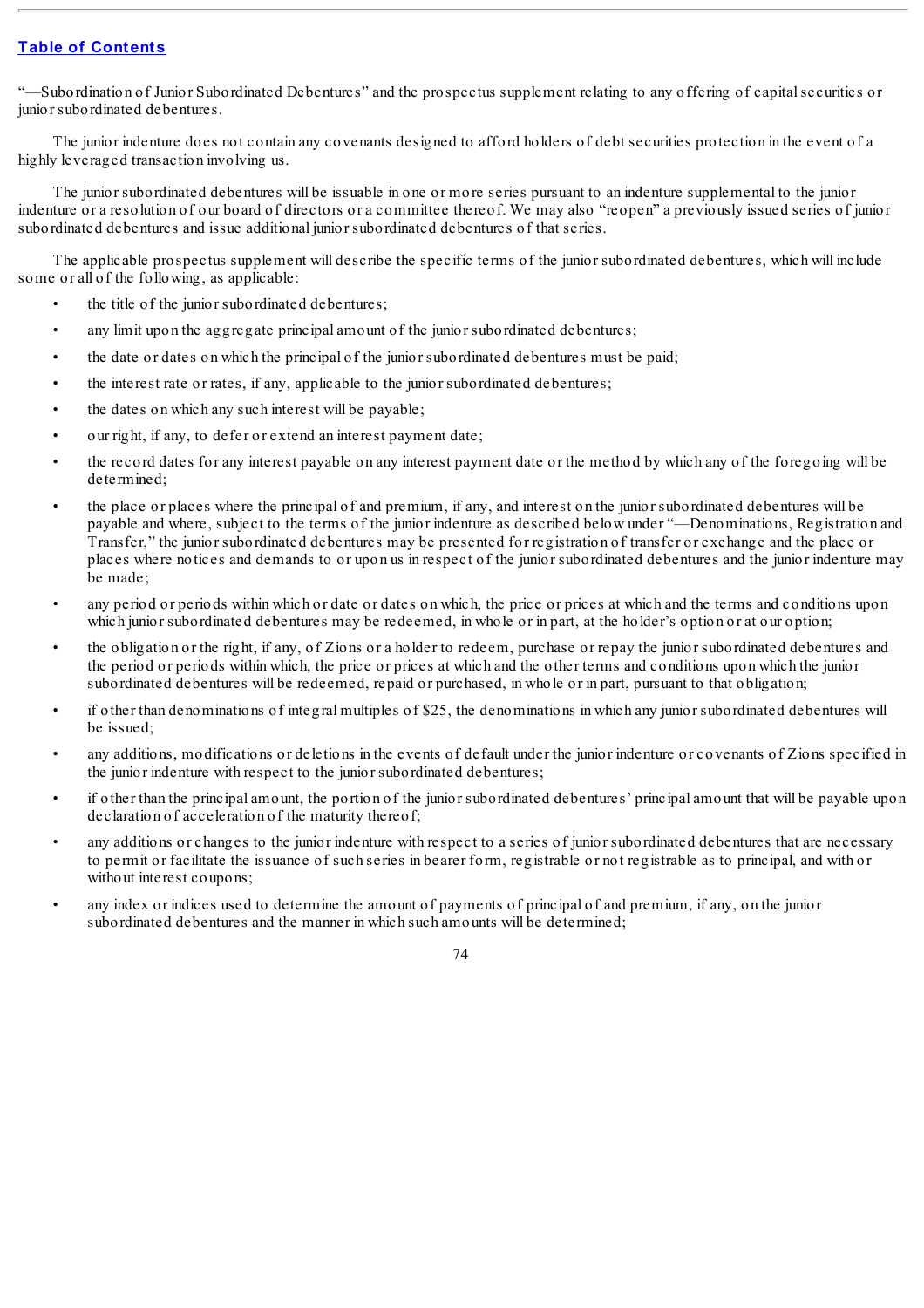- the terms and conditions relating to the issuance of a temporary globalsecurity representing all of the junior subordinated debentures of such series and the exchange of such temporary globalsecurity for definitive junior subordinated debentures of such series;
- whether the junior subordinated debentures of the series will be issued in whole or in part in the form of one or more global securities and, in such case, the depositary for such global securities;
- the names and duties of any co-trustees, depositaries, authenticating agents, paying agents, transfer agents or registrars for the junior subordinated debentures;
- the terms and conditions of any obligation or right of us or a holder to convert or exchange the junior subordinated debentures into capital securities;
- any additions or changes to the form of trust agreement, guarantee agreement and expense agreement entered into in connection with respect the junior subordinated debentures;
- the relative degree, if any, to which such junior subordinated debentures of the series will be senior to or be subordinated to other series of such junior subordinated debentures or other indebtedness of Zions in right of payment, whether such other series of junior subordinated debentures or other indebtedness are outstanding or not; and
- any other terms of the junior subordinated debentures which could be different from those described in this prospectus.

Unless otherwise described in the applicable prospectus supplement, principal, premium, if any, and interest, if any, on the junior subordinated debentures will be payable, and the junior subordinated debentures will be transferable, at the office of the debenture trustee, except that interest may be paid at our option by check mailed to the address of the holder entitled to it as it appears on the security register.

Junior subordinated debentures may be sold at a substantial discount below their stated principal amount bearing no interest or interest at a rate which at the time of issuance is below market rates. Federal income tax consequences and other special considerations applicable to any such junior subordinated debentures will be summarized in the applicable prospectus supplement.

The junior indenture allows us to merge or consolidate with another company, or to sell all or substantially all of our assets to another company. If these events occur, the other company will be required to assume our responsibilities relating to the junior subordinated debentures, and we will be released from all liabilities and obligations. See "—Consolidation, Merger, Sale of Assets and Other Transactions" below for a more detailed discussion. The junior indenture provides that we and the debenture trustee may change certain of our obligations or certain of your rights concerning the junior subordinated debentures of that series. However, to change the amount or timing of principal, interest or other payments under the junior subordinated debentures, every holder in the series must consent. See "—Modification of the Junior Indenture" below for a more detailed discussion.

The applicable prospectus supplement willsummarize specific financial and other terms of the particular series of junior subordinated debentures, while this prospectus describes terms that apply generally to all junior subordinated debentures. Consequently, the terms described in the applicable prospectus supplement willsupplement those described in this prospectus and, if the terms described there are inconsistent with those described here, the terms described there will be controlling. The terms used in the applicable prospectus supplement have the meanings described in this prospectus, unless otherwise specified.

### **Denominations, Registration and Transfer**

Unless otherwise described in the applicable prospectus supplement, the junior subordinated debentures will be issued only in registered form, without coupons, in denominations of \$25 and any integral multiple of \$25. Subject to restrictions relating to junior subordinated debentures represented by globalsecurities, junior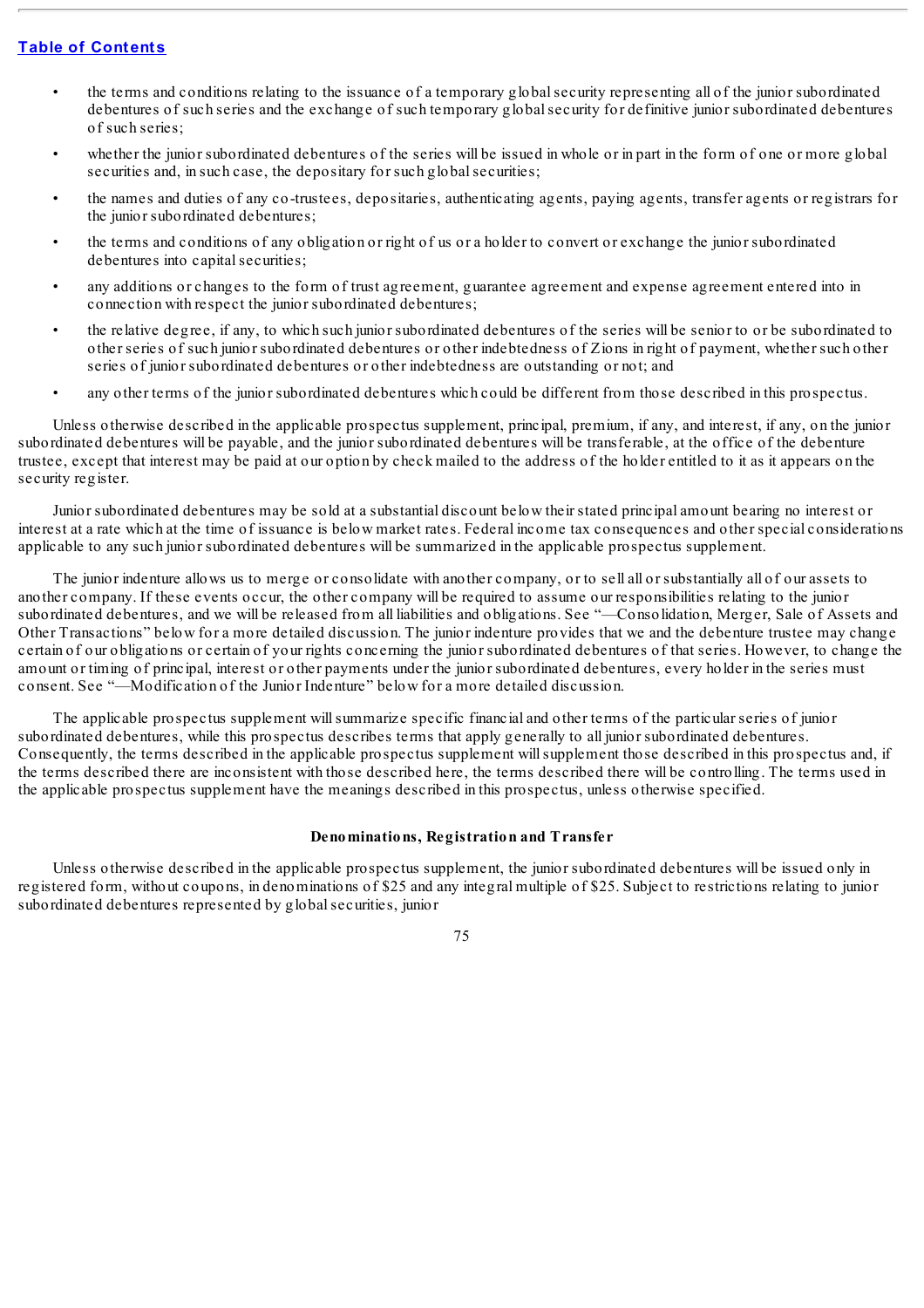subordinated debentures of any series will be exchangeable for other junior subordinated debentures of the same issue and series, of any authorized denominations, of a like aggregate principal amount, of the same original issue date and stated maturity and bearing the same interest rate.

Subject to restrictions relating to junior subordinated debentures represented by globalsecurities, junior subordinated debentures may be presented for exchange as provided above, and may be presented for registration of transfer (with the form of transfer endorsed thereon, or a satisfactory written instrument of transfer, duly executed) at the office of the appropriate securities registrar or at the office of any transfer agent designated by us for such purpose with respect to any series of junior subordinated debentures and referred to in the applicable prospectus supplement, without service charge and upon payment of any taxes and other governmental charges as described in the junior indenture. We will appoint the debenture trustee as securities registrar under the junior indenture. If the applicable prospectus supplement refers to any transfer agents (in addition to the securities registrar) initially designated by us for any series of junior subordinated debentures, we may at any time rescind the designation of any of these transfer agents or approve a change in the location through which any of these transfer agents acts, *provided* that we maintain a transfer agent in each place of payment for that series. We may at any time designate additional transfer agents for any series of junior subordinated debentures.

In the event of any redemption, neither we nor the debenture trustee will be required to:

- issue, register the transfer of or exchange junior subordinated debentures of any series during the period beginning at the opening of business 15 days before the day of selection for redemption of junior subordinated debentures of that series and ending at the close of business on the day of mailing of the relevant notice of redemption; and
- transfer or exchange any junior subordinated debentures so selected for redemption, except, in the case of any junior subordinated debentures being redeemed in part, any portion thereof not being redeemed.

## **Option to Defer Interest Payments**

If provided in the applicable prospectus supplement, so long as no debenture event of default has occurred and is continuing, we will have the right at any time and from time to time during the term of any series of junior subordinated debentures to defer payment of interest for up to the number of consecutive interest payment periods that is specified in the applicable prospectus supplement, referred to as an "extension period," subject to the terms, conditions and covenants, if any, specified in the prospectus supplement, *provided* that the extension period may not extend beyond the stated maturity of the applicable series of junior subordinated debentures. Prior to the termination of any applicable extension period, we may further defer the payment of interest (subject to the terms, conditions and covenants, if any, specified in the prospectus supplement), but not beyond the specified number of interest payment periods or the stated maturity of the junior subordinated debentures.

As a consequence of any such deferral, distributions on the capitalsecurities would be deferred and would not result in any default (but would continue to accumulate additional distributions at the rate per annum described in the prospectus supplement for the capital securities) by the Issuer Trust of the capital securities during the extension period. During any applicable extension period, we may not:

- declare or pay any dividends or distributions on, or redeem, purchase, acquire or make a liquidation payment with respect to, any of our capitalstock; or
- make any payment of principal of or interest or premium, if any, on or repay, repurchase or redeem any of our debt securities that rank on a parity in all respects with or junior in interest to the corresponding junior subordinated debentures;

in each case, other than:

• repurchases, redemptions or other acquisitions of shares of our capitalstock in connection with any employment contract, benefit plan or other similar arrangement with or for the benefit of one or more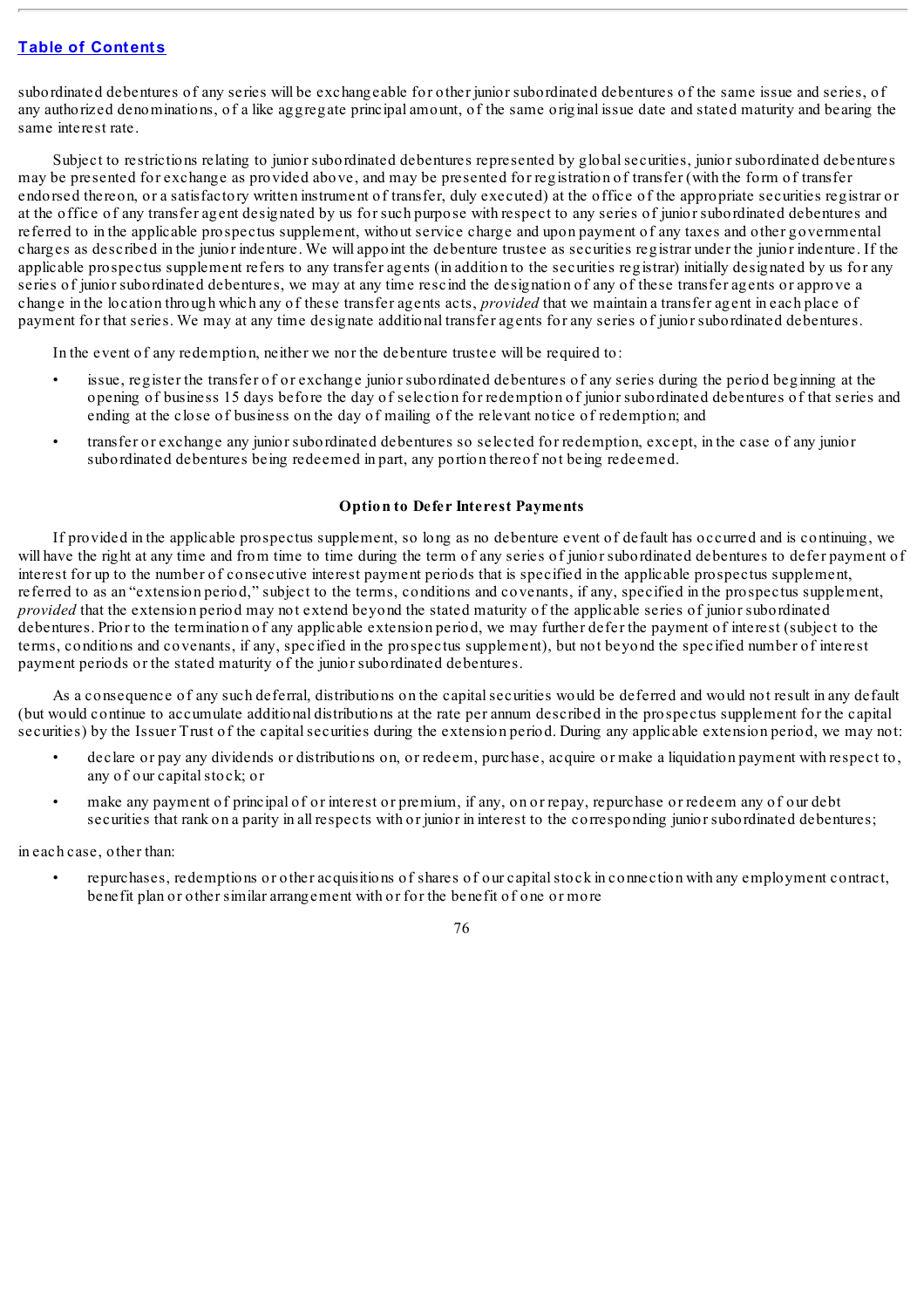employees, officers, directors or consultants, in connection with a dividend reinvestment or shareholder stock purchase plan or in connection with the issuance of our capitalstock (or securities convertible into or exercisable for our capitalstock) as consideration in an acquisition transaction entered into prior to the applicable period during which we have elected to defer interest payments;

- as a result of any exchange or conversion of any class or series of our capital stock (or any capital stock of a subsidiary of Zions) for any class or series of our capitalstock or of any class or series of our indebtedness for any class or series of our capital stock;
- the purchase of fractional interests in shares of our capitalstock in accordance with the conversion or exchange provisions of such capitalstock or the security being converted or exchanged;
- any declaration of a dividend in connection with any shareholders' rights plan, or the issuance of rights, stock or other property under any shareholders' rights plan, or the redemption or repurchase of rights in accordance with any shareholders' rights plan; or
- any dividend in the form of stock, warrants, options or other rights where the dividend stock or the stock issuable upon exercise of the warrants, options or other rights is the same stock as that on which the dividend is being paid or ranks on a parity with or junior to such stock.

These restrictions will also apply if:

- we have actual knowledge of an event that with the giving of notice or the lapse of time, or both, would constitute an event of default under the junior indenture with respect to the junior subordinated debentures and we have not taken reasonable steps to cure the event, or
- the junior subordinated debentures are held by an Issuer Trust and we are in default with respect to its payment of any obligations under the guarantee related to the related capitalsecurities.

Unless otherwise indicated in the applicable prospectus supplement, in the event of an interest deferral with respect to any corresponding series of junior subordinated debentures, we must provide the debenture trustee notice of our election to defer interest at least one business day prior to the earlier of:

- the next date distributions on the affected capitalsecurities would have been payable except for the election to defer interest; and
- the date the property trustee or the administrative trustees of the applicable Issuer Trust or both are required to give notice to any applicable self-regulatory organization or to holders of capitalsecurities of the record date or the date such distributions are payable, but in any event not later than one business day prior to such record date.

Unless otherwise indicated in the applicable prospectus supplement, the property trustee with respect to the corresponding series of capitalsecurities will give notice of our election to defer interest to the holders of the affected capitalsecurities.

### **Redemption**

Unless otherwise indicated in the applicable prospectus supplement, junior subordinated debentures will not be subject to any sinking fund.

Unless otherwise indicated in the applicable prospectus supplement, we may, at our option and subject to receipt of prior approval by the Federal Reserve Board if such approval is then required under applicable capital guidelines or policies, redeem the junior subordinated debentures of any series in whole at any time or in part from time to time. If the junior subordinated debentures of any series are so redeemable only on or after a specified date or upon the satisfaction of additional conditions, the applicable prospectus supplement willspecify this date or describe these conditions. Unless otherwise indicated in the form of security for such series, junior subordinated debentures in denominations larger than \$25 may be redeemed in part but only in integral multiples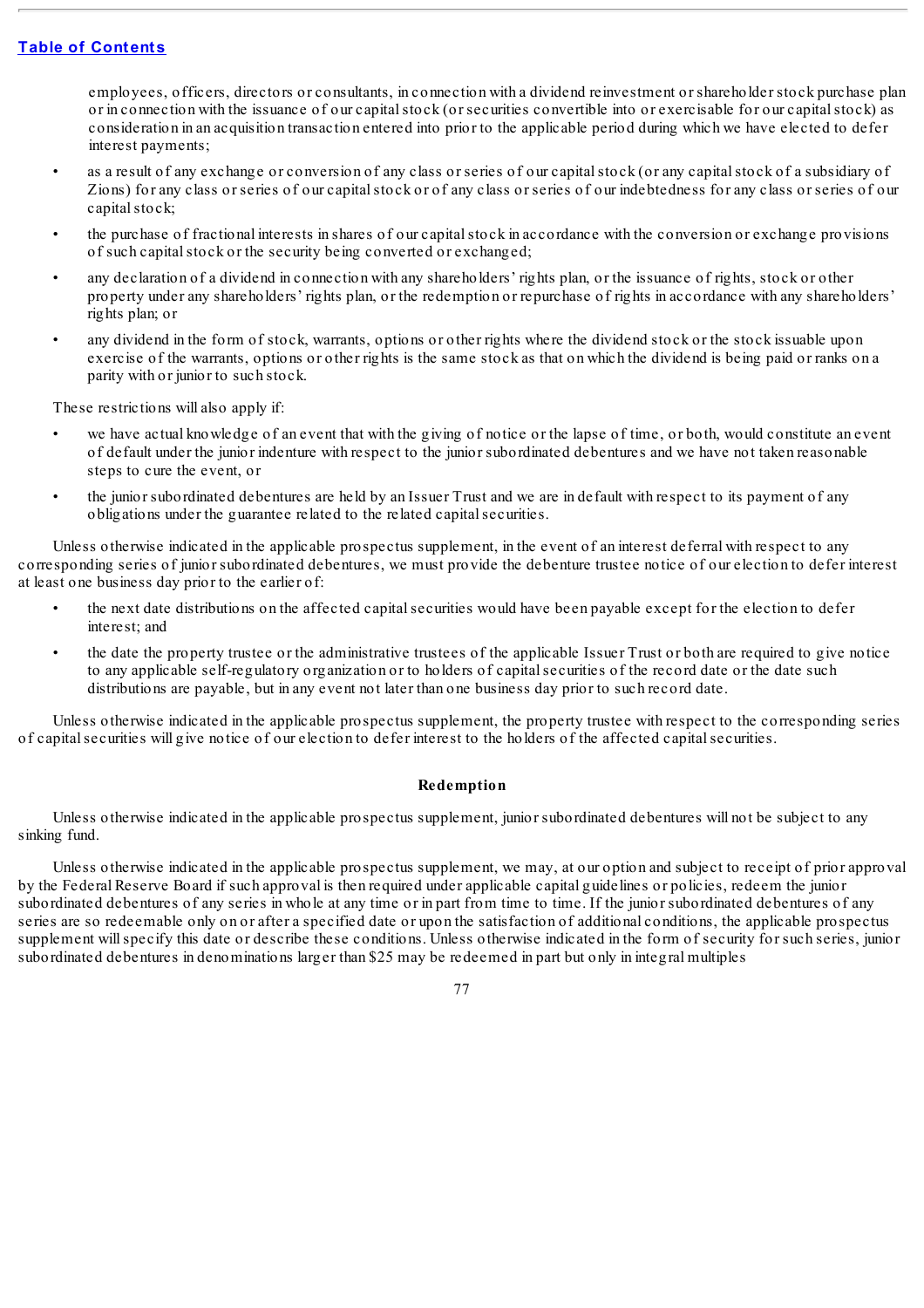of \$25. Except as otherwise specified in the applicable prospectus supplement, the redemption price for any junior subordinated debenture will equal any accrued and unpaid interest, including additional interest, to the redemption date, plus 100% of the principal amount.

Except as otherwise specified in the applicable prospectus supplement, if a tax event in respect of a series of junior subordinated debentures or a capital treatment event has occurred and is continuing, we may, at our option and subject to receipt of prior approval by the Federal Reserve Board if such approval is then required under applicable capital guidelines or policies, redeem that series of junior subordinated debentures in whole (but not in part) at any time within 90 days following the occurrence of the tax event or capital treatment event, at a redemption price equal to 100% of the principal amount of the junior subordinated debentures then outstanding plus accrued and unpaid interest to the date fixed for redemption, except as otherwise specified in the applicable prospectus supplement.

A "capital treatment event" means the reasonable determination by us that as a result of

- any amendment to or change, including any announced prospective change, in the laws, or any rules or regulations under the laws, of the United States or of any politicalsubdivision of or in the United States, if the amendment or change is effective on or after the date the capitalsecurities are issued; or
- any official or administrative pronouncement or action or any judicial decision interpreting or applying such laws, rules or regulations, if the pronouncement, action or decision is announced on or after the date the capitalsecurities are issued,

there is more than an insubstantial risk that we will not be entitled to treat the liquidation amount of the capitalsecurities as "Tier 1 Capital" for purposes of the applicable Federal Reserve Board capital adequacy guidelines as then in effect.

A "tax event" means the receipt by us and the Issuer Trust of an opinion of independent counsel, experienced in tax matters, to the following effect that, as a result of any tax change, there is more than an insubstantial risk that any of the following will occur:

- the Issuer Trust is, or will be within 90 days after the date of the opinion of counsel, subject to U.S. federal income tax on income received or accrued on the corresponding junior subordinated debentures;
- interest payable by us on the corresponding junior subordinated debentures is not, or within 90 days after the opinion of counsel will not be, deductible by us, in whole or in part, for U.S. federal income tax purposes; or
- the Issuer Trust is, or will be within 90 days after the date of the opinion of counsel, subject to more than a de minimis amount of other taxes, duties or other governmental charges.

As used above, the term "tax change" means any of the following:

- any amendment to or change, including any announced prospective change, in the laws or any regulations under the laws of the United States or of any politicalsubdivision or taxing authority of or in the United States, if the amendment or change is enacted, promulgated or announced on or after the date the capitalsecurities are issued; or
- any official administrative pronouncement, including any private letter ruling, technical advice memorandum, field service advice, regulatory procedure, notice or announcement, including any notice or announcement of intent to adopt any procedures or regulations, or any judicial decision interpreting or applying such laws or regulations, whether or not the pronouncement or decision is issued to or in connection with a proceeding involving us or the trust or is subject to review or appeal, if the pronouncement or decision is enacted, promulgated or announced on or after the date of the issuance of the capital securities.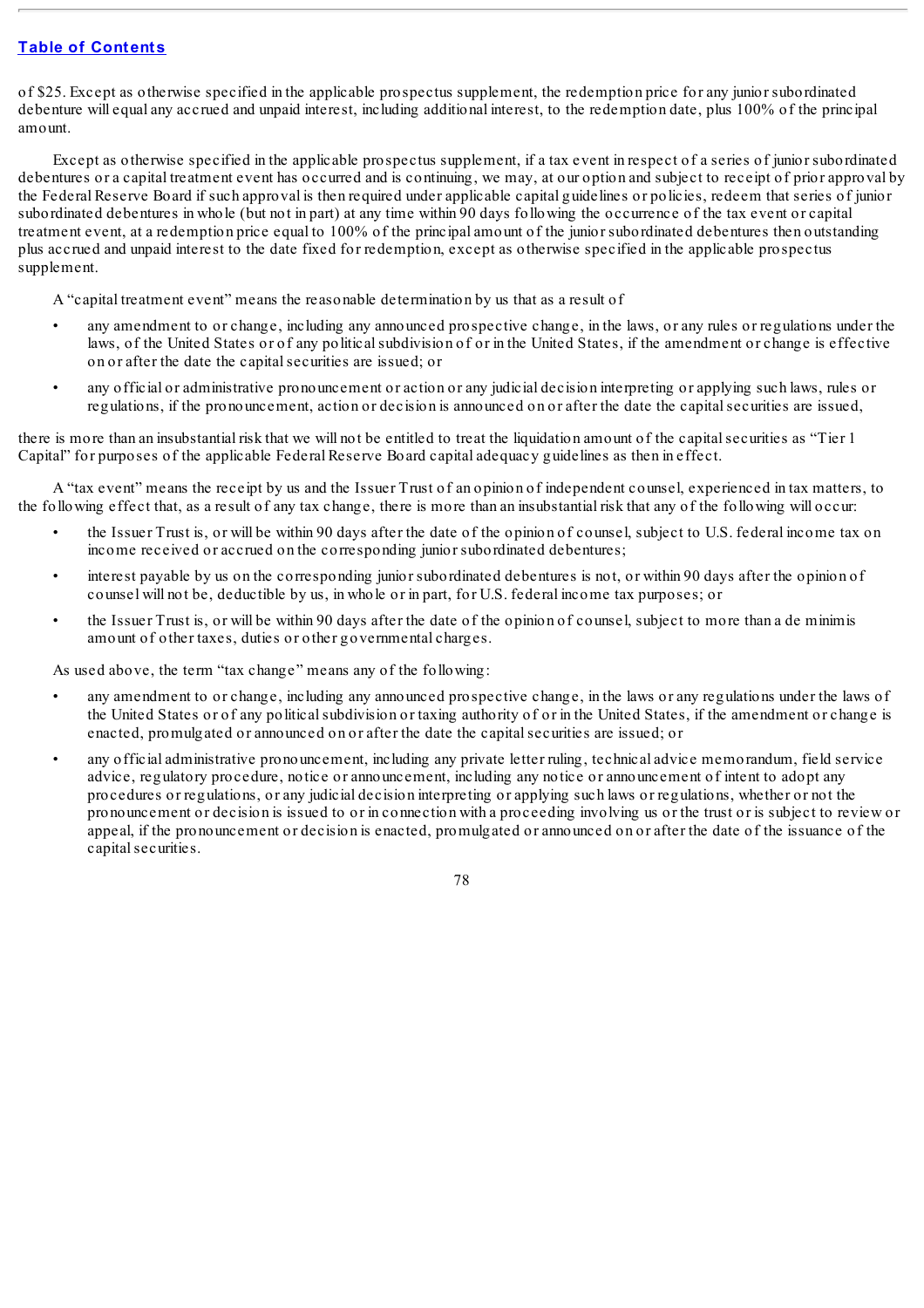Notice of any redemption will be mailed at least 45 days but not more than 75 days before the redemption date to each holder of junior subordinated debentures to be redeemed at its registered address. Unless we default in payment of the redemption price, on and after the redemption date interest will cease to accrue on the junior subordinated debentures or portions thereof called for redemption.

### **Modification of the Junior Indenture**

We may modify or amend the junior indenture with the consent of the debenture trustee, in some cases without obtaining the consent of security holders. Certain modifications and amendments also require the consent of the holders of at least a majority in principal amount of the outstanding junior subordinated debentures of each series issued under the junior indenture that would be affected by the modification or amendment. Further, without the consent of the holder of each outstanding junior subordinated debenture issued under the junior indenture that would be affected, we may not:

- change the stated maturity of the principal, or any installment of principal or interest, on any outstanding junior subordinated debenture;
- reduce any principal amount, premium or interest, on any outstanding junior subordinated debenture, including in the case of an original issue discount security the amount payable upon acceleration of the maturity of that security or change the manner of calculating interest;
- change the place of payment where, or the currency in which, any principal, premium or interest, on any junior subordinated debenture is payable;
- impair the right to institute suit for the enforcement of any payment on or after the stated maturity or, in the case of redemption, on or after the redemption date;
- reduce the above-stated percentage of outstanding junior subordinated debentures necessary to modify or amend the applicable indenture; or
- modify the above requirements or reduce the percentage of aggregate principal amount of outstanding junior subordinated debentures of any series required to be held by holders seeking to waive compliance with certain provisions of the relevant indenture or seeking to waive certain defaults,

and *provided* that, in the case of corresponding junior subordinated debentures, so long as any of the related capital securities remain outstanding,

- no modification may be made that adversely affects the holders of such capitalsecurities in any material respect, and no termination of the junior indenture may occur, and no waiver of any event of default or compliance with any covenant under the junior indenture may be effective, without the prior consent of the holders of at least a majority of the aggregate liquidation amount of all outstanding related capitalsecurities affected unless and until the principal of the corresponding junior subordinated debentures and all accrued and unpaid interest have been paid in full and certain other conditions have been satisfied, and
- where a consent under the junior indenture would require the consent of each holder of corresponding junior subordinated debentures, no such consent will be given by the property trustee without the prior consent of each holder of related capital securities.

We may, with the debenture trustee's consent, execute, without the consent of any holder of junior subordinated debentures, any supplemental indenture for the purpose of creating any new series of junior subordinated debentures.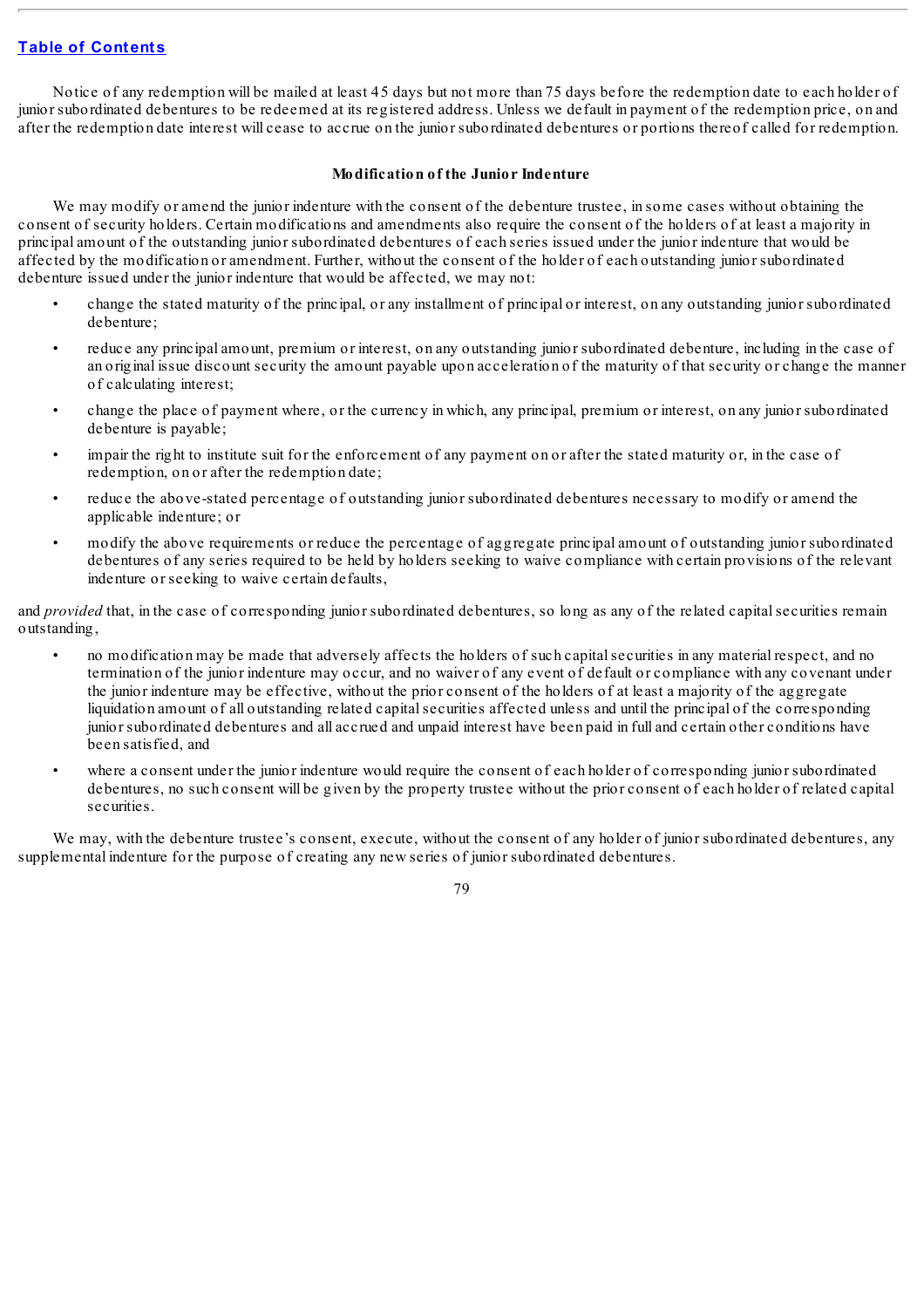## **Events of Default**

The following events will be "debenture events of default" with respect to each series of junior subordinated debentures:

- default for 30 days in interest payment of any security of that series, including any additional interest (subject to the deferral of any interest payment in the case of an extension period);
- default in any principal or premium payment on any security of that series at maturity;
- failure by us for 90 days in performing any other covenant or warranty in the junior indenture after:
	- we are given written notice by the debenture trustee; or
	- the holders of at least 25% in aggregate principal amount of the outstanding securities of that series give written notice to us and the debenture trustee;
- our bankruptcy, insolvency or reorganization; or
- any other event of default provided for with respect to junior subordinated debentures of that series.

The holders of a majority in aggregate outstanding principal amount of junior subordinated debentures of each series affected have the right to direct the time, method and place of conducting any proceeding for any remedy available to the debenture trustee. The debenture trustee or the holders of at least 25% in aggregate outstanding principal amount of junior subordinated debentures of each series affected may declare the principal (or, if the junior subordinated debentures of such series are discount securities, the portion of the principal amount specified in the applicable prospectus supplement) due and payable immediately upon a debenture event of default. In the case of corresponding junior subordinated debentures, should the debenture trustee or the property trustee fail to make this declaration, the holders of at least 25% in aggregate liquidation amount of the related capitalsecurities will have the right to make this declaration. The property trustee may annul the declaration and waive the default, provided all defaults have been cured and all payment obligations have been made current. In the case of corresponding junior subordinated debentures, should the property trustee fail to annul the declaration and waive the default, the holders of a majority in aggregate liquidation amount of the related capital securities will have the right to do so. In the event of our bankruptcy, insolvency or reorganization, junior subordinated debentures holders' claims would fall under the broad equity power of a federal bankruptcy court, and to that court's determination of the nature of those holders' rights.

The holders of a majority in aggregate outstanding principal amount of each series of junior subordinated debentures affected may, on behalf of the holders of all the junior subordinated debentures of that series, waive any default, except a default in the payment of principal or interest including any additional interest, unless the default has been cured and a sum sufficient to pay all matured installments of interest including any additional interest and principal due otherwise than by acceleration has been deposited with the debenture trustee, or a default in respect of a covenant or provision which under the junior indenture cannot be modified or amended without the consent of the holder of each outstanding junior subordinated debenture of that series. In the case of corresponding junior subordinated debentures, should the holders of such corresponding junior subordinated debentures fail to waive the default, the holders of a majority in aggregate liquidation amount of the related capitalsecurities will have the right to do so. We are required to file annually with the debenture trustee a certificate as to whether or not we are in compliance with all the conditions and covenants applicable to us under the junior indenture.

In case a debenture event of default has occurred and is continuing as to a series of corresponding junior subordinated debentures, the property trustee will have the right to declare the principal of and the interest on the corresponding junior subordinated debentures, and any other amounts payable under the junior indenture, to be immediately due and payable and to enforce its other rights as a creditor with respect to the corresponding junior subordinated debentures.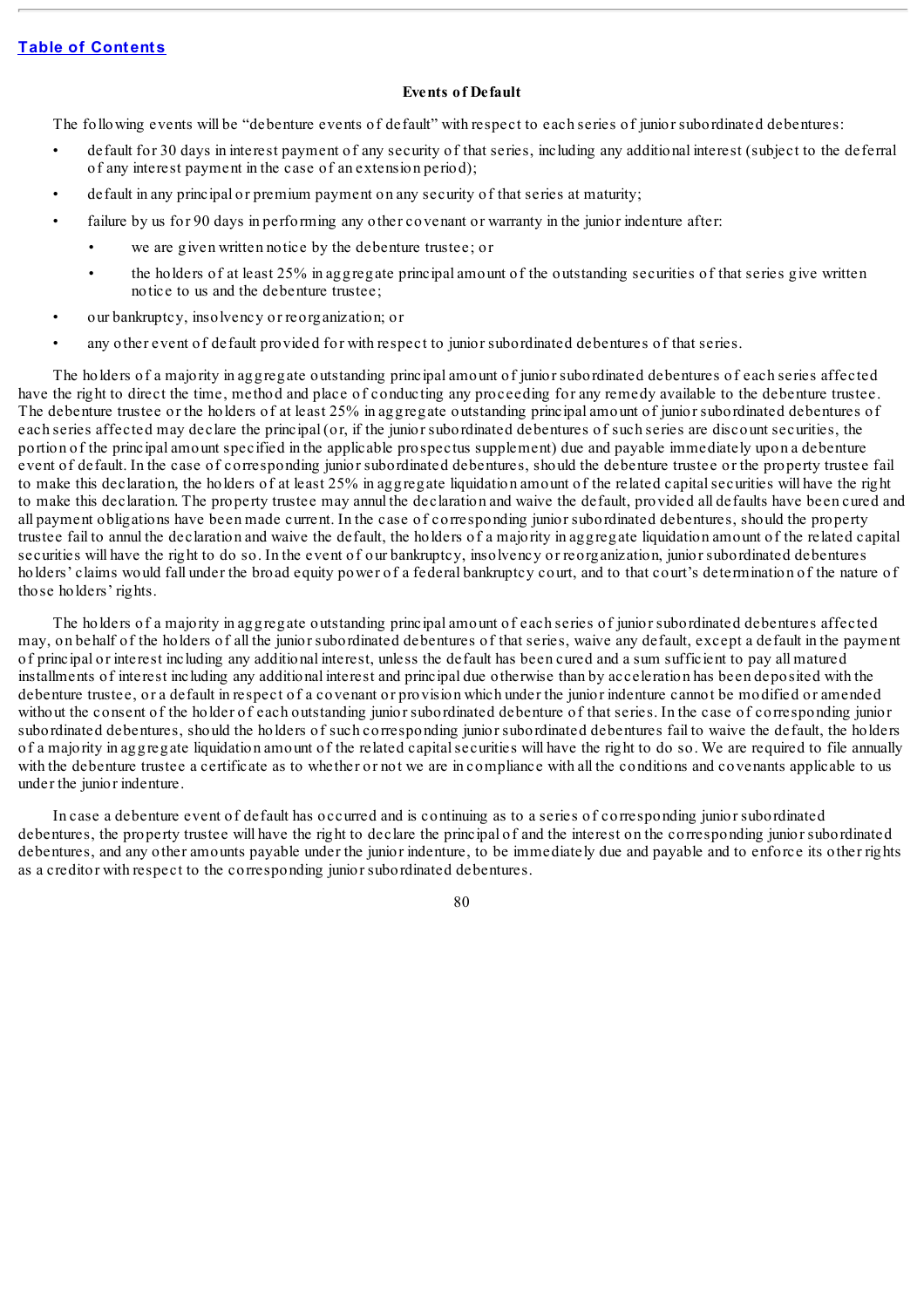## **Enforcement of Certain Rights by Holders of Capital Securities**

If a debenture event of default with respect to a series of corresponding junior subordinated debentures has occurred and is continuing and the event is attributable to our failure to pay interest or principal on the corresponding junior subordinated debentures on the date the interest or principal is due and payable, a holder of the related capitalsecurities may institute a legal proceeding directly against us for enforcement of payment to that holder of the principal of or interest (including any additional interest) on corresponding junior subordinated debentures having a principal amount equal to the aggregate liquidation amount of the related capitalsecurities of that holder. We refer to this proceeding in this document as a direct action. We may not amend the junior indenture to remove this right to bring a direct action without the prior written consent of the holders of all of the related capitalsecurities outstanding. If the right to bring a direct action is removed, the applicable Issuer Trust may become subject to reporting obligations under the Exchange Act. We will have the right under the junior indenture to set-off any payment made to the holder of the related capital securities by us in connection with a direct action.

The holders of related capitalsecurities will not be able to exercise directly any remedies other than those set forth in the preceding paragraph available to the holders of the junior subordinated debentures unless there has occurred an event of default under the trust agreement. See "Description of Capital Securities and Related Instruments—Events of Default; Notice."

## **Consolidation, Merger, Sale of Assets and Other Transactions**

The junior indenture provides that we may not consolidate with or merge into another corporation or transfer our properties and assets substantially as an entirety to another person unless:

- if we are not the successor entity, the entity formed by the consolidation or into which we merge, or to which we transfer our properties and assets (1) is a corporation, partnership or trust organized and existing under the laws of the United States, any state of the United States or the District of Columbia and (2) expressly assumes by supplemental indenture the payment of any principal, premium or interest on the junior subordinated debentures, and the performance of our other covenants under the junior indenture;
- immediately after giving effect to this transaction, no debenture event of default, and no event which, after notice or lapse of time or both, would become a debenture event of default, will have occurred and be continuing under the relevant indenture; and
- an officer's certificate and legal opinion relating to these conditions must be delivered to the debenture trustee.

The general provisions of the junior indenture do not afford holders of the junior subordinated debentures protection in the event of a highly leveraged or other transaction involving us that may adversely affect holders of the junior subordinated debentures.

#### **Satisfaction and Discharge**

The junior indenture provides that when, among other things, all junior subordinated debentures not previously delivered to the debenture trustee for cancellation:

- have become due and payable;
- will become due and payable at their stated maturity within one year; or
- are to be called for redemption within one year under arrangements satisfactory to the debenture trustee for the giving of notice of redemption by the debenture trustee;

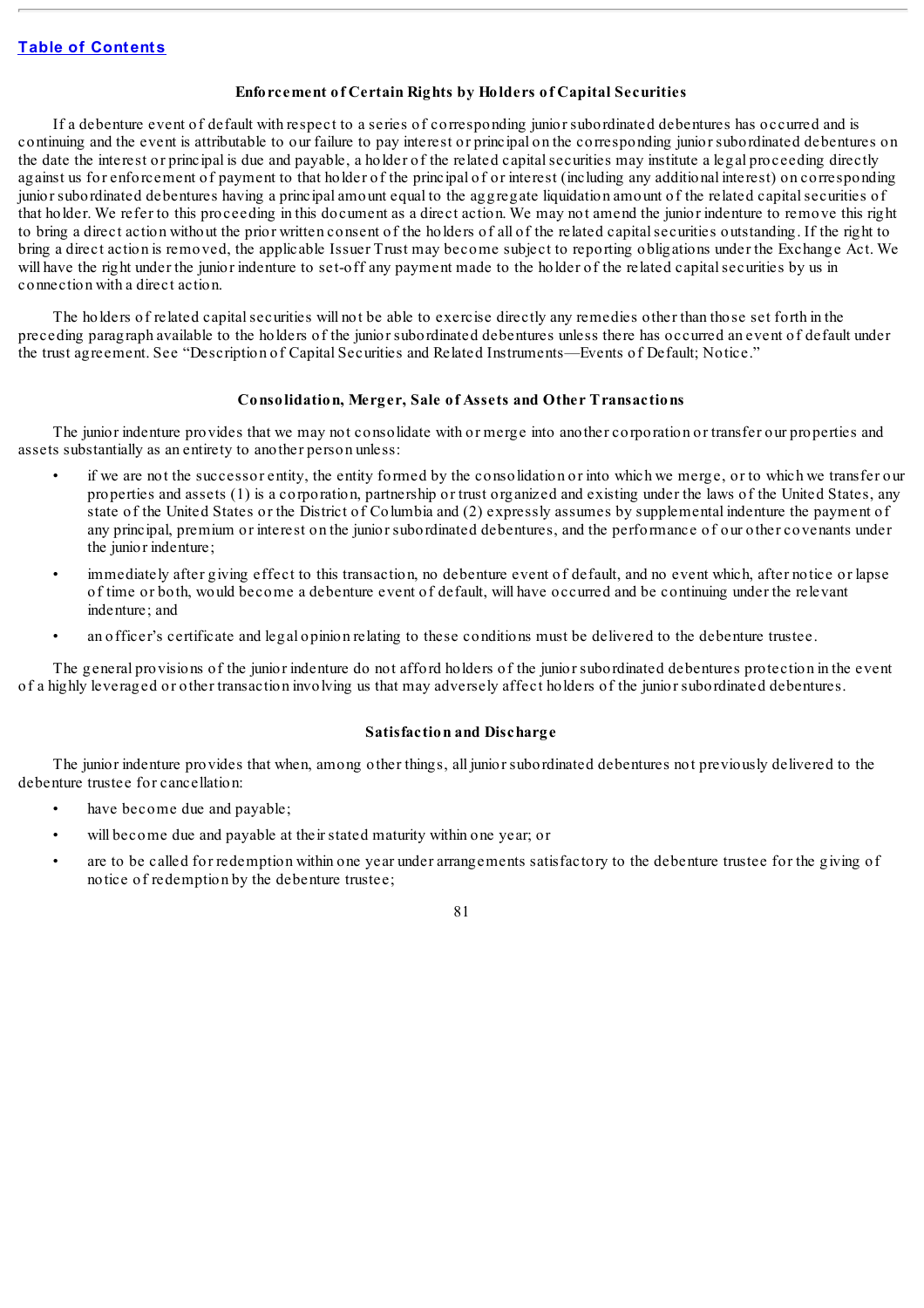and we deposit or cause to be deposited with the debenture trustee funds, in trust, for the purpose and in an amount sufficient to pay and discharge the entire indebtedness on the junior subordinated debentures not previously delivered to the debenture trustee for cancellation, for the principal, premium, if any, and interest, including any additional interest, to the date of the deposit or to the stated maturity, as the case may be, then the junior indenture will cease to be of further effect (except as to our obligations to pay all other sums due under the junior indenture and to provide the officers' certificates and opinions of counsel described therein), and we will be deemed to have satisfied and discharged the junior indenture.

## **Conversion or Exchange**

If and to the extent indicated in the applicable prospectus supplement, a series of junior subordinated debentures may be convertible or exchangeable into junior subordinated debentures of another series or into capitalsecurities of another series. The specific terms on which series may be converted or exchanged will be described in the applicable prospectus supplement. These terms may include provisions for conversion or exchange, whether mandatory, at the holder's option, or at our option, in which case the number of shares of capitalsecurities or other securities the junior subordinated debenture holder would receive would be calculated at the time and manner described in the applicable prospectus supplement.

#### **Subordination of Junior Subordinated Debentures**

The junior subordinated debentures will be subordinate in right of payment, to the extent set forth in the junior indenture, to all our senior indebtedness, which we define below. If we default in the payment of any principal, premium, if any, or interest, if any, or any other amount payable on any senior indebtedness when it becomes due and payable, whether at maturity or at a date fixed for redemption or by declaration of acceleration or otherwise, then, unless and until the default has been cured or waived or has ceased to exist or allsenior indebtedness has been paid, no direct or indirect payment (in cash, property, securities, by set-off or otherwise) may be made or agreed to be made on the junior subordinated debentures, or in respect of any redemption, repayment, retirement, purchase or other acquisition of any of the junior subordinated debentures.

As used in this prospectus, the term "senior indebtedness" means (1) our senior debt and (2) the allocable amounts of our senior subordinated debt. Each of these terms is defined as follows. The term "senior debt" means any obligation of ours to our creditors, whether now outstanding or subsequently incurred, other than any obligation as to which, in the instrument creating or evidencing the obligation or pursuant to which the obligation is outstanding, it is provided that such obligation is not senior in right of payment to the junior subordinated debentures. Senior debt does not include:

- any of our indebtedness that, when incurred and without respect to any election under section 1111(b) of the Bankruptcy Reform Act of 1978, was without recourse to us;
- any of our indebtedness to any of our subsidiaries;
- any of our indebtedness to any of our employees;
- any other junior subordinated debentures issued pursuant to the junior indenture;
- any of our trade accounts payable;
- any accrued liabilities arising in the ordinary course of our business; and
- our senior subordinated debt (to the extent such debt is not considered an "allocable amount").

The term "senior subordinated debt" means any obligation of ours to our creditors, whether now outstanding or subsequently incurred, where the instrument creating or evidencing the obligation or pursuant to which it is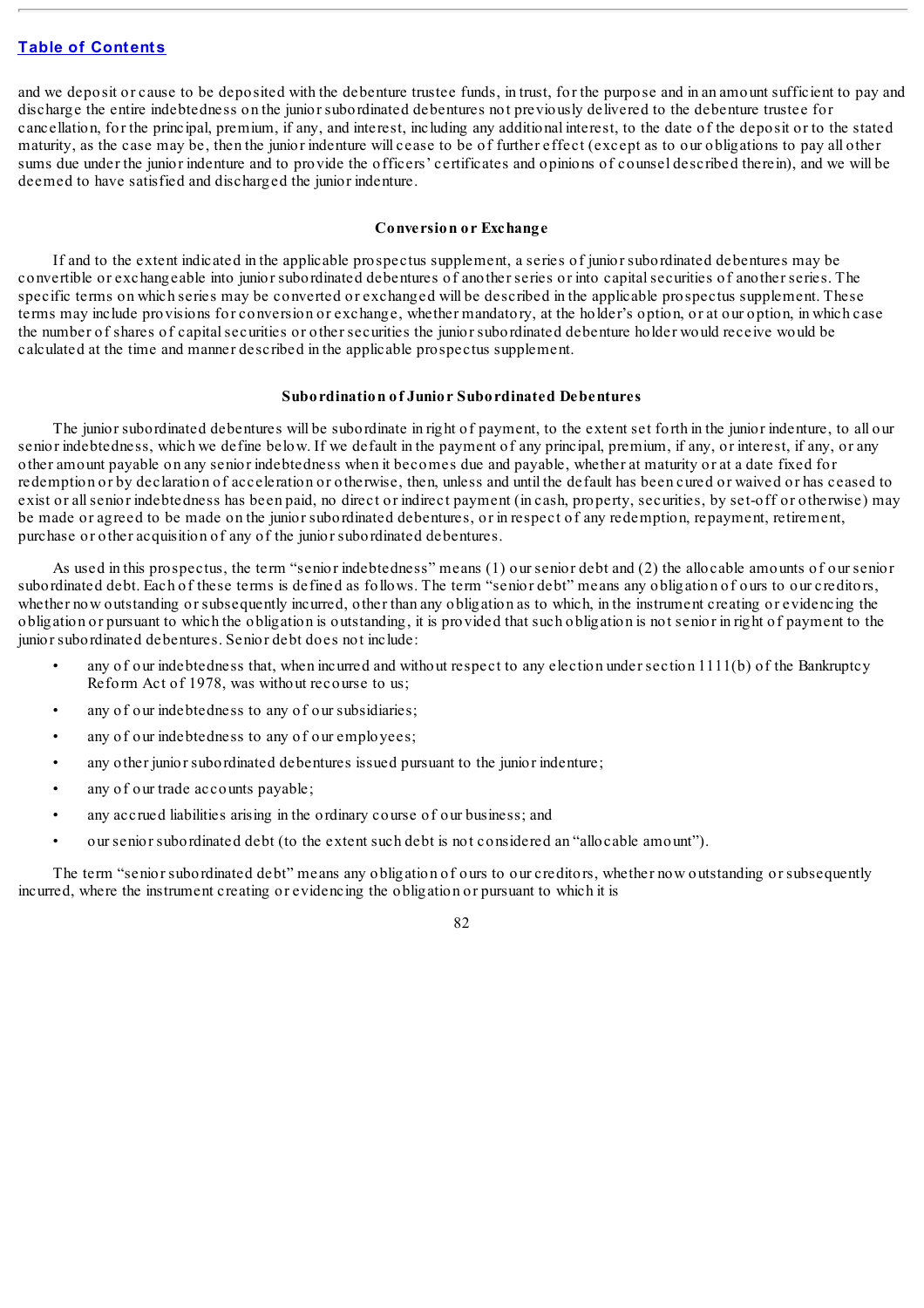outstanding, provides that it is subordinate and junior in right of payment to senior debt pursuant to subordination provisions substantially similar to those contained in the indenture governing our outstanding senior subordinated debt. Senior subordinated debt includes our outstanding securities titled as senior subordinated debt securities and any senior subordinated debt securities issued in the future with substantially similar subordination terms, but does not include our obligations related to Zions Capital Trust B's 8.0% Capital Securities due September 1, 2032, Stockmen's Statutory Trust II's Floating Rate Capital Securities due March 26, 2033, and Stockmen's Statutory Trust III's Floating Rate Capital Securities due March 17, 2034 or junior subordinated debentures of any series or any junior subordinated debentures issued in the future with subordination terms substantially similar to those of the junior subordinated debentures. Finally, the term "allocable amounts," when used with respect to any senior subordinated debt, means the amount necessary to pay all principal, any premium and any interest on that senior subordinated debt in full less, if applicable, any portion of those amounts which would have been paid to, and retained by, the holders of senior subordinated debt, whether from us or any holder of or trustee for debt subordinated to that senior subordinated debt, but for the fact that such senior subordinated debt is subordinate or junior in right of payment to trade accounts payable or accrued liabilities arising in the ordinary course of business.

Senior indebtedness includes certain of our obligations with respect to our outstanding senior securities titled as subordinated debt securities and any subordinated debt securities issued in the future with substantially similar subordination terms, but does not include the junior subordinated debentures of any series or any junior subordinated debentures issued in the future with subordination terms substantially similar to those of the junior subordinated debentures.

In the event of:

- any insolvency, bankruptcy, receivership, liquidation, reorganization, readjustment, composition or other similar proceeding relating to us, our creditors or our property;
- any proceeding for the liquidation, dissolution or other winding up of us, voluntary or involuntary, whether or not involving insolvency or bankruptcy proceedings;
- any assignment by us for the benefit of creditors; or
- any other marshaling of our assets,

then allsenior indebtedness, including any interest accruing after the commencement of any of the proceedings described above, must first be paid in full before any payment or distribution, whether in cash, securities or other property, may be made on account of the junior subordinated debentures. Any payment or distribution on account of the junior subordinated debentures, whether in cash, securities or other property, that would otherwise but for the subordination provisions be payable or deliverable in respect of the junior subordinated debentures will be paid or delivered directly to the holders of senior indebtedness in accordance with the priorities then existing among those holders until allsenior indebtedness, including any interest accruing after the commencement of any such proceedings, has been paid in full.

In the event of any of the proceedings described above, after payment in full of allsenior indebtedness, the holders of junior subordinated debentures, together with the holders of any of our obligations ranking on a parity with the junior subordinated debentures, which for this purpose includes the allocable amounts of subordinated debt, will be entitled to be paid from our remaining assets the amounts at the time due and owing on the junior subordinated debentures and the other obligations before any payment or other distribution, whether in cash, property or otherwise, will be made on account of any of our capital stock or obligations ranking junior to the junior subordinated debentures. If any payment or distribution on account of the junior subordinated debentures of any character or any security, whether in cash, securities or other property, is received by any holder of any junior subordinated debentures in contravention of any of the terms described above and before all the senior indebtedness has been paid in full, that payment or distribution or security will be received in trust for the benefit

of, and must be paid over or delivered and transferred to, the holders of the senior indebtedness at the time

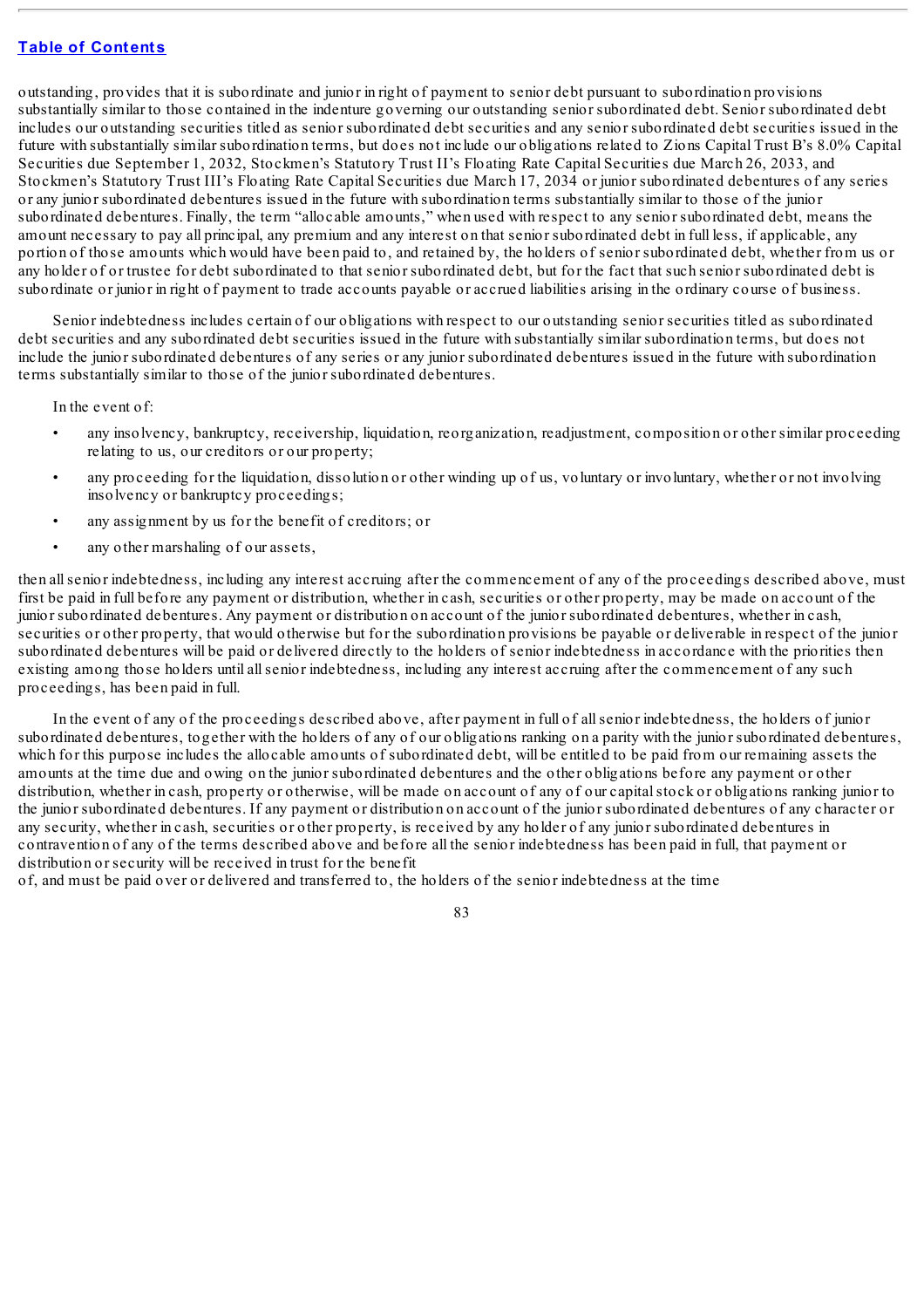outstanding in accordance with the priorities then existing among those holders for application to the payment of allsenior indebtedness remaining unpaid to the extent necessary to pay allsenior indebtedness in full. Because of this subordination, in the event of our insolvency, holders of senior indebtedness may receive more, ratably, and holders of the junior subordinated debentures may receive less, ratably, than our other creditors. Such subordination will not prevent the occurrence of any event of default under the junior indenture.

#### **Trust Expenses**

Pursuant to the expense agreement for each series of corresponding junior subordinated debentures, we, as holder of the trust common securities, will irrevocably and unconditionally agree with each Issuer Trust that holds junior subordinated debentures that we will pay to the Issuer Trust, and reimburse the Issuer Trust for, the full amounts of any costs, expenses or liabilities of the Issuer Trust, other than obligations of the Issuer Trust to pay to the holders of any capitalsecurities or other similar interests in the Issuer Trust the amounts due such holders pursuant to the terms of the capitalsecurities or such other similar interests, as the case may be. This payment obligation will include any costs, expenses or liabilities of the Issuer Trust that are required by applicable law to be satisfied in connection with a dissolution of the Issuer Trust.

#### **Governing Law**

The junior indenture is, and the junior subordinated debentures will be, governed by and construed in accordance with the laws of the State of New York.

#### **Information Concerning the Debenture Trustee**

The debenture trustee will have, and be subject to, all the duties and responsibilities specified with respect to an indenture trustee under the Trust Indenture Act. Subject to these provisions, the debenture trustee is under no obligation to exercise any of the powers vested in it by the junior indenture at the request of any holder of junior subordinated debentures, unless offered reasonable indemnity by that holder against the costs, expenses and liabilities which might be incurred thereby. The debenture trustee is not required to expend or risk its own funds or otherwise incur personal financial liability in the performance of its duties.

#### **Corresponding Junior Subordinated Debentures**

The corresponding junior subordinated debentures may be issued in one or more series of junior subordinated debentures under the junior indenture with terms corresponding to the terms of a series of related capitalsecurities. In that event, concurrently with the issuance of each Issuer Trust's capitalsecurities, the Issuer Trust will invest the proceeds thereof and the consideration paid by us for the trust common securities of the Issuer Trust in such series of corresponding junior subordinated debentures issued by us to the Issuer Trust. Each series of corresponding junior subordinated debentures will be in the principal amount equal to the aggregate stated liquidation amount of the related capitalsecurities and trust common securities of the Issuer Trust and will rank on a parity with all other series of junior subordinated debentures. Holders of the related capitalsecurities for a series of corresponding junior subordinated debentures will have the rights in connection with modifications to the junior indenture or upon occurrence of debenture events of default, as described under "—Modification of the Junior Indenture" and "—Events of Default," unless provided otherwise in the prospectus supplement for such related capital securities.

Unless otherwise specified in the applicable prospectus supplement, if a tax event or a capital treatment event in respect of an Issuer Trust has occurred and is continuing, we may, at our option and subject to prior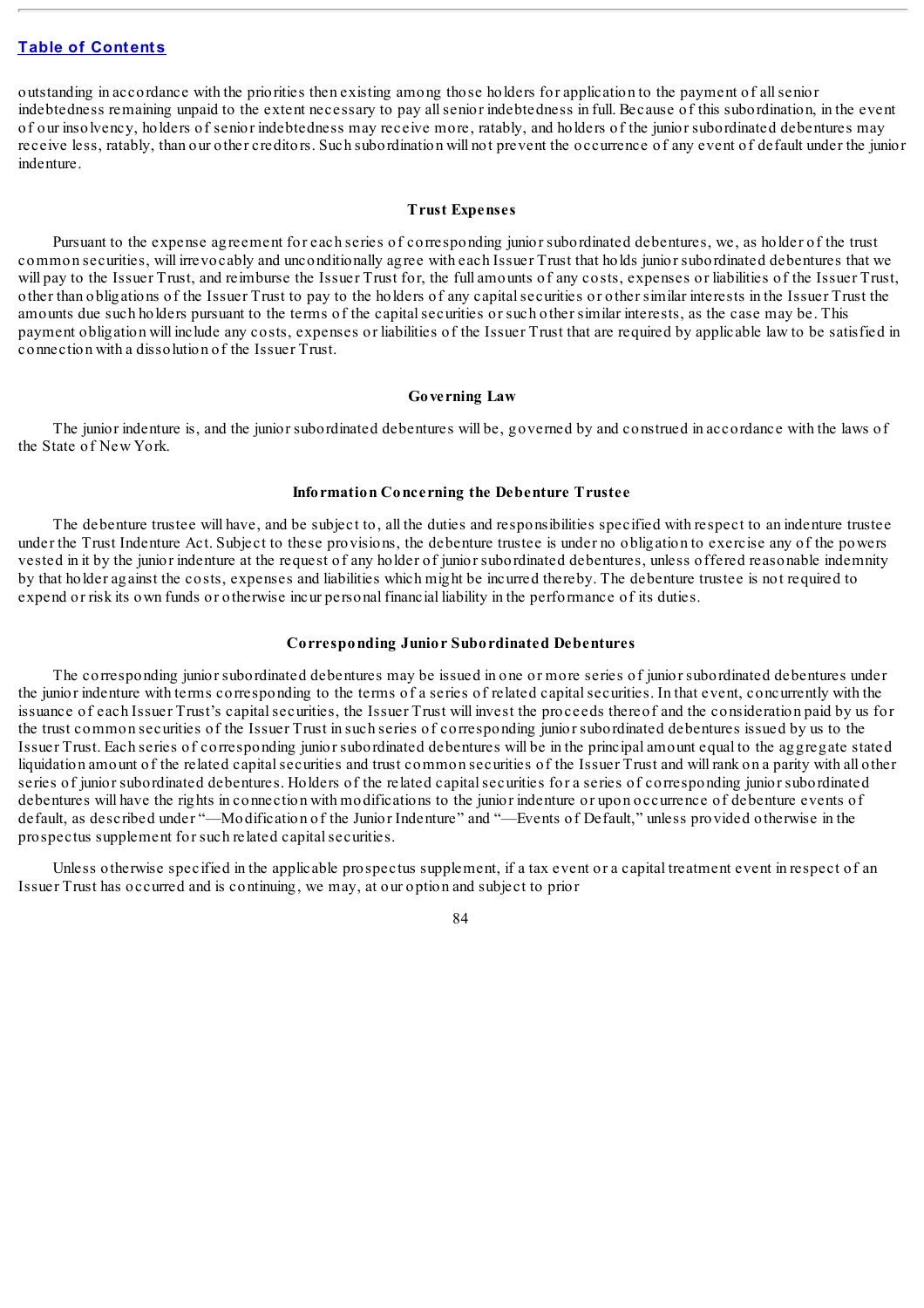approval of the Federal Reserve Board if then required under applicable capital guidelines or policies, redeem the corresponding junior subordinated debentures at any time within 90 days of the occurrence of such tax event or capital treatment event, in whole but not in part, subject to the provisions of the junior indenture and whether or not the corresponding junior subordinated debentures are then otherwise redeemable at our option. Unless provided otherwise in the applicable prospectus supplement, the redemption price for any corresponding junior subordinated debentures will be equal to 100% of the principal amount of the corresponding junior subordinated debentures then outstanding plus accrued and unpaid interest to the date fixed for redemption. For so long as the applicable Issuer Trust is the holder of all the outstanding corresponding junior subordinated debentures, the proceeds of any redemption will be used by the Issuer Trust to redeem the corresponding trust securities in accordance with their terms. We also have the right at any time to dissolve the applicable Issuer Trust and to distribute the corresponding junior subordinated debentures to the holders of the related series of trust securities in liquidation of the Issuer Trust. See "Description of Capital Securities and Related Instruments—Redemption or Exchange—Distribution of Corresponding Junior Subordinated Debentures" for a more detailed discussion. We may not redeem a series of corresponding junior subordinated debentures in part unless all accrued and unpaid interest has been paid in full on all outstanding corresponding junior subordinated debentures of that series for all interest periods terminating on or prior to the redemption date.

We have agreed in the junior indenture, as to each series of corresponding junior subordinated debentures, that if and so long as:

- the Issuer Trust of the related series of trust securities is the holder of all the corresponding junior subordinated debentures;
- a tax event in respect of such Issuer Trust has occurred and is continuing; and
- we elect, and do not revoke that election, to pay additional sums in respect of the trust securities.

we will pay to the Issuer Trust these additional sums (as defined under "Description of Capital Securities and Related Instruments— Redemption or Exchange"). We also have agreed, as to each series of corresponding junior subordinated debentures:

- to maintain directly or indirectly 100% ownership of the trust common securities of the Issuer Trust to which the corresponding junior subordinated debentures have been issued, *provided* that certain successors which are permitted under the junior indenture may succeed to our ownership of the trust common securities;
- not to voluntarily dissolve, wind-up or liquidate any Issuer Trust, except:
	- in connection with a distribution of corresponding junior subordinated debentures to the holders of the capital securities in exchange for their capitalsecurities upon liquidation of the Issuer Trust; or
	- in connection with certain mergers, consolidations or amalgamations permitted by the related trust agreement,

in either such case, if specified in the applicable prospectus supplement, upon prior approval of the Federal Reserve Board, if then required under applicable Federal Reserve Board capital guidelines or policies; and

• to use reasonable efforts, consistent with the terms and provisions of the related trust agreement, to cause the Issuer Trust to be classified as a grantor trust and not as an association taxable as a corporation for U.S. federal income tax purposes.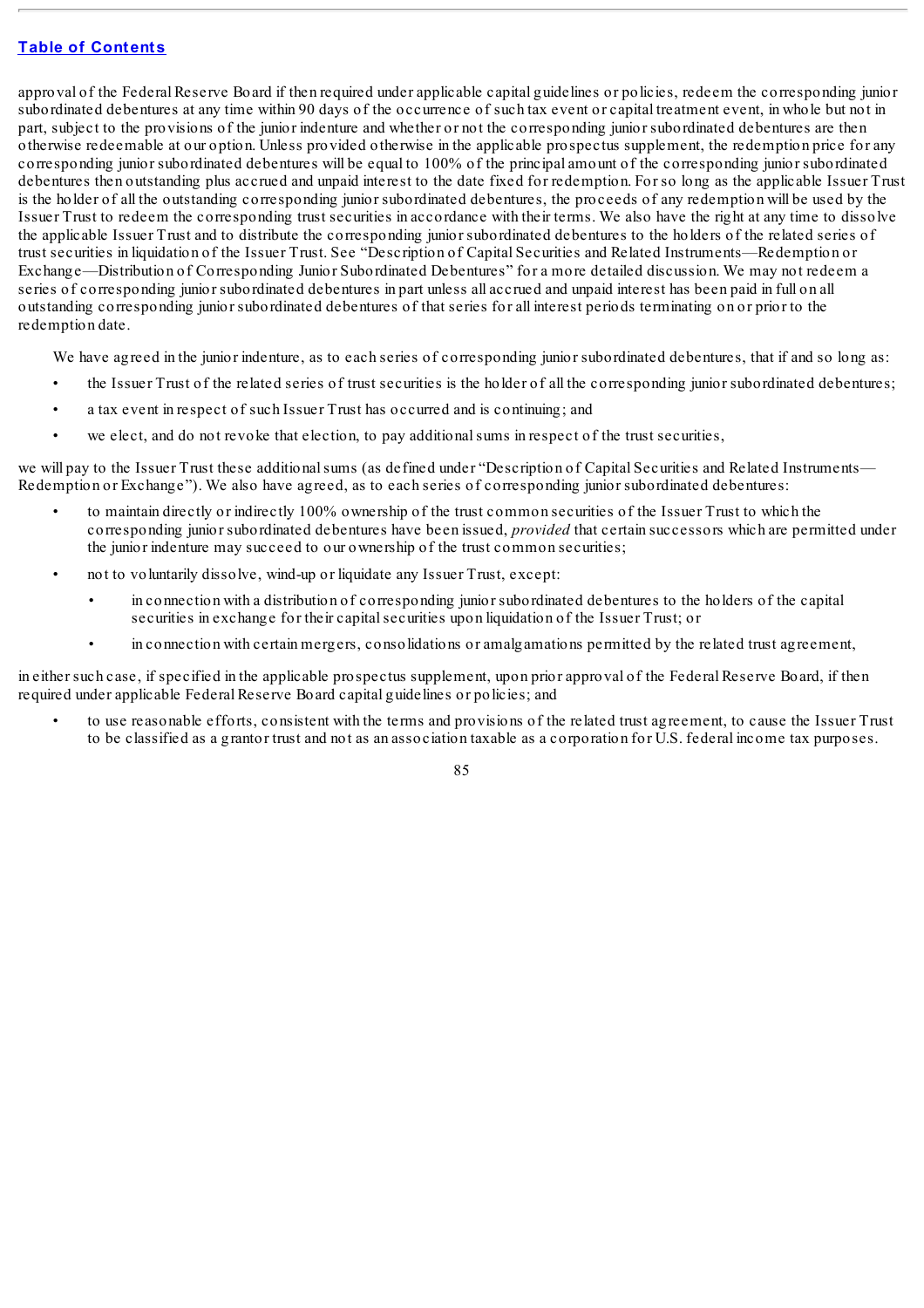## **DESCRIPTION OF GUARANTEES**

Please note that in this section entitled "Description of Guarantees," references to "Zions," "we," "our" and "us" refer only to Zions Bancorporation and not to its consolidated subsidiaries. Also, in this section, references to "holders" mean those who own capital securities registered in their own names, on the books that we or the guarantee trustee maintain for this purpose, and not those who own beneficial interests in the capital securities registered in street name or in capital securities issued in book-entry form through one or more depositaries. Owners of beneficial interests in the capital securities should also read the section entitled "Legal Ownership and *Book-Entry Issuance."*

The following description summarizes the material provisions of the guarantees and the agreements as to expenses and liabilities. This description is not complete and is subject to, and is qualified in its entirety by reference to, all of the provisions of each guarantee and each expense agreement, including the definitions therein, and the Trust Indenture Act. The forms of the guarantee and the expense agreement have been filed as an exhibit to the registration statement of which this prospectus forms a part. Reference in this summary to capital securities means the capital securities issued by the related Issuer Trust to which a guarantee or expense agreement relates. Whenever particular defined terms of the guarantees or expense agreements are referred to in this prospectus or in a prospectus *supplement, those defined terms are incorporated in this prospectus or the prospectus supplement by reference.*

#### **General**

A guarantee will be executed and delivered by us at the same time each Issuer Trust issues its capitalsecurities. Each guarantee is for the benefit of the holders from time to time of the capital securities. The Bank of New York Mellon Trust Company, N.A. will act as indenture trustee (referred to below as the "guarantee trustee") under each guarantee for the purposes of compliance with the Trust Indenture Act and each guarantee will be qualified as an indenture under the Trust Indenture Act. The guarantee trustee will hold each guarantee for the benefit of the holders of the related Issuer Trust's capitalsecurities.

We will irrevocably and unconditionally agree to pay in full on a subordinated basis, to the extent described below, the guarantee payments (as defined below) to the holders of the capitalsecurities, as and when due, regardless of any defense, right of set-off or counterclaim that the Issuer Trust may have or assert other than the defense of payment. The following payments or distributions with respect to the capitalsecurities, to the extent not paid by or on behalf of the related Issuer Trust (referred to as the "guarantee payments"), will be subject to the related guarantee:

- any accumulated and unpaid distributions required to be paid on the capitalsecurities, to the extent that the Issuer Trust has funds on hand available for the distributions;
- the redemption price with respect to any capitalsecurities called for redemption, to the extent that the Issuer Trust has funds on hand available for the redemptions; or
- upon a voluntary or involuntary dissolution, winding up or liquidation of the Issuer Trust (unless the corresponding junior subordinated debentures are distributed to holders of such capitalsecurities in exchange for their capitalsecurities), the lesser of:
	- the liquidation distribution; and
	- the amount of assets of the Issuer Trust remaining available for distribution to holders of capitalsecurities after satisfaction of liabilities to creditors of the Issuer Trust as required by applicable law.

Our obligation to make a guarantee payment may be satisfied by direct payment of the required amounts by us to the holders of the applicable capitalsecurities or by causing the Issuer Trust to pay these amounts to the holders.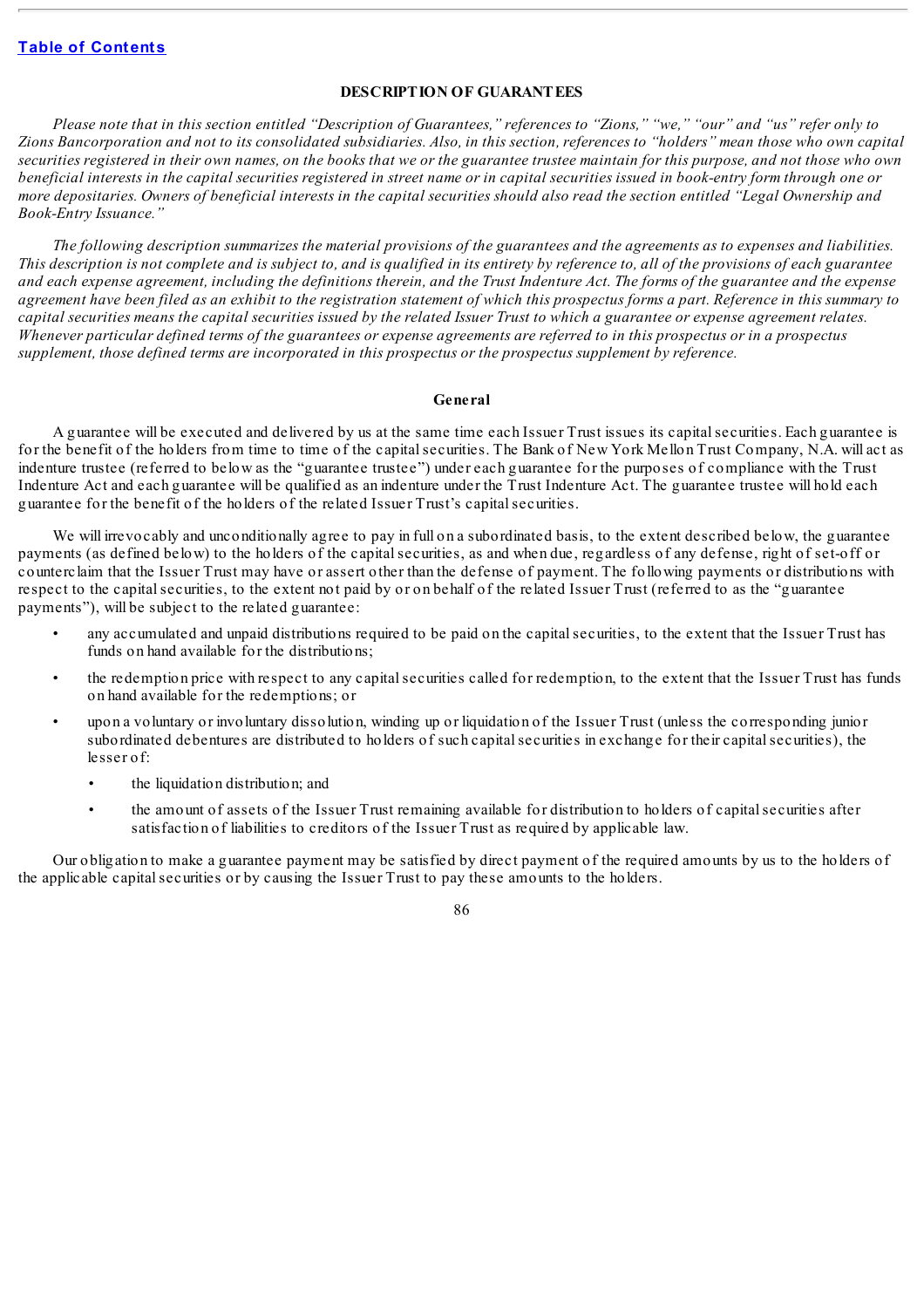Each guarantee will be an irrevocable and unconditional guarantee on a subordinated basis of the related Issuer Trust's obligations under the capitalsecurities, but will apply only to the extent that the related Issuer Trust has funds sufficient to make such payments, and is not a guarantee of collection. See "—Status of the Guarantees."

If we do not make interest payments on the corresponding junior subordinated debentures held by the Issuer Trust, the Issuer Trust will not be able to pay distributions on the capitalsecurities and will not have funds legally available for the distributions. Each guarantee constitutes an unsecured obligation of ours and will rank subordinate and junior in right of payment to all of our senior indebtedness. See "—Status of the Guarantees."

The junior subordinated debentures and, in the case of junior subordinated debentures in bearer form, any related interest coupons, will constitute part of our junior subordinated debt, will be issued under the junior indenture and will be subordinate and junior in right of payment to all of our "senior indebtedness," as defined in the junior indenture. In addition, the junior subordinated debentures will be structurally subordinated to all indebtedness and other liabilities, including trade payables and lease obligations, of each of our subsidiaries, except to the extent we may be a creditor of that subsidiary with recognized senior claims. This is because we are a holding company and a legal entity separate and distinct from our subsidiaries, and our right to participate in any distribution of assets of any subsidiary upon its liquidation, reorganization or otherwise, and the ability of holders of debt securities to benefit indirectly from such distribution, is subject to superior claims. Claims on our subsidiary banks by creditors other than us include long-term debt, including subordinated and junior subordinated debt issued by our subsidiary, Amegy Corporation, and substantial obligations with respect to deposit liabilities and federal funds purchased, securities sold under repurchase agreements, other short-term borrowings and various other financial obligations. If we are entitled to participate in any assets of any of our subsidiaries upon the liquidation or reorganization of the subsidiary, the rights of holders of the junior subordinated debentures and senior indebtedness with respect to those assets will be subject to the contractualsubordination of the junior subordinated debentures.

Except as otherwise provided in the applicable prospectus supplement, the guarantees do not limit the incurrence or issuance of other secured or unsecured debt of ours, including senior indebtedness, whether under the junior indenture, any other existing indenture or any other indenture that we may enter into in the future or otherwise. See the applicable prospectus supplement relating to any offering of capital securities.

We have, through the applicable guarantee, the applicable trust agreement, the applicable series of corresponding junior subordinated debentures, the junior indenture and the applicable expense agreement, taken together, fully, irrevocably and unconditionally guaranteed all of the Issuer Trust's obligations under the related capitalsecurities. No single document standing alone or operating in conjunction with fewer than all of the other documents constitutes a guarantee. It is only the combined operation of these documents that has the effect of providing a full, irrevocable and unconditional guarantee of an Issuer Trust's obligations under its related capital securities. See "Relationship Among the Capital Securities and the Related Instruments."

#### **Status of the Guarantees**

Each guarantee will constitute an unsecured obligation of ours and will rank subordinate and junior in right of payment to all of our senior indebtedness in the same manner as corresponding junior subordinated debentures.

Each guarantee will rank equally with all other similar guarantees issued by us on behalf of the holders of capitalsecurities issued by any issuer trust. Each guarantee will constitute a guarantee of payment and not of collection (i.e., the guaranteed party may institute a legal proceeding directly against us to enforce its rights under the guarantee without first instituting a legal proceeding against any other person or entity). Each guarantee will be held for the benefit of the holders of the related capitalsecurities. Each guarantee will not be discharged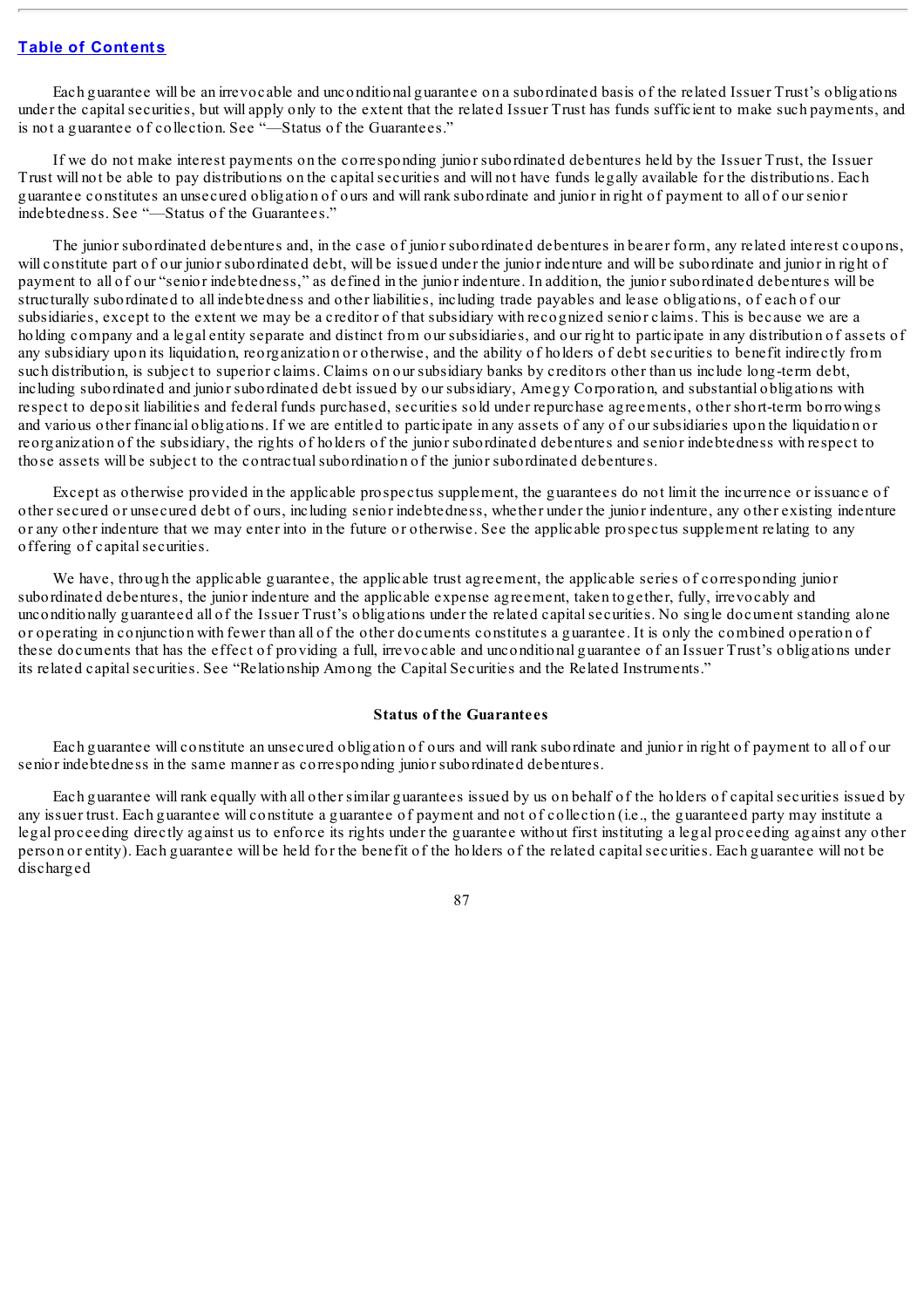except by payment of the guarantee payments in full to the extent not paid by the Issuer Trust or upon distribution to the holders of the capitalsecurities of the corresponding junior subordinated debentures. None of the guarantees places a limitation on the amount of additionalsenior indebtedness that may be incurred by us. We expect from time to time to incur additional indebtedness constituting senior indebtedness.

#### **Amendments and Assignment**

Except with respect to any changes which do not materially adversely affect the material rights of holders of the related capital securities (in which case no vote of the holders will be required), no guarantee may be amended without the prior approval of the holders of at least a majority of the aggregate liquidation amount of the related outstanding capital securities. The manner of obtaining any such approval will be as described under "Description of Capital Securities and Related Instruments—Voting Rights; Amendment of Each Trust Agreement." All guarantees and agreements contained in each guarantee will bind our successors, assigns, receivers, trustees and representatives and will inure to the benefit of the holders of the related capitalsecurities then outstanding. We may not assign our obligations under the guarantees except in connection with a consolidation, merger or sale involving us that is permitted under the terms of the junior indenture and then only if any such successor or assignee agrees in writing to perform our obligations under the guarantees.

#### **Events of Default**

An event of default under each guarantee will occur upon our failure to perform any of our payment obligations under the guarantee or to perform any non-payment obligations if this non-payment default remains unremedied for 30 days. The holders of at least a majority in aggregate liquidation amount of the related capitalsecurities have the right to direct the time, method and place of conducting any proceeding for any remedy available to the guarantee trustee in respect of the guarantee or to direct the exercise of any trust or power conferred upon the guarantee trustee under the guarantee.

The holders of at least a majority in aggregate liquidation amount of the related capitalsecurities have the right, by vote, to waive any past events of default and its consequences under each guarantee. If such a waiver occurs, any event of default will cease to exist and be deemed to have been cured under the terms of the guarantee.

Any holder of the capital securities may, to the extent permissible under applicable law, institute a legal proceeding directly against us to enforce its rights under the guarantee without first instituting a legal proceeding against the Issuer Trust, the guarantee trustee or any other person or entity.

We, as guarantor, are required to file annually with the guarantee trustee a certificate as to whether or not we are in compliance with all the conditions and covenants applicable to us under the guarantee.

#### **Information Concerning the Guarantee Trustee**

The guarantee trustee, other than during the occurrence and continuance of a default by us in performance of any guarantee, undertakes to perform only those duties specifically set forth in each guarantee and, after default with respect to any guarantee, must exercise the same degree of care and skill as a prudent person would exercise or use in the conduct of his or her own affairs. Subject to this provision, the guarantee trustee is under no obligation to exercise any of the powers vested in it by any guarantee at the request of any holder of any capitalsecurities unless it is offered reasonable indemnity against the costs, expenses and liabilities that might be incurred as a result. However, such a requirement does not relieve the guarantee trustee of its obligations to exercise its rights and powers under the guarantee upon the occurrence of an event of default.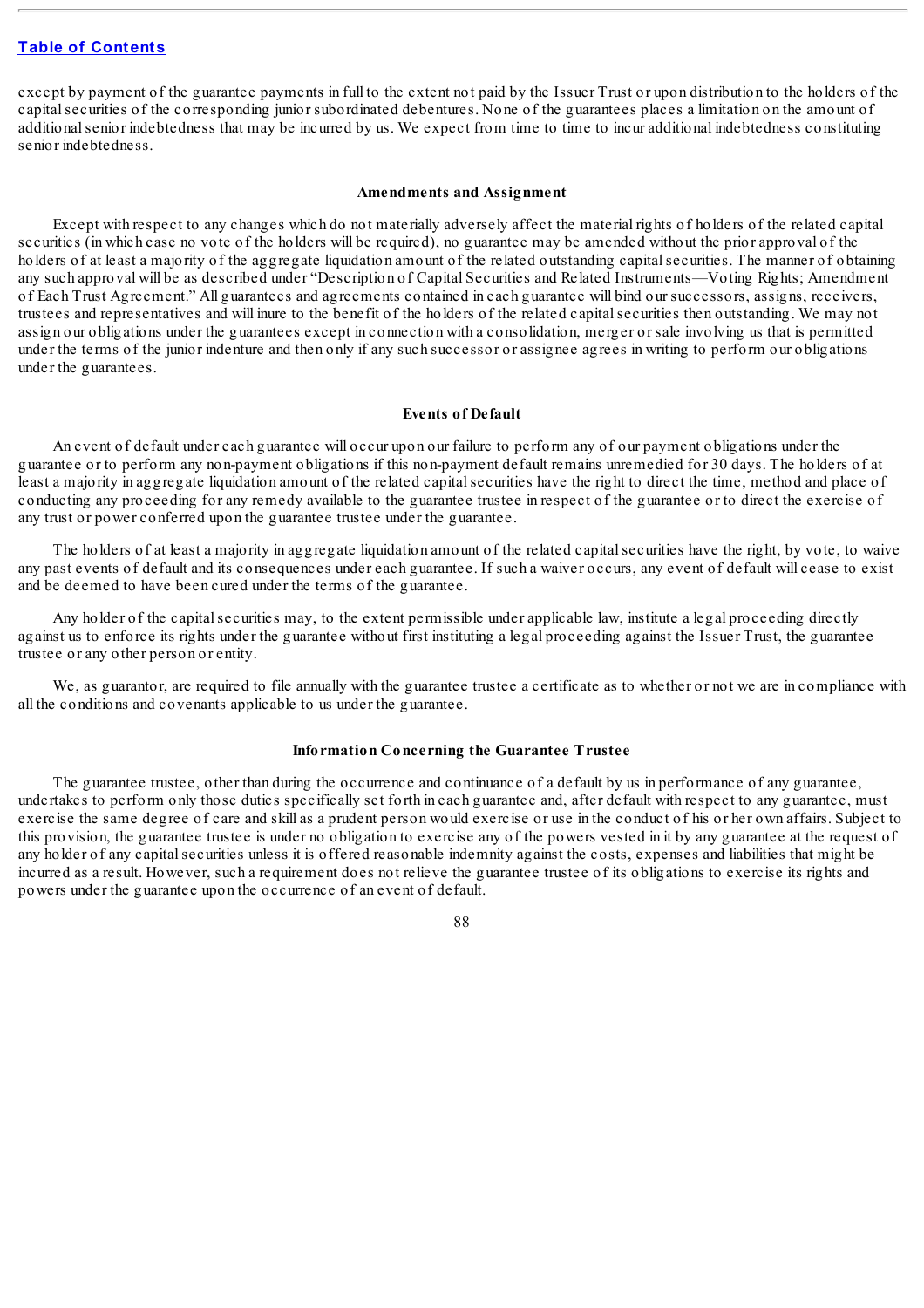## **Termination of the Guarantees**

Each guarantee will terminate and be of no further force and effect upon:

- full payment of the redemption price of the related capital securities;
- full payment of the amounts payable upon liquidation of the related Issuer Trust; or
- the distribution of corresponding junior subordinated debentures to the holders of the related capital securities in exchange for their capital securities.

Each guarantee will continue to be effective or will be reinstated, as the case may be, if at any time any holder of the related capitalsecurities must restore payment of any sums paid under the capitalsecurities or the guarantee.

### **Governing Law**

Each guarantee will be governed by and construed in accordance with the laws of the State of New York.

#### **The Expense Agreement**

Pursuant to the expense agreement that will be entered into by us under each trust agreement, we will irrevocably and unconditionally guarantee to each person or entity to whom the Issuer Trust becomes indebted or liable, the full payment of any costs, expenses or liabilities of the Issuer Trust, other than obligations of the Issuer Trust to pay to the holders of any capitalsecurities or other similar interests in the Issuer Trust of the amounts owed to holders pursuant to the terms of the capitalsecurities or other similar interests, as the case may be. The expense agreement will be enforceable by third parties.

Our obligations under each expense agreement will be subordinated in right of payment to the same extent as the related junior subordinated debentures.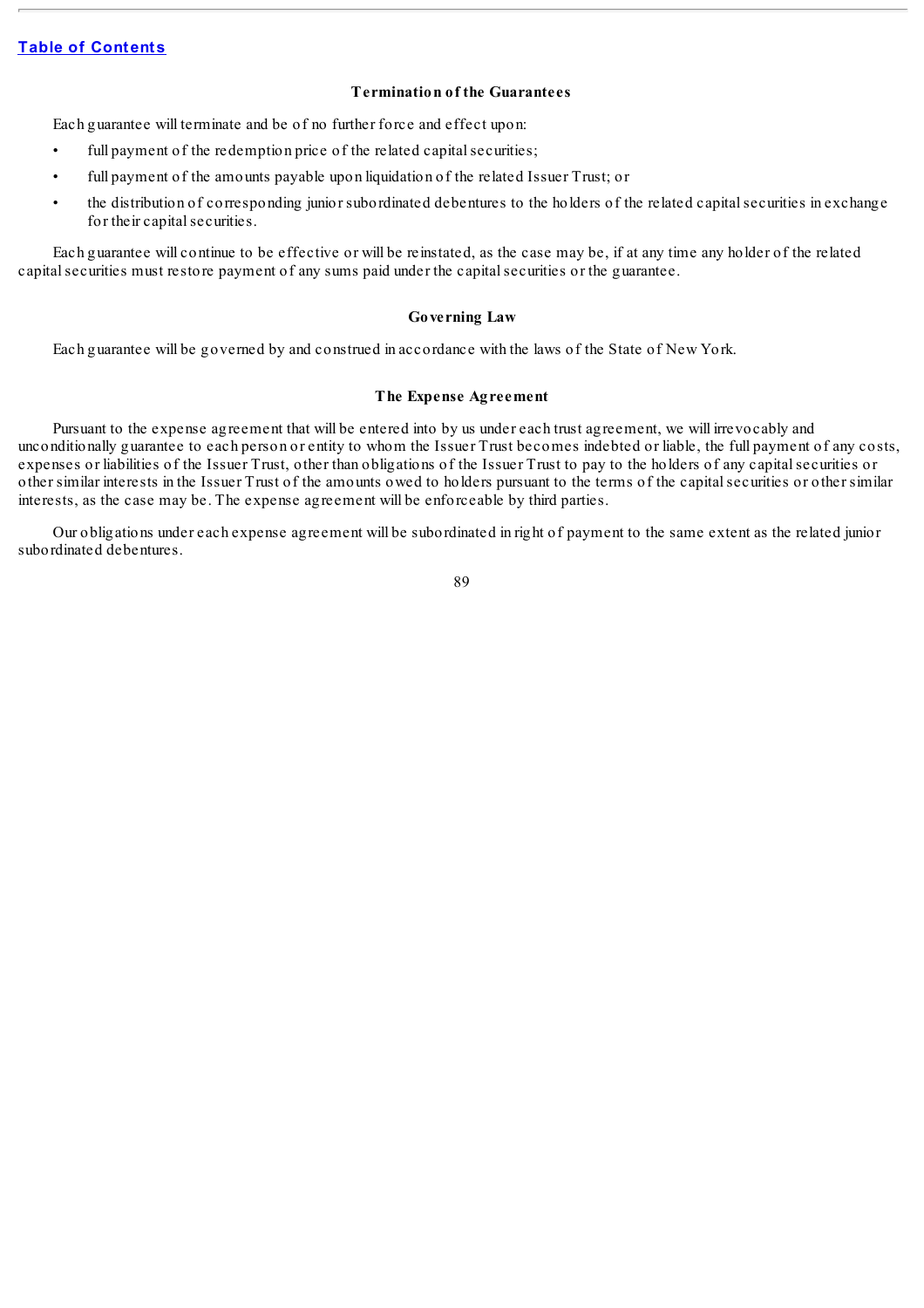## **RELATIONSHIP AMONG THE CAPITAL SECURITIES AND THE RELATED INSTRUMENTS**

Please note that in this section entitled "Relationship Among the Capital Securities and the Related Instruments," references to "Zions," "we," "our" and "us" refer only to Zions Bancorporation and not to its consolidated subsidiaries. Also, in this section, references to "holders" mean those who own capital securities registered in their own names, on the books that we or the guarantee trustee maintain for this purpose, and not those who own beneficial interests in the capital securities registered in street name or in capital securities issued in book-entry form through one or more depositaries. Owners of beneficial interests in the capital securities *should also read the section entitled "Legal Ownership and Book-Entry Issuance."*

The following description of the relationship among the capital securities, the corresponding junior subordinated debentures, the relevant expense agreement and the relevant guarantee is not complete and is subject to, and is qualified in its entirety by reference to. each trust agreement, the junior indenture and the form of guarantee, each of which is incorporated as an exhibit to the registration *statement of which this prospectus forms a part, and the Trust Indenture Act.*

#### **Full and Unconditional Guarantee**

Payments of distributions and other amounts due on the capitalsecurities (to the extent the related Issuer Trust has funds available for the payment of such distributions) are irrevocably guaranteed by us as described above under "Description of Guarantees." Taken together, our obligations under each series of corresponding junior subordinated debentures, the junior indenture, the related trust agreement, the related expense agreement, and the related guarantee provide, in the aggregate, a full, irrevocable and unconditional guarantee of payments of distributions and other amounts due on the related capitalsecurities. No single document standing alone or operating in conjunction with fewer than all of the other documents constitutes such guarantee. It is only the combined operation of these documents that has the effect of providing a full, irrevocable and unconditional guarantee of the Issuer Trust's obligations under the related capitalsecurities. If and to the extent that we do not make payments on any series of corresponding junior subordinated debentures, the Issuer Trust will not pay distributions or other amounts due on its related capital securities. The guarantees do not cover payment of distributions when the related Issuer Trust does not have sufficient funds to pay such distributions. In such an event, the remedy of a holder of any capitalsecurities is to institute a legal proceeding directly against us pursuant to the terms of the junior indenture for enforcement of payment of amounts of such distributions to such holder. Our obligations under each guarantee are subordinate and junior in right of payment to all of our senior indebtedness.

If we make payment on the corresponding subordinated junior subordinated debentures and the relevant Issuer Trust has funds available to make payments on its related capitalsecurities but fails to do so, a holder of such capitalsecurities may begin a legal proceeding against us to enforce our obligations under the related guarantee to make these payments or to cause the Issuer Trust to make these payments. In the event an Issuer Trust receives payments on the corresponding subordinated junior debentures, but these funds are available for payment on the related capital securities only after claims made by creditors of the trust are paid, we would be obligated under the related expense agreement to pay those claims.

#### **Sufficiency of Payments**

As long as payments of interest and other payments are made when due on each series of corresponding junior subordinated debentures, such payments will be sufficient to cover distributions and other payments due on the related capital securities, primarily because:

• the aggregate principal amount of each series of corresponding junior subordinated debentures will be equal to the sum of the aggregate stated liquidation amount of the related capitalsecurities and related trust common securities;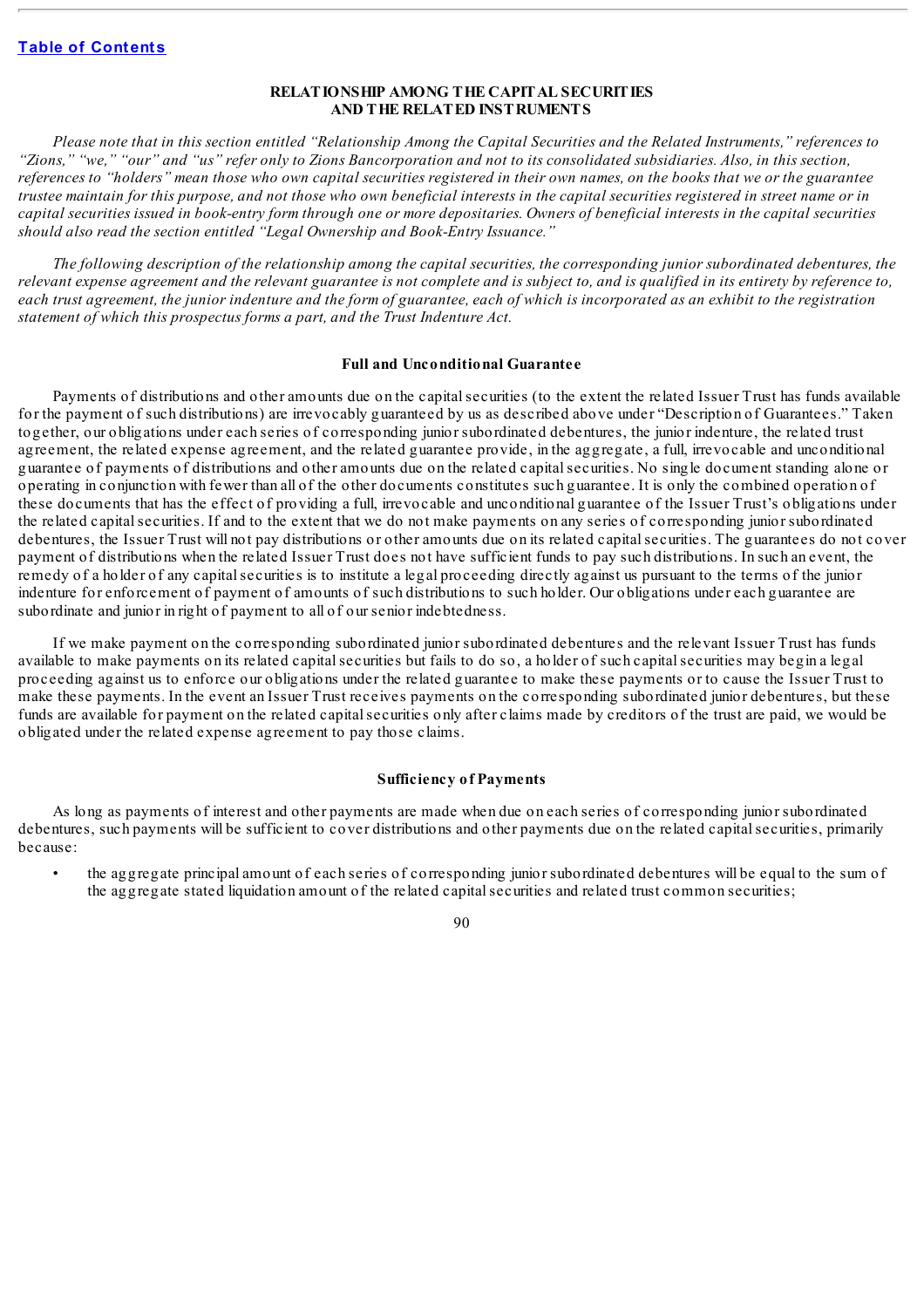- the interest rate and interest and other payment dates on each series of corresponding junior subordinated debentures will match the distribution rate and distribution and other payment dates for the related capital securities;
- we will pay, under the related expense agreement, for all and any costs, expenses and liabilities of the Issuer Trust except the Issuer Trust's obligations to holders of its capitalsecurities under the capitalsecurities; and
- each trust agreement provides that the Issuer Trust will not engage in any activity that is inconsistent with the limited purposes of such Issuer Trust.

Notwithstanding anything to the contrary in the junior indenture, we have the right to set-off any payment we are otherwise required to make under the junior indenture with a payment we make under the related guarantee.

#### **Enforcement Rights of Holders of Capital Securities**

A holder of any related capitalsecurity may, to the extent permissible under applicable law, institute a legal proceeding directly against us to enforce its rights under the related guarantee without first instituting a legal proceeding against the guarantee trustee, the related Issuer Trust or any other person or entity.

A default or event of default under any of our senior indebtedness would not constitute a default or event of default under the junior indenture. However, in the event of payment defaults under, or acceleration of, our senior indebtedness, the subordination provisions of the junior indenture provide that no payments may be made in respect of the corresponding junior subordinated debentures until the senior indebtedness has been paid in full or any payment default has been cured or waived. Failure to make required payments on any series of corresponding junior subordinated debentures would constitute an event of default under the junior indenture.

#### **Limited Purpose of Issuer Trusts**

Each Issuer Trust's capital securities evidence a preferred and undivided beneficial interest in the assets of the Issuer Trust, and each Issuer Trust exists for the sole purpose of issuing its capitalsecurities and trust common securities and investing the proceeds thereof in corresponding junior subordinated debentures and engaging in only those other activities necessary or incidental thereto. A principal difference between the rights of a holder of a capitalsecurity and a holder of a corresponding junior subordinated debenture is that a holder of a corresponding junior subordinated debenture is entitled to receive from us the principal amount of and interest accrued on corresponding junior subordinated debentures held, while a holder of capitalsecurities is entitled to receive distributions from the Issuer Trust (or from us under the applicable guarantee) if and to the extent the Issuer Trust has funds available for the payment of such distributions.

## **Rights Upon Dissolution**

Upon any voluntary or involuntary dissolution of any Issuer Trust involving our liquidation, the holders of the related capital securities will be entitled to receive, out of the assets held by such Issuer Trust, the liquidation distribution in cash. See "Description of Capital Securities and Related Instruments—Liquidation Distribution Upon Dissolution." Upon any voluntary or involuntary liquidation or bankruptcy of ours, the property trustee, as holder of the corresponding junior subordinated debentures, would be a subordinated creditor of ours, subordinated in right of payment to allsenior indebtedness as set forth in the junior indenture, but entitled to receive payment in full of principal and interest, before any shareholder of ours receives payments or distributions. Since we are the guarantor under each guarantee and have agreed, under the related expense agreement, to pay for all costs, expenses and liabilities of each Issuer Trust (other than the Issuer Trust's obligations to the holders of its capitalsecurities), the positions of a holder of such capital securities and a holder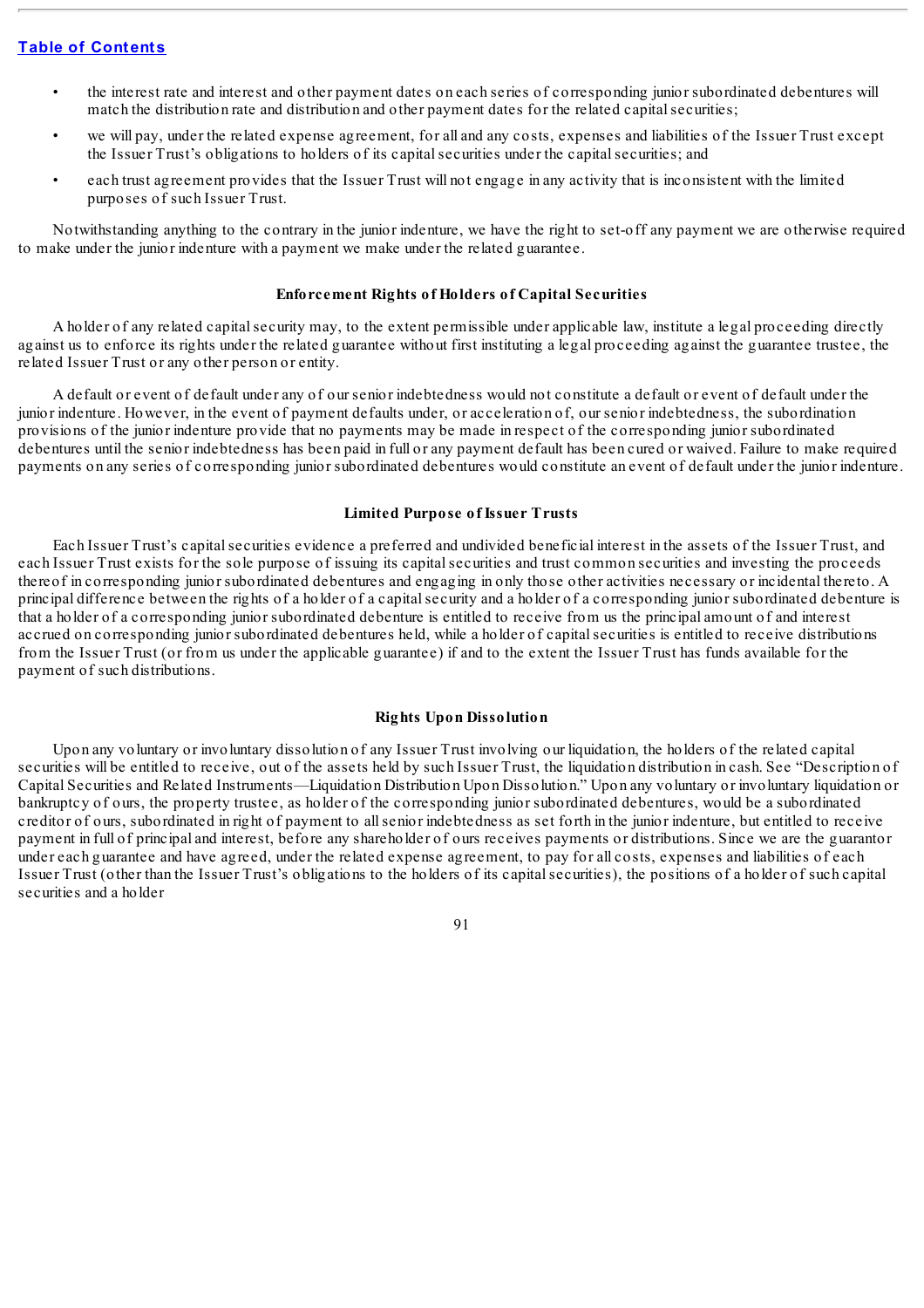of such corresponding junior subordinated debentures relative to other creditors and to our shareholders in the event of our liquidation or bankruptcy are expected to be substantially the same.

#### **Notices**

Notices to be given to holders of a global capitalsecurity will be given only to the depositary, in accordance with its applicable policies as in effect from time to time. Notices to be given to holders of any capitalsecurities not in global form will be sent by mail to the respective addresses of the holders as they appear in the trustee's records, and will be deemed given when mailed. Neither the failure to give any notice to a particular holder, nor any defect in a notice given to a particular holder, will affect the sufficiency of any notice given to another holder.

Book-entry and other indirect owners should consult their banks or brokers for information on how they will receive notices.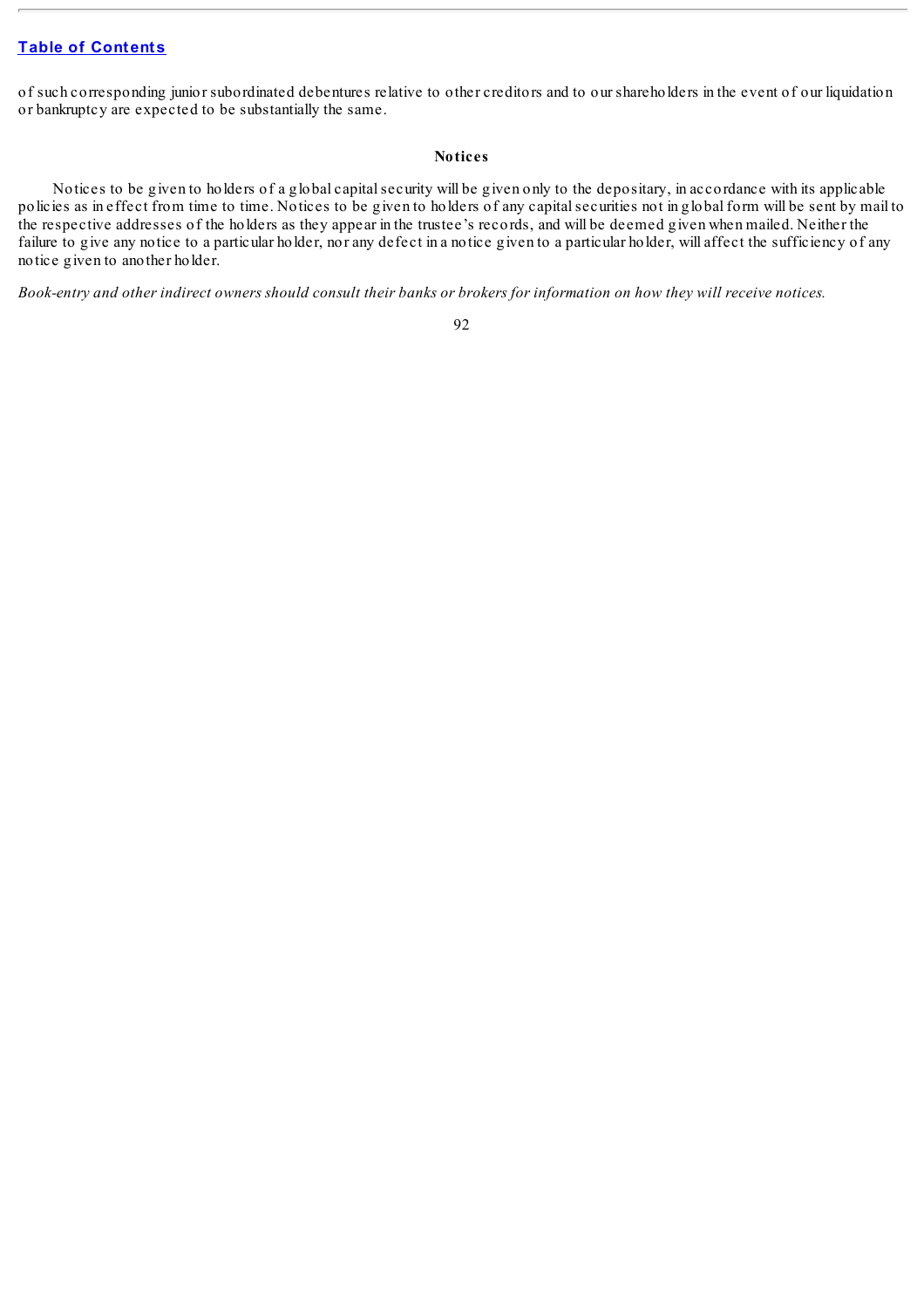#### **LEGAL OWNERSHIP AND BOOK-ENTRY ISSUANCE**

In this section, we describe special considerations that will apply to registered securities issued in global—i.e., book-entry—form. First we describe the difference between legal ownership and indirect ownership of registered securities. Then we describe special provisions that apply to globalsecurities.

#### **Who Is the Legal Owner of a Registered Security?**

Each security in registered form will be represented either by a certificate issued in definitive form to a particular investor or by one or more globalsecurities representing the entire issuance of securities. We refer to those who have securities registered in their own names, on the books that we or the trustee, warrant agent or other agent maintain for this purpose, as the "holders" of those securities. These persons are the legal holders of the securities. We refer to those who, indirectly through others, own beneficial interests in securities that are not registered in their own names as indirect owners of those securities. As we discuss below, indirect owners are not legal holders, and investors in securities issued in book-entry form or in street name will be indirect owners.

## *Book-Entry Owners*

We or the Issuer Trusts, as applicable, will issue each security in book-entry form only, unless we specify otherwise in the applicable prospectus supplement. This means securities will be represented by one or more globalsecurities registered in the name of a financial institution that holds them as depositary on behalf of other financial institutions that participate in the depositary's book-entry system. These participating institutions, in turn, hold beneficial interests in the securities on behalf of themselves or their customers.

Under each indenture, agreement or other instrument relating to a security, only the person in whose name a security is registered is recognized as the holder of that security. Consequently, for securities issued in global form, we or the Issuer Trusts will recognize only the depositary as the holder of the securities and we or the Issuer Trusts will make all payments on the securities, including deliveries of any property other than cash, to the depositary. The depositary passes along the payments it receives to its participants, which in turn pass the payments along to their customers who are the beneficial owners. The depositary and its participants do so under agreements they have made with one another or with their customers. They are not obligated to do so under the terms of the securities.

As a result, investors will not own securities directly. Instead, they will own beneficial interests in a globalsecurity, through a bank, broker or other financial institution that participates in the depositary's book-entry system or holds an interest through a participant. As long as the securities are issued in global form, investors will be indirect owners, and not holders, of the securities.

#### *Street Name Owners*

In the future we or the Issuer Trusts, as applicable, may terminate a globalsecurity or issue securities initially in non-global form. In these cases, investors may choose to hold their securities in their own names or in street name. Securities held by an investor in street name would be registered in the name of a bank, broker or other financial institution that the investor chooses, and the investor would hold only a beneficial interest in those securities through an account he or she maintains at that institution.

For securities held in street name, we or the Issuer Trusts, as applicable, will recognize only the intermediary banks, brokers and other financial institutions in whose names the securities are registered as the holders of those securities and we or the Issuer Trusts, as applicable, will make all payments on those securities, including deliveries of any property other than cash, to them. These institutions pass along the payments they receive to their customers who are the beneficial owners, but only because they agree to do so in their customer agreements or because they are legally required to do so. Investors who hold securities in street name will be indirect owners, not holders, of those securities.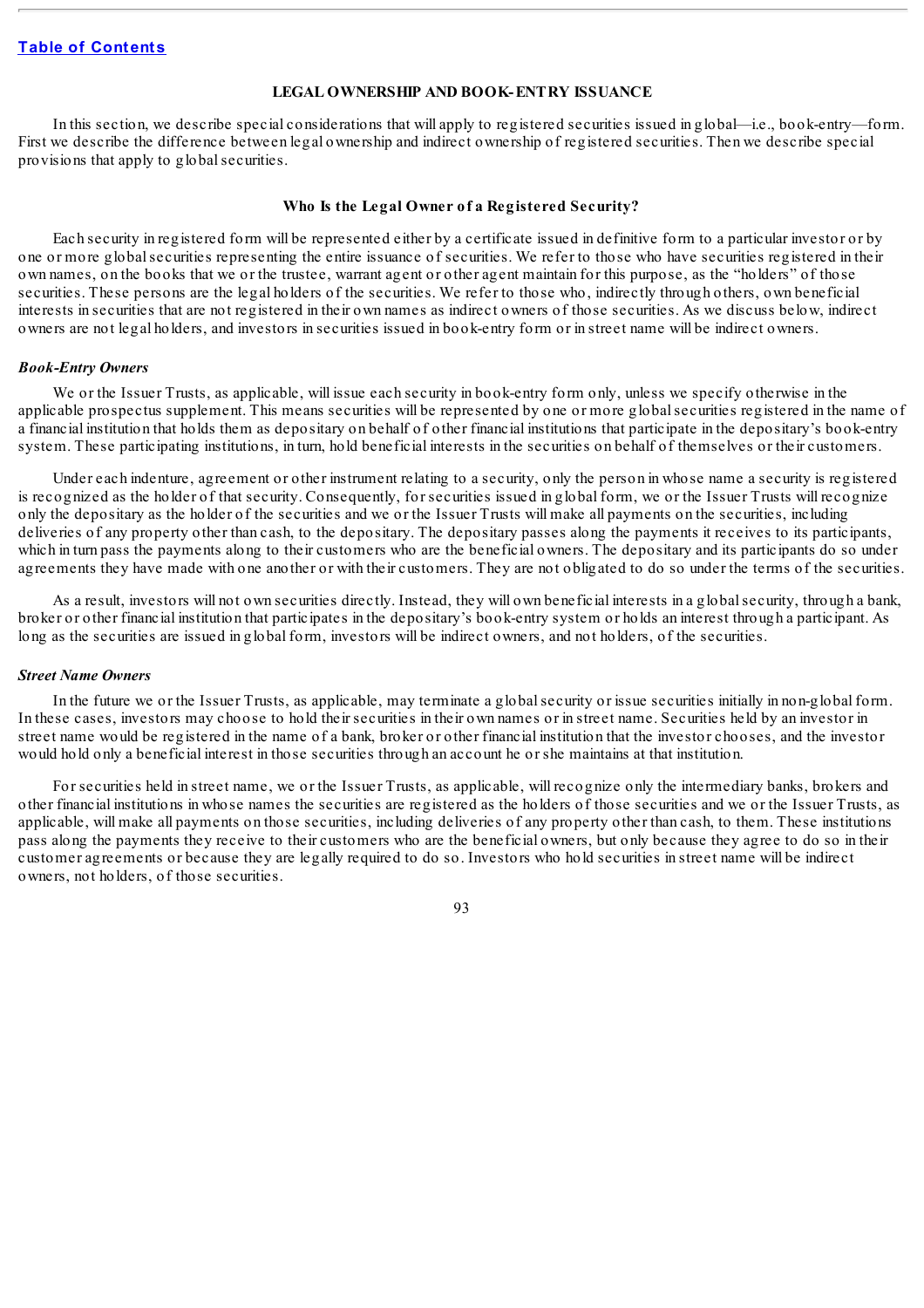#### *Legal Holders*

Our obligations, the obligations of the Issuer Trusts, as well as the obligations of the trustee under any indenture and the obligations, if any, of any warrant agents, unit agents, or other agents and any other third parties employed by us, the trustee or any of those agents, run only to the holders of the securities. Neither we nor the Issuer Trusts have obligations to investors who hold beneficial interests in globalsecurities, in street name or by any other indirect means. This will be the case whether an investor chooses to be an indirect owner of a security or has no choice because we or the Issuer Trusts, as applicable, are issuing the securities only in global form.

For example, once we or the Issuer Trusts, as applicable, make a payment or give a notice to the holder, we or the Issuer Trusts, as applicable, have no further responsibility for that payment or notice even if that holder is required, under agreements with depositary participants or customers or by law, to pass it along to the indirect owners but does not do so. Similarly, if we or the Issuer Trusts want to obtain the approval of the holders for any purpose—e.g., to amend the indenture for a series of debt securities or warrants or the warrant agreement for a series of warrants or to relieve us of the consequences of a default or of our obligation to comply with a particular provision of an indenture—we or the Issuer Trusts would seek the approval only from the holders, and not the indirect owners, of the relevant securities. Whether and how the holders contact the indirect owners is up to the holders.

When we refer to "you" in this prospectus, we mean those who invest in the securities being offered by this prospectus, whether they are the holders or only indirect owners of those securities. When we refer to "your securities" in this prospectus, we mean the securities in which you will hold a direct or indirect interest.

## *Special Considerations for Indirect Owners*

If you hold securities through a bank, broker or other financial institution, either in book-entry form or in street name, you should check with your own institution to find out:

- how it handles securities payments and notices;
- whether it imposes fees or charges;
- whether and how you can instruct it to exercise any rights to purchase or sell warrant property under a warrant or purchase contract property under a purchase contract or to exchange or convert a security for or into other property;
- how it would handle a request for the holders' consent, if ever required;
- whether and how you can instruct it to send you securities registered in your own name so you can be a holder, if that is permitted in the future;
- how it would exercise rights under the securities if there were a default or other event triggering the need for holders to act to protect their interests; and
- if the securities are in book-entry form, how the depositary's rules and procedures will affect these matters.

## **What Is a Global Security?**

We or the Issuer Trusts, as applicable, will issue each security in book-entry form only, unless we specify otherwise in the applicable prospectus supplement. Each security issued in book-entry form will be represented by a globalsecurity that we or the Issuer Trusts deposit with and register in the name of one or more financial institutions or clearing systems, or their nominees, which we select. A financial institution or clearing system that we or the Issuer Trusts select for any security for this purpose is called the "depositary" for that security. A security will usually have only one depositary but it may have more.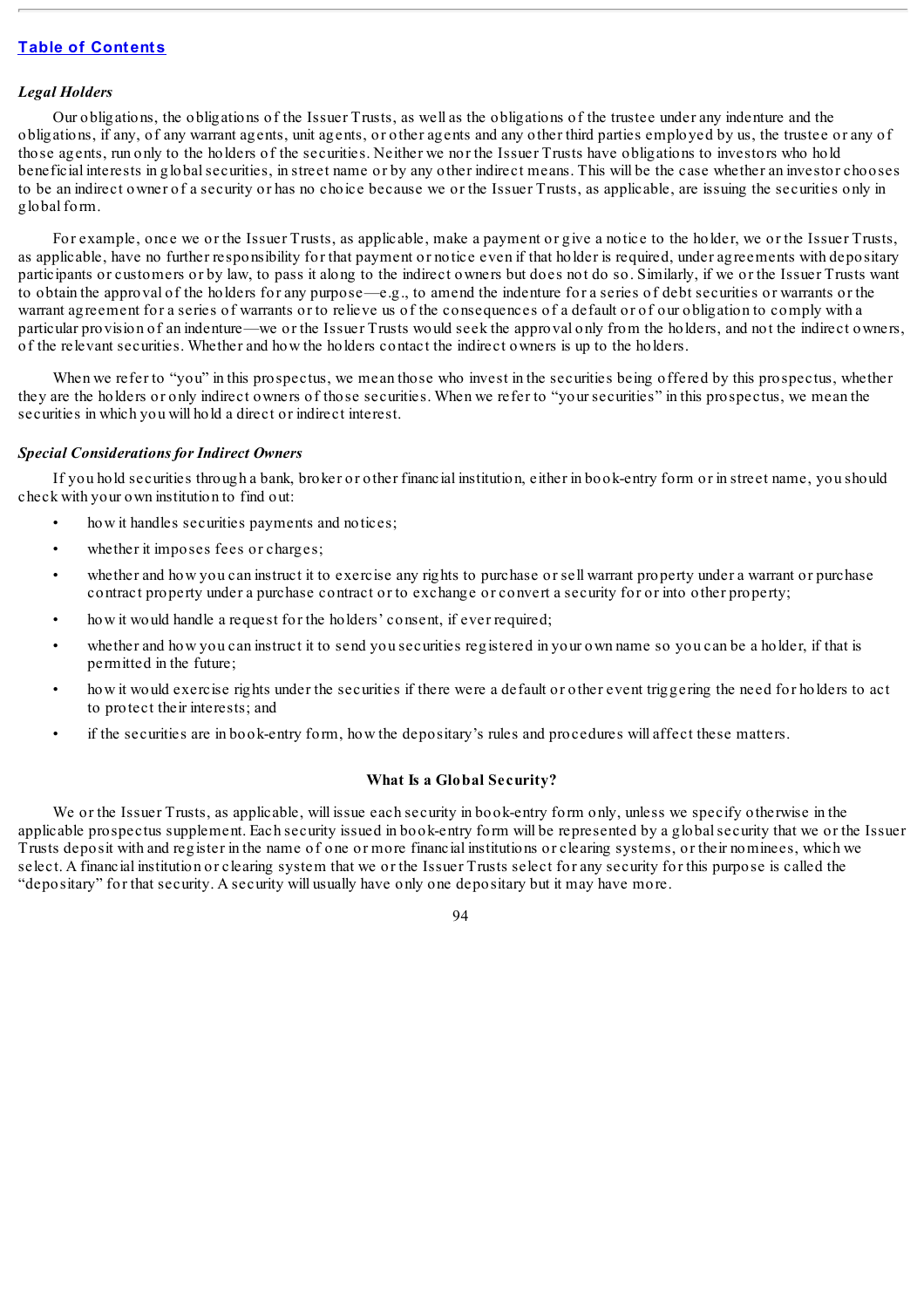Each series of securities will have one or more of the following as the depositaries:

- The Depository Trust Company, New York, New York, which is known as DTC;
- a financial institution holding the securities on behalf of Euroclear Bank SA/NV, which is known as Euroclear;
- a financial institution holding the securities on behalf of Clearstream Banking, société anonyme, which is known as Clearstream; and
- any other clearing system or financial institution named in the applicable prospectus supplement.

The depositaries named above may also be participants in one another's clearing systems. Thus, for example, if DTC is the depositary for a globalsecurity, investors may hold beneficial interests in that security through Euroclear or Clearstream, as DTC participants. The depositary or depositaries for your securities will be named in your prospectus supplement; if none is named, the depositary will be DTC.

A globalsecurity may represent one or any other number of individualsecurities. Generally, allsecurities represented by the same globalsecurity will have the same terms. We or the Issuer Trusts may, however, issue a globalsecurity that represents multiple securities of the same kind, such as debt securities, that have different terms and are issued at different times. We call this kind of globalsecurity a master globalsecurity. Your prospectus supplement will not indicate whether your securities are represented by a master globalsecurity.

A globalsecurity may not be transferred to or registered in the name of anyone other than the depositary or its nominee, unless special termination situations arise. We describe those situations below under "—Holder's Option to Obtain a Non-Global Security; Special Situations When a Global Security Will Be Terminated." As a result of these arrangements, the depositary, or its nominee, will be the sole registered owner and holder of allsecurities represented by a globalsecurity, and investors will be permitted to own only indirect interests in a globalsecurity. Indirect interests must be held by means of an account with a broker, bank or other financial institution that in turn has an account with the depositary or with another institution that does. Thus, an investor whose security is represented by a globalsecurity will not be a holder of the security, but only an indirect owner of an interest in the globalsecurity.

If the prospectus supplement for a particular security indicates that the security will be issued in global form only, then the security will be represented by a global security at all times unless and until the global security is terminated. We describe the situations in which this can occur below under "—Holder's Option to Obtain a Non-Global Security; Special Situations When a Global Security Will Be Terminated." If termination occurs, we or the Issuer Trusts, as applicable, may issue the securities through another book-entry clearing system or decide that the securities may no longer be held through any book-entry clearing system.

#### *Special Considerations for Global Securities*

As an indirect owner, an investor's rights relating to a globalsecurity will be governed by the account rules of the depositary and those of the investor's financial institution or other intermediary through which it holds its interest (e.g., Euroclear or Clearstream, if DTC is the depositary), as well as general laws relating to securities transfers. We or the Issuer Trusts, as applicable, do not recognize this type of investor or any intermediary as a holder of securities and instead deal only with the depositary that holds the globalsecurity.

If securities are issued only in the form of a globalsecurity, an investor should be aware of the following:

- an investor cannot cause the securities to be registered in his or her own name, and cannot obtain non-global certificates for his or her interest in the securities, except in the special situations we describe below;
- an investor will be an indirect holder and must look to his or her own bank or broker for payments on the securities and protection of his or her legal rights relating to the securities, as we describe above under "—Who Is the Legal Owner of a Registered Security—Legal Holders" above;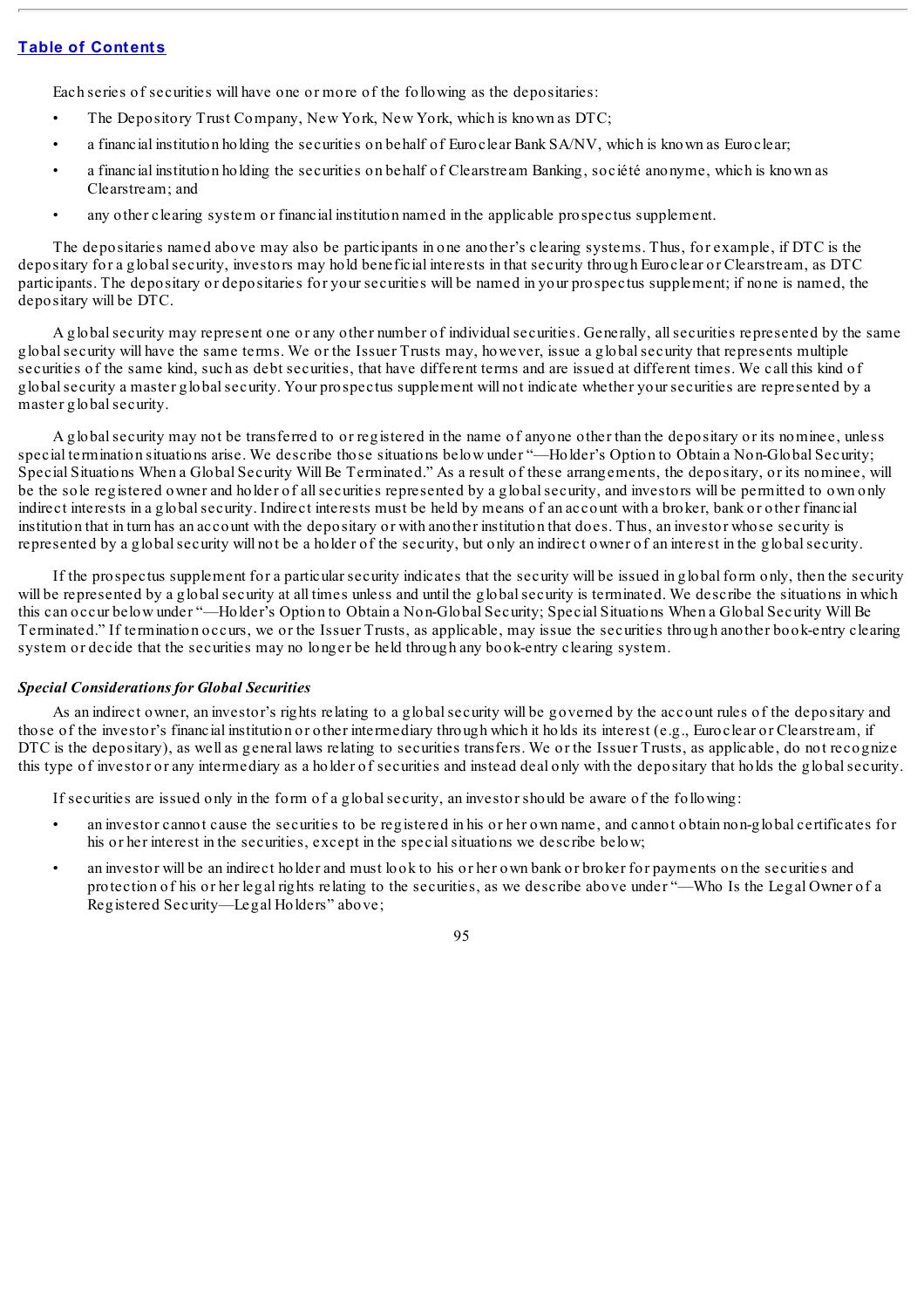- an investor may not be able to sell interests in the securities to some insurance companies and other institutions that are required by law to own their securities in non-book-entry form;
- an investor may not be able to pledge his or her interest in a globalsecurity in circumstances where certificates representing the securities must be delivered to the lender or other beneficiary of the pledge in order for the pledge to be effective;
- the depositary's policies, will govern payments, deliveries, transfers, exchanges, notices and other matters relating to an investor's interest in a globalsecurity, and those policies may change from time to time. We, the Issuer Trusts, the trustee and any warrant agents and unit agents will have no responsibility for any aspect of the depositary's policies, actions or records of ownership interests in a globalsecurity. We, the Issuer Trusts, the trustee and any warrant agents, unit agents or other agents also do not supervise the depositary in any way;
- the depositary will require that those who purchase and sell interests in a globalsecurity within its book-entry system use immediately available funds and your broker or bank may require you to do so as well; and
- financial institutions that participate in the depositary's book-entry system and through which an investor holds its interest in the globalsecurities, directly or indirectly (including Euroclear and Clearstream, if you hold through them when the depositary is DTC), may also have their own policies affecting payments, deliveries, transfers, exchanges, notices and other matters relating to the securities, and those policies may change from time to time. For example, if you hold an interest in a globalsecurity through Euroclear or Clearstream, when DTC is the depositary, Euroclear or Clearstream, as applicable, will require those who purchase and sell interests in that security through them to use immediately available funds and comply with other policies and procedures, including deadlines for giving instructions as to transactions that are to be effected on a particular day. There may be more than one financial intermediary in the chain of ownership for an investor. We or the Issuer Trusts, as applicable, do not monitor and are not responsible for the policies or actions or records of ownership interests of any of those intermediaries.

## *Holder's Option to Obtain a Non-Global Security; Special Situations When a Global Security Will Be Terminated*

If we or the Issuer Trusts, as applicable, issue any series of securities in book-entry form but we choose to give the beneficial owners of that series the right to obtain non-globalsecurities, any beneficial owner entitled to obtain non-globalsecurities may do so by following the applicable procedures of the depositary, any transfer agent or registrar for that series and that owner's bank, broker or other financial institution through which that owner holds its beneficial interest in the securities.

In addition, in a few specialsituations described below, a globalsecurity will be terminated and interests in it will be exchanged for certificates in non-global form representing the securities it represented. After that exchange, the choice of whether to hold the securities directly or in street name will be up to the investor. Investors must consult their own banks or brokers to find out how to have their interests in a globalsecurity transferred on termination to their own names, so that they will be holders. We have described the rights of holders and street name investors above under "—Who Is the Legal Owner of a Registered Security."

The special situations for termination of a global security are as follows:

- the depositary notifies us or the Issuer Trusts that it is unwilling, unable or no longer qualified to continue as depositary for that globalsecurity and we do not appoint another institution to act as depositary within 60 days;
- we or the Issuer Trusts order in our sole discretion that such global security will be transferable, registrable, and exchangeable; or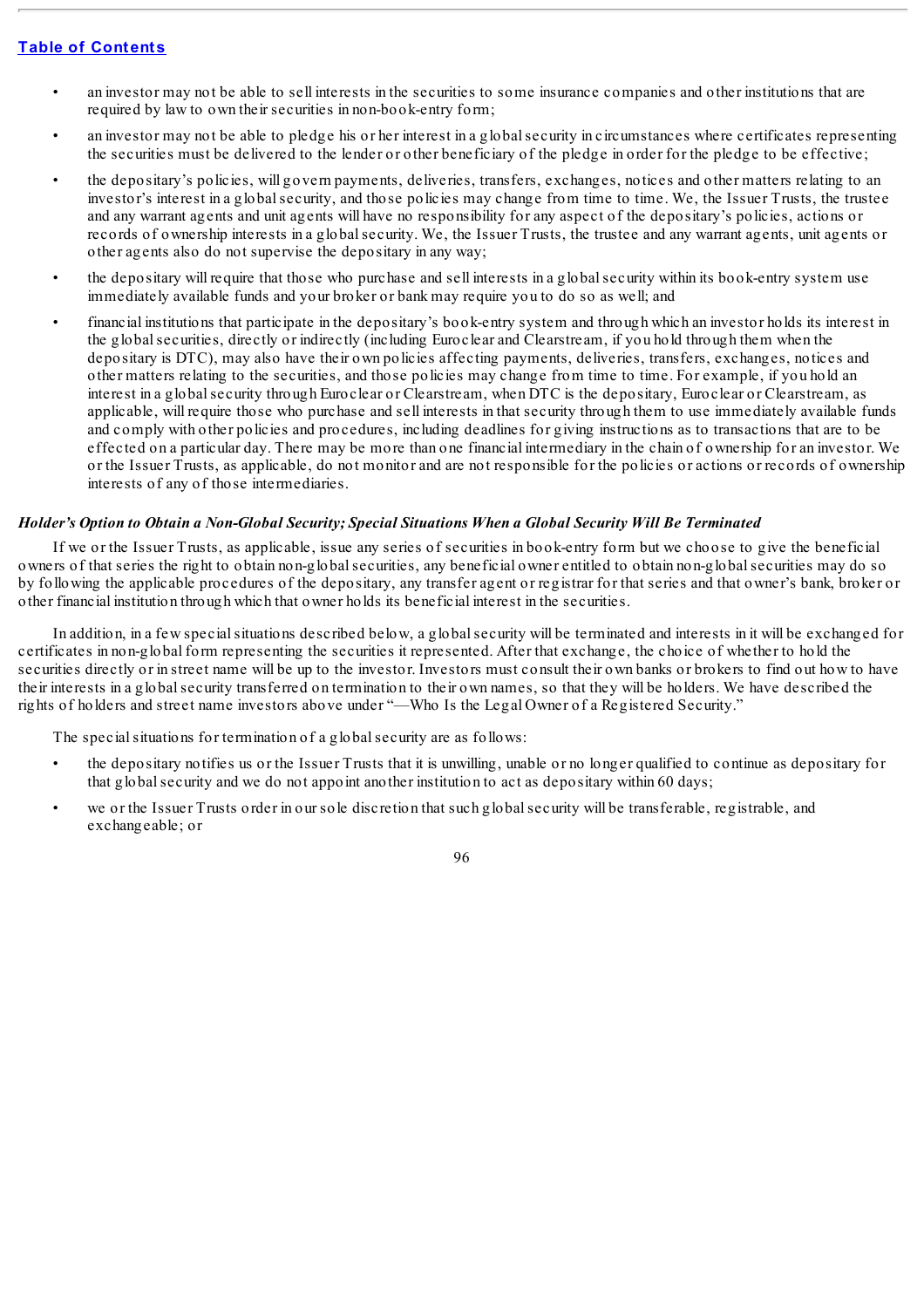• in the case of a globalsecurity representing debt securities or warrants issued under an indenture, an event of default has occurred with regard to that globalsecurity and is continuing.

None of we, any Issuer Trust, the trustee for any debt securities, the warrant agent for any warrants, the unit agent for any units or any other applicable agent will be responsible for maintaining any records of ownership interests in a globalsecurity. If a globalsecurity is terminated, only the depositary, and not we, any Issuer Trust, the trustee for any debt securities, the warrant agent for any warrants, the unit agent for any units or any other applicable agent, is responsible for following the depositary's procedures to determine the names of the institutions in whose names the securities represented by the globalsecurity will be registered and, therefore, who will be the holders of those securities.

#### *Considerations Relating to Euroclear and Clearstream*

Euroclear and Clearstream are securities clearing systems in Europe. Both systems clear and settle securities transactions between their participants through electronic, book-entry delivery of securities against payment.

As long as any globalsecurity is held by Euroclear or Clearstream, as depositary, you may hold an interest in the globalsecurity only through an organization that participates, directly or indirectly, in Euroclear or Clearstream. If you are a participant in either of those clearing systems, you may hold your interest directly in that clearing system. If you are not a participant, you may hold your interest indirectly through organizations that are participants in that clearing system.

If Euroclear or Clearstream is the depositary for a globalsecurity and there is no depositary in the United States, you will not be able to hold interests in that globalsecurity through any securities clearance system in the United States.

If Euroclear or Clearstream is the depositary for a globalsecurity, or if DTC is the depositary for a globalsecurity and Euroclear and Clearstream hold interests in the globalsecurity as participants in DTC, then Euroclear and Clearstream will hold interests in the globalsecurity on behalf of the participants in their systems.

Payments, deliveries, transfers, exchanges, notices and other matters relating to the securities made through Euroclear or Clearstream must comply with the rules and procedures of those systems. Those clearing systems could change their rules and procedures at any time. Neither we nor the Issuer Trusts have control over those systems or their participants, and neither we nor the Issuer Trusts take responsibility for their activities. Transactions between participants in Euroclear or Clearstream on one hand, and participants in DTC, on the other hand, when DTC is the depositary, would also be subject to DTC's rules and procedures.

#### *Special Timing Considerations for Transactions in Euroclear and Clearstream*

Investors will be able to make and receive through Euroclear and Clearstream payments, deliveries, transfers, exchanges, notices and other transactions involving any securities held through those clearing systems only on days when those systems are open for business. These clearing systems may not be open for business on days when banks, brokers and other institutions are open for business in the United States.

In addition, because of time-zone differences, U.S. investors who hold their interests in the securities through these clearing systems and wish to transfer their interests, or to receive or make a payment or delivery or exercise any other right with respect to their interests, on a particular day may find that the transaction will not be effected until the next business day in Luxembourg or Brussels, as applicable. Thus, investors who wish to exercise rights that expire on a particular day may need to act before the expiration date. In addition, investors who hold their interests through both DTC and Euroclear or Clearstream may need to make special arrangements to finance any purchases or sales of their interests between the U.S. and European clearing systems, and those transactions may settle later than would be the case for transactions within one clearing system.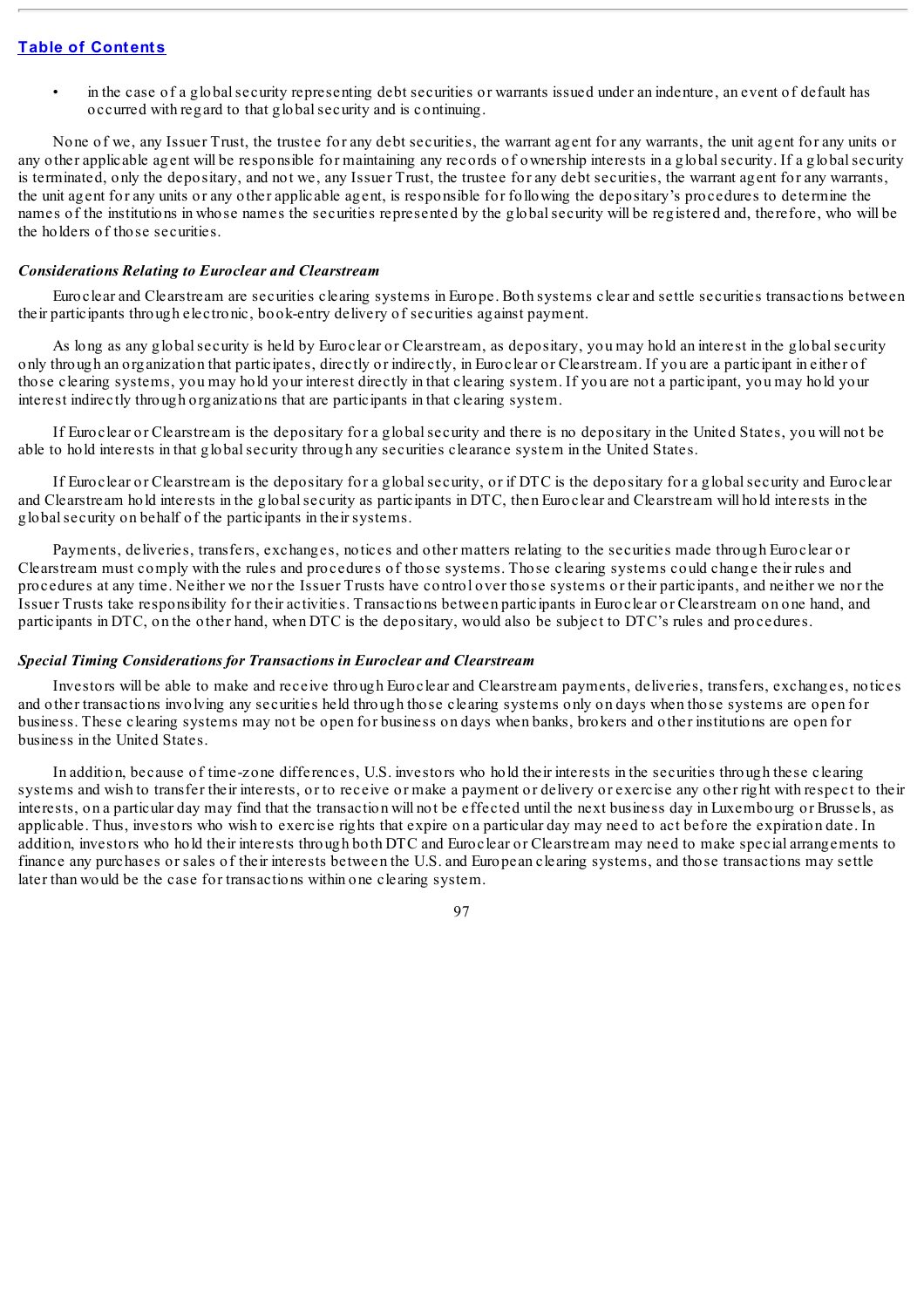## **SECURITIES ISSUED IN BEARER FORM**

We or the Issuer Trusts, as applicable, may issue securities in bearer, rather than registered, form. If we do, those securities will be subject to special provisions described in this section. This section primarily describes provisions relating to debt securities issued in bearer form. Other provisions may apply to securities of other kinds issued in bearer form. To the extent the provisions described in this section are inconsistent with those described elsewhere in this prospectus, they supersede those described elsewhere with regard to any bearer securities. Otherwise, the relevant provisions described elsewhere in this prospectus will apply to bearer securities.

#### **Temporary and Permanent Bearer Global Securities**

If we or the Issuer Trusts, as applicable, issue securities in bearer form, allsecurities of the same series and kind will initially be represented by a temporary bearer globalsecurity, which we or the Issuer Trusts will deposit with a common depositary for Euroclear and Clearstream. Euroclear and Clearstream will credit the account of each of their subscribers with the amount of securities the subscriber purchases. We or the Issuer Trusts will promise to exchange the temporary bearer globalsecurity for a permanent bearer globalsecurity, which we will deliver to the common depositary upon the later of the following two dates:

- the date that is 40 days after the later of (a) the completion of the distribution of the securities as determined by the underwriter, dealer or agent and (b) the closing date for the sale of the securities by us; we may extend this date as described below under "—Extensions for Further Issuances;" and
- the date on which Euroclear and Clearstream provide us or our agent with the necessary tax certificates described below under "—U.S. Tax Certificate Required."

Unless we or the Issuer Trusts say otherwise in the applicable prospectus supplement, owners of beneficial interests in a permanent bearer globalsecurity will be able to exchange those interests at their option, in whole but not in part, for:

- non-globalsecurities in bearer form with interest coupons attached, if applicable; or
- non-global securities in registered form without coupons attached.

A beneficial owner will be able to make this exchange by giving us or our designated agent 60 days' prior written notice in accordance with the terms of the securities.

#### *Extensions for Further Issuances*

Without the consent of the trustee, any holders or any other person, we or the Issuer Trusts, as applicable, may issue additional securities identical to a prior issue from time to time. If we issue additionalsecurities before the date on which we would otherwise be required to exchange the temporary bearer globalsecurity representing the prior issue for a permanent bearer globalsecurity as described above, that date will be extended until the 40th day after the completion of the distribution and the closing, whichever is later, for the additionalsecurities. Extensions of this kind may be repeated if we or the Issuer Trusts sell additional identicalsecurities. As a result of these extensions, beneficial interests in the temporary bearer globalsecurity may not be exchanged for interests in a permanent bearer globalsecurity until the 40th day after the additionalsecurities have been distributed and sold.

## **U.S. Tax Certificate Required**

We or the Issuer Trusts, as applicable, will not pay or deliver interest or other amounts in respect of any portion of a temporary bearer globalsecurity unless and until Euroclear or Clearstream delivers to us, the Issuer Trusts or our agent a tax certificate with regard to the owners of the beneficial interests in that portion of the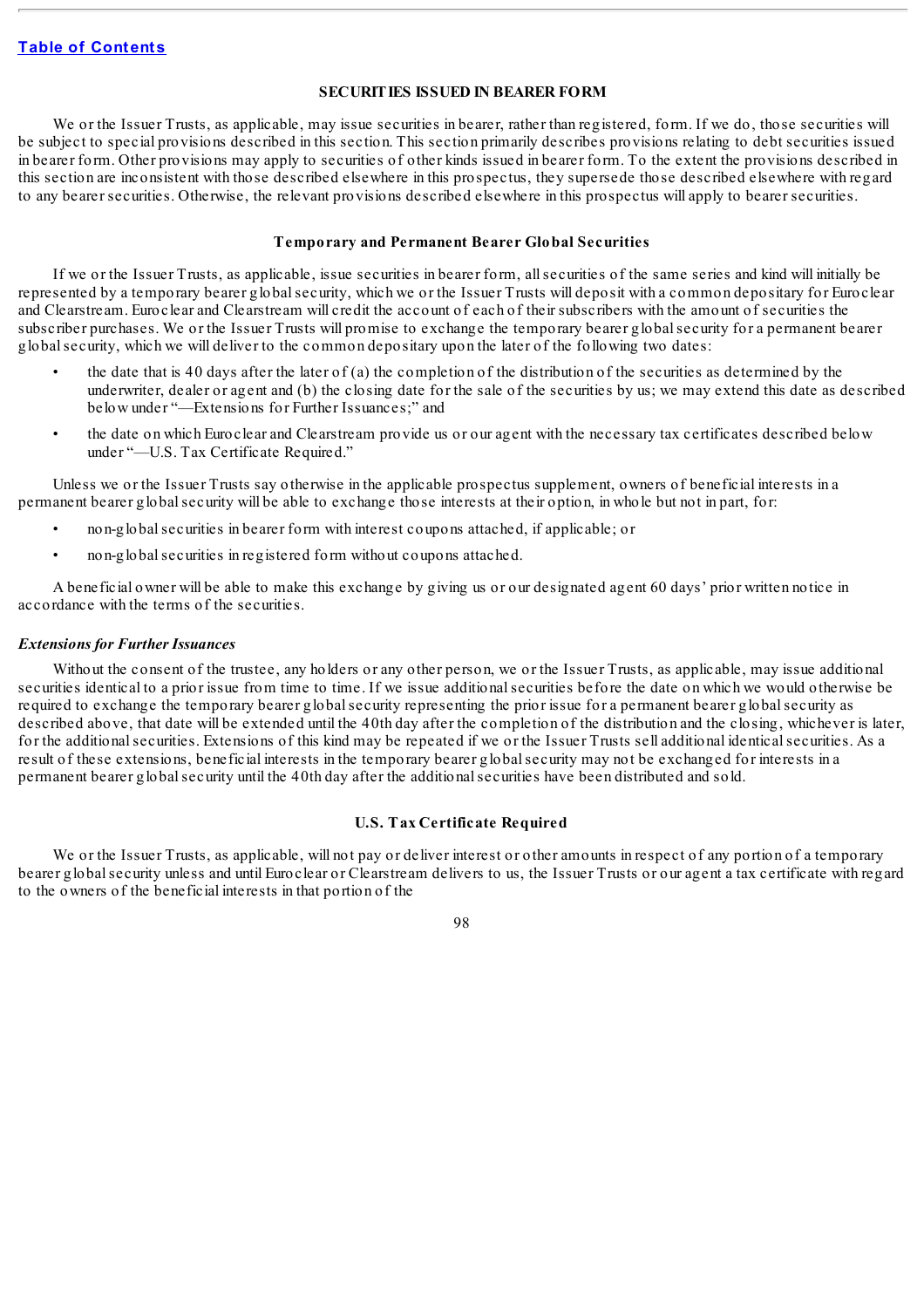globalsecurity. Also, neither we nor any Issuer Trust will exchange any portion of a temporary bearer globalsecurity for a permanent bearer globalsecurity unless and until we or the Issuer Trusts receive from Euroclear or Clearstream a tax certificate with regard to the owners of the beneficial interests in the portion to be exchanged. In each case, this tax certificate must state that each of the relevant owners:

- is not a United States person, as defined below under "—Limitations on Issuance of Bearer Debt Securities;"
- is a foreign branch of a United States financial institution, as defined in applicable U.S. Treasury Regulations, purchasing for its own account or for resale, or is a United States person who acquired the security through a financial institution of this kind and who holds the security through that financial institution on the date of certification, provided in either case that the financial institution provides a certificate to us or the distributor selling the security to it stating that it agrees to comply with the requirements of Section 165(j)(3)(A), (B) or (C) of the U.S. Internal Revenue Code and the U.S. Treasury Regulations under that Section; or
- is a financial institution holding for purposes of resale during the "restricted period," as defined in U.S. Treasury Regulations Section 1.163-5(c)(2)(i)(D)(7). A financial institution of this kind, whether or not it is also described in either of the two preceding bullet points, must certify that it has not acquired the security for purposes of resale directly or indirectly to a United States person or to a person within the United States or its possessions.

The tax certificate must be signed by an authorized person satisfactory to us.

No one who owns an interest in a temporary bearer global security will receive payment or delivery of any amount or property in respect of its interest, and will not be permitted to exchange its interest for an interest in a permanent bearer global security or a security in any other form, unless and until we, the Issuer Trusts or our agent have received the required tax certificate on its behalf.

Special requirements and restrictions imposed by United States federal tax laws and regulations will apply to bearer debt securities. We describe these below under "—Limitations on Issuance of Bearer Debt Securities."

### **Legal Ownership of Bearer Securities**

Securities in bearer form are not registered in any name. Whoever is the bearer of the certificate representing a security in bearer form is the legal owner of that security. Legal title and ownership of bearer securities will pass by delivery of the certificates representing the securities. Thus, when we use the term "holder" in this prospectus with regard to bearer securities, we mean the bearer of those securities.

The common depositary for Euroclear and Clearstream will be the bearer, and thus the holder and legal owner, of both the temporary and permanent bearer globalsecurities described above. Investors in those securities will own beneficial interests in the securities represented by those global securities; they will be only indirect owners, not holders or legal owners, of the securities.

As long as the common depositary is the bearer of any bearer security in global form, the common depositary will be considered the sole legal owner and holder of the securities represented by the bearer security in global form. Ownership of beneficial interests in any bearer security in global form will be shown on records maintained by Euroclear or Clearstream, as applicable, or by the common depositary on their behalf, and by the direct and indirect participants in their clearing systems, and ownership interests can be held and transferred only through those records. We or the Issuer Trusts, as applicable, will pay any amounts owing with respect to a bearer globalsecurity only to the common depositary.

None of we, the Issuer Trusts, the trustee or any agent will recognize any owner of indirect interests as a holder or legal owner. Nor will we, the Issuer Trusts, the trustee or any agent have any responsibility for the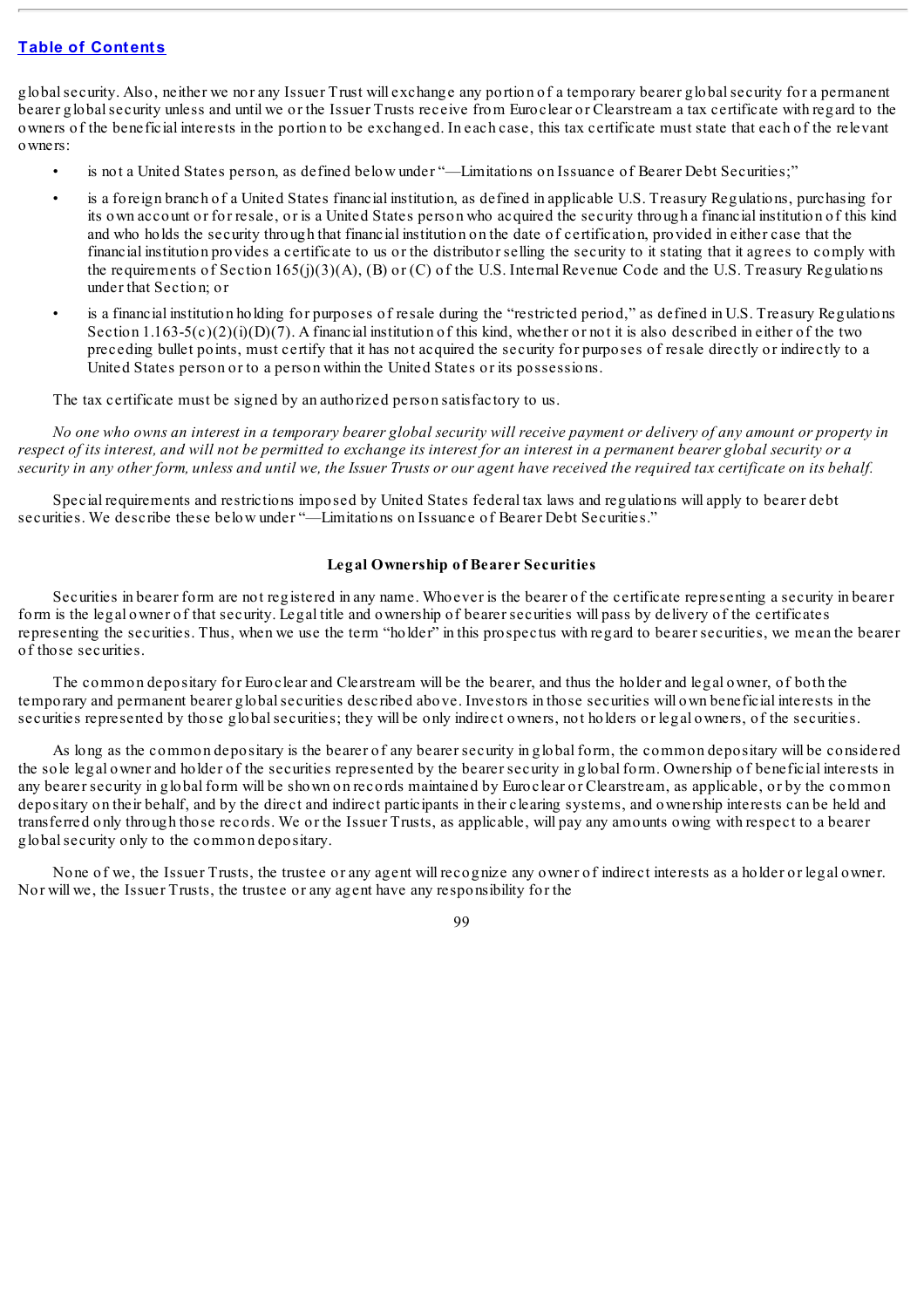ownership records or practices of Euroclear or Clearstream, the common depositary or any direct or indirect participants in those systems or for any payments, transfers, deliveries, notices or other transactions within those systems, all of which will be subject to the rules and procedures of those systems and participants. If you own a beneficial interest in a bearer globalsecurity, you must look only to the common depositary for Euroclear or Clearstream, and to their direct and indirect participants through which you hold your interest, for your ownership rights. You should read the section above entitled "Legal Ownership and Book-Entry Issuance" for more information about holding interests through Euroclear and Clearstream.

#### **Payment and Exchange of Non-Global Bearer Securities**

Payments and deliveries owing on non-global bearer securities will be made, in the case of interest payments, only to the holder of the relevant coupon after the coupon is surrendered to the paying agent. In all other cases, payments and deliveries will be made only to the holder of the certificate representing the relevant security after the certificate is surrendered to the paying agent.

Non-global bearer securities, with all unmatured coupons relating to the securities, if any, may be exchanged for a like aggregate amount of non-global bearer or registered securities of like kind. Non-global registered securities may be exchanged for a like aggregate amount of non-global registered securities of like kind, as described above in the sections on the different types of securities we may offer. However, neither we nor the Issuer Trusts will issue bearer securities in exchange for any registered securities.

Replacement certificates and coupons for non-global bearer securities will not be issued in lieu of any lost, stolen or destroyed certificates and coupons unless we or the Issuer Trusts, and our transfer agent receive evidence of the loss, theft or destruction, and an indemnity against liabilities, satisfactory to us and our agent. Upon redemption or any other settlement before the stated maturity or expiration, as well as upon any exchange, of a non-global bearer security, the holder will be required to surrender all unmatured coupons to us, the Issuer Trusts or our designated agent. If any unmatured coupons are not surrendered, we, the Issuer Trusts or our agent may deduct the amount of interest relating to those coupons from the amount otherwise payable or deliverable or we, the Issuer Trusts or our agent may demand an indemnity against liabilities satisfactory to us and our agent.

We and the Issuer Trusts may make payments, deliveries and exchanges in respect of bearer securities in global form in any manner acceptable to us and the depositary.

#### **Notices**

If we or the Issuer Trusts are required to give notice to the holders of bearer securities, we or the Issuer Trusts will do so by publication in a daily newspaper of general circulation in a city in Western Europe. The term "daily newspaper" means a newspaper that is published on each day, other than a Saturday, Sunday or holiday, in the relevant city. If these bearer securities are listed on the Luxembourg Stock Exchange and its rules so require, that city will be Luxembourg and we expect that newspaper to be the *d'Wort*. If publication in Luxembourg is impractical, the publication will be made elsewhere in Western Europe. A notice of this kind will be presumed to have been received on the date it is first published. If we or the Issuer Trusts, as applicable, cannot give notice as described in this paragraph because the publication of any newspaper is suspended or it is otherwise impractical to publish the notice, then we or the Issuer Trusts will give notice in another form. That alternate form of notice will be deemed to be sufficient notice to each holder. Neither the failure to give notice to a particular holder, nor any defect in a notice given to a particular holder, will affect the sufficiency of any notice given to another holder.

We or the Issuer Trusts may give any required notice with regard to bearer securities in global form to the common depositary for the securities, in accordance with its applicable procedures. If these provisions do not require that notice be given by publication in a newspaper, we or the Issuer Trusts may omit giving notice by publication.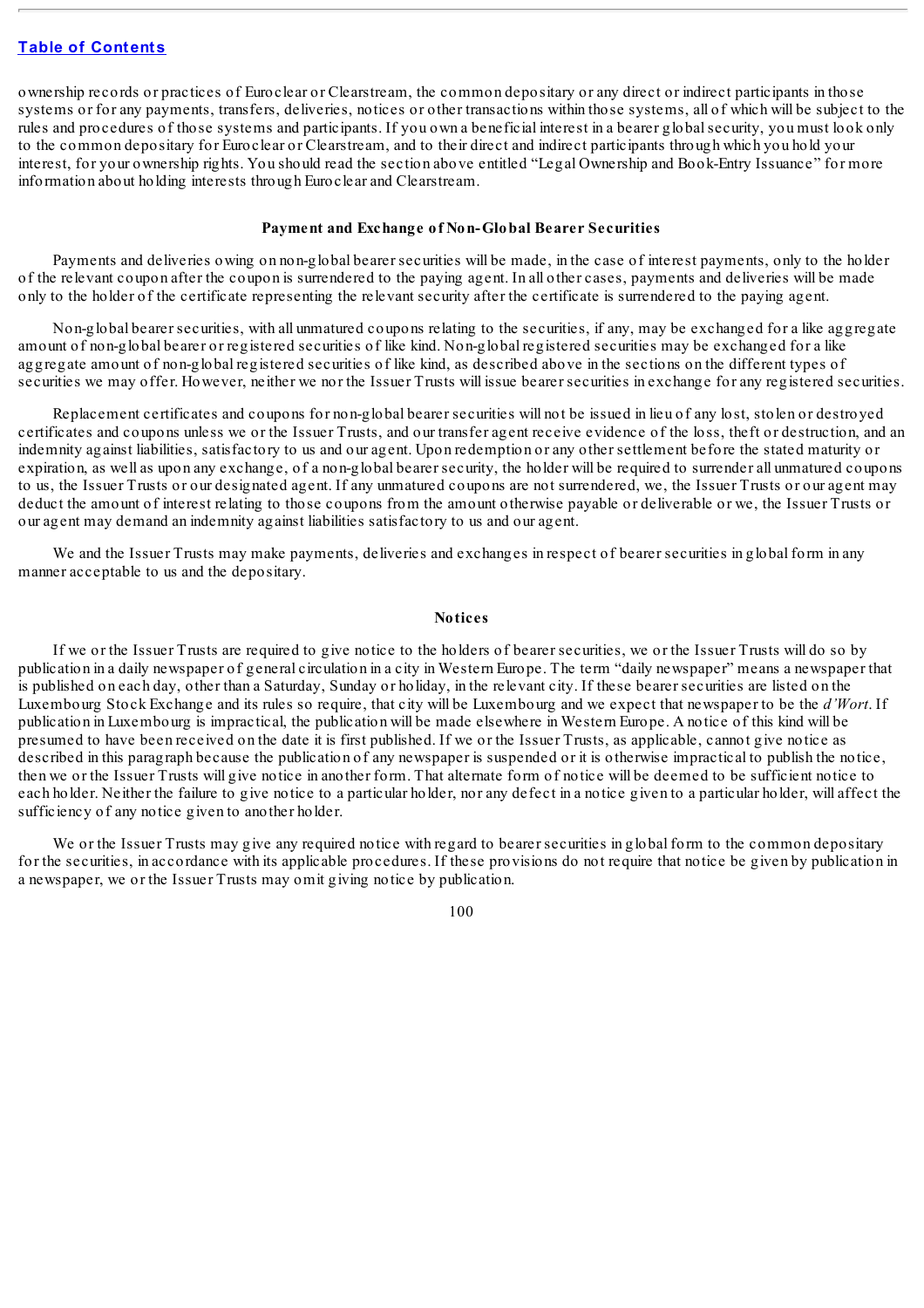#### **Limitations on Issuance of Bearer Debt Securities**

In compliance with United States federal income tax laws and regulations, bearer debt securities, including bearer debt securities in global form, will not be offered, sold, resold or delivered, directly or indirectly, in the United States or its possessions or to United States persons, as defined below, except as otherwise permitted by U.S. Treasury Regulations Section 1.163-5(c)(2)(i)(D). Any underwriters, dealers or agents participating in the offerings of bearer debt securities, directly or indirectly, must agree that they will not, in connection with the original issuance of any bearer debt securities or during the restricted period applicable under the U.S. Treasury Regulations cited earlier, offer, sell, resell or deliver, directly or indirectly, any bearer debt securities in the United States or its possessions or to United States persons, other than as permitted by the applicable Treasury Regulations described above.

In addition, any underwriters, dealers or agents must have procedures reasonably designed to ensure that their employees or agents who are directly engaged in selling bearer debt securities are aware of the above restrictions on the offering, sale, resale or delivery of bearer debt securities.

We and the Issuer Trusts will not issue bearer debt securities under which the holder has a right to purchase bearer debt securities in non-global form. Upon the holder's purchase of any underlying bearer debt securities, those bearer debt securities will be issued in temporary global bearer form and will be subject to the provisions described above relating to bearer globalsecurities.

We and the Issuer Trusts will make payments on bearer debt securities only outside the United States and its possessions except as permitted by the applicable U.S. Treasury Regulations described above.

Bearer debt securities and any coupons will bear the following legend:

"Any United States person who holds this obligation will be subject to limitations under the United States income tax laws, including the limitations provided in sections 165(j) and 1287(a) of the Internal Revenue Code."

The sections referred to in this legend provide that, with exceptions, a United States person will not be permitted to deduct any loss, and will not be eligible for capital gain treatment with respect to any gain, realized on the sale, exchange or redemption of that bearer debt security or coupon.

As used in this subsection entitled "—Limitations on Issuance of Bearer Debt Securities," the term "bearer debt securities" includes bearer debt securities that are part of units.

As used in this section entitled "Securities Issued in Bearer Form," "United States person" means:

- a citizen or resident of the United States for United States federal income tax purposes;
- a corporation or partnership, including an entity treated as a corporation or partnership for United States federal income tax purposes, created or organized in or under the laws of the United States, any state of the United States or the District of Columbia;
- an estate the income of which is subject to United States federal income taxation regardless of its source; or
- a trust if a court within the United States is able to exercise primary supervision over the administration of the trust and one or more United States persons have the authority to control allsubstantial decisions of the trust.

"United States" means the United States of America, including the States and the District of Columbia, and "possessions" of the United States include Puerto Rico, the U.S. Virgin Islands, Guam, American Samoa, Wake Island and the Northern Mariana Islands. In addition, some trusts treated as United States persons before August 20, 1996 may elect to continue to be so treated to the extent provided in the U.S. Treasury Regulations.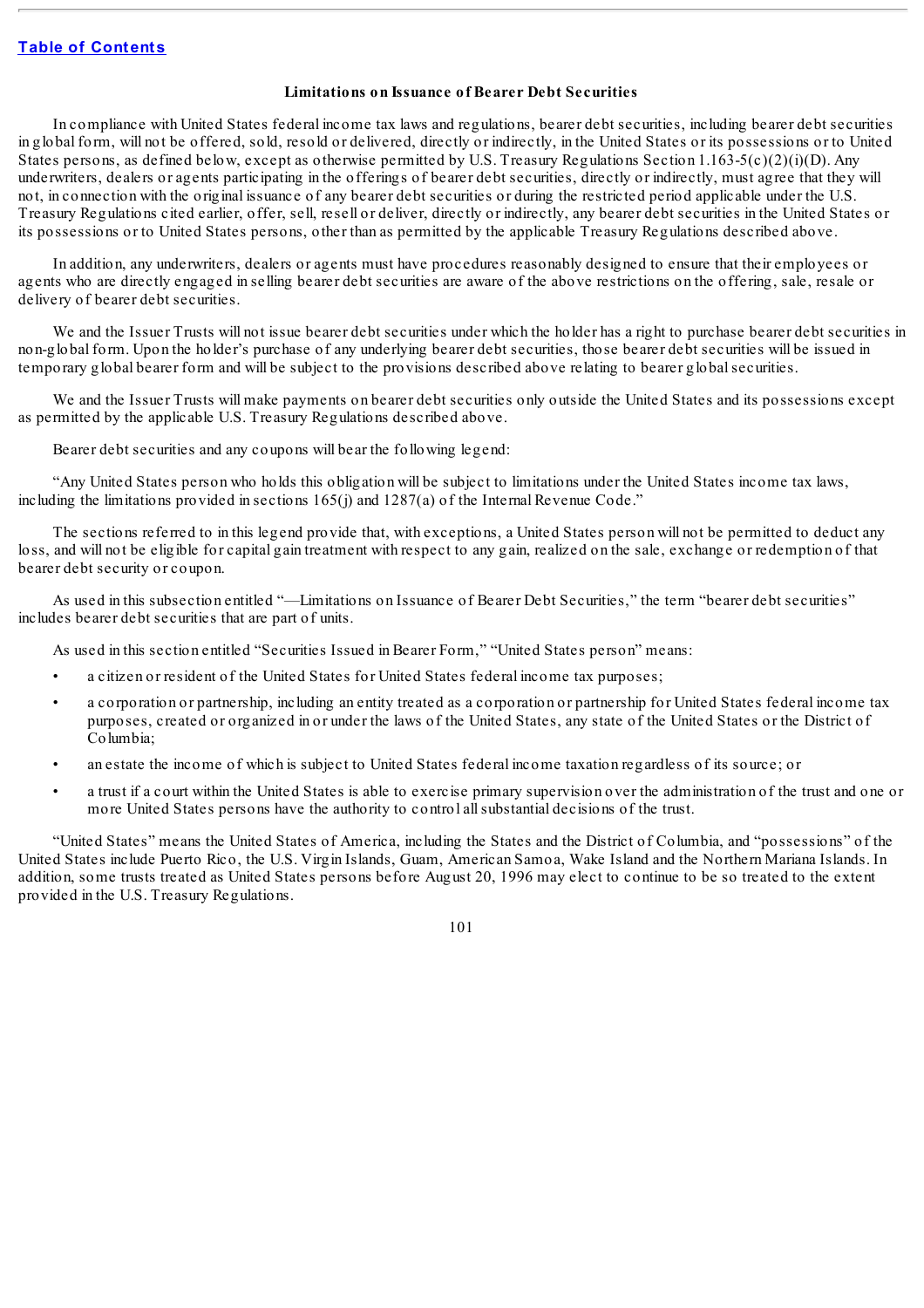#### **CONSIDERATIONS RELATING TO INDEXED SECURITIES**

We use the term "indexed securities" to mean any of the securities described in this prospectus, or any units that include securities, whose value is linked to an underlying asset or index or another property (including one or more securities or indices of securities). Indexed securities may present a high level of risk, and investors in certain indexed securities may lose their entire investment. In addition, the treatment of indexed securities for U.S. federal income tax purposes is often unclear due to the absence of any authority specifically addressing the issues presented by any particular indexed security. Thus, if you propose to invest in indexed securities, you should independently evaluate the federal income tax consequences of purchasing an indexed security that apply in your particular circumstances. You should also read "United States Taxation" below for a discussion of U.S. tax matters.

#### *Investors in Indexed Securities Could Lose Their Investment*

The amount of principal and/or interest payable on an indexed debt security, the cash value or physicalsettlement value of a physically settled debt security and the cash value or physicalsettlement value of an indexed warrant or purchase contract will be determined by reference to the price, value or level of one or more securities, currencies, commodities or other properties, any other financial, economic or other measure or instrument, including the occurrence or non-occurrence of any event or circumstance, one or more indices and/or one or more baskets of any of these items. We refer to each of these as an "index." The direction and magnitude of the change in the price, value or level of the relevant index will determine the amount of principal and/or interest payable on an indexed debt security, the cash value or physicalsettlement value of a physically settled debt security and the cash value or physical settlement value of an indexed warrant or purchase contract. The terms of a particular indexed debt security may or may not include a guaranteed return of a percentage of the principal amount at maturity or a minimum interest rate. An indexed warrant or purchase contract generally will not provide for any guaranteed minimum settlement value. Thus, if you purchase an indexed security that does not guarantee the return of 100% of the principal or other amount you invest, you may lose all or a portion of the principal or other amount you invest and may receive no interest on your investment.

#### *The Return on Indexed Securities May Be Below the Return on Similar Securities*

Depending on the terms of an indexed security, as specified in the applicable pricing supplement, you may not receive any periodic interest payments or receive only very low payments on such indexed security. As a result, the overall return on such indexed security may be less than the amount you would have earned by investing the principal or other amount you invest in such indexed security in a non-indexed debt security that bears interest at a prevailing market fixed or floating rate.

#### The Issuer of a Security or Currency That Serves as an Index Could Take Actions That May Adversely Affect an Indexed Security

The issuer of a security that serves as an index or part of an index for an indexed security will have no involvement in the offer and sale of the indexed security and no obligations to the holder of the indexed security. The issuer may take actions, such as a merger or sale of assets, without regard to the interests of the holder. Any of these actions could adversely affect the value of a security indexed to that security or to an index of which that security is a component.

If the index for an indexed security includes a non-U.S. dollar currency or other asset denominated in a non-U.S. dollar currency, the government that issues that currency will also have no involvement in the offer and sale of the indexed security and no obligations to the holder of the indexed security. That government may take actions that could adversely affect the value of the security.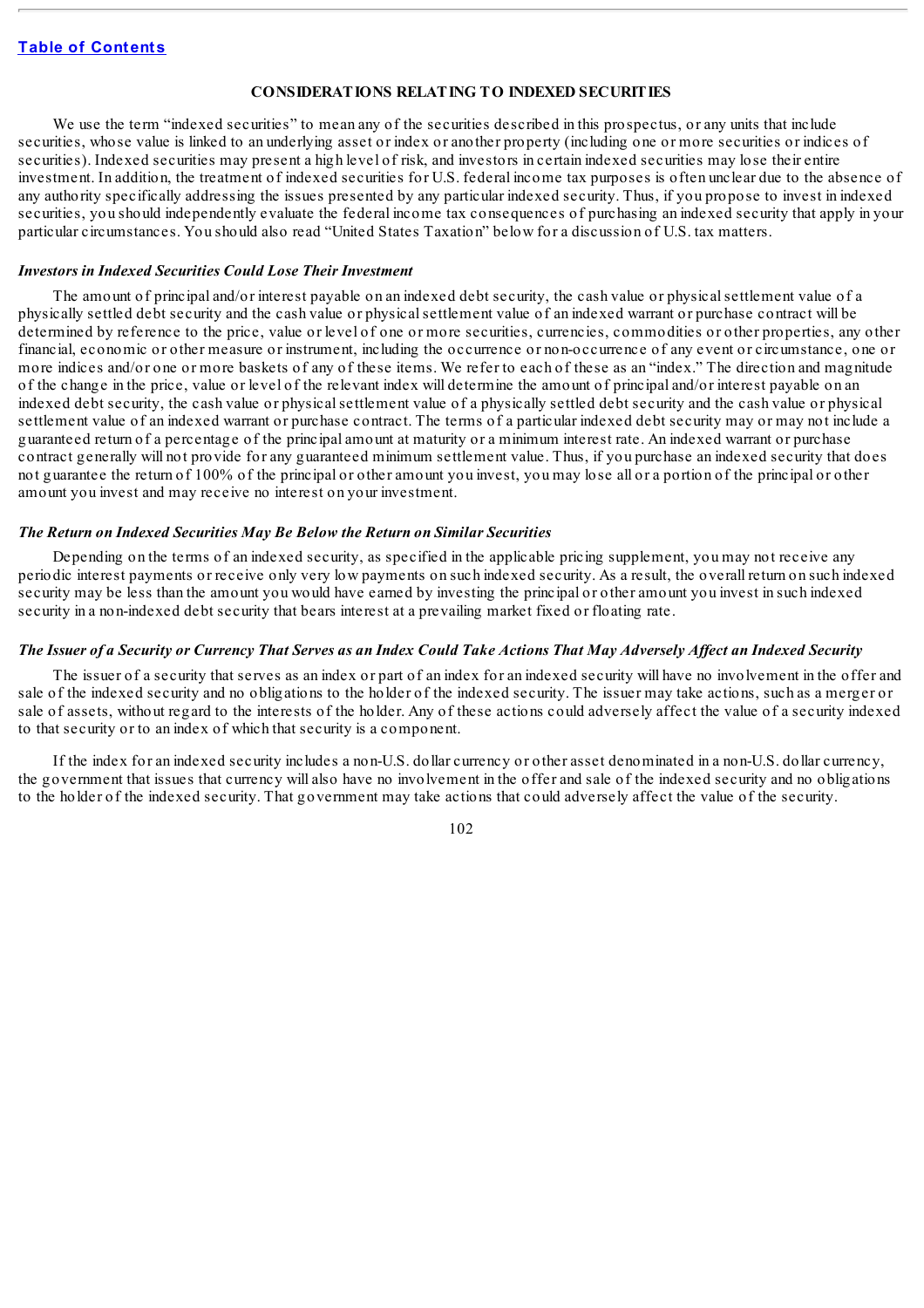### *An Indexed Security May Be Linked to a Volatile Index, Which May Adversely Af ect Your Investment*

Some indices are highly volatile, which means that their value may change significantly, up or down, over a short period of time. It is impossible to predict the future performance of an index based on its historical performance. The amount of principal or interest that can be expected to become payable on an indexed debt security or the expected settlement value of an indexed warrant or purchase contract may vary substantially from time to time. Because the amounts payable with respect to an indexed security are generally calculated based on the price, value or level of the relevant index on a specified date or over a limited period of time, volatility in the index increases the risk that the return on the indexed security may be adversely affected by a fluctuation in the level of the relevant index.

The volatility of an index may be affected by financial, political, military or economic events, including governmental actions, or by the activities of participants in the relevant markets. Any of these events or activities could adversely affect the value of an indexed security.

#### *An Index to Which a Security Is Linked Could Be Changed or Become Unavailable*

Some indices compiled by us or our affiliates or third parties may consist of or refer to several or many different securities, commodities or currencies or other instruments or measures. The index sponsor of such an index typically reserves the right to alter the composition of the index and the manner in which the value or level of the index is calculated. Changes to the composition of an index may result in a decrease in the value of or return on an indexed security that is linked to such index. The indices for our indexed securities may include published indices of this kind or customized indices developed by us or our affiliates in connection with particular issues of indexed securities.

A published index may become unavailable, or a customized index may become impossible to calculate in the normal manner, due to events such as war, natural disasters, cessation of publication of the index or a suspension or disruption of trading in one or more securities, commodities or currencies or other instruments or measures on which the index is based. If an index becomes unavailable or impossible to calculate in the normal manner, the terms of a particular indexed security may allow us to delay determining the amount payable as principal or interest on an indexed debt security or the settlement value of an indexed warrant or purchase contract, or we may use an alternative method to determine the value of the unavailable index. Alternative methods of valuation are generally intended to produce a value similar to the value resulting from reference to the relevant index. However, it is unlikely that any alternative method of valuation we use will produce a value identical to the value that the actual index would produce. If we use an alternative method of valuation for a security linked to an index of this kind, the value of the security, or the rate of return on it, may be lower than it otherwise would be.

Some indexed securities are linked to indices that are not commonly used or that have been developed only recently. The lack of a trading history may make it difficult to anticipate the volatility or other risks associated with an indexed security of this kind. In addition, trading in these indices or their underlying stocks, commodities or currencies or other instruments or measures, or options or futures contracts on these stocks, commodities or currencies or other instruments or measures, may be limited, which could increase their volatility and decrease the value of the related indexed securities or the rates of return on them.

### *We May Engage in Hedging Activities that Could Adversely Af ect an Indexed Security*

In order to hedge an exposure on a particular indexed security, we may, directly or through our affiliates, enter into transactions involving the securities, commodities or currencies or other instruments or measures that underlie the index for that security, or derivative instruments, such as swaps, options or futures, on the index or any of its component items. By engaging in transactions of this kind, we could adversely affect the value of an indexed security. It is possible that we could achieve substantial returns from our hedging transactions while the value of the indexed security may decline.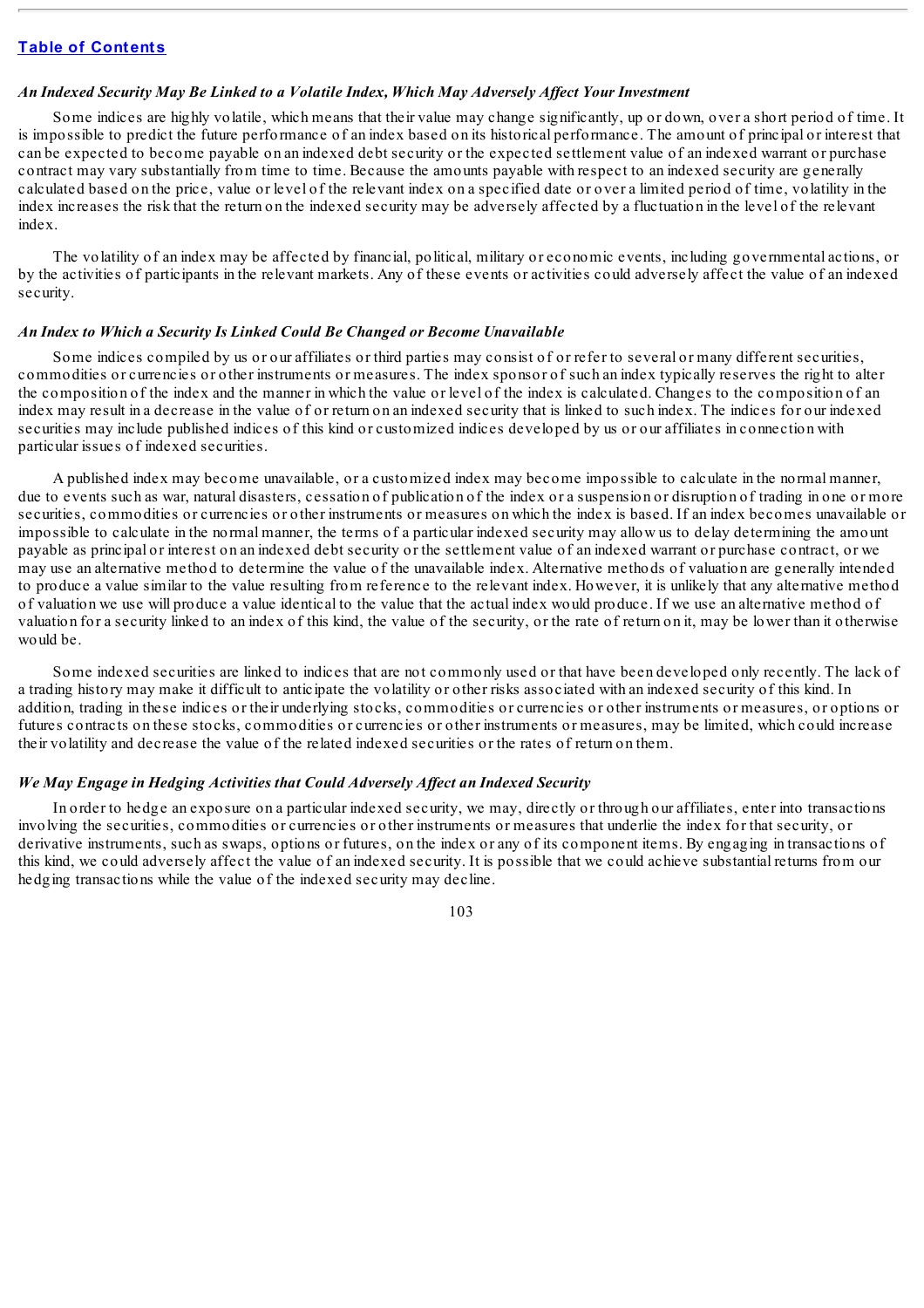## *Information About an Index or Indices May Not Be Indicative of Future Performance*

If we issue an indexed security, we may include historical information about the relevant index or indices in the applicable prospectus supplement. Any information about indices that we may provide will be furnished as a matter of information only, and you should not regard the information as indicative of the range of, or trends in, fluctuations in the relevant index or indices that may occur in the future.

#### *We May Have Conflicts of Interest Regarding an Indexed Security*

Zions Direct, Inc., Amegy Investments, Inc. and our other affiliates may have conflicts of interest with respect to some indexed securities. Zions Direct, Inc., Amegy Investments, Inc. and our other affiliates may engage in trading, including trading for hedging purposes, for their proprietary accounts or for other accounts under their management, in indexed securities and in the securities, commodities or currencies or other instruments or measures on which the index is based or in other derivative instruments related to the index or its component items. These trading activities could adversely affect the value of indexed securities. We and our affiliates may also issue or underwrite securities or derivative instruments that are linked to the same index as one or more indexed securities. By introducing competing products into the marketplace in this manner, we could adversely affect the value of an indexed security.

Zions Direct, Inc. or another of our affiliates may serve as calculation agent for the indexed securities and may have considerable discretion in calculating the amounts payable in respect of the securities. To the extent that Zions Direct, Inc. or another of our affiliates calculates or compiles a particular index, it may also have considerable discretion in performing the calculation or compilation of the index. Exercising discretion in this manner could adversely affect the value of an indexed security based on the index or the rate of return on the security.

## If You Purchase an Indexed Security, You Will Have No Rights with Respect to any Underlying Index to which Such Indexed Security is *Linked*

Investing in an indexed security will not make you a holder of the underlying asset or index or other property. As a result, you will not have any voting rights, any right to receive dividends or other distributions or any other rights with respect to any of the index components.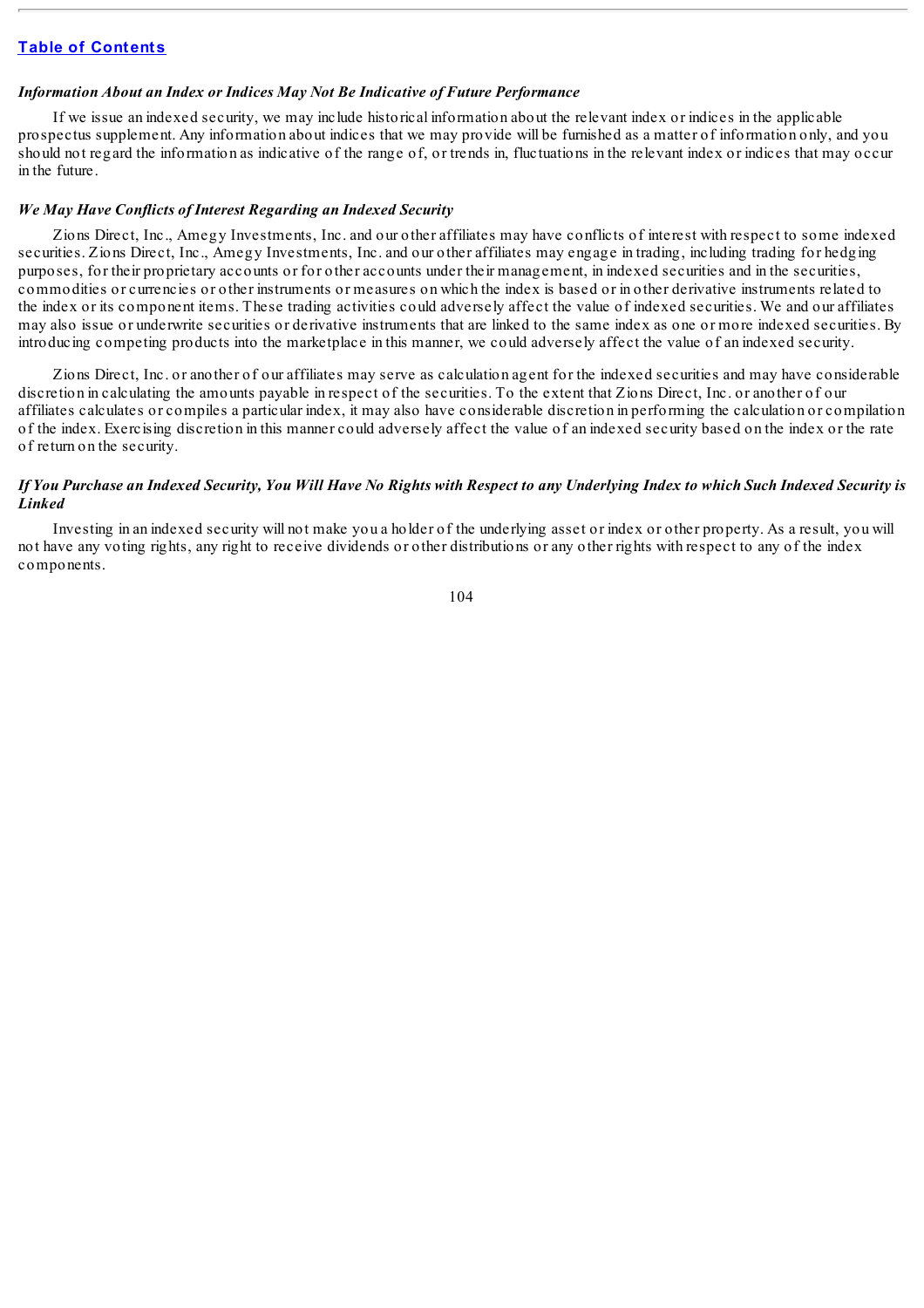## **UNITED STATES TAXATION**

This section describes the material United States federal income tax consequences of owning certain of the debt securities, preferred stock, depositary shares we are offering and the capitalsecurities that the Issuer Trusts are offering. The material United States federal income tax consequences of owning the debt securities described below under "—Taxation of Debt Securities—United States Holders—Indexed and Other Debt Securities," of owning preferred stock that may be convertible into or exercisable or exchangeable for securities or other property, of owning capitalsecurities that contain, or that represent any subordinated debt security that contains, any material term not described in this prospectus or of owning employee stock option rights units, warrants, rights, purchase contracts and units will be described in the applicable prospectus supplement. This section is the opinion of Sullivan  $\&$ Cromwell LLP, United States tax counsel to Zions. It applies to you only if you hold your securities as capital assets for tax purposes. This section does not apply to you if you are a member of a class of holders subject to special rules, such as:

- a dealer in securities or currencies;
- a trader in securities that elects to use a mark-to-market method of accounting for your securities holdings;
- a bank;
- an insurance company;
- a thrift institution;
- a regulated investment company;
- a tax-exempt organization;
- a person that owns debt securities that are a hedge or that are hedged against interest rate or currency risks;
- a person that owns debt securities as part of a straddle or conversion transaction for tax purposes; or
- a United States holder (as defined below) whose functional currency for tax purposes is not the U.S. dollar.

This section is based on the United States Internal Revenue Code of 1986, as amended (the "Internal Revenue Code"), its legislative history, existing and proposed regulations under the Internal Revenue Code, published rulings and court decisions, all as currently in effect. These laws are subject to change, possibly on a retroactive basis.

If a partnership holds the debt securities, the United States federal income tax treatment of a partner will generally depend on the status of the partner and the tax treatment of the partnership. A partner in a partnership holding the debt securities should consult its tax advisor with regard to the United States federal income tax treatment of an investment in the debt securities.

Please consult your own tax advisor concerning the consequences of owning these securities in your particular circumstances under the Internal Revenue Code and the laws of any other taxing jurisdiction.

## **Taxation of Debt Securities**

This subsection describes the material United States federal income tax consequences of owning, selling and disposing of the debt securities we are offering, other than the debt securities described below under "—United States Holders—Indexed and Other Debt Securities," which will be described in the applicable prospectus supplement. It deals only with debt securities that are due to mature 30 years or less from the date on which they are issued. The United States federal income tax consequences of owning debt securities that are due to mature more than 30 years from their date of issue will be discussed in the applicable prospectus supplement.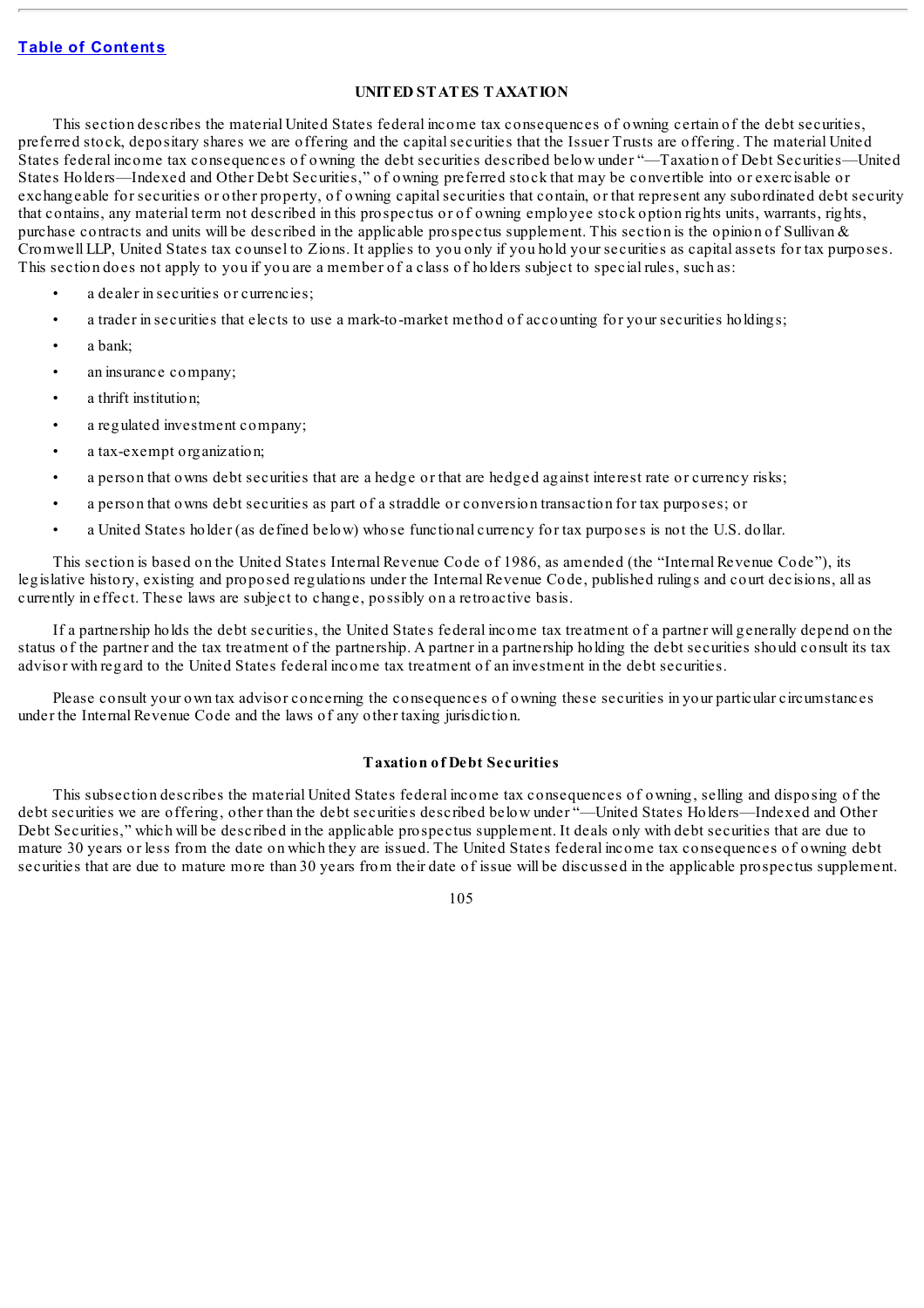#### *United States Holders*

This subsection describes the tax consequences to a United States holder. You are a United States holder if you are a beneficial owner of a debt security and you are:

- a citizen or resident of the United States;
- a domestic corporation:
- an estate whose income is subject to United States federal income tax regardless of its source; or
- a trust if a United States court can exercise primary supervision over the trust's administration and one or more United States persons are authorized to control allsubstantial decisions of the trust.

If you are not a United States holder, this section does not apply to you and you should refer to "—United States Alien Holders" below.

### *Payments of Interest*

Except as described below in the case of interest on an original issue discount debt security that is not qualified stated interest, each as defined below under "—Original Issue Discount," you will be taxed on any interest on your debt security, whether payable in U.S. dollars or a non-U.S. dollar currency, including a composite currency or basket of currencies other than U.S. dollars, as ordinary income at the time you receive the interest or when it accrues, depending on your method of accounting for tax purposes.

## *Cash Basis Taxpayers*

If you are a taxpayer that uses the cash receipts and disbursements method of accounting for tax purposes and you receive an interest payment that is denominated in, or determined by reference to, a non-U.S. dollar currency, you must recognize income equal to the U.S. dollar value of the interest payment, based on the exchange rate in effect on the date of receipt, regardless of whether you actually convert the payment into U.S. dollars.

### *Accrual Basis Taxpayers*

If you are a taxpayer that uses an accrual method of accounting for tax purposes, you may determine the amount of income that you recognize with respect to an interest payment denominated in, or determined by reference to, a non-U.S. dollar currency by using one of two methods. Under the first method, you will determine the amount of income accrued based on the average exchange rate in effect during the interest accrual period or, with respect to an accrual period that spans two taxable years, that part of the period within the taxable year.

If you elect the second method, you would determine the amount of income accrued on the basis of the exchange rate in effect on the last day of the accrual period, or, in the case of an accrual period that spans two taxable years, the exchange rate in effect on the last day of the part of the period within the taxable year. Additionally, under this second method, if you receive a payment of interest within five business days of the last day of your accrual period or taxable year, you may instead translate the interest accrued into U.S. dollars at the exchange rate in effect on the day that you actually receive the interest payment. If you elect the second method, it will apply to all debt instruments that you hold at the beginning of the first taxable year to which the election applies and to all debt instruments that you subsequently acquire. You may not revoke this election without the consent of the United States Internal Revenue Service.

When you actually receive an interest payment, including a payment attributable to accrued but unpaid interest upon the sale or retirement of your debt security, denominated in, or determined by reference to, a non-U.S. dollar currency for which you accrued an amount of income, you will recognize ordinary income or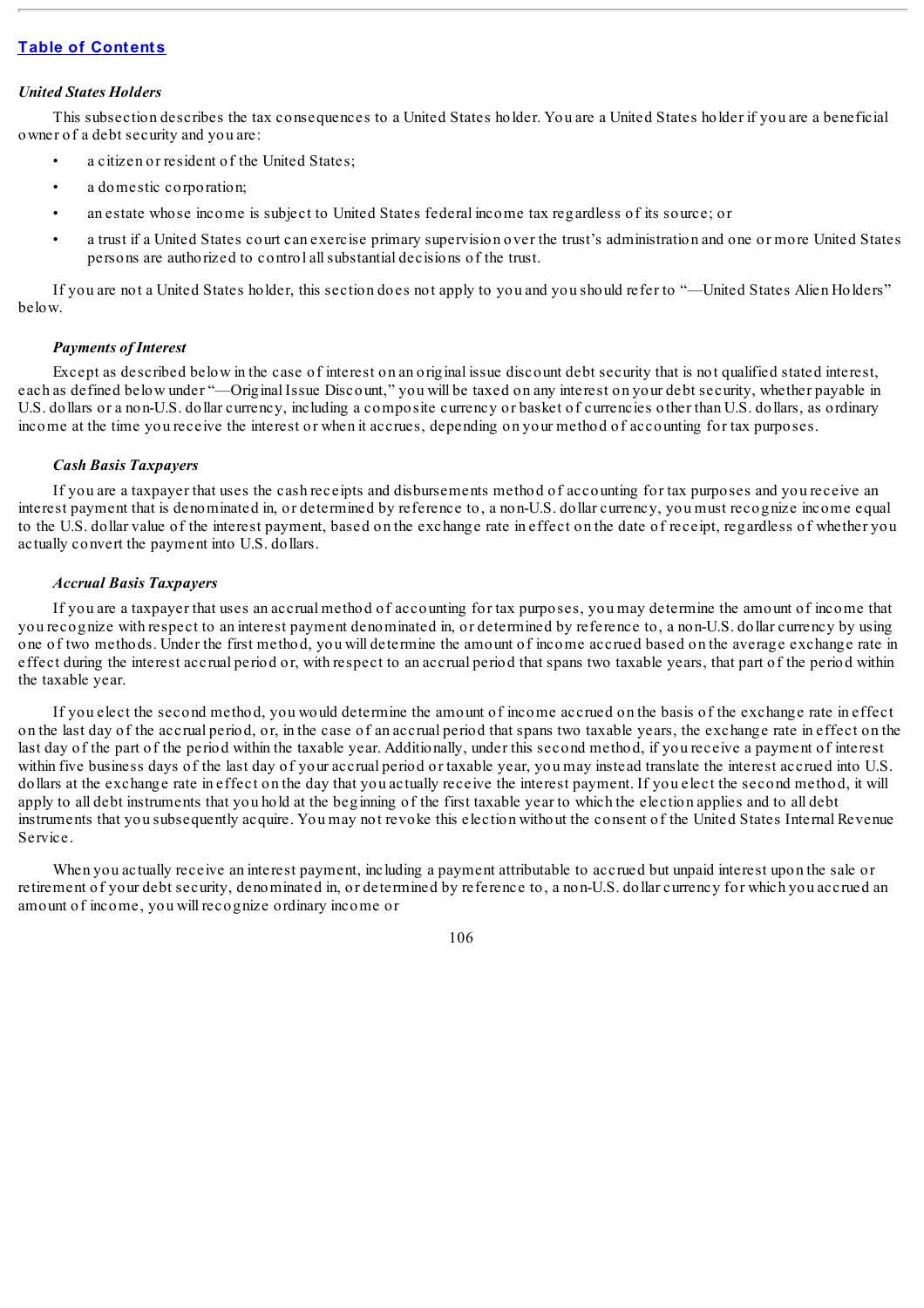loss measured by the difference, if any, between the exchange rate that you used to accrue interest income and the exchange rate in effect on the date of receipt, regardless of whether you actually convert the payment into U.S. dollars.

## *Original Issue Discount*

If you own a debt security, other than a short-term debt security with a term of one year or less, it will be treated as an original issue discount debt security if the amount by which the debt security's stated redemption price at maturity exceeds its issue price is more than a de minimis amount. Generally, a debt security's issue price will be the first price at which a substantial amount of debt securities included in the issue of which the debt security is a part is sold to persons other than bond houses, brokers, or similar persons or organizations acting in the capacity of underwriters, placement agents, or wholesalers. A debt security's stated redemption price at maturity is the total of all payments provided by the debt security that are not payments of qualified stated interest. Generally, an interest payment on a debt security is qualified stated interest if it is one of a series of stated interest payments on a debt security that are unconditionally payable at least annually at a single fixed rate, with certain exceptions for lower rates paid during some periods, applied to the outstanding principal amount of the debt security. There are special rules for variable rate debt securities that are discussed below under "—Variable Rate Debt Securities."

In general, your debt security is not an original issue discount debt security if the amount by which its stated redemption price at maturity exceeds its issue price is less than the de minimis amount of 0.25 percent of its stated redemption price at maturity multiplied by the number of complete years to its maturity. Your debt security will have de minimis original issue discount if the amount of the excess is less than the de minimis amount. If your debt security has de minimis original issue discount, you must include the de minimis amount in income as stated principal payments are made on the debt security, unless you make the election described below under "-Election to Treat All Interest as Original Issue Discount." You can determine the includible amount with respect to each such payment by multiplying the total amount of your debt security's de minimis original issue discount by a fraction equal to:

- the amount of the principal payment made divided by:
- the stated principal amount of the debt security.

Generally, if your original issue discount debt security matures more than one year from its date of issue, you must include original issue discount in income before you receive cash attributable to that income. The amount of original issue discount that you must include in income is calculated using a constant-yield method, and generally you will include increasingly greater amounts of original issue discount in income over the life of your debt security. More specifically, you can calculate the amount of original issue discount that you must include in income by adding the daily portions of original issue discount with respect to your original issue discount debt security for each day during the taxable year or portion of the taxable year that you hold your original issue discount debt security. You can determine the daily portion by allocating to each day in any accrual period a pro rata portion of the original issue discount allocable to that accrual period. You may select an accrual period of any length with respect to your original issue discount debt security and you may vary the length of each accrual period over the term of your original issue discount debt security. However, no accrual period may be longer than one year and each scheduled payment of interest or principal on the original issue discount debt security must occur on either the first or final day of an accrual period.

You can determine the amount of original issue discount allocable to an accrual period by:

- multiplying your original issue discount debt security's adjusted issue price at the beginning of the accrual period by your debt security's yield to maturity; and then
- subtracting from this figure the sum of the payments of qualified stated interest on your debt security allocable to the accrual period.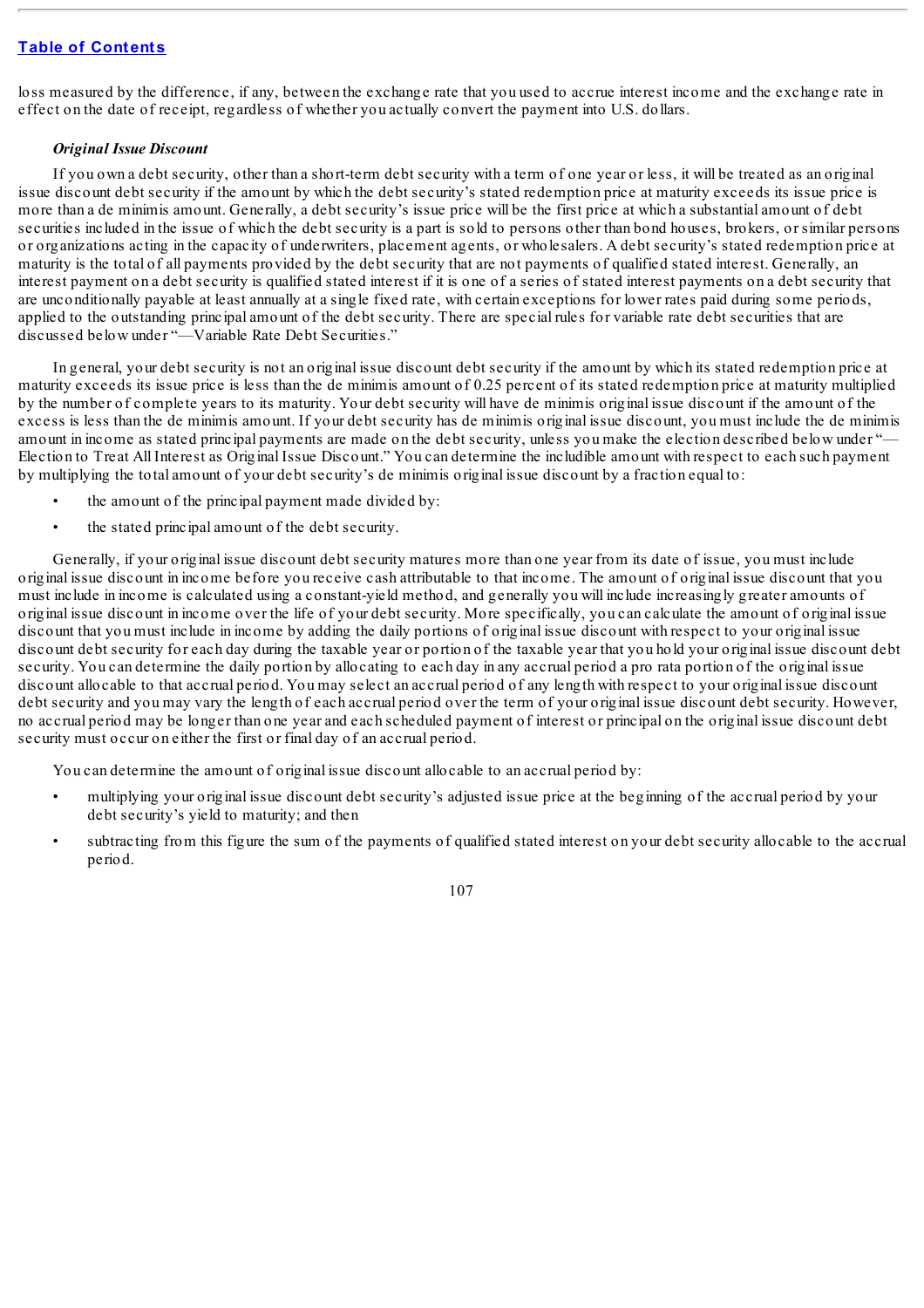You must determine the original issue discount debt security's yield to maturity on the basis of compounding at the close of each accrual period and adjusting for the length of each accrual period. The yield to maturity of a debt security is the discount rate that causes the present value of all payments on the debt security as of its original issue date to equal the issue price of such debt security. Further, you determine your original issue discount debt security's adjusted issue price at the beginning of any accrual period by:

- adding your original issue discount debt security's issue price and any accrued original issue discount for each prior accrual period; and then
- subtracting any payments previously made on your original issue discount debt security that were not qualified stated interest payments.

If an interval between payments of qualified stated interest on your original issue discount debt security contains more than one accrual period, then, when you determine the amount of original issue discount allocable to an accrual period, you must allocate the amount of qualified stated interest payable at the end of the interval, including any qualified stated interest that is payable on the first day of the accrual period immediately following the interval, pro rata to each accrual period in the interval based on their relative lengths. In addition, you must increase the adjusted issue price at the beginning of each accrual period in the interval by the amount of any qualified stated interest that has accrued prior to the first day of the accrual period but that is not payable until the end of the interval. You may compute the amount of original issue discount allocable to an initialshort accrual period by using any reasonable method if all other accrual periods, other than a finalshort accrual period, are of equal length.

The amount of original issue discount allocable to the final accrual period is equal to the difference between:

- the amount payable at the maturity of your debt security, other than any payment of qualified stated interest; and
- your debt security's adjusted issue price as of the beginning of the final accrual period.

## *Acquisition Premium*

If you purchase your debt security for an amount that is less than or equal to the sum of all amounts, other than qualified stated interest, payable on your debt security after the purchase date but is greater than the amount of your debt security's adjusted issue price, as determined above, the excess is acquisition premium. If you do not make the election described below under "—Election to Treat All Interest as Original Issue Discount," then you must reduce the daily portions of original issue discount by a fraction equal to:

- the excess of your adjusted basis in the debt security immediately after purchase over the adjusted issue price of the debt security divided by:
- the excess of the sum of all amounts payable, other than qualified stated interest, on the debt security after the purchase date over the debt security's adjusted issue price.

## *Pre-Issuance Accrued Interest*

An election may be made to decrease the issue price of your debt security by the amount of pre-issuance accrued interest if:

- a portion of the initial purchase price of your debt security is attributable to pre-issuance accrued interest;
- the first stated interest payment on your debt security is to be made within one year of your debt security's issue date; and
- the payment will equal or exceed the amount of pre-issuance accrued interest.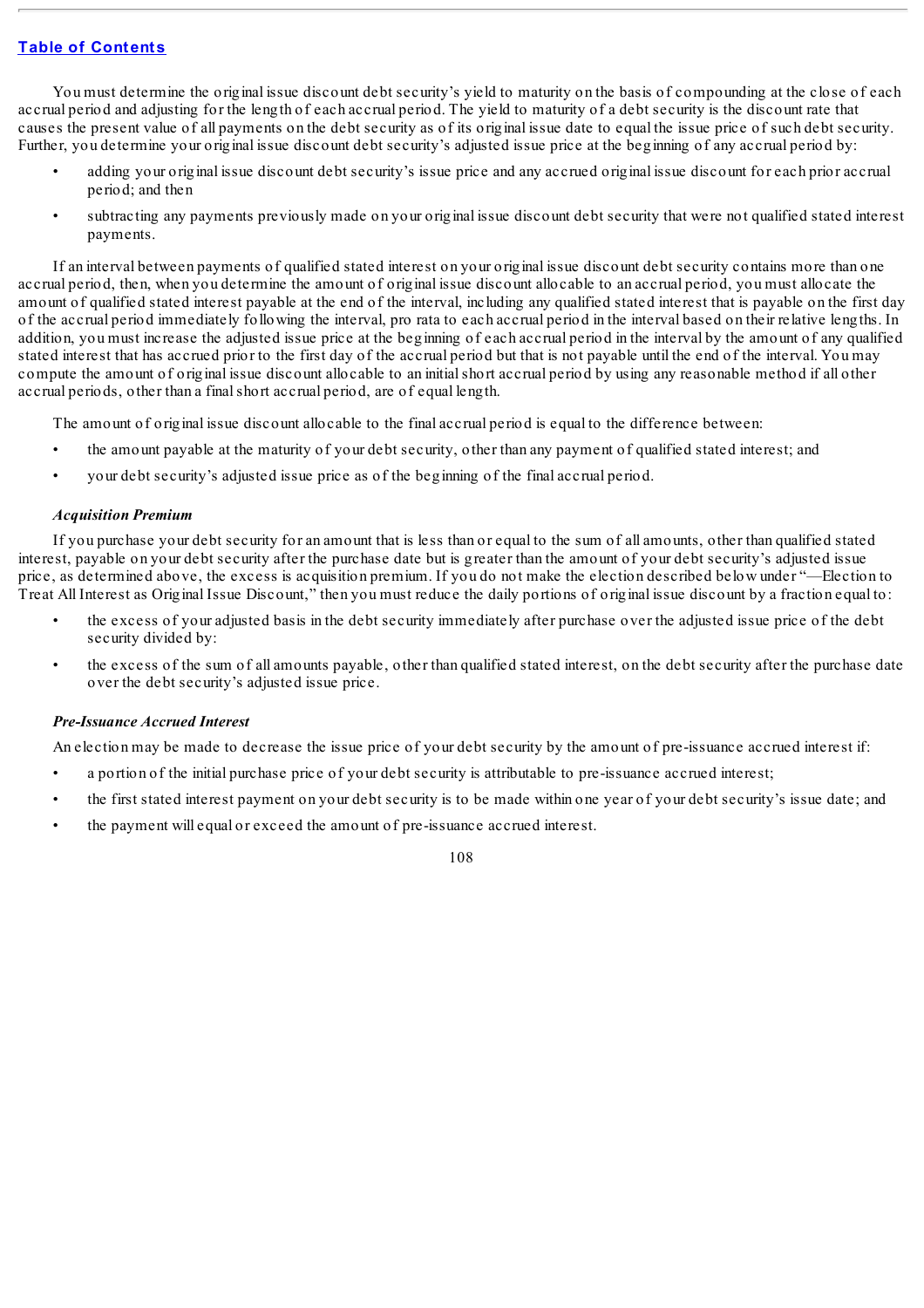If this election is made, a portion of the first stated interest payment will be treated as a return of the excluded pre-issuance accrued interest and not as an amount payable on your debt security.

## *Debt Securities Subject to Contingencies Including Optional Redemption*

Your debt security is subject to a contingency if it provides for an alternative payment schedule or schedules applicable upon the occurrence of a contingency or contingencies, other than a remote or incidental contingency, whether such contingency relates to payments of interest or of principal. In such a case, you must determine the yield and maturity of your debt security by assuming that the payments will be made according to the payment schedule most likely to occur if:

- the timing and amounts of the payments that comprise each payment schedule are known as of the issue date; and
- one of such schedules is significantly more likely than not to occur.

If there is no single payment schedule that is significantly more likely than not to occur, other than because of a mandatory sinking fund, you must include income on your debt security in accordance with the general rules that govern contingent payment obligations. These rules will be discussed in the applicable prospectus supplement.

Notwithstanding the general rules for determining yield and maturity, if your debt security is subject to contingencies, and either you or we have an unconditional option or options that, if exercised, would require payments to be made on the debt security under an alternative payment schedule or schedules, then:

- in the case of an option or options that we may exercise, we will be deemed to exercise or not exercise an option or combination of options in the manner that minimizes the yield on your debt security; and
- in the case of an option or options that you may exercise, you will be deemed to exercise or not exercise an option or combination of options in the manner that maximizes the yield on your debt security.

If both you and we hold options described in the preceding sentence, those rules will apply to each option in the order in which they may be exercised. You may determine the yield on your debt security for the purposes of those calculations by using any date on which your debt security may be redeemed or repurchased as the maturity date and the amount payable on the date that you chose in accordance with the terms of your debt security as the principal amount payable at maturity.

If a contingency, including the exercise of an option, actually occurs or does not occur contrary to an assumption made according to the above rules then, except to the extent that a portion of your debt security is repaid as a result of this change in circumstances and solely to determine the amount and accrual of original issue discount, you must redetermine the yield and maturity of your debt security by treating your debt security as having been retired and reissued on the date of the change in circumstances for an amount equal to your debt security's adjusted issue price on that date.

#### *Election to Treat All Interest as Original Issue Discount*

You may elect to include in gross income all interest that accrues on your debt security using the constant-yield method described above, with the modifications described below. For purposes of this election, interest will include stated interest, original issue discount, de minimis original issue discount, market discount, de minimis market discount and unstated interest, as adjusted by any amortizable bond premium, described below under "—Debt Securities Purchased at a Premium," or acquisition premium.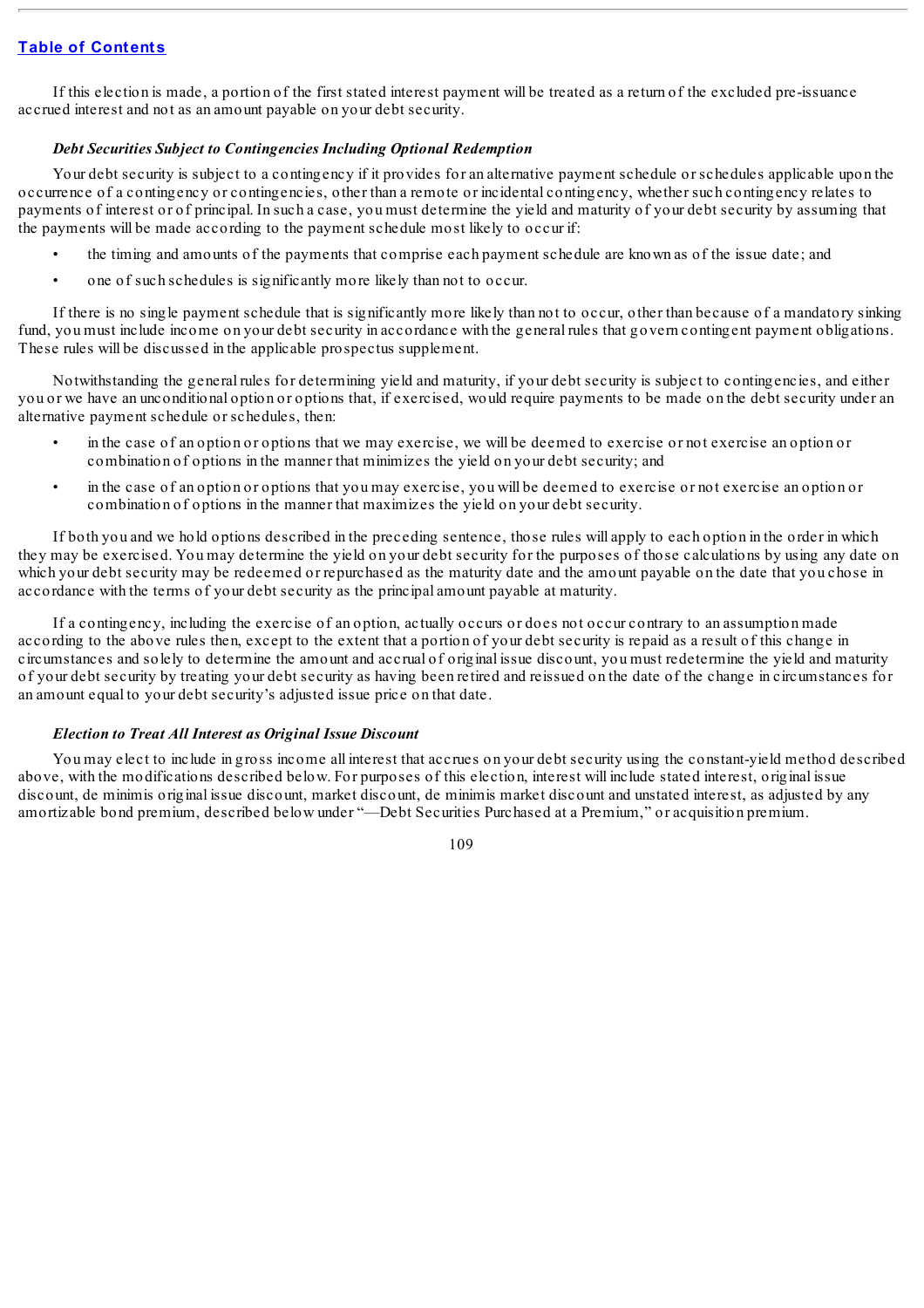If you make this election for your debt security, then, when you apply the constant-yield method:

- the issue price of your debt security will equal your cost;
- the issue date of your debt security will be the date you acquired it; and
- no payments on your debt security will be treated as payments of qualified stated interest.

Generally, this election will apply only to the debt security for which you make it; however, if the debt security has amortizable bond premium, you will be deemed to have made an election to apply amortizable bond premium against interest for all debt instruments with amortizable bond premium, other than debt instruments the interest on which is excludible from gross income, that you hold as of the beginning of the taxable year to which the election applies or any taxable year thereafter. Additionally, if you make this election for a market discount debt security, you will be treated as having made the election discussed below under "—Market Discount" to include market discount in income currently over the life of all debt instruments having market discount that you acquire on or after the first day of the first taxable year to which the election applies. You may not revoke any election to apply the constant-yield method to all interest on a debt security or the deemed elections with respect to amortizable bond premium or market discount debt securities without the consent of the United States Internal Revenue Service.

#### *Variable Rate Debt Securities*

Your debt security will be a variable rate debt security if:

- your debt security's issue price does not exceed the total noncontingent principal payments by more than the lesser of:
	- .015 multiplied by the product of the total noncontingent principal payments and the number of complete years to maturity from the issue date; or
	- 15 percent of the total noncontingent principal payments; and
- your debt security provides for stated interest, compounded or paid at least annually, only at:
	- one or more qualified floating rates;
	- a single fixed rate and one or more qualified floating rates;
	- a single objective rate; or
	- a single fixed rate and a single objective rate that is a qualified inverse floating rate.

Your debt security will have a variable rate that is a qualified floating rate if:

- variations in the value of the rate can reasonably be expected to measure contemporaneous variations in the cost of newly borrowed funds in the currency in which your debt security is denominated; or
- the rate is equal to such a rate multiplied by either:
	- a fixed multiple that is greater than 0.65 but not more than 1.35; or
	- a fixed multiple greater than 0.65 but not more than 1.35, increased or decreased by a fixed rate; and
	- the value of the rate on any date during the term of your debt security is set no earlier than three months prior to the first day on which that value is in effect and no later than one year following that first day.

If your debt security provides for two or more qualified floating rates that are within 0.25 percentage points of each other on the issue date or can reasonably be expected to have approximately the same values throughout the term of the debt security, the qualified floating rates together constitute a single qualified floating rate.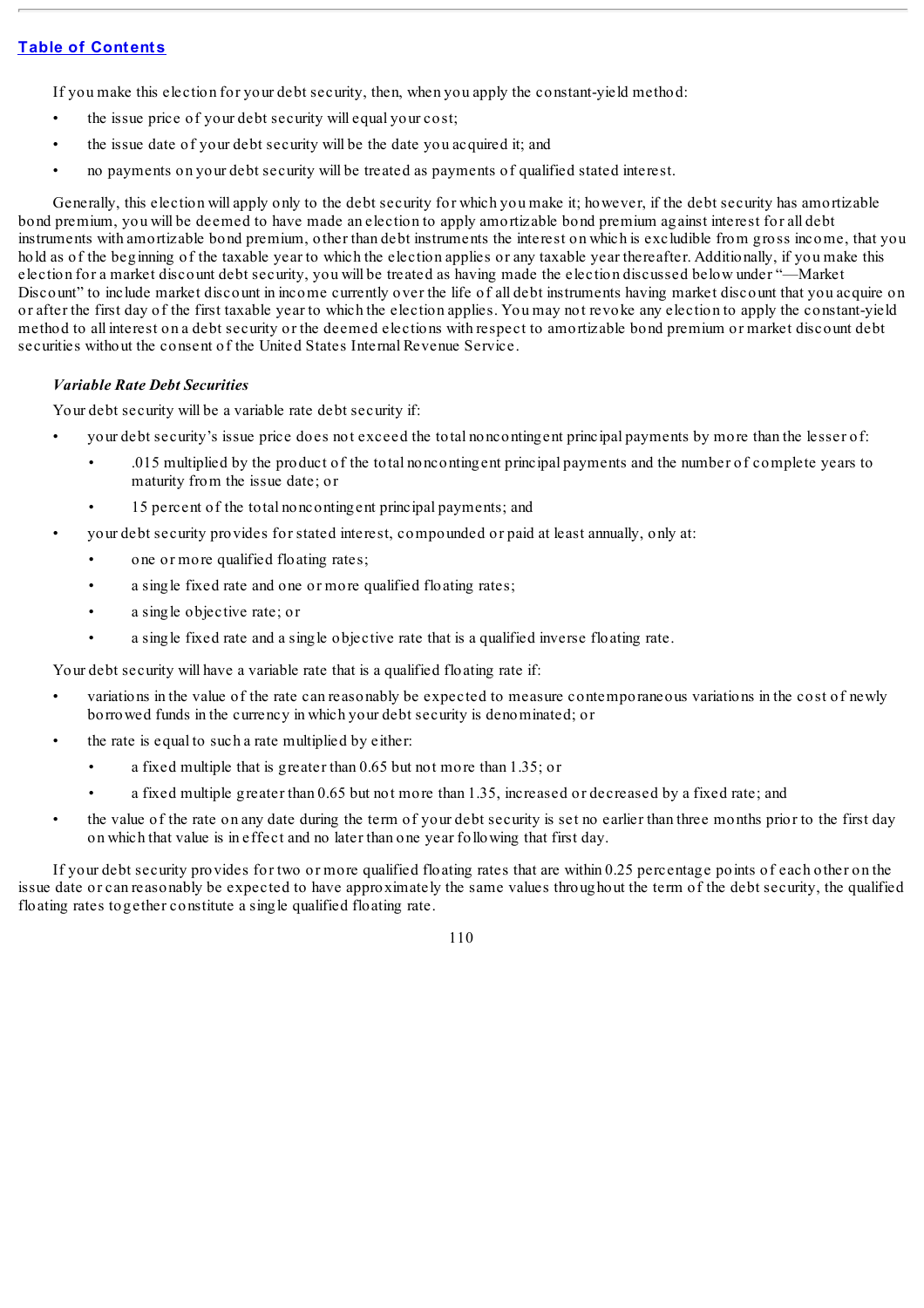Your debt security will not have a qualified floating rate, however, if the rate is subject to certain restrictions (including caps, floors, governors, or other similar restrictions) unless such restrictions are fixed throughout the term of the debt security or are not reasonably expected to significantly affect the yield on the debt security.

Your debt security will have a variable rate that is a single objective rate if:

- the rate is not a qualified floating rate;
- the rate is determined using a single, fixed formula that is based on objective financial or economic information that is not within the control of or unique to the circumstances of the issuer or a related party; and
- the value of the rate on any date during the term of your debt security is set no earlier than three months prior to the first day on which that value is in effect and no later than one year following that first day.

Your debt security will not have a variable rate that is an objective rate, however, if it is reasonably expected that the average value of the rate during the first half of your debt security's term will be either significantly less than or significantly greater than the average value of the rate during the final half of your debt security's term.

An objective rate as described above is a qualified inverse floating rate if:

- the rate is equal to a fixed rate minus a qualified floating rate; and
- the variations in the rate can reasonably be expected to inversely reflect contemporaneous variations in the cost of newly borrowed funds.

Your debt security will also have a single qualified floating rate or an objective rate if interest on your debt security is stated at a fixed rate for an initial period of one year or less followed by either a qualified floating rate or an objective rate for a subsequent period, and either:

- the fixed rate and the qualified floating rate or objective rate have values on the issue date of the debt security that do not differ by more than 0.25 percentage points; or
- the value of the qualified floating rate or objective rate is intended to approximate the fixed rate.

In general, if your variable rate debt security provides for stated interest at a single qualified floating rate or objective rate, or one of those rates after a single fixed rate for an initial period, allstated interest on your debt security is qualified stated interest. In this case, the amount of original issue discount, if any, is determined by using, in the case of a qualified floating rate or qualified inverse floating rate, the value as of the issue date of the qualified floating rate or qualified inverse floating rate, or, for any other objective rate, a fixed rate that reflects the yield reasonably expected for your debt security.

If your variable rate debt security does not provide for stated interest at a single qualified floating rate or a single objective rate, and also does not provide for interest payable at a fixed rate other than a single fixed rate for an initial period, you generally must determine the interest and original issue discount accruals on your debt security by:

- determining a fixed rate substitute for each variable rate provided under your variable rate debt security;
- constructing the equivalent fixed rate debt instrument, using the fixed rate substitute described above;
- determining the amount of qualified stated interest and original issue discount with respect to the equivalent fixed rate debt instrument; and
- adjusting for actual variable rates during the applicable accrual period.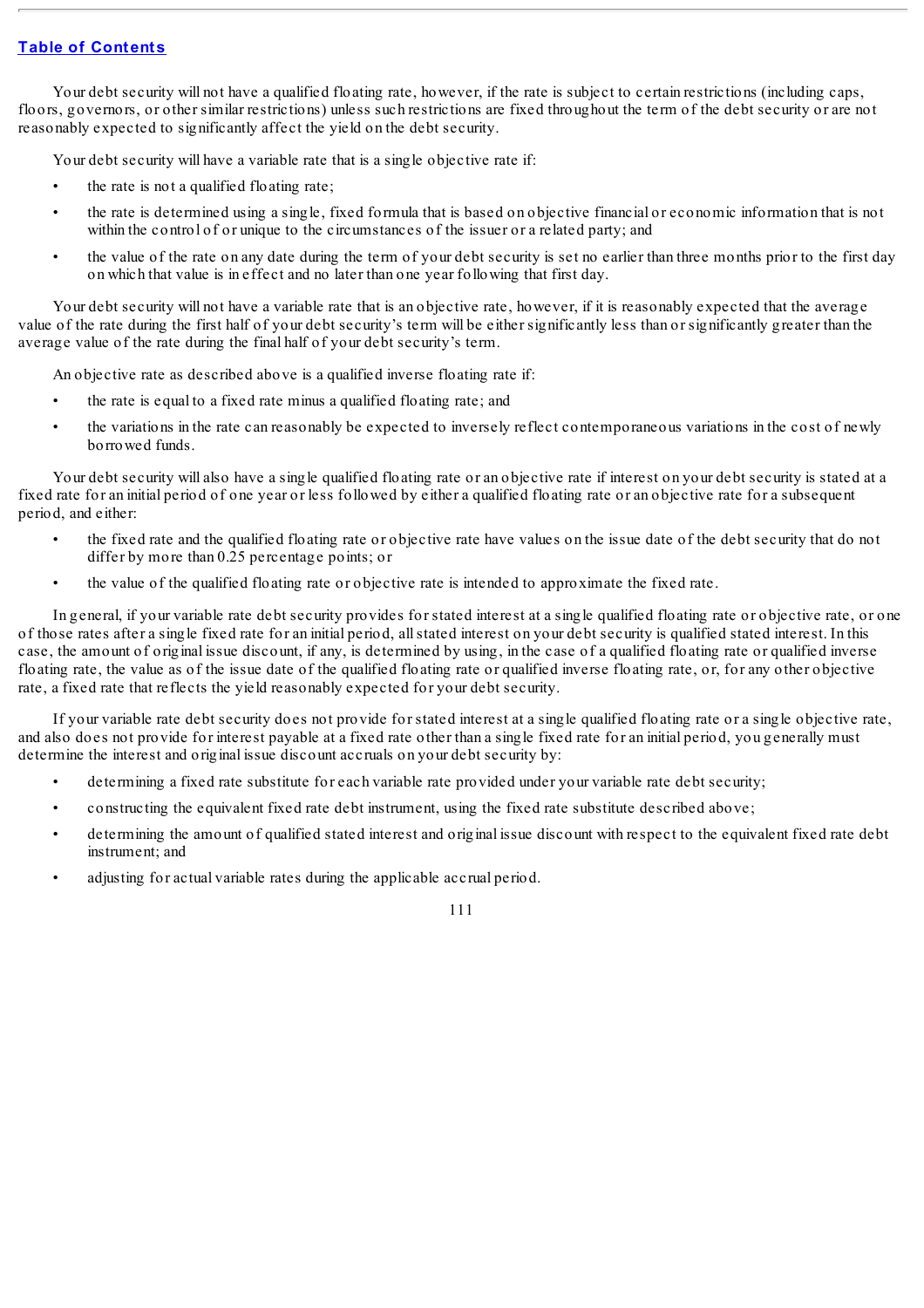When you determine the fixed rate substitute for each variable rate provided under the variable rate debt security, you generally will use the value of each variable rate as of the issue date or, for an objective rate that is not a qualified inverse floating rate, a rate that reflects the reasonably expected yield on your debt security.

If your variable rate debt security provides for stated interest either at one or more qualified floating rates or at a qualified inverse floating rate, and also provides for stated interest at a single fixed rate other than at a single fixed rate for an initial period, you generally must determine interest and original issue discount accruals by using the method described in the previous paragraph. However, your variable rate debt security will be treated, for purposes of the first three steps of the determination, as if your debt security had provided for a qualified floating rate, or a qualified inverse floating rate, rather than the fixed rate. The qualified floating rate, or qualified inverse floating rate, that replaces the fixed rate must be such that the fair market value of your variable rate debt security as of the issue date approximates the fair market value of an otherwise identical debt instrument that provides for the qualified floating rate, or qualified inverse floating rate, rather than the fixed rate.

## *Short-Term Debt Securities*

In general, if you are an individual or other cash basis United States holder of a short-term debt security, you are not required to accrue original issue discount, as specially defined below for the purposes of this paragraph, for United States federal income tax purposes unless you elect to do so (although it is possible that you may be required to include any stated interest in income as you receive it). If you are an accrual basis taxpayer, a taxpayer in a special class, including, but not limited to, a regulated investment company, common trust fund, or a certain type of pass-through entity, or a cash basis taxpayer who so elects, you will be required to accrue original issue discount on short-term debt securities on either a straight-line basis or under the constant-yield method, based on daily compounding. If you are not required and do not elect to include original issue discount in income currently, any gain you realize on the sale or retirement of your short-term debt security will be ordinary income to the extent of the accrued original issue discount, which will be determined on a straight-line basis unless you make an election to accrue the original issue discount under the constantyield method, through the date of sale or retirement. However, if you are not required and do not elect to accrue original issue discount on your short-term debt securities, you will be required to defer deductions for interest on borrowings allocable to your short-term debt securities in an amount not exceeding the deferred income until the deferred income is realized.

When you determine the amount of original issue discount subject to these rules, you must include all interest payments on your short-term debt security, including stated interest, in your short-term debt security's stated redemption price at maturity.

#### *Non-U.S. Dollar Currency Original Issue Discount Debt Securities*

If your original issue discount debt security is denominated in, or determined by reference to, a non-U.S. dollar currency, you must determine original issue discount for any accrual period on your original issue discount debt security in the non-U.S. dollar currency and then translate the amount of original issue discount into U.S. dollars in the same manner as stated interest accrued by an accrual basis United States holder, as described above under "—Payments of Interest." You may recognize ordinary income or loss when you receive an amount attributable to original issue discount in connection with a payment of interest or the sale or retirement of your debt security.

## *Market Discount*

You will be treated as if you purchased your debt security, other than a short-term debt security, at a market discount, and your debt security will be a market discount debt security if:

- you purchase your debt security for less than its issue price as determined above; and
- the difference between the debt security's stated redemption price at maturity or, in the case of an original issue discount debt security, the debt security's revised issue price, and the price you paid for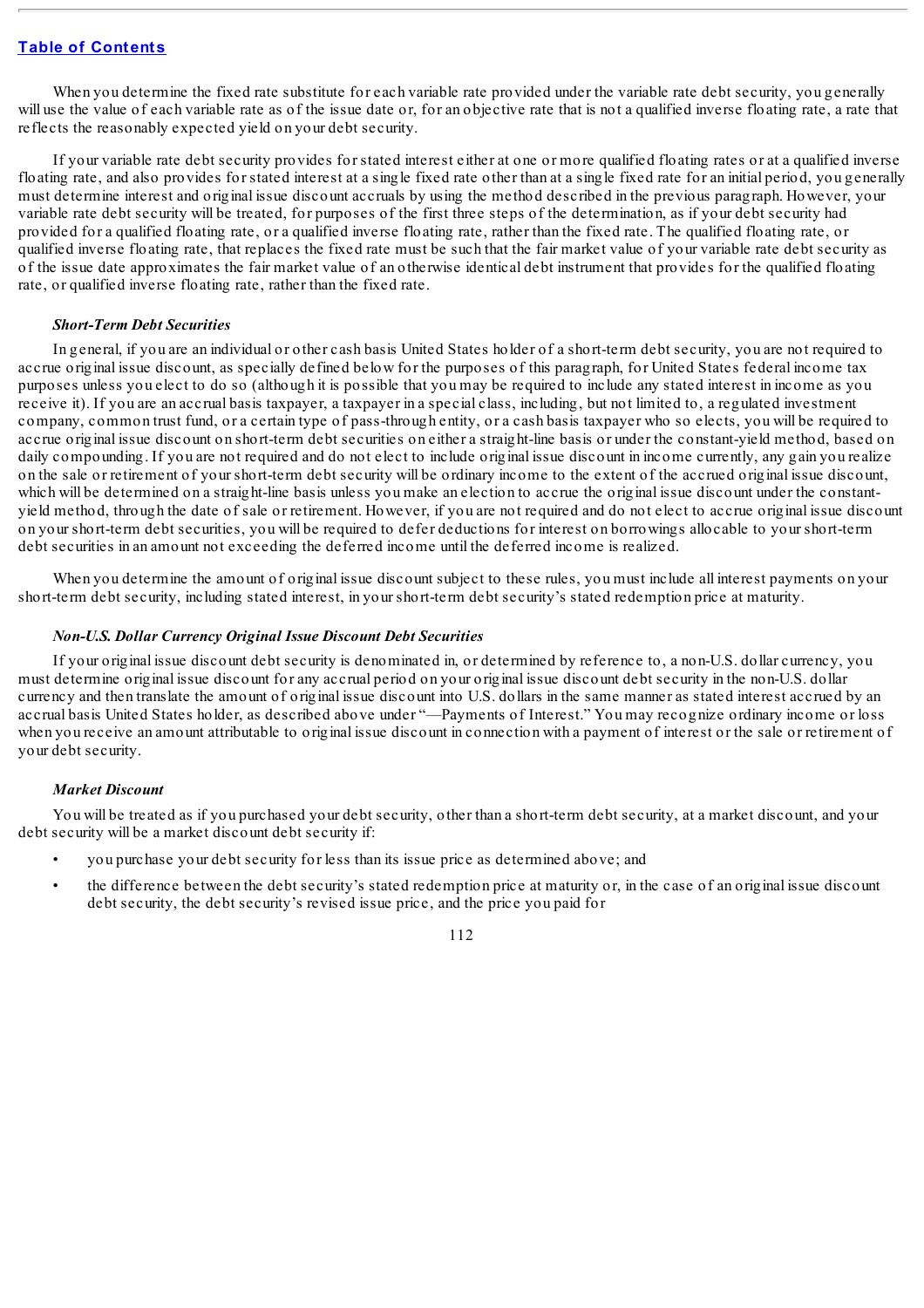your debt security is equal to or greater than 0.25 percent of your debt security's stated redemption price at maturity or revised issue price, respectively, multiplied by the number of complete years to the debt security's maturity. To determine the revised issue price of your debt security for these purposes, you generally add any original issue discount that has accrued on your debt security to its issue price.

If your debt security's stated redemption price at maturity or, in the case of an original issue discount debt security, its revised issue price, exceeds the price you paid for the debt security by less than 0.25 percent multiplied by the number of complete years to the debt security's maturity, the excess constitutes de minimis market discount, and the rules discussed below are not applicable to you.

You must treat any gain you recognize on the maturity or disposition of your market discount debt security as ordinary income to the extent of the accrued market discount on your debt security. Alternatively, you may elect to include market discount in income currently over the life of your debt security. If you make this election, it will apply to all debt instruments with market discount that you acquire on or after the first day of the first taxable year to which the election applies. You may not revoke this election without the consent of the United States Internal Revenue Service. If you own a market discount debt security and do not make this election, you will generally be required to defer deductions for interest on borrowings allocable to your debt security in an amount not exceeding the accrued market discount on your debt security until the maturity or disposition of your debt security.

You will accrue market discount on your market discount debt security on a straight-line basis unless you elect to accrue market discount using a constant-yield method. If you make this election, it will apply only to the debt security with respect to which it is made and you may not revoke it.

#### *Debt Securities Purchased at a Premium*

If you purchase your debt security for an amount in excess of its principal amount, you may elect to treat the excess as amortizable bond premium. If you make this election, you will reduce the amount required to be included in your income each year with respect to interest on your debt security by the amount of amortizable bond premium allocable to that year, based on your debt security's yield to maturity. If your debt security is denominated in, or determined by reference to, a non-U.S. dollar currency, you will compute your amortizable bond premium in units of the non-U.S. dollar currency and your amortizable bond premium will reduce your interest income in units of the non-U.S. dollar currency. Gain or loss recognized that is attributable to changes in foreign currency exchange rates between the time your amortized bond premium offsets interest income and the time of the acquisition of your debt security is generally taxable as ordinary income or loss. If you make an election to amortize bond premium, it will apply to all debt instruments, other than debt instruments the interest on which is excludible from gross income, that you hold at the beginning of the first taxable year to which the election applies or that you thereafter acquire, and you may not revoke it without the consent of the United States Internal Revenue Service. See also "—Election to Treat All Interest as Original Issue Discount."

#### *Purchase, Sale and Retirement of the Debt Securities*

Your tax basis in your debt security will generally be the U.S. dollar cost, as defined below, of your debt security, adjusted by:

- adding any original issue discount and market discount previously included in income with respect to your debt security; and then
- subtracting any payments on your debt security that are not qualified stated interest payments and any amortizable bond premium applied to reduce interest on your debt security.

If you purchase your debt security with non-U.S. dollar currency, the U.S. dollar cost of your debt security will generally be the U.S. dollar value of the purchase price on the date of purchase. However, if you are a cash basis taxpayer, or an accrual basis taxpayer if you so elect, and your debt security is traded on an established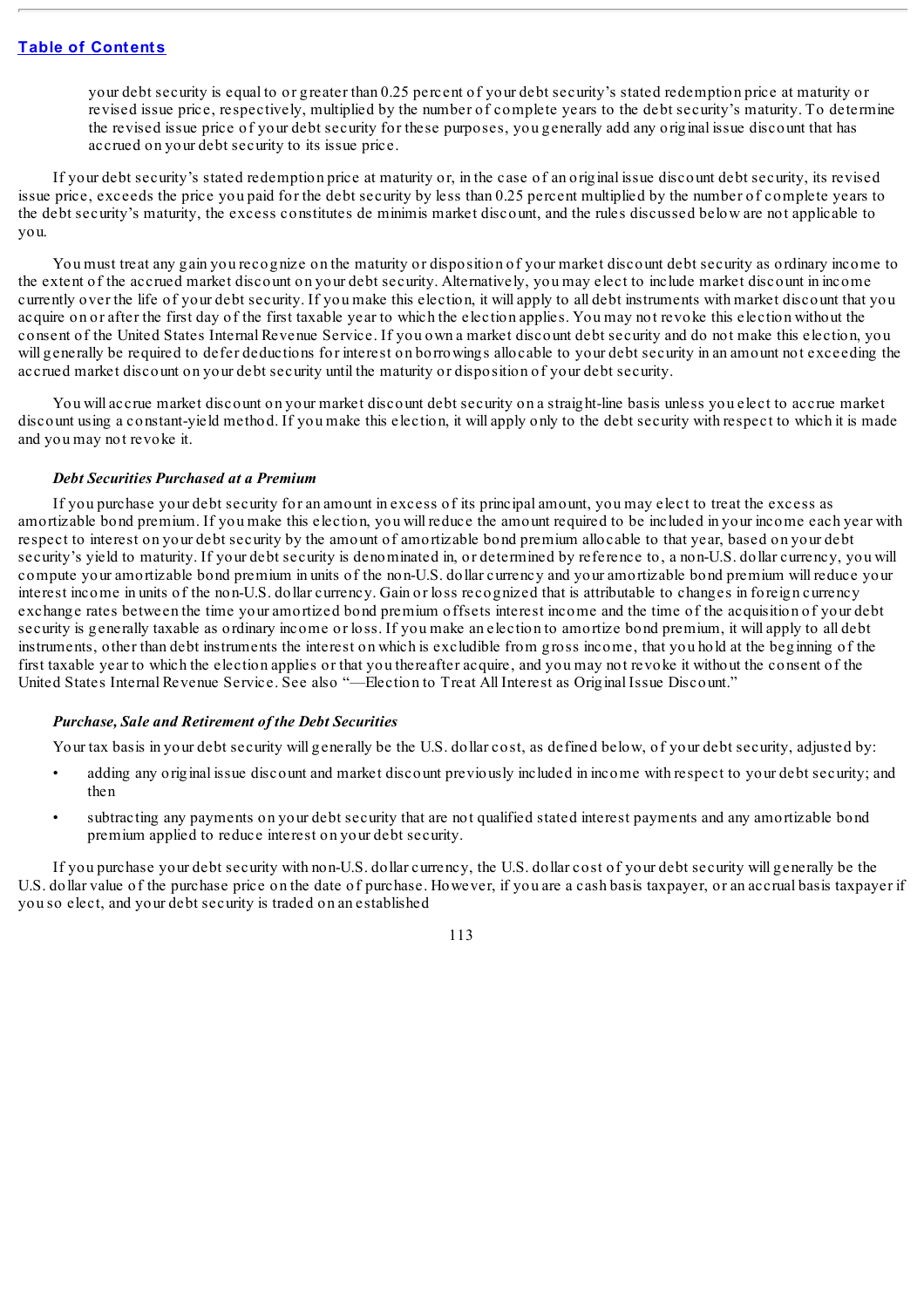securities market, as defined in the applicable United States Treasury regulations, the U.S. dollar cost of your debt security will be the U.S. dollar value of the purchase price on the settlement date of your purchase.

You will generally recognize gain or loss on the sale or retirement of your debt security equal to the difference between the amount you realize on the sale or retirement and your tax basis in your debt security. If your debt security is sold or retired for an amount in non-U.S. dollar currency, the amount you realize will be the U.S. dollar value of such amount on the date the note is disposed of or retired, except that in the case of a note that is traded on an established securities market, as defined in the applicable Treasury regulations, a cash basis taxpayer, or an accrual basis taxpayer that so elects, will determine the amount realized based on the U.S. dollar value of the specified currency on the settlement date of the sale.

You will recognize capital gain or loss when you sell or retire your debt security, except to the extent:

- described above under "—Short-Term Debt Securities" or "—Market Discount;"
- attributable to accrued but unpaid interest;
- the rules governing contingent payment obligations apply; or
- attributable to changes in exchange rates as described below.

Capital gain of a noncorporate United States holder is generally taxed at preferential rates where the holder has a holding period greater than one year. The deductibility of capital losses is subject to limitations.

You must treat any portion of the gain or loss that you recognize on the sale or retirement of a debt security as ordinary income or loss to the extent attributable to changes in exchange rates. However, you take exchange gain or loss into account only to the extent of the total gain or loss you realize on the transaction.

#### *Exchange of Amounts in Other Than U.S. Dollars*

If you receive non-U.S. dollar currency as interest on your debt security or on the sale or retirement of your debt security, your tax basis in the non-U.S. dollar currency will equal its U.S. dollar value when the interest is received or at the time of the sale or retirement. If you purchase non-U.S. dollar currency, you generally will have a tax basis equal to the U.S. dollar value of the non-U.S. dollar currency on the date of your purchase. If you sell or dispose of a non-U.S. dollar currency, including if you use it to purchase debt securities or exchange it for U.S. dollars, any gain or loss recognized generally will be ordinary income or loss.

#### *Medicare Tax*

For taxable years beginning after December 31, 2012, a United States holder that is an individual or estate, or a trust that does not fall into a special class of trusts that is exempt from such tax, will be subject to a 3.8% tax on the lesser of (1) the United States holder's "net investment income" for the relevant taxable year and (2) the excess of the United States holder's modified adjusted gross income for the taxable year over a certain threshold (which in the case of individuals will be between \$125,000 and \$250,000, depending on the individual's circumstances). A holder's net investment income will generally include its interest income and its net gains from the disposition of debt securities, unless such interest income or net gains are derived in the ordinary course of the conduct of a trade or business (other than a trade or business that consists of certain passive or trading activities). If you are a United States holder that is an individual, estate or trust, you are urged to consult your tax advisors regarding the applicability of the Medicare tax to your income and gains in respect of your investment in the debt securities.

#### *Indexed and Other Debt Securities*

The applicable prospectus supplement will discuss the material United States federal income tax rules with respect to contingent non-U.S. dollar currency debt securities, debt securities that may be convertible into or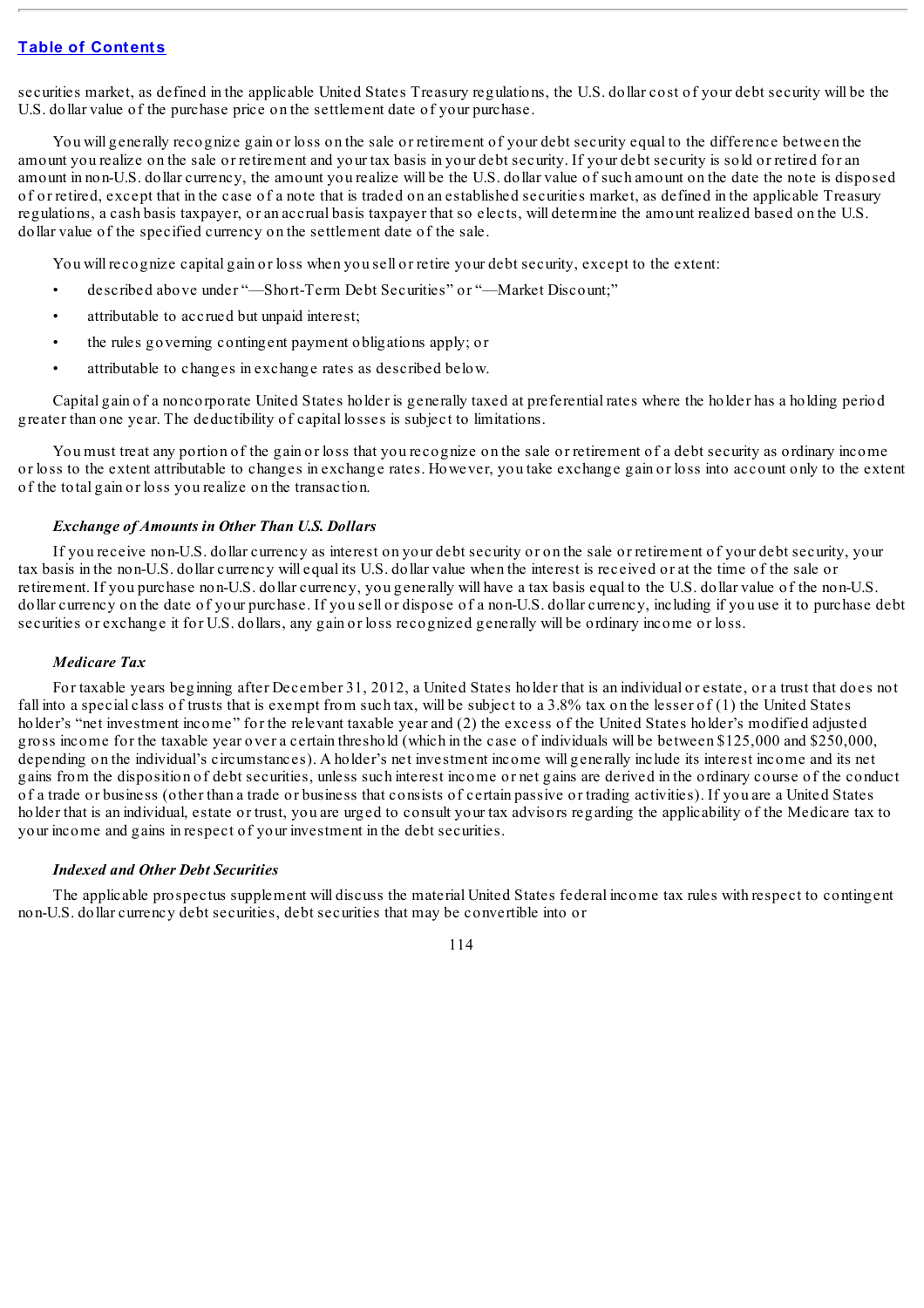exercisable or exchangeable for common or preferred stock or other securities of Zions or debt or equity securities of one or more third parties, debt securities the payments on which are determined by reference to any index and other debt securities that are subject to the rules governing contingent payment obligations which are not subject to the rules governing variable rate debt securities, any renewable and extendible debt securities and any debt securities providing for the periodic payment of principal over the life of the debt security.

# *United States Alien Holders*

This subsection describes the tax consequences to a United States alien holder. You are a United States alien holder if you are the beneficial owner of a debt security and are, for United States federal income tax purposes:

- a no nresident alien individual:
- a foreign corporation; or
- an estate or trust that in either case is not subject to United States federal income tax on a net income basis on income or gain from a debt security.

If you are a United States holder, this section does not apply to you.

This discussion assumes that the debt security or coupon is not subject to the rules of Section 871(h)(4)(A) of the Internal Revenue Code, relating to interest payments that are determined by reference to the income, profits, changes in the value of property or other attributes of the debtor or a related party.

Under United States federal income and estate tax law, and subject to the discussion of backup withholding below, if you are a United States alien holder of a debt security or coupon:

- we and other United States payors generally will not be required to deduct United States withholding tax from payments of principal, premium, if any, and interest, including original issue discount, to you if, in the case of payments of interest:
	- you do not actually or constructively own 10% or more of the total combined voting power of all classes of our stock entitled to vote;
	- you are not a controlled foreign corporation that is related to us through stock ownership;
	- you are not a bank receiving interest on an extension of credit made pursuant to a loan agreement entered into in the ordinary course of your trade or business;
	- in the case of a debt security other than a bearer debt security, the United States payor does not have actual knowledge or reason to know that you are a United States person and:
		- you have furnished to the United States payor an Internal Revenue Service Form W-8BEN or an acceptable substitute form upon which you certify, under penalties of perjury, that you are not a United States person;
		- in the case of payments made outside the United States to you at an offshore account (generally, an account maintained by you at a bank or other financial institution at any location outside the United States), you have furnished to the United States payor documentation that establishes your identity and your status as the beneficial owner of the payment for United States federal income tax purposes and as a person who is not a United States person;
		- the United States payor has received a withholding certificate (furnished on an appropriate Internal Revenue Service Form W-8 or an acceptable substitute form) from a person claiming to be:
			- a withholding foreign partnership (generally a foreign partnership that has entered into an agreement with the Internal Revenue Service to assume primary withholding responsibility with respect to distributions and guaranteed payments it makes to its partners);

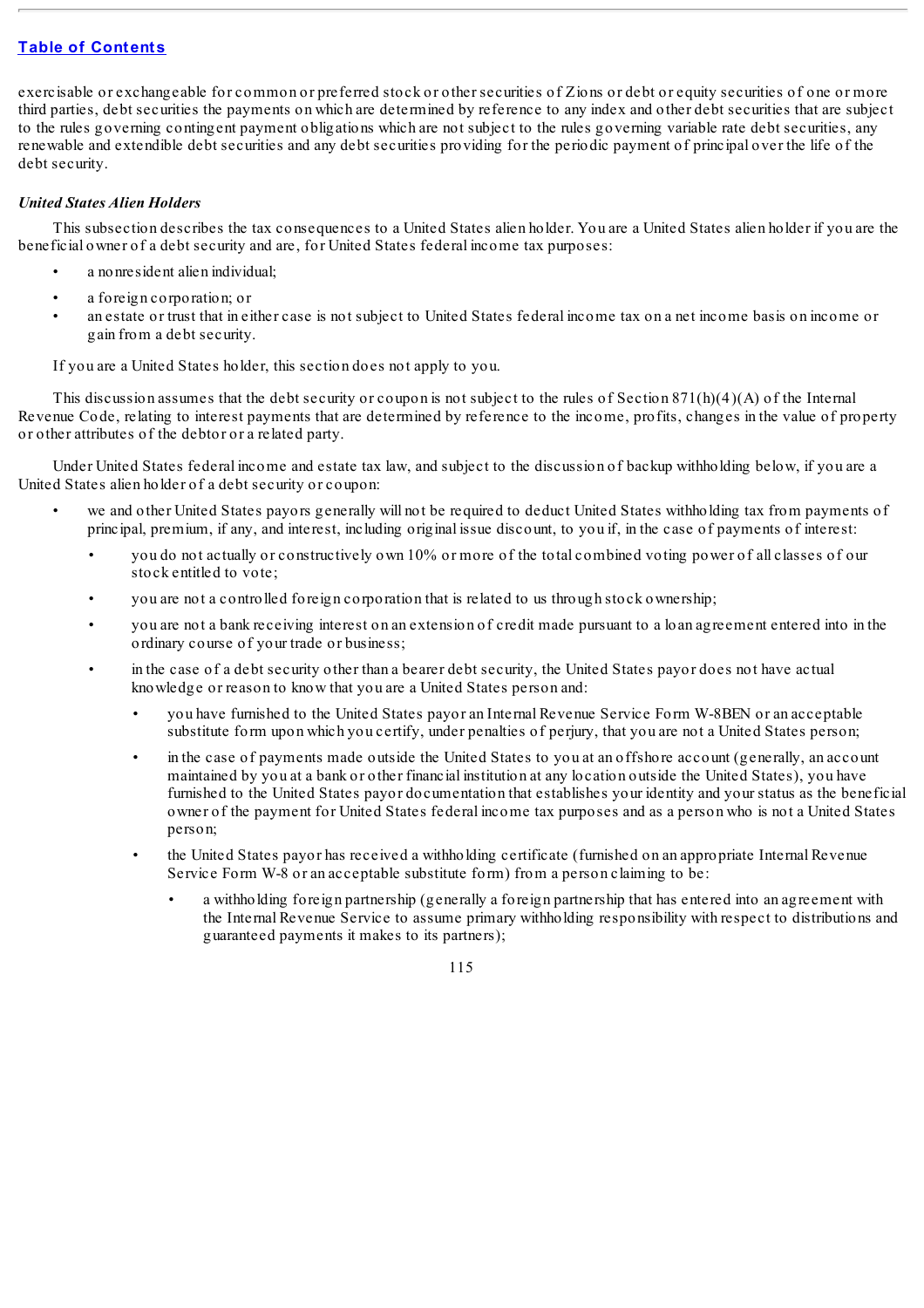- a qualified intermediary (generally a non-United States financial institution or clearing organization or a non-United States branch or office of a United States financial institution or clearing organization that is a party to a withholding agreement with the Internal Revenue Service); or
- a United States branch of a non-United States bank or of a non-United States insurance company; and

the withholding foreign partnership, qualified intermediary or United States branch has received documentation upon which it may rely to treat the payment as made to a person who is not a United States person that is, for United States federal income tax purposes, the beneficial owner of the payments on the debt securities in accordance with United States Treasury regulations (or, in the case of a qualified intermediary, in accordance with its agreement with the Internal Revenue Service);

- the United States payor receives a statement from a securities clearing organization, bank or other financial institution that holds customers' securities in the ordinary course of its trade or business:
	- certifying to the United States payor under penalties of perjury that an Internal Revenue Service Form W-8BEN or an acceptable substitute form has been received from you by it or by a similar financial institution between it and you; and
	- to which is attached a copy of the Internal Revenue Service Form W-8BEN or acceptable substitute form; or
- the United States payor otherwise possesses documentation upon which it may rely to treat the payment as made to a person who is not a United States person that is, for United States federal income tax purposes, the beneficial owner of the payments on the debt securities in accordance with United States Treasury regulations; and
- in the case of a bearer debt security that is issued on or before March 18, 2012, the debt security is offered, sold and delivered in compliance with the restrictions described above under "Securities Issued in Bearer Form" and payments on the debt security are made in accordance with the procedures described above under that section; and
- no deduction for any United States federal withholding tax will be made from any gain that you realize on the sale or exchange of your debt security or coupon.

Further, a debt security or coupon held by an individual who at death is not a citizen or resident of the United States will not be includible in the individual's gross estate for United States federal estate tax purposes if:

- the decedent did not actually or constructively own 10% or more of the total combined voting power of all classes of our stock entitled to vote at the time of death; and
- the income on the debt security would not have been effectively connected with a United States trade or business of the decedent at the same time.

## *Withholdable Payments to Foreign Financial Entities and Other Foreign Entities*

Under recently enacted legislation, a 30% withholding tax would be imposed on certain payments that are made after December 31, 2012 to certain foreign financial institutions, investment funds and other United States alien holders that fail to comply with information reporting requirements in respect of their direct and indirect United States shareholders and/or United States accountholders. Such payments would include United States-source interest on debt securities issued after March 18, 2012 and the gross proceeds from the sale or other disposition of debt securities issued after March 18, 2012 that can produce United Statessource interest.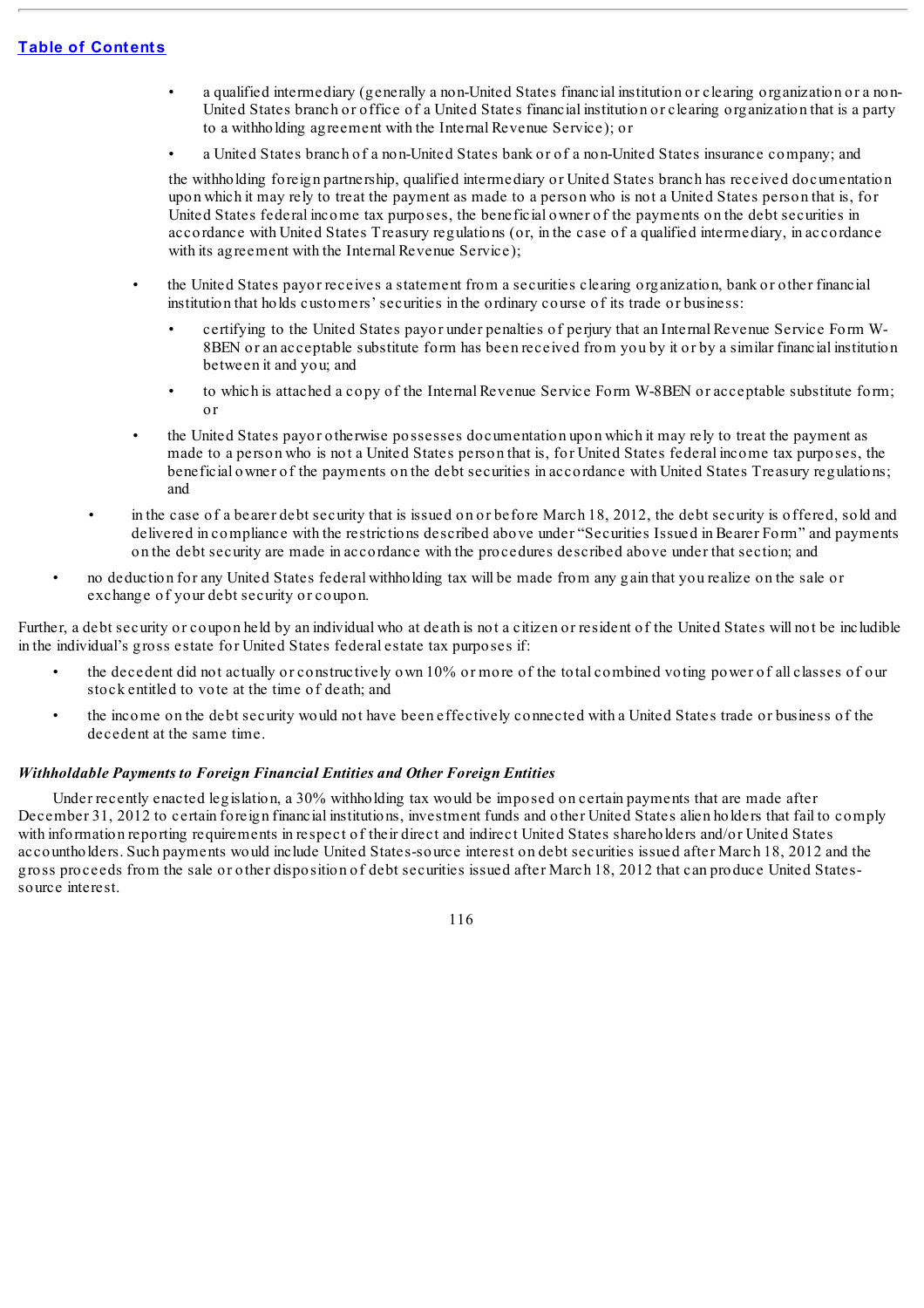## *Treasury Regulations Requiring Disclosure of Reportable Transactions*

Pursuant to Treasury regulations, United States taxpayers must report certain transactions that give rise to a loss in excess of certain thresholds (a "Reportable Transaction"). Under these regulations, if the debt securities are denominated in a foreign currency, a United States holder (or a United States alien holder that holds the debt securities in connection with a United States trade or business) that recognizes a loss with respect to the debt securities that is characterized as an ordinary loss due to changes in currency exchange rates (under any of the rules discussed above) would be required to report the loss on Internal Revenue Service Form 8886 (Reportable Transaction Statement) if the loss exceeds the thresholds set forth in the regulations. For individuals and trusts, this loss threshold is \$50,000 in any single taxable year. For other types of taxpayers and other types of losses, the thresholds are higher. You should consult with your tax advisor regarding any tax filing and reporting obligations that may apply in connection with acquiring, owning and disposing of debt securities.

## *Backup Withholding and Information Reporting*

# *United States Holders*

In general, if you are a noncorporate United States holder, we and other payors are required to report to the United States Internal Revenue Service all payments of principal, any premium and interest on your debt security, and the accrual of original issue discount on an original issue discount debt security. In addition, we and other payors are required to report to the United States Internal Revenue Service any payment of proceeds of the sale of your debt security before maturity within the United States. Additionally, backup withholding will apply to any payments, including payments of original issue discount, if you fail to provide an accurate taxpayer identification number, or you are notified by the United States Internal Revenue Service that you have failed to report all interest and dividends required to be shown on your federal income tax returns.

Pursuant to recently enacted legislation, certain payments in respect of debt securities made to corporate United States holders after December 31, 2011 may be subject to information reporting and backup withholding.

#### *United States Alien Holders*

In general, if you are a United States alien holder, payments of principal, premium or interest, including original issue discount, made by us and other payors to you will not be subject to backup withholding and information reporting, *provided* that the certification requirements described above under "—Taxation of Debt Securities—United States Alien Holders" are satisfied or you otherwise establish an exemption. However, we and other payors are required to report payments of interest on your debt securities on Internal Revenue Service Form 1042-S even if the payments are not otherwise subject to information reporting requirements. In addition, payment of the proceeds from the sale of debt securities effected at a United States office of a broker will not be subject to backup withholding and information reporting *provided* that:

- the broker does not have actual knowledge or reason to know that you are a United States person and you have furnished to the broker:
	- an appropriate Internal Revenue Service Form W-8 or an acceptable substitute form upon which you certify, under penalties of perjury, that you are not a United States person; or
	- other documentation upon which it may rely to treat the payment as made to a person who is not a United States person that is, for United States federal income tax purposes, the beneficial owner of the payment on the debt securities in accordance with United States Treasury regulations; or
- you otherwise establish an exemption.

If you fail to establish an exemption and the broker does not possess adequate documentation of your status as a person who is not a United States person, the payments may be subject to information reporting and backup withholding. However, backup withholding will not apply with respect to payments made outside the United States to an offshore account maintained by you unless the broker has actual knowledge that you are a United States person.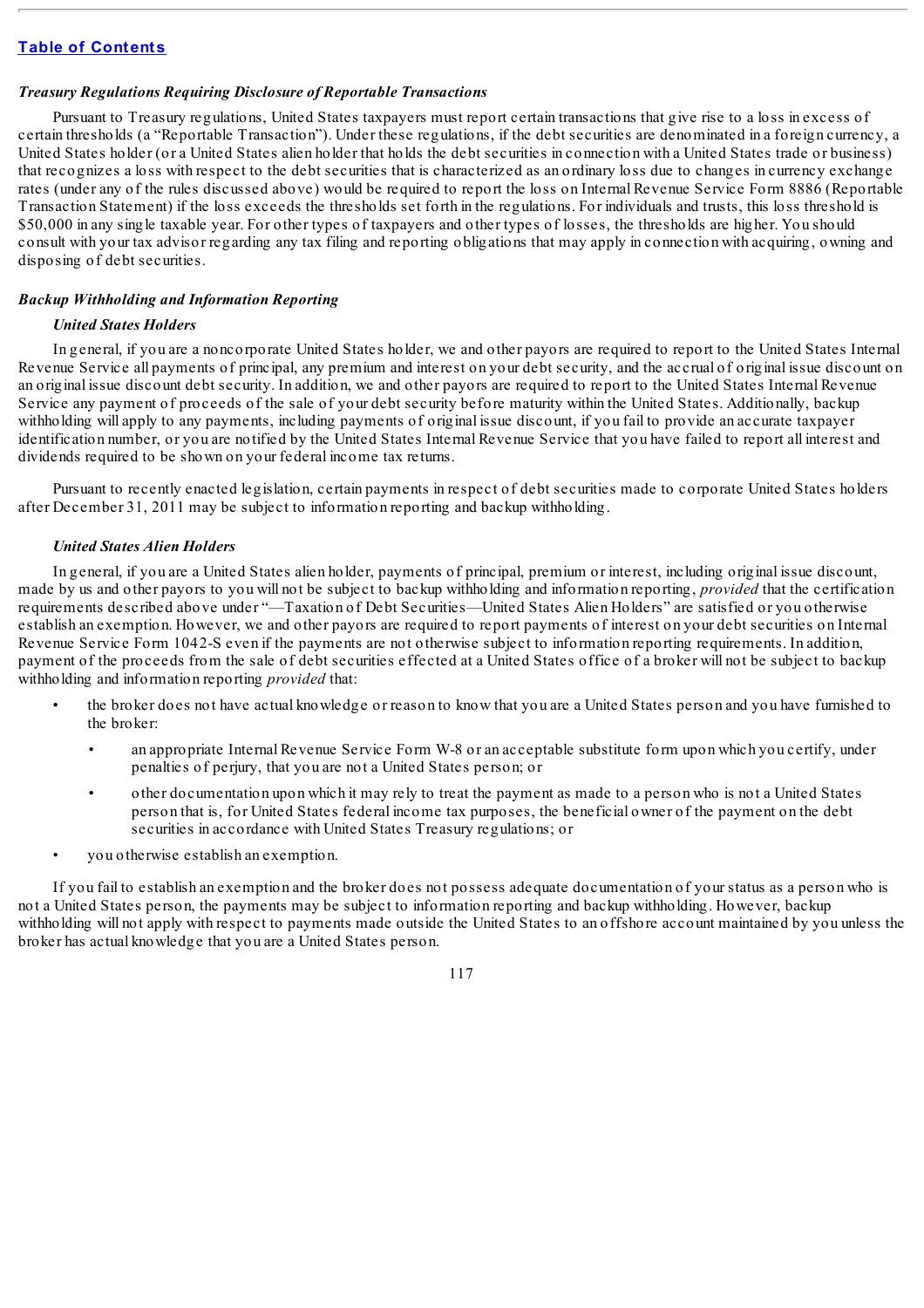In general, payment of the proceeds from the sale of debt securities effected at a foreign office of a broker will not be subject to information reporting or backup withholding. However, a sale effected at a foreign office of a broker will be subject to information reporting and backup withholding if:

- the proceeds are transferred to an account maintained by you in the United States;
- the payment of proceeds or the confirmation of the sale is mailed to you at a United States address; or
- the sale has some other specified connection with the United States as provided in United States Treasury regulations;

unless the broker does not have actual knowledge or reason to know that you are a United States person and the documentation requirements described above (relating to a sale of debt securities effected at a United States office of a broker) are met or you otherwise establish an exemption.

In addition, payment of the proceeds from the sale of debt securities effected at a foreign office of a broker will be subject to information reporting if the broker is:

- a United States person;
- a controlled foreign corporation for United States tax purposes;
- a foreign person 50% or more of whose gross income is effectively connected with the conduct of a United States trade or business for a specified three-year period; or
- a foreign partnership, if at any time during its tax year:
	- one or more of its partners are "U.S. persons," as defined in United States Treasury regulations, who in the aggregate hold more than 50% of the income or capital interest in the partnership; or
	- such foreign partnership is engaged in the conduct of a United States trade or business;

unless the broker does not have actual knowledge or reason to know that you are a United States person and the documentation requirements described above (relating to a sale of debt securities effected at a United States office of a broker) are met or you otherwise establish an exemption. Backup withholding will apply if the sale is subject to information reporting and the broker has actual knowledge that you are a United States person.

#### **Taxation of Preferred Stock and Depositary Shares**

This subsection describes the material United States federal income tax consequences of owning, selling and disposing of the preferred stock and depositary shares that we may offer other than preferred stock that may be convertible into or exercisable or exchangeable for securities or other property, which will be described in the applicable prospectus supplement. When we refer to preferred stock in this subsection, we mean both preferred stock and depositary shares.

## *United States Holders*

This subsection describes the tax consequences to a United States holder. You are a United States holder if you are a beneficial owner of a share of preferred stock and you are:

- a citizen or resident of the United States;
- a domestic corporation;
- an estate whose income is subject to United States federal income tax regardless of its source; or
- a trust if a United States court can exercise primary supervision over the trust's administration and one or more United States persons are authorized to control allsubstantial decisions of the trust.

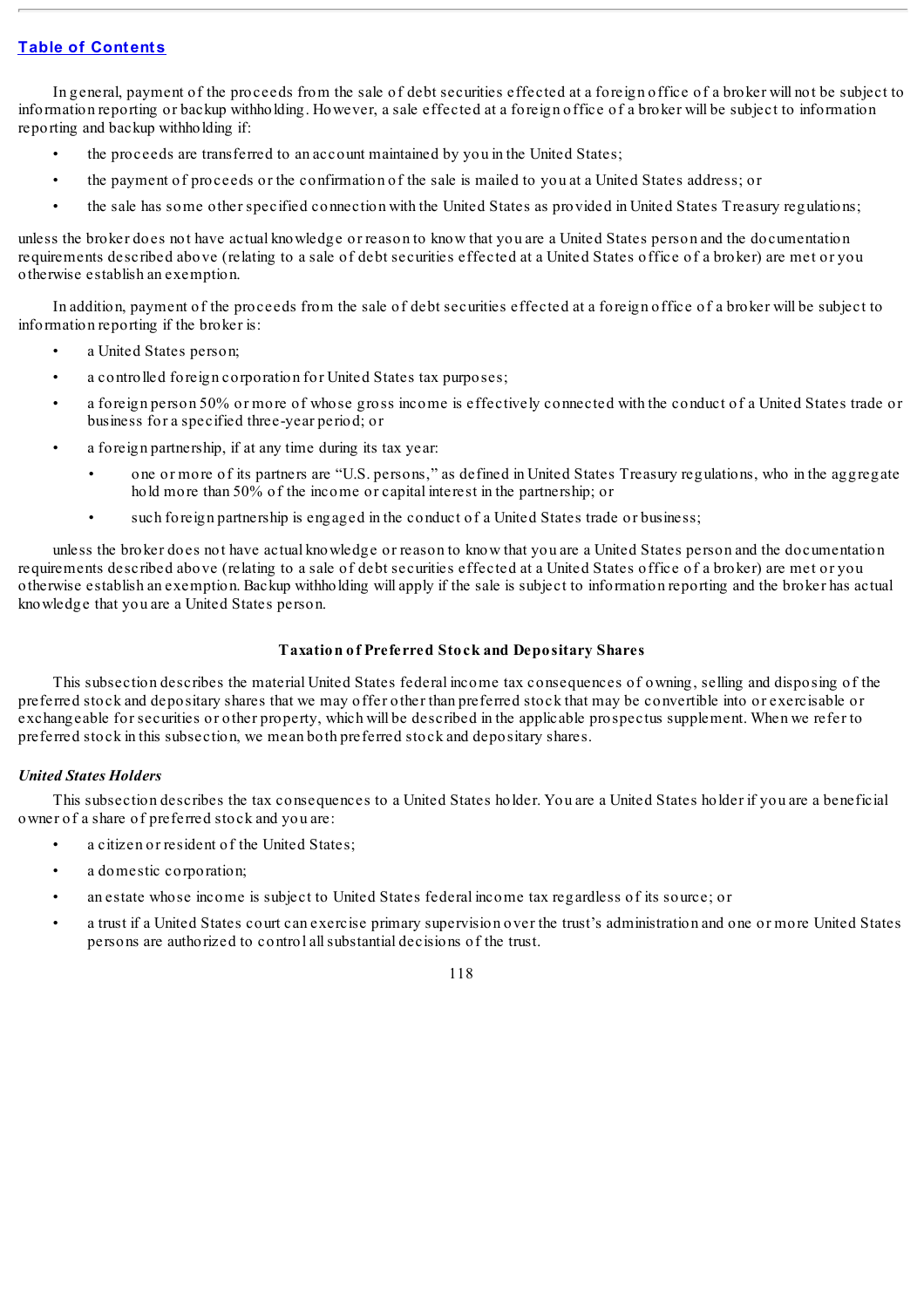If you are not a United States holder, this subsection does not apply to you and you should refer to "—United States Alien Holders" below.

## *Distributions on Preferred Stock*

You will be taxed on distributions on preferred stock as dividend income to the extent paid out of our current or accumulated earnings and profits for United States federal income tax purposes. If you are a noncorporate United States holder, dividends paid to you in taxable years beginning before January 1, 2013 that constitute qualified dividend income will be taxable to you at a maximum rate of 15%, *provided* that you hold your shares of preferred stock for more than 60 days during the 121-day period beginning 60 days before the ex-dividend date (or, if the dividend is attributable to a period or periods aggregating over 366 days, *provided* that you hold your shares of preferred stock for more than 90 days during the 181-day period beginning 90 days before the ex-dividend date) and meet other holding period requirements. If you are taxed as a corporation, except as described in the next subsection, dividends would be eligible for the 70% dividends-received deduction.

You generally will not be taxed on any portion of a distribution not paid out of our current or accumulated earnings and profits if your tax basis in the preferred stock is greater than or equal to the amount of the distribution. However, you would be required to reduce your tax basis (but not below zero) in the preferred stock by the amount of the distribution, and would recognize capital gain to the extent that the distribution exceeds your tax basis in the preferred stock. Further, if you are a corporation, you would not be entitled to a dividends-received deduction on this portion of a distribution.

# *Limitations on Dividends-Received Deduction*

Corporate shareholders may not be entitled to take the 70% dividends-received deduction in all circumstances and, even if they are so entitled, may be subject to special rules in respect of their ownership of the preferred stock. Prospective corporate investors in preferred stock should consider the effect of:

- Section 246A of the Internal Revenue Code, which reduces the dividends-received deduction allowed to a corporate shareholder that has incurred indebtedness that is "directly attributable" to an investment in portfolio stock such as preferred stock;
- Section  $246(c)$  of the Internal Revenue Code, which, among other things, disallows the dividends-received deduction in respect of any dividend on a share of stock that is held for less than the minimum holding period (generally at least 46 days during the 91 day period beginning on the date which is 45 days before the date on which such share becomes ex-dividend with respect to such dividend); and
- Section 1059 of the Internal Revenue Code, which, under certain circumstances, reduces the basis of stock for purposes of calculating gain or loss in a subsequent disposition by the portion of any "extraordinary dividend" (as defined below) that is eligible for the dividends-received deduction.

## *Extraordinary Dividends*

If you are a corporate shareholder, you will be required to reduce your tax basis (but not below zero) in the preferred stock by the nontaxed portion of any "extraordinary dividend" if you have not held your stock for more than two years before the earliest of the date such dividend is declared, announced, or agreed. Generally, the nontaxed portion of an extraordinary dividend is the amount excluded from income by operation of the dividends-received deduction. An extraordinary dividend on the preferred stock generally would be a dividend that:

- equals or exceeds 5% of the corporate shareholder's adjusted tax basis in the preferred stock, treating all dividends having ex-dividend dates within an 85 day period as one dividend; or
- exceeds 20% of the corporate shareholder's adjusted tax basis in the preferred stock, treating all dividends having exdividend dates within a 365 day period as one dividend.

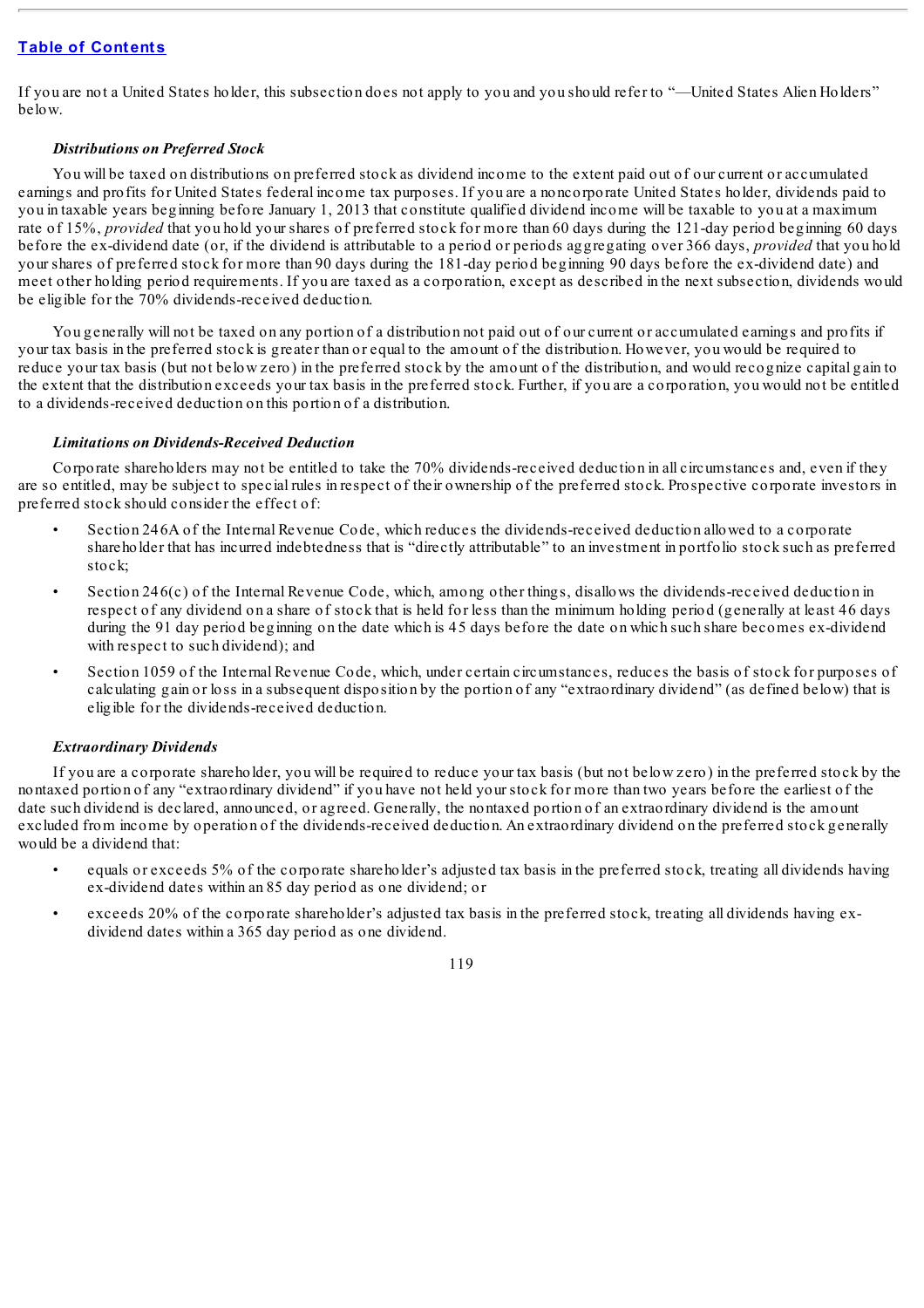In determining whether a dividend paid on the preferred stock is an extraordinary dividend, a corporate shareholder may elect to substitute the fair market value of the stock for its tax basis for purposes of applying these tests if the fair market value as of the day before the ex-dividend date is established to the satisfaction of the Secretary of the Treasury. An extraordinary dividend also includes any amount treated as a dividend in the case of a redemption that is either non-pro rata as to allstockholders or in partial liquidation of Zions, regardless of the stockholder's holding period and regardless of the size of the dividend. Any part of the nontaxed portion of an extraordinary dividend that is not applied to reduce the corporate shareholder's tax basis as a result of the limitation on reducing its basis below zero would be treated as capital gain and would be recognized in the taxable year in which the extraordinary dividend is received.

If you are a corporate shareholder, please consult your tax advisor with respect to the possible application of the extraordinary dividend provisions of the federal income tax law to your ownership or disposition of preferred stock in your particular circumstances.

## *Redemption Premium*

If we may redeem your preferred stock at a redemption price in excess of its issue price, the entire amount of the excess may constitute an unreasonable redemption premium which will be treated as a constructive dividend. You generally must take this constructive dividend into account each year in the same manner as original issue discount would be taken into account if the preferred stock were treated as an original issue discount debt security for United States federal income tax purposes. See "—Taxation of Debt Securities—United States Holders—Original Issue Discount" above for a discussion of the special tax rules for original issue discount. A corporate shareholder would be entitled to a dividends-received deduction for any constructive dividends unless the special rules denying a dividends-received deduction described above in "—Limitations on Dividends-Received Deduction" apply. A corporate shareholder would also be required to take these constructive dividends into account when applying the extraordinary dividend rules described above. Thus, a corporate shareholder's receipt of a constructive dividend may cause some or allstated dividends to be treated as extraordinary dividends. The applicable prospectus supplement for preferred stock that is redeemable at a price in excess of its issue price will indicate whether tax counsel believes that a shareholder must include any redemption premium in income.

## *Sale or Exchange of Preferred Stock Other Than by Redemption*

If you sell or otherwise dispose of your preferred stock (other than by redemption), you will generally recognize capital gain or loss equal to the difference between the amount realized upon the disposition and your adjusted tax basis of the preferred stock. Capital gain of a noncorporate United States holder is generally taxed at preferential rates where the holder has a holding period greater than one year. The deductibility of capital losses is subject to limitations.

## *Redemption of Preferred Stock*

If we are permitted to and redeem your preferred stock, it generally would be a taxable event. You would be treated as if you had sold your preferred stock if the redemption:

- results in a complete termination of your stock interest in us;
- is substantially disproportionate with respect to you; or
- is not essentially equivalent to a dividend with respect to you.

In determining whether any of these tests has been met, shares of stock considered to be owned by you by reason of certain constructive ownership rules set forth in Section 318 of the Internal Revenue Code, as well as shares actually owned, must be taken into account.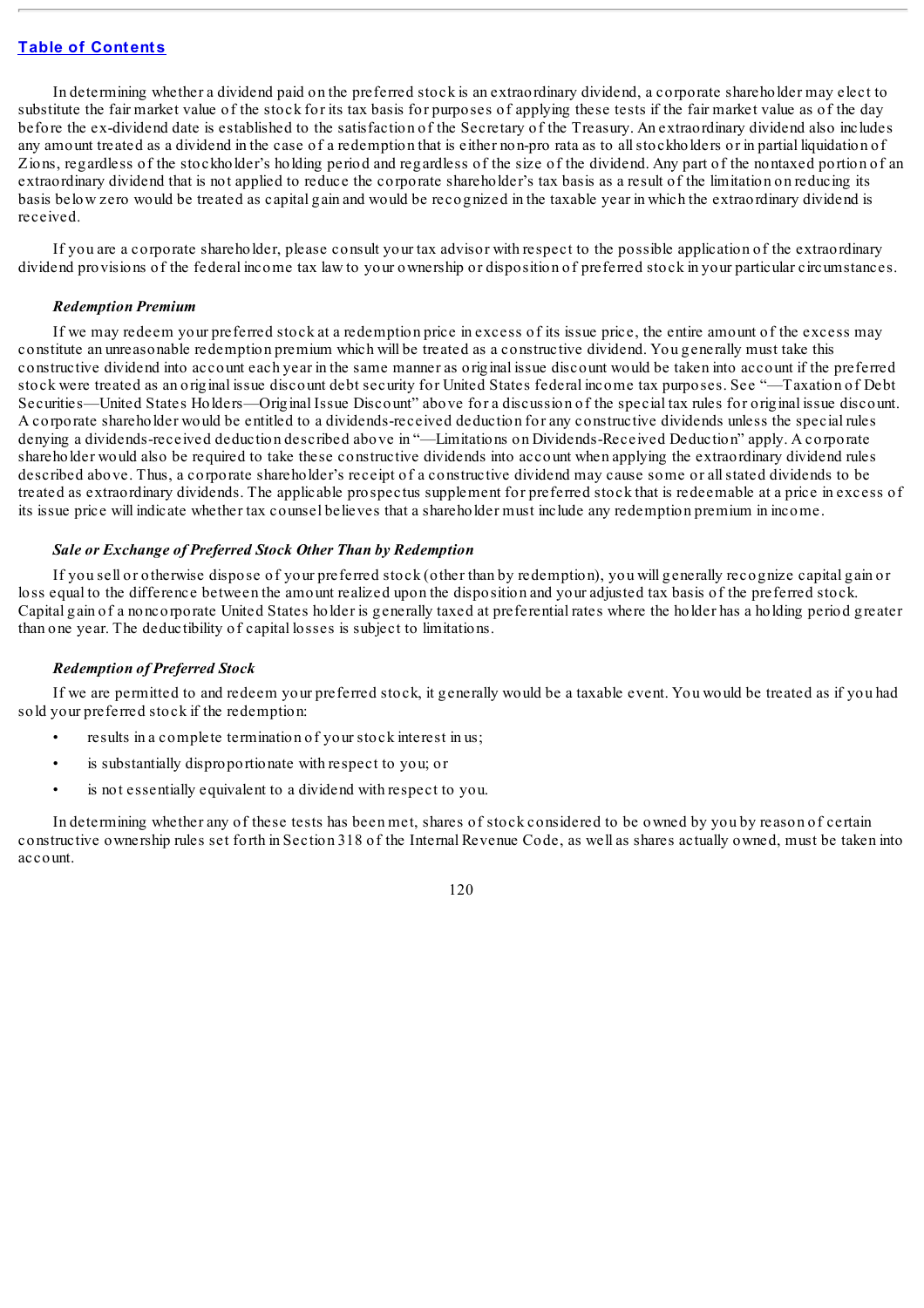If we redeem your preferred stock in a redemption that meets one of the tests described above, you generally would recognize taxable gain or loss equal to the sum of the amount of cash and fair market value of property (other than stock of us or a successor to us) received by you less your tax basis in the preferred stock redeemed. This gain or loss would be long-term capital gain or capital loss if you have held the preferred stock for more than one year.

If a redemption does not meet any of the tests described above, you generally would be taxed on the cash and fair market value of the property you receive as a dividend to the extent paid out of our current and accumulated earnings and profits. Any amount in excess of our current or accumulated earnings and profits would first reduce your tax basis in the preferred stock and thereafter would be treated as capital gain. If a redemption of the preferred stock is treated as a distribution that is taxable as a dividend, you should consult with your own tax advisor regarding the allocation of your basis in the redeemed and remaining preferred stock.

Special rules apply if we redeem preferred stock for our debt securities. We will discuss these rules in an applicable prospectus supplement if we have the option to redeem your preferred stock for our debt securities.

## *Medicare Tax*

For taxable years beginning after December 31, 2012, a United States holder that is an individual or estate, or a trust that does not fall into a special class of trusts that is exempt from such tax, will be subject to a 3.8% tax on the lesser of (1) the United States holder's "net investment income" for the relevant taxable year and (2) the excess of the United States holder's modified adjusted gross income for the taxable year over a certain threshold (which in the case of individuals will be between \$125,000 and \$250,000, depending on the individual's circumstances). A holder's net investment income will generally include its dividend income and its net gains from the disposition of preferred stock, unless such dividend income or net gains are derived in the ordinary course of the conduct of a trade or business (other than a trade or business that consists of certain passive or trading activities). If you are a United States holder that is an individual, estate or trust, you are urged to consult your tax advisors regarding the applicability of the Medicare tax to your income and gains in respect of your investment in the preferred stock.

## *United States Alien Holders*

This section summarizes certain United States federal income and estate tax consequences of the ownership and disposition of preferred stock by a United States alien holder. You are a United States alien holder if you are, for United States federal income tax purposes:

- a nonresident alien individual;
- a foreign corporation; or
- an estate or trust that in either case is not subject to United States federal income tax on a net income basis on income or gain from preferred stock.

## *Dividends*

Except as described below, if you are a United States alien holder of preferred stock, dividends paid to you are subject to withholding of United States federal income tax at a 30% rate or at a lower rate if you are eligible for the benefits of an income tax treaty that provides for a lower rate. Even if you are eligible for a lower treaty rate, we and other payors will generally be required to withhold at a 30% rate (rather than the lower treaty rate) on dividend payments to you, unless you have furnished to us or another payor:

• a valid Internal Revenue Service Form W-8BEN or an acceptable substitute form upon which you certify, under penalties of perjury, your status as a person who is not a United States person and your entitlement to the lower treaty rate with respect to such payments; or

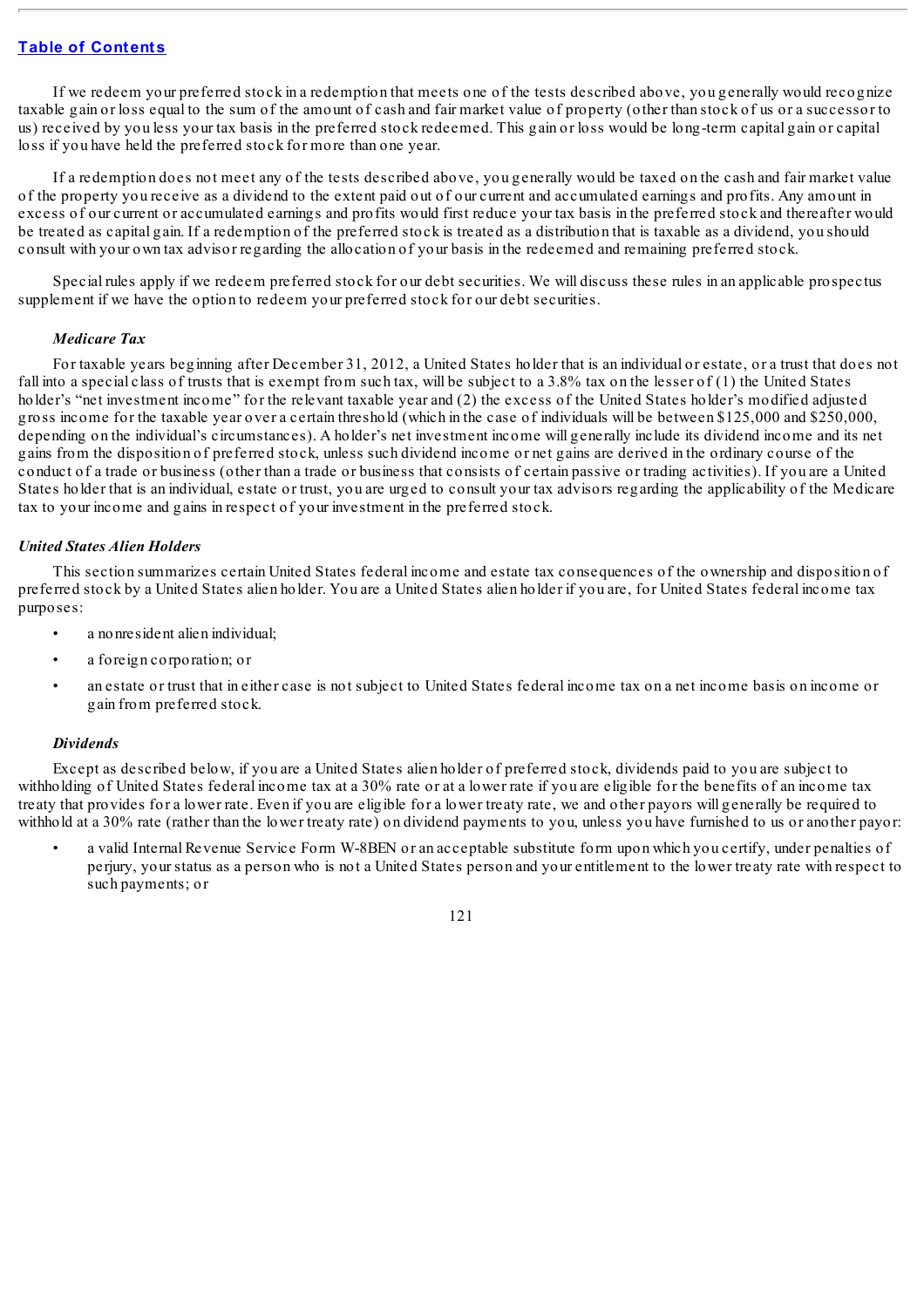• in the case of payments made outside the United States to an offshore account (generally, an account maintained by you at an office or branch of a bank or other financial institution at any location outside the United States), other documentary evidence establishing your entitlement to the lower treaty rate in accordance with United States Treasury regulations.

If you are eligible for a reduced rate of United States withholding tax under a tax treaty, you may obtain a refund of any amounts withheld in excess of that rate by filing a refund claim with the United States Internal Revenue Service.

If dividends paid to you are "effectively connected" with your conduct of a trade or business within the United States, and, if required by a tax treaty, the dividends are attributable to a permanent establishment that you maintain in the United States, we and other payors generally are not required to withhold tax from the dividends, provided that you have furnished to us or another payor a valid Internal Revenue Service Form W-8ECI or an acceptable substitute form upon which you represent, under penalties of perjury, that:

- you are not a United States person; and
- the dividends are effectively connected with your conduct of a trade or business within the United States and are includible in your gross income.

"Effectively connected" dividends are taxed at rates applicable to United States citizens, resident aliens and domestic United States corporations.

If you are a corporate United States alien holder, "effectively connected" dividends that you receive may, under certain circumstances, be subject to an additional "branch profits tax" at a 30% rate or at a lower rate if you are eligible for the benefits of an income tax treaty that provides for a lower rate.

## *Gain on Disposition of Preferred Stock*

If you are a United States alien holder, you generally will not be subject to United States federal income tax on gain that you recognize on a disposition of preferred stock unless:

- the gain is "effectively connected" with your conduct of a trade or business in the United States, and the gain is attributable to a permanent establishment that you maintain in the United States, if that is required by an applicable income tax treaty as a condition for subjecting you to United States taxation on a net income basis;
- you are an individual, you hold the preferred stock as a capital asset, you are present in the United States for 183 or more days in the taxable year of the sale and certain other conditions exist; or
- we are or have been a United States real property holding corporation for federal income tax purposes and you held, directly or indirectly, at any time during the five-year period ending on the date of disposition, more than 5% of the relevant class of preferred stock and you are not eligible for any treaty exemption.

If you are a corporate United States alien holder, "effectively connected" gains that you recognize may also, under certain circumstances, be subject to an additional "branch profits tax" at a 30% rate or at a lower rate if you are eligible for the benefits of an income tax treaty that provides for a lower rate.

We have not been, are not and do not anticipate becoming a United States real property holding corporation for United States federal income tax purposes.

## *Withholdable Payments to Foreign Financial Entities and Other Foreign Entities*

Under recently enacted legislation, a 30% withholding tax would be imposed on certain payments that are made after December 31, 2012 to certain foreign financial institutions, investment funds and other United States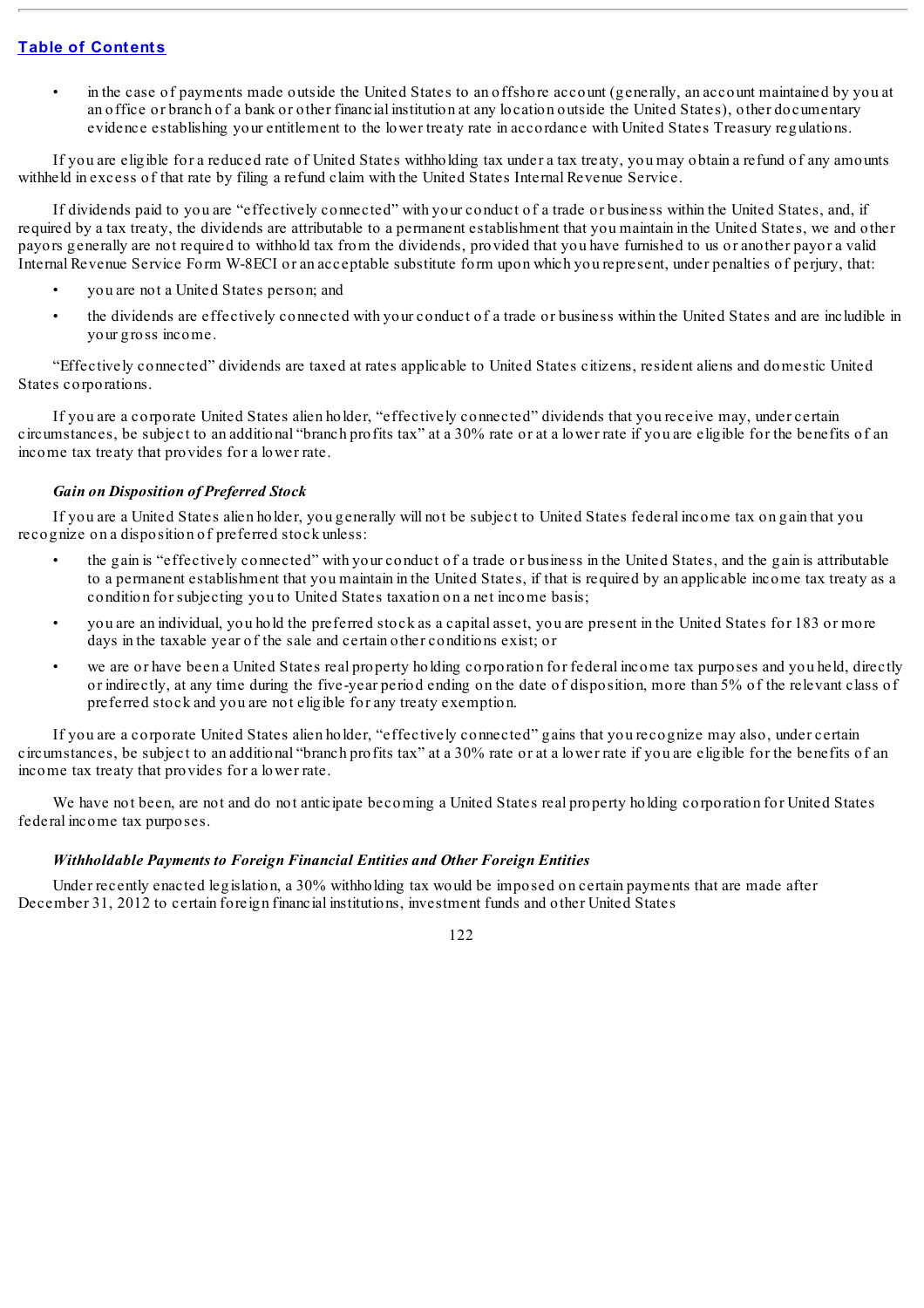alien holders that fail to comply with information reporting requirements in respect of their direct and indirect United States shareholders and/or United States accountholders. Such payments would include United States-source dividends and the gross proceeds from the sale or other disposition of stock that can produce United States-source dividends.

# *Federal Estate Taxes*

Preferred stock held by a United States alien holder at the time of death will be included in the holder's gross estate for United States federal estate tax purposes, unless an applicable estate tax treaty provides otherwise.

# *Backup Withholding and Information Reporting*

# *United States Holders*

In general, if you are a non-corporate United States holder, dividend payments, or other taxable distributions, made on your preferred stock, as well as the payment of the proceeds from the sale or redemption of your preferred stock that are made within the United States will be subject to information reporting requirements. Additionally, backup withholding will apply to such payments if you are a non-corporate United States holder and you:

- fail to provide an accurate taxpayer identification number;
- are notified by the United States Internal Revenue Service that you have failed to report all interest or dividends required to be shown on your federal income tax returns; or
- in certain circumstances, fail to comply with applicable certification requirements.

If you sell your preferred stock outside the United States through a non- United States office of a non- United States broker, and the sales proceeds are paid to you outside the United States, then United States backup withholding and information reporting requirements generally will not apply to that payment. However, United States information reporting will apply to a payment of sales proceeds, even if that payment is made outside the United States, if you sell your preferred stock through a non- United States office of a broker that is:

- a United States person:
- a controlled foreign corporation for United States tax purposes;
- a foreign person 50% or more of whose gross income is effectively connected with the conduct of a United States trade or business for a specified three-year period; or
- a foreign partnership, if at any time during its tax year:
	- one or more of its partners are "U.S. persons," as defined in United States Treasury regulations, who in the aggregate hold more than 50% of the income or capital interest in the partnership; or
	- such foreign partnership is engaged in the conduct of a United States trade or business.

Backup withholding will apply if the sale is subject to information reporting and the broker has actual knowledge that you are a United States person.

You generally may obtain a refund of any amounts withheld under the United States backup withholding rules that exceed your income tax liability by filing a refund claim with the United States Internal Revenue Service.

Pursuant to recently enacted legislation, certain payments in respect of preferred stock made to corporate United States holders after December 31, 2011 may be subject to information reporting and backup withholding.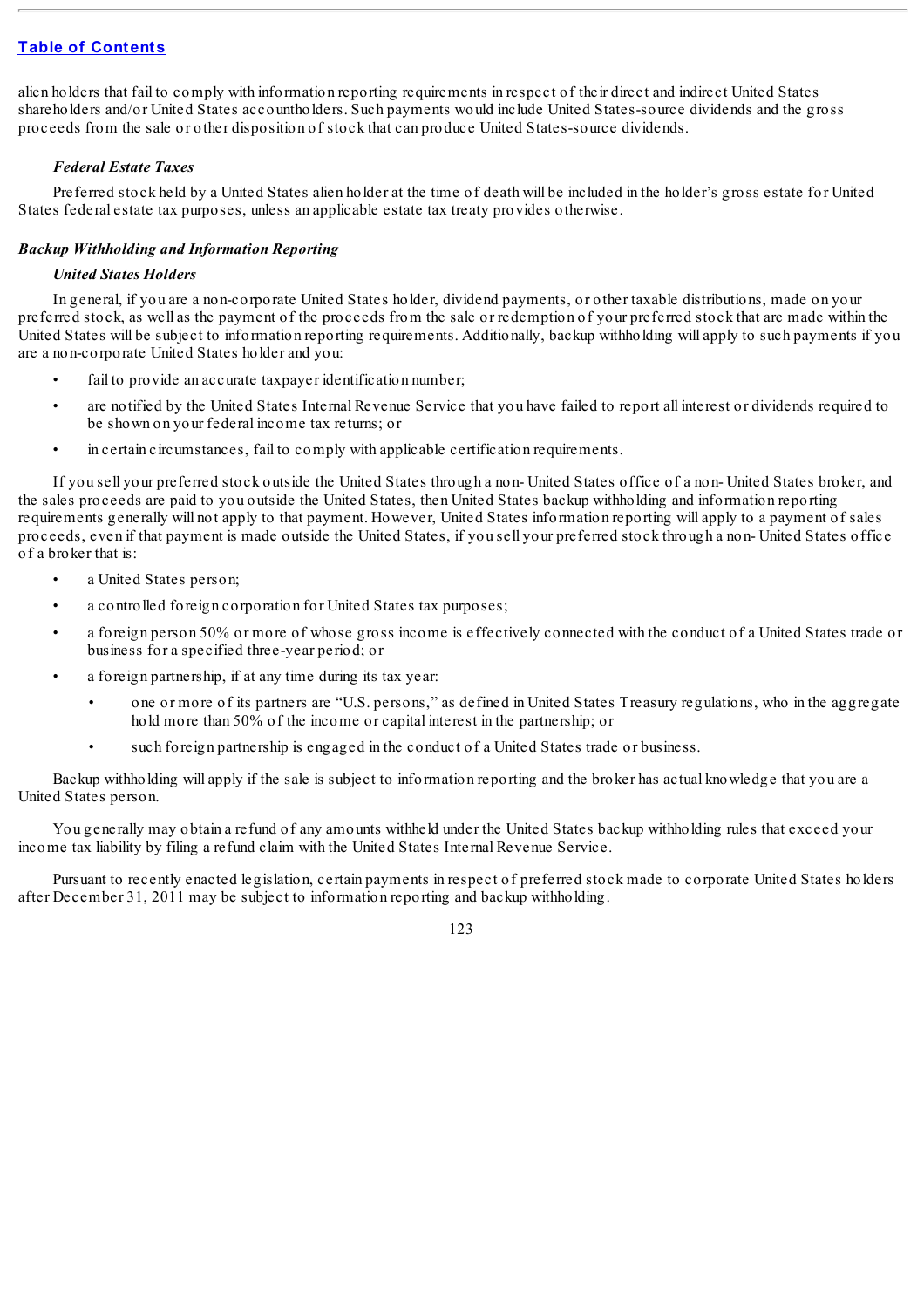# *United States Alien Holders*

If you are a United States alien holder, you are generally exempt from backup withholding and information reporting requirements with respect to:

- dividend payments; and
- the payment of the proceeds from the sale of preferred stock effected at a United States office of a broker;

as long as the income associated with such payments is otherwise exempt from United States federal income tax, and:

- the payor or broker does not have actual knowledge or reason to know that you are a United States person and you have furnished to the payor or broker:
	- a valid Internal Revenue Service Form W-8BEN or an acceptable substitute form upon which you certify, under penalties of perjury, that you are not a United States person; or
	- other documentation upon which it may rely to treat the payments as made to a non-United States person that is, for United States federal income tax purposes, the beneficial owner of the payments in accordance with United States Treasury regulations; or
- you otherwise establish an exemption.

Payment of the proceeds from the sale of preferred stock effected at a foreign office of a broker generally will not be subject to information reporting or backup withholding. However, a sale of preferred stock that is effected at a foreign office of a broker will be subject to information reporting and backup withholding if:

- the proceeds are transferred to an account maintained by you in the United States;
- the payment of proceeds or the confirmation of the sale is mailed to you at a United States address; or
- the sale has some other specified connection with the United States as provided in United States Treasury regulations;

unless the broker does not have actual knowledge or reason to know that you are a United States person and the documentation requirements described above are met or you otherwise establish an exemption.

In addition, a sale of preferred stock will be subject to information reporting if it is effected at a foreign office of a broker that is:

- a United States person;
- a controlled foreign corporation for United States tax purposes;
- a foreign person 50% or more of whose gross income is effectively connected with the conduct of a United States trade or business for a specified three-year period; or
- a foreign partnership, if at any time during its tax year:
	- one or more of its partners are "U.S. persons," as defined in United States Treasury regulations, who in the aggregate hold more than 50% of the income or capital interest in the partnership; or
	- such foreign partnership is engaged in the conduct of a United States trade or business;

unless the broker does not have actual knowledge or reason to know that you are a United States person and the documentation requirements described above are met or you otherwise establish an exemption. Backup withholding will apply if the sale is subject to information reporting and the broker has actual knowledge that you are a United States person that is, for United States federal income tax purposes, the beneficial owner of the payments.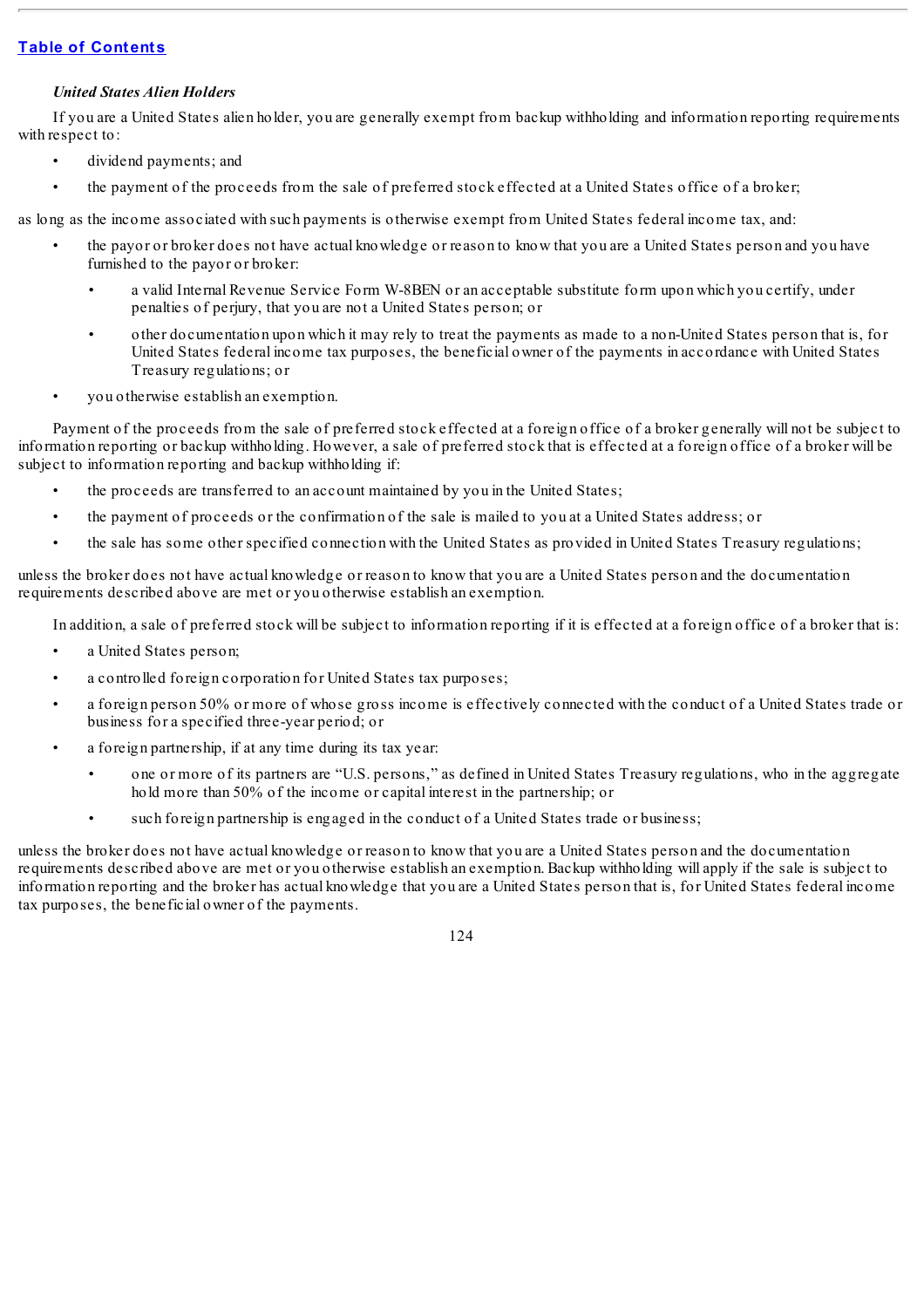You generally may obtain a refund of any amounts withheld under the backup withholding rules that exceed your income tax liability by filing a refund claim with the Internal Revenue Service.

## **Taxation of Capital Securities**

The following discussion of the material United States federal income tax consequences to the purchase, ownership and disposition of capital securities only addresses the tax consequences to a United States holder that acquires capital securities on their original issue date at their original offering price and holds the capitalsecurities as a capital asset for tax purposes. You are a United States holder if you are a beneficial owner of a capital security that is:

- a citizen or resident of the United States;
- a domestic corporation;
- an estate whose income is subject to United States federal income tax regardless of its source; or
- a trust if a United States court can exercise primary supervision over the trust's administration and one or more United States persons have authority to control allsubstantial decisions of the trust.

This summary does not apply if the subordinated debt securities or capital securities:

- are issued with more than a de minimis amount of original issue discount;
- mature 1 year or less than or more than 30 years after the issue date;
- are denominated or pay principal, premium, if any, or interest in a currency other than U.S. dollars;
- pay principal, premium, if any, or interest based on an index or indices;
- allow for deferral of interest for more than 5 years' worth of consecutive interest periods;
- are issued in bearer form;
- contain any obligation or right of us or a holder to convert or exchange the subordinated debt securities into other securities or properties of Zions;
- contain any obligation or right of Zions to redeem, purchase or repay the subordinated debt securities (other than a redemption of the outstanding subordinated debt securities at a price equal to (1) 100% of the principal amount of the subordinated debt securities being redeemed, plus (2) accrued but unpaid interest, plus, if applicable, (3) a premium or make-whole amount determined by a quotation agent, equal to the sum of the present value of scheduled payments of principal and interest from the issue date of the subordinated debt securities to their redemption date, discounted at a rate equal to a United States treasury rate plus some fixed amount or amounts); or
- contain any other material provision described only in the prospectus supplement.

The material United States federal income tax consequences of the purchase, ownership and disposition of capitalsecurities in a trust owning the underlying subordinated debt securities that contain these terms will be described in the applicable prospectus supplement.

The statements of law or legal conclusion set forth in this discussion constitute the opinion of Sullivan & Cromwell LLP, special tax counsel to us and each Issuer Trust. This summary is based upon the United States Internal Revenue Code of 1986, as amended, its legislative history, existing and proposed regulations under the Internal Revenue Code, published rulings and court decisions, all as currently in effect. These laws are subject to change, possibly on a retroactive basis. The authorities on which this discussion is based are subject to various interpretations, and it is therefore possible that the federal income tax treatment of the purchase, ownership and disposition of capital securities may differ from the treatment described below.

Please consult your own tax advisor concerning the consequences of owning the capitalsecurities in your particular circumstances under the Internal Revenue Code and the laws of any other taxing jurisdiction.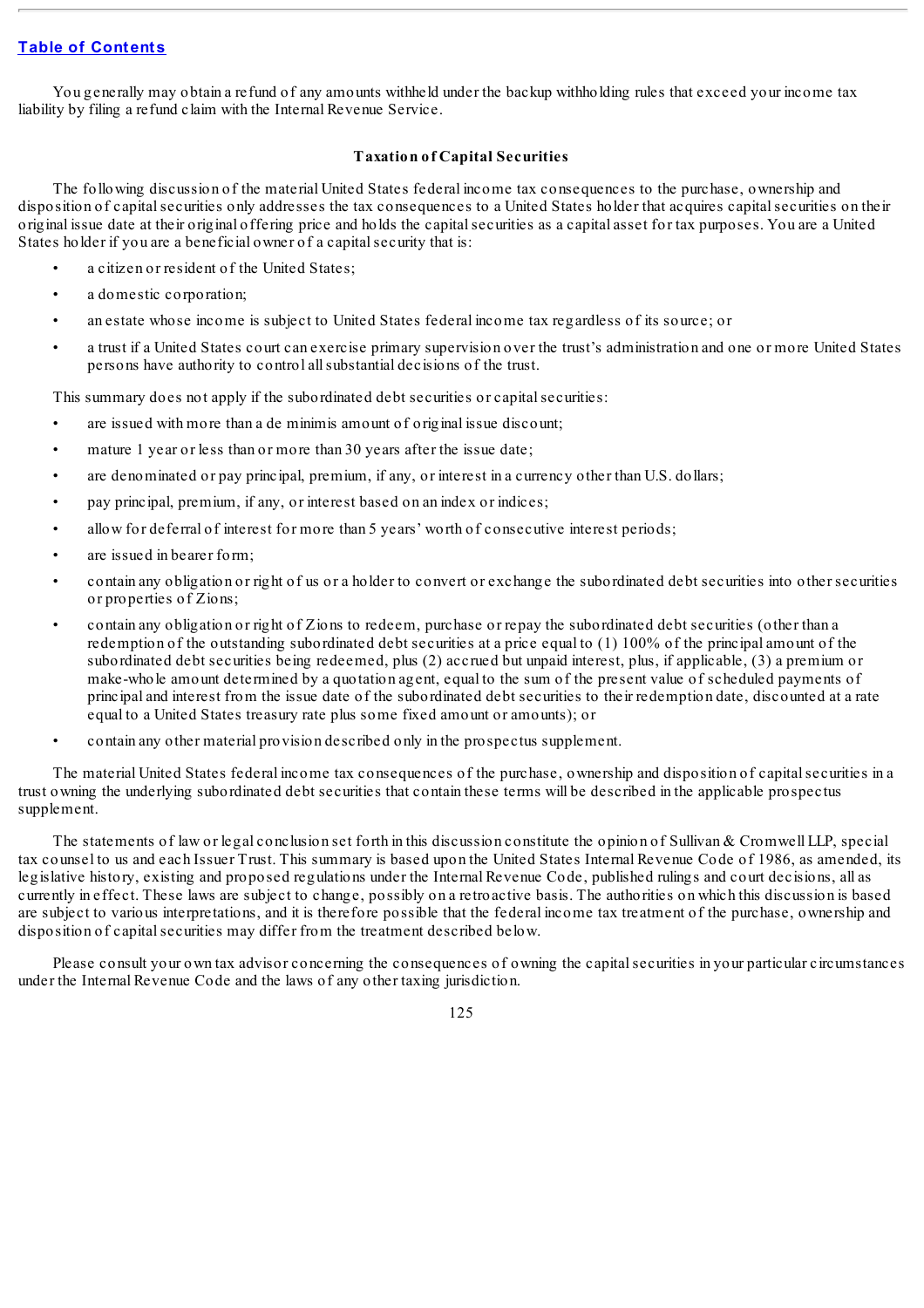## *Classification of the Issuer Trusts*

Under current law and assuming full compliance with the terms of an amended trust agreement substantially in the form attached to this prospectus as an exhibit and the indenture, each Issuer Trust will not be taxable as a corporation for United States federal income tax purposes. As a result, you will be required to include in your gross income your proportionalshare of the interest income, including original issue discount, paid or accrued on the subordinated debt securities, whether or not the trust actually distributes cash to you.

#### *Interest Income and Original Issue Discount*

Under Treasury regulations, an issuer and the Internal Revenue Service will ignore a "remote" contingency that stated interest will not be timely paid when determining whether a subordinated debt security is issued with original issue discount. On the date of this prospectus, we currently believe that the likelihood of exercising our option to defer interest payments is remote because we would be prohibited from making certain distributions on our capitalstock and payments on our indebtedness if we exercise that option. Accordingly, we currently believe that the subordinated debt securities will not be considered to be issued with original issue discount at the time of their original issuance. However, if our belief changes on the date any capitalsecurity is issued, we will describe the relevant United States federal income tax consequences in the applicable prospectus supplement.

Under these regulations, if we were to exercise our option to defer any payment of interest, the subordinated debt securities would at that time be treated as issued with original issue discount, and allstated interest on the subordinated debt securities would thereafter be treated as original issue discount as long as the subordinated debt securities remained outstanding. In that event, all of your taxable interest income on the subordinated debt securities would be accounted for as original issue discount on an economic accrual basis regardless of your method of tax accounting, and actual distributions of stated interest would not be reported as taxable income. Consequently, you would be required to include original issue discount in gross income even though we would not make any actual cash payments during an extension period.

These regulations have not been addressed in any rulings or other interpretations by the Internal Revenue Service, and it is possible that the Internal Revenue Service could take a position contrary to the interpretation in this prospectus.

Because income on the capital securities will constitute interest or original issue discount, corporate United States holders of the capitalsecurities will not be entitled to a dividends-received deduction for any income taken into account on the capitalsecurities.

Moreover, because income on the capitalsecurities will constitute interest or original issue discount, United States holders of the capitalsecurities will not be entitled to the preferential tax rate (generally 15%) generally applicable to payments of dividends in taxable years beginning before January 1, 2013.

In the rest of this discussion, we assume that unless and until we exercise our option to defer any payment of interest, the subordinated debt securities will not be treated as issued with original issue discount, and whenever we use the term interest, it also includes income in the form of original issue discount.

## Distribution of Subordinated Debt Securities to Holders of Capital Securities Upon Liquidation of the Issuer Trusts

If the applicable Issuer Trust distributes the subordinated debentures as described above under the caption "Description of Capital Securities and Related Instruments—Liquidation Distribution Upon Dissolution," you will receive directly your proportionalshare of the subordinated debt securities previously held indirectly through the trust. Under current law, you will not be taxed on the distribution and your holding period and aggregate tax basis in your subordinated debt securities will be equal to the holding period and aggregate tax basis you had in your capitalsecurities before the distribution. If, however, the trust were to become taxed on the income received or accrued on the subordinated debt securities due to a tax event, the trust might be taxed on a distribution of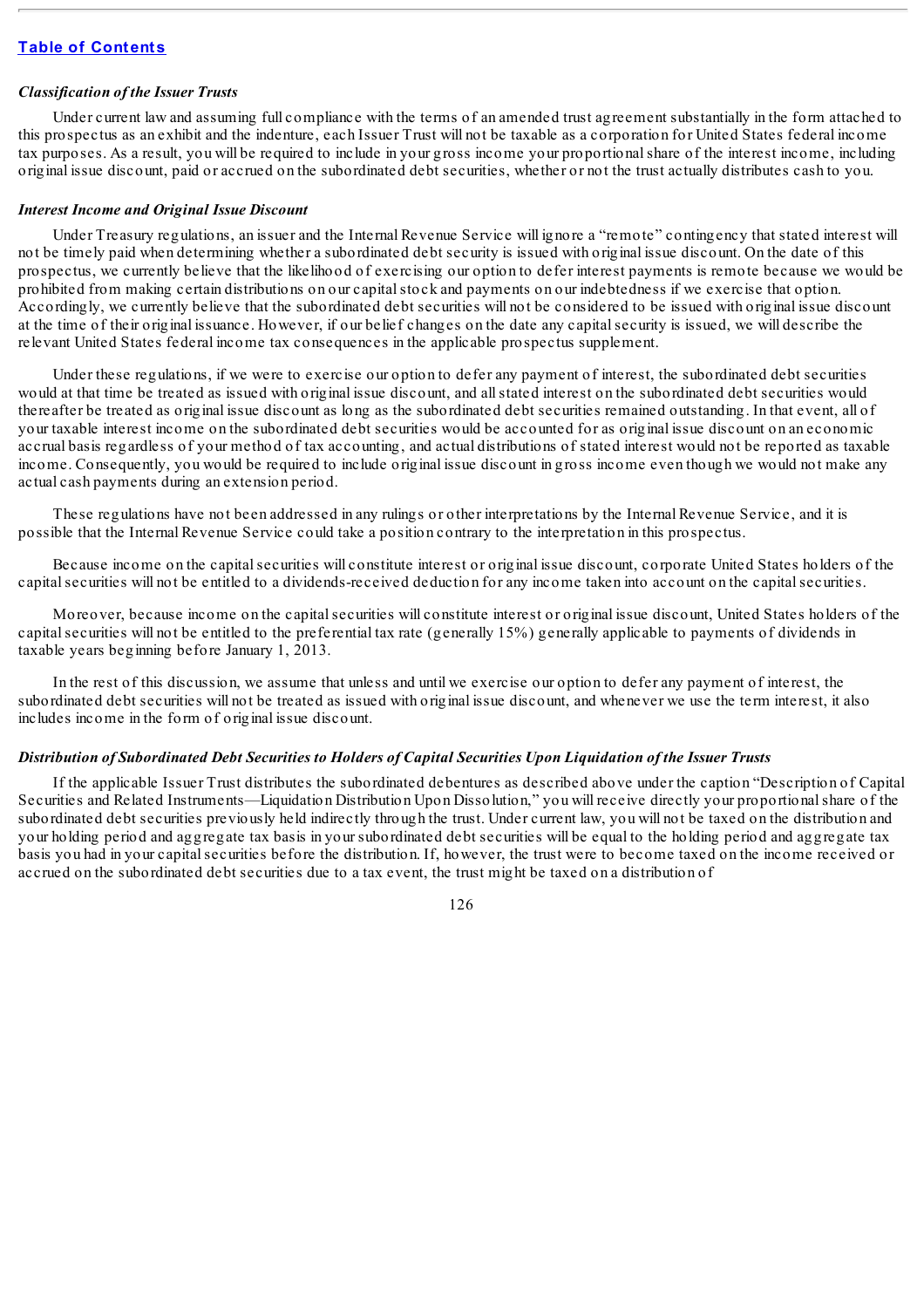subordinated debt securities to you, and you might recognize gain or loss as if you had exchanged your capital securities for the subordinated debt securities you received upon the liquidation of the trust. You will include interest in income in respect of subordinated debt securities received from the trust in the manner described above under "—Taxation of Debt Securities—United States Holders— Original Issue Discount."

## *Sale or Redemption of Capital Securities*

If you sell your capitalsecurities, including through a redemption for cash, you will recognize gain or loss equal to the difference between your adjusted tax basis in your capitalsecurities and the amount you realize on the sale of your capitalsecurities. Assuming that we do not exercise our option to defer payment of interest on the subordinated debt securities, your adjusted tax basis in your capital securities generally will be the price you paid for your capital securities.

If the subordinated debt securities are deemed to be issued with original issue discount as a result of an actual deferral of interest payments, your adjusted tax basis in your capitalsecurities generally will be the price you paid for your capitalsecurities, increased by original issue discount previously includible in your gross income to the date of disposition and decreased by distributions or other payments you received on your capitalsecurities since and including the date of the first extension period. This gain or loss generally will be capital gain or loss, except to the extent any amount that you realize is treated as a payment of accrued interest on your proportionalshare of the subordinated debt securities required to be included in income. Capital gain of a non-corporate United States holder is generally taxed at preferential rates where the holder has a holding period greater than one year.

If we exercise our option to defer any payment of interest on the subordinated debt securities, our capitalsecurities may trade at a price that does not accurately reflect the value of accrued but unpaid interest with respect to the underlying subordinated debt securities. If you sell your capitalsecurities before the record date for the payment of distributions, you will not receive payment of a distribution for the period before the sale. However, you will be required to include accrued but unpaid interest on the subordinated debt securities through the date of the sale as ordinary income for United States federal income tax purposes and to add the amount of accrued but unpaid interest to your tax basis in the capitalsecurities. Your increased tax basis in the capitalsecurities will increase the amount of any capital loss that you may have otherwise realized on the sale. In general, an individual taxpayer may offset only \$3,000 of capital losses against ordinary income during any year.

## *Medicare Tax*

For taxable years beginning after December 31, 2012, a United States holder that is an individual or estate, or a trust that does not fall into a special class of trusts that is exempt from such tax, will be subject to a 3.8% tax on the lesser of (1) the United States holder's "net investment income" for the relevant taxable year and (2) the excess of the United States holder's modified adjusted gross income for the taxable year over a certain threshold (which in the case of individuals will be between \$125,000 and \$250,000, depending on the individual's circumstances). A holder's net investment income will generally include its interest income and its net gains from the disposition of capitalsecurities, unless such interest income or net gains are derived in the ordinary course of the conduct of a trade or business (other than a trade or business that consists of certain passive or trading activities). If you are a United States holder that is an individual, estate or trust, you are urged to consult your tax advisors regarding the applicability of the Medicare tax to your income and gains in respect of your investment in the capital securities.

## *Backup Withholding and Information Reporting*

We will be required to report the amount of interest income paid and original issue discount accrued on your capital securities to the Internal Revenue Service unless you are a corporation or other exempt United States holder. Backup withholding will apply to payments of interest to you unless you are an exempt United States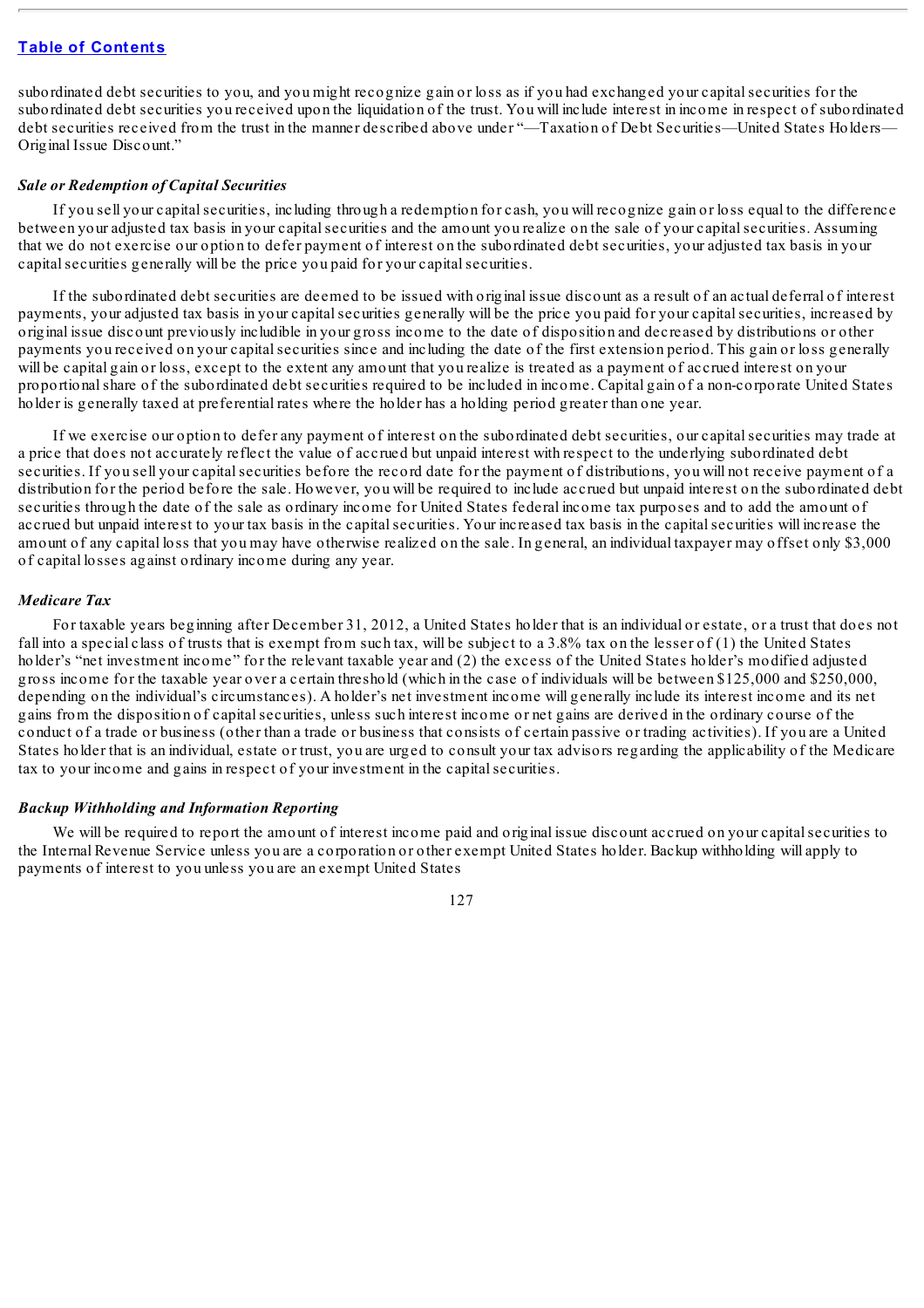holder or you furnish your taxpayer identification number in the manner prescribed in applicable regulations, certify that such number is correct, certify as to no loss of exemption from backup withholding and meet certain other conditions.

Pursuant to recently enacted legislation, certain payments in respect of capital securities made to corporate United States holders after December 31, 2011 may be subject to information reporting and backup withholding.

Payment of the proceeds from the disposition of capitalsecurities to or through the United States office of a broker is subject to information reporting and backup withholding unless you establish an exemption from information reporting and backup withholding.

Any amounts withheld from you under the backup withholding rules will be allowed as a refund or a credit against your United States federal income tax liability, provided the required information is furnished to the Internal Revenue Service.

It is anticipated that each Issuer Trust or its paying agent will report income on the capitalsecurities to the Internal Revenue Service and to you on Form 1099 by January 31 following each calendar year.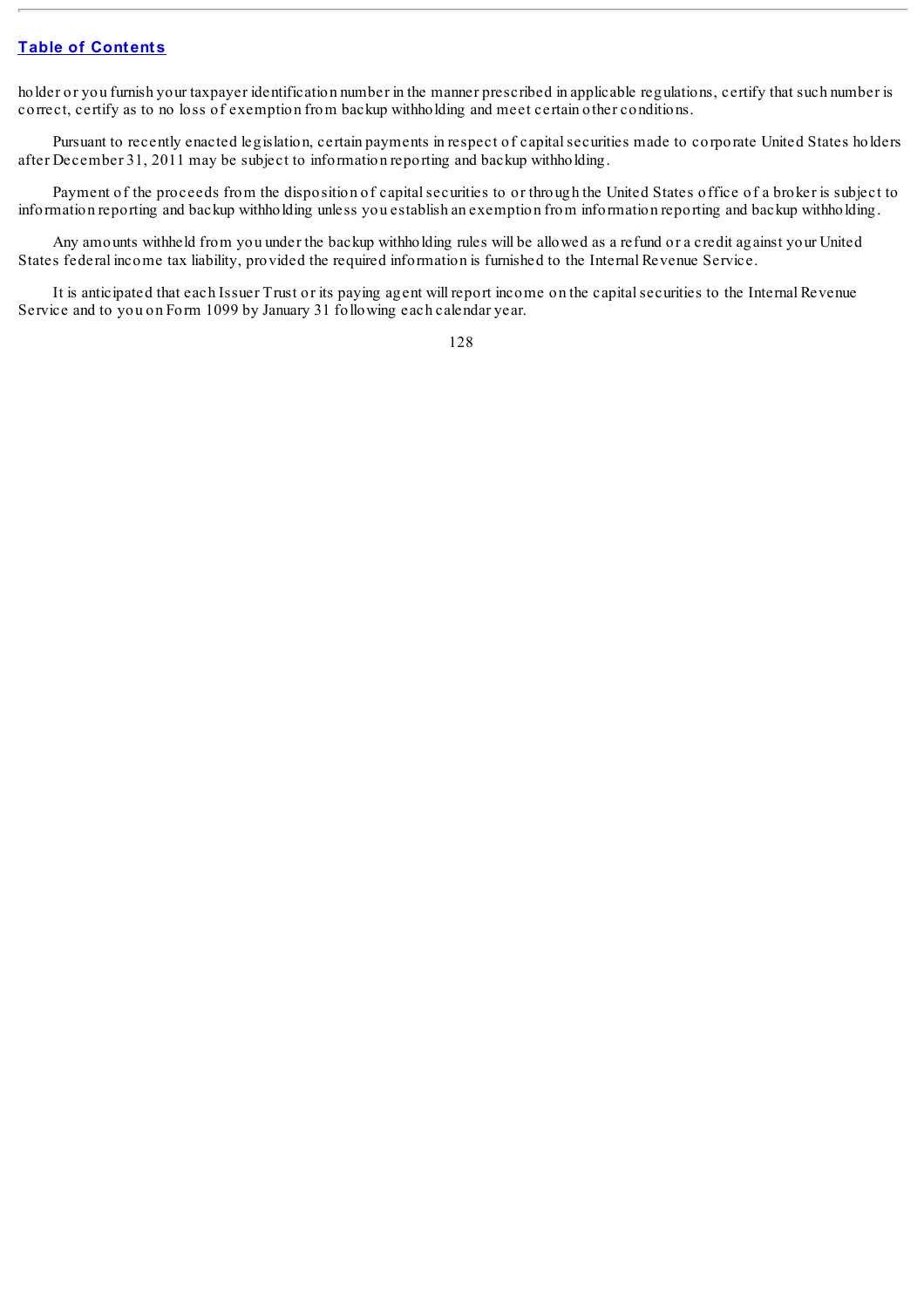## **PLAN OF DISTRIBUTION**

Please note that in this section entitled "Plan of Distribution," references to "Zions," "we," "our" and "us" refer only to Zions *Bancorporation and not to its consolidated subsidiaries.*

## **Initial Offering and Sale of Securities**

We or the Issuer Trusts, as applicable, may offer and sell the securities from time to time as follows:

- through agents;
- to or through dealers or underwriters;
- directly to other purchasers; or
- through a combination of any of these methods of sale.

In addition, the securities may be issued as a dividend or distribution or in a subscription rights offering to existing holders of securities. In some cases, we or dealers acting with us or on our behalf may also purchase securities and reoffer them to the public by one or more of the methods described above. This prospectus may be used in connection with any offering of our securities or capital securities of the Issuer Trusts through any of these methods or other methods described in the applicable prospectus supplement.

The securities we distribute by any of these methods may be sold to the public, in one or more transactions, either:

- at a fixed price or prices, which may be changed;
- at market prices prevailing at the time of sale;
- at prices related to prevailing market prices;
- at prices determined by an auction process; or
- at negotiated prices.

We or the Issuer Trusts, as applicable, may solicit offers to purchase securities directly from the public from time to time. We may also designate agents from time to time to solicit offers to purchase securities from the public on our behalf. If required, the prospectus supplement relating to any particular offering of securities will name any agents designated to solicit offers, and will include information about any commissions we or the Issuer Trusts may pay the agents, in that offering. Agents may be deemed to be "underwriters" as that term is defined in the Securities Act.

From time to time, we or the Issuer Trusts may sellsecurities to one or more dealers acting as principals. The dealers, who may be deemed to be "underwriters" as that term is defined in the Securities Act, may then resell those securities to the public.

We or the Issuer Trusts may sell securities from time to time to one or more underwriters, who would purchase the securities as principal for resale to the public, either on a firm-commitment or best-efforts basis. If we or the Issuer Trusts sellsecurities to underwriters, we or the Issuer Trusts, as applicable, will execute an underwriting agreement with them at the time of sale and will name them in the applicable prospectus supplement. In connection with those sales, underwriters may be deemed to have received compensation from us in the form of underwriting discounts or commissions and may also receive commissions from purchasers of the securities for whom they may act as agents. Underwriters may resell the securities to or through dealers, and those dealers may receive compensation in the form of discounts, concessions or commissions from the underwriters and/or commissions from purchasers for whom they may act as agents. The applicable prospectus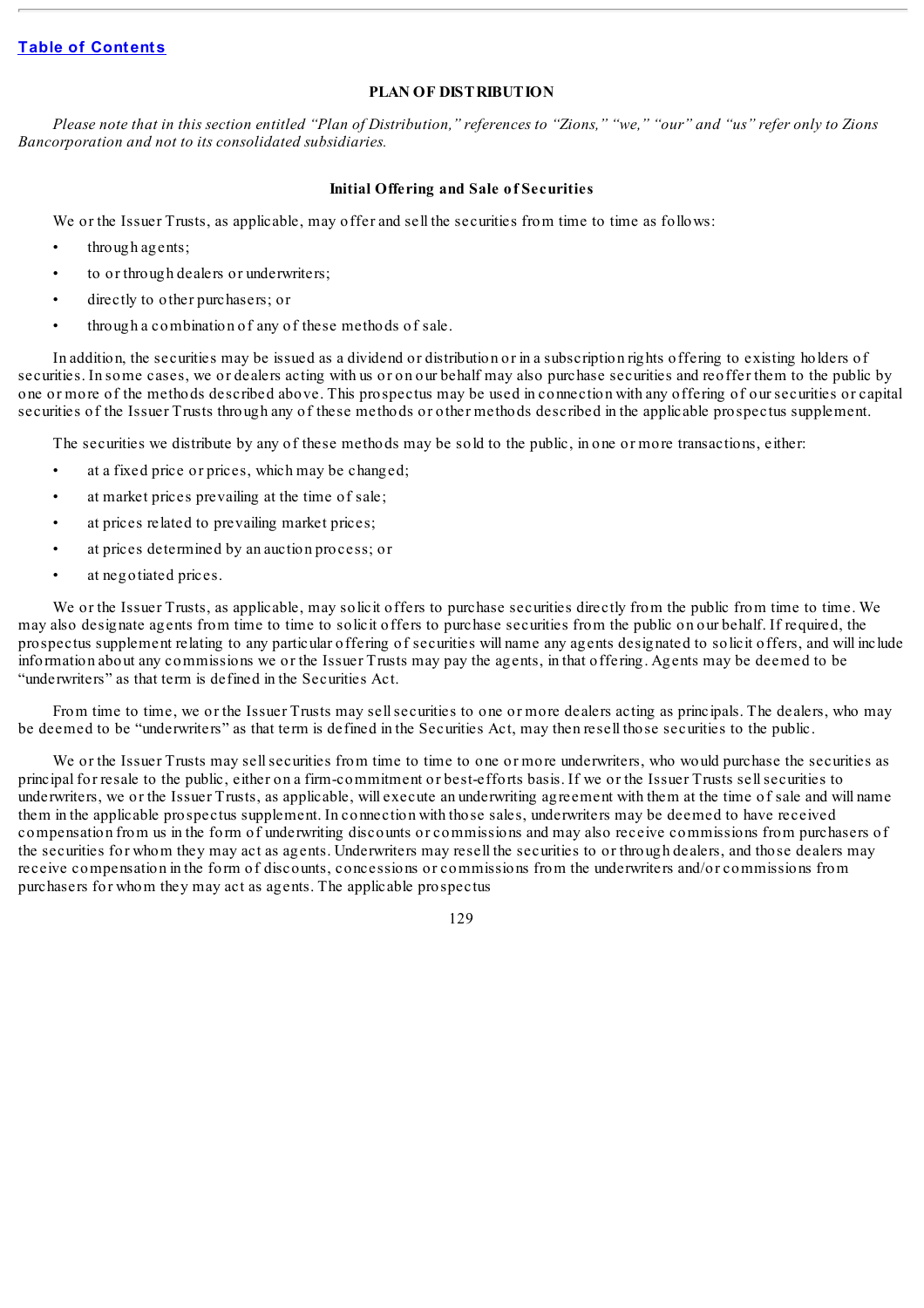supplement will include any required information about any underwriting compensation we pay to underwriters, and any discounts, concessions or commissions underwriters allow to participating dealers, in connection with an offering of securities.

If we offer securities in a subscription rights offering to our existing security holders, we may enter into a standby underwriting agreement with dealers, acting as standby underwriters. We may pay the standby underwriters a commitment fee for the securities they commit to purchase on a standby basis. Additionally, before the expiration date for the subscription rights, the standby underwriters may offer the securities, including securities they may acquire through the purchase and exercise of subscription rights, on a whenissued basis at prices set from time to time by them. After the expiration date, the standby underwriters may offer the securities, whether acquired under the standby underwriting agreement, on exercise of subscription rights or by purchase in the market, to the public at prices to be determined by them. Thus, standby underwriters may realize profits or losses independent of the underwriting discounts or commissions we may pay them. If we do not enter into a standby underwriting arrangement, we may retain a dealermanager to manage a subscription rights offering for us. Any dealer-manager we retain may acquire securities by purchasing and exercising the subscription rights and resell the securities to the public at prices it determines. As a result, a dealer manager may realize profits or losses independent of any dealer-manager fee paid by us.

We or the Issuer Trusts, as applicable, may authorize underwriters, dealers and agents to solicit from third parties offers to purchase securities under contracts providing for payment and delivery on future dates. The third parties with whom we or the Issuer Trusts may enter into contracts of this kind may include banks, insurance companies, pension funds, investment companies, educational and charitable institutions and others. The applicable prospectus supplement will describe the material terms of these contracts, including any conditions to the purchasers' obligations, and will include any required information about commissions we or the Issuer Trusts may pay for soliciting these contracts.

Underwriters, dealers, agents and other persons may be entitled, under agreements that they may enter into with us or the Issuer Trusts, to indemnification by us or the Issuer Trusts, as applicable, against certain liabilities, including liabilities under the Securities Act.

In connection with an offering, the underwriters may purchase and sellsecurities in the open market. These transactions may include short sales, stabilizing transactions and purchases to cover positions created by short sales. Short sales involve the sale by the underwriters of a greater number of securities than they hold, and must be closed out by purchasing those securities in the open market. Stabilizing transactions consist of various bids for or purchases made by the underwriters in the open market prior to the completion of an offering.

The underwriters also may impose a penalty bid. This occurs when a particular underwriter repays to the underwriting syndicate a portion of the underwriting discount received by it because the underwriting syndicate has repurchased securities sold by or for the account of that underwriter in stabilizing or short-covering transactions.

These activities by the underwriters, as well as other purchases by the underwriters for their own account, may have the effect of preventing or retarding a decline in the market price of the securities, and may stabilize, maintain or otherwise affect the market price of the securities. As a result, the price of the securities may be higher than the price that otherwise might exist in the open market. If these activities are commenced, they may be discontinued by the underwriters at any time. These transactions may be effected on an exchange or automated quotation system, if the securities are listed on that exchange or admitted for trading on that automated quotation system, or in the over-the-counter market or otherwise.

The underwriters, dealers and agents, as well as their associates, may be customers of or lenders to, and may engage in transactions with and perform services for, Zions, its subsidiaries and the Issuer Trusts in the ordinary course of business. In addition, we expect to offer the securities to or through our affiliates, as underwriters,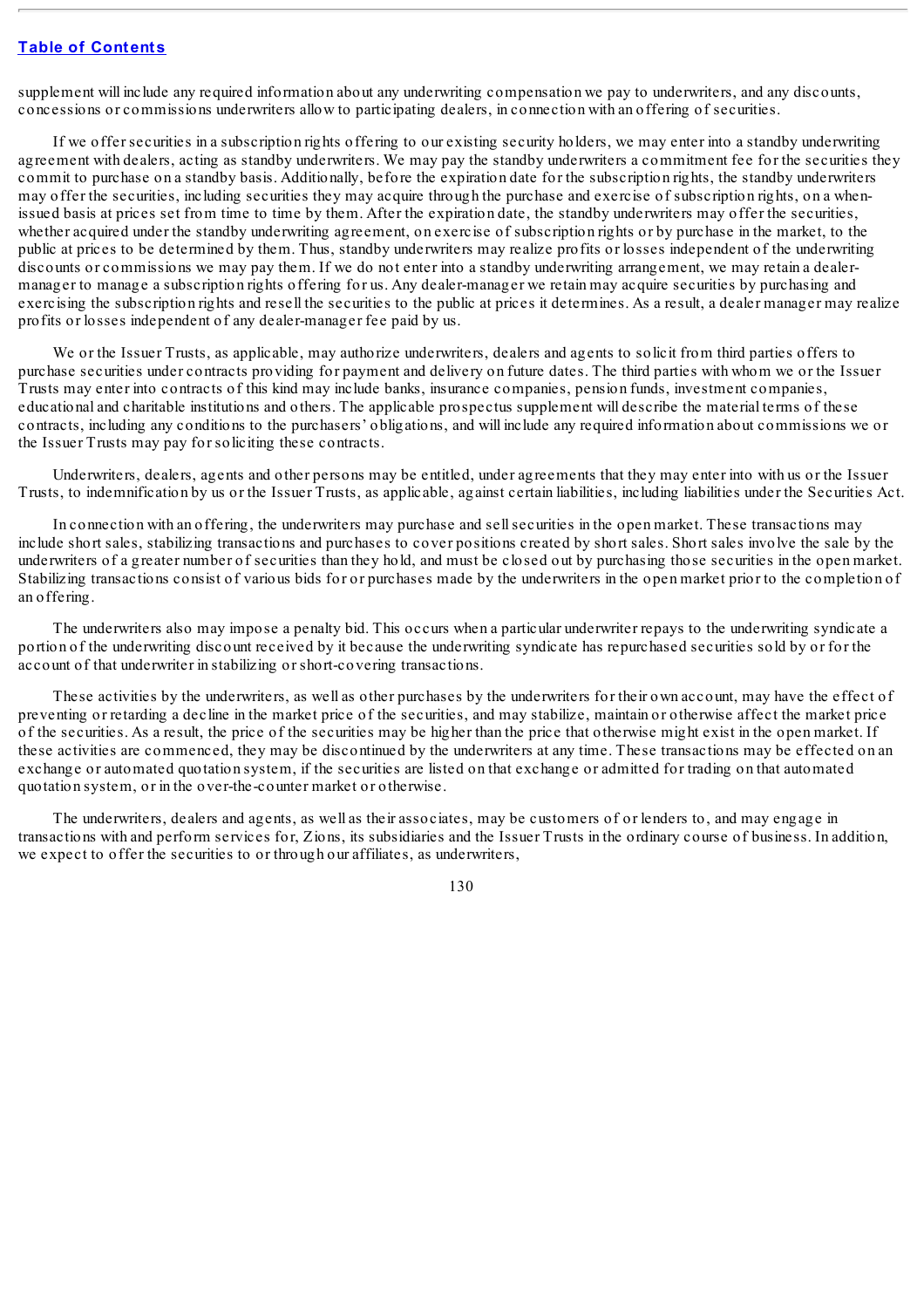dealers or agents. Among our affiliates, Zions Direct, Inc. or Amegy Investments, Inc. may offer the securities for sale in the United States. Our affiliates may also offer the securities in other markets through one or more selling agents, including one another.

In compliance with guidelines of the Financial Industry Regulatory Authority, Inc., or FINRA, the maximum amount of underwriting compensation, including underwriting commissions or discounts, to be received by any FINRA member or independent broker dealer may not exceed 8% of the aggregate principal amount of the securities offered pursuant to this prospectus. It is anticipated that the maximum commission or discount to be received in any particular offering of securities will be significantly less than this amount.

Zions Direct, Inc. and Amegy Investments, Inc. are indirect wholly-owned subsidiaries of Zions. FINRA Rule 5121 imposes certain requirements when a FINRA member such as Zions Direct, Inc. or Amegy Investments, Inc. distributes an affiliated company's securities. Zions Direct, Inc. and Amegy Investments, Inc. have advised Zions that each particular offering of debt securities will comply with the applicable requirements of FINRA Rule 5121. In any offerings subject to FINRA Rule 5121, the underwriters will not confirm initialsales to accounts over which it exercises discretionary authority without the prior written approval of the customer.

Furthermore, offering of capital securities by each of the Issuer Trusts will be conducted in accordance with the requirements of FINRA Rule 2310.

Under Rule 15c6-1 of the Exchange Act, trades in the secondary market generally are required to settle in three business days, unless the parties to any such trade expressly agree otherwise. The applicable prospectus supplement may provide that the original issue date for your securities may be more or less than three scheduled business days after the trade date for your securities.

#### **Market-Making Resales by Affiliates**

This prospectus may be used by Zions Direct, Inc. and Amegy Investments, Inc. in connection with offers and sales of the securities in market-making transactions. In a market-making transaction, Zions Direct, Inc. or Amegy Investments, Inc. may resell a security it acquires from other holders, after the original offering and sale of the security. Resales of this kind may occur in the open market or may be privately negotiated, at prevailing market prices at the time of resale or at related or negotiated prices. In these transactions, Zions Direct, Inc. or Amegy Investments, Inc., as applicable, may act as principal or agent, including as agent for the counterparty in a transaction in which Zions Direct, Inc. or Amegy Investments, Inc. acts as principal or as agent for both counterparties in a transaction in which Zions Direct, Inc. or Amegy Investments Inc. does not act as principal. Zions Direct, Inc. or Amegy Investments, Inc., as applicable, may receive compensation in the form of discounts and commissions, including from both counterparties in some cases. Other affiliates of Zions may also engage in transactions of this kind and may use this prospectus for this purpose.

The securities to be sold in market-making transactions include securities to be issued after the date of this prospectus, as well as securities previously issued.

We do not expect to receive any proceeds from market-making transactions. We do not expect that Zions Direct, Inc., Amegy Investments, Inc. or any other affiliate that engages in these transactions will pay any proceeds from its market-making resales to us.

A market-making transaction will have a settlement date later than the original issue date of the security. Information about the trade and settlement dates, as well as the purchase price, for a market-making transaction will be provided to the purchaser in a separate confirmation of sale.

Unless you are informed in your confirmation of sale that your security is being purchased in its original offering and sale, you *may assume that you are purchasing your security in a market-making transaction.*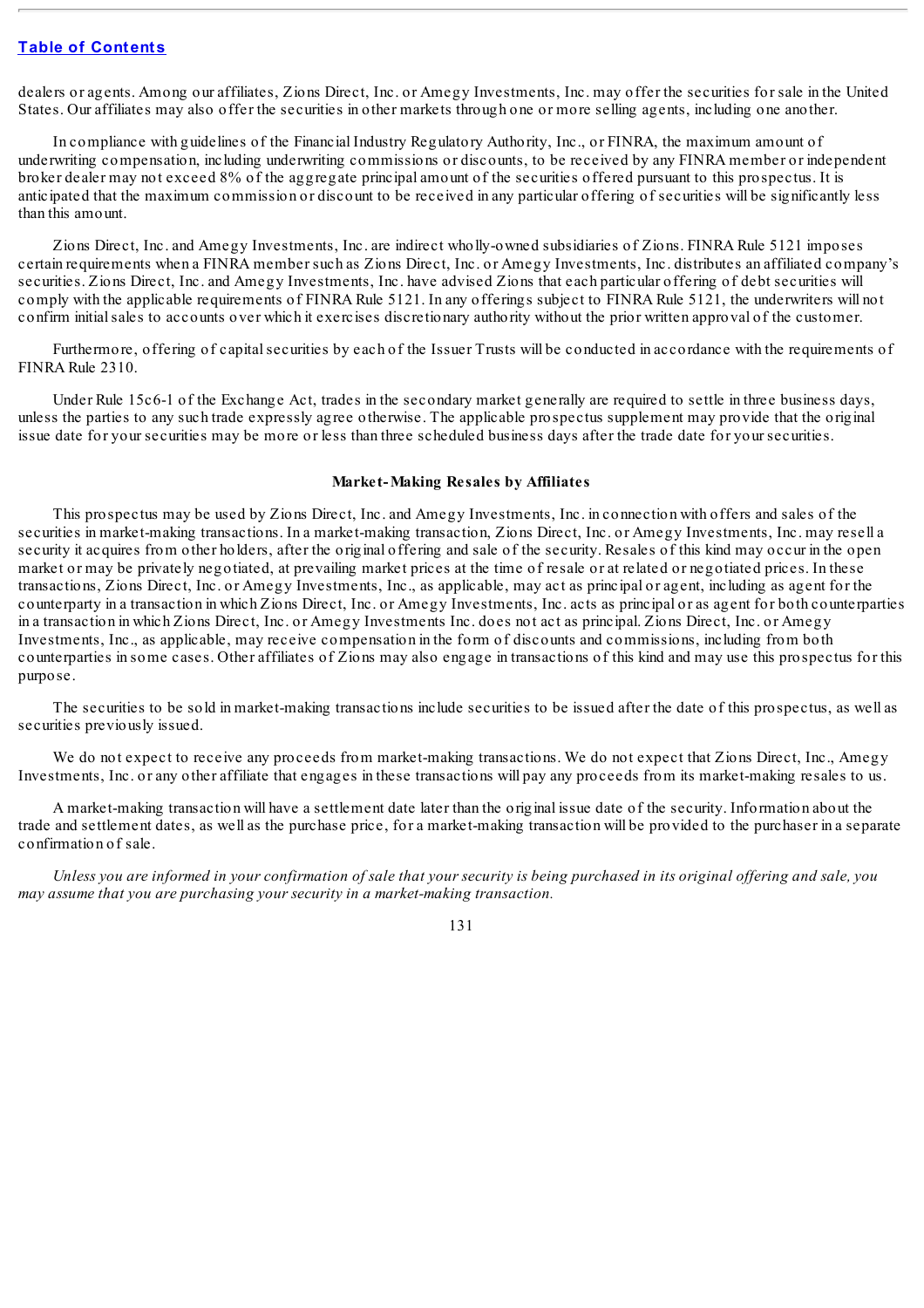## **Matters Relating to Initial Offering and Market-Making Resales**

Each series of securities will be a new issue, and there will be no established trading market for any security prior to its original issue date. We or the Issuer Trusts, if applicable, may not choose to list any particular series of securities on a securities exchange or quotation system. Zions Direct, Inc., Amegy Investments, Inc. and any underwriters to whom we or the Issuer Trusts sellsecurities for public offering may make a market in those securities. However, none of Zions Direct, Inc., Amegy Investments, Inc. or any underwriter that makes a market is obligated to do so, and any of them may stop doing so at any time without notice. No assurance can be given as to the liquidity or trading market for any of the securities.

Unless otherwise indicated in the applicable prospectus supplement or confirmation of sale, the purchase price of the securities will be required to be paid in immediately available funds in New York City.

In this prospectus, an offering of securities refers to the initial offering of the securities made in connection with their original issuance, and does not refer to any subsequent resales of securities in market-making transactions.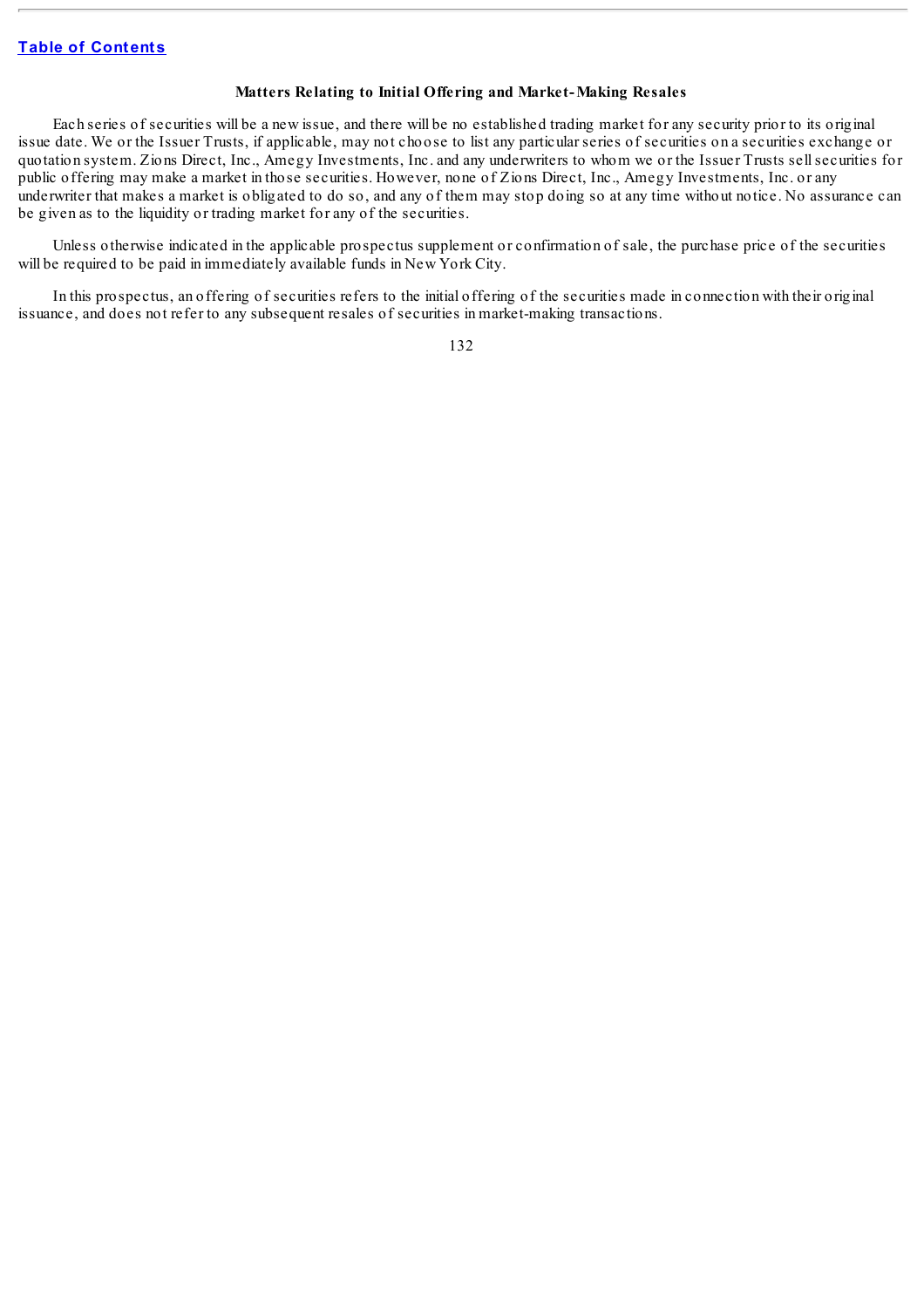## **BENEFIT PLAN INVESTOR CONSIDERATIONS**

A fiduciary of a pension, profit-sharing or other employee benefit plan subject to the U.S. Employee Retirement Income Security Act of 1974, as amended ("ERISA") (each, a "Plan"), should consider the fiduciary standards of ERISA in the context of the Plan's particular circumstances before authorizing an investment in the securities. Among other factors, the fiduciary should consider whether the investment would satisfy the prudence and diversification requirements of ERISA and would be consistent with the documents and instruments governing the Plan, and whether the investment would involve a prohibited transaction under ERISA or the Internal Revenue Code.

Section 406 of ERISA and Section 4975 of the Code prohibit Plans, as well as individual retirement accounts, Keogh plans and any other plans that are subject to Section 4975 of the Internal Revenue Code (also "Plans"), from engaging in certain transactions involving "plan assets" with persons who are "parties in interest" under ERISA or "disqualified persons" under the Internal Revenue Code with respect to the Plan. A violation of these prohibited transaction rules may result in excise tax or other liabilities under ERISA or the Internal Revenue Code for those a "party in interest" or a "disqualified person", unless exemptive relief is available under an applicable statutory, regulatory or administrative exemption. Employee benefit plans that are governmental plans (as defined in Section 3(32) of ERISA), certain church plans (as defined in Section 3(33) of ERISA) and non-U.S. plans (as described in Section 4(b)(4) of ERISA) ("Non-ERISA Arrangements") are not subject to the requirements of Section 406 of ERISA or Section 4975 of the Internal Revenue Code but may be subject to similar provisions under applicable federal, state, local, non-U.S or other laws ("Similar Laws").

The acquisition or conversion of the securities by a Plan or any entity whose underlying assets include "plan assets" by reason of such Plan's investment in such entities (a "Plan Asset Entity") with respect to which we or certain of our affiliates is or becomes a party in interest or disqualified person may result in a prohibited transaction under Section 406 ERISA or Section 4975 of the Internal Revenue Code, unless the securities are acquired pursuant to an applicable exemption. The U.S. Department of Labor has issued five prohibited transaction class exemptions, or "PTCEs", that may provide exemptive relief if required for direct or indirect prohibited transactions that may arise from the purchase or holding of securities. These exemptions are PTCE 84-14 (for certain transactions determined by independent qualified professional asset managers), PTCE 90-1 (for certain transactions involving insurance company pooled separate accounts), PTCE 91-38 (for certain transactions involving bank collective investment funds), PTCE 95-60 (for transactions involving certain insurance company general accounts), and PTCE 96-23 (for transactions managed by in-house asset managers). In addition, ERISA Section 408(b)(17) and Section 4975(d)(20) of the Internal Revenue Code provide an exemption for the purchase and sale of securities offered hereby, *provided* that neither the issuer of securities offered hereby nor any of its affiliates have or exercise any discretionary authority or control or render any investment advice with respect to the assets of any Plan involved in the transaction, and *provided further* that the Plan pays no more and receives no less than "adequate consideration" in connection with the transaction (the "service provider exemption"). There can be no assurance that all of the conditions of any such exemptions will be satisfied.

Any purchaser or holder of securities or any interest therein and each fiduciary who causes any entity to purchase or hold a security (both in its corporate and fiduciary capacity) will be deemed to have represented by its purchase and holding of the securities offered hereby that it either (1) is not a Plan, a Plan Asset Entity or a Non-ERISA Arrangement and is not purchasing, holding or converting the securities on behalf of or with the assets of any Plan, a Plan Asset Entity or Non-ERISA Arrangement or (2) the purchase, holding and conversion of the securities will not constitute a non-exempt prohibited transaction under Section 406 of ERISA, Section 4975 of the Internal Revenue Code or any provision of applicable Similar Laws.

Due to the complexity of these rules and the penalties that may be imposed upon persons involved in non-exempt prohibited transactions, it is important that fiduciaries or other persons considering purchasing the securities on behalf of or with the assets of any Plan, a Plan Asset Entity or Non-ERISA Arrangement consult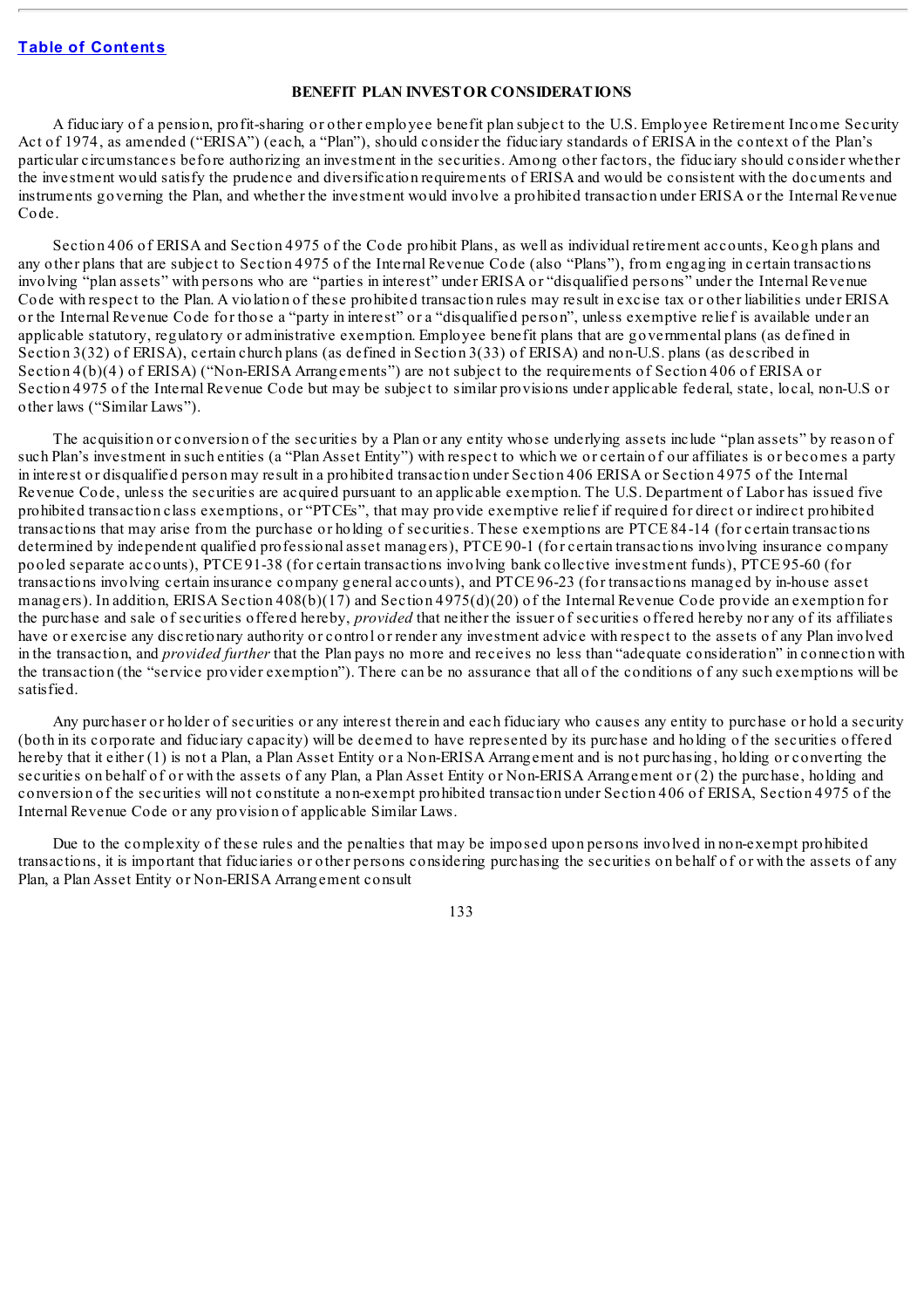with their counsel regarding the availability of exemptive relief under any of the PTCEs listed above, the service provider exemption or the potential consequences of any purchase, holding or converting securities under Similar Laws, as applicable. Purchasers of the securities have exclusive responsibility for ensuring that their purchase, holding and conversion of the securities do not violate the fiduciary or prohibited transaction rules of ERISA or the Internal Revenue Code or any similar provisions of Similar Laws. The sale of any of the securities to a Plan, Plan Asset Entity or Non-ERISA Arrangement is in no respect a representation by us or any of our affiliates or representatives that such an investment meets all relevant legal requirements with respect to investments by any such Plans, Plan Asset Entities or Non-ERISA Arrangements generally or any particular Plan, Plan Asset Entity or Non-ERISA Arrangement or that such investment is appropriate for such Plans, Plan Asset Entities or Non-ERISA Arrangements generally or any particular Plan, Plan Asset Entity or Non-ERISA Arrangement.

Securities may be subject to additional restrictions under ERISA, the Internal Revenue Code or Similar Laws if indicated in the applicable prospectus supplement.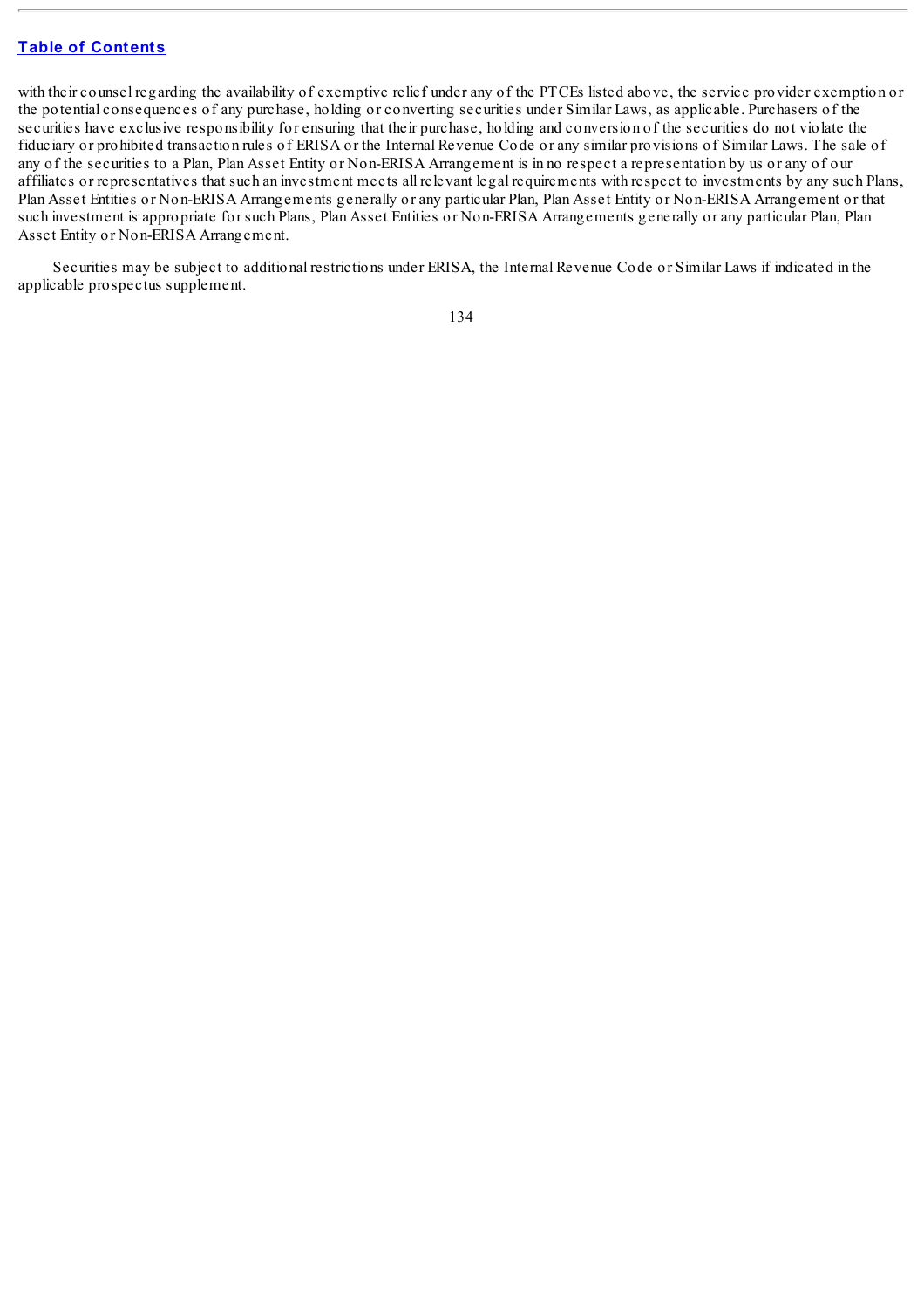## **VALIDITY OF THE SECURITIES**

In connection with particular offerings of the securities in the future, and if stated in the applicable prospectus supplements, the validity of those securities, other than capital securities, may be passed upon for us by Callister Nebeker & McCullough, a Professional Corporation, Salt Lake City, Utah. Certain matters for us may be passed upon by Sullivan & Cromwell LLP, Los Angeles, California, and for any underwriters or agents by Sullivan & Cromwell LLP or other counsel named in the applicable prospectus supplement. Sullivan & Cromwell LLP will rely upon the opinion of Callister Nebeker & McCullough as to matters of Utah law and Callister Nebeker & McCullough will rely upon the opinion of Sullivan & Cromwell LLP as to matters of New York law. In connection with particular offerings of capitalsecurities in the future, and if stated in the applicable prospectus supplement, the validity of the capitalsecurities may be passed upon for us and the Issuer Trusts by Richards, Layton & Finger, P.A., Wilmington, Delaware. The opinions of Callister Nebeker & McCullough and Sullivan & Cromwell LLP will be conditioned upon, and subject to certain assumptions regarding, future action to be taken by Zions and its board of directors in connection with the issuance and sale of any particular series of securities, the specific terms of the securities and other matters which may affect the validity of securities but which cannot be ascertained on the date of such opinions. Sullivan & Cromwell LLP and Callister Nebeker & McCullough regularly perform legal services for Zions.

## **EXPERTS**

Ernst & Young LLP, independent registered public accounting firm, has audited our consolidated financial statements included in our Annual Report on Form 10-K for the year ended December 31, 2010 and the effectiveness of our internal control over financial reporting as of December 31, 2010, as set forth in their reports, which are incorporated by reference in this prospectus. Our consolidated financialstatements and our management's assessment of the effectiveness of internal control over financial reporting as of December 31, 2010 are incorporated by reference in reliance on Ernst & Young LLP's reports, given on their authority as experts in accounting and auditing.